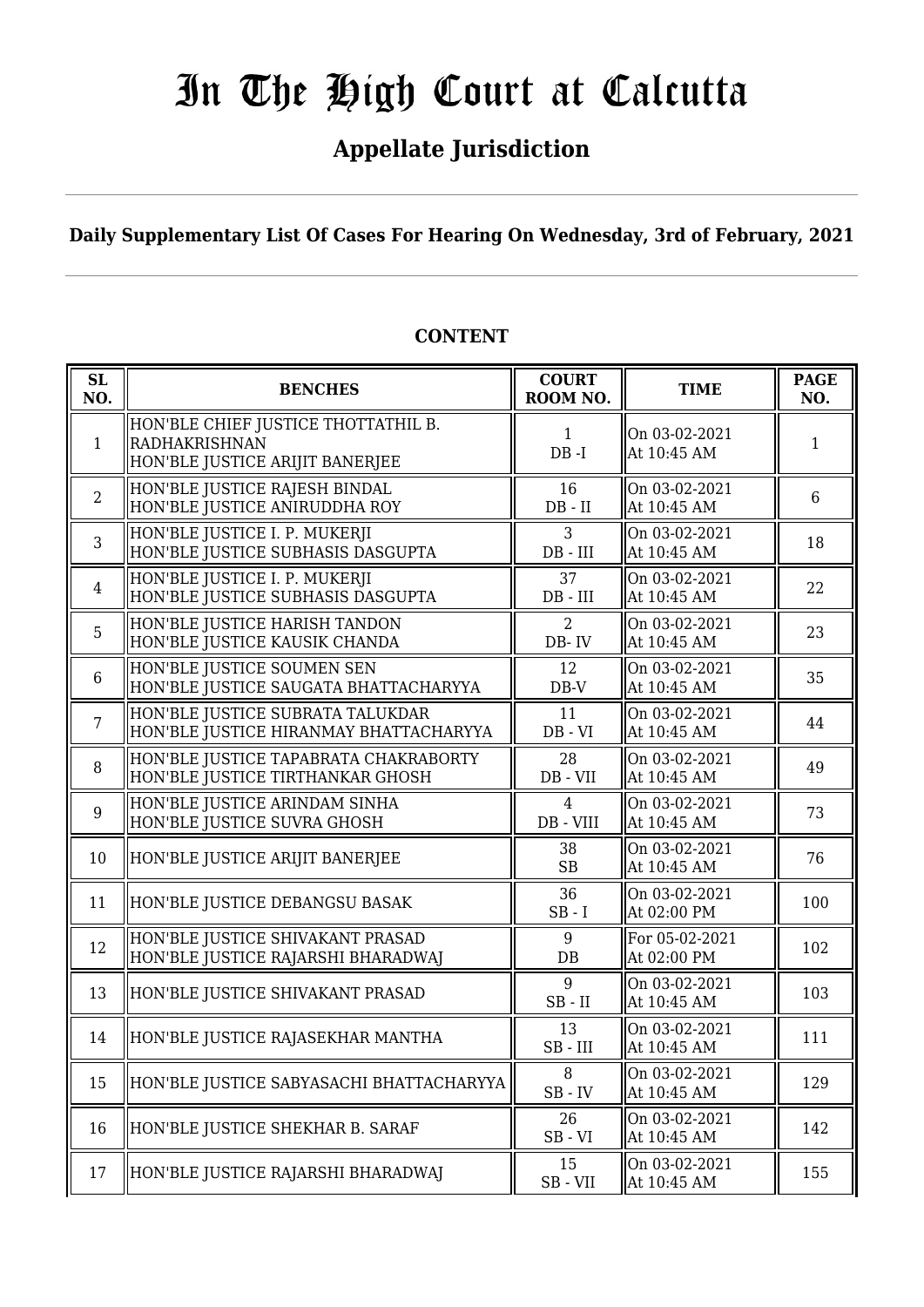| <b>SL NO.</b> | <b>BENCHES</b>                       | <b>COURT</b><br>ROOM NO. | <b>TIME</b>                  | <b>PAGE</b><br>NO. |
|---------------|--------------------------------------|--------------------------|------------------------------|--------------------|
| 18            | HON'BLE JUSTICE SHAMPA SARKAR        | 19<br>SB-VIII            | On 03-02-2021<br>At 10:45 AM | 183                |
| 19            | HON'BLE JUSTICE RAVI KRISHAN KAPUR   | 10<br>$SB$ - $IX$        | On 03-02-2021<br>At 10:45 AM | 186                |
| 20            | HON'BLE JUSTICE ARINDAM MUKHERJEE    | 23<br>$SB - X$           | On 03-02-2021<br>At 10:45 AM | 191                |
| 21            | HON'BLE JUSTICE BISWAJIT BASU        | 18<br>$SB - XI$          | On 03-02-2021<br>At 10:45 AM | 197                |
| 22            | HON'BLE JUSTICE AMRITA SINHA         | 24<br>SB-XII             | On 03-02-2021<br>At 10:45 AM | 201                |
| 23            | HON'BLE JUSTICE ABHIJIT GANGOPADHYAY | 22<br>SB - XIII          | On 03-02-2021<br>At 10:45 AM | 212                |
| 24            | HON'BLE JUSTICE JAY SENGUPTA         | 32<br>SB-XIV             | On 03-02-2021<br>At 10:45 AM | 215                |
| 25            | HON'BLE JUSTICE SUVRA GHOSH          | 35<br>SB - XVII          | On 03-02-2021<br>At 03:00 PM | 226                |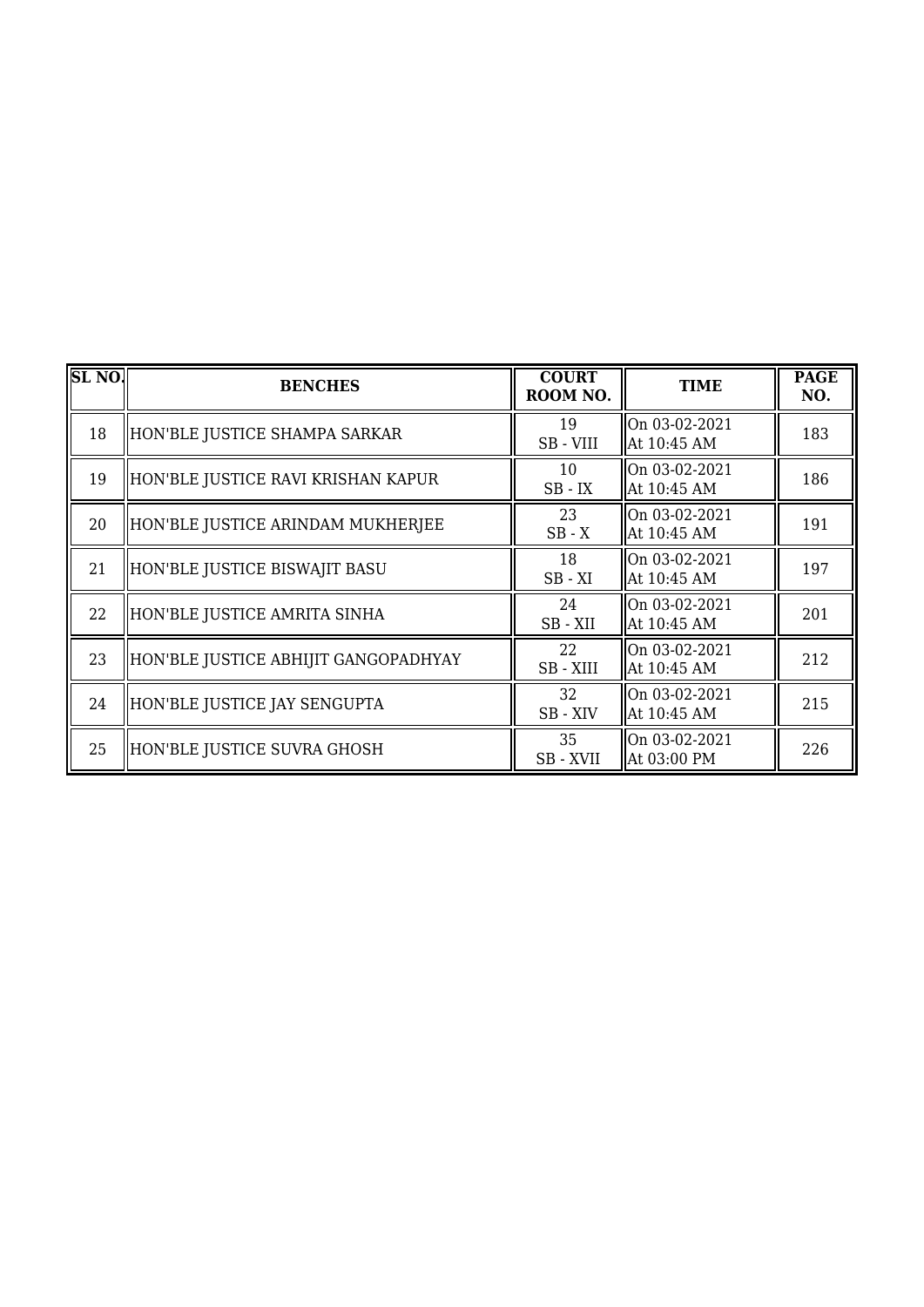

# **Appellate Side**

**DAILY CAUSELIST For Wednesday The 3rd February 2021**

**COURT NO. 1**

**DIVISION BENCH (DB -I)**

**AT 10:45 AM**

#### **HON'BLE CHIEF JUSTICE THOTTATHIL B. RADHAKRISHNAN HON'BLE JUSTICE ARIJIT BANERJEE**

**( VIA VIDEO CONFERENCE )**

**ON AND FROM WEDNESDAY, THE 13TH JANUARY, 2021 - APPEALS FROM ORDERS RELATING TO RESIDUARY UNDER GROUP IX INCLUDING APPLICATIONS CONNECTED THERETO; PUBLIC INTEREST LITIGATION; CRIMINAL CONTEMPT MATTERS; APPEALS UNDER SECTION 19(1)(a) OF THE CONTEMPT OF COURT'S ACT; APPLICATIONS UNDER SECTION 27 OF THE ELECTRICITY REGULATORY COMMISSION ACT, 1998, INCLUDING APPLICATIONS CONNECTED THERETO; HABEAS CORPUS; DEATH REFERENCE CASES ( INCLUDING ADMISSION OF CRIMINAL APPEALS RELATING TO SUCH REFERENCE AGAINST THE SAME CONVICTION ORDER); ADMISSION OF CRIMINAL APPEALS; HEARING OF CRIMINAL APPEALS & APPLICATIONS CONNECTED THERETO INCLUDING APPLICATION FOR SUSPENSION OF SENTENCE IN PENDING APPEALS; CRIMINAL APPEALS RELATING TO CRIMES AGAINST WOMEN. ANY OTHER MATTER, IRRESPECTIVE OF CLASSIFICATION, AS DIRECTED BY THE HON'BLE CHIEF JUSTICE. AND ON AND FROM MONDAY, THE 1ST FEB, 2021 AS LONG AS THE DIVISION BENCH COMPRISING OF HON'BLE CHIEF JUSTICE THOTTATHIL B. RAHDAKRISHNAN AND HON'BLE JUSTICE ARIJIT BANERJEE DOES NOT SIT - HON'BLE JUSTICE RAJESH BINDAL AND HON'BLE JUSTICE ANIRUDDHA ROY WILL TAKE, IN ADDITION TO THEIR OWN LIST AND DETERMINATION, URGENT MATTERS RELATING TO THE LIST AND DETERMINATION OF THE DIVISION BENCH COMPRISING OF HON'BLE CHIEF JUSTICE THOTTATHIL B RADHAKRISHNAN AND HON'BLE JUSTICE ARIJIT BANERJEE. SPL. NOTE : MONDAY : ADMISSION OF CRIMINAL APPEALS, HABEAS CORPUS, CRIMINAL CONTEMPT MATTERS, APPEALS UNDER SECTION 19(1)(a) OF THE CONTEMPT OF COURT'S ACT. APPLICATIONS UNDER SECTION 27 OF THE ELECTRICITY REGULATORY COMMISSION ACT 1998 INCLUDING APPLICATIONS CONNECTED THERETO. BAIL IN CONNECTION WITH APPEAL. TUESDAY : BAIL IN CONNECTION WITH APPEAL. WEDNESDAY : HEARING OF CRIMINAL APPEALS. THURSDAY : APPEALS FROM ORDERS RELATING TO RESIDUARY UNDER GROUP - IX INCLUDING APPLICATIONS CONNECTED THERETO. THEREAFTER PIL MATTERS WILL BE TAKEN UP IF TIME PERMITS. FRIDAY : PUBLIC INTEREST LITIGATION.**

**NOTE: MATTERS WILL BE TAKEN UP THROUGH PHYSICAL HEARING ONLY WHEN BOTH THE PARTIES ARE AGREED.**

#### **NO MENTIONING IN COURT**

#### **TO BE MENTIONED**

1 CRA/105/2015 SANJOY GIRI & ANR

VS STATE OF WEST BENGAL KAZI M. RAHMAN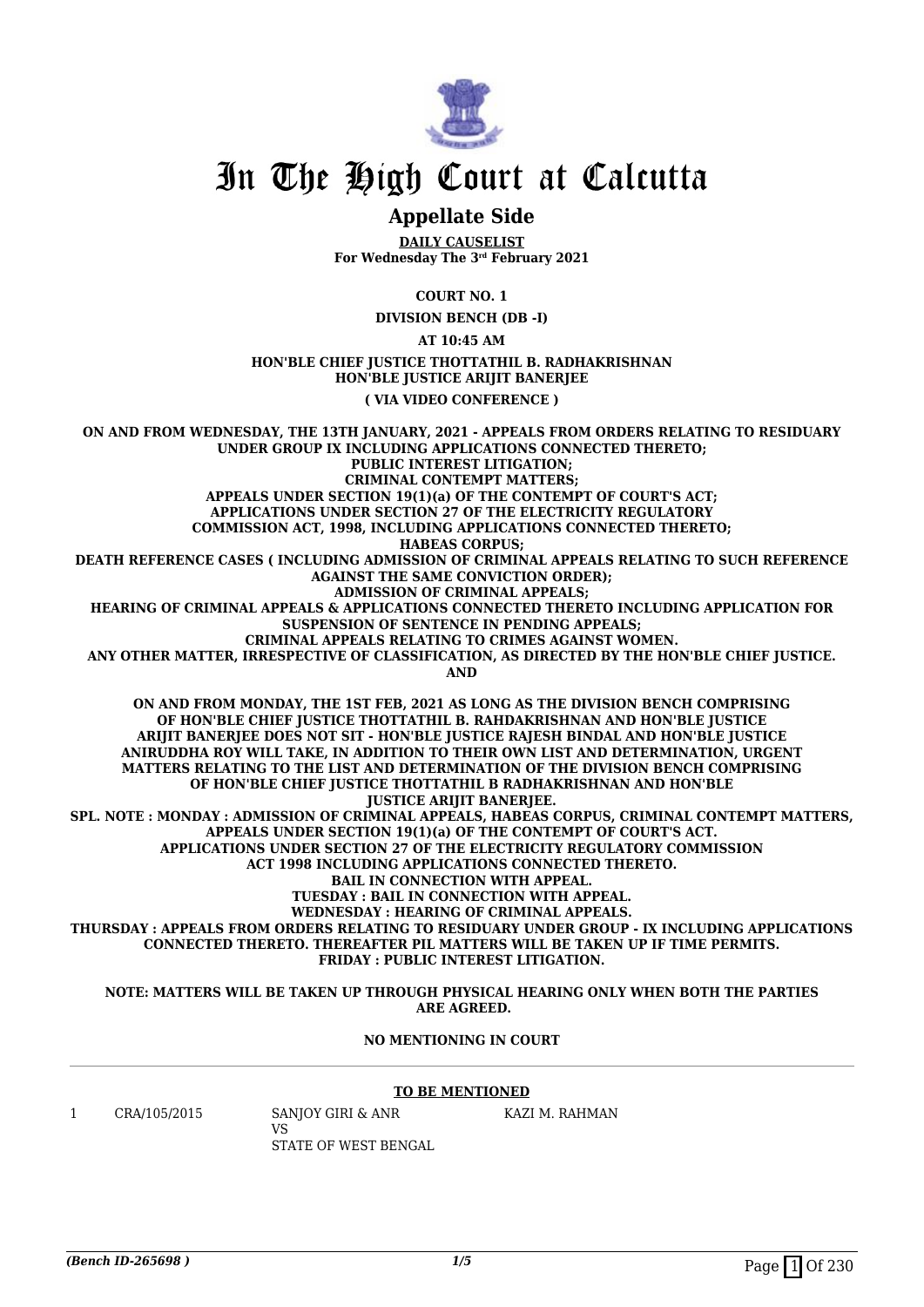| 2  | CRA/282/2020<br>[ NO SEC 5 ]                                                                                           | RADHU JAYA SHETTY<br>VS                                                       | SANDIP CHAKRABORTY    |
|----|------------------------------------------------------------------------------------------------------------------------|-------------------------------------------------------------------------------|-----------------------|
|    |                                                                                                                        | State of West Bengal                                                          |                       |
|    |                                                                                                                        | <b>SPECIALLY FIXED MATTERS</b>                                                |                       |
| 3  | CRA/255/2020                                                                                                           | THE NATIONAL INVESTIGATION SUNDEEP K. SADAWARTE<br><b>AGENCY</b><br><b>VS</b> |                       |
|    |                                                                                                                        | CHHATRADHAR MAHATA                                                            |                       |
|    | IA NO: CRAN/1/2020                                                                                                     |                                                                               |                       |
|    |                                                                                                                        | <b>ASSIGNED MATTERS</b>                                                       |                       |
| 4  | CRM/35/2021                                                                                                            | K R ASHOK KUMAR AND ORS<br>VS<br>State of West Bengal                         | PRADYOT KUMAR DAS     |
| 5  | CRM/133/2021                                                                                                           | SANJIT SHARMA AND ANR                                                         | SOUMEN GHOSH          |
|    |                                                                                                                        | VS                                                                            |                       |
| 6  | CRM/135/2021                                                                                                           | State of West Bengal<br>SANJIT SHARMA AND ANR                                 | <b>SOUMEN GHOSH</b>   |
|    |                                                                                                                        | VS                                                                            |                       |
|    |                                                                                                                        | State of West Bengal                                                          |                       |
|    |                                                                                                                        | <b>HEARING CRIMINAL APPEAL</b>                                                |                       |
| 7  | CRA/125/2003<br>$(Pt - I + OS + 2ND J.$<br>$COPY + Pt-II + 2 PB + 5$ THE STATE OF W.B.<br>$LCR + Brief + 1GD$<br>Book) | KALYAN GHATAK & ORS.<br>VS                                                    | ABHIJIT KUMAR ADHYA   |
| 8  | CRA/27/2004<br>$(Pt - I + OS + 2ND J.$<br>$COPY + Pt-II + 2 PB + 6 VS$<br>$LCR + Trans$ )                              | SANAT KUMAR GHOSH @<br>MANNA<br><b>STATE</b>                                  | L. VISHAL KUMAR       |
| 9  | CRA/492/2005<br>$(Pt - I + OS + Pt-II + 2$ VS<br>$PB + 4 LCR$                                                          | SHYAMAL MAITRA<br><b>STATE</b>                                                | SUPARNA DUTTA         |
| 10 | CRA/710/2005<br>$(Pt - I + OS + Pt-II + 2)$<br>$PB + 5 LCR + Trans +$<br>Brief)                                        | JYOTSNA SHIT<br>$\tilde{V}S$<br><b>STATE</b>                                  | <b>SOUMIK GANGULI</b> |
|    | IA NO: CRAN/1/2016(Old No:CRAN/4699/2016)                                                                              |                                                                               |                       |
| 11 | CRA/106/2005<br>$(Pt - I + OS + 2ND J.$<br>$COPY + Pt-II + 2 PB + 5 STATE$<br>$LCR + Trans$ )                          | PADMOLOCHAN MAITY<br>VS                                                       | TRIDIB KUMAR SARKAR   |
| 12 | CRA/690/2008<br>$[PT 1 + OB + PT - II + VS$                                                                            | ANKUR BANERJEE<br>2 P B + 5 LCR +TRANS] STATE OF WEST BENGAL                  |                       |
| 13 | CRA/178/2009                                                                                                           | HABIBUR MALLICK@HABI                                                          | MANAS KUMAR DAS       |
|    | $Pt-I + OS + 2ND J.$<br>Trans)                                                                                         | VS<br>COPY + Pt-II + 4 LCR + STATE OF WEST BENGAL                             |                       |
|    | IA NO: CRAN/2/2009(Old No:CRAN/1463/2009)                                                                              |                                                                               |                       |
| 14 | CRA/498/2009<br>$[PT - 1 + OB + PT - II + & ANR]$                                                                      | FAZLUL HAQUE@FAZLU HAQUE                                                      | MANGALJIT MUKHERJEE   |
|    | $2$ PB + 4 LCR + TRANS VS<br>1                                                                                         | STATE OF WEST BENGAL                                                          |                       |
| 15 | CRA/734/2009                                                                                                           | BABLU LOHAR                                                                   | N.A.                  |
|    | $[Pt 1 + OB + Pt ii + 2]$<br>$PB + 4 LCR + TRANS +$<br>TWO SETS OF BRIEF ]                                             | VS<br>STATE OF WEST BENGAL                                                    |                       |
| 16 | CRA/437/2010<br>$Pt-I + OS + 2ND$ J.                                                                                   | SK. AZIJUL @ SK. AJIJUL<br>VS                                                 | GOURAV BANERJI        |
|    | Trans + Argument)                                                                                                      | COPY + Pt-II + 4 LCR + STATE OF WEST BENGAL                                   |                       |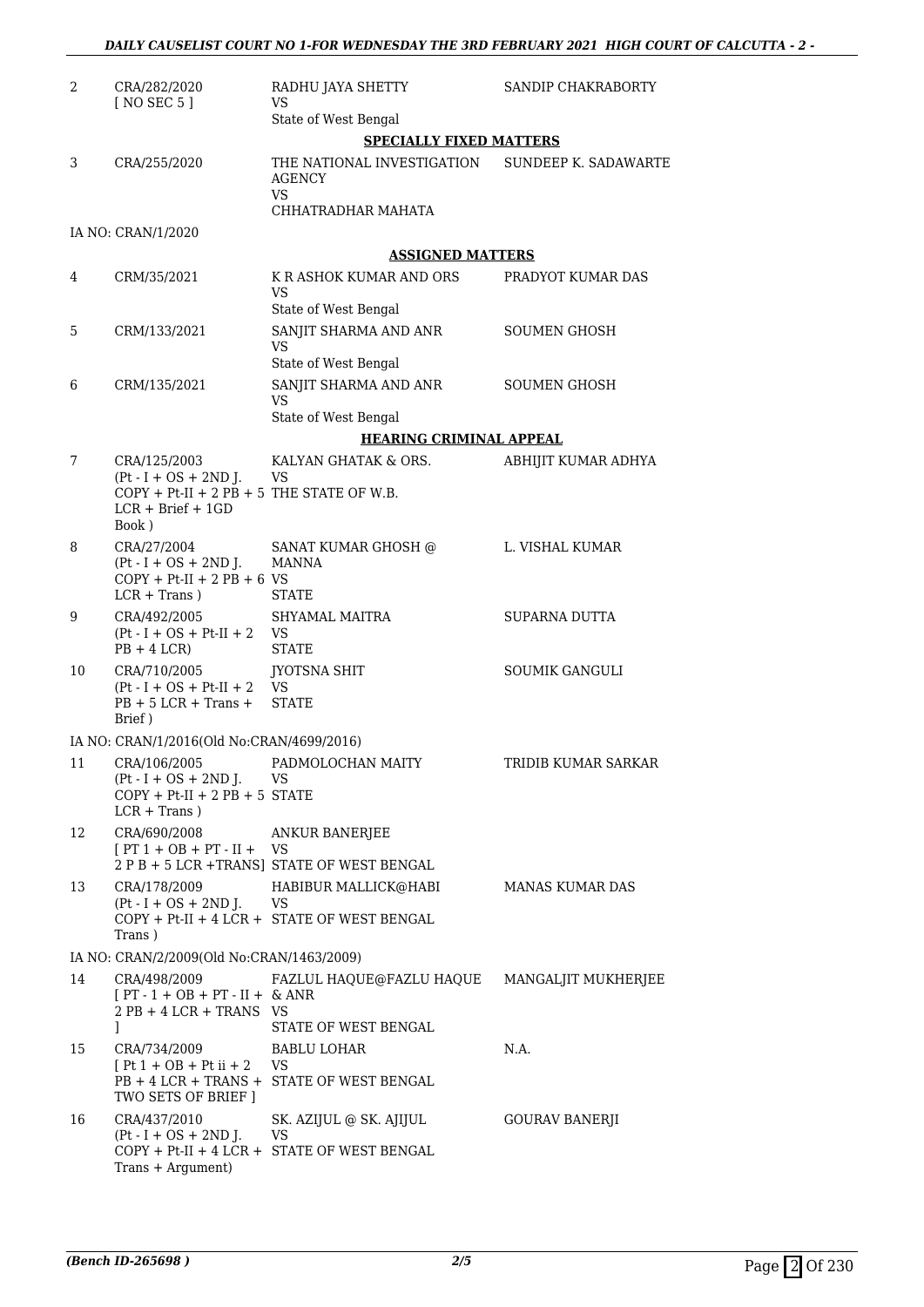| 17 | CRA/683/2012<br>$[PT 1 + OB + PT II + 2$ MAITY<br>$PB + 5 LCR + TRANS + VS$<br>BRIEF ]  | SAMBHU @ SAMBHUNATH<br>STATE OF WEST BENGAL                                 | NOT YET AVAILABLE                  |
|----|-----------------------------------------------------------------------------------------|-----------------------------------------------------------------------------|------------------------------------|
| 18 | CRA/750/2012<br>$(Pt - I + OS + 2ND J.$<br>$COPY + Pt-II +2PB + 4$<br>$LCR + Trans$ )   | DARNA LOHAR<br>VS<br>STATE OF WEST BENGAL                                   | N Y R                              |
| 19 | CRA/162/2014<br>$Pt - I + OS + Pt - II + 2$<br>$PB + 5 LCR + Brief)$                    | AMIRUL SHEIKH<br>VS<br>STATE OF WEST BENGAL                                 | F. RABI                            |
|    | IA NO: CRAN/2/2014(Old No:CRAN/1717/2014)                                               |                                                                             |                                    |
| 20 | CRA/456/2014<br>$[PT 1+OB+PT II]$<br>three files $+ 2$ PB $+ 5$<br>$(Five) LCR + Trans$ | PINTU DAS<br>VS<br>STATE OF WEST BENGAL                                     | SANJIB KUMAR DAN                   |
|    | wt21 CRA/459/2014                                                                       | UJJWAL TAPADAR                                                              | ZEESHAN UDDIN                      |
|    |                                                                                         | VS.                                                                         |                                    |
|    | wt22 CRA/524/2014                                                                       | STATE OF WEST BENGAL<br>MONGAL SAHANI @ MANGALA                             | S K DAN                            |
|    |                                                                                         | <b>VS</b><br>STATE OF WEST BENGAL                                           |                                    |
|    | IA NO: CRAN/4/2019(Old No:CRAN/3268/2019)                                               |                                                                             |                                    |
| 23 | CRA/502/2014                                                                            | ALAUDDIN SK @ HELAL @ HELU S CHOWDHURY BANDHU                               |                                    |
|    | $Pt - I + OS + 2ND J.$<br>$COPY + Pt-II +2PB + 3$<br>LCR)                               | VS<br>STATE OF WEST BENGAL                                                  |                                    |
| 24 | GA/7/2014<br>$Pt - I + OS + Pt - II + 2$<br>$PB + 3 LCR + Trans)$                       | <b>STATE</b><br>VS<br>ABDUL JABBAR & ANR                                    | TUSHAR KANTI<br>MUKHERJEE          |
| 25 | CRA/136/2016<br>$Pt-I + OS + Pt-II + 2$<br>$PB + 5 LCR$ )                               | <b>BISNU SHAW</b><br>VS<br>STATE OF WEST BENGAL                             | R K RAY                            |
| 26 | CRA/219/2016<br>$Pt-I + OS + Pt-II + 2$<br>$PB + 4 LCR + Trans$ )                       | <b>GOPAL SAHA</b><br>VS<br>STATE OF WEST BENGAL                             | SANANDA<br>BHATTACHARYYA           |
| 27 | CRA/11/2016<br>$(Pt - I + OS + 2ND J.$<br>$COPY + Pt-II +2PB + 4$<br>LCR)               | SAHANGIR MOLLA @ RANA<br>VS<br>STATE OF WEST BENGAL                         | RAJIV LOCHAN<br><b>CHAKRABORTY</b> |
| 28 | CRA/14/2016<br>$Pt - I + OS + 2ND J.$<br>$LCR + Trans + Brief)$                         | TASIRUL ISLAM & ORS.<br>VS<br>$COPY + Pt-II + 2PB + 5$ STATE OF WEST BENGAL | <b>AMIT ROY</b>                    |
|    | IA NO: CRAN/3/2021, CRAN/4/2021                                                         |                                                                             |                                    |
|    | wt29 CRA/15/2016                                                                        | MUMTAJ HUSSAIN<br>VS                                                        | MD. M. NAZAR<br><b>CHOWDHURY</b>   |
|    |                                                                                         | STATE OF WEST BENGAL                                                        |                                    |
|    | IA NO: CRAN/2/2021                                                                      |                                                                             |                                    |
|    | wt30 CRA/52/2016                                                                        | NAIMUL HOQUE<br>VS<br>STATE OF WEST BENGAL                                  | A ROY                              |
|    | IA NO: CRAN/2/2021                                                                      |                                                                             |                                    |
| 31 | CRA/485/2016<br>$[PT 1 + OB + 2ND J.$<br>$COPY + PT II + 2 PB + VS$<br>$4$ LCR + TRANS] | HARI NARAYAN SHAW @ HARI<br>SHAW<br>STATE OF WEST BENGAL                    | K GANGULY                          |
| 32 | CRA/30/2017                                                                             | PIJUSH KANTI MISHRA                                                         | PRAVAS BHATTACHARYA                |
|    | $(Pt - I + OS + Pt-II + 2$ VS<br>$PB + 4 LCR$ )                                         | STATE OF WEST BENGAL                                                        |                                    |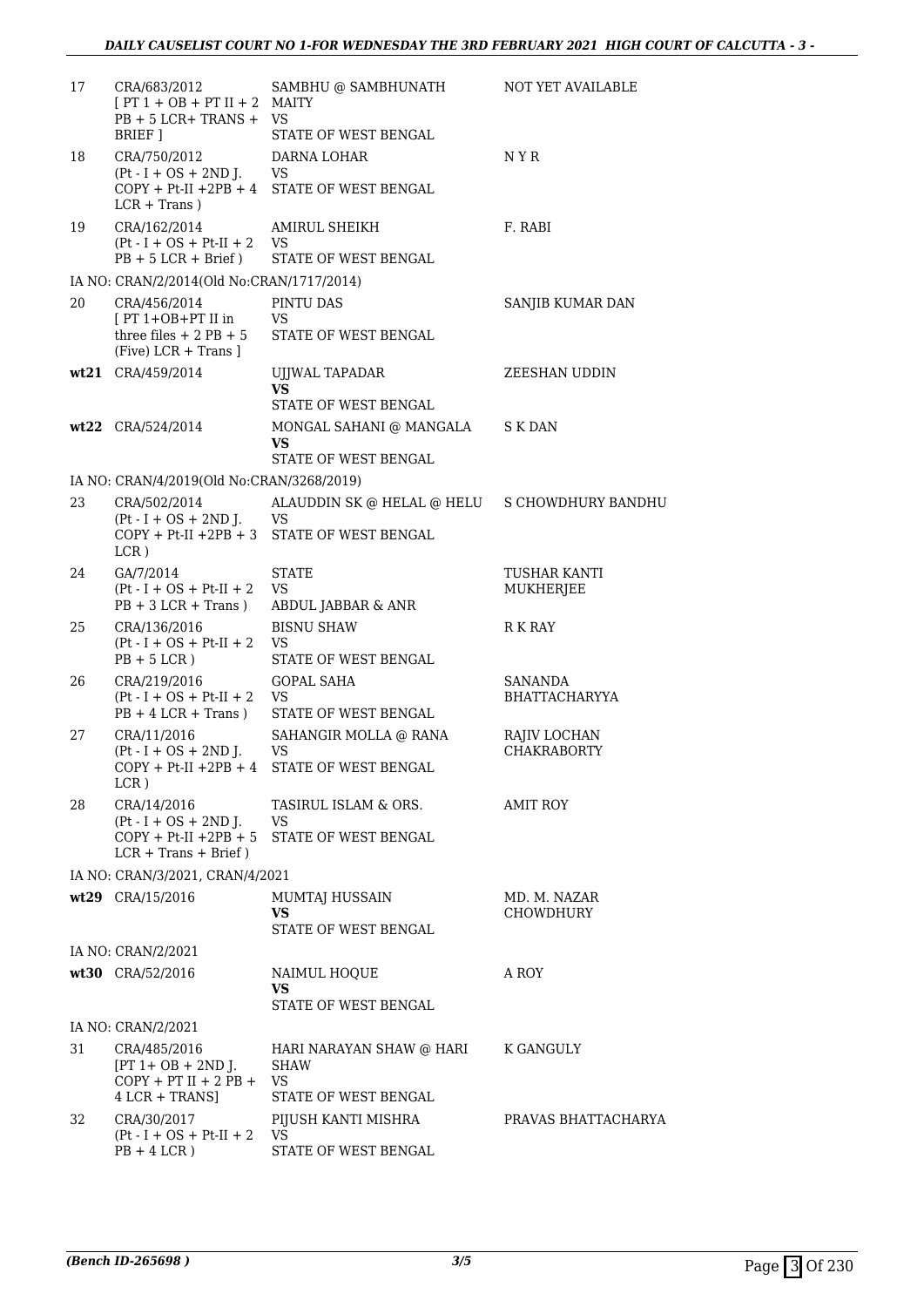| 33 | CRA/79/2018<br>$(Pt - I + OS + Pt-II + 2$ VS                    | <b>LALTU BISWAS</b>                                                                           |                          |
|----|-----------------------------------------------------------------|-----------------------------------------------------------------------------------------------|--------------------------|
|    | $PB + 4 LCR$ )                                                  | STATE OF WEST BENGAL                                                                          |                          |
| 34 | CRA/251/2018                                                    | RAJU MITRA & ORS.                                                                             | <b>SUKDEB CHATTERJEE</b> |
|    | $Pt-I + OS + Pt-II + 2$<br>$PB + 5 LCR + Trans +$<br>Brief)     | VS.<br>STATE OF WEST BENGAL                                                                   |                          |
| 35 | CRA/42/2018                                                     | ANARUL SK & ORS                                                                               | MS E DUTTA               |
|    | $(Pt - I + OS + 2ND J.$ VS<br>$LCR$ )                           | COPY + Pt-II +2PB + 4 STATE OF WEST BENGAL                                                    |                          |
|    | IA NO: CRAN/3/2019(Old No:CRAN/2511/2019)                       |                                                                                               |                          |
| 36 | CRA/714/2019<br>$(Pt - I + OS + Pt-II + 2$ VS<br>$PB + 4 LCR$ ) | <b>SK SARAFAT</b><br>STATE OF WEST BENGAL                                                     | BANDANA MAITY            |
|    |                                                                 | IA NO: CRAN/2/2020(Old No:CRAN/1116/2020), CRAN/3/2020(Old No:CRAN/4270/2020)                 |                          |
|    |                                                                 | <b>FIXED MATTER</b>                                                                           |                          |
| 37 | CRA/250/2015                                                    | RABI SEKHAR PANDEY                                                                            | A. CHAKRABORTY           |
|    | $[PI+P+II+2PB+LCR]$ ( VS<br>2.00 P.M.                           | UNION OF INDIA                                                                                |                          |
|    | wt38 CRA/237/2015                                               | BAPI DEY @ BURO                                                                               | S.S. SAHA                |
|    |                                                                 | VS<br>UNION OF INDIA                                                                          |                          |
|    | wt39 CRA/238/2015                                               | BISWANATH ADHIKARY @<br><b>BISHU</b>                                                          | S S SAHA                 |
|    |                                                                 | VS                                                                                            |                          |
|    |                                                                 | UNION OF INDIA                                                                                |                          |
|    | No:CRAN/1411/2020), CRAN/5/2020                                 | IA NO: CRAN/2/2018(Old No:CRAN/1103/2018), CRAN/3/2019(Old No:CRAN/103/2019), CRAN/4/2020(Old |                          |
|    | wt40 CRA/247/2015                                               | <b>GOPAL TELI &amp; ANR</b><br>VS<br>UNION OF INDIA                                           | A. CHAKRABORTY           |
| 41 | WPA/21057/2019                                                  | PARASH BISWAS                                                                                 | SOUMYAJIT MISHRA         |
|    |                                                                 | VS                                                                                            |                          |
|    |                                                                 | <b>IT SEC TO GOVT OF INDIA MIN</b><br>FINI DEP OF REV CEN ECON IN<br><b>BUR</b>               |                          |
|    | IA NO: CAN/1/2020(Old No:CAN/2329/2020)                         |                                                                                               |                          |
| 42 | WPA(P)/3/2020                                                   | MD. MUSTAFA                                                                                   | RANJIT KUMAR GHOSH       |
|    |                                                                 | VS<br>STATE OF WEST BENGAL AND<br>ORS.                                                        |                          |
| 43 | WPA/247/2020                                                    | AMBAR KUMAR CHAUHAN<br>VS                                                                     | <b>NEIL BASU</b>         |
|    |                                                                 | STATE OF WEST BENGAL & ORS                                                                    |                          |
|    | IA NO: CAN/1/2020                                               |                                                                                               |                          |
| 44 | MAT/71/2021                                                     | CHANCHAL HALDER<br><b>VS</b>                                                                  | MD. HASANUZZAMAN         |
|    |                                                                 | THE CHAIRMAN, W.B.S.E.D.C.L.<br><b>AND ORS</b>                                                |                          |
|    | IA NO: CAN/1/2021                                               |                                                                                               |                          |
| 45 | MAT/110/2021                                                    | ABDUL KALAM SAHAJEE AND<br>ANR<br>VS<br>STATE OF WEST BENGAL AND                              | DISHA SHUKLA             |
|    |                                                                 | ORS.                                                                                          |                          |
|    | <b>IA NO. CAN/1/2021 CAN/2/2021 CAN/3/2021</b>                  |                                                                                               |                          |

IA NO: CAN/1/2021, CAN/2/2021, CAN/3/2021

### **APPLICATION**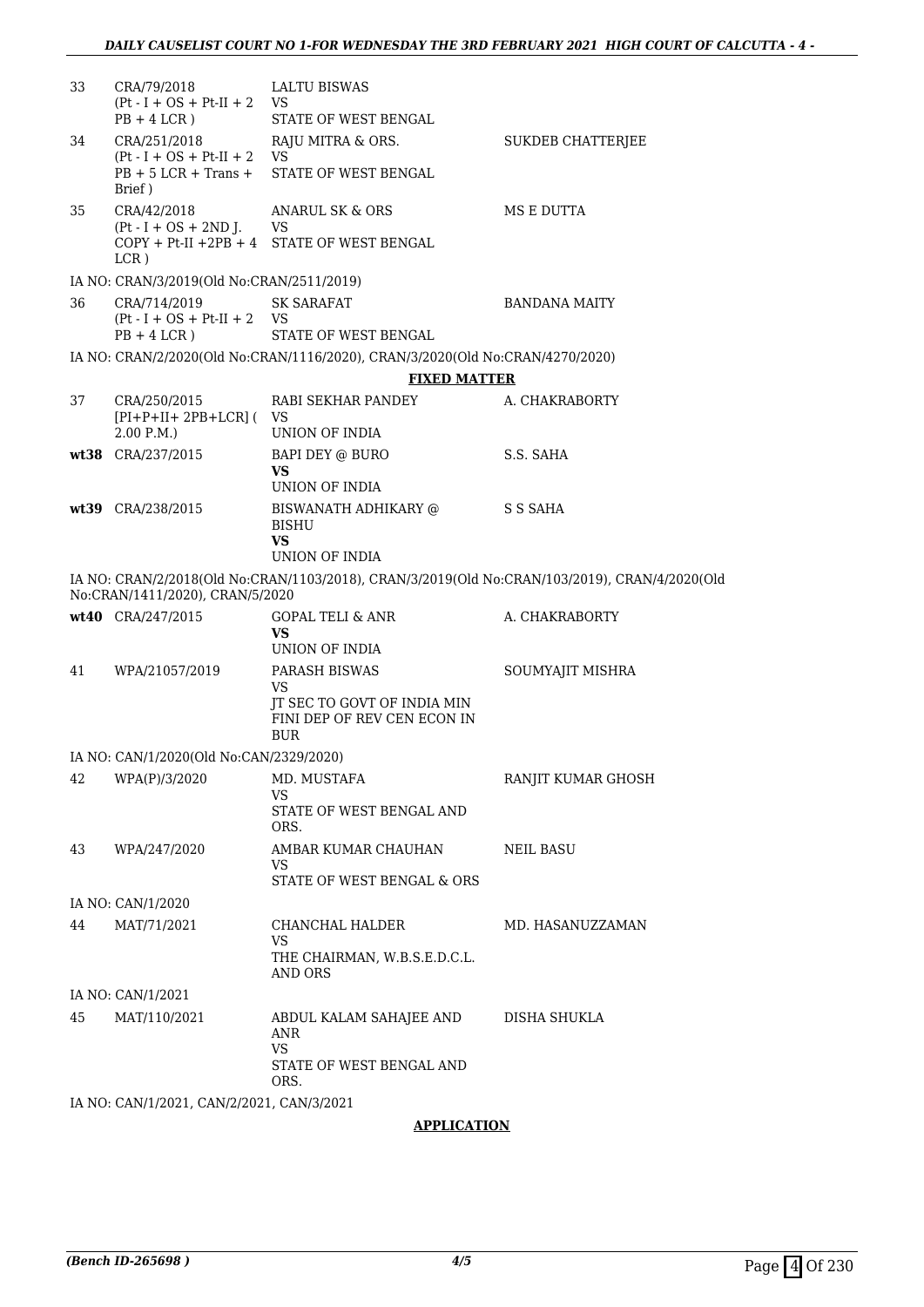| 46 | RVW/144/2018                            | <b>STATE OF WB</b><br>VS<br>BISWAJIT CHAKRABORTY & ORS                                                 | <b>SHUVRO PRAKASH</b><br>LAHIRI        |
|----|-----------------------------------------|--------------------------------------------------------------------------------------------------------|----------------------------------------|
|    | IA NO: CAN/4/2019(Old No:CAN/7075/2019) |                                                                                                        |                                        |
|    | wt47 CPAN/1193/2019                     | <b>RITA MITRA</b><br>VS<br>NARAYAN SWARUP NIGAM &<br>ORS                                               | SANJIB DUTTA                           |
|    | wt48 RVW/200/2019                       | <b>STATE OF WB</b><br>VS<br>BISWAJIT CHAKRABORTY & ORS                                                 | SHUVROPROKASH LAHIRI                   |
|    | wt49 WPA/11848/2016                     | <b>DEBASISH DEY &amp; ORS</b><br>VS<br>STATE OF WEST BENGAL & ORS                                      | <b>AMLAN KUMAR</b><br>MUKHERJEE        |
|    | wt50 WPA/23291/2017                     | SURENDRA JENA<br>VS<br>UNION OF INDIA & ORS                                                            | <b>S. ROY CHOUDHURY</b>                |
|    | wt51 WPA/25035/2014                     | ARJU CHOWDHURY & ORS<br><b>VS</b><br>STATE OF WEST BENGAL & ORS                                        | A K MUKHERJEE                          |
|    | wt52 WPA/26933/2017                     | <b>RITA MITRA</b><br>VS<br>STATE OF WEST BENGAL & ORS                                                  | SANJIB DUTTA                           |
|    | wt53 WPA/3930/2015                      | <b>BURDWAN MINI BUS OWNERS</b><br>WELFARE ASSOCIATION & ANR<br><b>VS</b><br>STATE OF WEST BENGAL & ORS | <b>SAKTI PADA JANA</b>                 |
|    | wt54 WPA/4102/2018                      | BISWAJIT CHAKRABORTY<br><b>VS</b><br>STATE OF WEST BENGAL & ORS                                        | SANJIB DUTTA                           |
|    | IA NO: CAN/2/2021                       |                                                                                                        |                                        |
|    | wt55 WPA/4446/2018                      | <b>SK TUHRAB &amp; ORS</b><br>VS<br>STATE OF WEST BENGAL & ORS                                         | <b>AMLAN KUMAR</b><br><b>MUKHERJEE</b> |
|    | wt56 WPA/9831/2015                      | ABDUL AZIM & ORS.<br><b>VS</b><br>STATE OF WEST BENGAL & ORS.                                          | AMLAN KR. MUKHERJEE                    |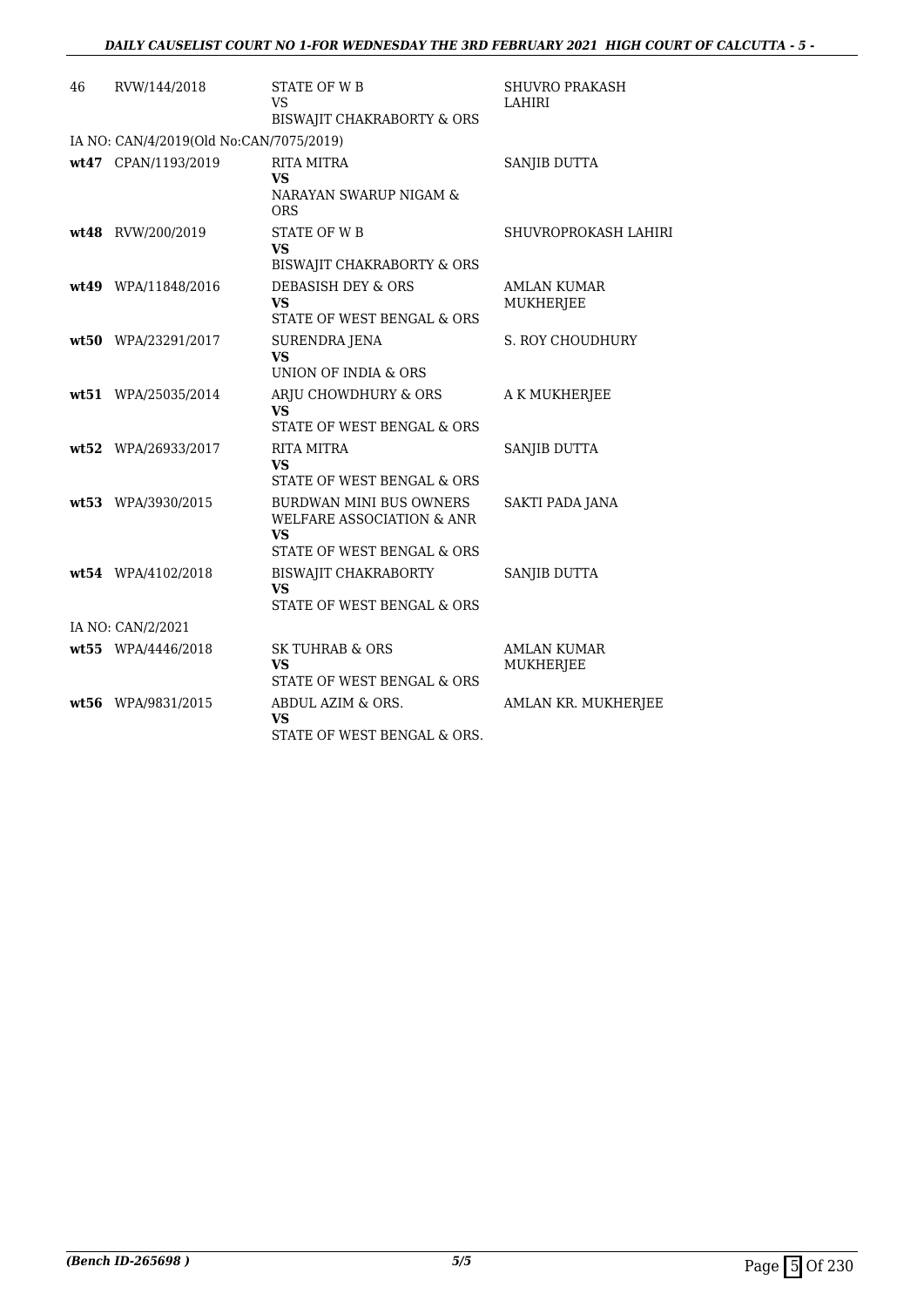

# **Appellate Side**

**DAILY CAUSELIST For Wednesday The 3rd February 2021**

## **COURT NO. 16**

## **DIVISION BENCH (DB - II)**

## **AT 10:45 AM**

# **HON'BLE JUSTICE RAJESH BINDAL HON'BLE JUSTICE ANIRUDDHA ROY (VIA VIDEO CONFERENCE)**

### **ON AND FROM MONDAY, THE 11TH JANUARY, 2021 – APPEALS RELATING TO LABOUR UNDER GROUP III AND APPLICATION CONNECTED THERETO;**

**APPEALS FROM ORDERS RELATING TO REVENUE UNDER GROUP – IV & ORHER STATUTORY REVENUE APPEALS EXCEPT LAND REVENUE TO BE HEARD BY DIVISION BENCH;**

**APPEALS RELATING TO CHARTERED ACCOUNTANTS ACT, COMPANY SECRETARIES ACT AND TAX TRIBUNAL MATTERS;** 

**INCOME TAX REFERENCE UNDER SECTION 256 OF THE INCOME TAX ACT;**

**MATTERS RELATING TO TRIBUNALS UNDER ARTICLE 323A & 323B OF THE CONSTITUTION OF INDIA (OTHER THAN TAX TRIBUNAL) INCLUDING APPLICATION CONNECTED THERETO;**

**AND**

**ON AND FROM MONDAY, THE 1ST FEBRUARY, 2021 AS LONG AS THE DIVISION BENCH COMPRISING OF HON'BLE CHIEF JUSLTICE THOTTATHIL B. RADHAKRISHNAN AND HON'BLE JUSTICE ARIJIT BANERJEE DOES NOT SIT – WILL TAKE, IN ADDITION TO THEIR OWN LIST AND DETERMINATION, URGENT MATTERS RELATING TO THE LIST AND DETERMINATION OF THE DIVISION BENCH COMPRISING OF HON'BLE CHIEF JUSTICE THOTTATHIL B. RADHAKRISHNSN AND HON'BLE JUSTICE ARIJIT BANERJEE.**

**NOTE:** 

**E-MENTIONING WILL BE TAKEN UP AT THE FIRST SITTING OF THE COURT. OUT OF WHICH ORIGINAL SIDE MATTERS WILL BE TAKEN UP FIRST AND THEN APPELLATE SIDE MATTERS WILL BE TAKEN UP. ORIGINAL SIDE MATTERS WILL BE TAKEN UP IN THE FIRST HALF. APPELLATE SIDE MATTERS WILL BE TAKEN UP IN THE SECOND HALF.**

### **NOTE: MATTERS WILL BE TAKEN UP THROUGH PHYSICAL HEARING ONLY WHEN BOTH THE PARTIES ARE AGREED.**

# **FOR JUDGMENT**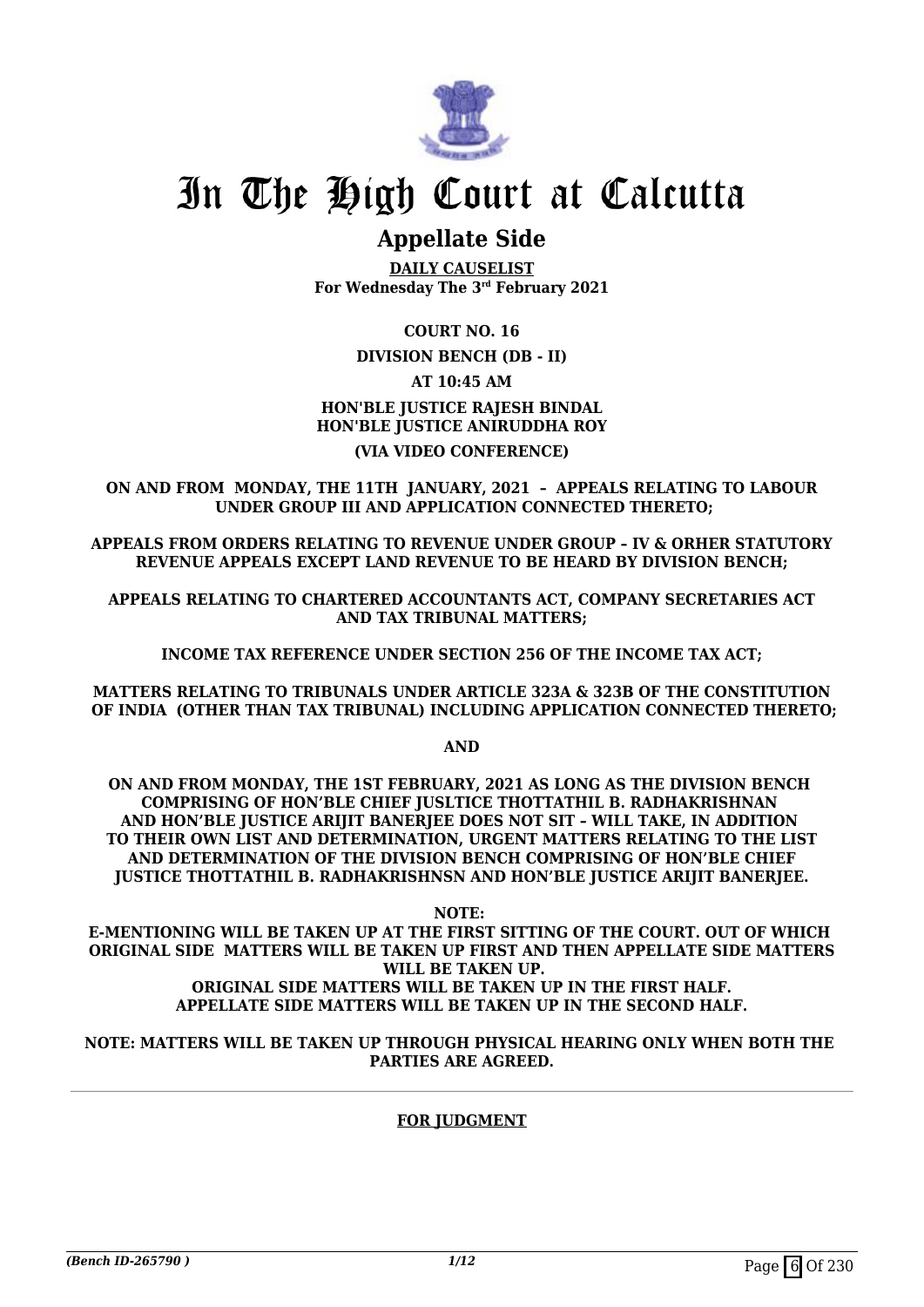| $\mathbf{1}$ | WP.ST/145/2016                          | SUJOY KUMAR PAL                                   | DEBJANI GHOSAL                      |
|--------------|-----------------------------------------|---------------------------------------------------|-------------------------------------|
|              |                                         | <b>VS</b><br>STATE OF WEST BENGAL &<br><b>ORS</b> |                                     |
| 2            | WP.ST/96/2020                           | <b>SUBHRAJIT GUHA</b><br><b>VS</b>                | K.M.HOSSAIN                         |
|              |                                         | STATE OF WEST BENGAL<br>AND ORS.                  |                                     |
|              |                                         | <b>CANCELLATION OF BAIL</b>                       |                                     |
| 3            | CRM/5790/2020<br>(Assigned)             | STATE OF WEST BENGAL<br><b>VS</b>                 | MD ANWAR HOSSAIN                    |
|              |                                         | DEBJANI PODDAR & ORS                              |                                     |
|              |                                         | IA NO: CRAN/1/2020(Old No:CRAN/4203/2020)         |                                     |
|              |                                         | <b>APPLICATION FOR BAIL</b>                       |                                     |
| 4            | CRM/7495/2020<br>(Assigned)             | RAKHI GHOSH<br>VS                                 | DEBABRATIM GUHA                     |
|              |                                         | State of West Bengal                              |                                     |
|              | IA NO: CRAN/1/2020                      |                                                   |                                     |
|              |                                         | PIL                                               |                                     |
| 5            | WPA(P)/48/2021                          | <b>SUBHAJIT SOM</b><br><b>VS</b>                  | <b>AVIRUP CHATTERJEE</b>            |
|              |                                         | STATE OF WEST BENGAL<br>AND ORS.                  |                                     |
|              |                                         | WEST BENGAL STATE ADMINISTRATIVE TRIBUNAL         |                                     |
| 6            | WP.ST/222/2013                          | <b>CHAITI DATTA</b><br><b>VS</b>                  | <b>KHANDEKAR</b><br>MOAZZEM HOSSAIN |
|              |                                         | PUBLIC SERVICE<br>COMMISSION, W B & ORS           |                                     |
|              | IA NO: CAN/1/2017(Old No:CAN/3567/2017) |                                                   |                                     |
| 7            | WP.ST/22/2014                           | TAPAN KR. GHOSH & ORS.                            | RAJU                                |
|              |                                         | VS                                                | <b>BHATTACHARYYA</b>                |
|              |                                         | STATE OF WEST BENGAL &<br>ORS.                    |                                     |
| 8            | WP.ST/200/2016                          | <b>DEBASIS PRADHAN &amp; ORS</b><br><b>VS</b>     | RAJU<br><b>BHATTACHARYYA</b>        |
|              |                                         | STATE OF WEST BENGAL &<br><b>ORS</b>              |                                     |
| 9            | WP.ST/39/2018                           | RATHIN MAJI & ORS.                                | RAJESH KUMAR                        |
|              |                                         | <b>VS</b><br>STATE OF WEST BENGAL &<br>ORS.       | <b>SHAH</b>                         |
| 10           | WP.ST/40/2018                           | SOUMIK CHANDA                                     | RAJESH KUMAR                        |
|              |                                         | VS                                                | SHAH                                |
|              |                                         | STATE OF WEST BENGAL &<br><b>ORS</b>              |                                     |
| 11           | WP.ST/41/2018                           | MADHUMITA SAHA PODDER<br><b>VS</b>                | RAJESH KUMAR<br><b>SHAH</b>         |
|              |                                         | STATE OF WEST BENGAL &                            |                                     |

IA NO: CAN/2/2020(Old No:CAN/3401/2020), CAN/3/2020(Old No:CAN/3402/2020)

ORS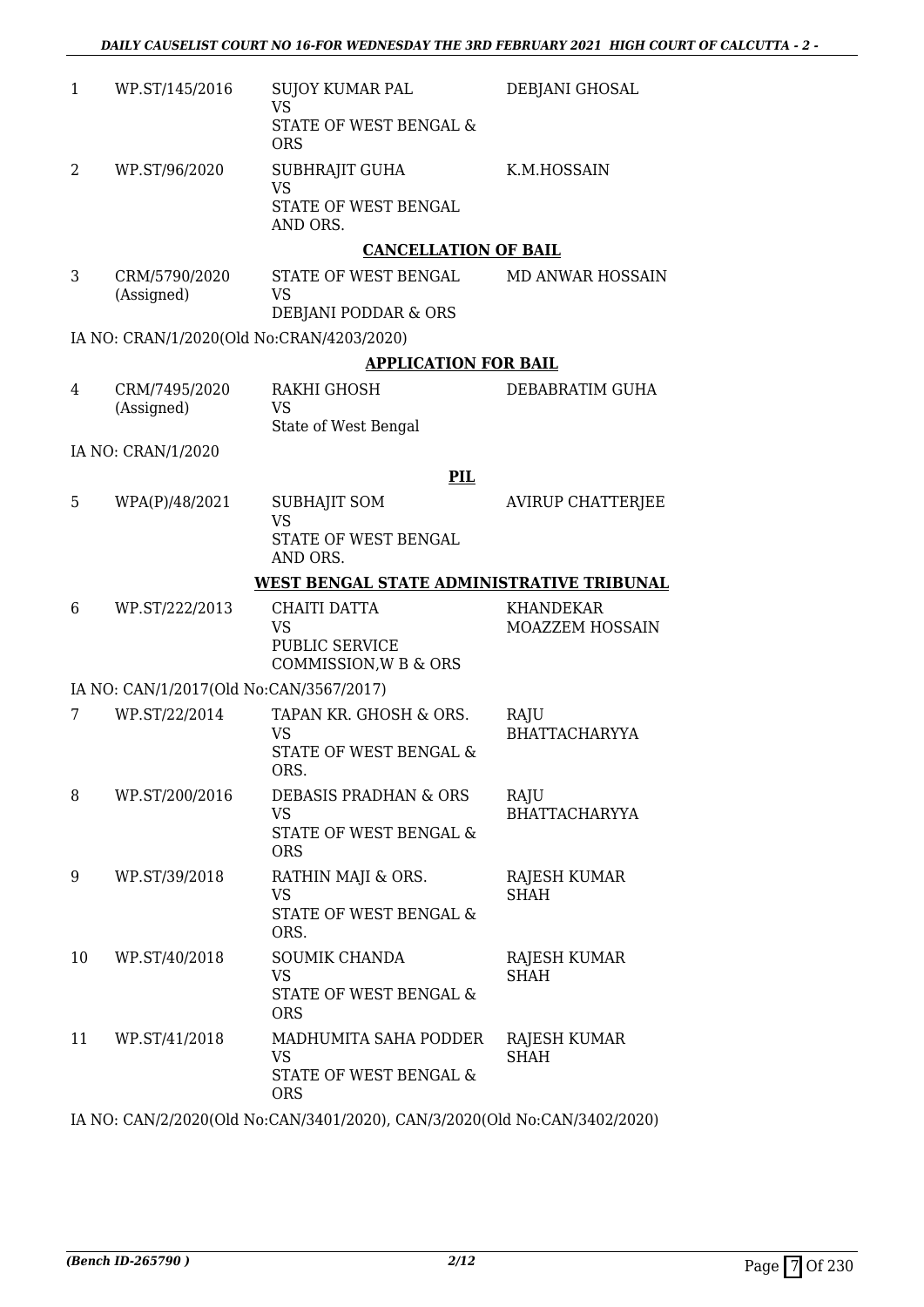| 12 | WP.ST/42/2018                           | RAJIB KARMAKAR & ORS<br><b>VS</b><br>STATE OF WEST BENGAL &<br><b>ORS</b>                         | RAJESH KUMAR<br><b>SHAH</b>           |
|----|-----------------------------------------|---------------------------------------------------------------------------------------------------|---------------------------------------|
| 13 | WP.ST/43/2018                           | RAM PROSAD BANERJEE &<br><b>ORS</b><br><b>VS</b><br>STATE OF WEST BENGAL &<br><b>ORS</b>          | RAJESH KUMAR<br><b>SHAH</b>           |
| 14 | WP.ST/44/2018                           | <b>MUKUL ROY</b><br><b>VS</b><br>STATE OF WEST BENGAL &<br><b>ORS</b>                             | RAJESH KUMAR<br><b>SHAH</b>           |
| 15 | WP.ST/46/2018                           | <b>SUBHASIS DEY</b><br><b>VS</b><br>STATE OF WEST BENGAL &<br>ORS.                                | <b>SOURAV HALDER</b>                  |
| 16 | WP.ST/47/2018                           | SAMIP DAS & ORS.<br><b>VS</b><br><b>STATE OF WEST BENGAL &amp;</b><br>ORS.                        | <b>SOURAV HALDAR</b>                  |
| 17 | WP.ST/70/2018                           | RANA PRATAP SINGH<br><b>VS</b><br>STATE OF WEST BENGAL &<br><b>ORS</b>                            | <b>SUMOULI SARKAR</b>                 |
| 18 | WP.ST/95/2018                           | ASIS KR. NASKAR<br><b>VS</b><br>STATE OF WEST BENGAL &<br>ORS.                                    | <b>SAMRAT DEY PAUL</b>                |
|    | IA NO: CAN/1/2019(Old No:CAN/9725/2019) |                                                                                                   |                                       |
| 19 | WP.ST/120/2018                          | <b>AVIJIT DAS &amp; ORS</b><br><b>VS</b><br><b>STATE OF WEST BENGAL</b><br>&ORS                   | <b>UDAYNARAYANA</b><br><b>BETAL</b>   |
| 20 | WP.ST/132/2018                          | FIROJ SK<br><b>VS</b><br>STATE OF WEST BENGAL &<br><b>ANR</b>                                     | FAZLUR RAHAMAN                        |
| 21 | WP.ST/134/2018                          | DR. MANAB CHATTERJEE<br><b>VS</b><br>STATE OF WEST BENGAL &<br><b>ORS</b>                         | UTSAV DUTTA                           |
| 22 | WP.ST/75/2019                           | SUPRIYA MAITI & ANR<br><b>VS</b><br>STATE OF WEST BENGAL &<br><b>ORS</b>                          | <b>BISWARUP NANDY</b>                 |
|    |                                         | IA NO: CAN/1/2020(Old No:CAN/3418/2020), CAN/2/2020(Old No:CAN/3420/2020)                         |                                       |
| 23 | WP.ST/91/2019                           | <b>SUDHANSU KARMAKAR &amp;</b><br><b>ORS</b><br><b>VS</b><br>STATE OF WEST BENGAL &<br><b>ORS</b> | <b>ASIT BARAN</b><br><b>MUKHERJEE</b> |
|    | IA NO: CAN/1/2019(Old No:CAN/8407/2019) |                                                                                                   |                                       |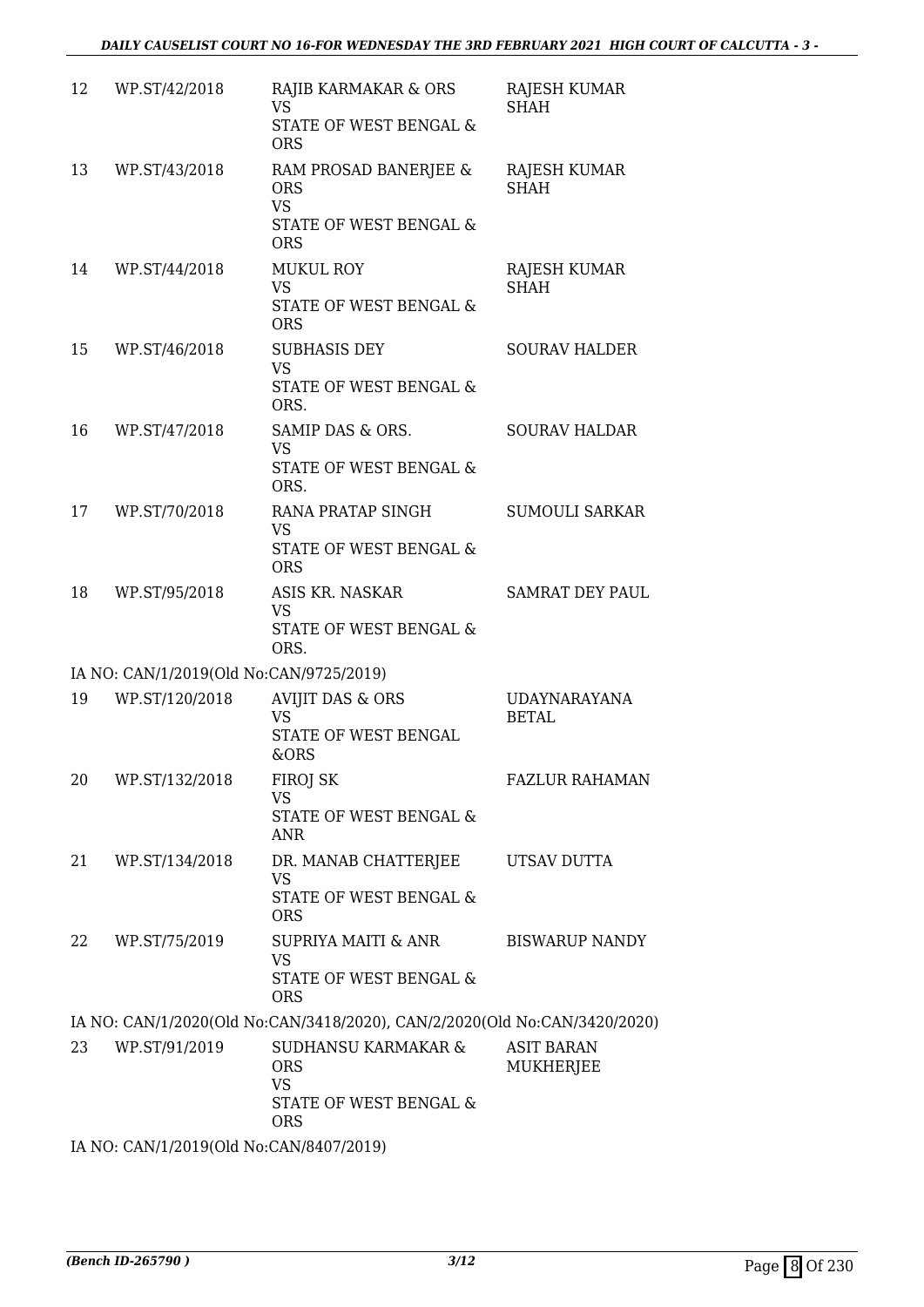| 24 | WP.ST/152/2019                  | TARAK UPADHYAY<br><b>VS</b><br>STATE OF WEST BENGAL &<br>ORS.              | ANUP DASGUPTA          |
|----|---------------------------------|----------------------------------------------------------------------------|------------------------|
|    | wt25 CPAN/1390/2019             | TARAK UPADHYAY<br><b>VS</b><br>PARAMANU BHOWMICK &<br>ANR.                 | <b>SUMITA SARKAR</b>   |
| 26 | WP.ST/11/2020<br>$(08-02-2021)$ | SMRITIKANA DEY<br><b>VS</b><br>STATE OF WEST BENGAL &<br><b>ORS</b>        | <b>INDRAJIT BISWAS</b> |
| 27 | WP.ST/13/2020                   | DEBASISH DHIBAR & ORS<br><b>VS</b><br>STATE OF WEST BENGAL &<br><b>ORS</b> | MD ASHRAFUL HUQ        |
| 28 | WP.ST/20/2020                   | KULESH CH. MONDAL<br><b>VS</b><br>UTTAM KR. PATRA                          | RAJESH KR. SHAH        |
| 29 | WP.ST/21/2020                   | SUBHAS CH. KONAR<br><b>VS</b><br>STATE OF WEST BENGAL &<br>ORS.            | <b>SUMITRA</b>         |
|    | IA NO: CAN/1/2021, CAN/2/2021   |                                                                            |                        |
| 30 | WP.ST/22/2020                   | STATE OF WB & ANR.<br><b>VS</b><br><b>BIPLAB ROY</b>                       | ARKA KR. NAG           |
| 31 | WP.ST/23/2020                   | THE STATE OF WB & ORS.<br><b>VS</b><br>PRIYAM UPADHYAY                     | ARKA KR. NAG           |
| 32 | WP.ST/24/2020                   | THE STATE OF WEST<br>BENGAL & ORS.<br><b>VS</b><br>TILOK CH. MONDAL & ORS. | ARKA KR. NAG           |
|    |                                 | IA NO: CAN/1/2020, CAN/2/2020, CAN/3/2020, CAN/4/2020                      |                        |
| 33 | WP.ST/26/2020                   | THE STATE OF WEST<br>BENGAL & ORS.<br>VS<br>SANJIB DOLUI & ORS.            | ARKA KR. NAG           |
|    |                                 | IA NO: CAN/1/2020(Old No:CAN/4808/2020), CAN/2/2020, CAN/3/2020            |                        |
| 34 | WP.ST/29/2020                   | STATE OF WEST BENGAL & PRANAB HALDER<br><b>ORS</b><br><b>VS</b>            |                        |
|    |                                 | KALIPROSAD MONDAL &<br>ANR.                                                |                        |
| 35 | WP.ST/33/2020                   | THE STATE OF WEST<br>BENGAL<br><b>VS</b><br>TUTU KAPRI & ORS               | <b>SOMNATH NASKAR</b>  |
| 36 | WP.ST/36/2020                   | MD SAMSUDDOZA<br>VS<br>STATE OF WEST BENGAL &<br><b>ORS</b>                | SUBRATA GHOSH          |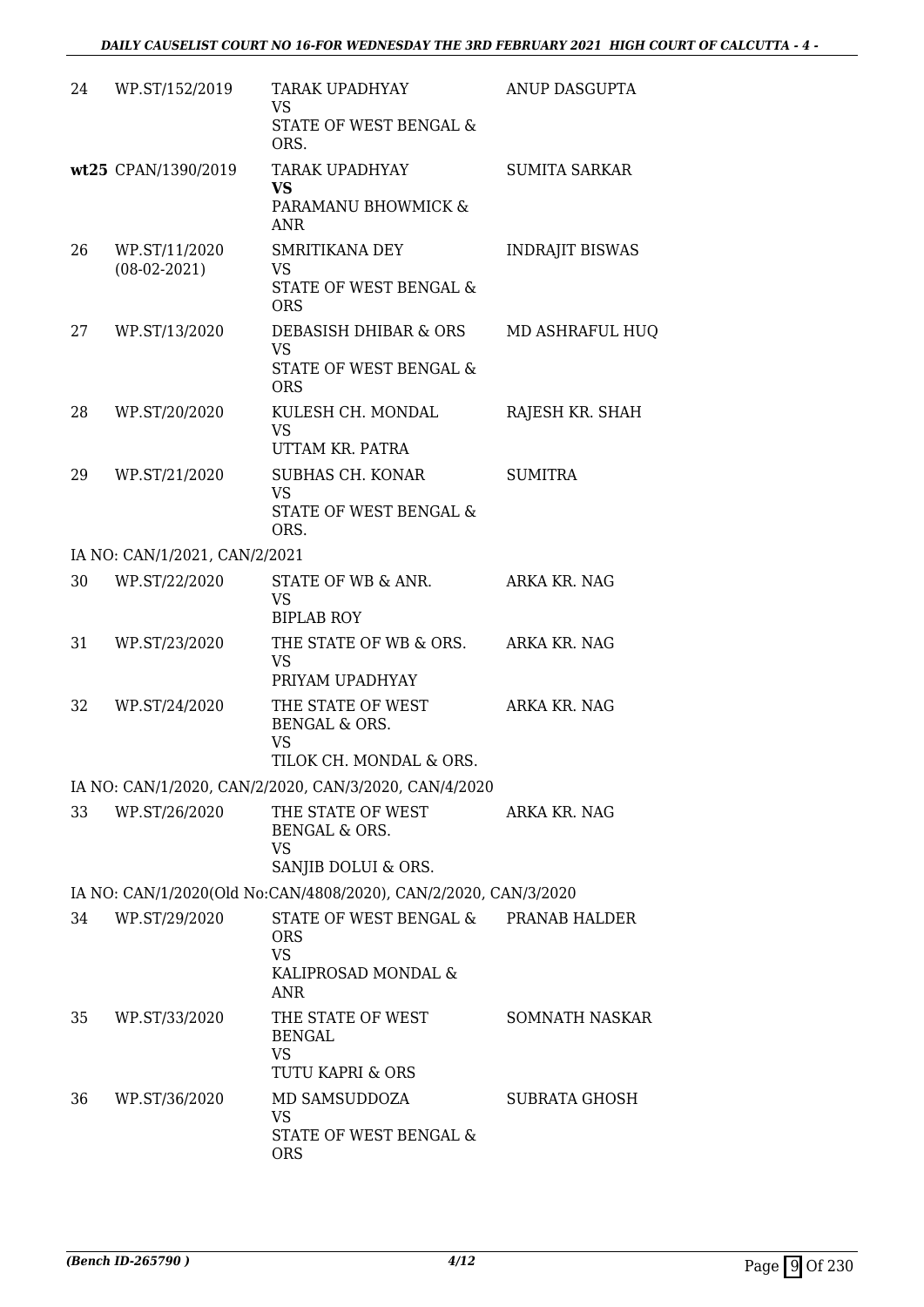| 37 | WP.ST/38/2020     | <b>BALAI CHAKRABORTY</b><br><b>VS</b><br>STATE OF WEST BENGAL &<br><b>ORS</b>                                               | ANANYA NEOGI                        |
|----|-------------------|-----------------------------------------------------------------------------------------------------------------------------|-------------------------------------|
| 38 | WP.ST/45/2020     | <b>GOUTAM CHOWDHURY &amp;</b><br><b>ANR</b><br><b>VS</b><br>STATE OF WEST BENGAL &<br><b>ORS</b>                            | <b>SOMA CHAKRABARTY</b>             |
| 39 | WP.ST/49/2020     | THE STATE OF WEST<br><b>BENGAL &amp; ORS</b><br><b>VS</b><br><b>SUVASISH KUNDU &amp; ORS</b>                                | KAKALI SAMAJPATY                    |
| 40 | WP.ST/50/2020     | SK. ENAIT ALI<br>VS<br>STATE OF WEST BENGAL &<br><b>ORS</b>                                                                 | <b>DIVYA TIWARY</b>                 |
| 41 | WP.ST/51/2020     | RAJANI KANTA JANA<br><b>VS</b><br><b>STATE OF WEST BENGAL &amp;</b><br><b>ORS</b>                                           | SANJOY KR SARKAR                    |
| 42 | WP.ST/52/2020     | SADHAN SINGH & ORS<br><b>VS</b><br>STATE OF WEST BENGAL &<br><b>ORS</b>                                                     | <b>SIMANTIKA</b><br><b>DASGUPTA</b> |
|    | IA NO: CAN/1/2020 |                                                                                                                             |                                     |
| 43 | WP.ST/54/2020     | <b>BHUSAN SINGH</b><br><b>VS</b><br>STATE OF WEST BENGAL &<br><b>ORS</b>                                                    | KAMAL KANTA KAR                     |
| 44 | WP.ST/56/2020     | JAJNASENI DESHBANDHABI SUDIPTA DASGUPTA<br>VS<br>STATE OF WEST BENGAL &<br><b>ORS</b>                                       |                                     |
| 45 | WP.ST/85/2020     | ABICHAL CHATTOPADHYAY<br><b>VS</b><br>STATE OF WEST BENGAL<br>AND ORS.                                                      | <b>SUMAN</b><br><b>CHAKRABARTY</b>  |
| 46 | WP.ST/87/2020     | DR ANIRBAN DASGUPTA<br><b>VS</b><br>STATE OF WEST BENGAL<br>AND ORS.                                                        | <b>BISWARUP NANDY</b>               |
| 47 | WP.ST/97/2020     | PRADIP KR. CHATTERJEE<br>VS<br>STATE OF WEST BENGAL<br>AND ORS.                                                             | MANOJIT PAL                         |
| 48 | WP.ST/102/2020    | STATE OF WEST BENGAL<br>AND ANOTHER<br><b>VS</b><br>CONFEDERATION OF STATE<br>GOVERNMENT EMPLOYEES,<br><b>WB AND OTHERS</b> | <b>SAYAN SINHA</b>                  |

IA NO: CAN/1/2020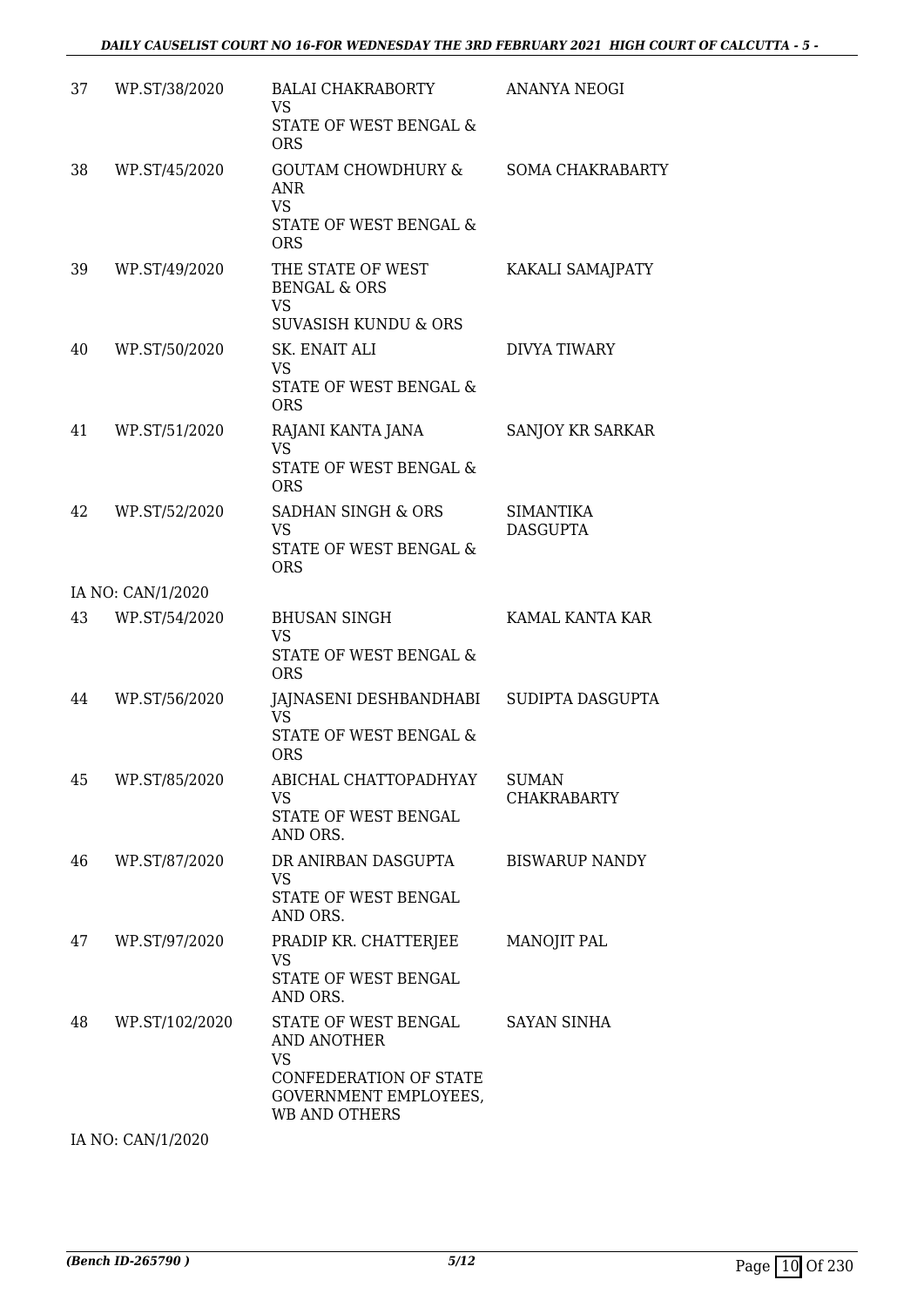| 49 | WP.ST/104/2020                          | <b>AMIT KUMAR</b><br>MUKHOPADHYAY AND<br><b>OTHERS</b><br><b>VS</b>     | <b>BHARAT BHUSAN</b>                   |
|----|-----------------------------------------|-------------------------------------------------------------------------|----------------------------------------|
|    |                                         | STATE OF WEST BENGAL<br>AND ORS.                                        |                                        |
| 50 | WP.ST/106/2020                          | <b>SUMAN KAR AND OTHERS</b><br>VS<br>STATE OF WEST BENGAL<br>AND ORS.   | <b>GOPAL DAS</b>                       |
| 51 | WP.ST/1/2021                            | SUMANA SADAR (MONDAL )<br><b>VS</b><br>STATE OF WEST BENGAL<br>AND ORS. | MRINAL KANTI MAITY                     |
| 52 | WP.ST/3/2021                            | <b>SUNITA GURUNG</b><br><b>VS</b><br>STATE OF WEST BENGAL<br>AND ORS.   | RTASAMOY MONDAL                        |
| 53 | WP.ST/4/2021                            | CHANDRAWATI DEVI<br><b>VS</b><br>STATE OF WEST BENGAL<br>AND ORS.       | <b>ARIJIT DEY</b>                      |
|    |                                         | <b>CENTRAL ADMN. TRIBUNAL</b>                                           |                                        |
| 54 | WP.CT/225/2013                          | RADHESHYAM MRIDHA<br><b>VS</b>                                          | <b>APRATIM</b><br><b>BHATTACHARYYA</b> |
| 55 | WP.CT/59/2014                           | UNION OF INDIA & ORS.<br>UNION OF INDIA                                 | SUBRATA DASGUPTA                       |
|    |                                         | <b>VS</b><br>SUBRATA MUKHERJEE &<br>217 ORS                             |                                        |
|    | IA NO: CAN/1/2015(Old No:CAN/9528/2015) |                                                                         |                                        |
| 56 | WP.CT/128/2015                          | UNION OF INDIA & ORS<br><b>VS</b><br>AJITESH DAS & ORS                  | CHANDREYI ALAM<br><b>GUPTA</b>         |
| 57 | WP.CT/141/2015                          | <b>UNION OF INDIA &amp; ORS</b><br><b>VS</b><br>DR ANJAN DASGUPTA       | <b>SWAPAN BANERJEE</b>                 |
| 58 | WP.CT/16/2018                           | UNION OF INDIA & ORS<br>VS<br>ANGAD MAHATO & ANR                        | ARPA CHAKRABORTY                       |
| 59 | WP.CT/38/2018                           | DHARAM PAL<br><b>VS</b><br>UNION OF INDIA & ORS                         | A GHOSH                                |
| 60 | WP.CT/102/2018                          | MUKUL CH. MONDAL<br><b>VS</b><br>UNION OF INDIA & ORS.                  | VICTOR CHATTERJEE                      |
| 61 | WP.CT/108/2018                          | RANAJIT KUMAR PANDIT &<br><b>ORS</b><br><b>VS</b><br>MRINMOY PAL & ORS  | <b>SAMIT K MONDAL</b>                  |
| 62 | WP.CT/80/2019                           | UNION OF INDIA & ORS<br><b>VS</b><br>JOY HIND PRASAD & ORS              | SANAJIT KUMAR<br><b>GHOSH</b>          |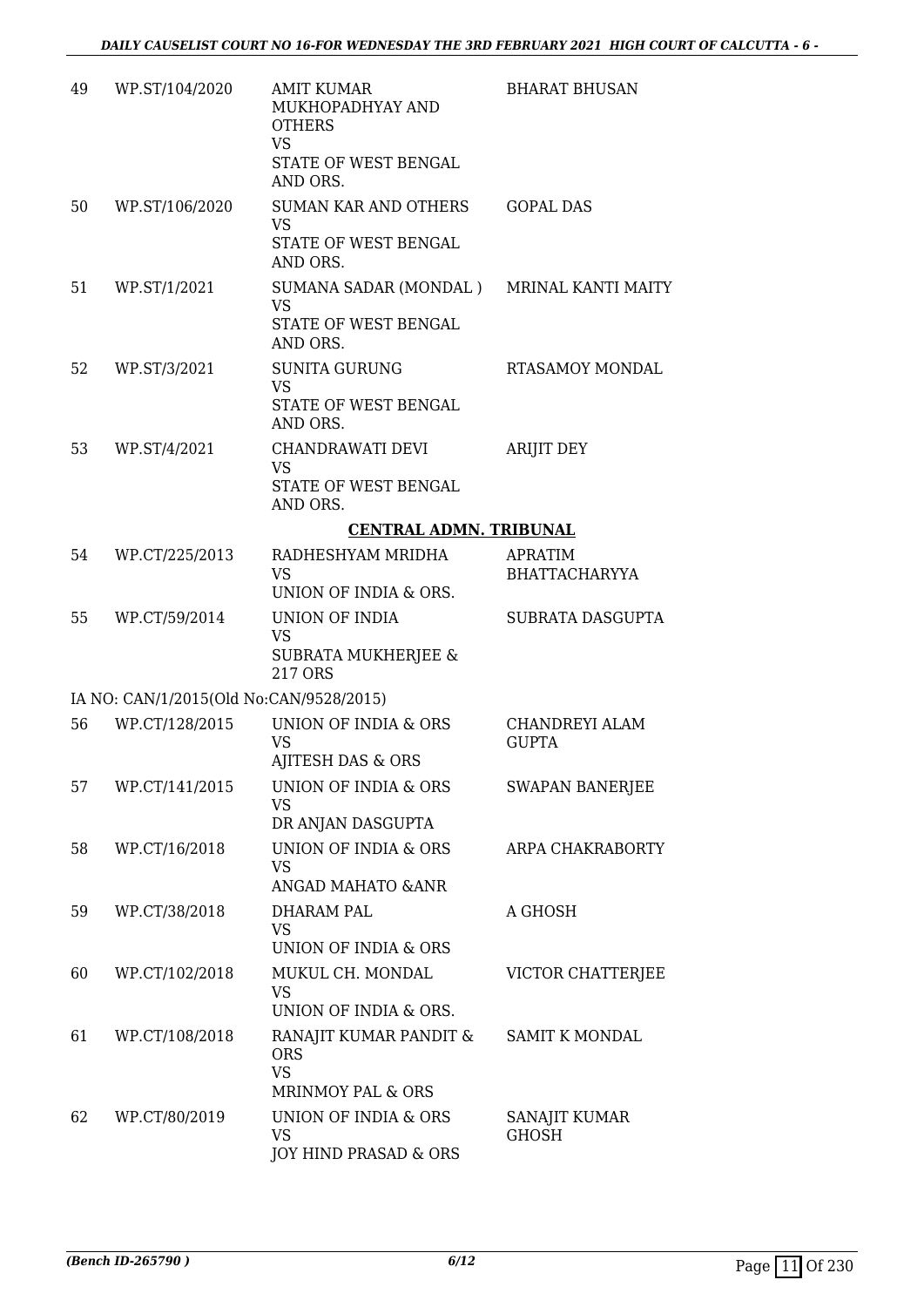| 63 | WP.CT/21/2020 | UNION OF INDIA & ORS<br><b>VS</b><br>MONOJIT ROY                           | SANAJIT KUMAR<br><b>GHOSH</b>         |
|----|---------------|----------------------------------------------------------------------------|---------------------------------------|
| 64 | WP.CT/23/2020 | UNION OF INDIA & ORS<br><b>VS</b><br>RINKU CHAKRABORTY &<br><b>ORS</b>     | SOURAV MANDAL                         |
| 65 | WP.CT/27/2020 | UNION O INDIA & ORS.<br><b>VS</b><br>BIMAL CH. PAUL & ORS.                 | <b>SUSMITA SAHA</b><br><b>DUTTA</b>   |
| 66 | WP.CT/30/2020 | ANUP KUMAR MITRA & ORS<br><b>VS</b><br>UNION OF INDIA & ORS                | PAPPU ADHIKARI                        |
| 67 | WP.CT/31/2020 | <b>AMBIA KHATUN</b><br><b>VS</b><br><b>UNION OF INDIA &amp; ORS</b>        | SANDIP MONDAL                         |
| 68 | WP.CT/32/2020 | AMARJIT SINGH<br><b>VS</b><br>UNION OF INDIA & ORS.                        | <b>SOUMEN</b><br><b>BHATTACHARJEE</b> |
| 69 | WP.CT/45/2020 | <b>SUJIT KUMAR KAR</b><br><b>VS</b><br>HINDUSTHAN COPPER<br><b>LIMITED</b> | <b>ARGHA CHOWDHURY</b>                |
| 70 | WP.CT/49/2020 | UNION OF INDIA AND ORS<br><b>VS</b><br>MANISH KUMAR AND ORS                | <b>SUMAN BASU</b>                     |
| 71 | WP.CT/60/2020 | MD ELIAS KHAN<br><b>VS</b><br>STEEL AUTHORITY OF<br><b>INDIA AND ORS</b>   | SANDIPAN BANERJEE                     |
| 72 | WP.CT/70/2020 | UNION OF INDIA AND ORS.<br><b>VS</b><br>RAJKUMAR PRASAD AND<br>ANR         | MUKESH KUMAR<br><b>GUPTA</b>          |
| 73 | WP.CT/71/2020 | UNION OF INDIA AND<br><b>OTHERS</b><br><b>VS</b><br>DEO RAJ RAM            | <b>SHANKAR RANJAN</b><br><b>SEN</b>   |
| 74 | WP.CT/72/2020 | UNION OF INDIA AND ORS.<br><b>VS</b><br><b>BHOLA MAHATO</b>                | <b>SHANKAR RANJAN</b><br><b>SEN</b>   |
| 75 | WP.CT/73/2020 | UNION OF INDIA AND ORS.<br><b>VS</b><br><b>GULAM RASOOL</b>                | <b>SHANKAR RANJAN</b><br><b>SEN</b>   |
| 76 | WP.CT/74/2020 | Union of India<br><b>VS</b><br>SANDIP MAITY @ MAITI                        | SHANKAR RANJAN<br><b>SEN</b>          |
| 77 | WP.CT/75/2020 | UNION OF INDIA AND ORS.<br><b>VS</b><br>CHANDI DAS KHAN AND<br><b>ORS</b>  | DEEPAK KR SINGH                       |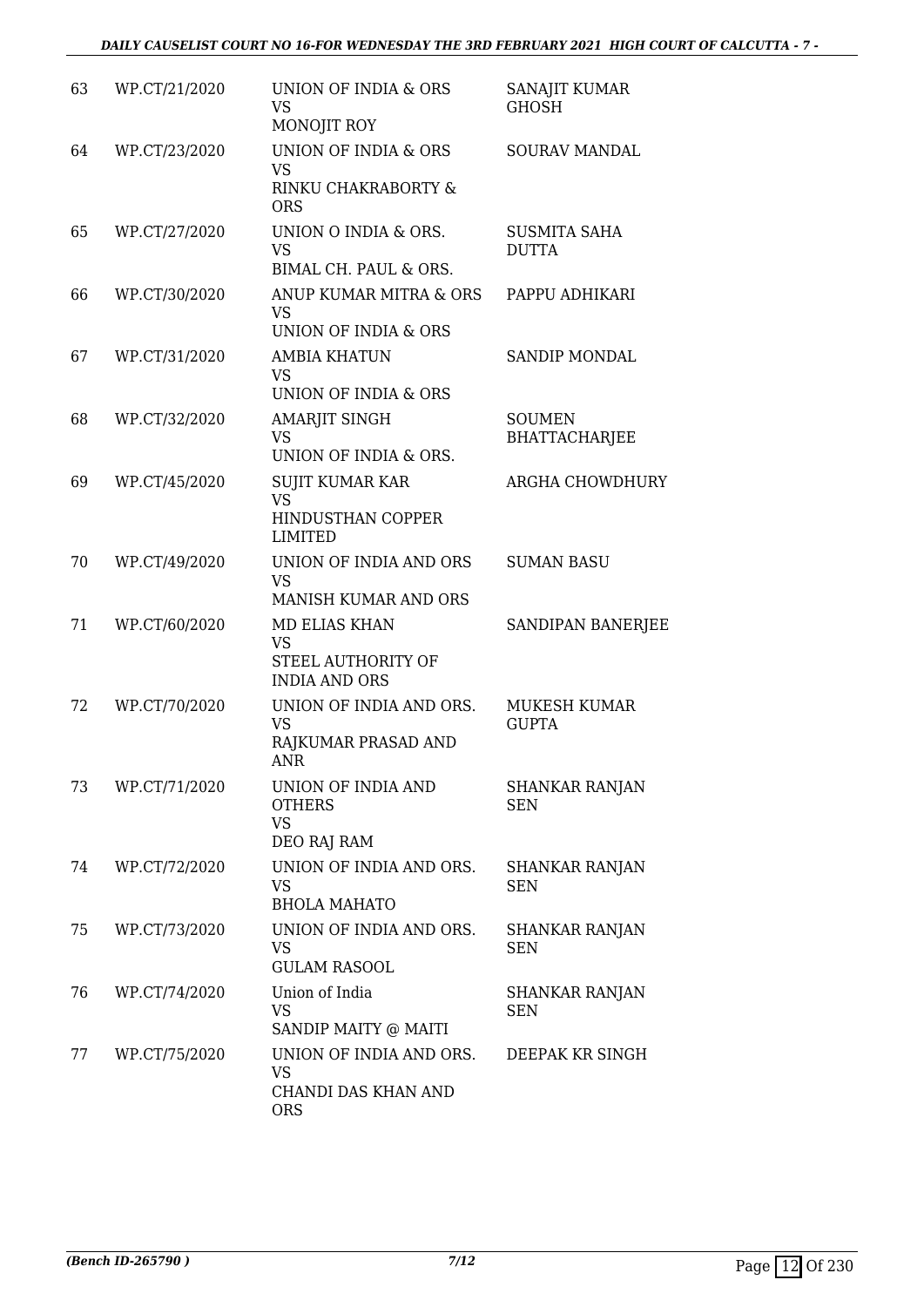| 78 | WP.CT/76/2020     | Union of India<br><b>VS</b><br><b>JAIPAL KARKETTA</b>                                      | <b>SHANKAR RANJAN</b><br><b>SEN</b> |
|----|-------------------|--------------------------------------------------------------------------------------------|-------------------------------------|
| 79 | WP.CT/77/2020     | UNION OF INDIA AND ORS.<br><b>VS</b><br><b>BANWARI MISTRY</b>                              | <b>SHANKAR RANJAN</b><br><b>SEN</b> |
| 80 | WP.CT/78/2020     | UNION OF INDIA AND<br><b>OTHERS</b><br><b>VS</b><br><b>SHYAM PRASAD GUPTA</b>              | <b>SHANKAR RANJAN</b><br><b>SEN</b> |
| 81 | WP.CT/79/2020     | UNION OF INDIA AND<br><b>OTHERS</b><br><b>VS</b>                                           | <b>SHANKAR RANJAN</b><br><b>SEN</b> |
| 82 | WP.CT/1/2021      | <b>BAL MUKUND MAHATO</b><br>UNION OF INDIA AND ORS.<br><b>VS</b><br>NABA KUMAR DEY AND ANR | SANAJIT KUMAR<br><b>GHOSH</b>       |
| 83 | WP.CT/2/2021      | UNION OF INDIA AND ORS.<br><b>VS</b><br>SUBRATA RANJAN DAS                                 | SHANKAR RANJAN<br><b>SEN</b>        |
| 84 | WP.CT/3/2021      | UNION OF INDIA AND ORS.<br>VS<br>VIJOY KUMAR GUPTA                                         | <b>APARNA BANERJEE</b>              |
| 85 | WP.CT/4/2021      | UNION OF INDIA AND ORS.<br><b>VS</b><br><b>SUSHIL KUMAR DEY</b>                            | S.N.DUTTA                           |
|    | IA NO: CAN/1/2021 |                                                                                            |                                     |
| 86 | WP.CT/5/2021      | ARKAPRAVA BANERJEE<br><b>VS</b><br>UNION OF INDIA AND ORS.                                 | <b>SRINJAY DAS</b>                  |
| 87 | WP.CT/6/2021      | <b>RAJESH KUMAR</b><br><b>VS</b><br>UNION OF INDIA AND ORS.                                | PHATICK CHANDRA<br><b>DAS</b>       |
| 88 | WP.CT/7/2021      | UNION OF INDIA AND ORS.<br><b>VS</b><br>MD IMRAN RAJA                                      | <b>SOMA RAY</b>                     |
| 89 | WP.CT/8/2021      | NAVODAYA VIDYALAYA<br><b>SAMITI</b><br><b>VS</b><br>MRINMOY KONAR AND ORS                  | PULAKESH BAJPAYEE                   |
| 90 | WP.CT/9/2021      | NAVODAYA VIDYALAYA<br><b>SAMITI</b><br><b>VS</b><br>SATYASIS PRADHAN AND<br><b>ORS</b>     | PULAKESH BAJPAYEE                   |
| 91 | WP.CT/10/2021     | <b>BAPPA MONDAL</b><br><b>VS</b><br>UNION OF INDIA AND ORS.                                | <b>GORA CHAND</b><br><b>SAMANTA</b> |
| 92 | WP.CT/11/2021     | PROSENJIT MONDAL<br>VS<br>UNION OF INDIA AND ORS.                                          | <b>GORA CHAND</b><br><b>SAMANTA</b> |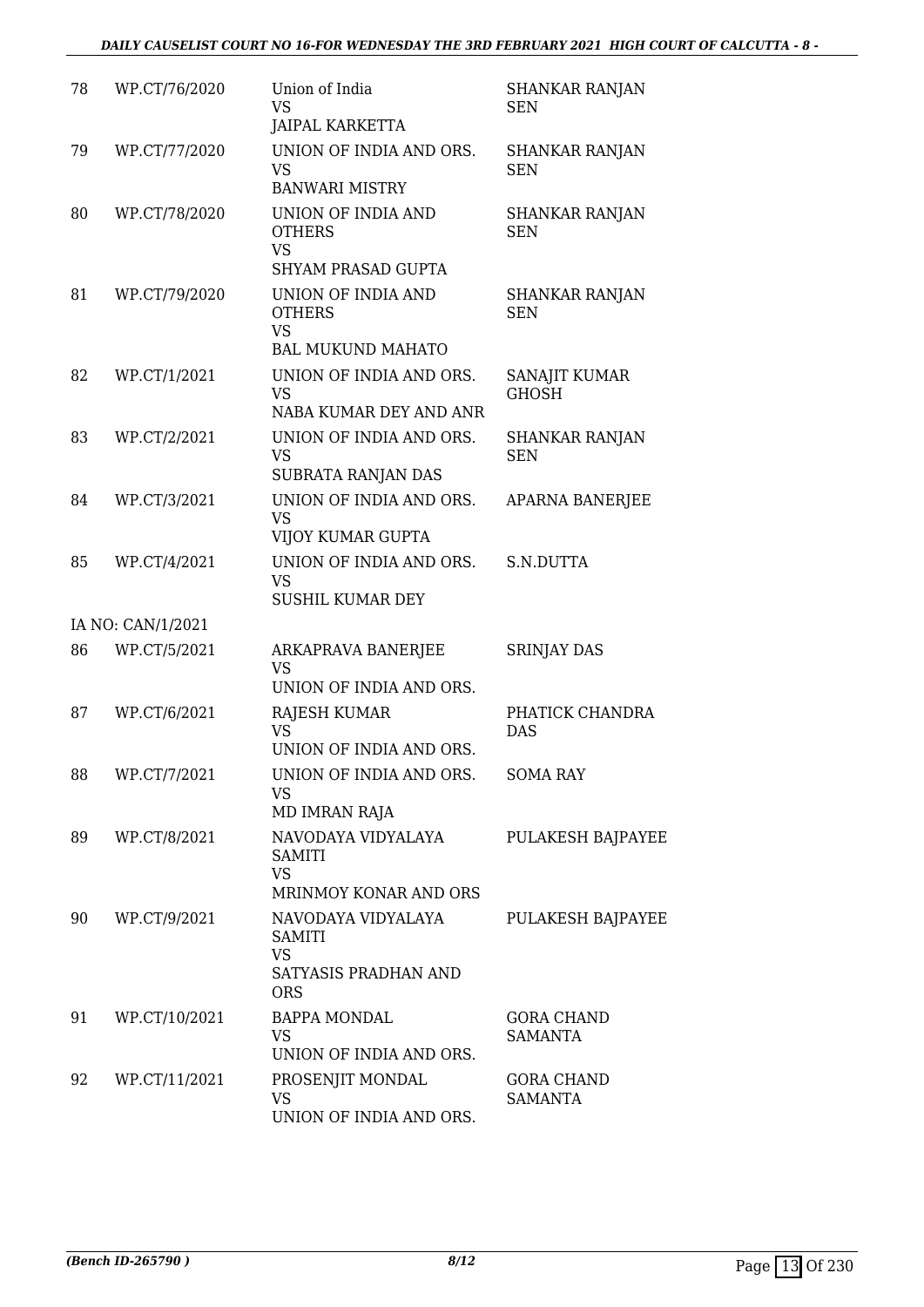| 93  | WP.CT/12/2021                           | CHIRANMAY DAS<br><b>VS</b><br>UNION OF INDIA AND ORS                               | <b>GORA CHAND</b><br><b>SAMANTA</b> |
|-----|-----------------------------------------|------------------------------------------------------------------------------------|-------------------------------------|
|     |                                         |                                                                                    |                                     |
| 94  | WP.CT/13/2021                           | <b>GAUTAM SARDAR AND</b><br><b>ANOTHER</b><br><b>VS</b><br>UNION OF INDIA AND ORS. | <b>BHARAT BHUSAN</b>                |
| 95  | WP.CT/14/2021                           | Union of India                                                                     |                                     |
|     |                                         | <b>VS</b><br><b>DINANATH THAKUR</b>                                                | <b>SHANKAR RANJAN</b><br><b>SEN</b> |
| 96  | WP.CT/15/2021                           | Union of India                                                                     | <b>SHANKAR RANJAN</b>               |
|     |                                         | <b>VS</b><br>MAIMUL BEGUM AND ANR                                                  | <b>SEN</b>                          |
| 97  | WP.CT/16/2021                           | <b>SMEETA PAUL</b>                                                                 | <b>JOYJIT DUTTA</b>                 |
|     |                                         | <b>VS</b><br>UNION OF INDIA AND ORS.                                               |                                     |
|     |                                         | <b>LAND REFORMS TENANCY TRIBUNAL</b>                                               |                                     |
| 98  | WPLRT/124/2015                          | <b>SWAPAN KUMAR GHOSH</b>                                                          | <b>SIDDHARTHA</b>                   |
|     |                                         | VS<br><b>STATE OF WEST BENGAL &amp;</b>                                            | <b>SANKAR MANDAL</b>                |
|     |                                         | <b>ORS</b>                                                                         |                                     |
|     | IA NO: CAN/1/2020                       |                                                                                    |                                     |
| 99  | WPLRT/70/2018                           | NASIRAM NANDI<br><b>VS</b>                                                         | <b>MD SHAHID</b>                    |
|     |                                         | STATE OF WEST BENGAL &<br><b>ORS</b>                                               |                                     |
|     | IA NO: CAN/1/2019(Old No:CAN/2460/2019) |                                                                                    |                                     |
| 100 | WPLRT/82/2018                           | KALPANA RANI DUTTA                                                                 | ASHOK KR. JHA                       |
|     |                                         | VS<br>STATE OF WEST BENGAL &<br>ORS.                                               |                                     |
| 101 | WPLRT/87/2018                           | JAY SHREE TEA &<br><b>INDUSTRIES LTD. &amp; ANR</b>                                | P. BURMAN                           |
|     |                                         | VS                                                                                 |                                     |
|     |                                         | STATE OF WEST BENGAL &<br><b>ORS</b>                                               |                                     |
|     | 102 WPLRT/102/2018                      | M/S. CHANDMANI TEA<br>COMPANY LTD. & ANR                                           | T. CHAKRAVARTY                      |
|     |                                         | <b>VS</b><br>STATE OF WEST BENGAL &<br><b>ORS</b>                                  |                                     |
|     | IA NO: CAN/1/2020(Old No:CAN/2387/2020) |                                                                                    |                                     |
|     | 103 WPLRT/102/2019                      | <b>MAMATA DAS</b>                                                                  | TANMOY KR DEY                       |
|     |                                         | <b>VS</b>                                                                          |                                     |
|     |                                         | STATE OF WEST BENGAL &<br><b>ORS</b>                                               |                                     |
|     | 104 WPLRT/119/2019                      | ARJU BEGAM                                                                         | NEMAI CHANDRA                       |
|     |                                         | <b>VS</b><br>STATE OF WEST BENGAL &                                                | BETAL                               |
|     |                                         | <b>ORS</b>                                                                         |                                     |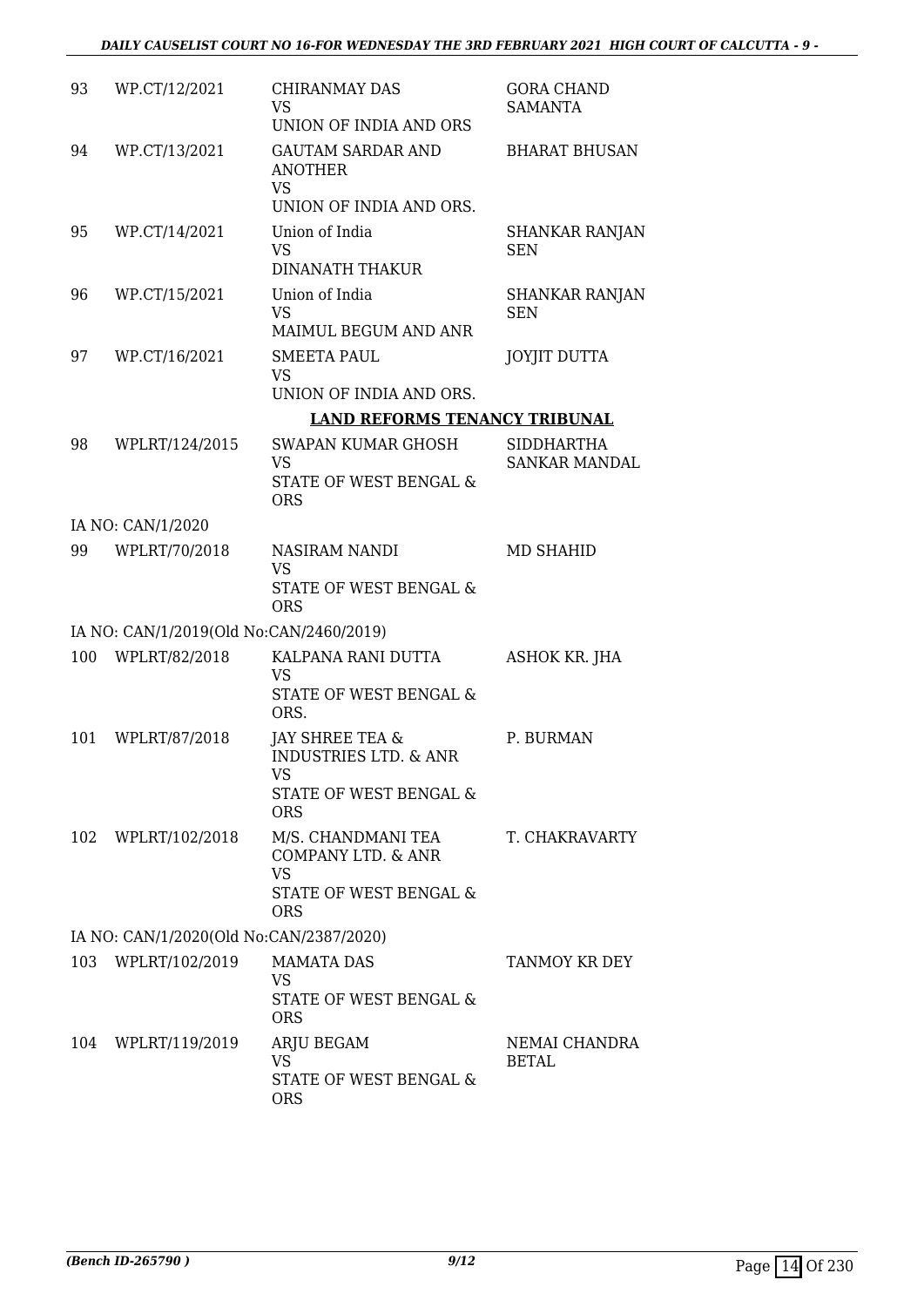| 105 | WPLRT/139/2019                | KAJAL DUTTA PRAMANIK<br><b>VS</b><br>STATE OF WEST BENGAL &<br><b>ORS</b>                          | MD YOUNUSH<br><b>MONDAL</b>           |
|-----|-------------------------------|----------------------------------------------------------------------------------------------------|---------------------------------------|
| 106 | WPLRT/16/2020                 | SANKAR MAHAPATRA<br>VS<br>STATE OF WEST BENGAL &<br>ORS.                                           | SAILENDRA SEKHAR<br><b>BAYERD</b>     |
|     | IA NO: CAN/1/2020, CAN/2/2020 |                                                                                                    |                                       |
|     | 107 WPLRT/20/2020             | HARI PADA JANA & ORS<br>VS<br>STATE OF WEST BENGAL &<br><b>ORS</b>                                 | RAJ DIP RAY                           |
| 108 | WPLRT/22/2020                 | HAREKRISHNA MONDAL &<br><b>ORS</b><br><b>VS</b><br><b>STATE OF WEST BENGAL &amp;</b><br><b>ORS</b> | LAKSHMINATH<br><b>VHATTACHARYA</b>    |
| 109 | WPLRT/23/2020                 | <b>SMT BHABANI MAITI</b><br>VS<br>STATE OF WEST BENGAL &<br><b>ORS</b>                             | <b>BISWAJIT SAU</b>                   |
| 110 | WPLRT/24/2020                 | SK BARSHED ALI<br><b>VS</b><br>STATE OF WEST BENGAL &<br><b>ORS</b>                                | SK. BARSHED ALI                       |
| 111 | WPLRT/25/2020                 | JOYDEB CHAKRABORTY<br><b>VS</b><br>STATE OF WEST BENGAL &<br><b>ORS</b>                            | <b>HIMADRI KUMAR</b><br><b>MAHATA</b> |
| 112 | WPLRT/27/2020                 | PHATICK CHANDRA KHAN<br>VS<br>STATE OF WEST BENGAL &<br><b>ORS</b>                                 | <b>MD HOSSAIN</b>                     |
|     | 113 WPLRT/28/2020             | NAMITA GHOSH<br><b>VS</b><br>STATE OF WEST BENGAL &<br><b>ORS</b>                                  | DEBASIS SUR                           |
|     | 114 WPLRT/32/2020             | AMARNATH DATTA<br><b>VS</b><br>STATE OF WEST BENGAL<br>AND ORS.                                    | P K BHATTACHARYA                      |
|     | 115 WPLRT/33/2020             | TARAPADA GHOSH<br><b>VS</b><br>STATE OF WEST BENGAL<br>AND ORS.                                    | DEBASHISH SARKAR                      |
|     | IA NO: CAN/1/2021             |                                                                                                    |                                       |
|     | 116 WPLRT/37/2020             | SIDDESWAR DE<br><b>VS</b><br>STATE OF WEST BENGAL<br>AND ORS.                                      | UTTIYA RAY                            |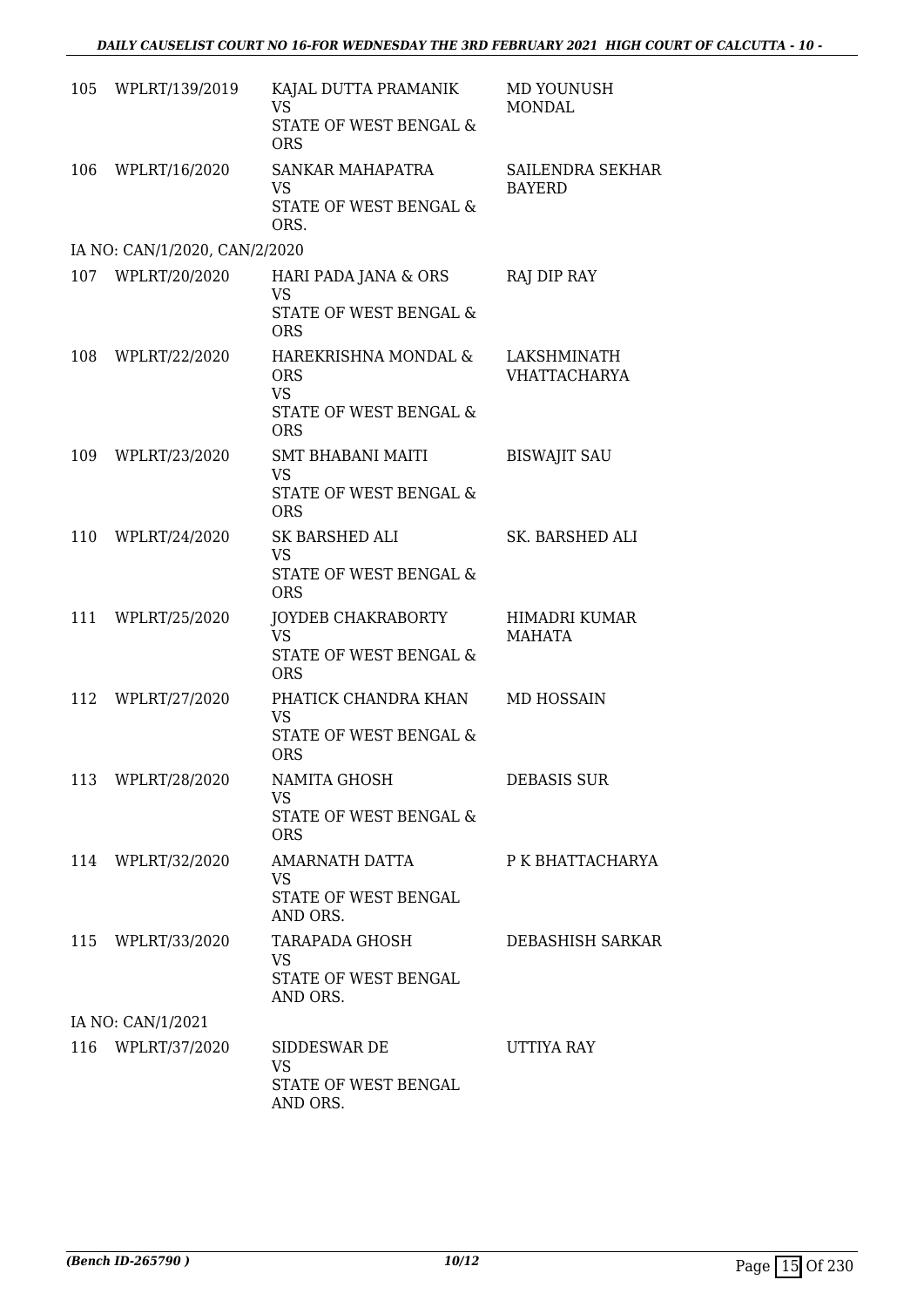|     | 117 WPLRT/38/2020 | <b>SOMA AICH</b><br><b>VS</b><br>STATE OF WEST BENGAL                            | <b>ABDUS SALAM</b>                   |
|-----|-------------------|----------------------------------------------------------------------------------|--------------------------------------|
|     | 118 WPLRT/39/2020 | AND ORS.<br>RANAJIT KUMAR BERA AND SAKYA MAITY<br><b>OTHERS</b><br><b>VS</b>     |                                      |
|     |                   | STATE OF WEST BENGAL<br>AND ORS.                                                 |                                      |
| 119 | WPLRT/40/2020     | <b>ASIT GAYEN</b><br>VS.<br>STATE OF WEST BENGAL<br>AND ORS.                     | KAPIL CHANDRA<br><b>SAHOO</b>        |
|     | 120 WPLRT/41/2020 | <b>BISWANTH MAJHI</b><br><b>VS</b><br>STATE OF WEST BENGAL<br>AND ORS.           | DIPANKAR PAL                         |
|     | 121 WPLRT/42/2020 | STATE OF WEST BENGAL<br>AND ORS.<br>VS<br>NARAYAN CHANDRA SAHA<br><b>AND ORS</b> | <b>NILOTPAL</b><br><b>CHATTERJEE</b> |
|     | 122 WPLRT/43/2020 | JADAV DAS AND OTHERS<br><b>VS</b><br>STATE OF WEST BENGAL<br>AND ORS.            | KAPIL CHANDRA<br><b>SAHOO</b>        |
|     | 123 WPLRT/44/2020 | JADAV DAS AND OTHERS<br><b>VS</b><br>STATE OF WEST BENGAL<br>AND ORS.            | KAPIL CHANDRA<br><b>SAHOO</b>        |
|     | 124 WPLRT/45/2020 | JADAV DAS AND OTHERS<br><b>VS</b><br>STATE OF WEST BENGAL<br>AND ORS.            | KAPIL CHANDRA<br><b>SAHOO</b>        |
|     | 125 WPLRT/46/2020 | JADAV DAS AND OTHERS KAPIL CHANDRA<br>VS<br>STATE OF WEST BENGAL<br>AND ORS.     | <b>SAHOO</b>                         |
| 126 | WPLRT/47/2020     | JADAV DAS AND OTHERS<br><b>VS</b><br>STATE OF WEST BENGAL<br>AND ORS.            | KAPIL CHGANDRA<br><b>SAHOO</b>       |
|     | 127 WPLRT/48/2020 | JADAV DAS AND OTHERS<br><b>VS</b><br>STATE OF WEST BENGAL<br>AND ORS.            | KAPIL CHANDRA<br><b>SAHOO</b>        |
|     | 128 WPLRT/49/2020 | JADAV DAS AND OTHERS<br>VS.<br>STATE OF WEST BENGAL<br>AND ORS.                  | KAPIL CHANDRA<br><b>SAHOO</b>        |
| 129 | WPLRT/50/2020     | JADAV DAS AND OTHERS<br><b>VS</b><br>STATE OF WEST BENGAL<br>AND ORS.            | KAPIL CHANDRA<br><b>SAHOO</b>        |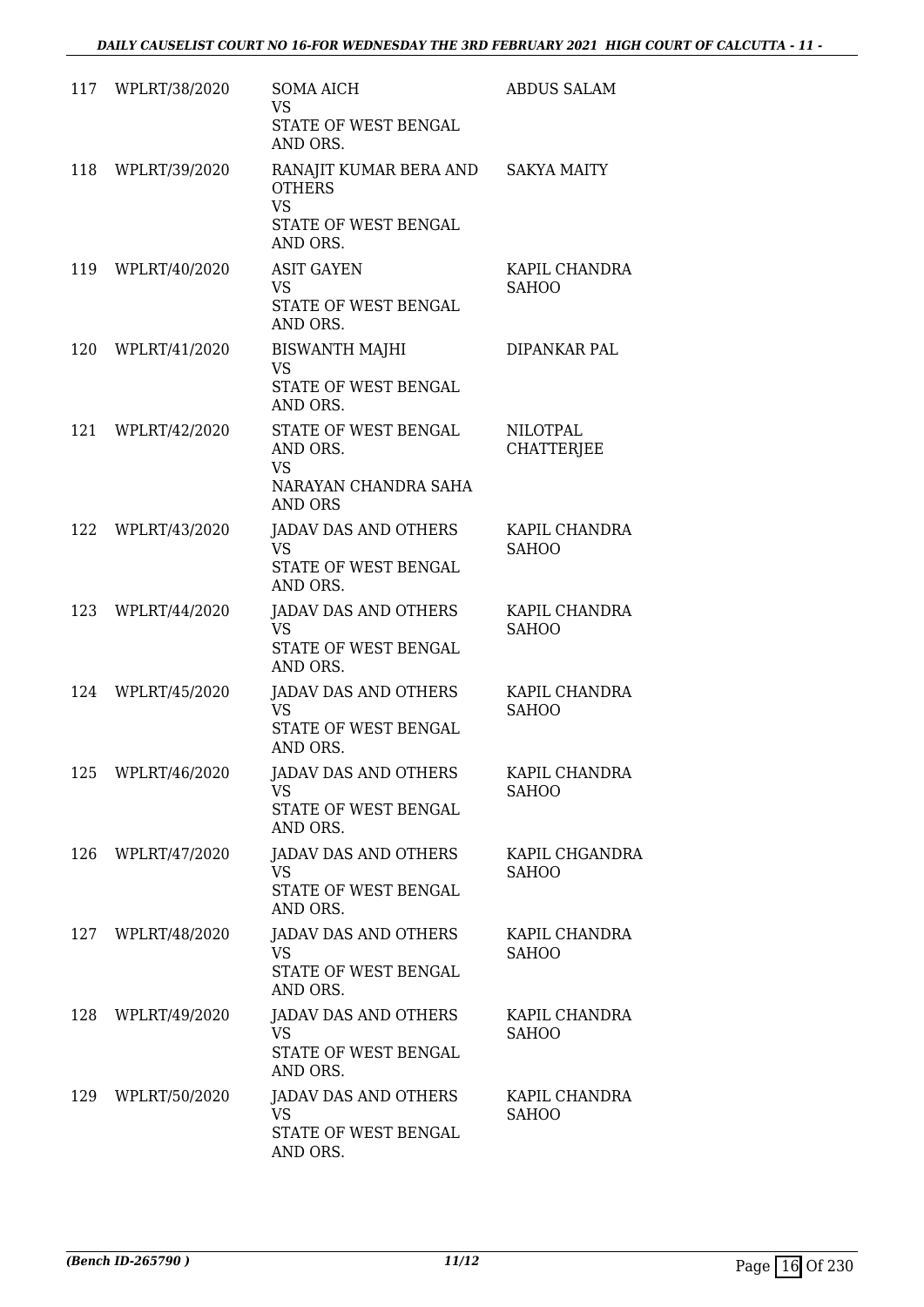|     | 130 WPLRT/51/2020 | LATIKA GHOSH AND ORS<br>VS.<br>STATE OF WEST BENGAL<br>AND ANR                          | J.L. ROY                |
|-----|-------------------|-----------------------------------------------------------------------------------------|-------------------------|
|     | 131 WPLRT/1/2021  | <b>SRIDAM BASAK</b><br>VS.<br>STATE OF WEST BENGAL<br>AND ORS.                          | DEBDEEP SINHA           |
|     | 132 WPLRT/2/2021  | GIYASUDDIN ZAMADAR<br><b>VS</b><br><b>BLOCK LAND AND LAND</b><br>REFORM OFFICER AND ORS | SANDIP DAS              |
|     | 133 WPLRT/3/2021  | NIRMAL KUMAR<br><b>CHATTERJEE</b><br>VS.<br>STATE OF WEST BENGAL<br>AND ORS.            | D BANERJEE              |
|     | 134 WPLRT/4/2021  | <b>SUBODH JANA</b><br><b>VS</b><br>STATE OF WEST BENGAL<br>AND ORS.                     | <b>AMITAVA DASGUPTA</b> |
| 135 | WPLRT/6/2021      | <b>BIVAS DE</b><br>VS.<br>STATE OF WEST BENGAL<br>AND ORS.                              | PRANTICK GHOSH          |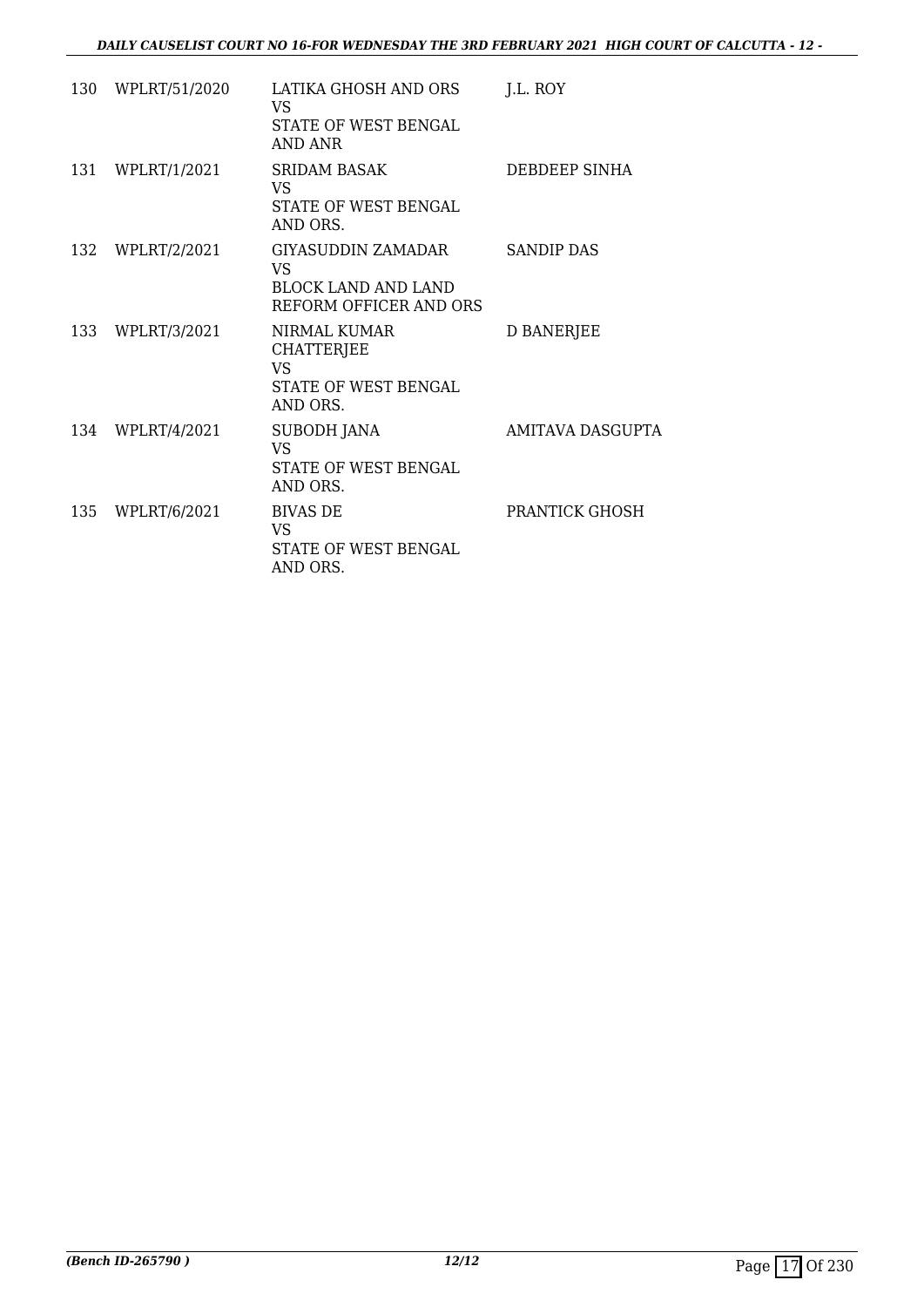

# **Appellate Side**

**DAILY CAUSELIST For Wednesday The 3rd February 2021**

**COURT NO. 3**

**DIVISION BENCH (DB - III)**

#### **AT 10:45 AM**

**HON'BLE JUSTICE I. P. MUKERJI HON'BLE JUSTICE SUBHASIS DASGUPTA**

**ON AND FROM 1ST FEBRUARY, 2021 TO 15TH FEBRUARY, 2021**

**(VIA VIDEO CONFERENCE)**

**ON AND FROM MONDAY, THE 11TH JANUARY 2021 - AFTER COMPLETION OF COMMERCIAL APPELLATE DIVISION BENCH – WILL TAKE UP APPEALS UNDER ARBITRATION ACT, 1940 AND ARBITRATION & CONCILIATION ACT, 1996, INCLUDING APPLICATIONS CONNECTED THERETO;**

**HEARING OF WRIT APPEALS IRRESPECTIVE OF CLASSIFICATION INCLUDING APPLICATIONS CONNECTED THERETO.**

**AND** 

**ON AND FROM MONDAY, 1ST FEBRUARY, 2021 TO MONDAY, 15TH FEBRUARY, 2021 – WILL SIT TOGETHER AND TAKE UP THE LIST AND DETERMINATION OF HON'BLE JUSTICE I.P.MUKERJI AND HON'BLE JUSTICE MD. NIZAMUDDIN.** 

**ON AND FROM 01.02.2021 APPELLATE SIDE MATTERS WILL BE TAKEN UP FROM 3:00 P.M. OR IMMEDIATELY AFTER EXHAUSTION OF ORIGINAL SIDE LIST.** 

**SPECIAL NOTE: (1) IF THERE IS NO COMMERCIAL COURT MATTER THEN MENTIONING OF COMMERCIAL COURT MATTERS WILL BE ENTERTAINED AT COURT NO. 3 ON REGULAR BASIS.**

**(2) COMMERCIAL COURT SHALL NOT SIT AT COURT NO. 37 IF THERE IS NO COMMERCIAL COURT MATTER IN THE LIST.** 

#### **(3) MENTIONING WILL BE ENTERTAINED ONLY ON MONDAYS.**

#### **NOTE: MATTERS WILL BE TAKEN UP THROUGH PHYSICAL HEARING ONLY WHEN BOTH THE PARTIES ARE AGREED.**

|                |                                        | <b>APPLICATION</b>                                                              |                       |  |
|----------------|----------------------------------------|---------------------------------------------------------------------------------|-----------------------|--|
| $\mathbf{1}$   | MAT/759/2020<br>(Assign Matter)        | RASHMI METALIKS LIMITED AND<br><b>ANOTHER</b><br>VS.<br>UNION OF INDIA AND ORS. | <b>SHIVANGI THARD</b> |  |
|                | IA NO: CAN/1/2020, CAN/2/2021          |                                                                                 |                       |  |
| $\mathfrak{D}$ | MAT/1034/2019                          | <b>SALEHA KHATOON</b><br>VS.<br>STATE OF WEST BENGAL & ORS                      | <b>ARUSHI RATHORE</b> |  |
| 3              | MAT/10/2020                            | SWAPAN KUMAR ROY<br>VS.<br>STATE OF WEST BENGAL & ANR                           | KARUNAMOYEE SAMANTA   |  |
|                | IA NO: CAN/1/2020                      |                                                                                 |                       |  |
| 4              | MAT/139/2020                           | MANOJ KUMAR CHOWDHURY<br>VS.<br>STATE OF WEST BENGAL & ORS                      | KARUNAMOYEE SAMANTA   |  |
|                | IA NO: CAN/2/2021                      |                                                                                 |                       |  |
|                |                                        | <b>FOR HEARING I</b>                                                            |                       |  |
| 5              | MAT/759/2014<br>$(P-I+OS+2PBs.)$ (Top) | <b>MATIUR RAHAMAN</b><br><b>VS</b>                                              | <b>GOLAM MASTAFA</b>  |  |

MD. ABDUL KHAYAR & ORS

IA NO: CAN/1/2014(Old No:CAN/5901/2014)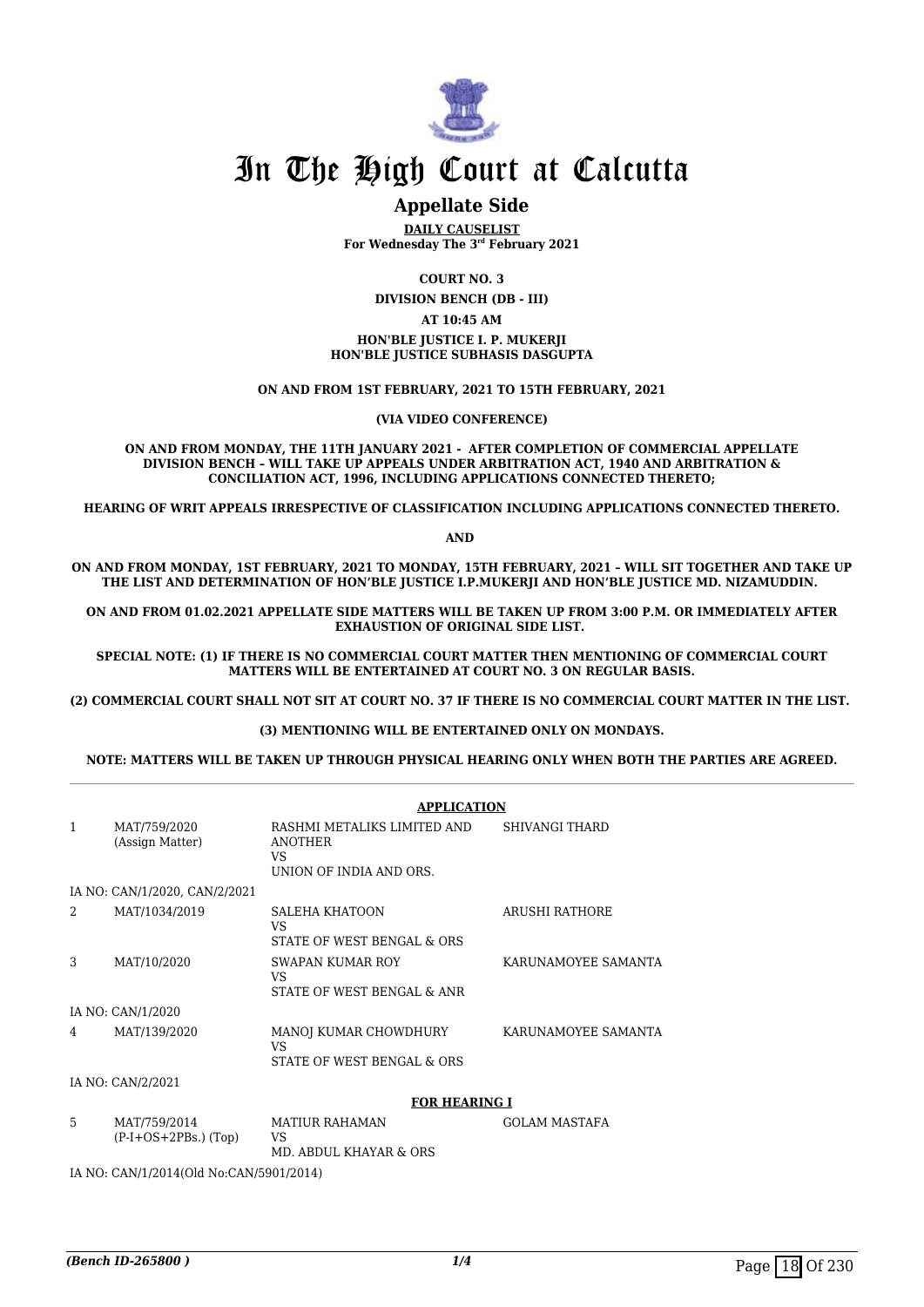| 6    | FMA/1201/2009                                           | SWAPNA ATTA & ORS.<br>VS                                                   | PRASUN GHOSH                                                                                                 |
|------|---------------------------------------------------------|----------------------------------------------------------------------------|--------------------------------------------------------------------------------------------------------------|
|      |                                                         | STATE OF WB & ORS.                                                         |                                                                                                              |
|      |                                                         | <b>FOR HEARING</b>                                                         |                                                                                                              |
| 7    | FMA/1301/2011                                           | SATYENDRA TIWARY & ORS<br>VS                                               | ABHA SINGH                                                                                                   |
|      |                                                         | SARVESHWAR TIWARY & ORS                                                    |                                                                                                              |
|      |                                                         |                                                                            | IA NO: CAN/3/2019(Old No:CAN/8963/2019), CAN/4/2019(Old No:CAN/8965/2019), CAN/5/2019(Old No:CAN/12734/2019) |
| 8    | FMA/231/2012                                            | <b>STATE &amp; ORS</b><br>VS<br>ASGAR ALI & ORS                            | KANAILAL SAMANTA                                                                                             |
|      | IA NO: CAN/4/2020(Old No:CAN/967/2020)                  |                                                                            |                                                                                                              |
| wt9  | FMA/902/2007                                            | UTTAM KR. SAHA & ORS<br>VS                                                 | <b>ABHIJIT BASU</b>                                                                                          |
|      |                                                         | <b>ASGAR ALI</b>                                                           |                                                                                                              |
|      | IA NO: CAN/4/2008(Old No:CAN/10346/2008)                |                                                                            |                                                                                                              |
| 10   | MAT/772/2012                                            | AIR INDIA LTD.<br><b>VS</b>                                                | <b>SOURAV CHAKRABORTY</b>                                                                                    |
|      |                                                         | ALOK KUMAR KAR & ORS                                                       |                                                                                                              |
|      |                                                         | IA NO: CAN/1/2012(Old No:CAN/8124/2012), CAN/2/2017(Old No:CAN/11958/2017) |                                                                                                              |
| 11   | FMA/916/2012<br>$(P-I+OB+2nd$ J.<br>Copy+2PBs.)         | SAFINNESSSA BEGUM ALIAS<br>KHATUN<br>VS                                    | SHAMIN UL BARI                                                                                               |
|      |                                                         | FARHANA BEGUM & ORS                                                        |                                                                                                              |
| 12   | FAT/181/2018                                            | DIPANWITA DAS(SARKAR)<br><b>VS</b><br>MOLOY DAS                            | <b>BHABANI PRASAD MONDAL</b>                                                                                 |
|      | IA NO: CAN/4/2018(Old No:CAN/7774/2018)                 |                                                                            |                                                                                                              |
|      | wt13 FAT/182/2018                                       | DIPANWITA DAS (SARKAR)                                                     | BHABANI PRASAD MONDAL                                                                                        |
|      |                                                         | VS<br><b>MOLOY DAS</b>                                                     |                                                                                                              |
|      | IA NO: CAN/1/2018(Old No:CAN/7776/2018)                 |                                                                            |                                                                                                              |
| 14   | FAT/378/2018                                            | JHARNA ROY<br>VS                                                           | SONI OJHA                                                                                                    |
|      |                                                         | SUDIPTA ROY & ANR                                                          |                                                                                                              |
| 15   | IA NO: CAN/5/2020(Old No:CAN/2853/2020)<br>FMA/845/2019 | KARTICK CHANDRA GHOSH                                                      | ASOK KUMAR JANA                                                                                              |
|      | $(P-I+OS+2nd J.$<br>Copy+2PBs.)                         | VS<br>UNION OF INDIA & ORS                                                 |                                                                                                              |
| 16   | MAT/1333/2013                                           | STATE OF WEST BENGAL & ANR<br>VS                                           | NILOTPAL CHATTERJEE                                                                                          |
|      |                                                         | NARAYAN CH. MONDAL & ORS                                                   |                                                                                                              |
|      | IA NO: CAN/1/2013(Old No:CAN/8955/2013)                 |                                                                            |                                                                                                              |
| wt17 | FMA/792/2015                                            | STATE OF W.B. & ANR<br>VS                                                  | MD. HASANUZ ZAMAN                                                                                            |
|      |                                                         | NARAYAN CH. MONDAL & ORS<br>AJIJUL ISLAM & ANR                             |                                                                                                              |
| 18   | FMA/803/2019                                            | VS<br>STATE OF WEST BENGAL & ORS                                           | ANINDA BHATTACHARYA                                                                                          |
|      | IA NO: CAN/1/2019(Old No:CAN/7589/2019), CAN/2/2020     |                                                                            |                                                                                                              |
| 19   | MAT/812/2019                                            | BHARAT COKING COAL LTD. &<br>ORS.<br>VS                                    | ARITRA GHOSH                                                                                                 |
|      |                                                         | RS FUEL P. LTD. & ORS.                                                     |                                                                                                              |
| 20   | MAT/1820/2013<br>(P-I+OB+2nd J. Copy)                   | ARUN KR. MANNA & ORS<br>VS<br>STATE OF WEST BENGAL & ORS                   | SYED ZULFIKAR ALI                                                                                            |
|      | IA NO: CAN/1/2013(Old No:CAN/12485/2013)                |                                                                            |                                                                                                              |
| 21   | MAT/1673/2014                                           | CHITTARANJAN DEBNATH                                                       | DEBASISH                                                                                                     |
|      |                                                         | VS<br>STATE OF WEST BENGAL & ANR                                           | <b>CHATTOPADHYAY</b>                                                                                         |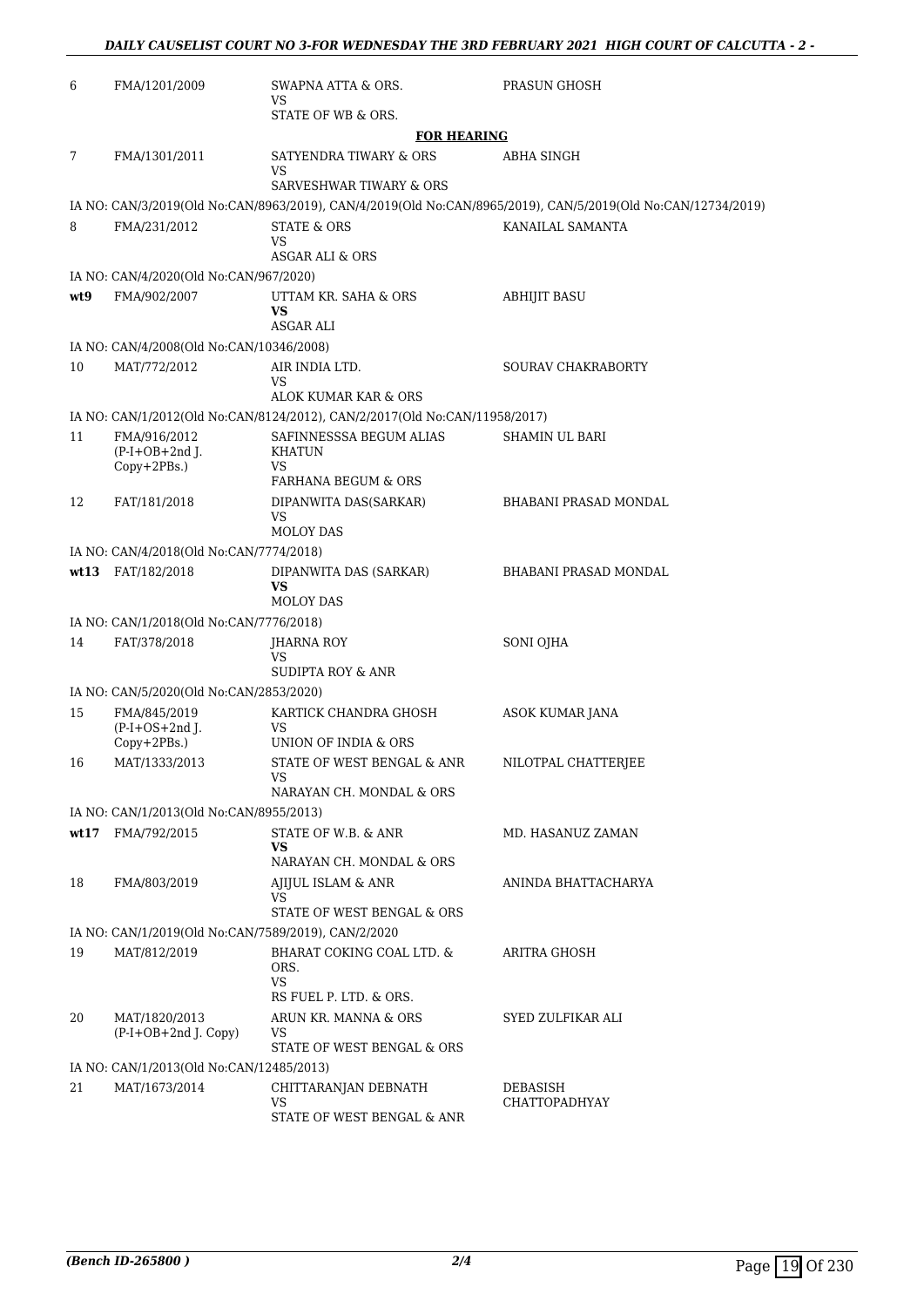| 22   | FMA/3534/2014<br>$(P-I+OB+2nd I.$                   | CHITTARANJAN BAIDYA<br>VS                                                                          | <b>SOURAV MITRA</b>          |
|------|-----------------------------------------------------|----------------------------------------------------------------------------------------------------|------------------------------|
|      | Copy+2PBs.)                                         | DIPANKAR MANDAL & ORS<br>IA NO: CAN/1/2014(Old No:CAN/2703/2014), CAN/3/2014(Old No:CAN/2711/2014) |                              |
| 23   | FMA/834/2015                                        | <b>SUBHRA KETAN HALDER</b>                                                                         | <b>GAZI FARUOUE HOSSSAIN</b> |
|      |                                                     | VS<br>STATE OF WEST BENGAL & ORS                                                                   |                              |
| 24   | FMA/1281/2016<br>$(P-I+OB+2nd J.$<br>Copy+2PBs.)    | ASHOK KR. MAHANTA<br>VS<br>THE CENTRAL BANK OF INDIA &<br>ORS.                                     | SUPRIYO CHATTOPADHYAY        |
| 25   | FMA/2274/2016<br>$(P-I+OB+2nd$ J.<br>Copy+2PBs.)    | UNION OF INDIA & ORS<br>VS<br><b>GOUTAM RAM</b>                                                    | <b>APARNA BANERJEE</b>       |
|      | IA NO: CAN/2/2016(Old No:CAN/1905/2016)             |                                                                                                    |                              |
| 26   | FMA/4416/2016                                       | THE STATE OF W.B. & ORS<br>VS<br>KHABIRUDDIN AHMED & ORS                                           | SOMNATH NASKAR               |
|      |                                                     | IA NO: CAN/2/2016(Old No:CAN/602/2016), CAN/3/2018(Old No:CAN/10249/2018)                          |                              |
| 27   | FMA/559/2018                                        | BONGAON CENTRAL COOPERATIVE                                                                        | RAMESH DHARA                 |
|      |                                                     | MARKETING SOCIETY LTD.<br>VS<br>STATE OF WEST BENGAL & ORS.                                        |                              |
|      | IA NO: CAN/1/2017(Old No:CAN/11180/2017)            |                                                                                                    |                              |
| 28   | MAT/663/2018                                        | DR BASUDEB DASGUPTA & ORS<br>VS<br>STATE OF WEST BENGAL & ORS                                      | RANAJIT CHATTERJEE           |
| wt29 | MAT/867/2018                                        | STATE OF W B & ANR<br>VS                                                                           | LAL MOHAN BASU               |
|      |                                                     | DR BASUDEB DASGUPTA & ORS                                                                          |                              |
| 30   | MAT/930/2018                                        | ALI MAHAMMAD<br>VS<br>STATE OF WEST BENGAL & ORS                                                   | ANUSUYA BANERJEE             |
|      |                                                     | IA NO: CAN/6/2020(Old No:CAN/4829/2020), CAN/7/2020(Old No:CAN/4831/2020), CAN/8/2020              |                              |
| 31   | MAT/1355/2018<br>(P-I+OS+2nd J. Copy)               | ARINDAM SAHA<br>VS<br>INDIAN OIL CORP LTD & ORS                                                    | MAHABOOB AHMED               |
| 32   | MAT/1375/2018<br>$(P-I+OS+2nd J.Copy) + 2$<br>PBs.  | EASTERN COALFIELDS LTD<br>VS<br><b>GOURINATH BANERIEE &amp; ORS</b>                                | SANCHITA BARMAN RAY          |
| 33   | FMA/1798/2018                                       | UNION OF INDIA & ORS<br>VS<br><b>MINTU MONDAL</b>                                                  | SALIL KR MAITY               |
|      | IA NO: CAN/1/2017(Old No:CAN/9805/2017)             |                                                                                                    |                              |
| 34   | FMA/2045/2018<br>$(P-I+OB+2nd)$ .                   | PROVAT RANJAN BISWAS<br>VS                                                                         | R. DHARA                     |
|      | $Copy+4PBs.$ )                                      | RANJIT KUMAR RISHI & ORS                                                                           |                              |
| 35   | FA/154/2019                                         | RAM CHANDRA PRASAD<br>VS<br>STATE OF BIHAR & ORS                                                   | <b>S C PRASAD</b>            |
|      | IA NO: CAN/2/2019(Old No:CAN/4529/2019)             |                                                                                                    |                              |
| 36   | FMA/178/2019                                        | UNION OF INDIA & ORS                                                                               | DEBJANI GHOSAL               |
|      |                                                     | VS<br><b>SMT PRAMILA DEVI</b>                                                                      |                              |
|      | IA NO: CAN/2/2018(Old No:CAN/2088/2018), CAN/4/2020 |                                                                                                    |                              |
| 37   | MAT/508/2019                                        | THE STATE OF WEST BENGAL &<br>ORS<br>VS                                                            | TAPATI SAMANTA               |
|      |                                                     | SMT RAJ KISHORI RAO & ORS                                                                          |                              |
| 38   | FMA/686/2019<br>$(P-I+OB+2nd$ J.                    | BINAY KUMAR<br><b>VS</b>                                                                           | ARUNAVA GANGULY              |
|      | Copy+2PBs.)                                         | EASTERN COAL FIELDS LIMITED &<br>ORS                                                               |                              |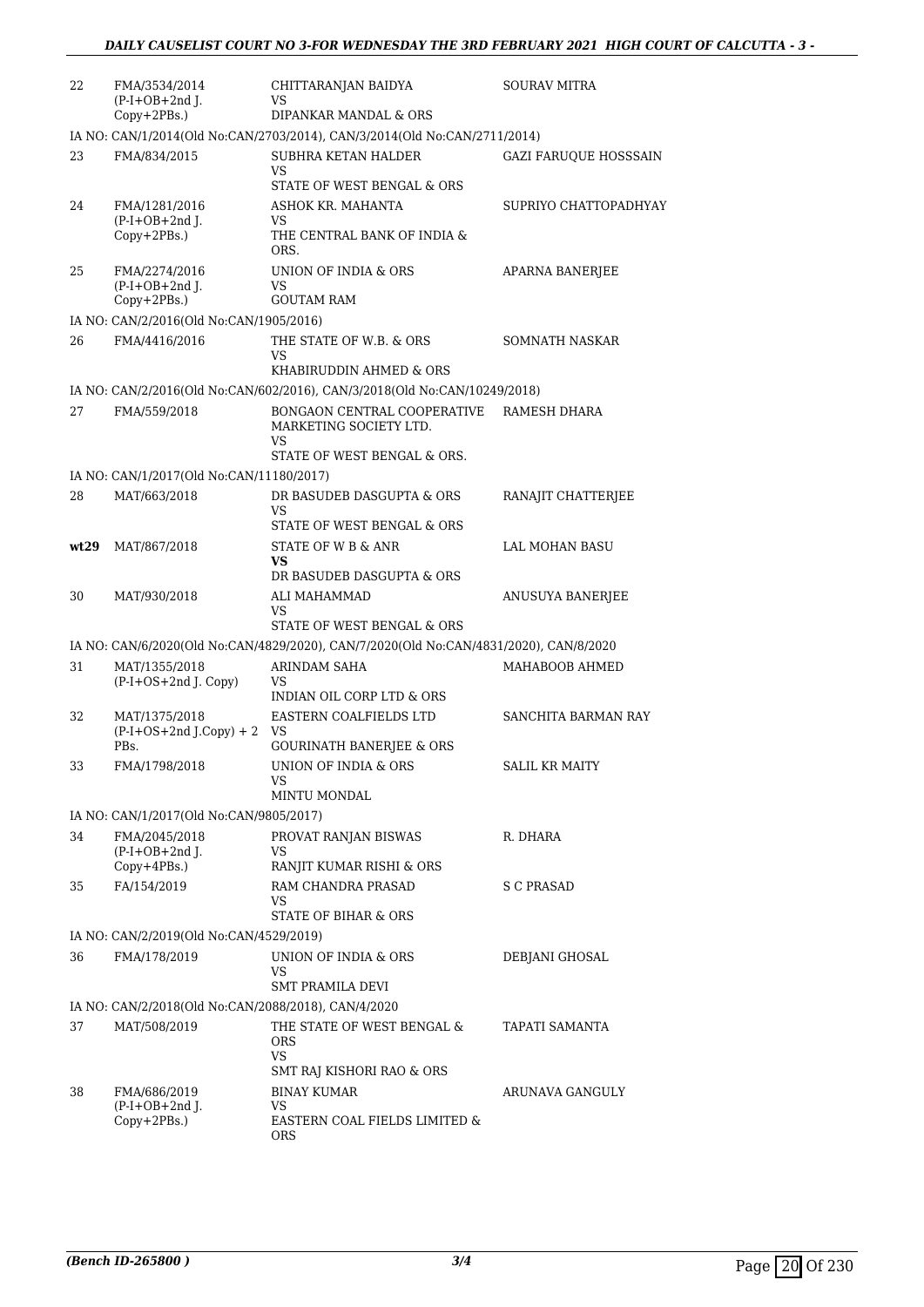| 39 | MAT/715/2019<br>$P-I+OS+2P.B.)$                        | THE MANAGING COMMITTEE,<br><b>BASUDEBPUR HIGH SCHOOL &amp;</b><br>ANR<br>VS.<br>STATE OF WEST BENGAL & ORS  | SUBHAS JANA                     |
|----|--------------------------------------------------------|-------------------------------------------------------------------------------------------------------------|---------------------------------|
|    | IA NO: CAN/2/2020, CAN/3/2020                          |                                                                                                             |                                 |
| 40 | FMA/718/2019<br>$+2$ PBs.                              | KUMAR MUKHOPADHYAY<br><b>VS</b><br>STATE OF WEST BENGAL & ORS                                               | K.P. MUHURI                     |
|    | IA NO: CAN/1/2019(Old No:CAN/331/2019)                 |                                                                                                             |                                 |
|    | wt41 FMA/719/2019                                      | KUMAR MUKHOPADHYAY<br><b>VS</b>                                                                             | K.P. MUHURI                     |
|    |                                                        | STATE OF WEST BENGAL & ORS                                                                                  |                                 |
|    | IA NO: CAN/1/2019(Old No:CAN/332/2019)                 |                                                                                                             |                                 |
| 42 | FMA/896/2019<br>$(Pt-I+OB+2nd$<br>J.Copy+2PBs.)        | MAHENDRA MISHRA<br>VS.<br>THE MANAGING DIRECTOR, M/S<br><b>GLUCONATE HEALTH LIMITED &amp;</b><br><b>ORS</b> | MRINAL KANTI KUNDU              |
| 43 | FMA/985/2019<br>$(P-I+OS+2nd)$ .<br>$Copy+2PBs.$ )     | SIPRA KHAN<br>VS<br>HPCL & ORS.                                                                             | <b>GOUTAM DEY</b>               |
| 44 | FMA/1154/2019<br>(P-I+OB+2nd J. Copy)                  | <b>JATINDRA NATH DAS</b><br>VS<br>STATE OF WEST BENGAL & ORS                                                | KRISHNENDU BERA                 |
| 45 | MAT/1185/2019<br>$(P-I+OS+4PBs.)$                      | S.B MODERN HIGH SCHOOL &<br>ANR.<br>VS.<br>KAMALA KANT SINGH & ORS.                                         | <b>BISWAJIT DAS</b>             |
| 46 | MAT/1213/2019                                          | <b>AVIJIT DAS</b><br>VS.<br>W.B. SURFACE TRANSPORT                                                          | PAPPU ADHIKARI                  |
|    |                                                        | CORPORATION LTD. & ORS                                                                                      |                                 |
| 47 | MAT/1427/2019<br>$(Pt-I+O.S.+2nd J.$<br>$Copy+4PBs.$ ) | KHIZIR HAYAT<br>VS.<br>STATE OF WEST BENGAL & ORS                                                           | SK SAMIM AKHTER                 |
| 48 | FMA/1657/2019                                          | SRIJIB KUMAR PATRA<br><b>VS</b><br>UNION OF INDIA & ORS                                                     | <b>SUBHAS JANA</b>              |
| 49 | FMA/73/2020<br>$(P-I+OB+2nd J.$<br>Copy+2PBs.)         | INDIAN OIL CORPORATIONN<br>LIMITED & ORS<br>VS<br>M/S ROY & COMPANY & ORS                                   | MANWENDRA SINGH<br><b>YADAV</b> |
| 50 | FMA/79/2020                                            | SREE SREE BANESWAR SHIB<br>THAKUR SHEBAIT ESTATE<br>VS.<br>KMC & ORS.                                       | PARTHA CHAKRABORTY              |
|    | IA NO: CAN/3/2020(Old No:CAN/4137/2020)                |                                                                                                             |                                 |
| 51 | MAT/190/2020                                           | RAMANUJ MUKHOPADHYAY<br>VS<br>STATE OF WEST BENGAL                                                          | ANINDA BHATTACHARYA             |
| 52 | FMA/339/2020<br>$(P-I+OB+2nd I.$<br>Copy+2PBs.)        | RAJU MISHRA & ORS.<br>VS<br>UNION OF INDIA & ORS.                                                           | DURGA SANKAR MULLICK            |
| 53 | MAT/668/2020                                           | BHARAT COKING COAL LTD<br>VS<br>DHANESWAR PANDEY ANDORS                                                     | PRODYOT KR DAS                  |

IA NO: CAN/1/2020, CAN/2/2020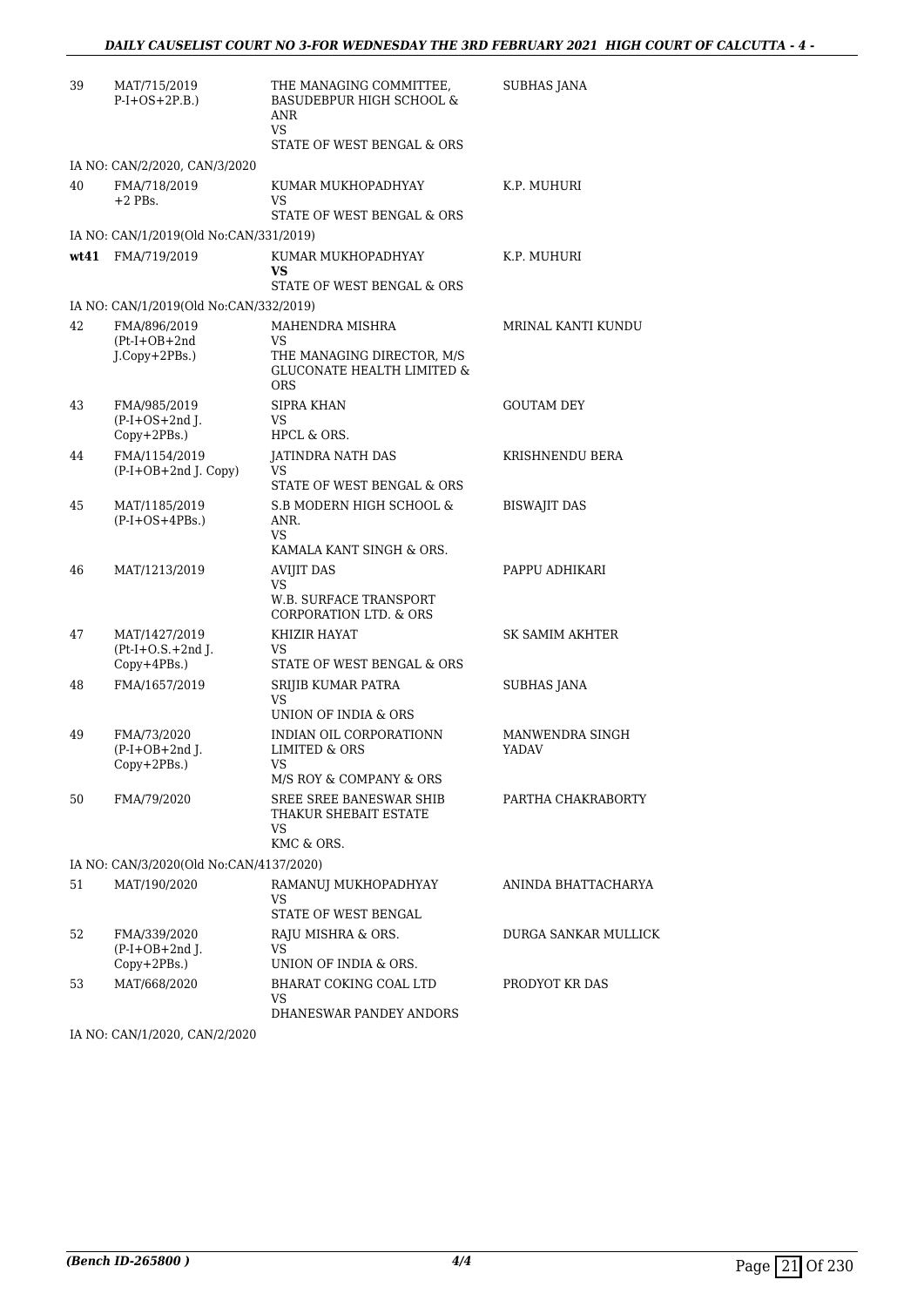

# **Appellate Side**

**DAILY CAUSELIST For Wednesday The 3rd February 2021**

**COURT NO. 37**

# **DIVISION BENCH (DB - III )**

**AT 10:45 AM**

# **HON'BLE JUSTICE I. P. MUKERJI HON'BLE JUSTICE SUBHASIS DASGUPTA**

# **ON AND FROM 1ST FEBRUARY, 2021 TO 15TH FEBRUARY, 2021**

## **(VIA VIDEO CONFERENCE)**

**ON AND FROM MONDAY, THE 11TH JANUARY, 2021 - WILL SIT TOGETHER TO TAKE UP ALL APPEALS UNDER COMMERCIAL COURTS, COMMERCIAL DIVISION AND COMMERCIAL APPELLATE DIVISION OF THE HIGH COURT'S ACT, 2015**

**NOTE: IMMEDIATELY AFTER EXHAUSTION OF ORIGINAL SIDE, APPELLATE SIDE MATTERS WILL BE TAKEN UP.**

**SPECIAL NOTE: (1) IF THERE IS NO COMMERCIAL COURT MATTER THEN MENTIONING OF COMMERCIAL COURT MATTERS WILL BE ENTERTAINED AT COURT NO. 3 ON REGULAR BASIS.**

**(2) COMMERCIAL COURT SHALL NOT SIT AT COURT NO. 37 IF THERE IS NO COMMERCIAL COURT MATTER IN THE LIST.**

**COMMERCIAL COURT MATTER OF APPELLATE SIDE WILL BE TAKEN UP AFTER COMMERCIAL COURT MATTERS OF ORIGINAL SIDE**

**NOTE: MATTERS WILL BE TAKEN UP THROUGH PHYSICAL HEARING ONLY WHEN BOTH THE PARTIES ARE AGREED.**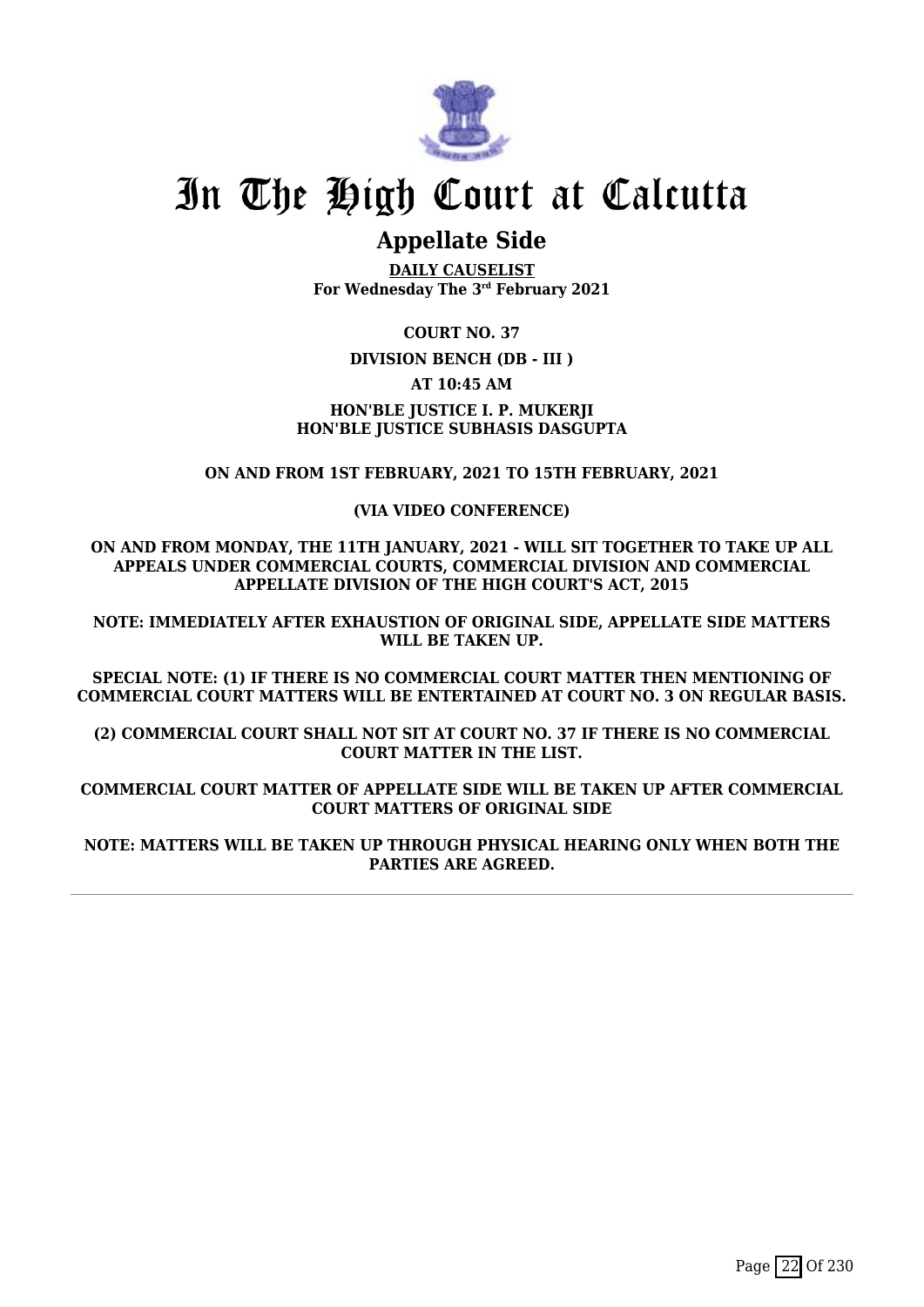

# **Appellate Side**

**DAILY CAUSELIST For Wednesday The 3rd February 2021**

## **COURT NO. 2**

**DIVISION BENCH (DB- IV)**

#### **AT 10:45 AM**

# **HON'BLE JUSTICE HARISH TANDON HON'BLE JUSTICE KAUSIK CHANDA (VIA VIDEO CONFERENCE)**

### **ON AND FROM MONDAY, THE 11TH JANUARY, 2021 - ADMISSION OF APPEALS UNDER ORDER XLI OF THE CODE OF CIVIL PROCEDURE INCLUDING APPLICATIONS CONNECTED THERETO;**

### **ANY OTHER FIRST APPEALS & FIRST MISCELLANEOUS APPEALS NOT ASSIGNED TO ANY OTHER BENCH & APPLICATIONS CONNECTED THERETO,**

## **LAWAZIMA;**

#### **APPEALS RELATING TO LAND UNDER GROUP I AND APPLICATIONS CONNECTED THERETO;**

#### **APPEALS RELATING TO TRANSPORT & TELECOMMUNICATION UNDER GROUP VII AND REGULATION OF INDUSTRIES & ESSENTIAL COMMODITIES & VARIOUS CENTRAL ORDERS UNDER GROUP VIII AND APPLICATIONS CONNECTED THERETO;**

### **ON WEDNESDAY: MANDAMUS APPEALS WILL BE TAKEN UP FROM 2 P.M. ONWARD.**

### **NOTE: MATTERS WILL BE TAKEN UP THROUGH PHYSICAL HEARING ONLY WHEN BOTH THE PARTIES ARE AGREED**

### **FOR ORDERS**

1 FA/281/2016 BISWANATH PAUL

VS

HARE KRISHNA HALDER

PARESH NATH PAUL & ORS

IA NO: CAN/1/2011(Old No:CAN/8150/2011), CAN/7/2015(Old No:CAN/2345/2015), CAN/8/2019(Old No:CAN/4163/2019), CAN/9/2020(Old No:CAN/396/2020)

# **CONTINUING MATTER**

2 SAT/437/2019 TASIRAN BIBI VS SHAMBHU NATH SAMANTA & ANR DEVDUTTA PATHAK

IA NO: CAN/1/2020(Old No:CAN/60/2020)

# **ASSIGNED MATTERS**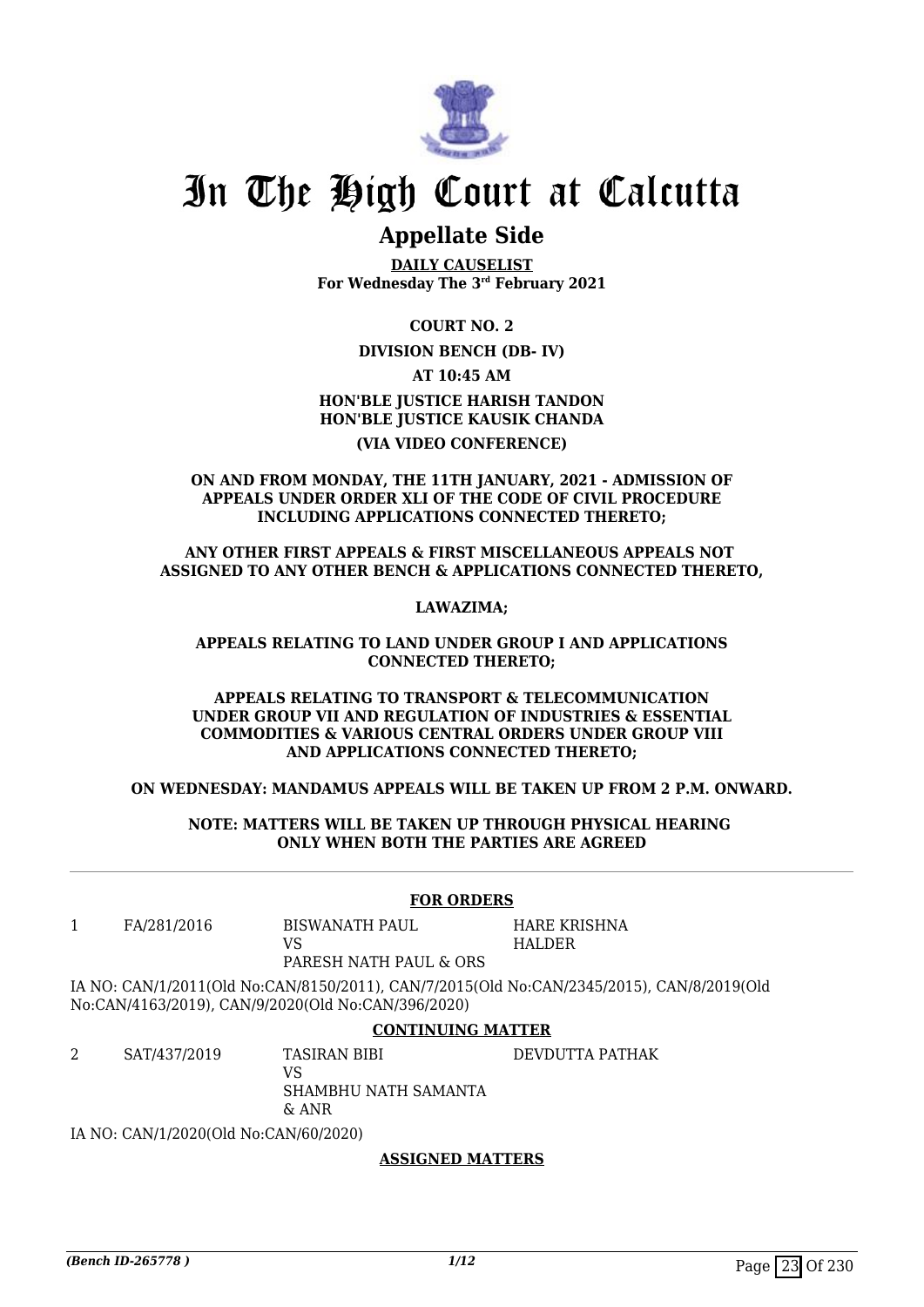| 3  | MAT/429/2018<br>[AT 2 P.M.]             | THE ASSISTANT SECY., THE<br>(Assigned)[3.02.2021] SCHOOL EDU DEPT, BIKASH<br><b>BHAWAN &amp;ORS</b><br><b>VS</b> | <b>SUMAN DEY</b>                       |
|----|-----------------------------------------|------------------------------------------------------------------------------------------------------------------|----------------------------------------|
|    |                                         | SUDHIR KUMAR MALLICK &<br><b>ANR</b>                                                                             |                                        |
|    |                                         | IA NO: CAN/1/2018(Old No:CAN/3857/2018), CAN/2/2018(Old No:CAN/3858/2018)                                        |                                        |
|    |                                         | <b>ORDER XLI RULE II</b>                                                                                         |                                        |
| 4  | SAT/280/2016                            | SANJIT KR. DAS & ORS<br><b>VS</b>                                                                                | S. BANERJEE                            |
|    |                                         | KASHINATH GHOSH & ORS                                                                                            |                                        |
|    | IA NO: CAN/1/2018(Old No:CAN/5485/2018) |                                                                                                                  |                                        |
| 5  | FMA/3920/2016                           | <b>SMT LAKSHMI GUPTA &amp;</b><br><b>ANR</b><br><b>VS</b><br><b>PRATEEK DASGUPTA &amp; ANR</b>                   | SUMANTA SARATHI<br><b>BHOWMICK</b>     |
|    |                                         | IA NO: CAN/1/2016(Old No:CAN/9408/2016), CAN/2/2020(Old No:CAN/1383/2020)                                        |                                        |
| 6  | FMAT/689/2017                           | MIR HASEM ALI & ORS                                                                                              | D K ADHIKARI                           |
|    | [N.T.W.]                                | VS<br>SAIYAD MAKSHED ALI &<br><b>ORS</b>                                                                         |                                        |
|    |                                         | IA NO: CAN/1/2017(Old No:CAN/6732/2017), CAN/2/2017(Old No:CAN/6929/2017)                                        |                                        |
| 7  | SAT/134/2018<br>(Defective)             | MAJEDUR RAHAMAN DEAD<br>R/P BY FARUK HOSSAIN &                                                                   | <b>ASIF DEWAN</b>                      |
|    |                                         | <b>ORS</b><br><b>VS</b><br><b>SUNIRMAL SOREN &amp; ORS</b>                                                       |                                        |
| 8  | SAT/179/2018<br>[N.T.W.]                | SK GOLAM LALCHAND<br><b>VS</b>                                                                                   | <b>SURENDRA KUMAR</b><br><b>SHARMA</b> |
|    |                                         | NANDU LAL SHAW @<br>NANDU LAL KESHRI @<br>NANDU LAL BAYES & ORS                                                  |                                        |
|    | IA NO: CAN/1/2018(Old No:CAN/3122/2018) |                                                                                                                  |                                        |
| 9  | SAT/261/2018<br>(Defective)             | <b>GURUDAS</b><br><b>CHATTOPADHYAY</b><br>VS<br><b>JAGANNATH</b>                                                 | SHEBATEE DATTA                         |
|    |                                         | <b>CHATTOPADHYAY &amp; ORS</b>                                                                                   |                                        |
|    | IA NO: CAN/1/2018(Old No:CAN/4635/2018) |                                                                                                                  |                                        |
| 10 | SAT/292/2018                            | JAYANTA MONDAL<br>VS                                                                                             | TULI SINHA                             |
|    |                                         | MOSAMMAT ZORINA<br><b>BEGAM &amp; ANR</b>                                                                        |                                        |
|    |                                         | IA NO: CAN/1/2018(Old No:CAN/4942/2018), CAN/2/2020(Old No:CAN/1717/2020)                                        |                                        |
| 11 | SAT/501/2018                            | ANIL KUMAR JANA<br><b>VS</b><br>ANIL KUMAR PATRA & ORS                                                           | PRIYABRATA GHOSH                       |
| 12 | SA/172/2019                             | <b>BIMAL GHOSH &amp; ORS</b>                                                                                     | <b>BIDYUT BARAN</b>                    |
|    |                                         | VS<br>AJIT GHOSH & ORS                                                                                           | <b>BISWAS</b>                          |

IA NO: CAN/1/2018(Old No:CAN/7029/2018)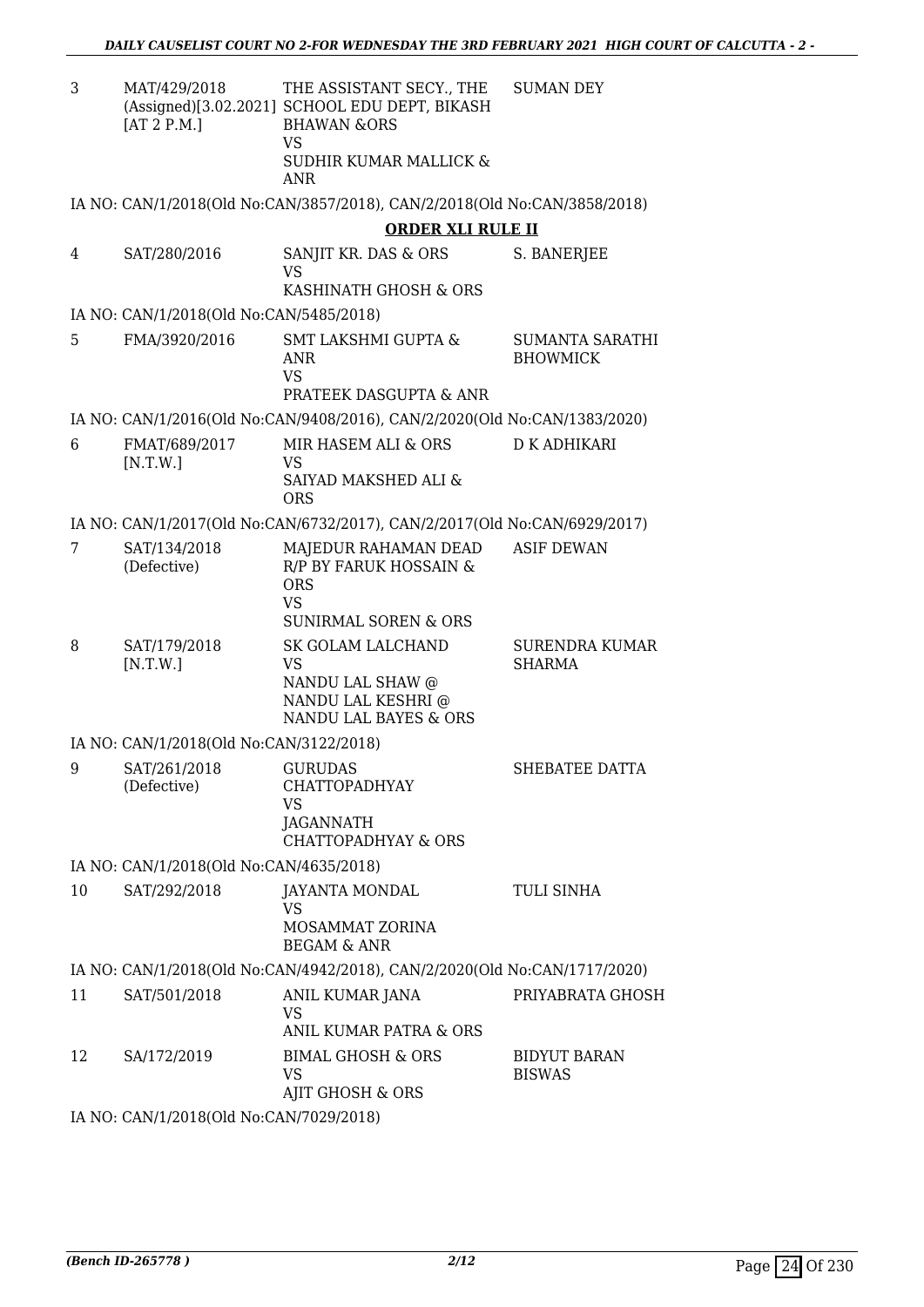| 13 | SAT/294/2019<br>Inj.                     | <b>SANTOSH KAR</b><br>VS                                                    | DYUTIMAN BANERJEE                        |
|----|------------------------------------------|-----------------------------------------------------------------------------|------------------------------------------|
|    |                                          | MAHIMA RANJAN KAR                                                           |                                          |
|    | IA NO: CAN/1/2019(Old No:CAN/10366/2019) |                                                                             |                                          |
| 14 | SAT/319/2019<br>(Defective)              | MUKUL CHATTERJEE<br>VS<br><b>ANIUP KUMAR DEY</b>                            | <b>ASIT KUMAR</b><br><b>BHATTACHARYA</b> |
|    | IA NO: CAN/1/2019(Old No:CAN/11304/2019) |                                                                             |                                          |
| 15 | SAT/321/2019                             | <b>APURBA GHOSH ROY</b>                                                     | <b>SAUNAK</b>                            |
|    |                                          | <b>VS</b><br>SAMBHU ROY CHOWDHURY                                           | <b>BHATTACHARYA</b>                      |
|    | IA NO: CAN/1/2019(Old No:CAN/9584/2019)  |                                                                             |                                          |
| 16 | SAT/341/2019<br>(Defective)              | HRISHIKESH<br><b>CHATTOPADHYAY</b><br>VS.<br>DHANANJOY BAUL DAS &<br>ANR.   | HIMADRI KR.<br>MAHATA                    |
|    | IA NO: CAN/1/2019(Old No:CAN/10316/2019) |                                                                             |                                          |
| 17 | SAT/344/2019                             | MOULANA ABDUL KASHEM<br><b>CHOWDHURY</b><br><b>VS</b>                       | SANATAN MONDAL                           |
|    |                                          | FIROZ ALI KHAN @ BOBI &<br>ORS.                                             |                                          |
|    | IA NO: CAN/1/2020(Old No:CAN/497/2020)   |                                                                             |                                          |
| 18 | SAT/355/2019<br>[N.T.W.]                 | <b>SUBIR KUMAR GHOSH</b><br><b>VS</b><br>SITANGSHU MALLICK &                | <b>SK ABU ABBASUDDIN</b>                 |
|    |                                          | <b>ORS</b>                                                                  |                                          |
|    | IA NO: CAN/1/2019(Old No:CAN/10954/2019) |                                                                             |                                          |
| 19 | SAT/378/2019                             | SWADHIN CHANDRA ROY &<br><b>ORS</b><br><b>VS</b>                            | DHANANJAY NAYAK                          |
|    |                                          | MUKUL CHANDRA ROY &<br>ORS                                                  |                                          |
|    | IA NO: CAN/1/2019(Old No:CAN/10624/2019) |                                                                             |                                          |
| 20 | SAT/380/2019<br>(inj.)                   | BAIDYANATH @ BAIJNATH<br><b>SINGH</b><br><b>VS</b>                          | DEBASIS SUR                              |
|    |                                          | <b>EASTERN COALFIELD'S</b><br>LTD. & ANR                                    |                                          |
|    | IA NO: CAN/1/2019(Old No:CAN/10843/2019) |                                                                             |                                          |
| 21 | SAT/402/2019                             | <b>ASHOKA DUBEY</b><br><b>VS</b><br>ARJUN DEY & ORS                         | SOUMYA MAJUMDER                          |
|    |                                          | IA NO: CAN/1/2019(Old No:CAN/10983/2019), CAN/2/2019(Old No:CAN/10985/2019) |                                          |
|    |                                          | ABDUL MONDAL & ORS.                                                         |                                          |
| 22 | FMAT/1007/2019                           | VS<br>SATTAR ALI MONDAL &<br>ORS.                                           | <b>ANIRBAN DAS</b>                       |
|    | IA NO: CAN/1/2019(Old No:CAN/10504/2019) |                                                                             |                                          |
| 23 | FMAT/1010/2019                           | HIRAK NATH SOUNTH<br>VS<br><b>GOURHARI KAMILA</b>                           | REAZUL ISLAAM                            |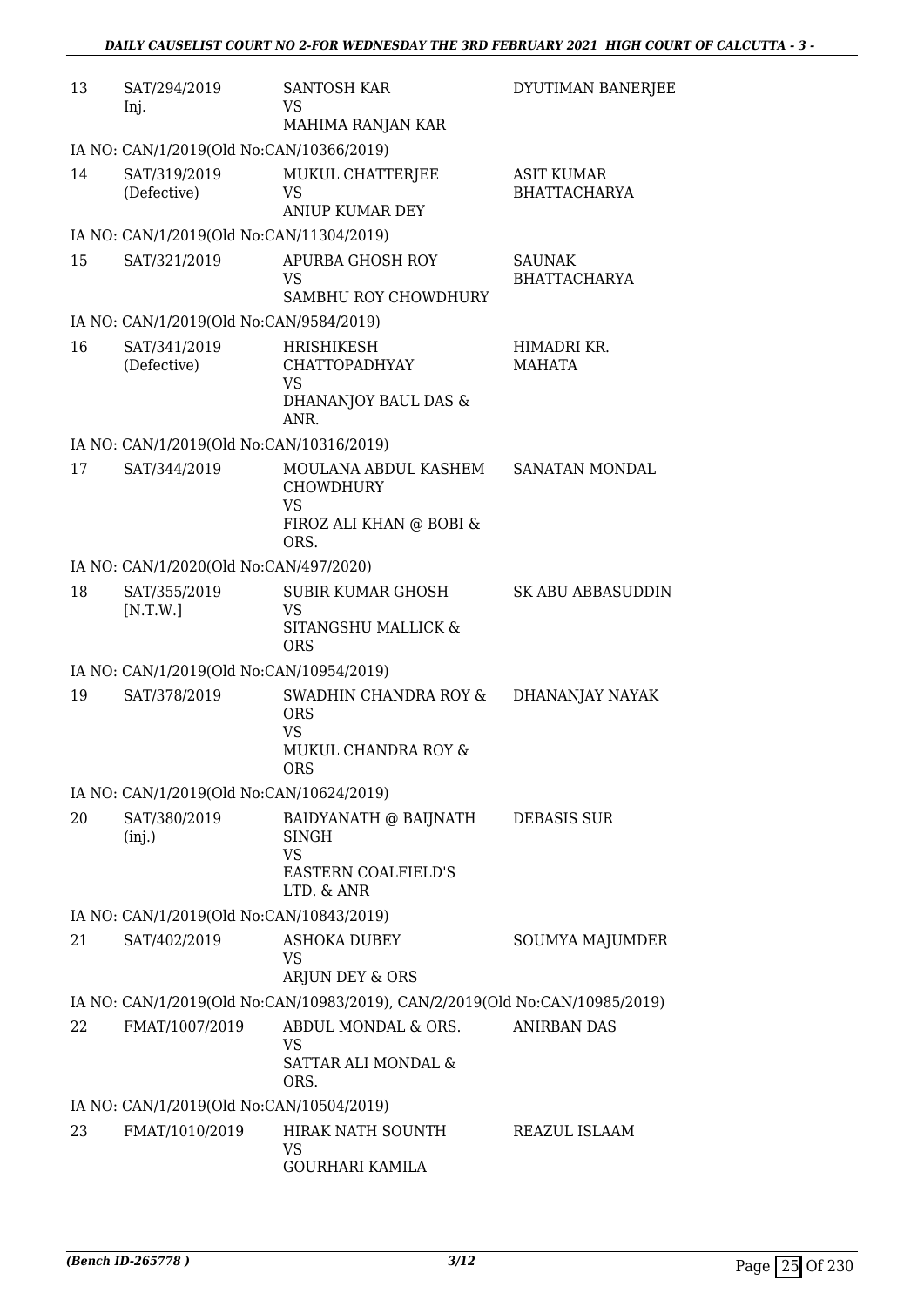| 24 | FMAT/1320/2019                           | TORQUE PHARMACEUTICAL<br><b>PVT LTD</b><br>VS<br><b>EMAMILTD</b>             | <b>SUBHASISH</b><br><b>CHAKRABORTY</b> |
|----|------------------------------------------|------------------------------------------------------------------------------|----------------------------------------|
|    | IA NO: CAN/1/2019(Old No:CAN/12246/2019) |                                                                              |                                        |
| 25 | FMAT/1321/2019                           | KABRA MARBLE<br><b>CORPORATION &amp; ANR</b><br>VS<br>SUDIPTO MUKERJEE & ANR | <b>SUBHASIS</b><br><b>CHAKRABORTY</b>  |
|    | IA NO: CAN/1/2019(Old No:CAN/12354/2019) |                                                                              |                                        |
| 26 | FMAT/1390/2019<br>(Inj.)                 | <b>SWETA SARKAR</b><br>VS<br><b>SWAPAN BASU &amp; ORS</b>                    | PRADIP KUMAR<br>KUNDU                  |
|    | IA NO: CAN/1/2020(Old No:CAN/6/2020)     |                                                                              |                                        |
| 27 | SAT/6/2020<br>(Defective)                | <b>SANTA BARMAN &amp; ANR</b><br>VS<br>KITIN BARMAN & ORS                    | MD. HABIBUR<br><b>RAHMAN</b>           |
|    |                                          | IA NO: CAN/1/2020(Old No:CAN/796/2020), CAN/2/2020(Old No:CAN/800/2020)      |                                        |
| 28 | SAT/119/2020<br>(DEFECTIVE)              | BISWANTH CHANDRA AND<br><b>ORS</b><br><b>VS</b><br>SANKARNATH SHAW           | <b>SUSMITA DEY BASU</b>                |
|    | IA NO: CAN/1/2020                        |                                                                              |                                        |
| 29 | SAT/140/2020                             | SANTANA HAZRA<br><b>VS</b><br>SAMARJIT BOURI<br>KSHETRAPAL AND ORS           | UTTIYA RAY                             |
|    | IA NO: CAN/1/2020                        |                                                                              |                                        |
| 30 | FMAT/177/2020                            | <b>SAHIDUL ISLAM</b><br><b>VS</b><br>PAWANPUTRA SALES PVT.<br>LTD. & ORS     | <b>DEBAPRATIM</b><br><b>BANERJEE</b>   |
|    | IA NO: CAN/1/2020                        |                                                                              |                                        |
| 31 | FMAT/211/2020                            | AJIT KUMAR HALDER<br>VS<br><b>SUJIT HALDER &amp; ORS</b>                     | PRIYANKA MANDAL                        |
|    | IA NO: CAN/1/2020(Old No:CAN/2240/2020)  |                                                                              |                                        |
| 32 | FMAT/550/2020                            | LUFTA BEGUUM @<br>LUTFUNNESHA BIBI<br>VS<br>AFJAL HOSSAIN AND ORS            | SHYAMAL<br>MUKHOPADHYAY                |
|    | IA NO: CAN/1/2020                        |                                                                              |                                        |
| 33 | SAT/6/2021<br>[Defective]                | PRABAL BASU<br>VS.<br><b>CHANDA PAL</b>                                      | AHANA GHOSH                            |

IA NO: CAN/1/2021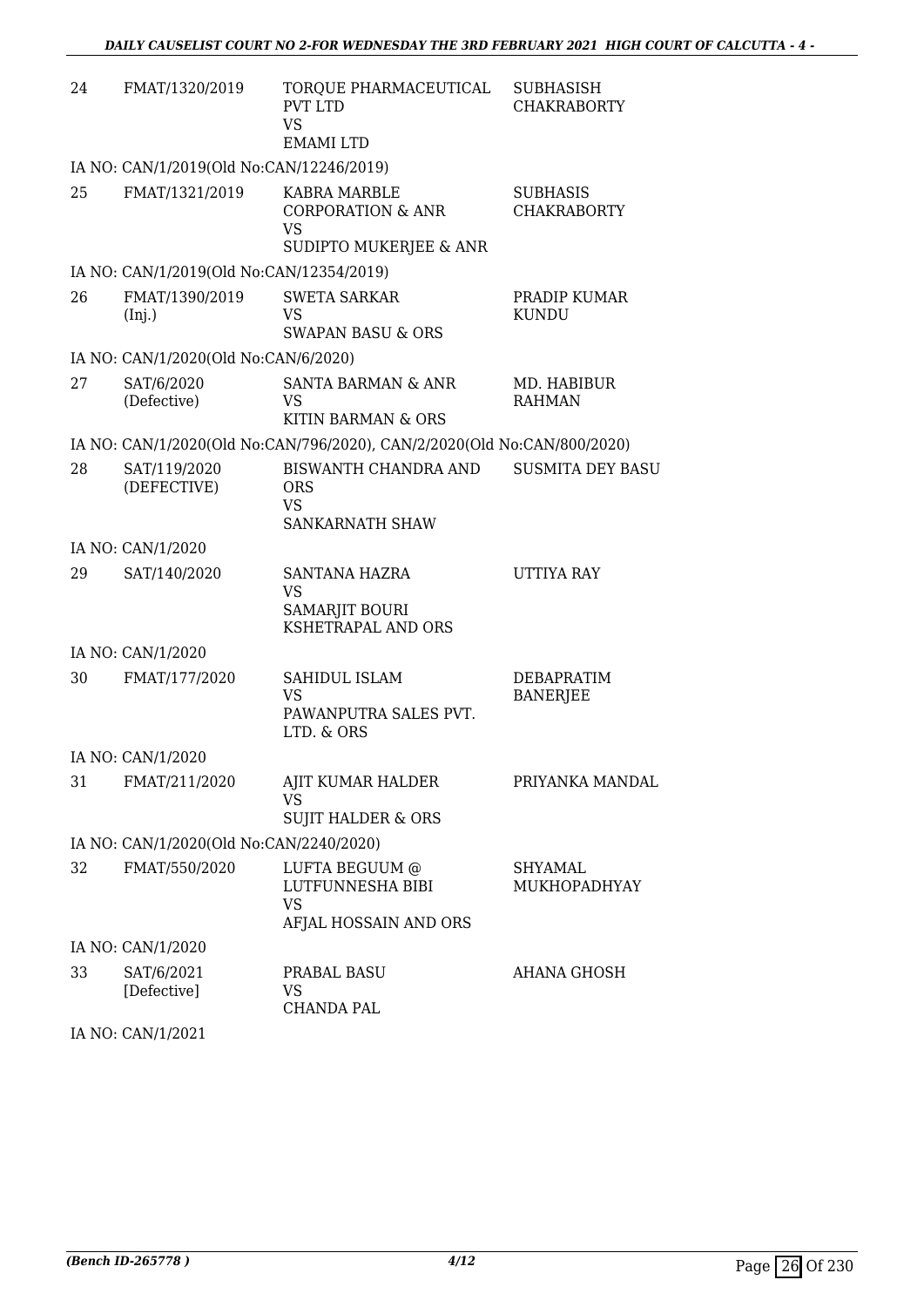| -34 | FMAT/77/2021      | REGENT HIRISE PRIVATE<br>LIMITED AND ORS<br>VS<br>SANCHITA CHATTERJEE<br>AND ORS | JASOJEET<br>MUKHERJEE |
|-----|-------------------|----------------------------------------------------------------------------------|-----------------------|
|     | IA NO: CAN/1/2021 |                                                                                  |                       |

**GROUP I - APPLICATION** 35 MAT/296/2019 BANIBRATA KHAN & ORS VS STATE OF WEST BENGAL & ORS CHHANDAK DUTTA

IA NO: CAN/1/2019(Old No:CAN/2277/2019), CAN/2/2019(Old No:CAN/2278/2019)

36 FMA/1174/2019 THE STATE OF W.B. & ORS VS AMITAVA GHOSH & ORS TARAK KARAN

IA NO: CAN/2/2019(Old No:CAN/6246/2019), CAN/3/2019(Old No:CAN/6976/2019)

37 MAT/1363/2019 MOTHABARI DHIBAR SAMABAY SAMITY LTD VS UMA KANTI HALDER & ORS ASHOK KUMAR JHA

IA NO: CAN/1/2019(Old No:CAN/9590/2019)

#### **APPLICATION (GROUP - VII)**

38 MAT/820/2020 ARUP KUMAR MAJI  $V<sup>2</sup>$ STATE OF WEST BENGAL AND ORS. SUMANTA GANGULY

IA NO: CAN/1/2021

#### **APPLICATION (FA AND FMA)**

39 FA/315/1969 RAMESH CH. CHAKRABORTY & ORS VS BHUPATI CHARAN CHAKRABORTY

IA NO: CAN/4/2004(Old No:CAN/10369/2004), CAN/1/1998(Old No:CAN/6389/1998), CAN/5/2006(Old No:CAN/2444/2006), CAN/6/2006(Old No:CAN/2445/2006), CAN/11/2012(Old No:CAN/7045/2012), CAN/7/2006(Old No:CAN/2446/2006), CAN/3/2004(Old No:CAN/9607/2004), CAN/8/2006(Old No:CAN/4630/2006), CAN/16/2020(Old No:CAN/1937/2020), CAN/17/2020(Old No:CAN/1938/2020), CAN/10/2011(Old No:CAN/2187/2011), CAN/18/2020, CAN/19/2021

| 40                                                                                                                                                                              | SA/696/1988 | ABDUL KARIM AND ORS<br>VS<br>DR. A.K.M. BASIRUDDIN                                  | MR. ARUN KISHORE<br><b>DASGUPTA</b> | MR. AMIT KUMAR<br><b>PAIN</b> |
|---------------------------------------------------------------------------------------------------------------------------------------------------------------------------------|-------------|-------------------------------------------------------------------------------------|-------------------------------------|-------------------------------|
|                                                                                                                                                                                 |             | IA NO: CAN/2/2018(Old No:CAN/612/2018), CAN/3/2018(Old No:CAN/614/2018), CAN/5/2020 |                                     |                               |
| 41                                                                                                                                                                              | FA/340/1991 | ABDUL SOVAN MONDAL &<br>ORS.<br>VS<br><b>JOYNOB BIBI</b>                            | J.BHATTACHARYA                      | N.Y.A.                        |
| IA NO: CAN/1/2002(Old No:CAN/745/2002), CAN/2/2002(Old No:CAN/746/2002), CAN/3/2002(Old<br>No:CAN/747/2002) CAN/4/2014(Old No:CAN/10170/2014) CAN/5/2014(Old No:CAN/10171/2014) |             |                                                                                     |                                     |                               |

No:CAN/747/2002), CAN/4/2014(Old No:CAN/10170/2014), CAN/5/2014(Old No:CAN/10171/2014), CAN/6/2015(Old No:CAN/3182/2015), CAN/7/2019(Old No:CAN/10806/2019), CAN/8/2019(Old No:CAN/10807/2019), CAN/9/2019(Old No:CAN/10808/2019)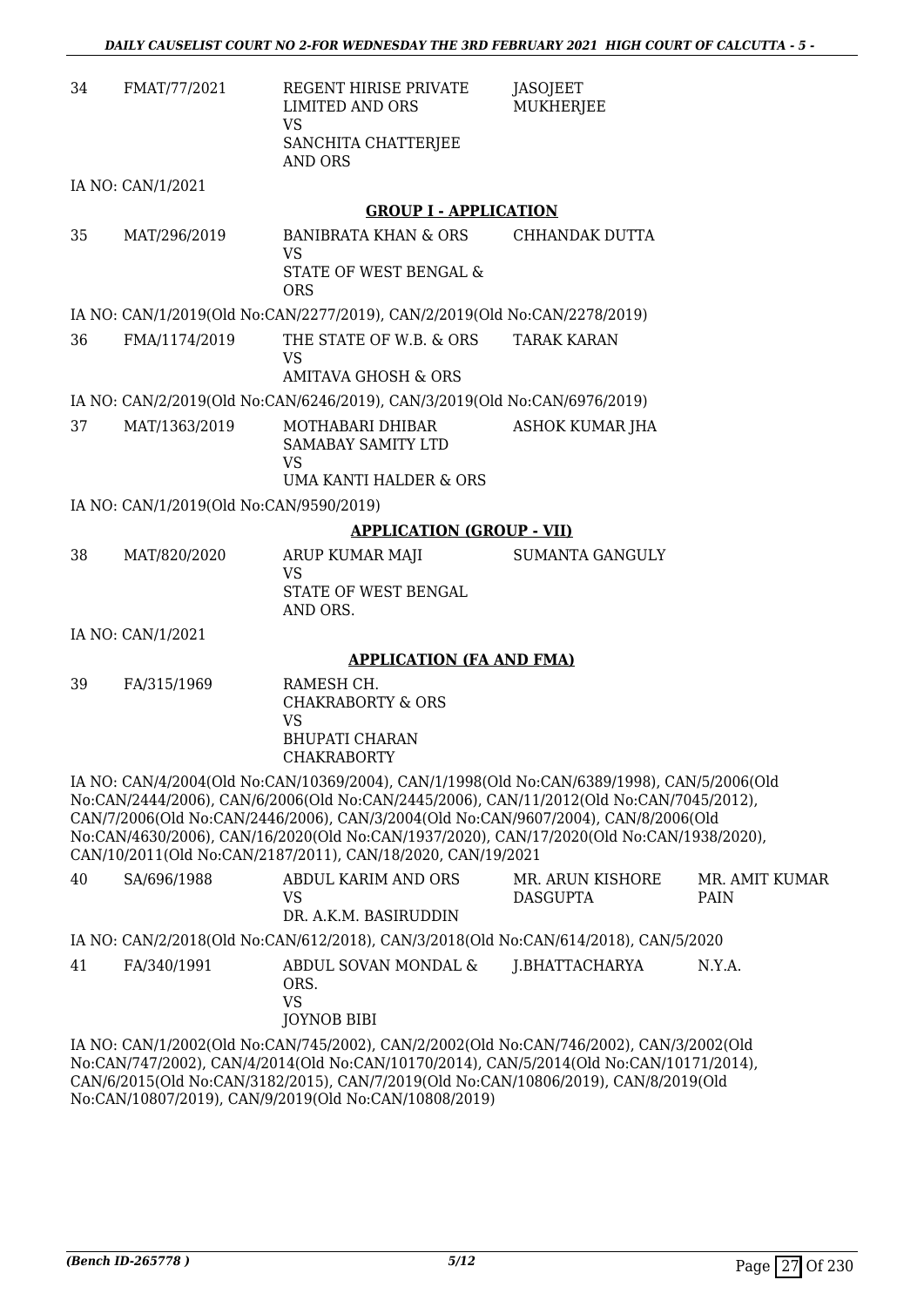| 42 | FA/112/1992                                                                                                      | SMT BENIA BEWA & ORS.<br>VS<br><b>ANODA BEWA</b>                                                  | MR T.DUTTA GUPTA<br>N.Y.A.                                                                |  |  |
|----|------------------------------------------------------------------------------------------------------------------|---------------------------------------------------------------------------------------------------|-------------------------------------------------------------------------------------------|--|--|
|    | IA NO: CAN/1/1999(Old No:CAN/4390/1999), CAN/2/2019(Old No:CAN/12426/2019), CAN/3/2019(Old<br>No:CAN/12427/2019) |                                                                                                   |                                                                                           |  |  |
| 43 | FAT/1537/2004                                                                                                    | <b>JAYANTI BANERJEE</b><br>VS<br>SANDHYA CHAKRABORTY                                              | PRASANTA KR.<br>PAKRASHI                                                                  |  |  |
|    |                                                                                                                  | IA NO: CAN/2/2019(Old No:CAN/6733/2019), CAN/3/2019(Old No:CAN/10092/2019)                        |                                                                                           |  |  |
| 44 | FAT/2520/2006                                                                                                    | INDIAN OIL CORPORATION<br>LTD.<br><b>VS</b><br><b>JOYDEB DAS</b>                                  | <b>ARINDAM GUHA</b>                                                                       |  |  |
| 45 | FA/113/2009                                                                                                      | <b>GAYATRI PAL</b><br>VS<br>NETAI NANDI @ NETISH<br>NANDI & ORS.                                  | PARTHA PRATIM ROY                                                                         |  |  |
|    | No:CAN/2202/2017)                                                                                                |                                                                                                   | IA NO: CAN/2/2012(Old No:CAN/3351/2012), CAN/4/2016(Old No:CAN/1864/2016), CAN/5/2017(Old |  |  |
| 46 | FMA/322/2009                                                                                                     | <b>BAIDYANATH MANDAL</b><br><b>VS</b><br>KAMINI MANDAL & ANR                                      | <b>AMIT BANERJEE</b>                                                                      |  |  |
|    | IA NO: CAN/3/2020                                                                                                |                                                                                                   |                                                                                           |  |  |
| 47 | FMA/1499/2009                                                                                                    | DIPENDRA NATH BASU<br><b>VS</b><br>SR. DIVISIONAL<br>COMMERCIAL MANAGER,<br>E.RLY, SEALDAH & ORS. | <b>ANIMESH DAS</b>                                                                        |  |  |
|    |                                                                                                                  | No:CAN/8312/2014), CAN/6/2015(Old No:CAN/11046/2015), CAN/7/2021                                  | IA NO: CAN/1/2010(Old No:CAN/8983/2010), CAN/2/2011(Old No:CAN/7515/2011), CAN/5/2014(Old |  |  |
| 48 | FA/61/2014                                                                                                       | PRAMILA BHATTACHARYA<br>& ORS<br><b>VS</b><br>REBA BHATTACHARYA &<br><b>ORS</b>                   | KARUNAMOYEE<br>SAMANTA (SAHA)                                                             |  |  |
|    | IA NO: CAN/3/2020                                                                                                |                                                                                                   |                                                                                           |  |  |
| 49 | FAT/258/2015                                                                                                     | ABDUL RAUF & ORS<br><b>VS</b><br>MD. ILLIAS & ORS                                                 | ANAJLI AGARWAL                                                                            |  |  |
|    |                                                                                                                  | IA NO: CAN/1/2015(Old No:CAN/10357/2015), CAN/2/2016(Old No:CAN/2526/2016)                        |                                                                                           |  |  |
| 50 | FAT/286/2015                                                                                                     | <b>BIKASH CHANDRA BERA &amp;</b><br><b>ORS</b><br><b>VS</b><br>MADHUSUDAN DAS & ORS               | <b>SOUNAK</b><br><b>BHATTACHARYYA</b>                                                     |  |  |
|    | No:CAN/7673/2017)                                                                                                |                                                                                                   | IA NO: CAN/1/2017(Old No:CAN/1280/2017), CAN/2/2017(Old No:CAN/7672/2017), CAN/3/2017(Old |  |  |
| 51 | FA/62/2016                                                                                                       | PIJUSH DEB<br>VS<br>PRANAB RANJAN DEB &<br><b>ORS</b>                                             | SARMISTHA GHOSH<br><b>SARMA</b>                                                           |  |  |

IA NO: CAN/1/2019(Old No:CAN/6331/2019), CAN/2/2020(Old No:CAN/1234/2020)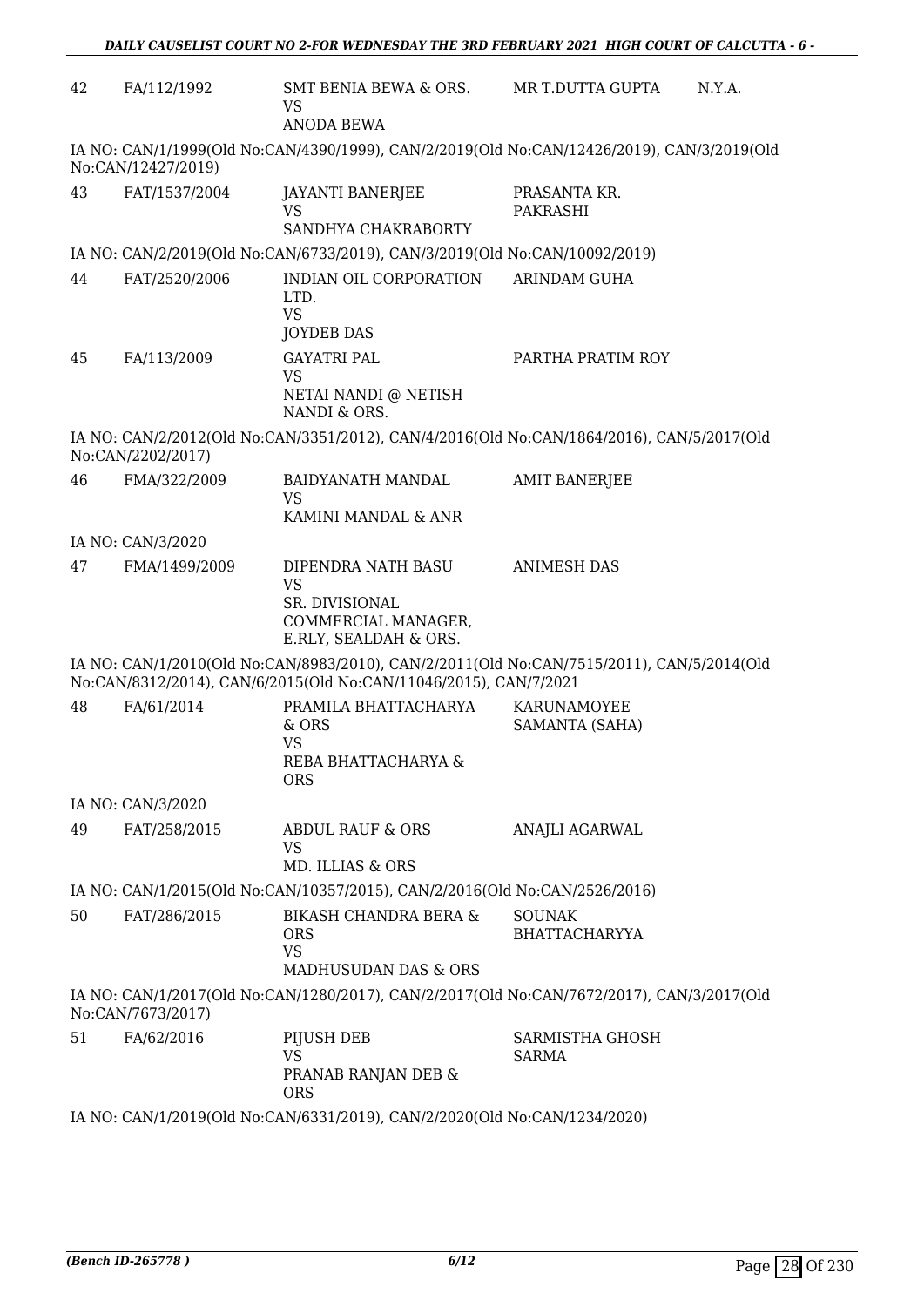| 52   | FA/273/2016                             | HALDIRAM LTD.<br><b>VS</b><br>KOLKATA METROPOLITAN<br>DEVELOPMENT AUTHORITY<br>$&$ ORS    | <b>BAJRANG MANOT</b>                                                                      |
|------|-----------------------------------------|-------------------------------------------------------------------------------------------|-------------------------------------------------------------------------------------------|
|      |                                         | IA NO: CAN/1/2015(Old No:CAN/1257/2015), CAN/2/2021                                       |                                                                                           |
| 53   | FA/64/2017                              | NEJAMUDDIN & ORS<br><b>VS</b><br>MD AFYAD (MINOR) & ORS                                   | DYUTIMAN BANERJEE                                                                         |
| 54   | FA/163/2017                             | AJAHARUL HAQUE @ TULU<br>& ANR<br><b>VS</b><br>MD. HOSENUR ISLAM &<br><b>ORS</b>          | ANIL KUAMR BHUNIA                                                                         |
|      | IA NO: CAN/1/2016(Old No:CAN/4264/2016) |                                                                                           |                                                                                           |
| 55   | FA/167/2017                             | <b>BAL KRISHNA KEJRIWAL</b><br><b>VS</b><br>OM PRAKASH KEJRIWAL &<br><b>ORS</b>           | NITAI CHANDRA<br><b>MANNA</b>                                                             |
|      | IA NO: CAN/1/2017(Old No:CAN/4639/2017) |                                                                                           |                                                                                           |
| 56   | FAT/433/2017                            | <b>ARUP KUMAR</b><br><b>CHAKRABORTY &amp; ANR</b><br><b>VS</b>                            | GAURAV<br>PURKAYASTHA                                                                     |
|      |                                         | ALOKA CHAKRABORTY &<br><b>ANR</b>                                                         |                                                                                           |
| wt57 | FAT/435/2017                            | <b>ARUP KUMAR</b><br><b>CHAKRABORTY</b><br><b>VS</b><br>ALOKA CHAKRABORTY &<br><b>ORS</b> | <b>G PURKAYASTHA</b>                                                                      |
|      | No:CAN/4835/2019)                       |                                                                                           | IA NO: CAN/1/2018(Old No:CAN/4464/2018), CAN/2/2018(Old No:CAN/4465/2018), CAN/3/2019(Old |
| 58   | FAT/40/2018                             | ASHIM KUMAR HAZRA<br><b>VS</b><br>NANDA KISHOR HAZRA &<br>ANR                             | <b>SUHRID SUR</b>                                                                         |
|      | IA NO: CAN/1/2018(Old No:CAN/1097/2018) |                                                                                           |                                                                                           |
| 59   | FAT/69/2018                             | THE STATE OF WB<br>VS<br>SUSAMA DAS & ORS.                                                | RAM CH. GUCHAIIT                                                                          |
|      | IA NO: CAN/2/2018(Old No:CAN/2745/2018) |                                                                                           |                                                                                           |
| 60   | FMAT/275/2018                           | PETRA STARKE                                                                              | V WADEHRA                                                                                 |
|      |                                         | <b>VS</b><br>BIKRAM YOGA COLLEGE OF<br><b>INDIA LP &amp; ORS</b>                          |                                                                                           |
|      |                                         | IA NO: CAN/1/2018(Old No:CAN/3615/2018), CAN/3/2019(Old No:CAN/7223/2019)                 |                                                                                           |
| 61   | FAT/308/2018                            | NIRMALENDU KARMAKAR<br>VS<br>RATHINDRA NATH<br>KARMAKAR & ANR                             | PINTU KARAR                                                                               |
|      | IA NO: CAN/1/2019(Old No:CAN/9471/2019) |                                                                                           |                                                                                           |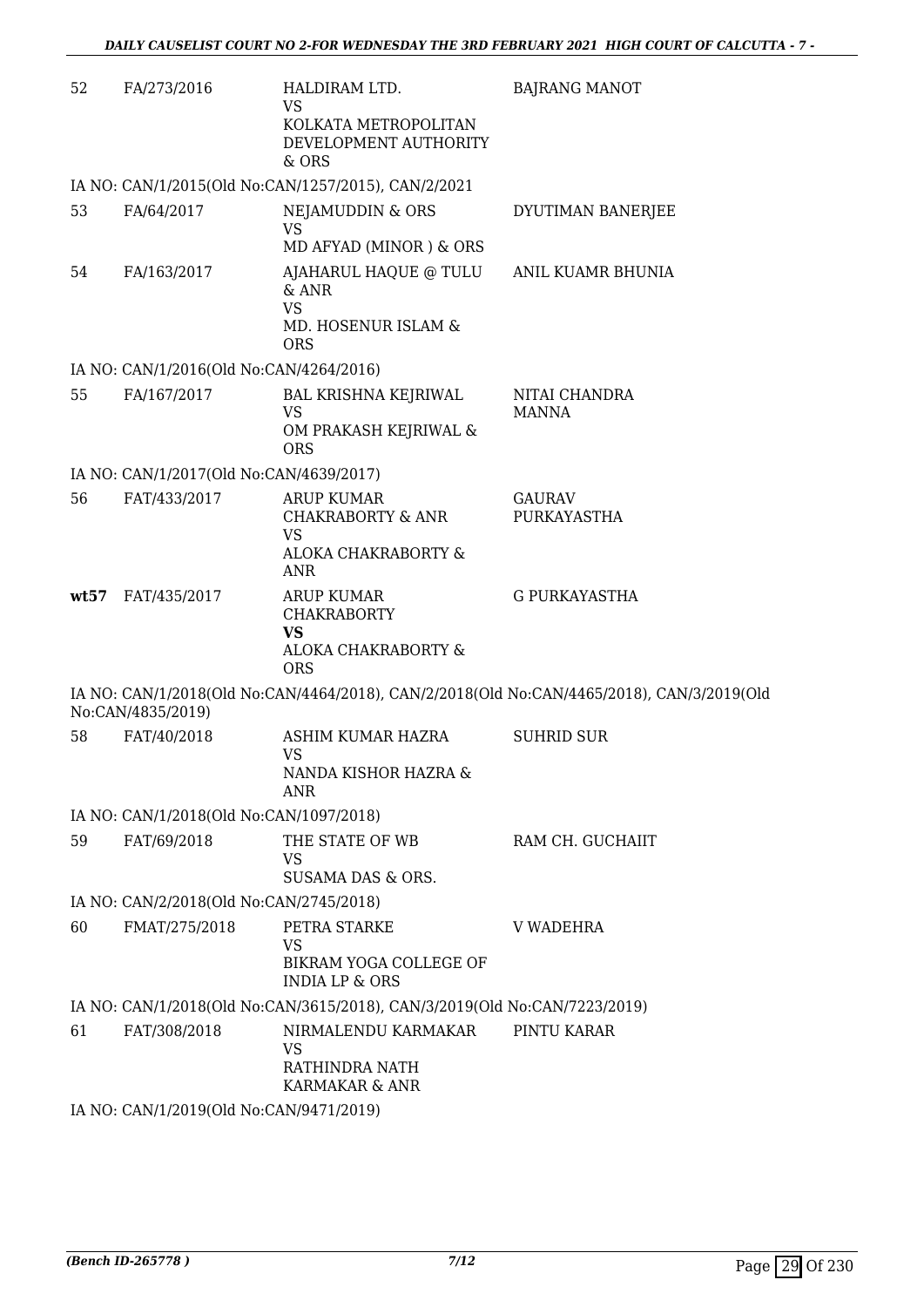| 62 | FAT/316/2018                             | LEGAL HEIRS OF LATE<br>KANU SHARMA ,ASHA<br><b>SHARMA &amp; ANR</b><br><b>VS</b><br>NAKUL SHARMA       | <b>SUBRATA GHOSH</b>                      |
|----|------------------------------------------|--------------------------------------------------------------------------------------------------------|-------------------------------------------|
|    | IA NO: CAN/1/2019(Old No:CAN/9789/2019)  |                                                                                                        |                                           |
| 63 | FAT/523/2018<br>(Defective)              | PINTU GIRI<br><b>VS</b><br><b>SUNIL ADAK &amp; ORS</b>                                                 | UTTIYA RAY                                |
|    |                                          | IA NO: CAN/1/2018(Old No:CAN/7536/2018), CAN/2/2021                                                    |                                           |
| 64 | FMAT/840/2018                            | JYOTIRINDRA<br><b>CHATTOPADHYAY</b><br><b>VS</b><br>GYANENDRA CHANDRA<br><b>CHATTOPADHYAY&amp; ORS</b> | <b>AVIROOP</b><br><b>BHATTACHARYA</b>     |
|    | IA NO: CAN/1/2018(Old No:CAN/6829/2018)  |                                                                                                        |                                           |
| 65 | FAT/66/2019                              | EXE OFFICER , BDA<br>VS<br>ABDUL ALIM & ORS                                                            | SANCHARI<br><b>CHAKRABORTY</b>            |
|    |                                          | IA NO: CAN/1/2019(Old No:CAN/1640/2019), CAN/2/2019(Old No:CAN/1641/2019)                              |                                           |
| 66 | FAT/67/2019                              | EXE OFFICER , BDA<br><b>VS</b><br><b>SAKERA KHATUN &amp; ANR</b>                                       | <b>SANCHARI</b><br><b>CHAKRABORTY</b>     |
|    |                                          | IA NO: CAN/1/2019(Old No:CAN/1642/2019), CAN/2/2019(Old No:CAN/1643/2019)                              |                                           |
| 67 | FAT/79/2019                              | KALABARAN SHIT & ORS<br><b>VS</b><br>NILANJAN KUNDU & ORS                                              | <b>SOUNAK</b><br><b>BHATTACHARYA</b>      |
|    | IA NO: CAN/1/2019(Old No:CAN/1942/2019)  |                                                                                                        |                                           |
| 68 | FA/84/2019                               | STATE OF WB<br>VS<br>RUBBER PRODUCTS AND<br>MOULDING COMPANY                                           | CHANDI CHARAN DE                          |
|    | IA NO: CAN/3/2020                        |                                                                                                        |                                           |
| 69 | FA/133/2019                              | MITA RANI BASAK @ MITA<br>RANI BASAK & ORS<br><b>VS</b><br>PRABHAT KUMAR BASAK                         | <b>BIBHASADITYA</b><br><b>CHAKRABARTY</b> |
|    | IA NO: CAN/1/2019(Old No:CAN/3961/2019)  |                                                                                                        |                                           |
| 70 | FA/144/2019                              | M/S. INFANCY<br><b>HEALTHCARE</b><br><b>VS</b><br>AJAY KR. ROY & ORS.                                  | PRIYARTHI ROY                             |
|    | IA NO: CAN/1/2019(Old No:CAN/12535/2019) |                                                                                                        |                                           |
| 71 | FAT/272/2019                             | PROTAP CHANDRA NATH @<br>PRATAP NATH & ORS<br>VS<br>SAMBHU CHOWDHURY&<br><b>ORS</b>                    | CHITTAPRIYA GHOSH                         |
|    |                                          | IA NO: CAN/1/2019(Old No:CAN/6388/2019), CAN/2/2019(Old No:CAN/6411/2019)                              |                                           |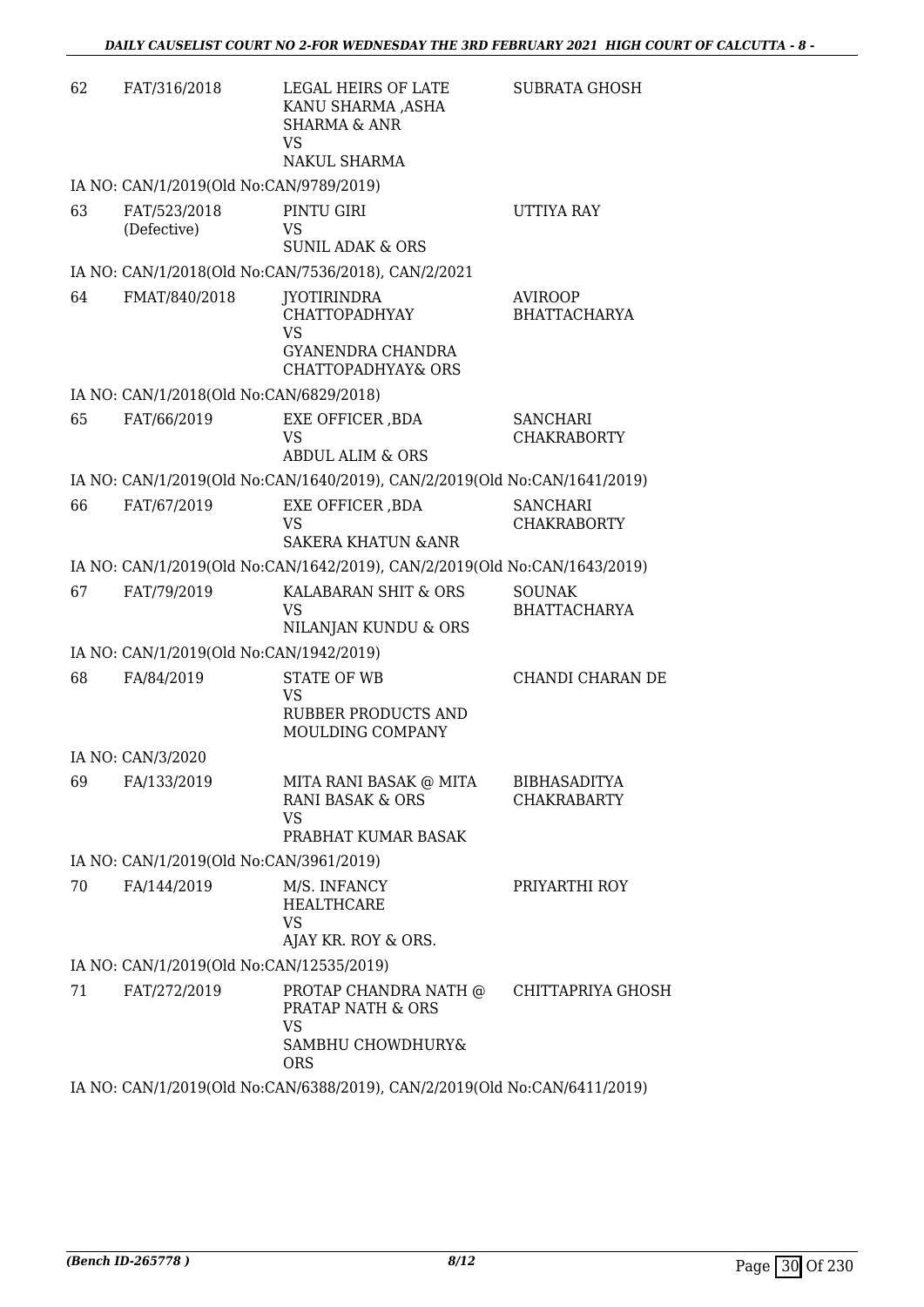| 72 | FAT/294/2019                             | <b>EXECUTIVE</b><br><b>OFFICERBURDWAN</b><br>DEVELOPMENT ATHORITY<br>VS<br>SK. KORBAN & ORS | <b>SANCHARI</b><br><b>CHAKRABORTY</b> |
|----|------------------------------------------|---------------------------------------------------------------------------------------------|---------------------------------------|
|    |                                          | IA NO: CAN/1/2019(Old No:CAN/5852/2019), CAN/2/2019(Old No:CAN/5854/2019)                   |                                       |
| 73 | FAT/346/2019                             | <b>IBRAHIM &amp; ORS</b><br>VS<br>ABID & ORS                                                | MD. M. NAZAR<br><b>CHOWDHURY</b>      |
|    |                                          | IA NO: CAN/1/2019(Old No:CAN/9707/2019), CAN/2/2019(Old No:CAN/9788/2019)                   |                                       |
| 74 | FAT/412/2019                             | RAMESH KUMAR SINGH &<br><b>ORS</b><br><b>VS</b>                                             | <b>SOURAV ROY</b>                     |
|    |                                          | KASHI NATH SINGH & ORS                                                                      |                                       |
| 75 | FAT/448/2019                             | IA NO: CAN/1/2019(Old No:CAN/9236/2019), CAN/2/2021<br>MADHAB KUMAR SAHA<br>VS              | SAPTARSHI DATT                        |
|    |                                          | TARUN KUMAR SAHA &<br><b>ANR</b>                                                            |                                       |
|    | IA NO: CAN/1/2019(Old No:CAN/10788/2019) |                                                                                             |                                       |
| 76 | FAT/469/2019                             | <b>SANJAY PAREEK</b><br><b>VS</b><br>MADHUSHREE SHARMA                                      | DIPANJAN DEY                          |
|    | IA NO: CAN/1/2019(Old No:CAN/11254/2019) |                                                                                             |                                       |
| 77 | FAT/511/2019                             | THE ESTATE OFFICER<br>VS<br>DIPANKAR CHAKRABORTY                                            | MUKESH KUMAR<br><b>GUPTA</b>          |
|    | IA NO: CAN/1/2020, CAN/2/2020            |                                                                                             |                                       |
| 78 | FAT/516/2019<br>(Defective)              | THE STATE OF WEST<br><b>BENGAL</b><br>VS<br>SRADDHANANDA BASU                               | ANIRUDDHA SEN                         |
|    |                                          | IA NO: CAN/1/2020(Old No:CAN/1434/2020), CAN/2/2020(Old No:CAN/1435/2020)                   |                                       |
| 79 | FAT/597/2019                             | <b>SUJIT GHOSH</b><br><b>VS</b><br>PIJUSH KANTI GHOSH                                       | SOMESH KUMAR<br><b>GHOSH</b>          |
|    |                                          | IA NO: CAN/1/2019(Old No:CAN/12620/2019), CAN/2/2019(Old No:CAN/12621/2019)                 |                                       |
| 80 | FAT/604/2019                             | ALOK KUMAR DUTT<br>VS.                                                                      | <b>ARNAB DUTT</b>                     |
|    | IA NO: CAN/1/2020(Old No:CAN/2518/2020)  | <b>SUSANTA KUMAR DE</b>                                                                     |                                       |
| 81 | FAT/607/2019                             | <b>BIJON KUMAR SAHA</b>                                                                     | <b>ANIRBAN PAL</b>                    |
|    |                                          | VS<br><b>BISHUPRIYA TALUKDAR</b>                                                            |                                       |
|    | IA NO: CAN/1/2020(Old No:CAN/1359/2020)  |                                                                                             |                                       |
| 82 | FAT/621/2019                             | BIDIT KUMAR CHATTERJEE<br><b>VS</b><br>AMRIT MUKHOPADHYAY &<br>ANR                          | JAYANTA BANERJEE                      |
|    | IA NO: CAN/1/2020, CAN/2/2020            |                                                                                             |                                       |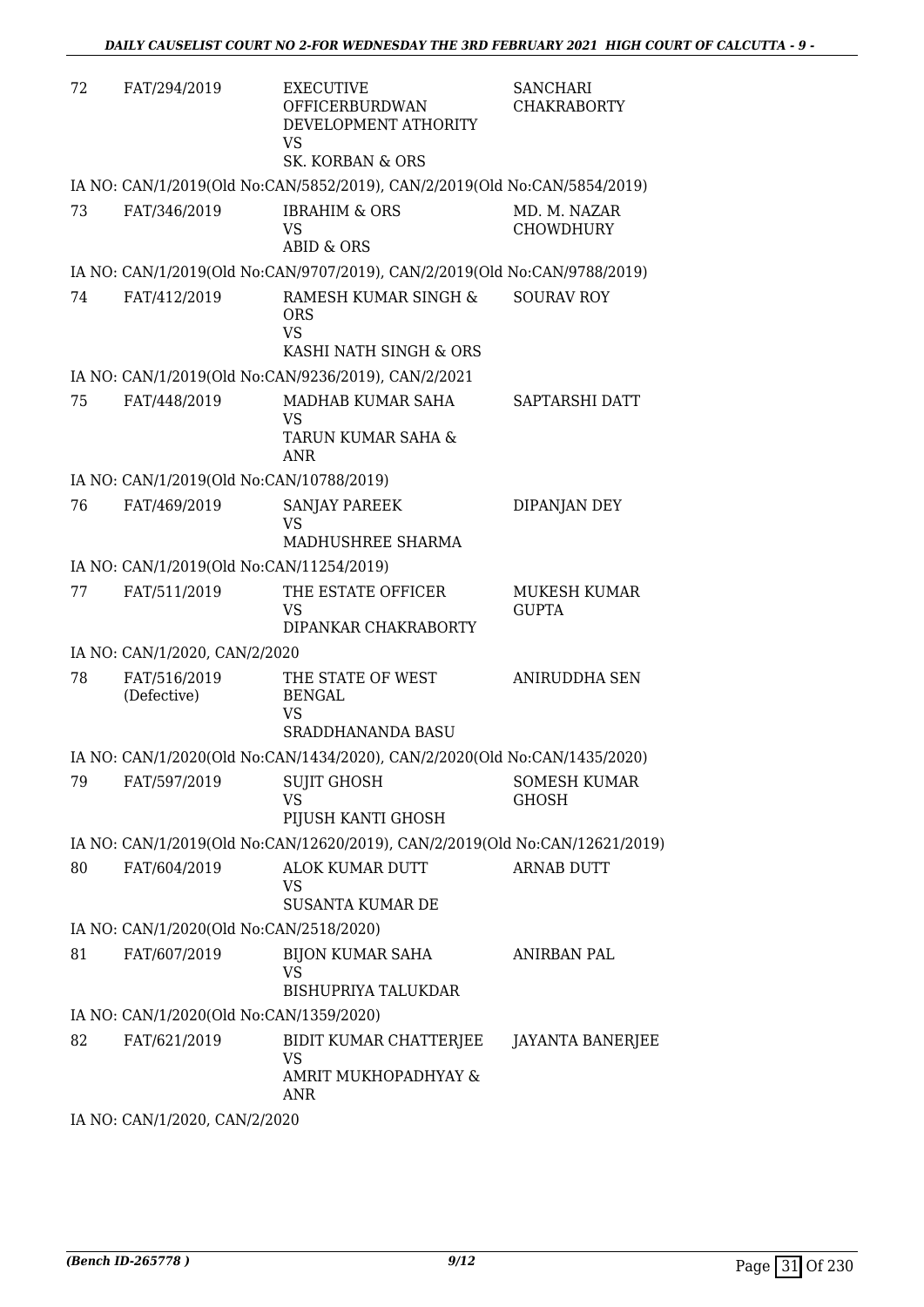| 83                                                                        | FMAT/1139/2019                           | SHYAM SUNDAR KEDIA<br>VS<br>SANDIP KEDIA & ORS                                                                          | <b>MUNMUN TEWARY</b>                    |  |
|---------------------------------------------------------------------------|------------------------------------------|-------------------------------------------------------------------------------------------------------------------------|-----------------------------------------|--|
|                                                                           | IA NO: CAN/1/2019(Old No:CAN/11154/2019) |                                                                                                                         |                                         |  |
| 84                                                                        | FA/7/2020                                | LA COLLECTOR , HOOGHLY<br>VS<br>SUJIT KUMAR MANNA                                                                       | R.N. DUTTA                              |  |
|                                                                           |                                          | IA NO: CAN/1/2018(Old No:CAN/7607/2018), CAN/2/2018(Old No:CAN/7621/2018)                                               |                                         |  |
| 85                                                                        | FA/62/2020                               | <b>SANAT KUMAR DEY</b><br>VS<br>SANTANU KUMAR DEY &<br>ANR                                                              | RAJDEEP<br><b>BHATTACHARYA</b>          |  |
|                                                                           |                                          | IA NO: CAN/2/2019(Old No:CAN/7352/2019), CAN/3/2020, CAN/4/2021                                                         |                                         |  |
| 86                                                                        | FAT/62/2020                              | KANIZ FATIMA & ORS<br>VS<br><b>HAROON RASHID &amp; ORS</b>                                                              | ATREYEE DE<br><b>GANGULY</b>            |  |
|                                                                           |                                          | IA NO: CAN/1/2020(Old No:CAN/1438/2020), CAN/2/2021                                                                     |                                         |  |
| 87                                                                        | FAT/64/2020                              | KIRTI BHUSAN MUKHERJEE<br>VS<br>TUPURANI MUKHERJEE &<br>ORS.                                                            | PRAJAAINI DAS                           |  |
|                                                                           | IA NO: CAN/1/2020(Old No:CAN/1457/2020)  |                                                                                                                         |                                         |  |
| 88                                                                        | FMAT/113/2020                            | <b>GOPAL MUKHERJEE</b><br>VS<br>SITARAM MUKHERJEE &<br>ORS.                                                             | <b>SANTIMAY</b><br><b>BHATTACHARYYA</b> |  |
|                                                                           | IA NO: CAN/1/2020(Old No:CAN/1091/2020)  |                                                                                                                         |                                         |  |
| 89                                                                        | FAT/132/2020<br>(DEFECTIVE)              | MANJU BANDOPADHYAY &<br>ORS.<br>VS<br>PARUL CHAKRABORTY                                                                 | SUPRATIK SYAMAL                         |  |
|                                                                           |                                          | IA NO: CAN/1/2020(Old No:CAN/2827/2020), CAN/2/2020(Old No:CAN/2828/2020)                                               |                                         |  |
|                                                                           | 90 FAT/140/2020<br>(Defective)           | THE STATE OF WEST ANIRUDDHA SEN<br>BENGAL REP BY LAND<br><b>ACQUISTION COLLECTOR</b><br><b>VS</b><br>ANIRUDDHA BANERJEE |                                         |  |
| IA NO: CAN/1/2020(Old No:CAN/2944/2020), CAN/2/2020(Old No:CAN/2946/2020) |                                          |                                                                                                                         |                                         |  |
| 91                                                                        | FMAT/184/2020                            | HETIA ANCHALIK<br>HASPATALER SANGATHAN<br>SAMIT. REP BY S K NANDI<br><b>VS</b><br>THE OFFICER IN CHARGE&<br><b>ORS</b>  | <b>ARITRA SHANKAR</b><br>ROY            |  |
| IA NO: CAN/1/2020(Old No:CAN/1792/2020)                                   |                                          |                                                                                                                         |                                         |  |
|                                                                           | <b>CONTEMPT</b>                          |                                                                                                                         |                                         |  |
| 92                                                                        | CPAN/1493/2016                           | MIRA BHATTACHARYYA &<br>ORS.<br><b>VS</b>                                                                               | <b>BRATINDRA</b><br>NARAYAN RAY         |  |

SUBHAS BHATTACHARYYA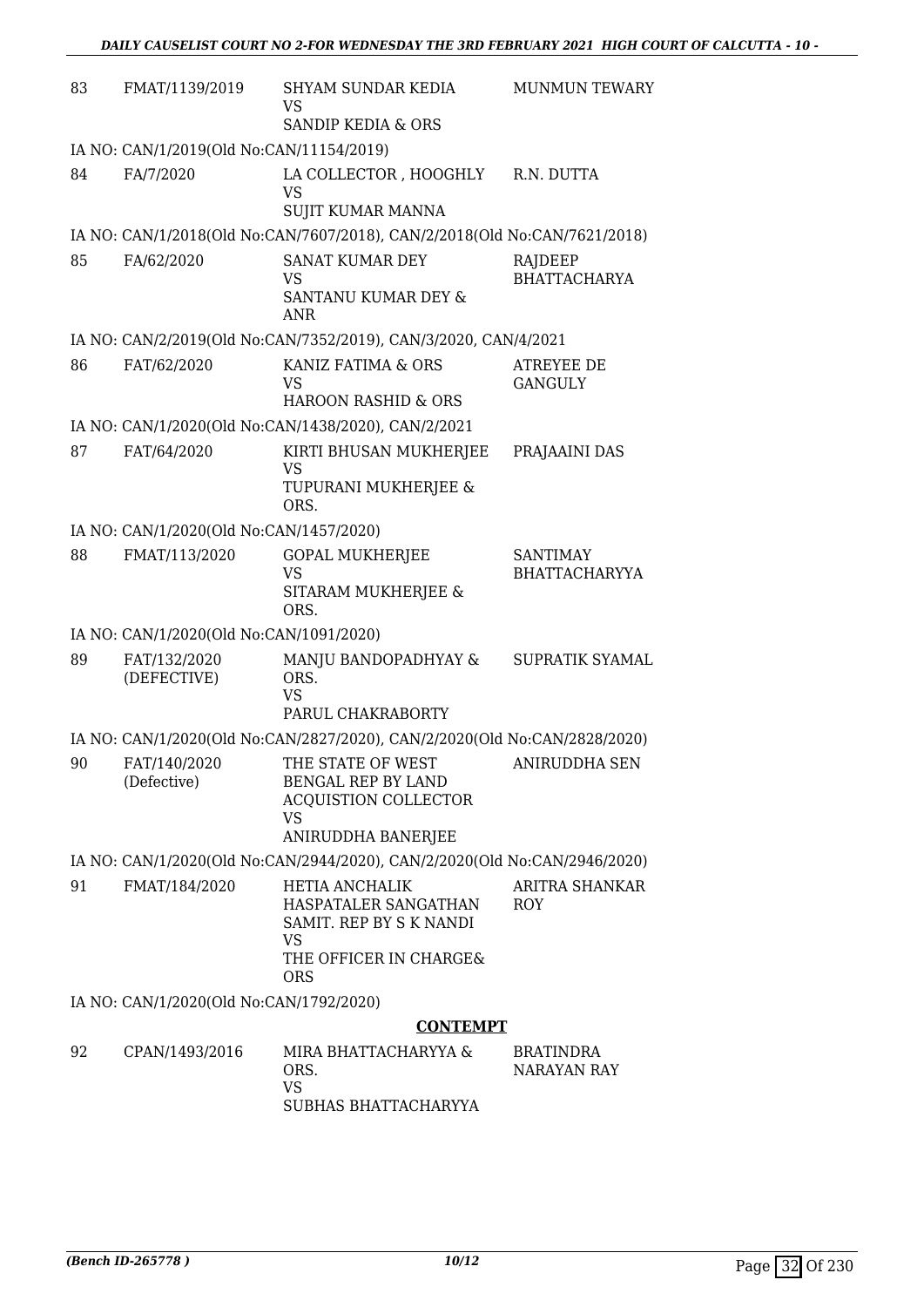|      | wt93 SAT/4354/2005                          | <b>BISWARUP</b><br><b>BHATTACHARYYA</b><br><b>VS</b><br>SUBHAS BHATTACHARYYA                                        | <b>BRATINDRA</b><br><b>NARAYAN RAY</b>                                                                                                                                               |
|------|---------------------------------------------|---------------------------------------------------------------------------------------------------------------------|--------------------------------------------------------------------------------------------------------------------------------------------------------------------------------------|
|      | No:CAN/5235/2015)                           |                                                                                                                     | IA NO: CAN/1/2005(Old No:CAN/15611/2005), CAN/2/2008(Old No:CAN/1407/2008), CAN/3/2015(Old                                                                                           |
| 94   | CPAN/312/2020                               | <b>AVIJIT GHOSH</b><br><b>VS</b><br>AMITABHA SENGUPTA                                                               | <b>ARKADIPTA</b><br><b>SENGUPTA</b>                                                                                                                                                  |
| wt95 | MAT/1620/2017                               | THE STATE OF W B & ORS<br><b>VS</b><br><b>AVIJIT GHOSH &amp; ORS</b>                                                | <b>LAL MOHAN BASU</b>                                                                                                                                                                |
|      |                                             | <b>FOR HEARING</b>                                                                                                  |                                                                                                                                                                                      |
| 96   | FA/344/2014<br>[Pt I+II+4LCR+6 PB] VS       | <b>SONA MAJUMDER</b><br>KISHORI LAL AGARWAL &<br>ANR                                                                | ARNAB<br><b>CHAKRABORTY</b>                                                                                                                                                          |
|      | IA NO: CAN/5/2020                           |                                                                                                                     |                                                                                                                                                                                      |
| 97   | FA/10/2015<br>$[Pt I+4+LCR+2 PB]$           | SMT PRANATI GHOSH &<br><b>ORS</b><br><b>VS</b><br>ANIL KUMAR GHOSH                                                  | ASHIS KUMAR DUTTA                                                                                                                                                                    |
| 98   | FAT/287/2015<br>$(6$ PB + 2 files of<br>LCR | THE EXECUTIVE OFFICER,<br>BURDWAN DEV.<br><b>AUTHORITY</b><br><b>VS</b><br>KHONDEKAR HEFAZUL<br>KARIM & ANR         | SANCHARI<br><b>CHAKRABORTY</b>                                                                                                                                                       |
|      |                                             | IA NO: CAN/2/2015(Old No:CAN/6062/2015), CAN/3/2019(Old No:CAN/5106/2019)                                           |                                                                                                                                                                                      |
| wt99 | FAT/190/2015                                | THE EXECUTIVE OFFICER,<br>BURDWAN DEVELOPMENT CHAKRABORTY<br><b>AUTHORITY</b><br><b>VS</b><br>UDAY KUMAR SAIN & ANR | <b>SANCHARI</b>                                                                                                                                                                      |
|      | No:CAN/8772/2019)                           |                                                                                                                     | IA NO: CAN/2/2015(Old No:CAN/4291/2015), CAN/6/2019(Old No:CAN/5110/2019), CAN/7/2019(Old                                                                                            |
|      | wt100 FAT/524/2012                          | THE EX. OFFICER,<br>BURDWAN DEVP.<br><b>AUTHORITY</b><br><b>VS</b><br>ABDUL ALIM                                    | <b>KBS MAHAPATRA</b>                                                                                                                                                                 |
|      | No:CAN/8306/2019)                           |                                                                                                                     | IA NO: CAN/1/2017(Old No:CAN/3193/2017), CAN/2/2019(Old No:CAN/4725/2019), CAN/3/2019(Old                                                                                            |
|      | wt101 FAT/587/2014                          | BURDWAN DEVELOPMENT<br><b>AUTHORITY</b><br><b>VS</b><br>ANOWAR ALI & ORS                                            | <b>SANCHARI</b><br><b>CHAKRABORTY</b>                                                                                                                                                |
|      |                                             |                                                                                                                     | IA NO: CAN/2/2014(Old No:CAN/12051/2014), CAN/3/2014(Old No:CAN/12476/2014), CAN/4/2015(Old<br>No:CAN/41/2015), CAN/5/2015(Old No:CAN/10469/2015), CAN/7/2019(Old No:CAN/4726/2019), |

CAN/8/2019(Old No:CAN/8307/2019)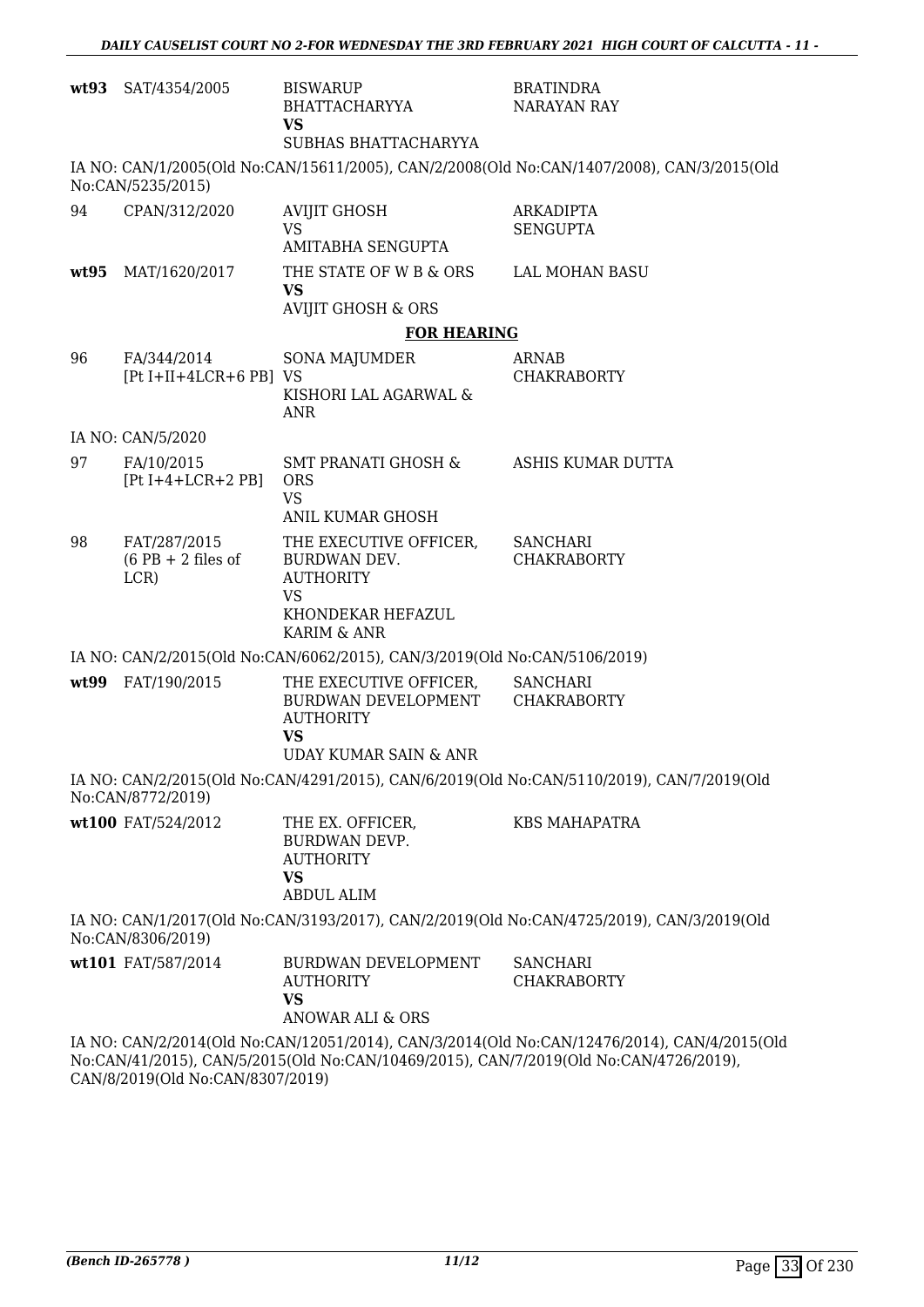| 102 | FAT/170/2019<br>$(4$ PBs + 4LCR+ One ORS.<br>Blue Cover File) | <b>BIJOYA LAXMI PARUI &amp;</b><br>VS<br>DR.RAJENDRANATH PARUI<br>& ORS.                                     | SUKANTA DAS              |
|-----|---------------------------------------------------------------|--------------------------------------------------------------------------------------------------------------|--------------------------|
|     |                                                               | IA NO: CAN/3/2020(Old No:CAN/5267/2020), CAN/4/2020(Old No:CAN/5268/2020)                                    |                          |
|     | wt103 $FAT/44/2018$                                           | A. NATH PARUI SINCE<br>DECEASD REP. BY BIJOYA<br>LAXMI PARUI & ORS<br>VS<br>DE. RAJENDRA NATH PARUI<br>& ORS | ARUP KUMAR<br>CHATTERJEE |

IA NO: CAN/1/2018(Old No:CAN/1227/2018)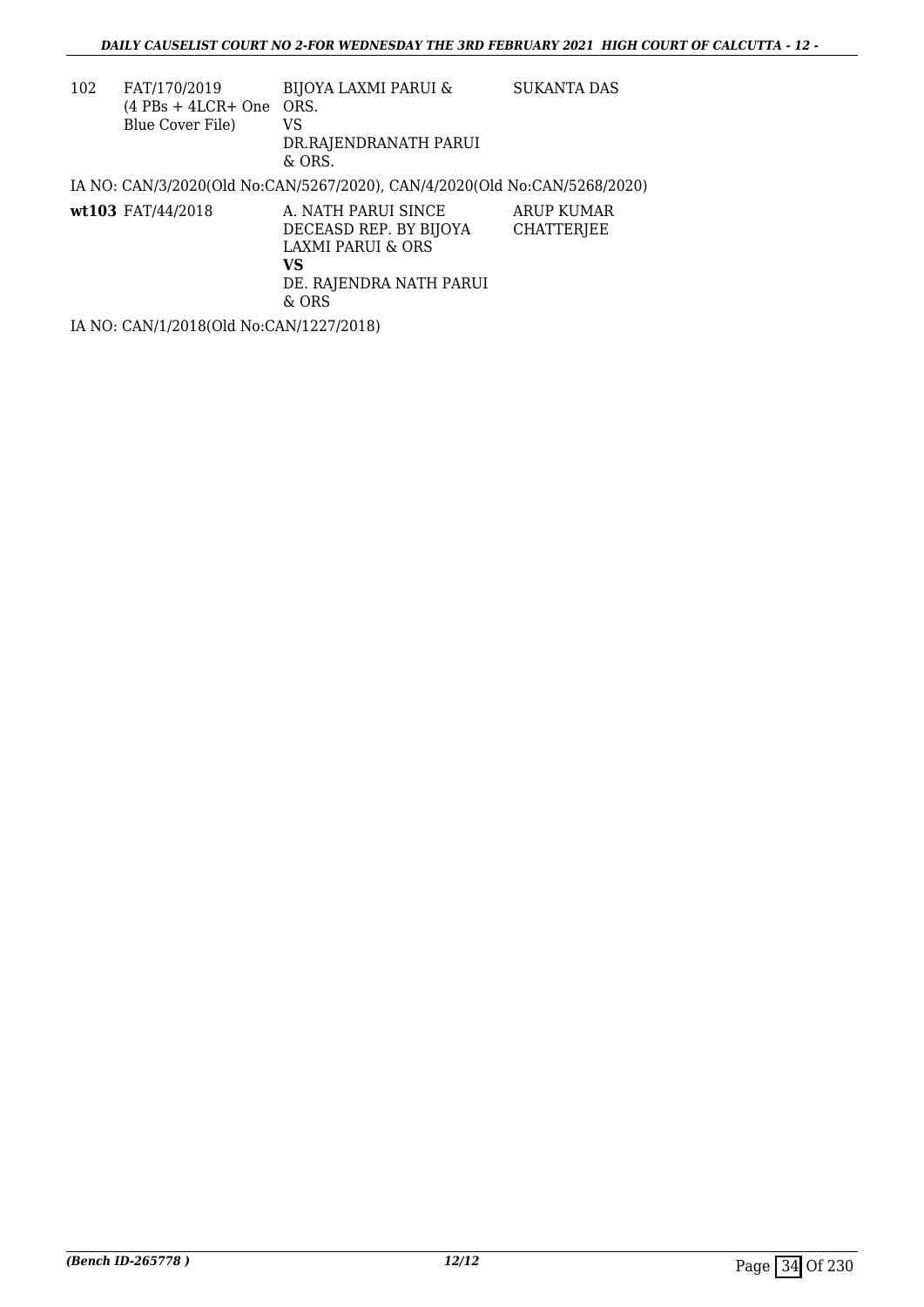

# In The High Court at Calcutta

# **Appellate Side**

**DAILY CAUSELIST For Wednesday The 3rd February 2021**

## **COURT NO. 12**

**DIVISION BENCH (DB-V)**

### **AT 10:45 AM**

## **HON'BLE JUSTICE SOUMEN SEN HON'BLE JUSTICE SAUGATA BHATTACHARYYA**

#### **( VIA VIDEO CONFERENCE )**

**ON AND FROM MONDAY, THE 11TH JANUARY, 2021 - APPEALS RELATING TO EDUCATION UNDER GROUP - II AND APPLICATIONS CONNECTED THERETO; HEARING OF CIVIL APPEALS, IRRESPECTIVE OF CLASSIFICATION, FILED TILL 2018. ADMISSION OF APPEALS UNDER ORDER XLI RULE 11 OF CODE OF CIVIL PROCEDURE INCLUDING APPLICATIONS CONNECTED THERETO; FIRST APPEALS RELATING TO EJECTMENT SUITS AND DECREES AND APPLICATIONS CONNECTED THERETO. LAWAZIMA;**

**HEARING OF WRIT APPEALS IRRESPECTIVE OF CLASSIFICATION INCLUDING APPLICATIONS CONNECTED THERETO.**

**NOTE : FROM 3.00 P.M. "ORDER XLI RULE II" MATTERS WILL BE TAKEN UP.**

**NOTE : NO MENTIONING WILL BE ALLOWED WITHOUT PRIOR NOTICE TO THE OTHER SIDE.**

#### **NOTE: MATTERS WILL BE TAKEN UP THROUGH PHYSICAL HEARING ONLY WHEN BOTH THE PARTIES ARE AGREED.**

#### **TO BE MENTIONED** 1 FA/297/2012 THE FEDERAL BANK LTD. VS PREMENDRA BOSE & ANR. DILIP KUMAR KUNDU 2 SAT/295/2017 [ FOR NON-PROSECUTION ] SWAPAN GANGULY VS DINESH KUMAR TEKRIWAL DEB KUMAR SEN IA NO: CAN/1/2020(Old No:CAN/506/2020) **CONTEMPT APPLICATION** 3 WPCRC/267/2019 ALOK RANJAN ROY & ORS VS PROBHAS DANSANA SUDARSHAN GHOSH **wt4** WP.CT/10/2019 UNION OF INDIAN & ORS **VS** ALOK RANJAN ROY & ORS SWAPAN BANERJEE **FIXED MATTER**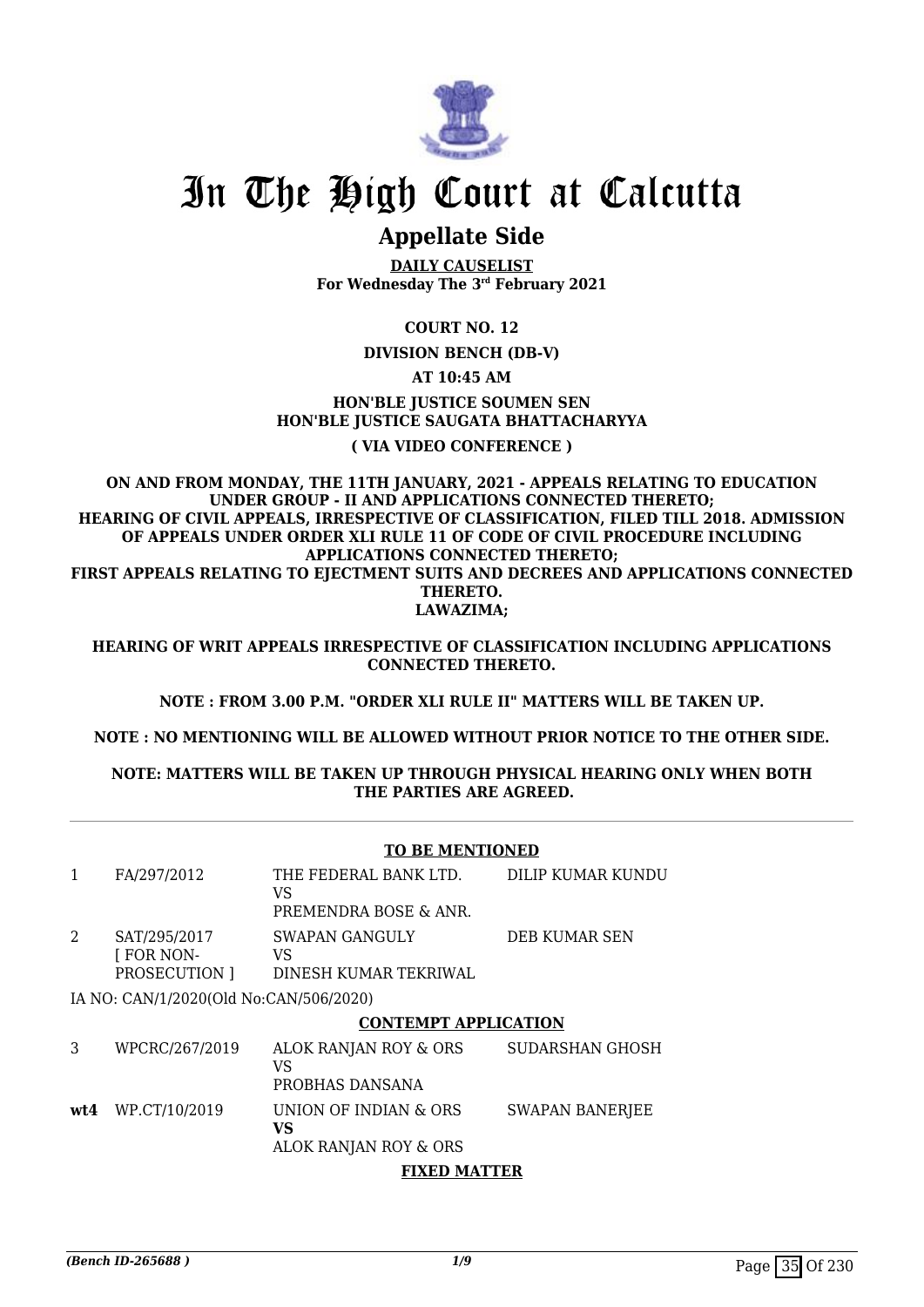| MAT/123/2021<br>[2.00 p.m.] | WEST BENGAL BOARD OF<br>PRIMARY EDUCATION<br><b>VS</b><br><b>IMANA CHOWDHURY AND</b>                       | <b>RATUL BISWAS</b>                                                                                                                                                                                                                                                                                                                                                                                                                   |                                                                                 |
|-----------------------------|------------------------------------------------------------------------------------------------------------|---------------------------------------------------------------------------------------------------------------------------------------------------------------------------------------------------------------------------------------------------------------------------------------------------------------------------------------------------------------------------------------------------------------------------------------|---------------------------------------------------------------------------------|
|                             | <b>ORS</b>                                                                                                 |                                                                                                                                                                                                                                                                                                                                                                                                                                       |                                                                                 |
| IA NO: CAN/1/2021           |                                                                                                            |                                                                                                                                                                                                                                                                                                                                                                                                                                       |                                                                                 |
| MAT/124/2021                | WEST BENGAL BOARD OF<br>PRIMARY EDUCATION AND<br><b>ANOTHE</b><br><b>VS</b>                                | <b>RATUL BISWAS</b>                                                                                                                                                                                                                                                                                                                                                                                                                   |                                                                                 |
|                             | <b>OTHERS</b>                                                                                              |                                                                                                                                                                                                                                                                                                                                                                                                                                       |                                                                                 |
| IA NO: CAN/1/2021           |                                                                                                            |                                                                                                                                                                                                                                                                                                                                                                                                                                       |                                                                                 |
|                             |                                                                                                            |                                                                                                                                                                                                                                                                                                                                                                                                                                       |                                                                                 |
| MAT/700/2020<br>(Pt.Hd.)    | Union of India<br><b>VS</b>                                                                                | rajesh shah                                                                                                                                                                                                                                                                                                                                                                                                                           |                                                                                 |
|                             |                                                                                                            |                                                                                                                                                                                                                                                                                                                                                                                                                                       |                                                                                 |
|                             |                                                                                                            |                                                                                                                                                                                                                                                                                                                                                                                                                                       |                                                                                 |
|                             |                                                                                                            |                                                                                                                                                                                                                                                                                                                                                                                                                                       | RAJESH SHAH                                                                     |
|                             | EBTESHAM KHATOON AND<br>ORS.                                                                               |                                                                                                                                                                                                                                                                                                                                                                                                                                       |                                                                                 |
|                             |                                                                                                            |                                                                                                                                                                                                                                                                                                                                                                                                                                       |                                                                                 |
| MAT/396/2020                | VIJAYA NAND SINGH<br><b>VS</b><br>STATE OF WEST BENGAL &                                                   | TANUJA BASAK                                                                                                                                                                                                                                                                                                                                                                                                                          |                                                                                 |
|                             |                                                                                                            |                                                                                                                                                                                                                                                                                                                                                                                                                                       |                                                                                 |
|                             |                                                                                                            |                                                                                                                                                                                                                                                                                                                                                                                                                                       |                                                                                 |
|                             | AND ORS.<br>VS                                                                                             |                                                                                                                                                                                                                                                                                                                                                                                                                                       |                                                                                 |
|                             |                                                                                                            |                                                                                                                                                                                                                                                                                                                                                                                                                                       |                                                                                 |
|                             |                                                                                                            |                                                                                                                                                                                                                                                                                                                                                                                                                                       |                                                                                 |
|                             | FUND AND GRP INS.<br><b>VS</b><br>ANJALI LCHAKRABORTY                                                      |                                                                                                                                                                                                                                                                                                                                                                                                                                       |                                                                                 |
|                             |                                                                                                            |                                                                                                                                                                                                                                                                                                                                                                                                                                       |                                                                                 |
|                             |                                                                                                            | <b>SUMAN DEY</b>                                                                                                                                                                                                                                                                                                                                                                                                                      |                                                                                 |
|                             | AND FUND INS. AND ORS                                                                                      |                                                                                                                                                                                                                                                                                                                                                                                                                                       |                                                                                 |
|                             | INDRANI CHOWDHURYAND<br>ORS.                                                                               |                                                                                                                                                                                                                                                                                                                                                                                                                                       |                                                                                 |
|                             |                                                                                                            |                                                                                                                                                                                                                                                                                                                                                                                                                                       |                                                                                 |
| MAT/32/2020                 | THE STATE OF WEST<br><b>BENGAL &amp; ORS</b><br><b>VS</b><br><b>BASANT KUMAR SINGH &amp;</b><br><b>ORS</b> | SUMAN DEY                                                                                                                                                                                                                                                                                                                                                                                                                             |                                                                                 |
|                             | MAT/701/2020<br>MAT/557/2020<br>MAT/584/2020<br>MAT/585/2020                                               | <b>SWETA MAHANTA AND</b><br>md garib nawaz and ors<br>IA NO: CAN/1/2020, CAN/2/2020<br>UNION OF INDIA<br><b>VS</b><br>IA NO: CAN/1/2020, CAN/2/2020<br>ORS.<br>IA NO: CAN/1/2020(Old No:CAN/2736/2020)<br>STATE OF WEST BENGAL<br><b>SUSHIL KHAN</b><br>IA NO: CAN/1/2020, CAN/3/2020<br>TEH DIRECTOR OF PENSION<br><b>AND ANR</b><br>IA NO: CAN/1/2020, CAN/2/2020<br>THE DIRECTOR OF PENSION<br>VS<br>IA NO: CAN/1/2020, CAN/2/2020 | <b>APPLICATION</b><br>RAJESH GHOSH<br><b>SUCHARITA PAUL</b><br><b>SUMAN DEY</b> |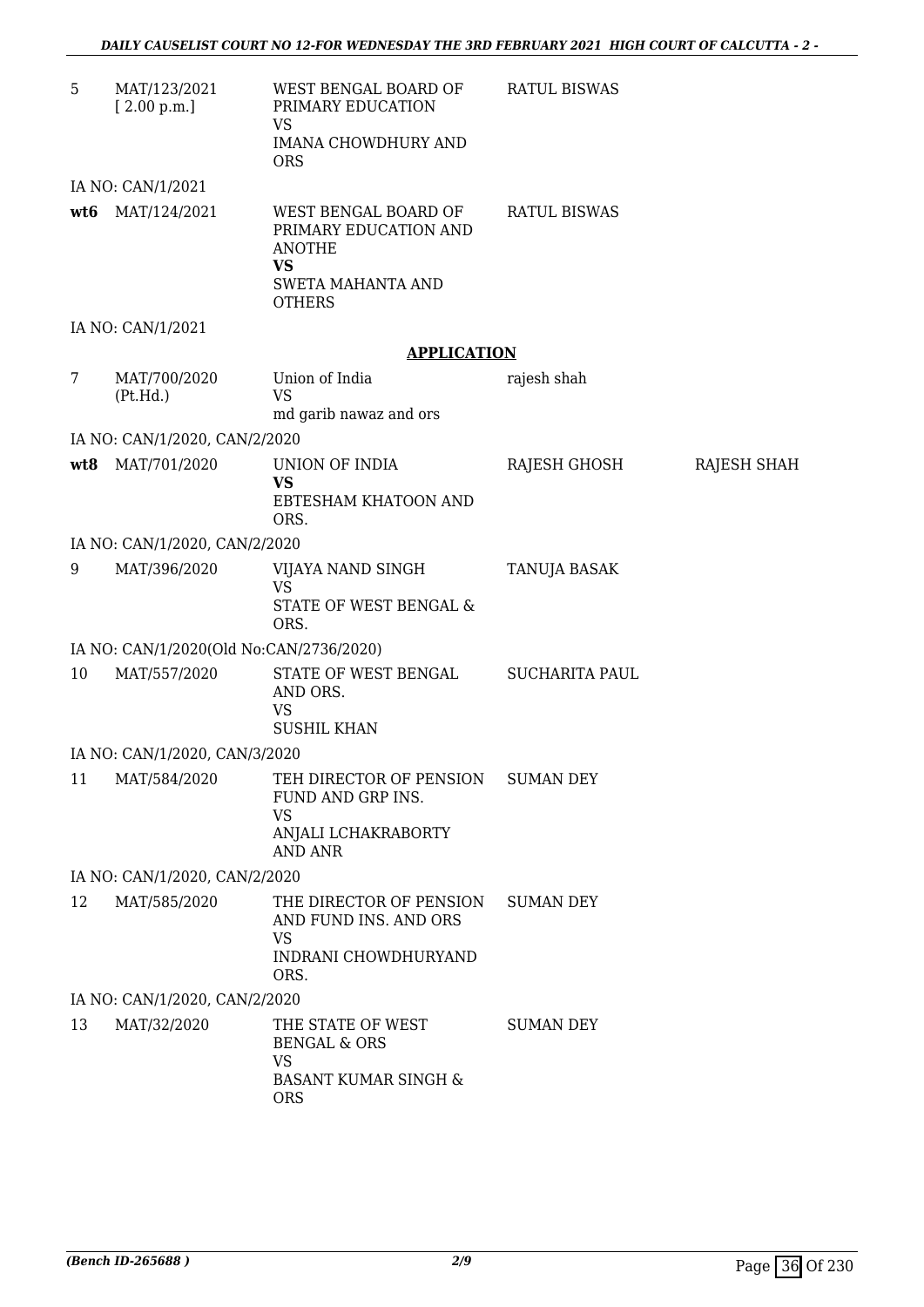| 14 | MAT/570/2020                              | state of west bengal<br>VS<br>arun kumar sen                                                                      | sucharita paul              |
|----|-------------------------------------------|-------------------------------------------------------------------------------------------------------------------|-----------------------------|
|    | IA NO: CAN/1/2020, CAN/2/2020, CAN/3/2020 |                                                                                                                   |                             |
| 15 | MAT/610/2018                              | THE STATE OF W B & ORS<br><b>VS</b><br>BONGAON KABI KESHABLAL<br>VIDYAPITH (HS) & ORS                             | <b>SHAMIM UL BARI</b>       |
| 16 | MAT/19/2020<br>$[5-2-2021]$               | <b>UMA SOREN</b><br><b>VS</b><br>STATE OF WEST BENGAL &<br><b>ORS</b>                                             | ARIF ALI                    |
|    | IA NO: CAN/1/2021                         |                                                                                                                   |                             |
| 17 | MAT/337/2020                              | <b>SMT RAMA GHOSH</b><br>(BHUIYA)<br><b>VS</b><br><b>STATE OF WEST BENGAL &amp;</b><br><b>ORS</b>                 | PRADIP PAUL                 |
| 18 | MAT/370/2020                              | AKANDADANGA HIGH<br>MADRASAH & ANR<br><b>VS</b><br>STATE OF WEST BENGAL &<br><b>ORS</b>                           | PAMPA DEY DHABAL            |
|    | IA NO: CAN/1/2020(Old No:CAN/2478/2020)   |                                                                                                                   |                             |
| 19 | MAT/375/2020                              | <b>SMT SUMONA ROY NEE</b><br><b>SAHA</b><br><b>VS</b><br>STATE OF WEST BENGAL &<br><b>ORS</b>                     | ARPAN GUHA                  |
|    | IA NO: CAN/1/2020(Old No:CAN/2499/2020)   |                                                                                                                   |                             |
| 20 | MAT/658/2020                              | DONA SAMADDAR AND ORS<br><b>VS</b><br>Union of India AND ORS                                                      | <b>SAMRAT DEY PAUL</b>      |
|    | IA NO: CAN/1/2020                         |                                                                                                                   |                             |
| 21 | MAT/671/2020                              | MD. ALAMGIR HOSSAIN<br><b>VS</b><br>STATE OF WEST BENGAL<br>AND ORS.                                              | KHAIRUL ALAM                |
|    | IA NO: CAN/1/2020                         |                                                                                                                   |                             |
| 22 | MAT/714/2020                              | THE DISTRICT PRIMARY<br>SCHOOL COUNCIL AND ANR<br><b>VS</b><br><b>BHRIGURAM KARMAKAR</b><br>AND ORS               | SK NAYEEMUL<br><b>HAQUE</b> |
|    | IA NO: CAN/1/2021, CAN/2/2021             |                                                                                                                   |                             |
| 23 | MAT/715/2020                              | THE DISTRICT ANND ANR<br>PRIMARY SCHOOL COUNCIL<br>MURHHIDABAD<br>VS<br>PARTHASARATHI<br><b>CHOUDHURY AND ORS</b> | SK NAYEEMul HAQUE           |
|    | IA NO: CAN/1/2021, CAN/2/2021             |                                                                                                                   |                             |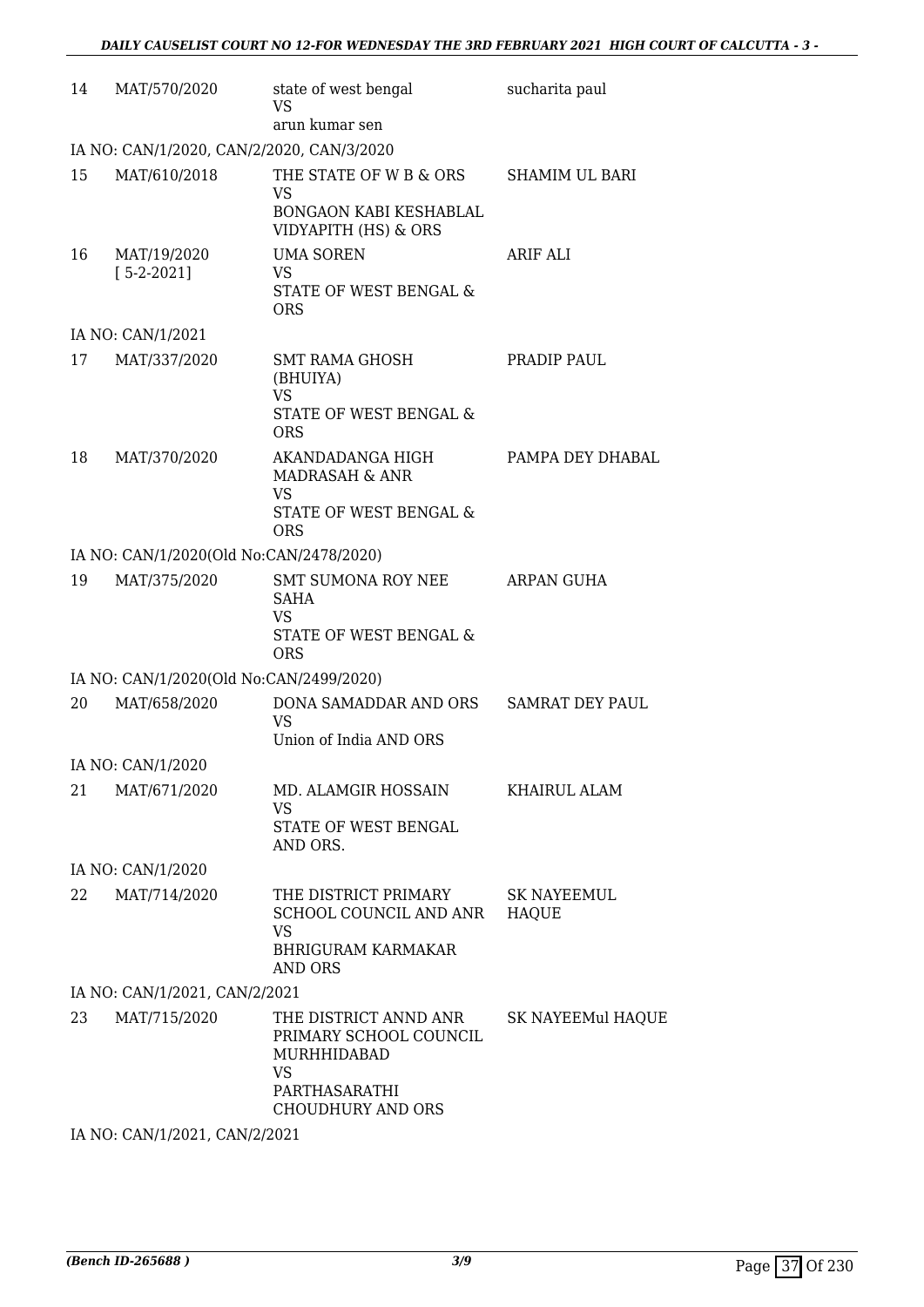| 24 | MAT/716/2020                            | THE DISTRICT PRIMARY<br><b>SCHOOL COUNCIL</b><br><b>VS</b><br>MATHURA KUMAR GHOSH                                        | NAYEEMUL HAQUE          |
|----|-----------------------------------------|--------------------------------------------------------------------------------------------------------------------------|-------------------------|
|    | IA NO: CAN/1/2021, CAN/2/2021           |                                                                                                                          |                         |
| 25 | MAT/749/2020                            | THE SECRETARY, ABDUL<br>MANNAN HIGH MADRASAH,<br><b>BHAGABANGOLA</b><br>VS<br>THE STATE OF WEST<br><b>BENGAL AND ORS</b> | ANJAN DUTTA             |
|    | IA NO: CAN/1/2020                       |                                                                                                                          |                         |
|    | 26 MAT/803/2020                         | rabiul islam mondal<br>VS<br>STATE OF WEST BENGAL<br>AND ORS.                                                            | tanuja basak            |
|    | IA NO: CAN/1/2020, CAN/2/2021           |                                                                                                                          |                         |
| 27 | MAT/825/2020                            | MD ADEEL UZ ZAMAN<br>VS<br>STATE OF WEST BENGAL<br>AND ORS.                                                              | SAKTIPADA JANA          |
|    | IA NO: CAN/1/2021                       |                                                                                                                          |                         |
| 28 | MAT/828/2020                            | SAJAL KUMAR KHANRA SP PAHARI<br><b>VS</b><br>STATE OF WEST BENGAL<br>AND ORS.                                            |                         |
|    | IA NO: CAN/1/2021                       |                                                                                                                          |                         |
|    | 29 MAT/841/2020                         | SHIBNAGAR HIGH SCHOOL HASIBUL ISLAm<br>AND ANR<br><b>VS</b><br>STATE OF WEST BENGAL<br>AND ORS.                          |                         |
|    | IA NO: CAN/1/2020                       |                                                                                                                          |                         |
|    | 30 MAT/266/2020                         | MD. HIFZUR RAHMAN<br>VS<br>STATE OF WEST BENGAL &<br>ORS.                                                                | <b>TANUJA BASAK</b>     |
|    | IA NO: CAN/1/2020(Old No:CAN/2750/2020) |                                                                                                                          |                         |
| 31 | MAT/322/2020                            | DIBAKAR KUMAR<br><b>VS</b><br>STATE OF WEST BENGAL &<br><b>ORS</b>                                                       | <b>KASHISWAR GHOSAL</b> |
|    | IA NO: CAN/1/2020(Old No:CAN/2913/2020) |                                                                                                                          |                         |
| 32 | MAT/368/2020                            | THE HEADMISTRESS AND<br>SECRETARY, MANAGING<br>COMMITTEE<br><b>VS</b><br>ANITA MAJUMDER & ORS                            | <b>BISWAJIT DAS</b>     |
|    | IA NO: CAN/1/2020(Old No:CAN/2505/2020) |                                                                                                                          |                         |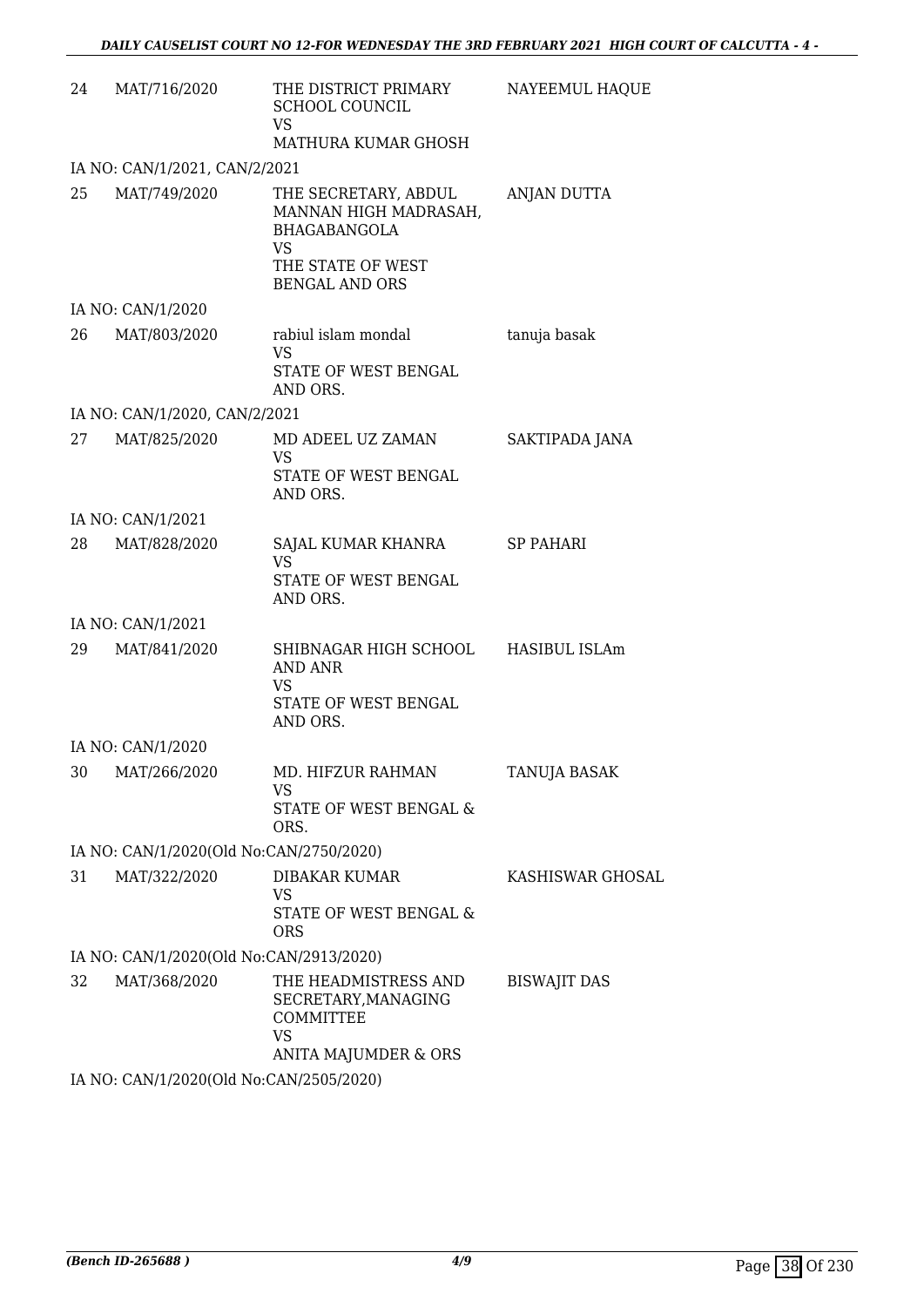| 33 | MAT/433/2020                            | NIRMAL KUMAR BERA<br>VS<br>STATE OF WEST BENGAL &<br><b>ORS</b>                               | NARAYAN CHANDRA<br><b>BHANDARY</b> |
|----|-----------------------------------------|-----------------------------------------------------------------------------------------------|------------------------------------|
|    | IA NO: CAN/1/2020(Old No:CAN/2933/2020) |                                                                                               |                                    |
| 34 | MAT/76/2020                             | <b>MONIKA DAS &amp; ORS</b><br>VS<br>STATE OF WEST BENGAL<br>&ORS                             | SUDIPTA DASGUPTA                   |
|    | IA NO: CAN/1/2020(Old No:CAN/2619/2020) |                                                                                               |                                    |
|    | wt35 MAT/77/2020                        | MD DALIM & ANR<br>VS<br>STATE OF WEST BENGAL &<br><b>ORS</b>                                  | <b>BIKRAM BANERJEE</b>             |
|    | wt36 MAT/78/2020                        | BIKASH CHANDRA MAJI &<br><b>ANR</b><br><b>VS</b><br>STATE OF WEST BENGAL &<br><b>ORS</b>      | <b>BIKRAM BANERJEE</b>             |
|    | wt37 MAT/80/2020                        | PAYEL DAS & ORS<br><b>VS</b><br>STATE OF WEST BENGAL &<br><b>ORS</b>                          | SUDIPTA DASGUPTA                   |
|    | wt38 MAT/81/2020                        | PIYALI GHOSH & ORS<br><b>VS</b><br>STATE OF WEST BENGAL<br>&ORS                               | <b>BIKRAM BANERJEE</b>             |
|    | wt39 MAT/82/2020                        | <b>GAUT5AM SUTRADHAR &amp;</b><br><b>ORS</b><br><b>VS</b><br>STATE OF WEST BENGAL<br>&ORS     | SUDIPTA DASGUPTA                   |
|    | wt40 MAT/83/2020                        | <b>INDRAJIT MONDAL</b><br>VS<br>STATE OF WEST BENGAL &<br>ORS                                 | SUDIPTA DASGUPTA                   |
|    | wt41 MAT/86/2020                        | <b>TANMOY BASAK</b><br><b>VS</b><br>STATE OF WEST BENGAL<br>&ORS                              | SUDIPTA DASGUPTA                   |
|    | wt42 MAT/87/2020                        | JARIA NAZNIN & ANR<br><b>VS</b><br>STATE OF WEST BENGAL &<br><b>ORS</b>                       | SUDIPTA DASGUPTA                   |
| 43 | MAT/821/2020                            | THE PRINCIPAL MANBHUM<br>MAHAVIDYALAYA<br><b>VS</b><br>SARADA MONDAL DAS AND<br><b>OTHERS</b> | ANKITA DEY                         |

IA NO: CAN/1/2020, CAN/2/2020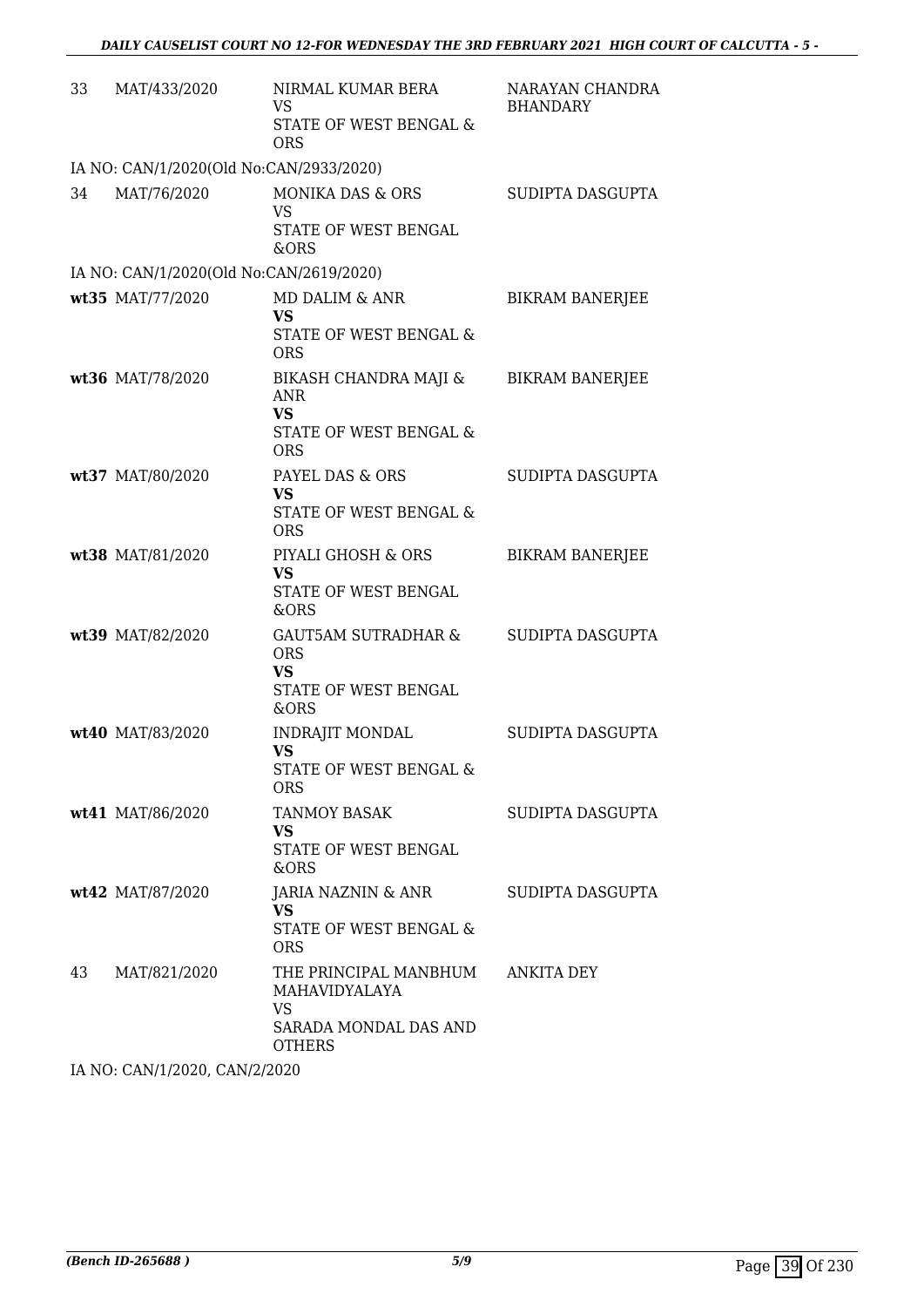| 44 | MAT/839/2020                            | STATE OF WEST BENGAL<br>AND ORS.<br><b>VS</b><br><b>JYOTI PRASAD</b><br>BANDYOPADHAYAY AND             | ARKA KUMAR NAG                      |                |
|----|-----------------------------------------|--------------------------------------------------------------------------------------------------------|-------------------------------------|----------------|
|    | IA NO: CAN/1/2020, CAN/2/2020           | <b>ORS</b>                                                                                             |                                     |                |
| 45 | FMA/54/2021                             | NABAKUMAR BASAK                                                                                        | DEBASHIS BANERJEE                   |                |
|    |                                         | <b>VS</b><br>STATE OF WEST BENGAL &<br><b>ORS</b>                                                      |                                     |                |
|    | IA NO: CAN/1/2020(Old No:CAN/1819/2020) |                                                                                                        |                                     |                |
| 46 | MAT/10/2021                             | MD. AZAHAR HOSSAIN<br>VS<br>STATE OF WEST BENGAL<br>AND ORS.                                           | <b>KESHAB CHANDRA</b><br><b>DAS</b> |                |
|    | IA NO: CAN/1/2021                       |                                                                                                        |                                     |                |
| 47 | MAT/12/2021                             | PRABIR BHOWMIK AND ORS<br><b>VS</b>                                                                    | MRIYUNJOY<br><b>CHATTERJEE</b>      |                |
|    |                                         | STATE OF WEST BENGAL<br>AND ORS.                                                                       |                                     |                |
|    | IA NO: CAN/1/2021                       |                                                                                                        |                                     |                |
| 48 | MAT/39/2021                             | VISWA BHARATI<br><b>VS</b><br>SUDIPTA BHATTACHARYYA<br><b>AND OTHERS</b>                               | <b>EMON</b><br><b>BHATTACHARYA</b>  |                |
|    | IA NO: CAN/1/2021                       |                                                                                                        |                                     |                |
| 49 | MAT/77/2021                             | THE SECRETARY BALIKA<br>SIKSHA SADAN AND<br><b>OTHERS</b><br><b>VS</b><br>RUPALI MITRA AND OTHERS      | KUMARESH DALAL                      |                |
|    | IA NO: CAN/1/2021                       |                                                                                                        |                                     |                |
|    | 50 MAT/186/2020                         | MANAGING<br>COMMITTEE, PUTPUKUR<br>HIGH GOVT SCHOOL & ANR<br>VS<br><b>SUMITRO ADHIKARY &amp; ORS</b>   | SHAMIM UL BARI                      |                |
|    | IA NO: CAN/1/2021, CAN/2/2021           |                                                                                                        |                                     |                |
| 51 | MAT/250/2020                            | <b>WBBSE &amp; ORS</b><br><b>VS</b>                                                                    | KOYELI<br><b>BHATTACHARYYA</b>      |                |
|    |                                         | <b>SUSHIL KHAN &amp; ORS</b>                                                                           |                                     |                |
|    |                                         | IA NO: CAN/1/2020(Old No:CAN/1509/2020), CAN/2/2020(Old No:CAN/1510/2020)<br><b>PART HEARD MATTERS</b> |                                     |                |
| 52 | FMA/43/1998                             | UNION OF INDIA                                                                                         | A.HSSAIN                            | J.R.CHATTERJEE |
|    |                                         | <b>VS</b><br><b>HALIMAN BIBI</b>                                                                       |                                     |                |
|    | No:CAN/6591/1997)                       | IA NO: CAN/1/1997(Old No:CAN/6589/1997), CAN/2/1997(Old No:CAN/6590/1997), CAN/3/1997(Old              |                                     |                |
|    |                                         |                                                                                                        |                                     |                |

### **ORDER XLI RULE II**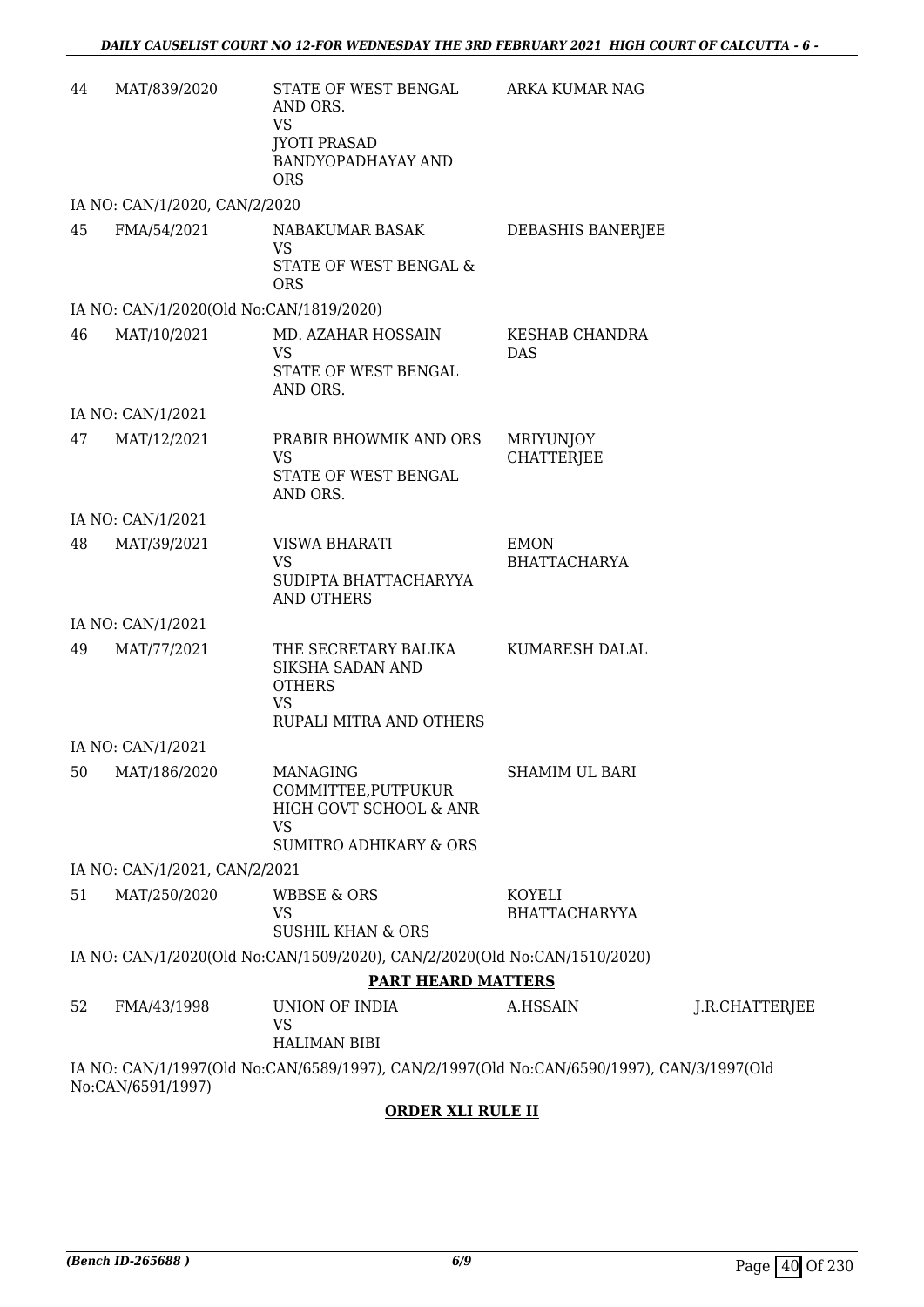| 53 | FMAT/79/2020                             | RATAN CHAKRABORTY<br>VS<br>NIRANJAN DAS                                                                      | KRISHNENDU BERA                        |
|----|------------------------------------------|--------------------------------------------------------------------------------------------------------------|----------------------------------------|
|    |                                          | IA NO: CAN/1/2020(Old No:CAN/832/2020), CAN/2/2020(Old No:CAN/833/2020)                                      |                                        |
| 54 | FMAT/433/2020                            | <b>BASUDEV BHATTACHARYA</b><br>VS<br>AMAL KUMAR CHATTERJEE<br>@ AML CHATTERJEE AND<br><b>ORS</b>             | <b>ASIT KUMAR</b><br><b>CHOWDHURY</b>  |
| 55 | FMAT/192/2020                            | NIRANJAN CHOWBEY<br>VS<br>ASHIM KUMAR CHATTERJEE<br>$&$ ORS                                                  | DILIP KUMAR SAILA                      |
|    | IA NO: CAN/1/2021                        |                                                                                                              |                                        |
| 56 | FMAT/190/2020                            | AMZAD ALI & ORS<br><b>VS</b><br>RABIA AHMED & ANR                                                            | <b>ABDUL ZAHID</b>                     |
|    | IA NO: CAN/1/2020(Old No:CAN/1745/2020)  |                                                                                                              |                                        |
| 57 | FMAT/188/2020                            | <b>SOUTH EASTERN</b><br>COALFIELDS LTD.<br><b>VS</b><br><b>ROADWINGS</b><br>INTERNATIONAL PVT. LTD.<br>& ORS | <b>SHIV SHANKAR</b><br><b>BANERJEE</b> |
|    | IA NO: CAN/1/2020(Old No:CAN/1750/2020)  |                                                                                                              |                                        |
| 58 | FMAT/171/2020                            | <b>ASTASESH CO-OPERATIVE</b><br>HOUSING SOCIETY LTD.<br><b>VS</b><br>JSR INFRASTRUCTURE PVT.<br>LTD.         | KRISHNENDU BERA                        |
|    | IA NO: CAN/1/2020(Old No:CAN/1981/2020)  |                                                                                                              |                                        |
| 59 | FMAT/167/2020                            | <b>ARUP DOLUI</b><br><b>VS</b><br>KANAI DOLUI & ORS                                                          | PRATIP KUMAR<br><b>CHATTOPADHYAY</b>   |
|    | IA NO: CAN/1/2020(Old No:CAN/1643/2020)  |                                                                                                              |                                        |
| 60 | FMAT/133/2020                            | <b>SUSHIM BARAN BANERJEE</b><br><b>VS</b><br><b>SUBRATA BANERJEE @</b><br><b>BANDOPADHYAY &amp; ORS</b>      | <b>MANIKA ROY</b>                      |
|    | IA NO: CAN/1/2020(Old No:CAN/1511/2020)  |                                                                                                              |                                        |
| 61 | SAT/71/2019                              | PALASH MONDAL<br>VS<br>PRATAP DAS & ORS                                                                      | <b>SOUNAK</b><br><b>BHATTACHARYA</b>   |
|    | IA NO: CAN/3/2020                        |                                                                                                              |                                        |
| 62 | SAT/335/2019                             | SWAPAN BAG & ORS.<br><b>VS</b><br>STATE OF WEST BENGAL &<br>ORS.                                             | <b>HARE KRISHNA</b><br>HALDER          |
|    | IA NO: CAN/1/2019(Old No:CAN/10844/2019) |                                                                                                              |                                        |
| 63 | SAT/333/2019                             | RATHINDRANATH LAHA<br>VS<br>SANNYASI CHARAN LAHA                                                             | SAIFUL ALAM                            |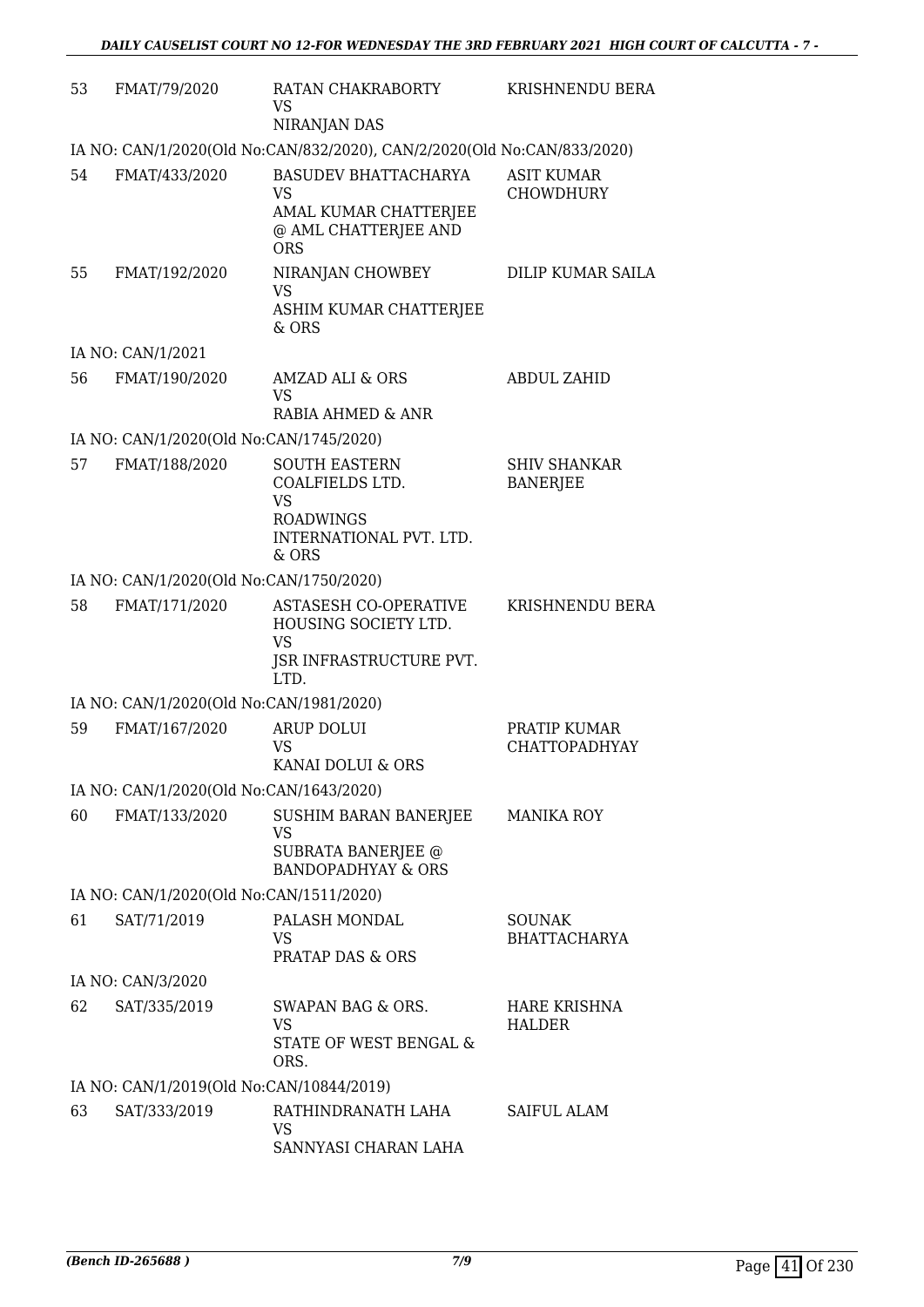| 64 | SAT/325/2019                            | <b>ILA PAUL</b><br><b>VS</b><br><b>TAPATI GHOSH</b>                                                          | <b>BIDHAYK LAHIRI</b>                                                                   |
|----|-----------------------------------------|--------------------------------------------------------------------------------------------------------------|-----------------------------------------------------------------------------------------|
| 65 | FMAT/95/2018                            | PRANAB MUKHERJEE<br>VS<br>SARMILA MUKHERJEE &<br><b>ORS</b>                                                  | S BHATTACHARYA                                                                          |
|    | No:CAN/2185/2020)                       |                                                                                                              | IA NO: CAN/1/2018(Old No:CAN/965/2018), CAN/2/2019(Old No:CAN/439/2019), CAN/3/2020(Old |
| 66 | FMAT/85/2018                            | MIR ABDUL WOHID & ORS<br>VS<br>MIR ABDUL WAHED                                                               | SANTOSH MAHATO                                                                          |
| 67 | FMAT/631/2018                           | MINATI BHATTACHARYA &<br><b>ORS</b><br><b>VS</b><br>SHIBANI RAKSHIT                                          | <b>MANASI ROY</b>                                                                       |
|    | IA NO: CAN/1/2018(Old No:CAN/4363/2018) |                                                                                                              |                                                                                         |
| 68 | FMAT/512/2018                           | MAHADEB SAMNANTA &<br>ORS.<br><b>VS</b><br>DUKHIRAM SAMANTA<br>(DECEASED SUBTD. BY)<br>KAMALA SAMANTA & ORS. | ARITRA SHANKAR RAY                                                                      |
| 69 | FMAT/500/2018                           | MRINAL SIRKAR @ MRINAL<br>KANTI SIRKAR<br><b>VS</b><br>MADHUCHANDA SIRKAR &<br><b>ORS</b>                    | <b>MRINAL KANTI</b><br>MUKHERJEE                                                        |
| 70 | FMAT/471/2018                           | MAHUA BHATTACHARYA<br><b>VS</b><br>KAUSHIK KUMAR<br><b>BHATTACHARYA</b>                                      | <b>BINAY KUMAR PANDA</b>                                                                |
| 71 | FMAT/435/2018                           | SRINATH COOMAR & ANR<br><b>VS</b><br><b>SUBIR COOMAR</b>                                                     | J. SANWARWALA                                                                           |
|    |                                         | IA NO: CAN/1/2018(Old No:CAN/2851/2018), CAN/2/2018(Old No:CAN/2856/2018)                                    |                                                                                         |
| 72 | FMAT/423/2018                           | RITUPARNA BASU MITRA<br><b>VS</b><br>ARIJIT MITRA                                                            | <b>SOUNAK</b><br><b>BHATTTACHARYA</b>                                                   |
| 73 | FMAT/349/2018                           | MANDIRA CONSTRUCTION<br>CO.PVT.LTD& ANR<br><b>VS</b><br><b>GOUTAM CHAKRABORTY</b>                            | <b>RAM PROSAD</b><br><b>BHADRA (IN PERSON)</b>                                          |
| 74 | FMAT/348/2018                           | NEELANJAN DE<br>VS<br><b>SMT ARUNDHATI DEY</b>                                                               | NEELANJAN DE                                                                            |
| 75 | FMAT/331/2018                           | ADHIR CHANDRA CHUAN<br>(DEAD) REPD BY SANDHYA<br><b>RANI CHUAN &amp;ORS</b><br><b>VS</b>                     | KAPIL CHANDRA<br><b>SAHOO</b>                                                           |
|    |                                         | <b>INDU BHUSAN CHUAN &amp;</b><br><b>ORS</b>                                                                 |                                                                                         |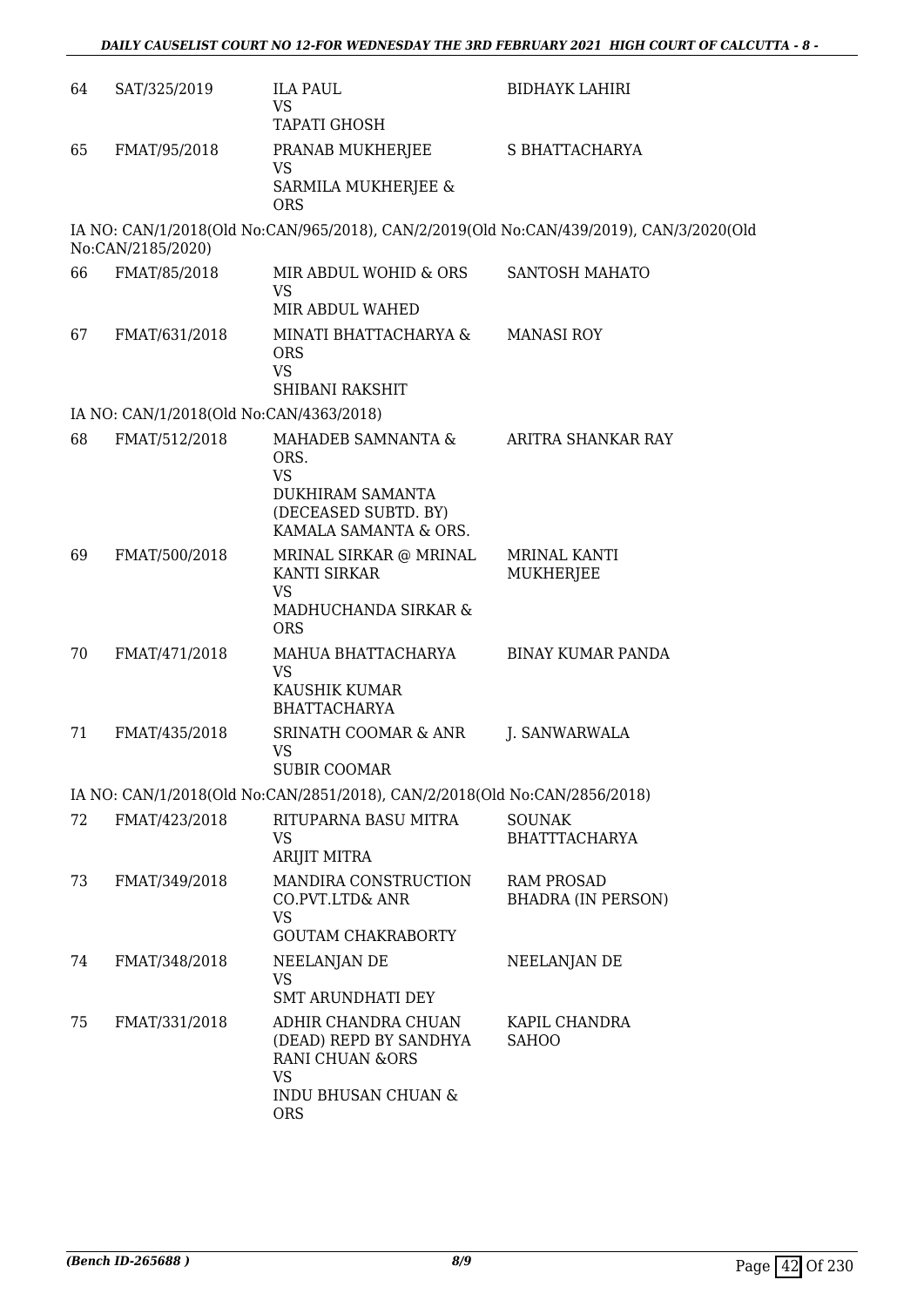76 FMAT/304/2018 DR URMILA RAY VS DR RAJASHREE RAY BANDYOPADHYAY & ANR RAJNIKANT SRIVASTAVA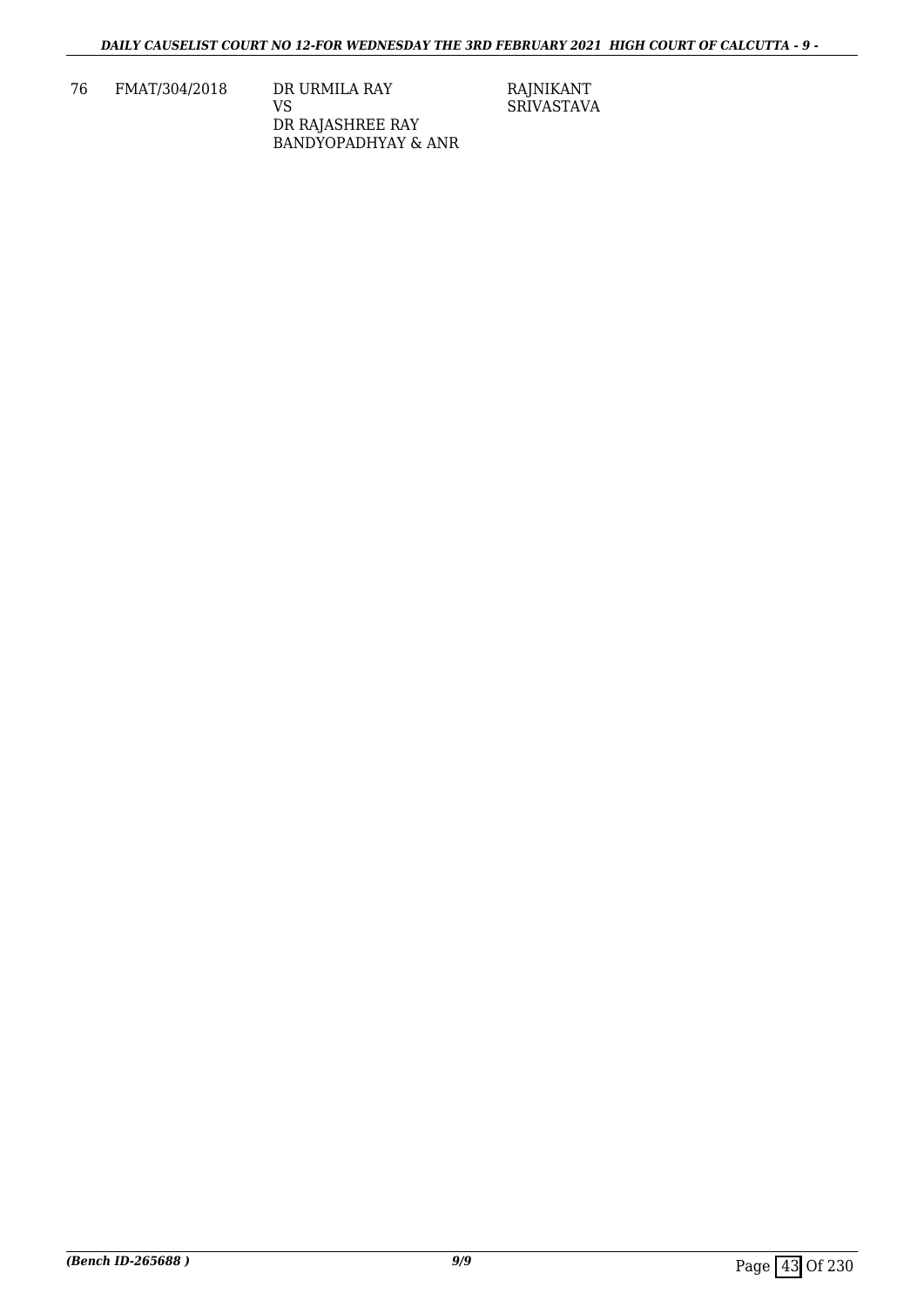

# In The High Court at Calcutta

# **Appellate Side**

**DAILY CAUSELIST For Wednesday The 3rd February 2021**

**COURT NO. 11 DIVISION BENCH (DB - VI) AT 10:45 AM HON'BLE JUSTICE SUBRATA TALUKDAR HON'BLE JUSTICE HIRANMAY BHATTACHARYYA (VIA VIDEO CONFERENCE)**

**ON AND FROM MONDAY, THE 11TH JANUARY 2021 - APPEALS FROM ORDERS RELATING TO MUNICIPALITIES, CO-OPERATIVES & PANCHAYATS UNDER GROUP-V INCLUDING APPLICATIONS CONNECTED THERETO;**

**HEARING OF WRIT APPEALS IRRESPECTIVE OF CLASSIFICATION INCLUDING APPLICATIONS CONNECTED THERETO;**

**AND**

**TILL THE CIRCUIT BENCH AT PORT BLAIR RESUMES ON 15TH FEBRUARY, 2021, THE FOLLOWING BENCHES SHALL TAKE UP THE URGENT MATTERS RELATED TO THE ISLANDS FROM THE PRINCIPAL SEAT OF THE HIGH COURT AT CALCUTTA ON EVERY WEDNESDAYS (27TH JANUARY, 2021, 3RD FEBRUARY, 2021 & 10TH FEBRUARY, 2021 – WILL SIT TOGETHER AND TAKE UP, IN ADDITION TO THEIR OWN LIST AND DETERMINATION, THE URGENT MATTERS RELATED TO THE CIRCUIT BENCH AT PORT BLAIR REQUIRED TO BE TAKEN UP BY A DIVISION BENCH.** 

**SPECIAL NOTE: 1.(A) MENTIONING OF REALLY URGENT MATTERS WILL BE ALLOWED ON EVERY MONDAY AND WEDNESDAY AT THE FIRST SITTING OF THE COURT.**

 **(B) MENTIONING SLIPS MUST BE FILED STATING THE GROUNDS OF URGENCY WITH SERVICE OF NOTICE ON THE OPPOSITE SIDE(S).**

**(C) FIXED MATTERS MARKED IN EACH GROUP WILL BE CALLED ON FIRST FROM THE GROUP.** 

 **2. APPELLATE SIDE MATTERS WILL BE TAKEN UP UPTO RECESS ON EVERY TUESDAY AND THURSDAY.** 

**3. TODAY i.e. ON 03.02.2021 CIRCUIT BENCH AT PORT BLAIR MATTERS WILL BE TAKEN UP FIRST AT 10:45 A.M.** 

**4. THEREAFTER LIST OF PRINCIPAL BENCH WILL BE TAKEN UP AFTER COMPLETION OF THE MATTERS OF THE CIRCUIT BENCH AT PORT BLAIR, IF TIME PERMITS.**

**NOTE: MATTERS WILL BE TAKEN UP THROUGH PHYSICAL HEARING ONLY WHEN BOTH THE PARTIES ARE AGREED.**

**CIRCUIT BENCH OF CALCUTTA HIGH COURT AT PORT BLAIR, ANDAMAN & NICOBAR ISLAND**

#### **APPLICATION FOR ANTICIPATORY BAIL**

|              | $(A, \& N.$ MATTERS $)$                                  |                 |
|--------------|----------------------------------------------------------|-----------------|
| CRM/920/2021 | KOMAL THORVE<br>VS<br>Union of India AND ANR             | RAMENDU AGARWAL |
| CRM/926/2021 | VANMALA GORAKH NANGARE<br>VS<br>UNION OF INDIA AND ANR.  | RAMENDU AGARWAL |
| CRM/928/2021 | SHIVDUTTA GORAKH NANGARE<br>VS<br>UNION OF INDIA AND ANR | RAMENDU AGARWAL |

#### **APPLICATIONS**

( A. & N. MATTERS )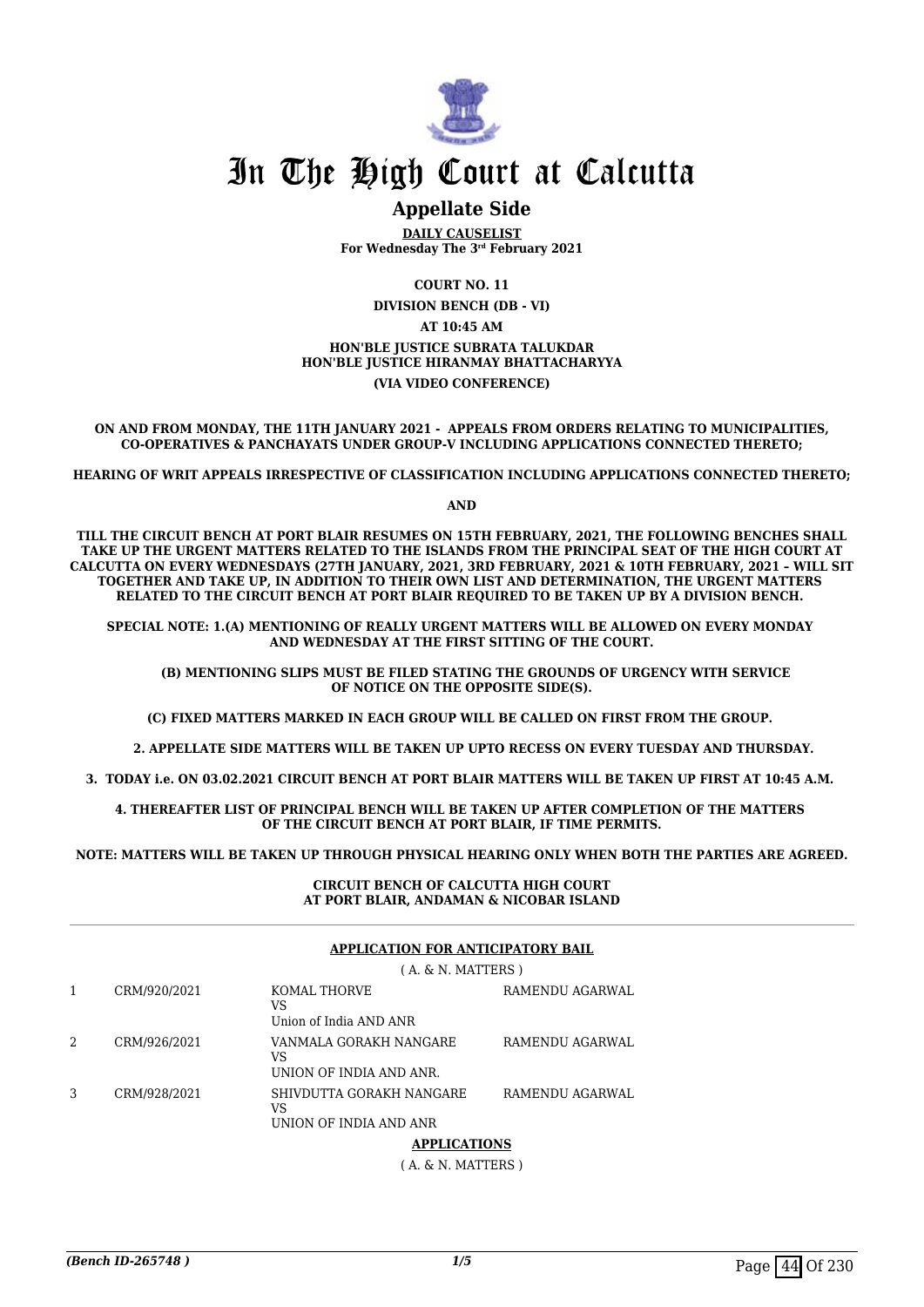| 4  | MAT/826/2020<br>(DEFECTIVE)               | K NACHAMMAL<br>VS<br>KAMAL RESTAURANT AND BAR<br>AND ORS                               | UDAY SANKAR<br>CHATTOPADHYAY |
|----|-------------------------------------------|----------------------------------------------------------------------------------------|------------------------------|
|    | IA NO: CAN/1/2020, CAN/2/2020, CAN/3/2020 |                                                                                        |                              |
| 5  | MAT/9/2021<br>(DEFECTIVE)                 | SANIYA SUBASH<br>VS<br>NATIONAL MEDICAL<br><b>COMMISSION AND ORS</b>                   | SUBIR KUMAR GOLDER           |
|    | IA NO: CAN/1/2021, CAN/2/2021             |                                                                                        |                              |
|    |                                           | <b>TRIBUNAL MATTERS</b>                                                                |                              |
|    |                                           | $(A. \& N. MATTERS)$                                                                   |                              |
| 6  | WP.CT/51/2020                             | THE HONBLE LIEUTENANT<br>GOVERNOR, ANDAMAN AND<br>NICOBAR ISLANDS AND ORS<br>VS        | KRISHNA RAO                  |
|    |                                           | P. KATHIRESAN AND ANR                                                                  |                              |
| 7  | WP.CT/52/2020                             | THE LT GOVERNOR ANDAMAN<br>AND NICOBAR ISLANDSAND<br><b>OTHERS</b><br>VS               | <b>KRISHNA RAO</b>           |
| 8  | WP.CT/53/2020                             | <b>BHANUMATI AND ANOTHER</b><br>THE LT. GOVERNOR AND ORS.                              | KRISHNA RAO                  |
|    |                                           | VS                                                                                     |                              |
|    |                                           | G PANCHAVARNAM AND ANR.                                                                |                              |
|    |                                           | <b>APPLICATION(S)</b>                                                                  |                              |
| 9  | MAT/540/2020                              | (PRINCIPAL BENCH)<br>BIDDHAN CHANDRA ROY MAHILA                                        | SWETA GANDHI MURGAI          |
|    | (2ND TIME)                                | HELP GROUP CO OP SOCIETY LTD<br>&ORS<br>VS<br>STATE OF WEST BENGAL & ORS               |                              |
|    |                                           | IA NO: CAN/1/2020(Old No:CAN/5958/2020), CAN/2/2020(Old No:CAN/5961/2020)              |                              |
| 10 | MAT/769/2020<br>(Defective) (2ND TIME)    | STATE OF WEST BENGAL AND<br>ORS.<br>VS<br><b>RUMA BASU</b>                             | <b>BIPLOB DAS</b>            |
|    | IA NO: CAN/1/2020                         |                                                                                        |                              |
| 11 | MAT/1330/2018<br>(3RD TIME)               | SUDHINDRA NATH GHOSH & ANR BRATIN KUMAR DEY<br>VS.<br>KMC & ORS                        |                              |
|    |                                           | IA NO: CAN/1/2019(Old No:CAN/8364/2019), CAN/2/2021, CAN/3/2021                        |                              |
| 12 | FMA/2168/2014<br>$(2ND$ TIME)             | ABDUR RAHIM GAZI<br>VS<br>STATE OF WEST BENGAL & ORS                                   | SUMANTA CHAKRABORTY          |
|    | IA NO: CAN/2/2014(Old No:CAN/3776/2014)   |                                                                                        |                              |
| 13 | FMA/3477/2015<br>$(2ND$ TIME)             | MD. ROWNAT ALI BAIDRA,<br><b>COLLECTING SARKAR</b><br>VS<br>STATE OF WEST BENGAL & ORS | SUMANTA CHAKRABORTY          |
|    | IA NO: CAN/2/2014(Old No:CAN/2243/2014)   |                                                                                        |                              |
| 14 | FMA/2171/2014<br>(2ND TIME)               | RADHANATH GHOSH<br>VS<br>STATE OF WEST BENGAL & ORS                                    | SUMANTA CHAKRABORTY          |
|    | IA NO: CAN/2/2014(Old No:CAN/3772/2014)   |                                                                                        |                              |
| 15 | FMA/2166/2014<br>$(2ND$ TIME)             | CHOWDHURY MOIDUL HAQUE<br>VS<br>STATE OF WEST BENGAL & ORS                             | DARSHONA DAS                 |
| 16 | MAT/364/2020                              | THE WEST BENGAL STATE<br>ELECTION COMMISSION<br>VS<br>ARUP DEY & ORS                   | PAPIYA BIHANI                |

IA NO: CAN/1/2020(Old No:CAN/2425/2020)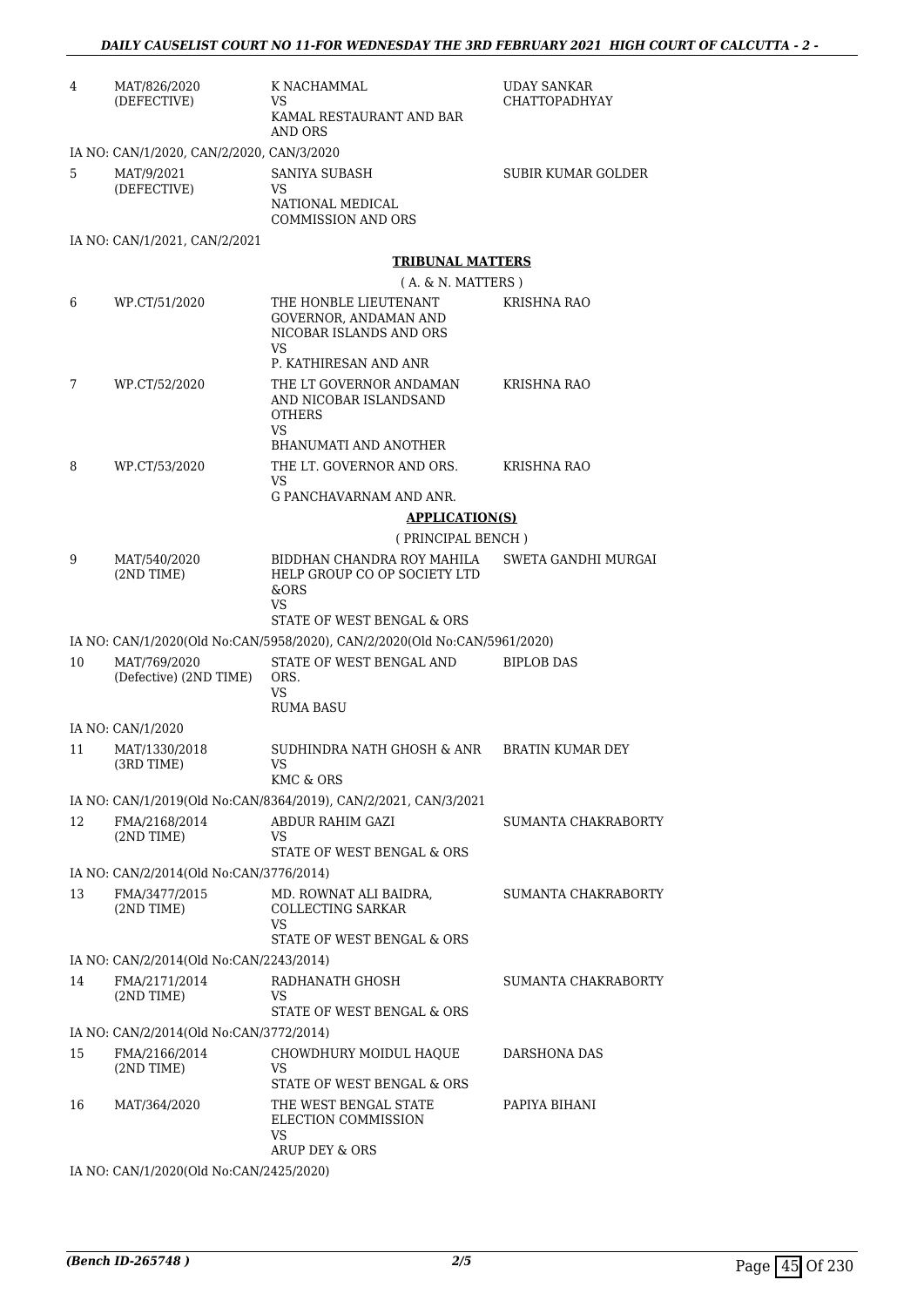| 17 | MAT/770/2020                            | STATE OF WEST BENGAL AND<br>ORS.<br>VS                                      | <b>BIPLOB DAS</b>                        |
|----|-----------------------------------------|-----------------------------------------------------------------------------|------------------------------------------|
|    |                                         | THE BANTRA COOP. BANK LTD.<br>AND ORS.                                      |                                          |
|    | IA NO: CAN/1/2020                       |                                                                             |                                          |
| 18 | MAT/48/2021                             | NARAYAN SARDAR<br>VS                                                        | MD. YAMIN ALI                            |
|    |                                         | STATE OF WEST BENGAL AND<br>ORS.                                            |                                          |
|    | IA NO: CAN/1/2021                       |                                                                             |                                          |
| 19 | MAT/135/2020<br>CAN/812/2020            | HIMANGSHU SARKAR & ORS<br>VS                                                | NEIL BASU                                |
|    |                                         | SOHAN PRASAD CHOUDHARY &<br><b>ORS</b>                                      |                                          |
| 20 | CPAN/41/2021                            | SAYO SAN CONSTRUCTION AND<br><b>ORS</b><br>VS                               | SANGHAMITRA NANDY                        |
|    |                                         | <b>DEBASIS GHOSH</b>                                                        |                                          |
|    | wt21 MAT/1345/2019                      | THE BIDHANNAGAE MUNICIPAL<br><b>CORPORATION &amp; ORS</b><br>VS             | <b>BILLWADAL</b><br><b>BHATTACHARYYA</b> |
|    |                                         | SAYO SAN CONSTRUCTION & ORS                                                 |                                          |
|    | IA NO: CAN/1/2019(Old No:CAN/9329/2019) |                                                                             |                                          |
| 22 | MAT/1423/2018<br>(Defective)            | SK. GOLAM KIBRIA<br>VS.<br>STATE OF WEST BENGAL & ORS                       | <b>JAHANGIR BADSHA</b>                   |
|    |                                         |                                                                             |                                          |
|    |                                         | IA NO: CAN/1/2019(Old No:CAN/10243/2019), CAN/2/2019(Old No:CAN/10244/2019) |                                          |
| 23 | MAT/580/2020<br>(DEFECTIVE)             | THE HOOGHLY CHINSURAH<br>MUNICIPALITY AND ORS<br>VS                         | TANMOY CHOWDHURY                         |
|    |                                         | <b>RAJIB ROY AND ORS</b>                                                    |                                          |
|    | IA NO: CAN/1/2020, CAN/2/2020           |                                                                             |                                          |
| 24 | MAT/581/2020<br>(DEFECTIVE)             | THE HOOGHLY CHINSURAH<br>MUNICIPALITY AND ORS<br>VS                         | TANMOY CHOWDHURY                         |
|    |                                         | NARAYAN ADHIUKARI AND ORS                                                   |                                          |
|    | IA NO: CAN/1/2020, CAN/2/2020           |                                                                             |                                          |
| 25 | MAT/582/2020                            | M/S. SINGHI PROJECT PVT LTD<br>VS                                           | ABHISEK VERMA                            |
|    |                                         | State of West Bengal                                                        |                                          |
|    | IA NO: CAN/1/2020, CAN/2/2020           |                                                                             |                                          |
| 26 | FMA/614/2017                            | DEBRANJAN BANERJEEE<br>VS<br>SMT ARATI BANERJEE                             | S. CHAKRABORTY                           |
|    | wt27 WPA/1357/2016                      | <b>ARATI BANERJEE</b>                                                       | <b>SMT KOYELI</b>                        |
|    |                                         | VS<br>STATE OF WEST BENGAL & ORS                                            | <b>BHATTACHARYYA</b>                     |
|    |                                         | IA NO: CAN/1/2016(Old No:CAN/3623/2016), CAN/2/2016(Old No:CAN/4548/2016)   |                                          |
|    |                                         | <b>APPEALS FOR HEARING (SENT FROM DEPARTMENTS)</b>                          |                                          |
|    |                                         | (PRINCIPAL BENCH)                                                           |                                          |
| 28 | FMA/2226/2014                           | UDAY SANKAR PAL<br>VS<br>STATE OF WEST BENGAL & ORS                         | SHYAMA PRASAD PURKAIT                    |
|    | IA NO: CAN/1/2014(Old No:CAN/3939/2014) |                                                                             |                                          |
| 29 | FMA/2223/2014                           | <b>AHASANUL HOQUE</b>                                                       | ARNAB RAY                                |
|    | $(2$ PBS $)$                            | VS<br>STATE OF WEST BENGAL & ORS                                            |                                          |
|    | IA NO: CAN/1/2012(Old No:CAN/5558/2012) |                                                                             |                                          |
| 30 | FMA/2239/2014                           | MD. ABDUL ALIM SARKAR<br>VS                                                 | MD. SABIR AHMED                          |
|    |                                         | STATE OF WEST BENGAL & ORS                                                  |                                          |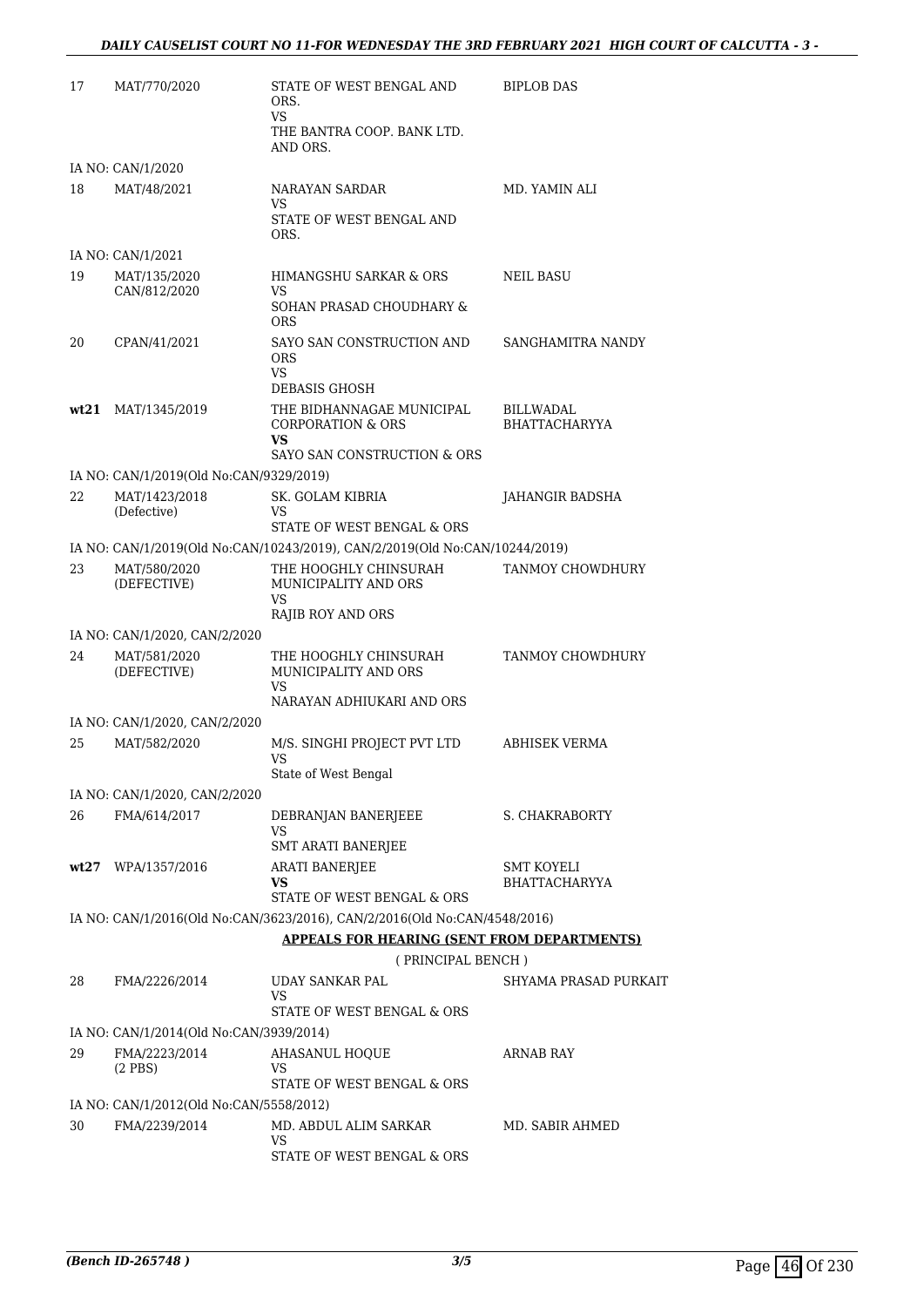| 31 | FMA/1015/2016                           | CEMIN CONSULTANTS PRIVATE<br><b>LIMITED &amp; ORS</b><br>VS                     | SUTAPA DUTTA          |
|----|-----------------------------------------|---------------------------------------------------------------------------------|-----------------------|
|    |                                         | THE KOLKATA MUNICIPAL<br>CORPORATION & ORS                                      |                       |
|    | wt32 FMA/2008/2014                      | COMPANY CONSULTANTS P. LTD.<br>& ORS.<br>VS.<br>KMC & ORS.                      | SANJUKTA RAY          |
|    | IA NO: CAN/1/2014(Old No:CAN/2342/2014) |                                                                                 |                       |
|    | wt33 WPA/37642/2013                     | CEMIN CONSULTANTS PVT. LTD.<br>$&$ ORS.<br>VS.<br>KOLKATA MUNICIPAL CORP. &     | SUTAPA DUTTA          |
|    | wt34 WPA/744/2014                       | ORS.<br>.COMPANY CONSULTANTS PVT.<br>LTD & ORS                                  | SANJUKTA RAY          |
|    |                                         | VS<br>KOLKATA MUNICIPAL CORP. &<br><b>ORS</b>                                   |                       |
| 35 | FMA/846/2011                            | <b>GOLAM SADIQUE</b><br><b>VS</b><br>STATE OF WEST BENGAL & ORS                 | MD. ABDUL ALIM        |
|    | wt36 WPA/7488/2010                      | <b>GOLAM SADEQUE</b><br>VS<br>STATE OF WEST BENGAL & ORS                        | MD. ABDUL ALIM        |
|    | IA NO: CAN/1/2013(Old No:CAN/3016/2013) |                                                                                 |                       |
| 37 | FMA/275/2011                            | SUKUMAR KHATUA<br>VS<br>STATE OF WEST BENGAL & ORS                              | RINA BANERJEE         |
| 38 | FMA/1209/2009                           | SK. ROJMAN ALI<br>VS<br>STATE OF WB & ORS.                                      | RAUSHAN ARA BEGUM     |
|    | IA NO: CAN/1/2009(Old No:CAN/6162/2009) |                                                                                 |                       |
|    | wt39 WPA/9841/2009                      | ANUPAM MUKHERJEE<br>VS<br>STATE OF WEST BENGAL & ORS                            | RAJARSHI CHATTERJEE   |
| 40 | FMA/464/2010                            | MAINUDDIN AHAMED & ORS<br>VS                                                    | SYED MANSUR ALI       |
|    | IA NO: ASTA/2/2010(Old No:ASTA/50/2010) | <b>SUBHASISH PAUL &amp; ORS</b>                                                 |                       |
|    | wt41 WPA/1497/2010                      | SUBHASISH PAUL<br>VS                                                            | <b>GOUTAM DEBNATH</b> |
|    |                                         | STATE OF WEST BENGAL & ORS                                                      |                       |
|    |                                         | <b>APPEALS FOR HEARING</b>                                                      |                       |
| 42 | FMA/1251/2019<br>(2 P.B.S.) (2ND TIME)  | (PRINCIPAL BENCH)<br>RELIANCE JIO INFOCOM LTD &<br>ANR                          | DEB KUMAR SEN         |
|    |                                         | <b>VS</b><br>REJAUL LASKAR & ORS                                                |                       |
|    | wt43 FMA/1228/2019                      | RELIANCE JIO INFOCOM LTD & DEB KUMAR SEN<br>ANR<br>VS                           |                       |
| 44 | MAT/736/2020<br>$(2$ PBS)               | REJAUL LASKAR & ORS<br><b>GOBINDA MAITI</b><br>VS<br>MIDNAPORE MUNICIPALITY AND | RAVI RANJAN KUMAR     |
|    | IA NO: CAN/1/2020                       | ORS                                                                             |                       |
| 45 | FMA/252/2014<br>$(2$ PBS $)$            | AMAL KR SARKAR<br>VS                                                            | DEBABRATA GANGULY     |
|    | IA NO: CAN/1/2014(Old No:CAN/4739/2014) | STATE OF WEST BENGAL & ORS                                                      |                       |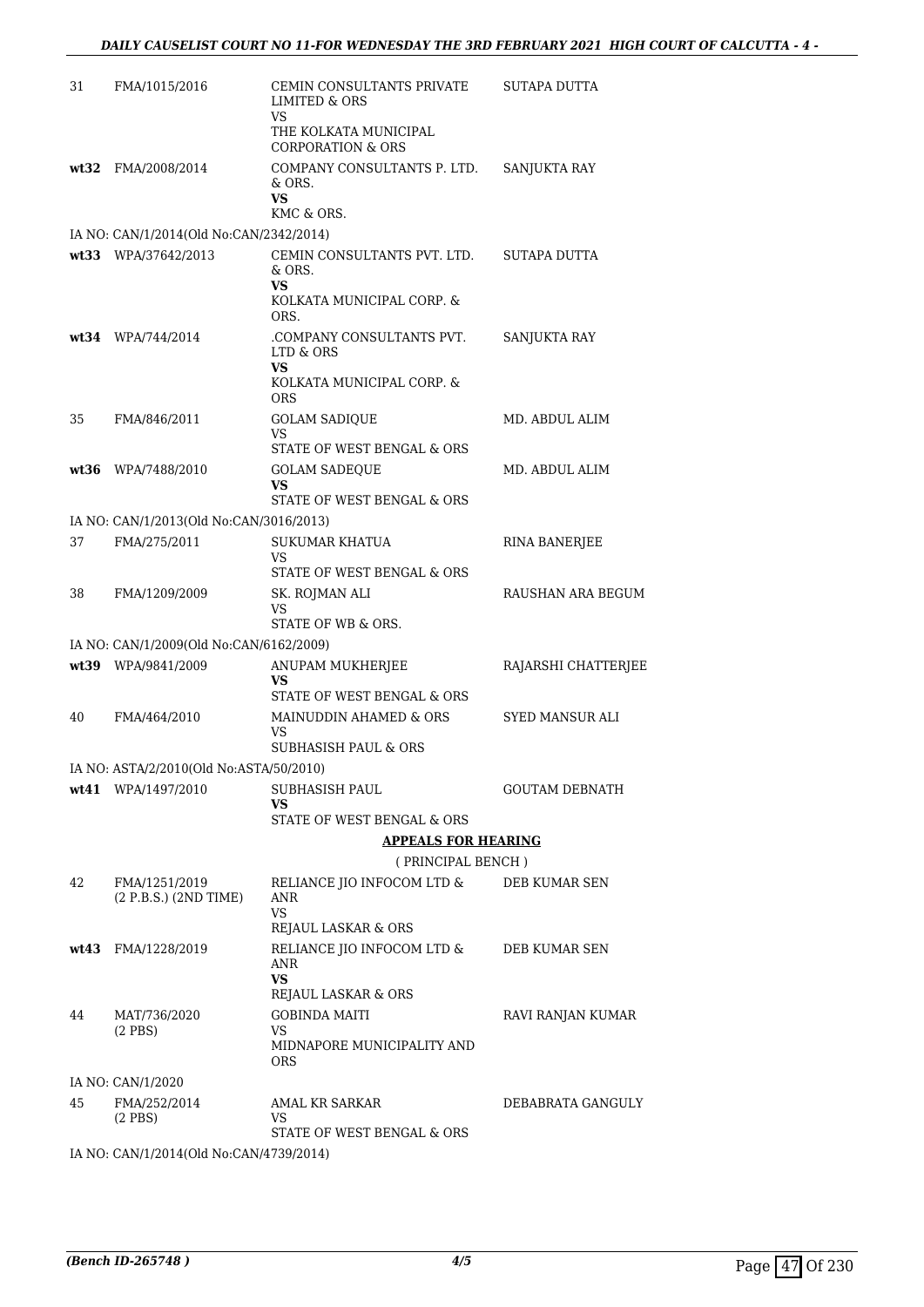| 46                                                                                                                                                | FMA/3538/2014<br>(2 P.B.)                | SURENDRA KUMAR GOENKA &<br><b>ORS</b><br><b>VS</b><br><b>BANGUR AVENUE RESIDENTS</b><br>ASSOCIATION & ORS                   | RAJSHREE KAJARIA             |  |
|---------------------------------------------------------------------------------------------------------------------------------------------------|------------------------------------------|-----------------------------------------------------------------------------------------------------------------------------|------------------------------|--|
| wt47                                                                                                                                              | FMA/278/2015                             | KRISHNA MURARI GOENKA(K.M.<br>GOENKA) & ORS<br><b>VS</b><br><b>BANGUR AVENUE RESIDENTS'</b><br><b>ASSOCIATION &amp; ORS</b> | RAJESH UPADHYAY              |  |
| wt.48                                                                                                                                             | FMA/3520/2014                            | SURENDRA KUMAR GOENKA &<br><b>ORS</b><br><b>VS</b><br><b>BANGUR AVENUE RESIDENTS'</b><br><b>ASSOCIATION &amp; ORS</b>       | RAJSHREE KAJARIA             |  |
|                                                                                                                                                   | IA NO: ASTA/1/2014(Old No:ASTA/101/2014) |                                                                                                                             |                              |  |
| wt.49                                                                                                                                             | FMA/3536/2014                            | SURENDRA KUMAR GOENKA &<br><b>ORS</b><br><b>VS</b><br>SOUTH DUM DUM MUNICIPAITY                                             | RAJSHREE KAJARIA             |  |
| 50                                                                                                                                                | FMA/118/2012<br>(2 P.B.)                 | MANOSH KR GHOSH<br><b>VS</b><br>STATE OF W.B.                                                                               | RUDRA JYOTI<br>BHATTACHARJEE |  |
| IA NO: CAN/1/2011(Old No:CAN/9055/2011), CAN/2/2012(Old No:CAN/9408/2012), CAN/3/2014(Old No:CAN/8448/2014),<br>CAN/4/2014(Old No:CAN/11688/2014) |                                          |                                                                                                                             |                              |  |
| 51                                                                                                                                                | FMA/2418/2014<br>(2 P.B.)                | MADHUSUDAN DAS & ORS<br>VS<br>STATE OF WEST BENGAL & ORS                                                                    | A.K.JHA                      |  |
|                                                                                                                                                   | wt52 WPA/33023/2013                      | MADHUSUDAN DAS & ORS<br><b>VS</b><br><b>STATE OFW B &amp; ORS</b>                                                           | A K JHA                      |  |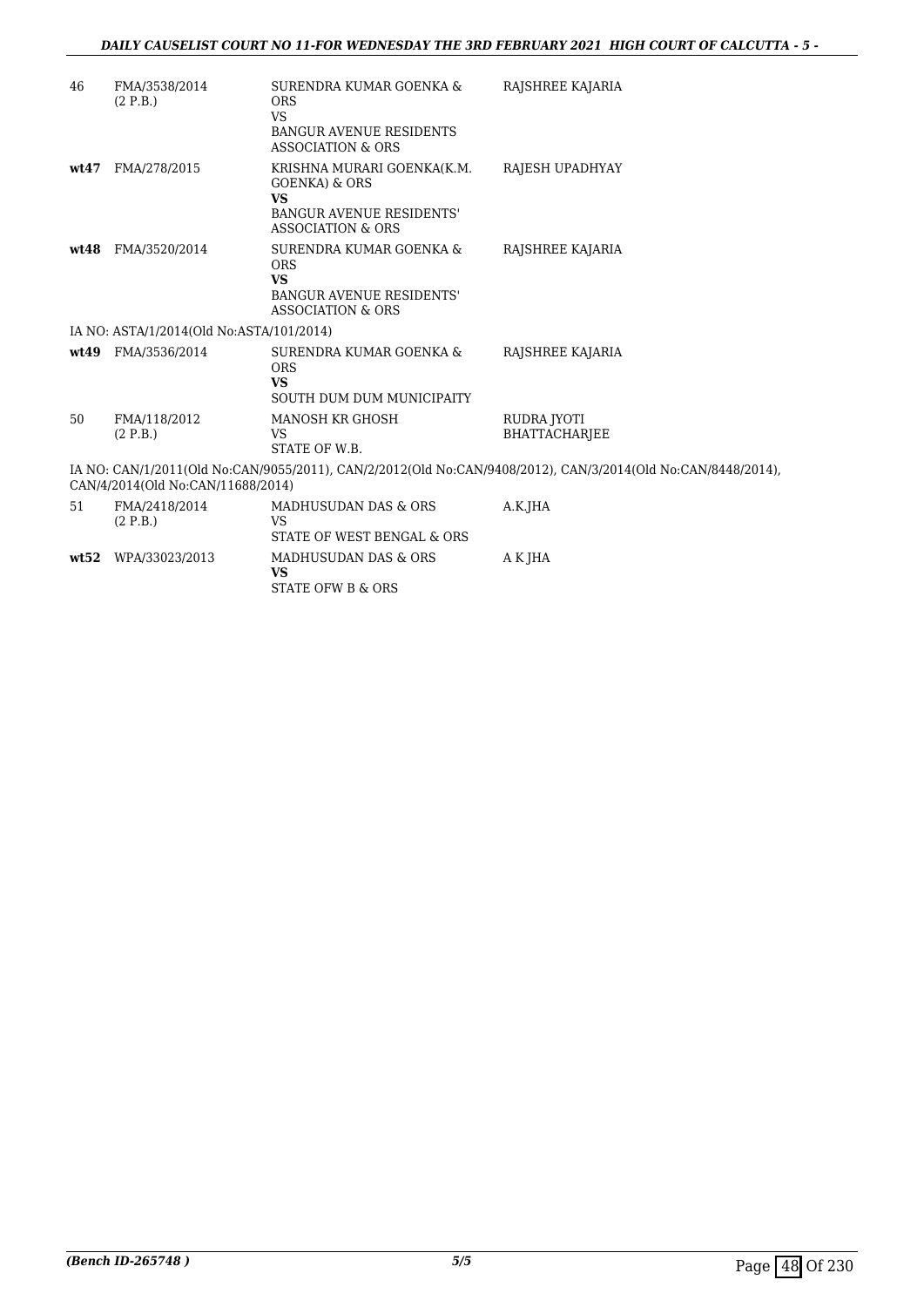

# In The High Court at Calcutta

# **Appellate Side**

**DAILY CAUSELIST For Wednesday The 3rd February 2021**

**COURT NO. 28**

**DIVISION BENCH (DB - VII)**

**AT 10:45 AM**

#### **HON'BLE JUSTICE TAPABRATA CHAKRABORTY HON'BLE JUSTICE TIRTHANKAR GHOSH**

**(VIA VIDEO CONFERENCE)**

**ON AND FROM WEDNESDAY, THE 13TH JANUARY, 2021 - ANTICIPATORY BAIL UNDER SECTION 438 OF THE CODE OF CRIMINAL PROCEDURE INCLUDING MODIFICATION/CANCELLATION AND RELAXATION OF THE SAME;**

**BAIL UNDER SECTION 439 OF THE CODE OF CRIMINAL PROCEDURE (PUNISHMENT ABOVE 7 YEARS) INCLUDING MODIFICATION/CANCELLATION AND RELAXATION OF THE SAME;**

#### **SPL NOTE:**

**I. FIXED MATTERS AND APPLICATIONS FILED IN THE YEAR 2021 WOULD BE TAKEN UP ON MONDAY, WEDNESDAY AND FRIDAY. II. FIXED MATTERS AND APPLICATIONS FILED IN THE YEAR 2020 WOULD BE TAKEN UP ON TUESDAY AND THURSDAY.**

**SPL. NOTE:** 

 **BAIL APPLICATIONS WILL BE TAKEN UP SERIALLY FROM THE FIRST SITTING OF THE COURT TILL RECESS.**

**FROM 2 P.M. ANTICIPARTORY BAIL APPLICATIONS WILL BE TAKEN UP SERIALLY.**

**ON WEDNESDAY & THURSDAY, APPLICATIONS, RELAXATIONS AND CANCELLATIOS OF BAILS WOULD BE TAKEN UP FROM 3.45 P.M.**

**NOTE: MENTIONING WILL BE ALLOWED ONLY ON MONDAY & THURSDAY AT THE FIRST SITTING OF THE COURT.**

**NOTE: MATTERS WILL BE TAKEN UP THROUGH PHYSICAL HEARING ONLY WHEN BOTH THE PARTIES ARE AGREED**

|               |               | PERSONAL APPEARANCE                                                       |                       |
|---------------|---------------|---------------------------------------------------------------------------|-----------------------|
| 1             | CRM/9419/2020 | DEBDAS BASAK @ BAPPA<br>VS                                                | <b>BUSHRA KHATOON</b> |
|               |               | State of West Bengal                                                      |                       |
|               |               | <b>TO BE MENTIONED</b>                                                    |                       |
| $\mathcal{D}$ | CRM/9053/2019 | BABITA PRADHAN @ BABITA<br>GURUNG(PRADHAN)<br>VS<br>STATE OF WEST BENGAL  | URGEN LAMA            |
| 3             | CRM/9054/2019 | BABITA PRADHAN @ BABITA<br>GURUNG(PRADHAN)<br>VS.<br>STATE OF WEST BENGAL | URGEN LAMA            |
| 4             | CRM/9055/2019 | BABITA PRADHAN @ BABITA<br>GURUNG(PRADHAN)<br>VS<br>STATE OF WEST BENGAL  | URGEN LAMA            |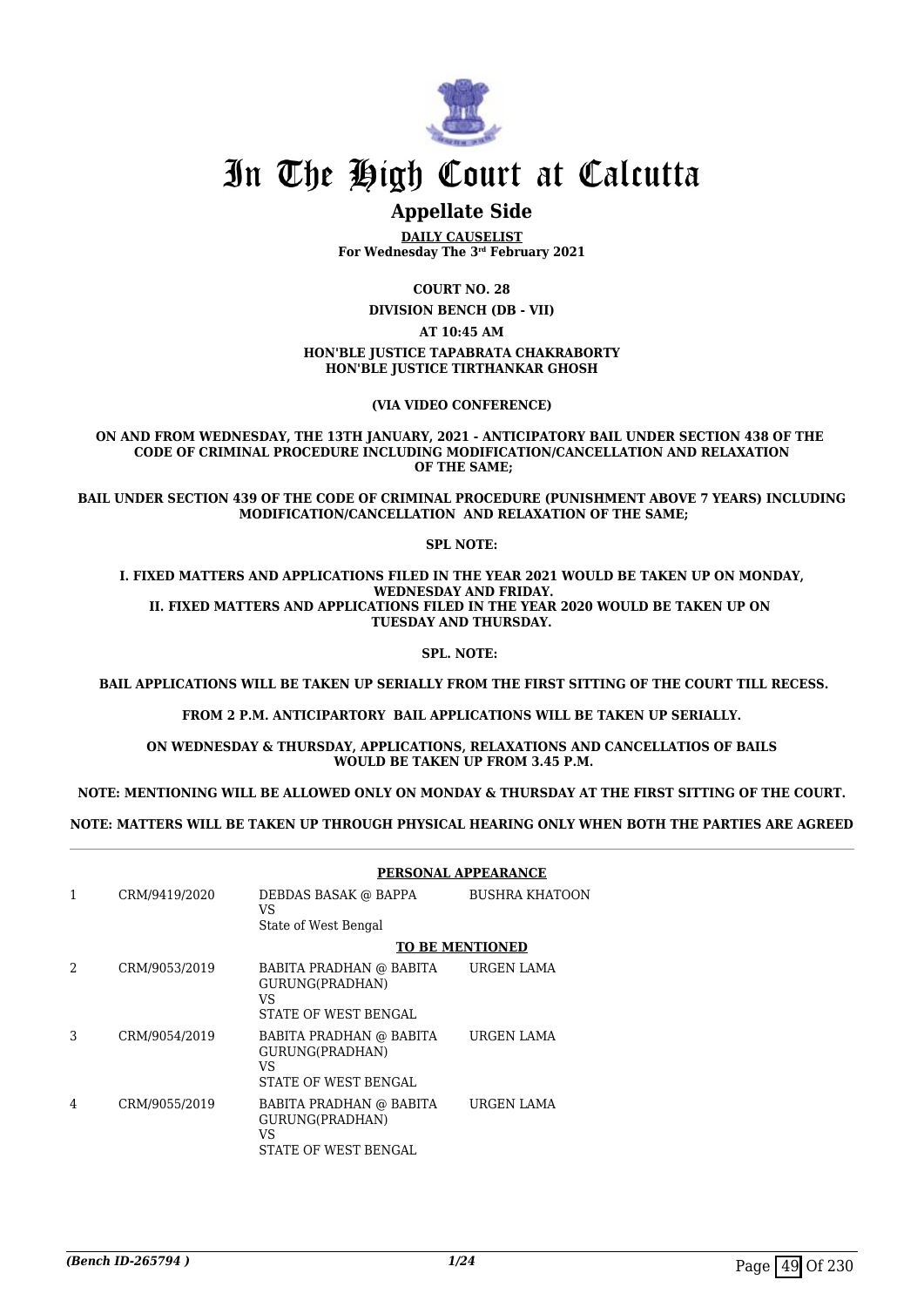| 5  | CRM/9056/2019 | <b>BABITA PRADHAN @ BABITA</b><br>GURUNG(PRADHAN)<br>VS.                         | URGEN LAMA |
|----|---------------|----------------------------------------------------------------------------------|------------|
| 6  | CRM/9057/2019 | STATE OF WEST BENGAL<br>BABITA PRADHAN @ BABITA<br>GURUNG(PRADHAN)<br>VS         | URGEN LAMA |
| 7  | CRM/9058/2019 | STATE OF WEST BENGAL<br>BABITA PRADHAN @ BABITA<br>GURUNG(PRADHAN)<br>VS         | URGEN LAMA |
| 8  | CRM/9059/2019 | <b>STATE OF WEST BENGAL</b><br>BABITA PRADHAN @ BABITA<br>GURUNG(PRADHAN)<br>VS. | URGEN LAMA |
| 9  | CRM/9060/2019 | STATE OF WEST BENGAL<br>BABITA PRADHAN @ BABITA<br>GURUNG(PRADHAN)<br>VS.        | URGEN LAMA |
| 10 | CRM/9063/2019 | STATE OF WEST BENGAL<br>BABITA PRADHAN @ BABITA<br>GURUNG(PRADHAN)<br>VS         | URGEN LAMA |
| 11 | CRM/9064/2019 | STATE OF WEST BENGAL<br>BABITA PRADHAN @ BABITA<br>GURUNG(PRADHAN)<br><b>VS</b>  | URGEN LAMA |
| 12 | CRM/9065/2019 | STATE OF WEST BENGAL<br>BABITA PRADHAN @ BABITA<br>GURUNG(PRADHAN)<br>VS.        | URGEN LAMA |
| 13 | CRM/9067/2019 | STATE OF WEST BENGAL<br>BABITA PRADHAN @ BABITA<br>GURUNG(PRADHAN)<br>VS         | URGEN LAMA |
| 14 | CRM/9068/2019 | STATE OF WEST BENGAL<br>BABITA PRADHAN @ BABITA<br>GURUNG(PRADHAN)<br><b>VS</b>  | URGEN LAMA |
| 15 | CRM/9070/2019 | STATE OF WEST BENGAL<br>BABITA PRADHAN @ BABITA<br>GURUNG(PRADHAN)<br>VS.        | URGEN LAMA |
| 16 | CRM/9299/2019 | STATE OF WEST BENGAL<br>MANJULA SUBBA@MANJULA<br>$&$ ANR<br><b>VS</b>            | URGEN LAMA |
| 17 | CRM/9300/2019 | STATE OF WEST BENGAL<br>BINITA ROKA@BINITA ROKA<br>CHHETRI<br>VS                 | URGEN LAMA |
| 18 | CRM/9301/2019 | STATE OF WEST BENGAL<br>BINITA ROKA @ BINITA ROKA<br>CHHETRI<br>VS.              | URGEN LAMA |
| 19 | CRM/9303/2019 | STATE OF WEST BENGAL<br>BINITA ROKA@BINITA ROKA<br>VS<br>STATE OF WEST BENGAL    | URGEN LAMA |
| 20 | CRM/9529/2019 | BINITA ROKA @ BINITA ROKA<br><b>CHHETRI</b><br>VS<br>STATE OF WEST BENGAL        | URGEN LAMA |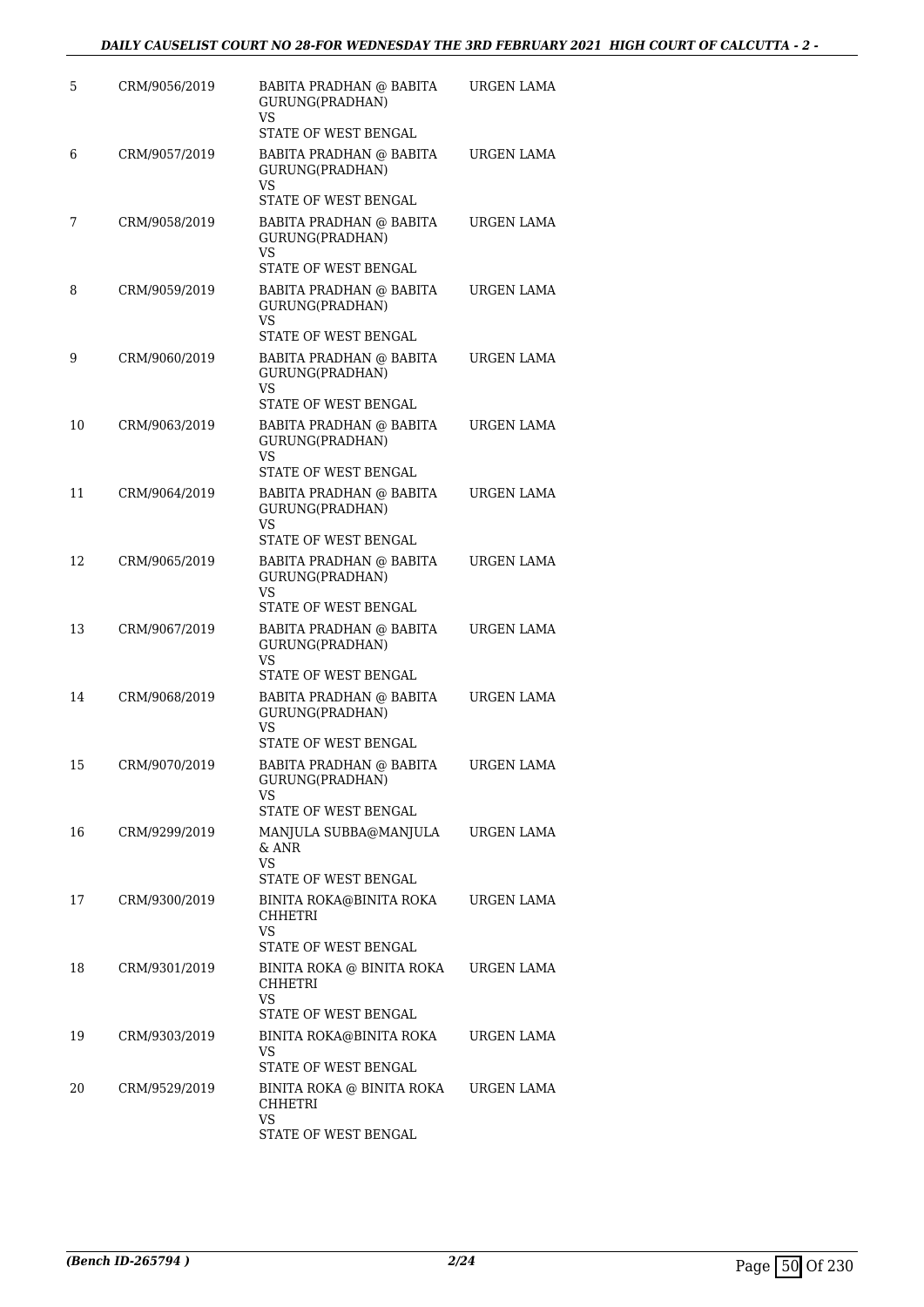| 21 | CRM/9533/2019 | BINITA ROKA @ BINITA ROKA<br>CHHETRI<br>VS.                                      | URGEN LAMA        |
|----|---------------|----------------------------------------------------------------------------------|-------------------|
| 22 | CRM/9534/2019 | STATE OF WEST BENGAL<br>BINITA ROKA @ BINITA ROKA<br><b>CHHETRI</b><br><b>VS</b> | URGEN LAMA        |
| 23 | CRM/9536/2019 | STATE OF WEST BENGAL<br>BINITA ROKA @ BINITA ROKA<br>CHHETRI<br>VS               | URGEN LAMA        |
| 24 | CRM/9539/2019 | STATE OF WEST BENGAL<br>NOMAN RAI<br>VS                                          | URGEN LAMA        |
| 25 | CRM/9581/2019 | STATE OF WEST BENGAL<br>BIMAL GURUNG AND ANR.<br>VS<br>STATE OF WEST BENGAL      | URGEN LAMA        |
| 26 | CRM/9582/2019 | <b>BIMAL GURUNG AND ANR</b><br>VS<br>STATE OF WEST BENGAL                        | URGEN LAMA        |
| 27 | CRM/9583/2019 | <b>BIMAL GURUNG &amp; ANR</b><br>VS<br>STATE OF WEST BENGAL                      | URGEN LAMA        |
| 28 | CRM/9584/2019 | <b>BIMAL GURUNG &amp; ANR</b><br>VS<br>STATE OF WEST BENGAL                      | URGEN LAMA        |
| 29 | CRM/9585/2019 | <b>BIMAL GURUNG &amp; ANR</b><br>VS<br>STATE OF WEST BENGAL                      | URGEN LAMA        |
| 30 | CRM/9586/2019 | BIMAL GURUNG & ANR<br>VS<br>STATE OF WEST BENGAL                                 | URGEN LAMA        |
| 31 | CRM/9587/2019 | <b>BIMAL GURUNG &amp; ANR</b><br><b>VS</b><br>STATE OF WEST BENGAL               | URGEN LAMA        |
| 32 | CRM/9588/2019 | <b>BIMAL GURUNG &amp; ANR</b><br>VS<br>STATE OF WEST BENGAL                      | URGEN LAMA        |
| 33 | CRM/9589/2019 | <b>BIMAL GURUNG &amp; ANR</b><br>VS<br>STATE OF WEST BENGAL                      | <b>URGEN LAMA</b> |
| 34 | CRM/9590/2019 | BIMAL GURUNG & ANR<br>VS<br>STATE OF WEST BENGAL                                 | URGEN LAMA        |
| 35 | CRM/9591/2019 | <b>BIMAL GURUNG &amp; ANR</b><br>VS<br>STATE OF WEST BENGAL                      | URGEN LAMA        |
| 36 | CRM/9592/2019 | <b>BIMAL GURUNG &amp; ANR</b><br>VS<br>STATE OF WEST BENGAL                      | URGEN LAMA        |
| 37 | CRM/9593/2019 | BIMAL GURUNG & ANR<br>VS<br>STATE OF WEST BENGAL                                 | URGEN LAMA        |
| 38 | CRM/9594/2019 | BIMAL GURUNG & ANR<br>VS<br>STATE OF WEST BENGAL                                 | URGEN LAMA        |
| 39 | CRM/9595/2019 | BIMAL GURUNG & ANR<br>VS<br>STATE OF WEST BENGAL                                 | URGEN LAMA        |
| 40 | CRM/9596/2019 | BIMAL GURUNG & ANR<br>VS<br>STATE OF WEST BENGAL                                 | URGEN LAMA        |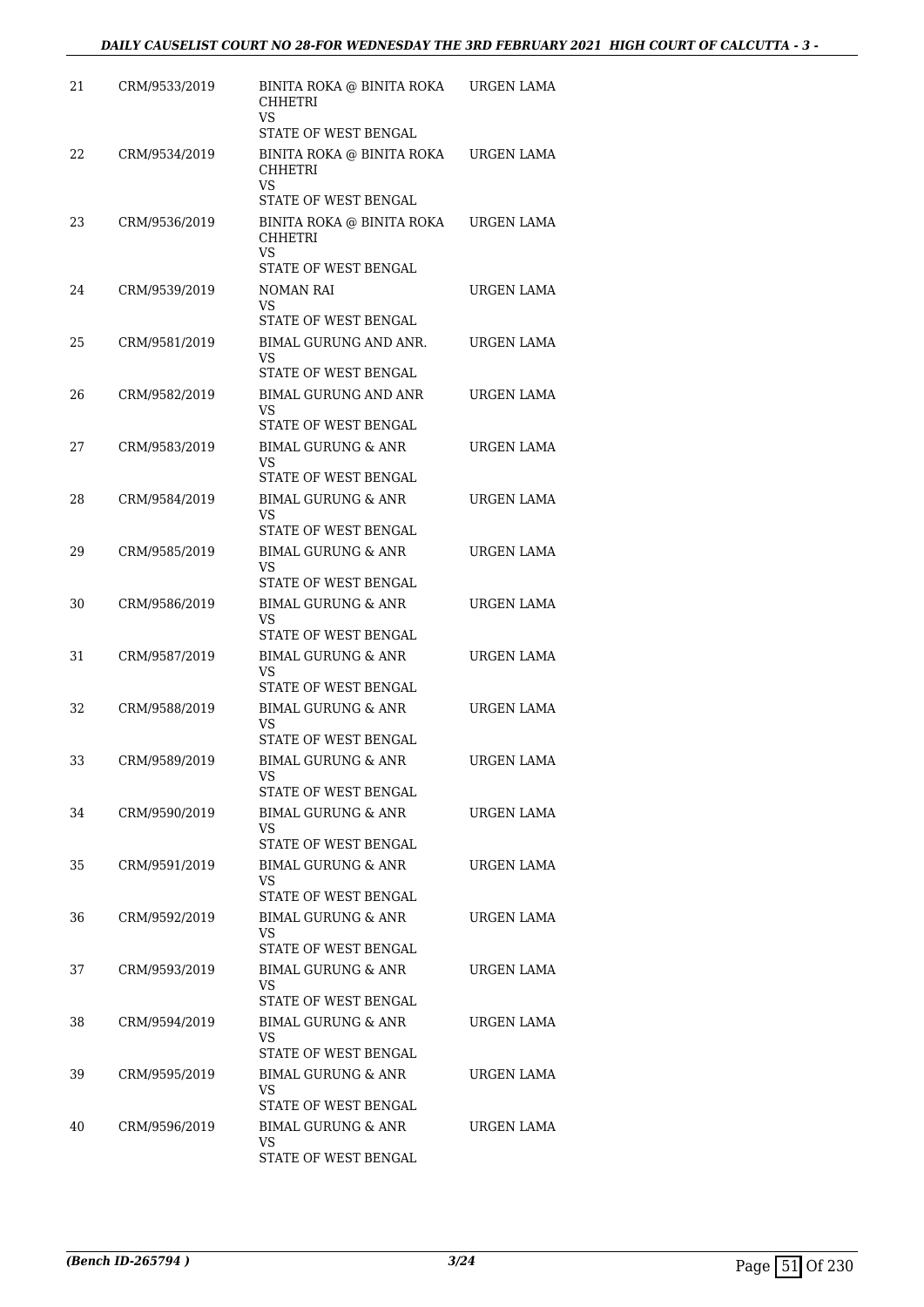| CRM/9597/2019 | <b>BIMAL GURUNG &amp; ANR</b><br>VS  | URGEN LAMA                                                                                                                                                                                                                                                                                                                                                                                                                                                                                                                         |
|---------------|--------------------------------------|------------------------------------------------------------------------------------------------------------------------------------------------------------------------------------------------------------------------------------------------------------------------------------------------------------------------------------------------------------------------------------------------------------------------------------------------------------------------------------------------------------------------------------|
| CRM/9598/2019 | <b>BIMAL GURUNG &amp; ANR</b><br>VS  | URGEN LAMA                                                                                                                                                                                                                                                                                                                                                                                                                                                                                                                         |
| CRM/9599/2019 | <b>BIMAL GURUNG &amp; ANR</b><br>VS  | URGEN LAMA                                                                                                                                                                                                                                                                                                                                                                                                                                                                                                                         |
| CRM/9600/2019 | <b>BIMAL GURUNG &amp; ANR</b><br>VS  | URGEN LAMA                                                                                                                                                                                                                                                                                                                                                                                                                                                                                                                         |
| CRM/9601/2019 | BIMAL GURUNG & ANR<br>VS             | URGEN LAMA                                                                                                                                                                                                                                                                                                                                                                                                                                                                                                                         |
| CRM/9602/2019 | <b>BIMAL GURUNG &amp; ANR</b><br>VS  | URGEN LAMA                                                                                                                                                                                                                                                                                                                                                                                                                                                                                                                         |
| CRM/9603/2019 | <b>BIMAL GURUNG &amp; ANR</b><br>VS. | URGEN LAMA                                                                                                                                                                                                                                                                                                                                                                                                                                                                                                                         |
| CRM/9604/2019 | <b>BIMAL GURUNG &amp; ANR</b><br>VS  | URGEN LAMA                                                                                                                                                                                                                                                                                                                                                                                                                                                                                                                         |
| CRM/9605/2019 | <b>BIMAL GURUNG &amp; ANR</b><br>VS  | URGEN LAMA                                                                                                                                                                                                                                                                                                                                                                                                                                                                                                                         |
| CRM/9606/2019 | <b>BIMAL GURUNG &amp; ANR</b><br>VS  | URGEN LAMA                                                                                                                                                                                                                                                                                                                                                                                                                                                                                                                         |
| CRM/9607/2019 | BIMAL GURUNG & ANR<br>VS             | URGEN LAMA                                                                                                                                                                                                                                                                                                                                                                                                                                                                                                                         |
| CRM/9608/2019 | <b>BIMAL GURUNG &amp; ANR</b><br>VS  | URGEN LAMA                                                                                                                                                                                                                                                                                                                                                                                                                                                                                                                         |
| CRM/9609/2019 | <b>BIMAL GURUNG &amp; ANR</b><br>VS  | URGEN LAMA                                                                                                                                                                                                                                                                                                                                                                                                                                                                                                                         |
| CRM/9610/2019 | BIMAL GURUNG & ANR<br>VS             | URGEN LAMA                                                                                                                                                                                                                                                                                                                                                                                                                                                                                                                         |
| CRM/9611/2019 | <b>BIMAL GURUNG &amp; ANR</b><br>VS  | URGEN LAMA                                                                                                                                                                                                                                                                                                                                                                                                                                                                                                                         |
| CRM/9612/2019 | <b>BIMAL GURUNG &amp; ANR</b><br>VS  | URGEN LAMA                                                                                                                                                                                                                                                                                                                                                                                                                                                                                                                         |
| CRM/9613/2019 | BIMAL GURUNG & ANR<br>VS             | URGEN LAMA                                                                                                                                                                                                                                                                                                                                                                                                                                                                                                                         |
| CRM/9614/2019 | BIMAL GURUNG & ANR<br>VS             | URGEN LAMA                                                                                                                                                                                                                                                                                                                                                                                                                                                                                                                         |
| CRM/9615/2019 | BIMAL GURUNG & ANR<br>VS             | URGEN LAMA                                                                                                                                                                                                                                                                                                                                                                                                                                                                                                                         |
| CRM/9616/2019 | <b>BIMAL GURUNG &amp; ANR</b><br>VS  | URGEN LAMA                                                                                                                                                                                                                                                                                                                                                                                                                                                                                                                         |
| CRM/9617/2019 | BIMAL GURUNG & ANR<br>VS             | URGEN LAMA                                                                                                                                                                                                                                                                                                                                                                                                                                                                                                                         |
|               |                                      | STATE OF WEST BENGAL<br>STATE OF WEST BENGAL<br>STATE OF WEST BENGAL<br><b>STATE OF WEST BENGAL</b><br>STATE OF WEST BENGAL<br>STATE OF WEST BENGAL<br>STATE OF WEST BENGAL<br>STATE OF WEST BENGAL<br>STATE OF WEST BENGAL<br>STATE OF WEST BENGAL<br>STATE OF WEST BENGAL<br>STATE OF WEST BENGAL<br><b>STATE OF WEST BENGAL</b><br>STATE OF WEST BENGAL<br>STATE OF WEST BENGAL<br>STATE OF WEST BENGAL<br>STATE OF WEST BENGAL<br>STATE OF WEST BENGAL<br>STATE OF WEST BENGAL<br>STATE OF WEST BENGAL<br>STATE OF WEST BENGAL |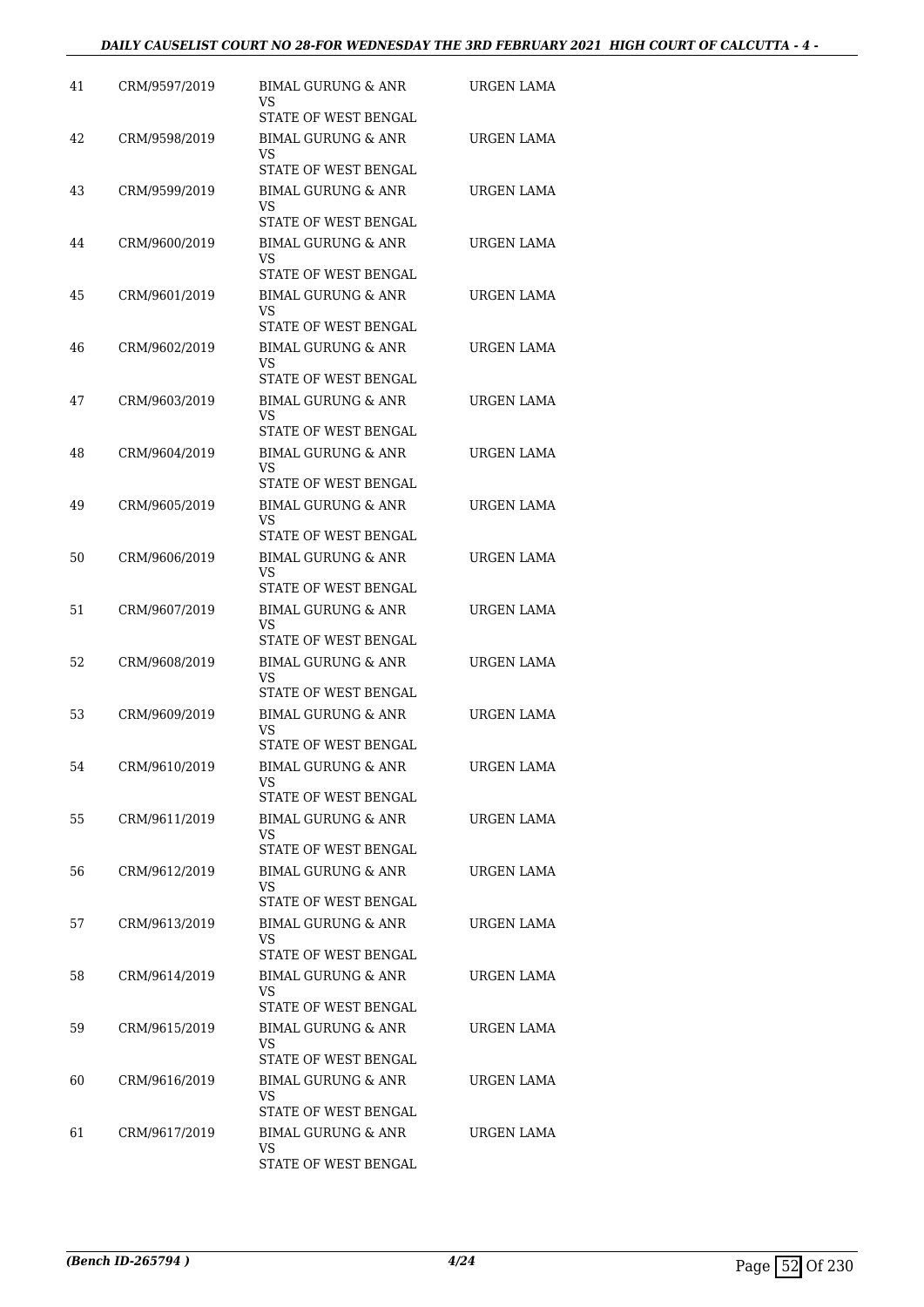#### *DAILY CAUSELIST COURT NO 28-FOR WEDNESDAY THE 3RD FEBRUARY 2021 HIGH COURT OF CALCUTTA - 5 -*

| 62 | CRM/9618/2019 | BIMAL GURUNG & ANR<br>VS                                                 | URGEN LAMA        |
|----|---------------|--------------------------------------------------------------------------|-------------------|
| 63 | CRM/9619/2019 | STATE OF WEST BENGAL<br><b>BIMAL GURUNG &amp; ANR</b><br>VS              | URGEN LAMA        |
| 64 | CRM/9620/2019 | STATE OF WEST BENGAL<br>BIMAL GURUNG & ANR                               | URGEN LAMA        |
|    |               | VS<br>STATE OF WEST BENGAL<br><b>BIMAL GURUNG &amp; ANR</b>              | <b>URGEN LAMA</b> |
| 65 | CRM/9621/2019 | VS<br>STATE OF WEST BENGAL                                               |                   |
| 66 | CRM/9622/2019 | <b>BIMAL GURUNG &amp; ANR</b><br>VS                                      | URGEN LAMA        |
| 67 | CRM/9623/2019 | STATE OF WEST BENGAL<br>BINAL GURUNG & ANR<br>VS<br>STATE OF WEST BENGAL | URGEN LAMA        |
| 68 | CRM/9624/2019 | <b>BIMAL GURUNG &amp; ANR</b><br>VS                                      | URGEN LAMA        |
| 69 | CRM/9625/2019 | STATE OF WEST BENGAL<br>BIMAL GURUNG & ANR<br>VS                         | <b>URGEN LAMA</b> |
| 70 | CRM/9626/2019 | STATE OF WEST BENGAL<br><b>BIMAL GURUNG &amp; ANR</b><br>VS              | URGEN LAMA        |
| 71 | CRM/9627/2019 | STATE OF WEST BENGAL<br><b>BIMAL GURUNG &amp; ANR</b><br>VS              | URGEN LAMA        |
| 72 | CRM/9628/2019 | STATE OF WEST BENGAL<br>BIMAL GURUNG & ANR<br>VS                         | URGEN LAMA        |
| 73 | CRM/9629/2019 | STATE OF WEST BENGAL<br>BIMAL GURUNG & ANR<br>VS                         | URGEN LAMA        |
| 74 | CRM/9630/2019 | STATE OF WEST BENGAL<br><b>BIMAL GURUNG &amp; ANR</b><br>VS              | <b>URGEN LAMA</b> |
| 75 | CRM/9631/2019 | STATE OF WEST BENGAL<br><b>BIMAL GURUNG &amp; ANR</b><br>VS              | URGEN LAMA        |
| 76 | CRM/9632/2019 | STATE OF WEST BENGAL<br>BIMAL GURUNG & ANR<br>VS                         | URGEN LAMA        |
| 77 | CRM/9633/2019 | STATE OF WEST BENGAL<br>BIMAL GURUNG & ANR<br>VS                         | URGEN LAMA        |
| 78 | CRM/9634/2019 | STATE OF WEST BENGAL<br>BIMAL GURUNG & ANR<br>VS                         | <b>URGEN LAMA</b> |
| 79 | CRM/9635/2019 | STATE OF WEST BENGAL<br>BIMAL GURUNG & ANR<br>VS                         | URGEN LAMA        |
| 80 | CRM/9636/2019 | STATE OF WEST BENGAL<br>BIMAL GURUNG & ANR<br>VS                         | URGEN LAMA        |
| 81 | CRM/9637/2019 | STATE OF WEST BENGAL<br>BIMAL GURUNG & ANR<br>VS                         | URGEN LAMA        |
| 82 | CRM/9638/2019 | STATE OF WEST BENGAL<br>BIMAL GURUNG & ANR<br>VS<br>STATE OF WEST BENGAL | URGEN LAMA        |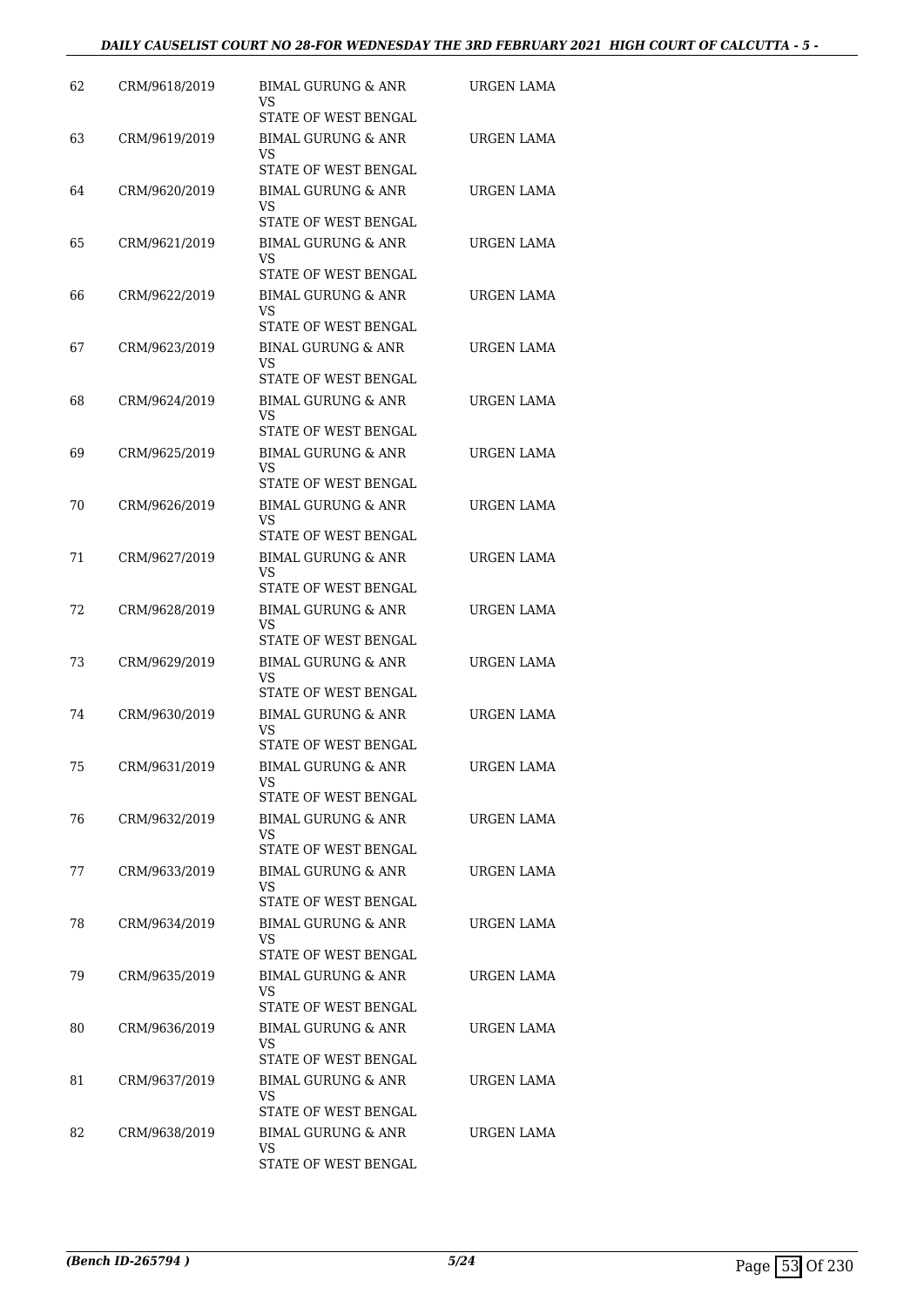#### *DAILY CAUSELIST COURT NO 28-FOR WEDNESDAY THE 3RD FEBRUARY 2021 HIGH COURT OF CALCUTTA - 6 -*

| 83  | CRM/9639/2019 | BIMAL GURUNG & ANR<br>VS<br>STATE OF WEST BENGAL                                    | URGEN LAMA        |
|-----|---------------|-------------------------------------------------------------------------------------|-------------------|
| 84  | CRM/9640/2019 | <b>BIMAL GURUNG &amp; ANR</b><br>VS<br><b>STATE OF WEST BENGAL</b>                  | URGEN LAMA        |
| 85  | CRM/9641/2019 | <b>BIMAL GURUNG &amp; ANR</b><br>VS<br>STATE OF WEST BENGAL                         | URGEN LAMA        |
| 86  | CRM/9642/2019 | <b>BIMAL GURUNG &amp; ANR</b><br>VS<br>STATE OF WEST BENGAL                         | URGEN LAMA        |
| 87  | CRM/9643/2019 | ROSHAN GIRI & ANR<br>VS<br>STATE OF WEST BENGAL                                     | URGEN LAMA        |
| 88  | CRM/9644/2019 | BIMAL GURUNG & ANR<br>VS<br>STATE OF WEST BENGAL                                    | URGEN LAMA        |
| 89  | CRM/9645/2019 | <b>BIMAL GURUNG &amp; ANR</b><br><b>VS</b><br>STATE OF WEST BENGAL                  | URGEN LAMA        |
| 90  | CRM/9646/2019 | <b>BIMAL GURUNG &amp; ANR</b><br>VS<br>STATE OF WEST BENGAL                         | URGEN LAMA        |
| 91  | CRM/9647/2019 | <b>BIMAL GURUNG &amp; ANR</b><br>VS<br>STATE OF WEST BENGAL                         | <b>URGEN LAMA</b> |
| 92  | CRM/9648/2019 | <b>BIMAL GURUNG &amp; ANR</b><br>VS<br>STATE OF WEST BENGAL                         | URGEN LAMA        |
| 93  | CRM/9649/2019 | BIMAL GURUNG & ANR<br>VS<br>STATE OF WEST BENGAL                                    | URGEN LAMA        |
| 94  | CRM/9650/2019 | <b>BIMAL GURUNG &amp; ANR</b><br>VS<br>STATE OF WEST BENGAL                         | URGEN LAMA        |
| 95  | CRM/9651/2019 | <b>BIMAL GURUNG &amp; ANR</b><br>VS<br><b>STATE OF WEST BENGAL</b>                  | URGEN LAMA        |
| 96  | CRM/9652/2019 | BIMAL GURUNG & ANR<br>VS<br>STATE OF WEST BENGAL                                    | URGEN LAMA        |
| 97  | CRM/9653/2019 | BIMAL GURUNG & ANR<br>VS<br>STATE OF WEST BENGAL                                    | URGEN LAMA        |
| 98  | CRM/9654/2019 | <b>BIMAL GURUNG &amp; ANR</b><br>VS<br>STATE OF WEST BENGAL                         | URGEN LAMA        |
| 99  | CRM/9655/2019 | <b>BIMAL GURUNG &amp; ANR</b><br>VS<br>STATE OF WEST BENGAL                         | URGEN LAMA        |
| 100 | CRM/9656/2019 | <b>BIMAL GURUNG &amp; ANR</b><br>VS                                                 | URGEN LAMA        |
| 101 | CRM/9657/2019 | STATE OF WEST BENGAL<br>BIMAL GURUNG & ANR<br>VS                                    | URGEN LAMA        |
| 102 | CRM/9658/2019 | STATE OF WEST BENGAL<br><b>BIMAL GURUNG &amp; ANR</b><br>VS<br>STATE OF WEST BENGAL | URGEN LAMA        |
| 103 | CRM/9659/2019 | BIMAL GURUNG & ANR<br>VS<br>STATE OF WEST BENGAL                                    | URGEN LAMA        |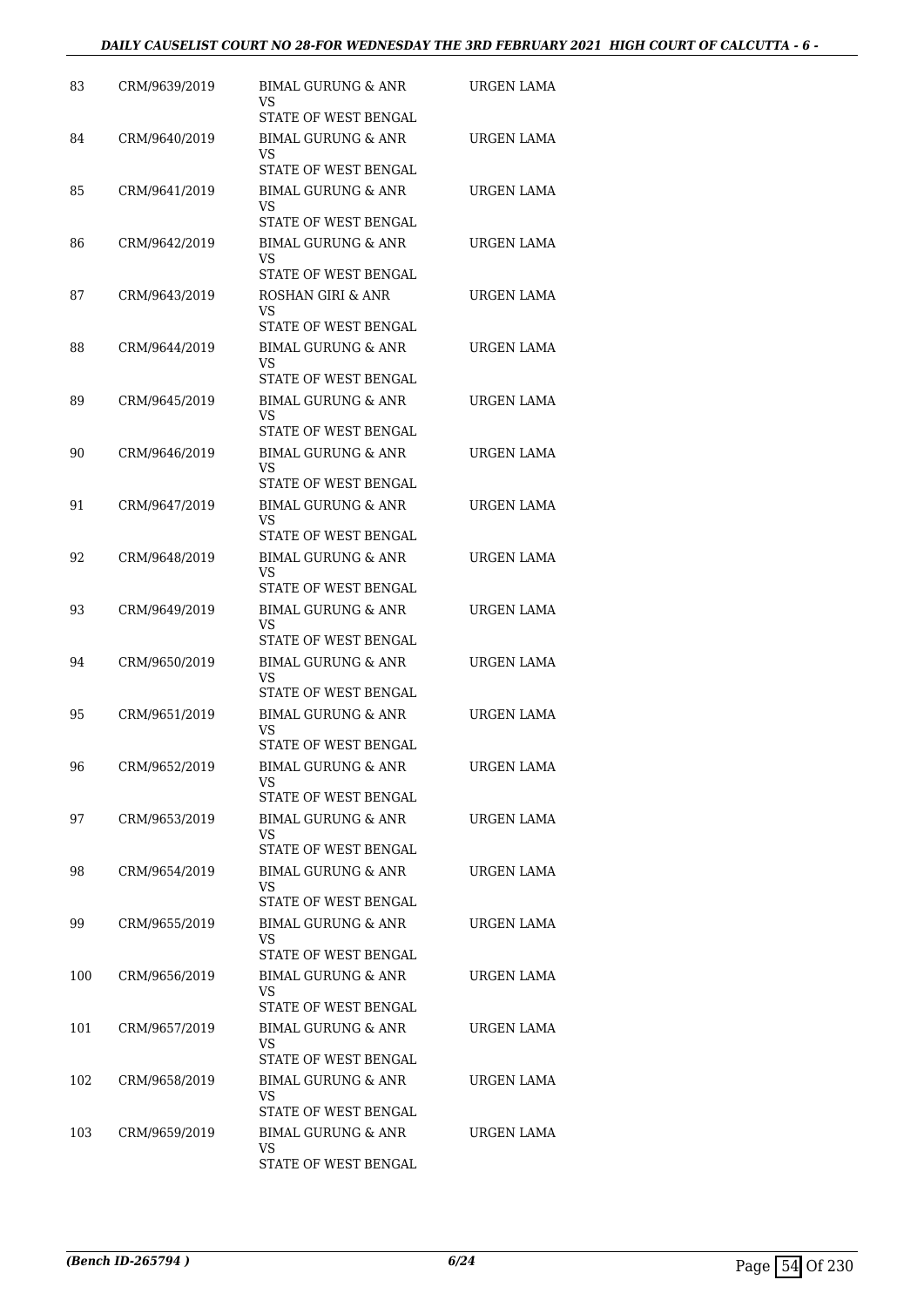#### *DAILY CAUSELIST COURT NO 28-FOR WEDNESDAY THE 3RD FEBRUARY 2021 HIGH COURT OF CALCUTTA - 7 -*

| 104 | CRM/9660/2019 | BIMAL GURUNG & ANR<br>VS<br>STATE OF WEST BENGAL                         | URGEN LAMA        |
|-----|---------------|--------------------------------------------------------------------------|-------------------|
| 105 | CRM/9661/2019 | <b>BIMAL GURUNG &amp; ANR</b><br>VS                                      | URGEN LAMA        |
| 106 | CRM/9662/2019 | STATE OF WEST BENGAL<br>BIMAL GURUNG & ANR<br>VS                         | URGEN LAMA        |
| 107 | CRM/9663/2019 | STATE OF WEST BENGAL<br><b>BIMAL GURUNG &amp; ANR</b><br>VS              | <b>URGEN LAMA</b> |
| 108 | CRM/9664/2019 | STATE OF WEST BENGAL<br><b>BIMAL GURUNG &amp; ANR</b><br>VS              | URGEN LAMA        |
| 109 | CRM/9665/2019 | STATE OF WEST BENGAL<br>BIMAL GURUNG & ANR<br>VS                         | URGEN LAMA        |
| 110 | CRM/9666/2019 | STATE OF WEST BENGAL<br>BIMAL GURUNG & ANR<br>VS                         | URGEN LAMA        |
| 111 | CRM/9667/2019 | STATE OF WEST BENGAL<br><b>BIMAL GURUNG &amp; ANR</b><br>VS              | URGEN LAMA        |
| 112 | CRM/9668/2019 | STATE OF WEST BENGAL<br><b>BIMAL GURUNG &amp; ANR</b><br>VS              | URGEN LAMA        |
| 113 | CRM/9669/2019 | STATE OF WEST BENGAL<br><b>BIMAL GURUNG &amp; ANR</b><br>VS              | URGEN LAMA        |
| 114 | CRM/9670/2019 | STATE OF WEST BENGAL<br>BIMAL GURUNG & ANR<br>VS                         | URGEN LAMA        |
| 115 | CRM/9671/2019 | STATE OF WEST BENGAL<br><b>BIMAL GURUNG &amp; ANR</b><br>VS              | URGEN LAMA        |
| 116 | CRM/9672/2019 | STATE OF WEST BENGAL<br>BIMAL GURUNG & ANR<br>VS                         | <b>URGEN LAMA</b> |
| 117 | CRM/9673/2019 | STATE OF WEST BENGAL<br><b>BIMAL GURUNG &amp; ANR</b><br>VS              | <b>URGEN LAMA</b> |
| 118 | CRM/9674/2019 | STATE OF WEST BENGAL<br>BIMAL GURUNG & ANR<br>VS                         | URGEN LAMA        |
| 119 | CRM/9675/2019 | STATE OF WEST BENGAL<br>BIMAL GURUNG & ANR<br>VS                         | URGEN LAMA        |
| 120 | CRM/9676/2019 | STATE OF WEST BENGAL<br>BIMAL GURUNG & ANR<br>VS                         | URGEN LAMA        |
| 121 | CRM/9677/2019 | STATE OF WEST BENGAL<br>BIMAL GURUNG & ANR<br>VS                         | URGEN LAMA        |
| 122 | CRM/9678/2019 | STATE OF WEST BENGAL<br>BIMAL GURUNG & ANR<br>VS                         | URGEN LAMA        |
| 123 | CRM/9679/2019 | STATE OF WEST BENGAL<br>BIMAL GURUNG & ANR<br>VS.                        | URGEN LAMA        |
| 124 | CRM/9680/2019 | STATE OF WEST BENGAL<br>BIMAL GURUNG & ANR<br>VS<br>STATE OF WEST BENGAL | URGEN LAMA        |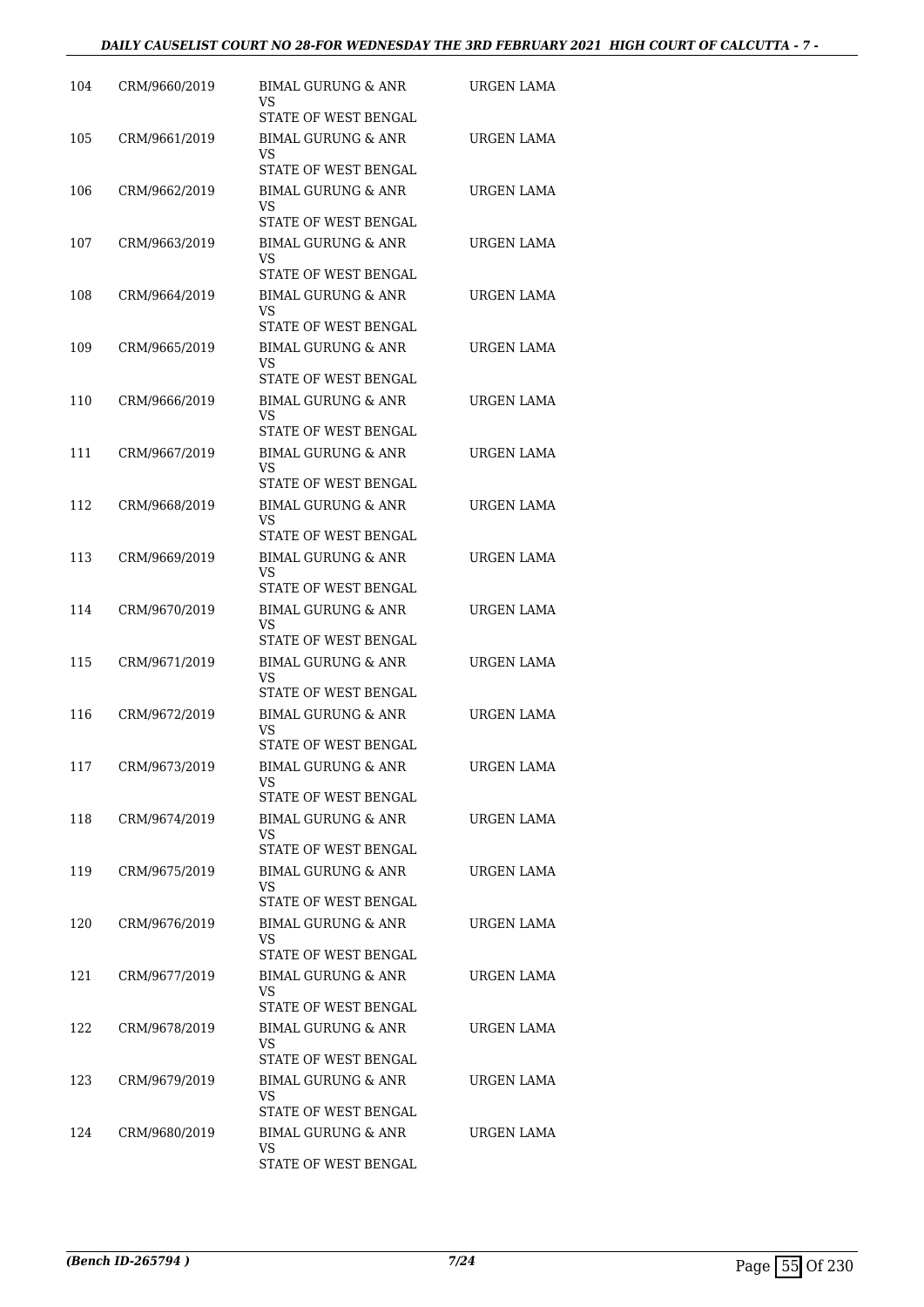#### *DAILY CAUSELIST COURT NO 28-FOR WEDNESDAY THE 3RD FEBRUARY 2021 HIGH COURT OF CALCUTTA - 8 -*

| 125 | CRM/9681/2019 | BIMAL GURUNG & ANR<br>VS<br>STATE OF WEST BENGAL                                    | URGEN LAMA        |
|-----|---------------|-------------------------------------------------------------------------------------|-------------------|
| 126 | CRM/9682/2019 | BIMAL GURUNG & ANR<br>VS<br>STATE OF WEST BENGAL                                    | URGEN LAMA        |
| 127 | CRM/9683/2019 | BIMAL GURUNG & ANR<br>VS                                                            | URGEN LAMA        |
| 128 | CRM/9684/2019 | STATE OF WEST BENGAL<br><b>BIMAL GURUNG &amp; ANR</b><br>VS                         | URGEN LAMA        |
| 129 | CRM/9685/2019 | STATE OF WEST BENGAL<br><b>BIMAL GURUNG &amp; ANR</b><br>VS                         | URGEN LAMA        |
| 130 | CRM/9686/2019 | STATE OF WEST BENGAL<br><b>BIMAL GURUNG &amp; ANR</b><br>VS<br>STATE OF WEST BENGAL | URGEN LAMA        |
| 131 | CRM/9687/2019 | BIMAL GURUNG & ANR<br>VS<br><b>STATE OF WEST BENGAL</b>                             | URGEN LAMA        |
| 132 | CRM/9688/2019 | <b>BIMAL GURUNG &amp; ANR</b><br>VS<br>STATE OF WEST BENGAL                         | URGEN LAMA        |
| 133 | CRM/9689/2019 | <b>BIMAL GURUNG &amp; ANR</b><br>VS                                                 | URGEN LAMA        |
| 134 | CRM/9690/2019 | STATE OF WEST BENGAL<br><b>BIMAL GURUNG &amp; ANR</b><br>VS                         | URGEN LAMA        |
| 135 | CRM/9691/2019 | STATE OF WEST BENGAL<br>BIMAL GURUNG AND ANR.<br>VS                                 | URGEN LAMA        |
| 136 | CRM/9692/2019 | STATE OF WEST BENGAL<br><b>BIMAL GURUNG &amp; ANR</b><br>VS                         | URGEN LAMA        |
| 137 | CRM/9693/2019 | STATE OF WEST BENGAL<br>BIMAL GURUNG & ANR<br>VS                                    | URGEN LAMA        |
| 138 | CRM/9694/2019 | STATE OF WEST BENGAL<br><b>BIMAL GURUNG AND ANR.</b><br>VS                          | <b>URGEN LAMA</b> |
| 139 | CRM/9695/2019 | STATE OF WEST BENGAL<br>BIMAL GURUNG & ANR<br>VS                                    | URGEN LAMA        |
| 140 | CRM/9696/2019 | STATE OF WEST BENGAL<br>BIMAL GURUNG & ANR<br>VS                                    | URGEN LAMA        |
| 141 | CRM/9697/2019 | STATE OF WEST BENGAL<br>BIMAL GURUNG AND ANR.<br>VS.                                | URGEN LAMA        |
| 142 | CRM/9698/2019 | STATE OF WEST BENGAL<br>BIMAL GURUNG & ANR<br>VS                                    | URGEN LAMA        |
| 143 | CRM/9699/2019 | STATE OF WEST BENGAL<br>BIMAL GURUNG AND ANR.<br><b>VS</b>                          | URGEN LAMA        |
| 144 | CRM/9700/2019 | STATE OF WEST BENGAL<br>BIMAL GURUNG & ANR<br><b>VS</b><br>STATE OF WEST BENGAL     | URGEN LAMA        |
| 145 | CRM/9701/2019 | C K PRADHAN<br>VS<br>STATE OF WEST BENGAL                                           | URGEN LAMA        |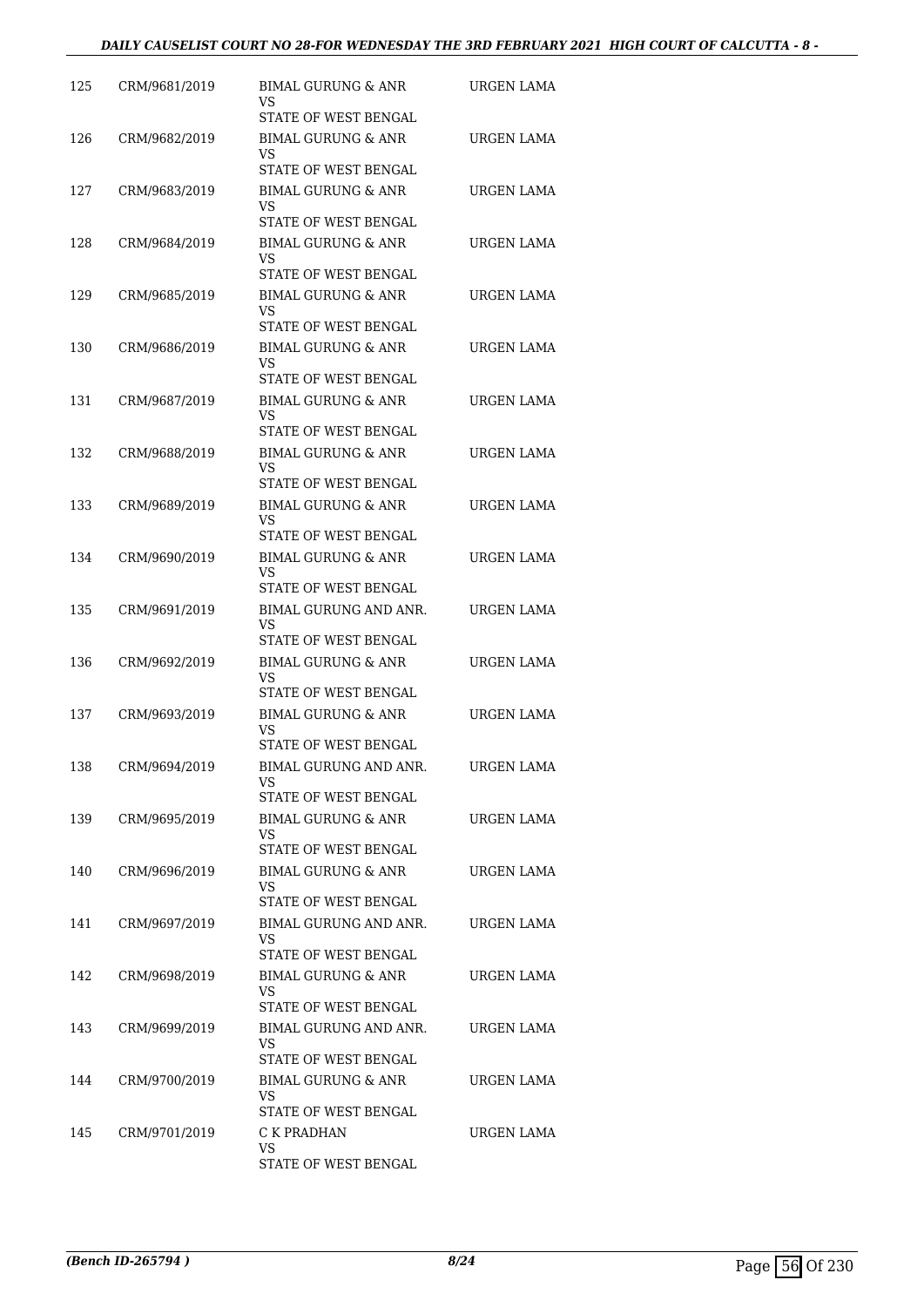#### *DAILY CAUSELIST COURT NO 28-FOR WEDNESDAY THE 3RD FEBRUARY 2021 HIGH COURT OF CALCUTTA - 9 -*

| 146 | CRM/9702/2019      | BIMAL GURUNG & ANR<br>VS                        | URGEN LAMA                |
|-----|--------------------|-------------------------------------------------|---------------------------|
| 147 | CRM/9703/2019      | STATE OF WEST BENGAL<br>ROSHAN GIRI & ANR<br>VS | URGEN LAMA                |
|     |                    | STATE OF WEST BENGAL                            |                           |
| 148 | CRM/9704/2019      | <b>SARAN DEWAN</b><br>VS                        | URGEN LAMA                |
| 149 |                    | STATE OF WEST BENGAL<br>ROSHAN GIRI & ANR       | URGEN LAMA                |
|     | CRM/9705/2019      | VS<br>STATE OF WEST BENGAL                      |                           |
| 150 | CRM/9706/2019      | <b>SARAN DEWAN</b>                              | URGEN LAMA                |
|     |                    | VS<br>STATE OF WEST BENGAL                      |                           |
| 151 | CRM/9707/2019      | SARAN DEWAN                                     | URGEN LAMA                |
|     |                    | VS<br>STATE OF WEST BENGAL                      |                           |
| 152 | CRM/9708/2019      | ROSHAN GIRI & ANR                               | URGEN LAMA                |
|     |                    | VS                                              |                           |
|     |                    | STATE OF WEST BENGAL                            |                           |
| 153 | CRM/9709/2019      | <b>SARAN DEWAN</b><br>VS                        | URGEN LAMA                |
|     |                    | STATE OF WEST BENGAL                            |                           |
| 154 | CRM/9710/2019      | ROSHAN GIRI<br>VS                               | URGEN LAMA                |
|     |                    | STATE OF WEST BENGAL                            |                           |
| 155 | CRM/9711/2019      | DIPENDRA NEIRULA                                | URGEN LAMA                |
|     |                    | VS<br>STATE OF WEST BENGAL                      |                           |
| 156 | CRM/9712/2019      | ROSHAN GIRI & ANR<br>VS                         | URGEN LAMA                |
| 157 | CRM/9713/2019      | STATE OF WEST BENGAL                            | URGEN LAMA                |
|     |                    | BIMAL DORJEE<br>VS<br>STATE OF WEST BENGAL      |                           |
| 158 | CRM/9714/2019      | PRANITA PRADHAN                                 | URGEN LAMA                |
|     |                    | VS.<br>STATE OF WEST BENGAL                     |                           |
| 159 | CRM/8917/2020      | RAJIV SINGH                                     | KOUSTAV BAGCHI            |
|     |                    | VS<br>State of West Bengal                      |                           |
|     | IA NO: CRAN/1/2021 |                                                 |                           |
| 160 | CRM/11108/2020     | SANOJ SINGH AND ORS                             | KOMAL SINGH               |
|     |                    | VS<br>State of West Bengal                      |                           |
| 161 | CRM/372/2021       | SK BADSHA HITLAR                                | <b>BIKRAM BANERJEE</b>    |
|     |                    | VS                                              |                           |
|     |                    | State of West Bengal                            |                           |
| 162 | CRM/567/2021       | RAJIVE SK. @ RAJIB SK. AND<br>ANR<br>VS         | RAJNANDINI DAS            |
|     |                    | State of West Bengal                            |                           |
|     | wt163 CRM/543/2021 | RAJIVE SK @RAJIB SK AND<br>ANR<br><b>VS</b>     | RAJNANDINIDAS17@GMAIL.COM |
|     |                    | STATE OF WEST BENGAL                            |                           |
| 164 | CRM/1203/2021      | SREEJONI BHATTACHARYAA<br>VS                    | ATISH GHOSH               |
|     |                    | THE STATE OF WEST BENGAL                        |                           |
|     |                    |                                                 |                           |

#### **FOR ORDERS**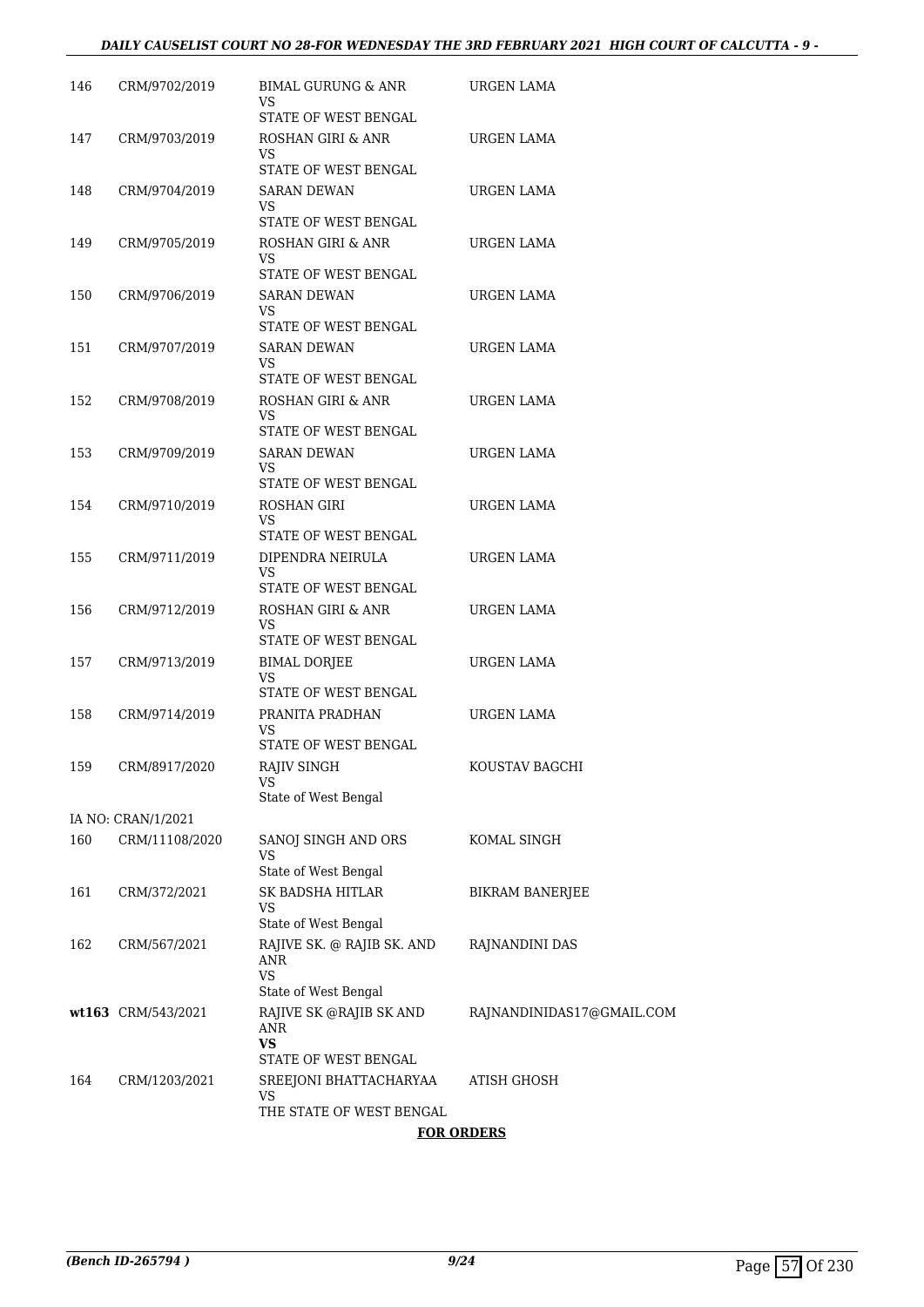| 165 | CRM/103/2021                              | SK ASFAR ALI<br>VS                                                            | Deepak Prahladka              |
|-----|-------------------------------------------|-------------------------------------------------------------------------------|-------------------------------|
|     |                                           | State of West Bengal                                                          |                               |
|     |                                           |                                                                               | <b>BAIL APPLICATION</b>       |
| 166 | CRM/1303/2020                             | NONIGOPAL BAPARI @ PAGLA<br>VS<br>STATE OF WEST BENGAL                        | <b>NAZIR AHMED</b>            |
|     | IA NO: CRAN/1/2020(Old No:CRAN/4145/2020) |                                                                               |                               |
| 167 | CRM/6550/2020                             | <b>FOREJ LASKAR</b><br><b>VS</b><br>State of West Bengal                      | SANDIP CHAKRABORTY            |
|     | IA NO: CRAN/1/2020                        |                                                                               |                               |
| 168 | CRM/8172/2020                             | FANI DAS                                                                      | DEEPAK PRAHLADKA              |
|     |                                           | VS<br>State of West Bengal                                                    |                               |
|     | IA NO: CRAN/1/2020                        |                                                                               |                               |
| 169 | CRM/8804/2020                             | PARITOSH SARKAR<br>VS<br>THE STATE OF WEST BENGAL                             | <b>SAYAN DE</b>               |
| 170 | CRM/9200/2020                             | SK NAYEEM @ KALO NAYEEM                                                       |                               |
|     |                                           | VS<br>Union of India AND ANR                                                  | RAJESHWAR CHAKRABORTY         |
| 171 | CRM/9267/2020                             | SUROJIT MONDAL                                                                | <b>AMIT SINGH</b>             |
|     |                                           | <b>VS</b><br>State of West Bengal                                             |                               |
| 172 | CRM/9678/2020                             | SHAYED ALI LASKAR @ SAHID<br>AND ORS                                          | SANTANU MAJI                  |
|     |                                           | VS.                                                                           |                               |
| 173 | CRM/9879/2020                             | State of West Bengal<br>SURAJ SK                                              | MRITYUNJOY CHATTERJEE         |
|     |                                           | <b>VS</b><br>State of West Bengal                                             |                               |
| 174 | CRM/10766/2020                            | MD. JINNAT BABUL ISLAM<br>VS<br>THE STATE OF WEST BENGAL                      | ANTARIKSHA BASU               |
|     |                                           |                                                                               |                               |
| 175 | CRM/303/2021                              | SK BOSIR @ SK. BOSIRUDDIN<br>VS<br>State of West Bengal                       | Kunal Ganguly                 |
|     |                                           |                                                                               | <b>BAIL APPLICATION [NEW]</b> |
| 176 | CRM/8603/2020                             | SOUMEN DEY ALIAS HABU<br>VS                                                   | DEB KUMAR SHARMA              |
|     |                                           | State of West Bengal                                                          |                               |
| 177 | CRM/9658/2020                             | <b>SUJAY MONDAL</b><br><b>VS</b><br>State of West Bengal                      | SK. JALALUDDIN                |
| 178 | CRM/10770/2020                            | UTTAM MONDAL<br>VS                                                            | <b>AMIT SINGH</b>             |
|     |                                           | State of West Bengal                                                          |                               |
| 179 | CRM/10775/2020                            | MD. SUKURUDDIN @<br><b>SUKURUDDIN SK</b><br><b>VS</b><br>State of West Bengal | SAGAR SAHA                    |
| 180 | CRM/10780/2020                            | <b>MILON ROY</b><br><b>VS</b>                                                 | KAZI M RAHMAN                 |
|     |                                           | State of West Bengal                                                          |                               |
| 181 | CRM/10786/2020                            | JAHANGIR ANSARI<br>VS<br>State of West Bengal                                 | Sujoy Sarkar                  |
| 182 | CRM/10938/2020                            | SITU SK AND ORS<br><b>VS</b><br>State of West Bengal                          | ARUP KUMAR BHOWMICK           |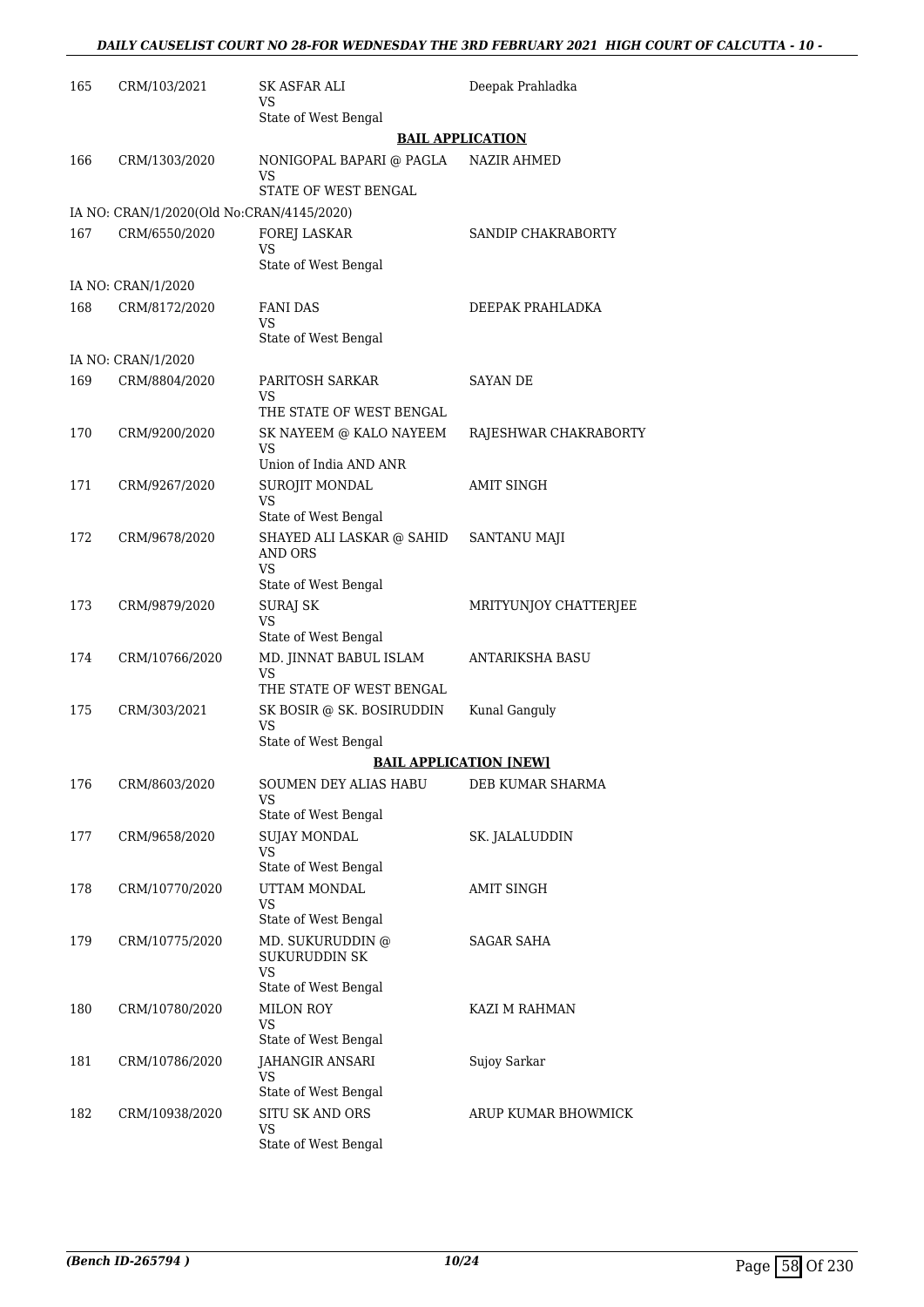### *DAILY CAUSELIST COURT NO 28-FOR WEDNESDAY THE 3RD FEBRUARY 2021 HIGH COURT OF CALCUTTA - 11 -*

| 183 | CRM/193/2021       | SANJEET SINGH @ SANJIT<br>SINGH @ PAPPU AND ANR<br><b>VS</b>                                     | KOUSTAV BAGCHI            |
|-----|--------------------|--------------------------------------------------------------------------------------------------|---------------------------|
| 184 | CRM/211/2021       | State of West Bengal<br>JAKIR SK AND ANR<br>VS                                                   | MUSHARRAF ALAM SK         |
| 185 | CRM/235/2021       | State of West Bengal<br>MONIRUL MISTRY @ KHOKAN<br><b>MISTRY</b><br>VS<br>State of West Bengal   | AMRITA CHEL               |
| 186 | CRM/278/2021       | HAZI KETAB ALI SARDAR<br>VS                                                                      | SOMA CHOWDHURY(BANDHU)    |
| 187 | CRM/341/2021       | State of West Bengal<br>MD SHAMI @ MOHAMMAD<br>SHAMI<br><b>VS</b>                                | NAZIR AHMED               |
|     |                    | State of West Bengal                                                                             |                           |
|     | wt188 CRM/117/2021 | MITHUN CHANDRA<br>VS<br>STATE OF WEST BENGAL AND<br>ORS.                                         | <b>AMRIN KHATOON</b>      |
| 189 | CRM/370/2021       | ANIRUDDHA GHOSH<br>VS<br>State of West Bengal                                                    | DATTATREYA DUTTA          |
| 190 | CRM/402/2021       | KEDAR SINGH @ KEDAR SING<br>VS<br>State of West Bengal                                           | SEKHAR MUKERJEE           |
| 191 | CRM/403/2021       | <b>SANJIB RANG</b><br>VS                                                                         | SOUMYA BASU ROY CHOWDHURY |
| 192 | CRM/407/2021       | State of West Bengal<br><b>MANTU MAHATO</b><br>VS<br>THE CENTRAL BUREAU<br><b>OFINVESIGATION</b> | MUNMUN GANGOPADHYAY       |
| 193 | CRM/408/2021       | MD RAJA<br>VS<br>State of West Bengal                                                            | MRITYUNJOY CHATTERJEE     |
| 194 | CRM/409/2021       | HAFIJUL ALI<br>VS<br>State of West Bengal                                                        | <b>AMIT HALDER</b>        |
| 195 | CRM/410/2021       | TOMIRUL SK<br>VS<br>State of West Bengal                                                         | SOURAV MUKHERJEE          |
| 196 | CRM/411/2021       | RAJESH MONDAL<br>VS.<br>State of West Bengal                                                     | SUBHAJIT CHATTERJEE       |
| 197 | CRM/415/2021       | DINESH GUPTA<br>VS<br>State of West Bengal                                                       | SOUMYA BASU ROY CHOWDHURI |
| 198 | CRM/416/2021       | <b>HARISANKAR</b><br>GHORUI@SHANKAR GHORAI<br>VS                                                 | PRONAY BASAK              |
| 199 | CRM/418/2021       | State of West Bengal<br>BINDU SARKAR @ BINDHU<br>SARKAR AND ANR.<br>VS                           | KARABI ROY                |
| 200 | CRM/420/2021       | State of West Bengal<br>MUNTASIR RAHAMAN KHAN<br>@ MARUF KHAN<br>VS<br>State of West Bengal      | SNIGDHA SAHA              |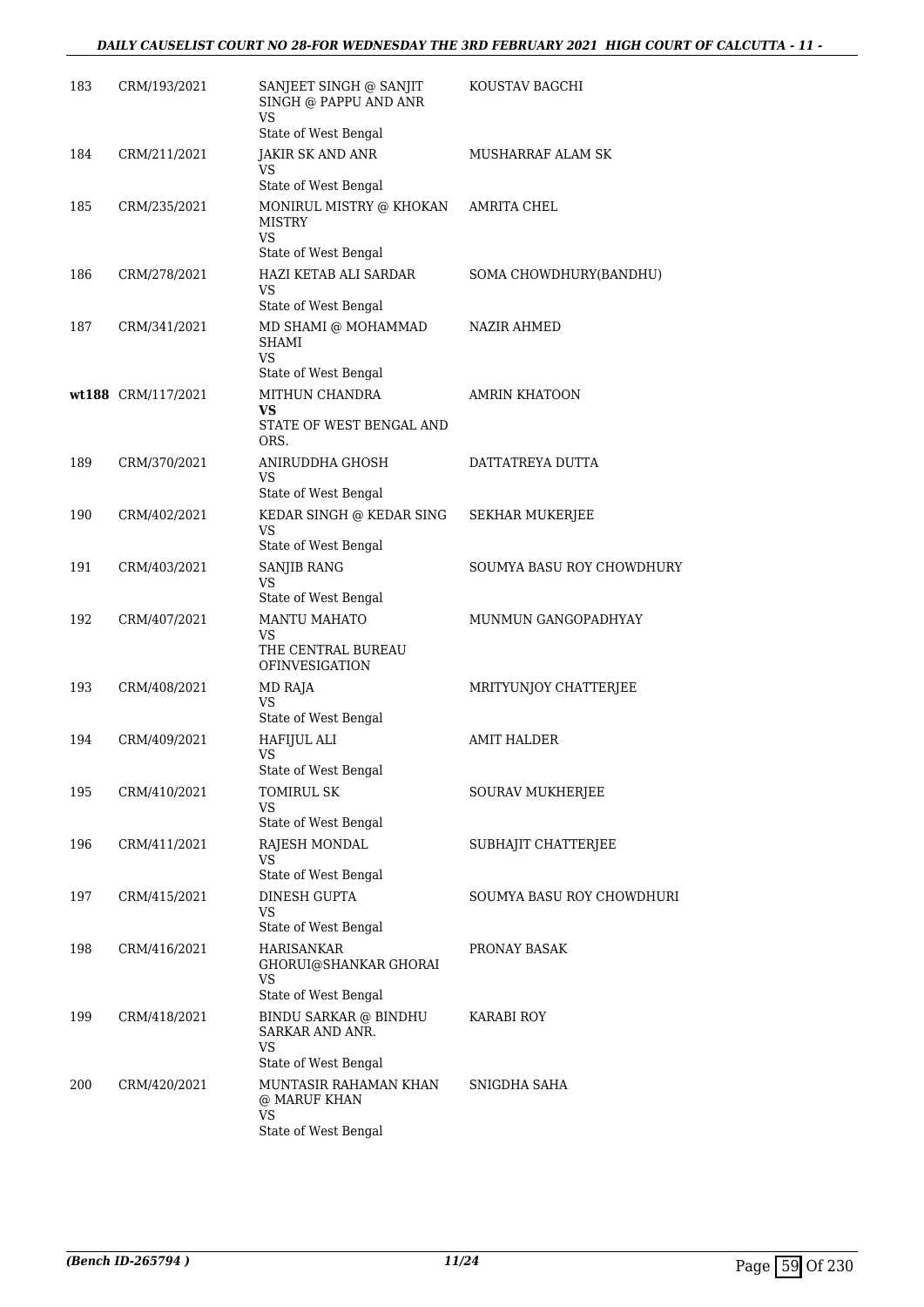| 201 | CRM/423/2021 | TARIKUL MAHALAT<br>@TARIQUL MAHALAT@<br>TORIFUL<br><b>VS</b><br>State of West Bengal                                                                | <b>BUSRA KHATUN</b>   |
|-----|--------------|-----------------------------------------------------------------------------------------------------------------------------------------------------|-----------------------|
| 202 | CRM/424/2021 | SAGAR DAS @ LAKHI AND<br>ANR.<br><b>VS</b>                                                                                                          | SUBHAJIT CHOWDHURY    |
| 203 | CRM/427/2021 | State of West Bengal<br>SUBRATA GUCHHAIT AND<br><b>ANR</b><br>VS.                                                                                   | SK. SAHJAHAN ALI      |
| 204 | CRM/429/2021 | THE STATE OF WEST BENGAL<br><b>SUKUMAR BISWAS</b><br>VS<br>State of West Bengal                                                                     | ANJAN BHATTACHARYA    |
| 205 | CRM/433/2021 | <b>RAJU KHAN</b><br>VS<br>State of West Bengal                                                                                                      | DEBAPRIYA SAMANTA     |
| 206 | CRM/435/2021 | SAURAV KAYAL @SOURAV<br>KAYAL<br>VS                                                                                                                 | <b>ISHANI SINHA</b>   |
| 207 | CRM/441/2021 | State of West Bengal<br><b>SHANKAR LOHAR</b><br>VS<br>State of West Bengal                                                                          | SK. SALIM             |
| 208 | CRM/443/2021 | <b>SAJDAR BISWAS</b><br>VS<br>State of West Bengal                                                                                                  | TATHAGATA MAJUMDER    |
| 209 | CRM/447/2021 | SOUMITRA HALDAR AND<br><b>ANOTHER</b><br>VS                                                                                                         | SUBHAJIT CHOWDHURI    |
| 210 | CRM/449/2021 | State of West Bengal<br>SUBHASH SINGH<br>VS<br>State of West Bengal                                                                                 | MOYUKH MUKHERJEE      |
| 211 | CRM/451/2021 | HAIDER SK@HAIDAR<br>SEKH@HAYDAR SEKH<br>VS                                                                                                          | Anisur Rahaman        |
| 212 | CRM/452/2021 | State of West Bengal<br>IDRISH<br>SEIKH@KANARAJU@IDRISH<br>SHEK@IDRIS SK. @MD<br>IDRISHSK @ RAJU @<br><b>PRASANTA</b><br>VS<br>State of West Bengal | RAJESWHAR CHAKRABORTY |
| 213 | CRM/454/2021 | BAITUL SK@BAITULLA<br><b>SK@BAIDUL SK</b><br><b>VS</b><br>State of West Bengal                                                                      | ANISUR RAHAMAN        |
| 214 | CRM/457/2021 | SHAMBHU LAMA<br>VS.<br>State of West Bengal                                                                                                         | SAFDAR AZAM           |
| 215 | CRM/462/2021 | NIJAMUDDIN SK @NIJAM SK<br>@NIZAMUDDIN SHAIKH<br>VS                                                                                                 | TAPODIP GUPTA         |
| 216 | CRM/463/2021 | State of West Bengal<br>MUSTAK AHMED MALLIK @<br>BAPAN<br><b>VS</b><br>State of West Bengal                                                         | PAYEL SHOME           |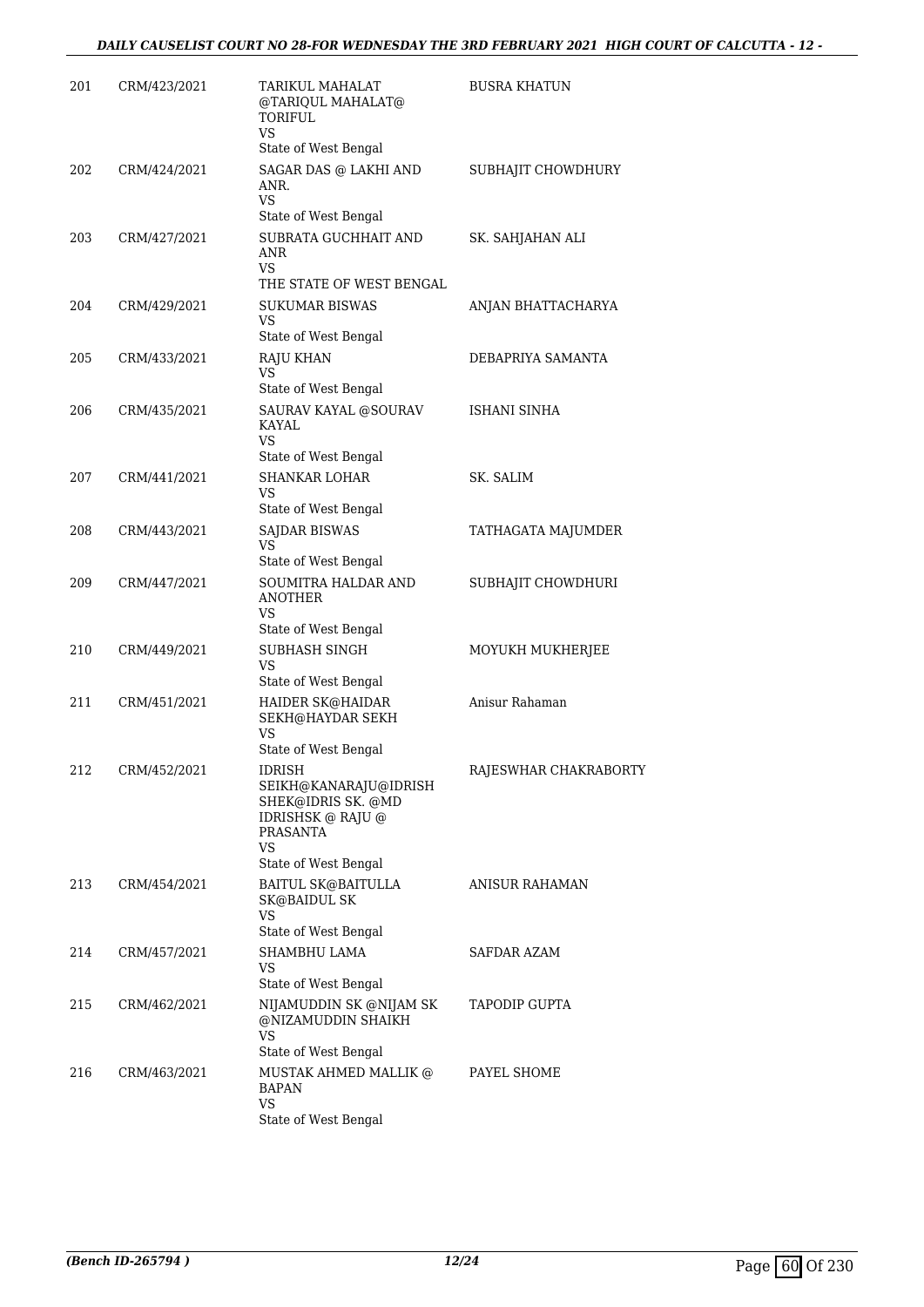#### *DAILY CAUSELIST COURT NO 28-FOR WEDNESDAY THE 3RD FEBRUARY 2021 HIGH COURT OF CALCUTTA - 13 -*

| 217 | CRM/464/2021 | MD KALIM<br>VS                                    | JYOTI PRAKASH CHATTERJEE  |
|-----|--------------|---------------------------------------------------|---------------------------|
|     |              | State of West Bengal                              |                           |
| 218 | CRM/466/2021 | <b>ALAMIN MALLICK</b><br>VS.                      | SUBHOJIT CHOWDHURY        |
|     |              | State of West Bengal                              |                           |
| 219 | CRM/468/2021 | BABY DAS @ GURIA AND ANR<br>VS                    | SOUMYA BASU ROY CHOWDHURY |
|     |              | State of West Bengal                              |                           |
| 220 | CRM/469/2021 | MD KALU @ ATAUR RAHAMAN<br>VS<br>Union of India   | SOUMYA NAG                |
| 221 | CRM/471/2021 | <b>ASHRAFUL SK.</b>                               | SOURAV MUKHERJEE          |
|     |              | VS<br>State of West Bengal                        |                           |
| 222 | CRM/475/2021 | SOURAV MALAKAR @ BANTI                            | SHASHANKA SEKHAR SAHA     |
|     |              | VS                                                |                           |
|     |              | State of West Bengal                              |                           |
| 223 | CRM/476/2021 | KAJAL MAHATO<br><b>VS</b><br>State of West Bengal | <b>RATAN DAS</b>          |
|     |              |                                                   |                           |
| 224 | CRM/477/2021 | SAJAHAN CHITRAKAR @<br>SAHAJAN CHITRAKAR<br>VS    | ARUP KR. BHOWMICK         |
|     |              | State of West Bengal                              |                           |
| 225 | CRM/480/2021 | DURGAPRASAD TEWARI                                | <b>SUMANTA DAS</b>        |
|     |              | VS                                                |                           |
|     |              | State of West Bengal                              |                           |
| 226 | CRM/482/2021 | SANGITA SHAW@SAHU<br>VS<br>State of West Bengal   | SEKHAR MUKERJEE           |
| 227 | CRM/483/2021 | NAKSED SK @MOKSHED SK                             | JISAN IQBAL HOSSAIN       |
|     |              | <b>AND ANR</b><br>VS                              |                           |
|     |              | State of West Bengal                              |                           |
| 228 | CRM/488/2021 | <b>SWARUP ROY</b><br><b>VS</b>                    | S.G.CHOWDHURY             |
|     |              | State of West Bengal                              |                           |
| 229 | CRM/489/2021 | <b>ARKA KHATAM</b>                                | <b>S G CHOWDHURY</b>      |
|     |              | VS                                                |                           |
|     |              | State of West Bengal                              |                           |
| 230 | CRM/491/2021 | MONOJIT MONDAL @<br>FOCHEN AND ANR<br>VS          | AMIT SINGH                |
|     |              | State of West Bengal                              |                           |
| 231 | CRM/492/2021 | RAJA SINGH @ MOTA RAJA @<br>SUMAN SINGH           | SOUMYADEEP DAS            |
|     |              | VS<br>State of West Bengal                        |                           |
| 232 | CRM/493/2021 | SHILPA ACHARJEE NEE                               | Srimoyee Mukherjee        |
|     |              | ADHIKARY @ SHILPA<br>ADHIKARY @ SHILPI<br>VS      |                           |
|     |              | State of West Bengal                              |                           |
| 233 | CRM/494/2021 | <b>ALAMGIR SARDAR</b><br>VS                       | ASHOK DAS                 |
|     |              | State of West Bengal                              |                           |
| 234 | CRM/496/2021 | ALAMGIR MALLIK@MD<br>ALAMGIR MULLICK              | ASHOK DAS                 |
|     |              | VS                                                |                           |
|     |              | State of West Bengal                              |                           |
| 235 | CRM/511/2021 | MEHEBUB ALAM @ LITON SK<br>VS                     | DIPAYAN KUNDU             |
|     |              | State of West Bengal                              |                           |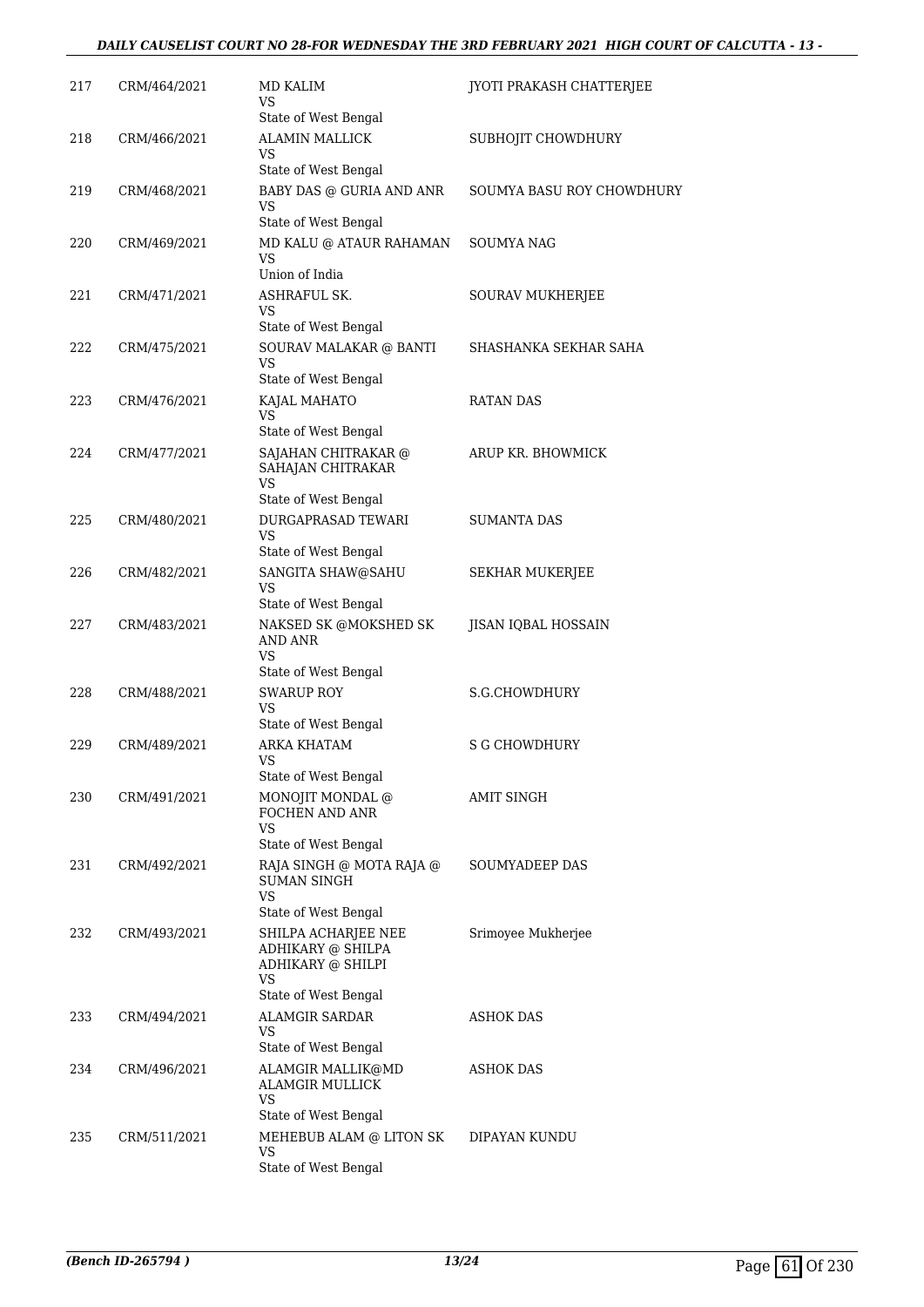### *DAILY CAUSELIST COURT NO 28-FOR WEDNESDAY THE 3RD FEBRUARY 2021 HIGH COURT OF CALCUTTA - 14 -*

| 236 | CRM/520/2021       | NEWTON ROY<br>VS<br>State of West Bengal                                                | SANANDA BHATTACHARYA   |
|-----|--------------------|-----------------------------------------------------------------------------------------|------------------------|
| 237 | CRM/524/2021       | UTPAL DUTTA AND ORS<br>VS<br>State of West Bengal                                       | RAMESWAR SINHA         |
| 238 | CRM/527/2021       | MD. MAHMOOD ALAM<br>VS                                                                  | SANTANU DEB ROY        |
| 239 | CRM/530/2021       | State of West Bengal<br>ALI HOSSAIN MALLICK<br>VS                                       | Srimoyee Mukherjee     |
| 240 | CRM/531/2021       | State of West Bengal<br>DEBASHISH MAJUMDAR<br>VS                                        | MUKUNDALAL SARKAR      |
| 241 | CRM/535/2021       | State of West Bengal<br><b>BRAJAGOPAL SENI</b><br>VS                                    | TRIPTI PANDEY          |
| 242 | CRM/536/2021       | State of West Bengal<br>NABA BISWAS@LAB BISWAS<br>VS                                    | ABHIJIT KUMAR ADHYA    |
| 243 | CRM/537/2021       | State of West Bengal<br><b>INDRAJIT MONDAL</b><br><b>VS</b><br>THE STATE OF WEST BENGAL | SANDIP KUMAR MONDAL    |
| 244 | CRM/541/2021       | HARAN BARAL @ HARUN<br><b>BARAL</b><br>VS<br>State of West Bengal                       | <b>SANAT KUMAR DAS</b> |
| 245 | CRM/545/2021       | <b>BAPI DAS</b><br>VS<br>State of West Bengal                                           | Jeenia Rudra           |
| 246 | CRM/546/2021       | <b>MD MANIRUL SK</b><br>VS<br>State of West Bengal                                      | ARNAB SAHA             |
| 247 | CRM/548/2021       | BISWAJIT MONDAL @ GADU @<br><b>ARIF MONDAL</b><br>VS                                    | PARTHA PRATIM DAS      |
| 248 | CRM/550/2021       | State of West Bengal<br>LAXMAN BISWAS@BISNWAS<br><b>AND ANR</b><br><b>VS</b>            | SUSNIGDHO BHATTACHARYA |
| 249 | CRM/553/2021       | State of West Bengal<br>LUTFAL HAQUE MANDAL AND<br>ANR<br><b>VS</b>                     | PRAMITA BANETJEE       |
| 250 | CRM/554/2021       | State of West Bengal<br>AYUSH @ GOVIND YADAV<br>VS<br>THE STATE OF WEST BENGAL          | SNEHA SINGH            |
| 251 | CRM/556/2021       | JAWAD ALAM@KAFAN<br>VS<br>State of West Bengal                                          | PINTU KARAR            |
| 252 | CRM/557/2021       | ALAMGIR MOLLA<br>VS<br>State of West Bengal                                             | SONALI DAS             |
| 253 | CRM/560/2021       | BIJOY CHOWDHURY @ BIJAY<br>CHOWDHURY<br>VS                                              | ARNAB SAHA             |
|     | IA NO: CRAN/1/2021 | State of West Bengal                                                                    |                        |
| 254 | CRM/565/2021       | NARAYAN PAUL<br>VS<br>State of West Bengal                                              | AINDRILA DE            |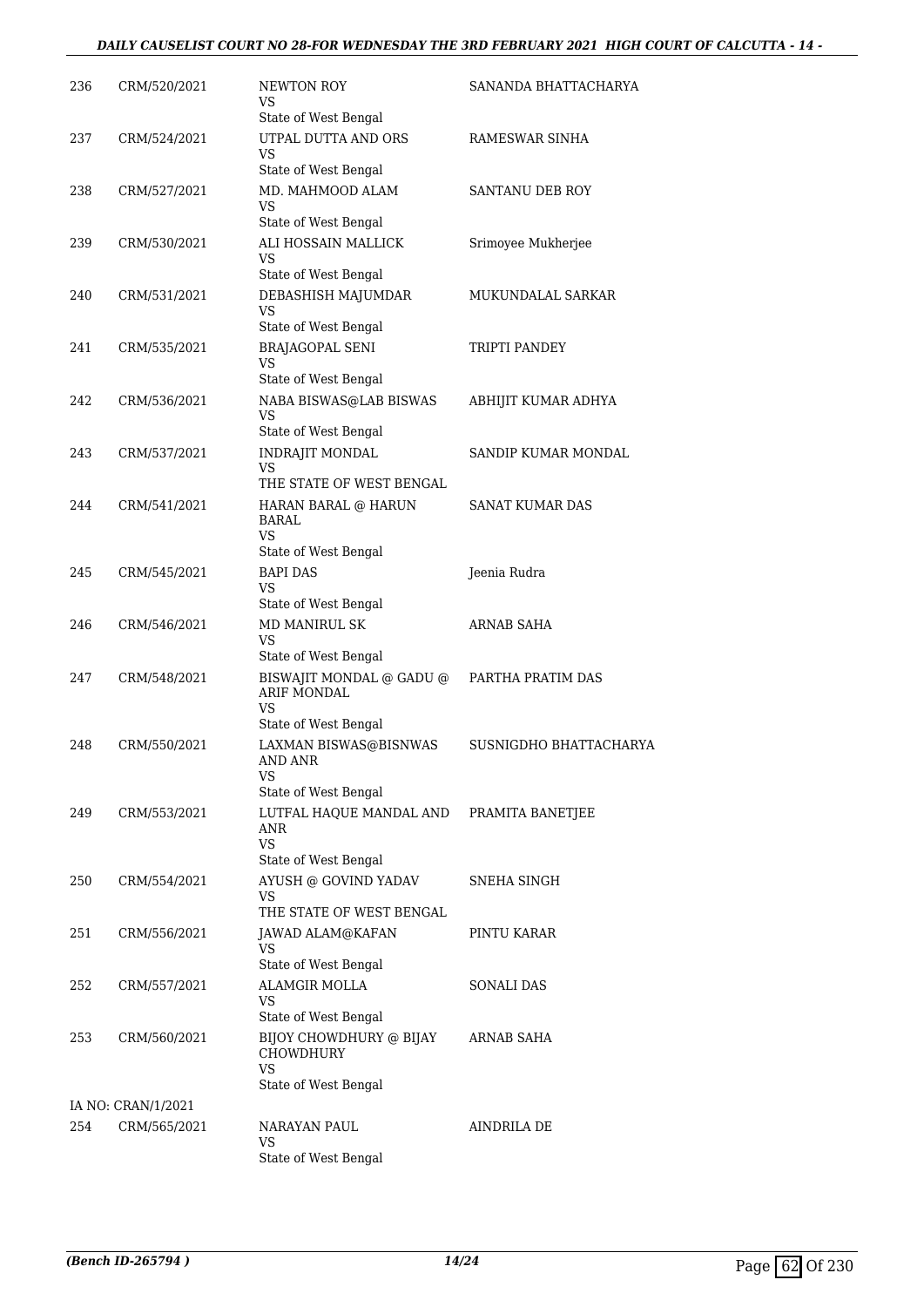#### *DAILY CAUSELIST COURT NO 28-FOR WEDNESDAY THE 3RD FEBRUARY 2021 HIGH COURT OF CALCUTTA - 15 -*

| 255 | CRM/569/2021 | JAHANGIR MONDAL<br>VS                                   | PRABIR KR. BANERJEE      |
|-----|--------------|---------------------------------------------------------|--------------------------|
|     |              | State of West Bengal                                    |                          |
| 256 | CRM/571/2021 | SANTANU BOSE AND ANR<br>VS                              | SHASANKA SEKHAR SAHA     |
|     |              | State of West Bengal                                    |                          |
| 257 | CRM/572/2021 | sulekha ghosh @ sola<br>VS                              | SHASHANKA SHEKHAR SAHA   |
|     |              | State of West Bengal                                    |                          |
| 258 | CRM/576/2021 | PRADIP DAS<br>VS<br>State of West Bengal                | ANGSHUMAN CHAKRABORTY    |
| 259 | CRM/578/2021 | AKASH BALIMIKI                                          | Angshuman Chakrabarty    |
|     |              | VS<br>State of West Bengal                              |                          |
| 260 | CRM/580/2021 | SUKUMAR BISWAS AND ORS.                                 | DIPTANGSHU BASU          |
|     |              | VS<br>State of West Bengal                              |                          |
| 261 | CRM/582/2021 | RATHIN THOKDAR @RIJU AND<br>ANR                         | ARUP KUMR BHOWMICK       |
|     |              | <b>VS</b><br>State of West Bengal                       |                          |
| 262 | CRM/584/2021 | <b>ABDUL MANNAN</b>                                     | ARUP KR. BHOWMICK        |
|     |              | VS<br>State of West Bengal                              |                          |
| 263 | CRM/585/2021 | Sheo shankar Bharti@ Sheo                               | KOUSTAV BAGCHI           |
|     |              | Shankar Bharti<br>VS<br>STATE OF WEST BENGAL AND        |                          |
|     |              | ORS.                                                    |                          |
| 264 | CRM/586/2021 | SHIBU MONDAL                                            | Ali Ahsan Alamgir        |
|     |              | VS<br>State of West Bengal                              |                          |
| 265 | CRM/587/2021 | DR. SRIKANTA PUSTI                                      | DEV KUMAR SHARMA         |
|     |              | VS<br>STATE OF WEST BENGAL AND<br>ORS.                  |                          |
| 266 | CRM/588/2021 | MUSLIMA LASKAR AND ANR                                  | <b>ABDUR RAKIB</b>       |
|     |              | VS<br>State of West Bengal                              |                          |
| 267 | CRM/589/2021 | <b>SAMARPAN SHARMA</b>                                  | AMAL KUMAR BANERJEE      |
|     |              | VS<br>STATE OF WEST BENGAL AND<br>ORS.                  |                          |
| 268 | CRM/590/2021 | GOPAL GOUR                                              | ARITRA BHATTACHARYA      |
|     |              | VS                                                      |                          |
|     |              | State of West Bengal                                    |                          |
| 269 | CRM/591/2021 | MERAJUL HAQUE<br>VS                                     | <b>MOUNICK GHOSH</b>     |
|     |              | State of West Bengal                                    |                          |
| 270 | CRM/592/2021 | SWAPAN MONDAL<br>VS<br>STATE OF WEST BENGAL AND         | MD. YOUNUSH MONDAL       |
|     |              | ORS.                                                    |                          |
| 271 | CRM/593/2021 | SAYEK SK. AND ANR.<br>VS                                | MOUNICK GHOSH            |
|     |              | State of West Bengal                                    |                          |
| 272 | CRM/608/2021 | GANI BISWAS @ GONI BISWAS<br>VS<br>State of West Bengal | SOUMYAJIT BHATTA         |
| 273 | CRM/611/2021 | RIJUL SK AND ORS                                        | MAZHAR HOSSAIN CHOWDHURY |
|     |              | VS<br>State of West Bengal                              |                          |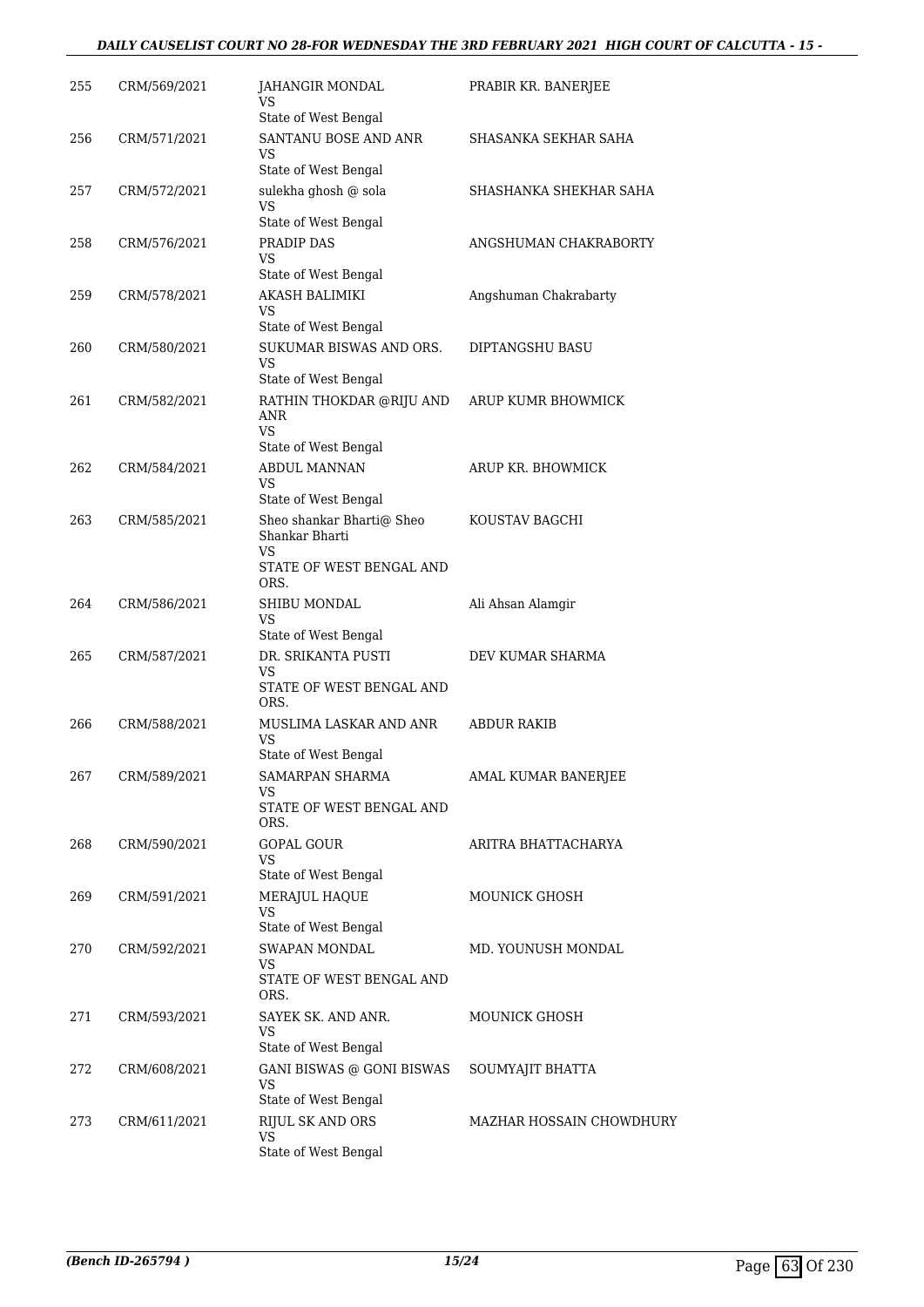### *DAILY CAUSELIST COURT NO 28-FOR WEDNESDAY THE 3RD FEBRUARY 2021 HIGH COURT OF CALCUTTA - 16 -*

| 274 | CRM/612/2021 | SWAPAN MANDAL AND ORS<br>VS                       | <b>MOUNICK GHOSH</b>     |
|-----|--------------|---------------------------------------------------|--------------------------|
|     |              | State of West Bengal AND ANR                      |                          |
| 275 | CRM/614/2021 | MAJIBAR SK @ MOJU SK<br><b>VS</b>                 | BENAJIR HASNA            |
|     |              | State of West Bengal                              |                          |
| 276 | CRM/615/2021 | SUROJIT BERA AND ANR<br>VS                        | PARTHA SARKAR            |
|     |              | State of West Bengal                              |                          |
| 277 | CRM/618/2021 | AKSHAY SAHA AND ANR<br>VS<br>State of West Bengal | SUSNIGDHO BHATTACHARYYA  |
| 278 | CRM/619/2021 | <b>BHOLA PASWAN @ BHOLA</b>                       | SUBHABRATA BANDYOPADHYAY |
|     |              | RAM<br><b>VS</b>                                  |                          |
|     |              | State of West Bengal                              |                          |
| 279 | CRM/621/2021 | <b>ISWAR MANDAL</b><br>VS<br>State of West Bengal | <b>SAGAR SAHA</b>        |
| 280 | CRM/626/2021 | RAHUL MISRA AND ANR                               | ARUNABHA JANA            |
|     |              | VS.                                               |                          |
|     |              | State of West Bengal                              |                          |
| 281 | CRM/628/2021 | KALIDASI NASKAR<br>VS                             | ABDUR RAKIB              |
|     |              | State of West Bengal                              |                          |
| 282 | CRM/629/2021 | RAHUL MISRA AND ANR                               | ARUNABHA JANA            |
|     |              | VS                                                |                          |
|     |              | State of West Bengal                              |                          |
| 283 | CRM/631/2021 | <b>RABIN MONDAL</b><br>VS                         | SABYASACHI MUKHERJEE     |
|     |              | State of West Bengal                              |                          |
| 284 | CRM/633/2021 | BAPI SAMANTA @ NILMONI<br><b>SAMANTA</b><br>VS.   | RAMASHIS MUKHERJEE       |
|     |              | State of West Bengal                              |                          |
| 285 | CRM/635/2021 | <b>BISHU HARIJAN</b>                              | ARUP KUMAR BHOWMICK      |
|     |              | <b>VS</b><br>State of West Bengal                 |                          |
| 286 | CRM/641/2021 | MASER ALI@MASER SEKH                              | <b>ABDUS SALAM</b>       |
|     |              | VS<br>State of West Bengal                        |                          |
| 287 | CRM/643/2021 | SK. MOINUDDIN @ PATAL                             | <b>MANASI ROY</b>        |
|     |              | <b>VS</b><br>State of West Bengal                 |                          |
| 288 | CRM/645/2021 | MUSTAKIN MOLLA@SK                                 | SOURAV MUKHERJEE         |
|     |              | VS                                                |                          |
|     |              | State of West Bengal<br><b>IYAR MONDAL</b>        |                          |
| 289 | CRM/646/2021 | VS                                                | SOURAV MUKHERJEE         |
|     |              | State of West Bengal                              |                          |
| 290 | CRM/647/2021 | ARIF ALI MOLLA                                    | SUMANTA CHAKRABORTY      |
|     |              | VS<br>State of West Bengal                        |                          |
| 291 | CRM/651/2021 | <b>GOLAM RABBANI @RABBANI</b>                     | MUSHARRAF ALAM SK.       |
|     |              | VS<br>State of West Bengal                        |                          |
| 292 | CRM/652/2021 | <b>BISWAJIT</b>                                   | SUMANTA CHAKRABORTY      |
|     |              | MALI@BISSO@BISWA<br><b>VS</b>                     |                          |
|     |              | State of West Bengal                              |                          |
| 293 | CRM/653/2021 | MONOJIT GHOSH @ MONO<br>VS                        | SUBHAJYTOI CHANDRA       |
|     |              | State of West Bengal                              |                          |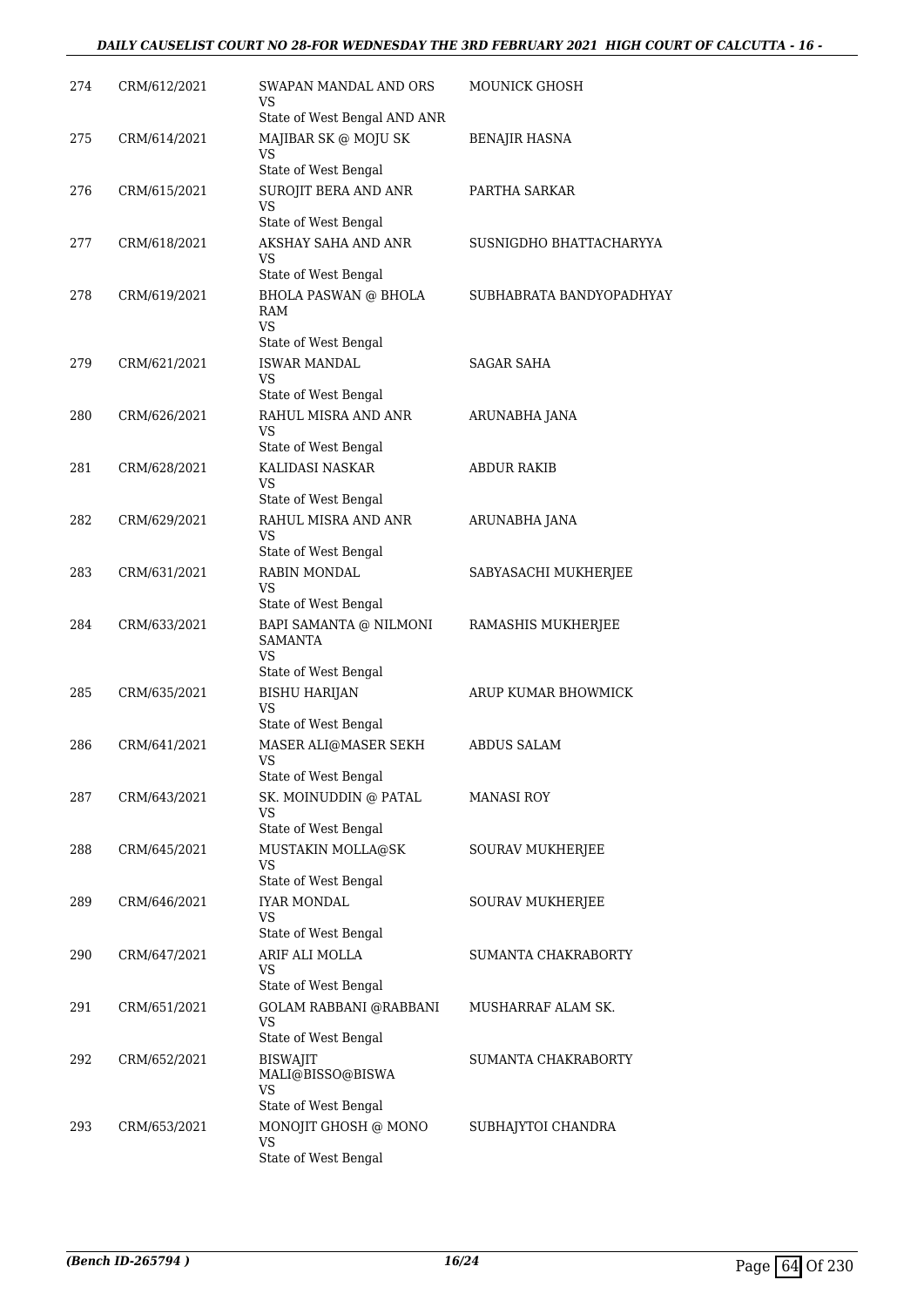### *DAILY CAUSELIST COURT NO 28-FOR WEDNESDAY THE 3RD FEBRUARY 2021 HIGH COURT OF CALCUTTA - 17 -*

| 294 | CRM/658/2021        | SADIQUL ISLAM<br>VS<br>State of West Bengal                                                                              | SAGAR SAHA              |
|-----|---------------------|--------------------------------------------------------------------------------------------------------------------------|-------------------------|
| 295 | CRM/665/2021        | SAIFUDDIN SEKH<br>VS<br>State of West Bengal                                                                             | Md. Habibur Rahaman     |
| 296 | CRM/670/2021        | KABITA DUBEY<br>VS                                                                                                       | AMIT PAN                |
| 297 | CRM/673/2021        | State of West Bengal<br><b>GOBINDA MALAKAR</b><br>VS<br>State of West Bengal                                             | DIPAYAN KUNDU           |
| 298 | CRM/674/2021        | <b>ENAMUL HOQUE</b><br><b>VS</b><br>State of West Bengal                                                                 | KAZI M RAHAMAN          |
| 299 | CRM/676/2021        | SUDIPTA HALDER @BABLU<br>AND ANOTHER<br>VS<br>State of West Bengal                                                       | SUMANTA CHAKRABORTY     |
| 300 | CRM/679/2021        | SK. MOMIN HOSAIN @<br>MOMIN HOSSAIN<br>VS.<br>State of West Bengal                                                       | TANMOY CHOWDHURY        |
| 301 | CRM/680/2021        | <b>SURAJ BHAKTA</b><br>VS                                                                                                | SUSNIGDHO BHATTACHARYYA |
| 302 | CRM/681/2021        | State of West Bengal<br>TAPU GAIN ALIAS TOUFIK<br>HOSSAIN GAIN ALIAS TAUFIK<br><b>GAIN</b><br>VS<br>State of West Bengal | PRABIR MAJUMDER         |
| 303 | CRM/684/2021        | SK. MD. ANISUR RAHAMAN @<br><b>MD. ANISUR RAHMAN</b><br>VS<br>State of West Bengal                                       | md. musharrof hossain   |
| 304 | CRM/685/2021        | AASMAUL<br>@HSMAUL@BHASMAUL<br>MOLLAH<br><b>VS</b><br>State of West Bengal                                               | RITOPRITA GHOSH         |
|     |                     | APPLICATION FOR ANTICIPATORY BAIL                                                                                        |                         |
| 305 | CRM/2036/2020       | MONIRUL ISLAM<br>VS.<br>STATE OF WEST BENGAL                                                                             | APAN SAHA               |
|     | wt306 CRM/2033/2020 | MONIRUL ISLAM<br>VS<br>STATE OF WEST BENGAL                                                                              | APAN SAHA               |
|     | wt307 CRM/2035/2020 | MONIIRUL ISLAM<br>VS.<br>STATE OF WEST BENGAL                                                                            | APAN SAHA               |
| 308 | CRM/2443/2020       | MONIRUL ISLAM<br>VS<br>STATE OF WEST BENGAL                                                                              | APAN SAHA               |
| 309 | CRM/2445/2020       | MONIRUL ISLAM<br>VS<br>STATE OF WEST BENGAL                                                                              | APAN SAHA               |
| 310 | CRM/2770/2020       | JAIDEEP HALWASIYA<br>VS.<br>STATE OF WEST BENGAL                                                                         | PRADIP KUMAR SARAWAGI   |
| 311 | CRM/2877/2020       | EKTA HALWASIYA<br>VS<br>STATE OF WEST BENGAL                                                                             | PRADIP KUMAR SARAWAGI   |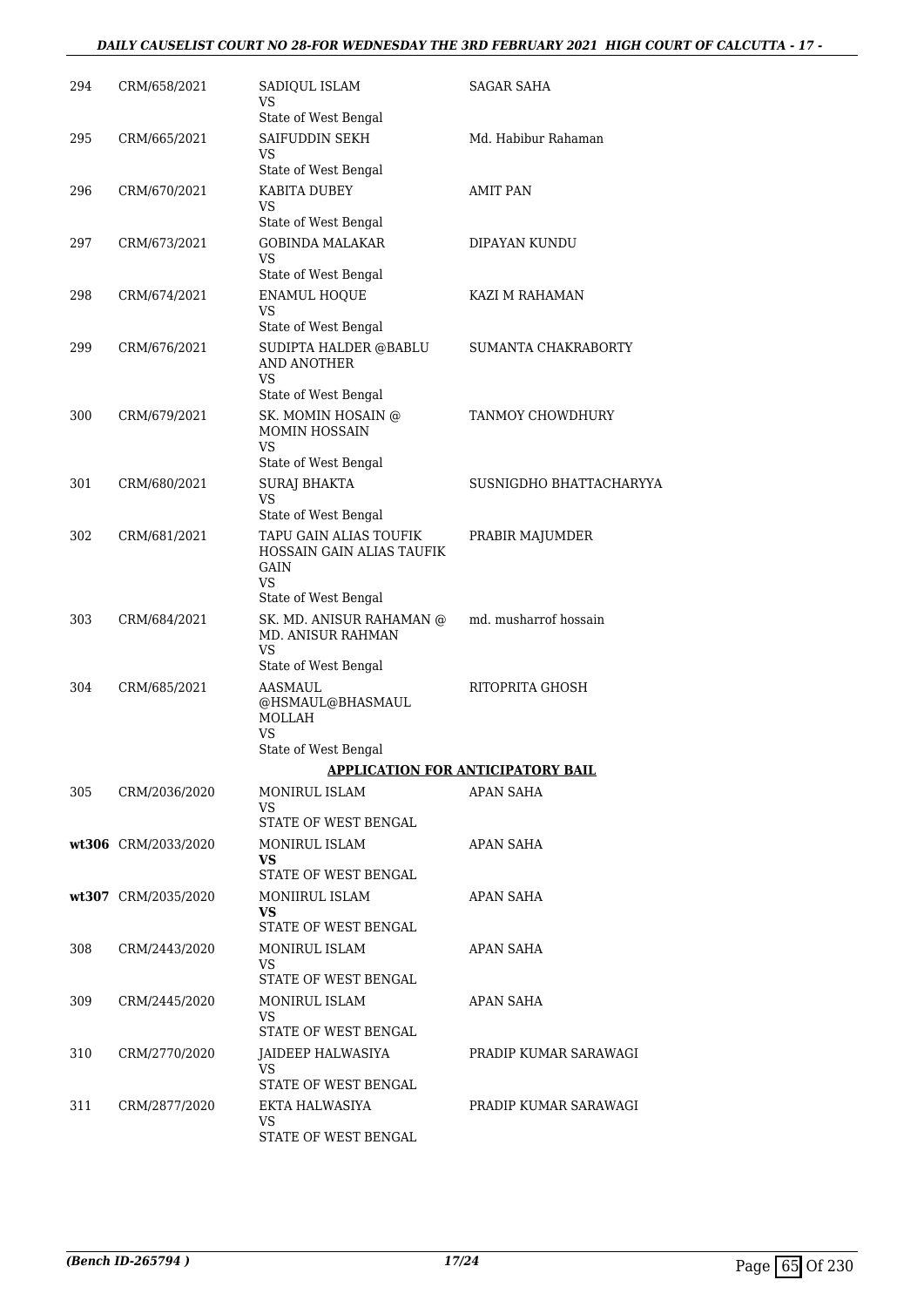### *DAILY CAUSELIST COURT NO 28-FOR WEDNESDAY THE 3RD FEBRUARY 2021 HIGH COURT OF CALCUTTA - 18 -*

| 312 | CRM/2878/2020                       | AJAY KUMAR HALWASIYA<br>VS<br>STATE OF WEST BENGAL                                  | PRADIP KUMAR SARAWAGI  |
|-----|-------------------------------------|-------------------------------------------------------------------------------------|------------------------|
|     |                                     |                                                                                     |                        |
| 313 | IA NO: CRAN/1/2020<br>CRM/2879/2020 | ADITYA KUMAR HALWASIYA<br>VS                                                        | PRADIP KUMAR SARAWAGI  |
| 314 | CRM/9373/2020                       | STATE OF WEST BENGAL<br>NUR ISLAM SK @NUR SALAM<br>SEKH<br><b>VS</b>                | ARINDAM ROY            |
| 315 | CRM/9505/2020                       | State of West Bengal<br>MONIRUL ISLAM<br>VS                                         | Apan Saha              |
| 316 | CRM/9962/2020                       | State of West Bengal<br><b>HAZRAT SEKH</b><br>VS                                    | <b>ARINDAM ROY</b>     |
| 317 | CRM/10637/2020                      | State of West Bengal<br>PROMILA GHOSH<br>VS                                         | <b>UJJAL RAY</b>       |
| 318 | CRM/10899/2020                      | THE STATE OF WEST BENGAL<br>AYAN PAKRASHI<br>VS                                     | <b>SATADRU LAHIRI</b>  |
| 319 | CRM/11090/2020                      | State of West Bengal<br>TARUN NATTA<br><b>VS</b>                                    | <b>BUSRA KHATOON</b>   |
| 320 | CRM/11105/2020                      | State of West Bengal<br>NADEEM AYAZ SALIMAND<br>ANR<br>VS                           | SIBOJYOTIN CHAKRABORTY |
| 321 | CRM/143/2021                        | State of West Bengal<br>PALASH MANDAL@PALASH<br><b>BARMAN AND ANR</b><br><b>VS</b>  | KAUSHIK CHOWDHURY      |
|     | wt322 CRM/10051/2020                | State of West Bengal<br>DIPAK BARMAN AND ORS<br>VS.<br>STATE OF WEST BENGAL         | KAUSHIK CHAUDHURY      |
| 323 | CRM/308/2021                        | <b>SOMNATH BISWAS</b><br><b>VS</b>                                                  | SITAL CHAKRABORTY      |
|     | wt324 CRM/306/2021                  | State of West Bengal<br>BAPPA HAZARI AND OTHERS<br>VS.<br>STATE OF WEST BENGAL      | SK TOSLIM ALI          |
| 325 | CRM/335/2021                        | SMT SUCHITRA BISWAS<br>VS<br>State of West Bengal                                   | ARNAB CHATTERJEE       |
| 326 | CRM/352/2021                        | SABIR MIYAN@SABIR MIA<br>VS                                                         | MD NURE IMROHI         |
| 327 | CRM/386/2021                        | State of West Bengal<br><b>SK AYUB ALI</b><br>VS                                    | <b>SOUMIK GANGULI</b>  |
| 328 | CRM/388/2021                        | State of West Bengal<br>PRITI RANI ROY<br>VS                                        | SOUMIK GANGULI         |
| 329 | CRM/389/2021                        | State of West Bengal<br>PIAR BOX @ PIYARA BAKAS<br><b>SEKH AND ORS</b><br><b>VS</b> | MD. GOLAM NURE IMROHI  |
| 330 | CRM/392/2021                        | State of West Bengal<br>MISHUK SK @ NUR ALAM<br><b>VS</b><br>State of West Bengal   | MD. GOLAM NURE IMROHI  |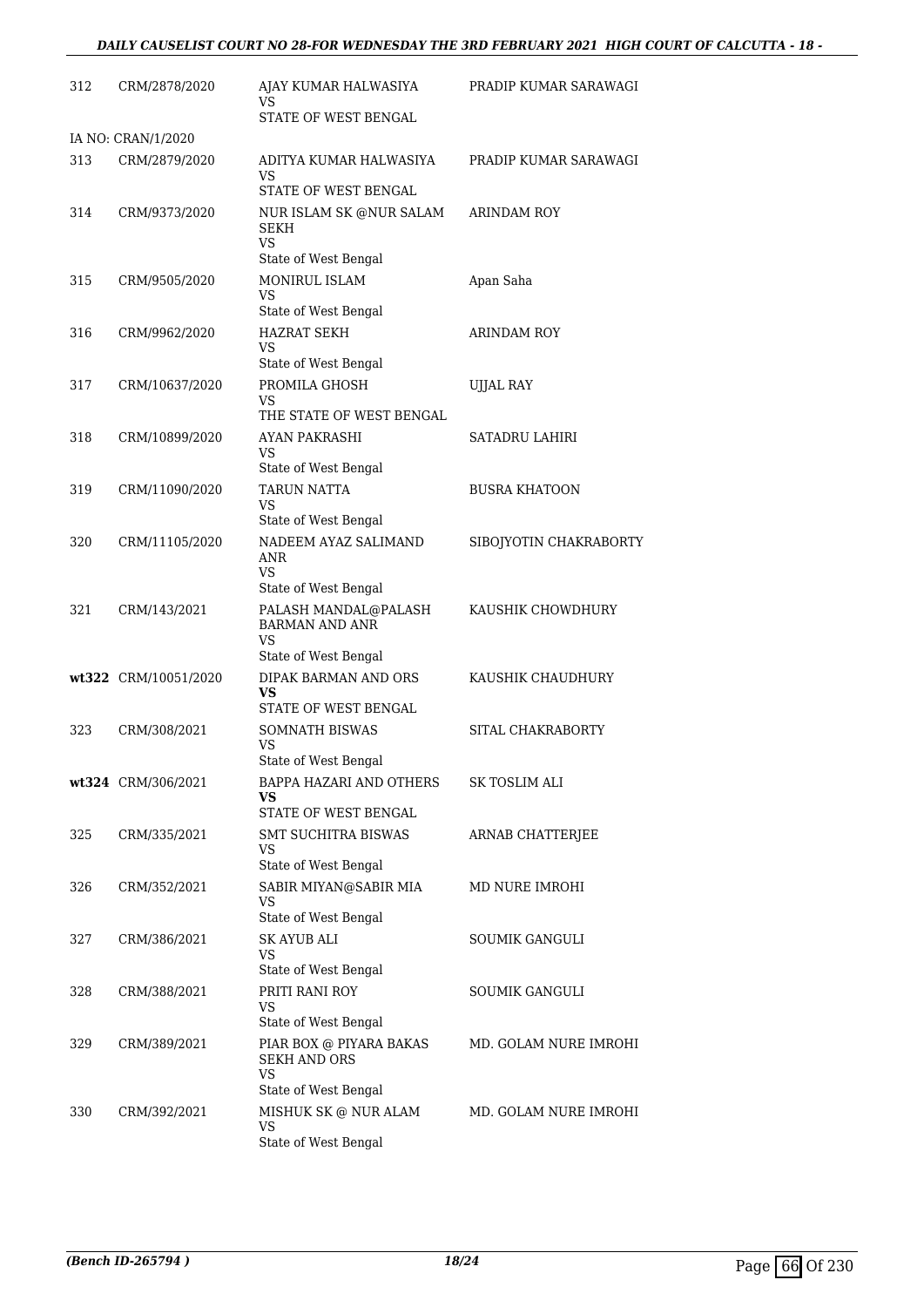| 331 | CRM/394/2021 | SK IBKAR ALI @ SK EBKAR ALI<br>AND ORS<br>VS                          | MD. JALALUDDIN              |
|-----|--------------|-----------------------------------------------------------------------|-----------------------------|
| 332 | CRM/400/2021 | State of West Bengal<br>MITHUN MONDAL AND ORS<br>VS                   | <b>JISAN IQUBAL HOSSAIN</b> |
| 333 | CRM/401/2021 | State of West Bengal<br>SANTOSH SARKAR @ BHOLA<br>AND ANR<br>VS       | JISAN IQUBAL HOSSAIN        |
| 334 | CRM/404/2021 | State of West Bengal<br>ENTAJUL GHARAMI<br>VS                         | MAIDUL ISLAM KAYAL          |
| 335 | CRM/405/2021 | State of West Bengal<br>BAJRANGI SAROJ @ BAJRANGI<br>VS               | KUSHAL DAS                  |
| 336 | CRM/406/2021 | State of West Bengal<br>UZZAL SAHA<br>VS                              | DIPANKAR PARAMANICK         |
| 337 | CRM/412/2021 | State of West Bengal<br>BISHNU SARKAR AND ANR<br>VS                   | HIRONMAY GHOSH              |
| 338 | CRM/413/2021 | State of West Bengal<br><b>BADAL PASI AND ANR</b><br>VS               | SUBHAJIT CHOWDHURY          |
| 339 | CRM/414/2021 | State of West Bengal AND ANR<br>PRASENJIT DALAI<br>VS                 | ARNAB SAHA                  |
| 340 | CRM/419/2021 | State of West Bengal<br>MOTOHAR MONDAL AND<br>ANR.<br>VS.             | KARABI ROY                  |
| 341 | CRM/421/2021 | State of West Bengal<br>SAHABUDDIN @MD.<br><b>SAHABUDDIN</b><br>VS    | <b>BUSRA KHATUN</b>         |
| 342 | CRM/422/2021 | State of West Bengal<br>SANJAY CH. SARKAR<br>VS                       | DEBASISH ROY CHOWDHURY      |
| 343 | CRM/425/2021 | State of West Bengal<br>ABDUL JABBAR<br>VS                            | <b>ARUP SARKAR</b>          |
| 344 | CRM/426/2021 | State of West Bengal<br>SK. NURNIHAL @ GUDDU SK.<br>AND ORS.<br>VS    | ARUP SARKAR                 |
| 345 | CRM/428/2021 | State of West Bengal<br>MITHUN@MUTHU DULEY<br>VS                      | SUDIP KUSHARI               |
| 346 | CRM/430/2021 | State of West Bengal<br>NOORUL HASAN @NOOR<br>HUSAIN<br>VS            | Md. Habibur Rahaman         |
| 347 | CRM/431/2021 | State of West Bengal<br>MAIRUL HAQUE @SK AND<br>OTHERS<br>VS          | DEBAPRIYA SAMANTA           |
| 348 | CRM/432/2021 | State of West Bengal<br>HAZRU@HAJRUDDIN BISWAS<br>VS                  | <b>IMDADUL HOQUE</b>        |
| 349 | CRM/434/2021 | State of West Bengal<br>HAFIJUR RAHAMAN<br>VS<br>State of West Bengal | ARNAB SAHA                  |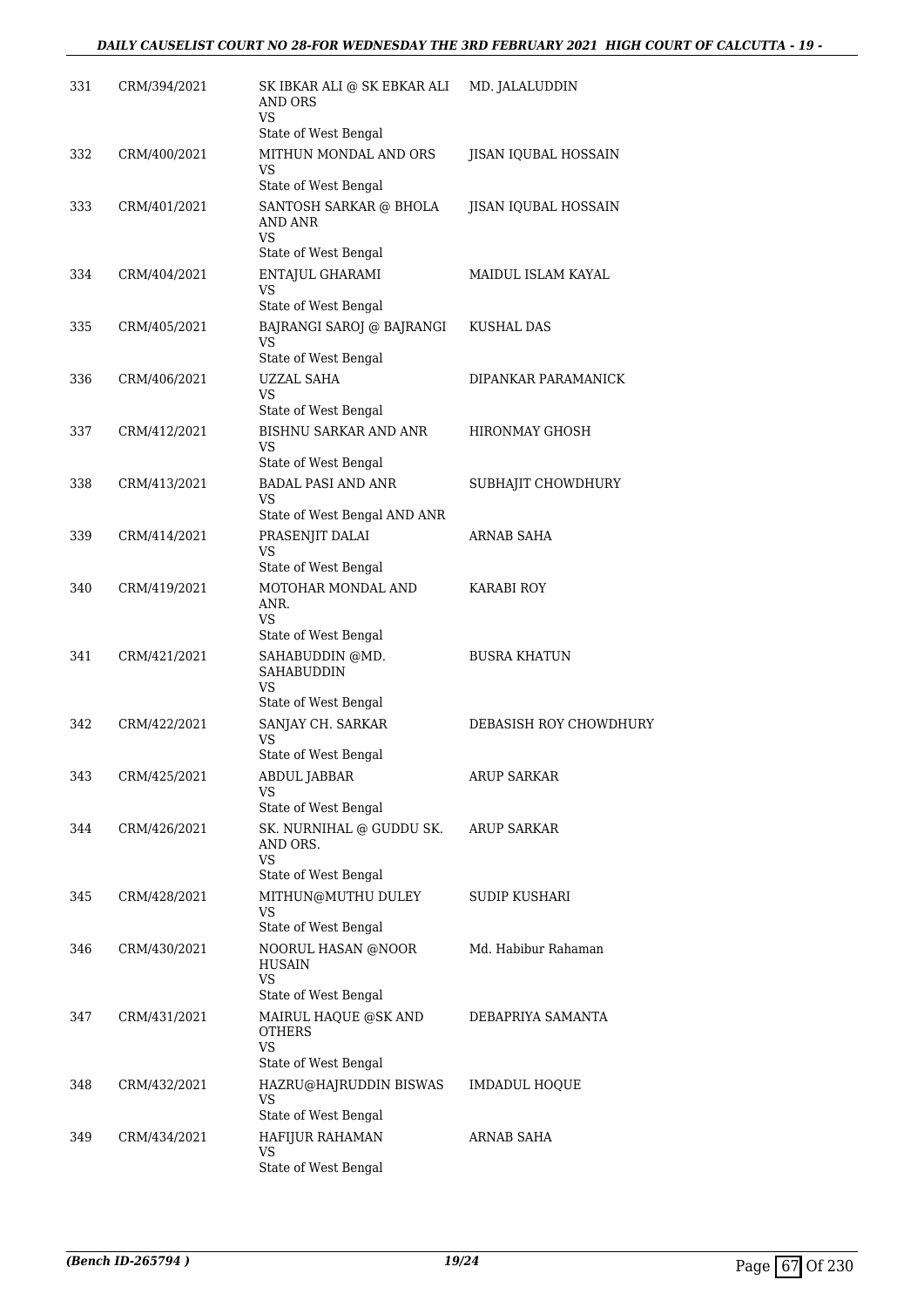| 350 | CRM/436/2021 | <b>CHANDRA BHUSAN</b><br>SHAW@RAJA SHAW AND ANR<br><b>VS</b> | MRITYUNJOY CHATTERJEE    |
|-----|--------------|--------------------------------------------------------------|--------------------------|
|     |              | State of West Bengal                                         |                          |
| 351 | CRM/437/2021 | <b>BIBI MABIYA AND ANR</b><br>VS<br>State of West Bengal     | PRIYANKA GANGULY         |
| 352 | CRM/438/2021 | AMIT KUMAR MANDAL                                            | SOMNATH ADHIKARY         |
|     |              | VS                                                           |                          |
|     |              | State of West Bengal                                         |                          |
| 353 | CRM/439/2021 | <b>BAPI SK AND ORS</b>                                       | SOMNATH ADHIKARY         |
|     |              | VS<br>State of West Bengal                                   |                          |
| 354 | CRM/440/2021 | MOSAREF MONDAL@MSAREF<br>HOSSEIN MONDAL                      | PRABIR MAJUMDER          |
|     |              | VS                                                           |                          |
|     |              | State of West Bengal                                         |                          |
| 355 | CRM/442/2021 | <b>GOURANGA MANDAL</b><br><b>VS</b><br>State of West Bengal  | ABHINABA DAN             |
| 356 | CRM/444/2021 | <b>WAKAR SK</b>                                              | <b>SOUMIK GANGULI</b>    |
|     |              | VS                                                           |                          |
|     |              | State of West Bengal                                         |                          |
| 357 | CRM/446/2021 | MONOJ PAL@MONOJ KUMAR<br>PAL<br>VS.                          | SOURAV MUKHERJEE         |
|     |              | State of West Bengal                                         |                          |
| 358 | CRM/448/2021 | RUBEL SK AND ORS<br>VS                                       | <b>TAPODIP GUPTA</b>     |
|     |              | State of West Bengal                                         |                          |
| 359 | CRM/450/2021 | ASIT KUMAR DAS AND ORS                                       | Anisur Rahaman           |
|     |              | VS<br>State of West Bengal                                   |                          |
| 360 | CRM/453/2021 | JAYANTI BALA AND ANR<br><b>VS</b>                            | SUMANTA CHAKRABORTY      |
|     |              | State of West Bengal                                         |                          |
| 361 | CRM/455/2021 | AKBAR HOSSAIN AND ANR<br>VS<br>State of West Bengal          | <b>ANISUR RAHAMAN</b>    |
| 362 | CRM/456/2021 | ISHRAT JAHAN AND OTHERS                                      | Puja Goswami             |
|     |              | VS<br>State of West Bengal                                   |                          |
| 363 | CRM/458/2021 | MD. SAHANAWAZ ALAM @<br>VICKY @ BICKY                        | Puja Goswami             |
|     |              | VS<br>State of West Bengal                                   |                          |
|     |              |                                                              |                          |
| 364 | CRM/460/2021 | DIPU NAYAK @NAYEK<br>VS<br>State of West Bengal              | SHIBAJI KUMAR DAS        |
| 365 | CRM/461/2021 | <b>SAMIRAN</b>                                               | TAPODIP GUPTA            |
|     |              | KARMAKAR@CHEPU AND ORS<br>VS<br>State of West Bengal         |                          |
| 366 |              | <b>DULAL MAITY</b>                                           |                          |
|     | CRM/465/2021 | VS<br>State of West Bengal                                   | SK. SAHJAHAN ALI         |
| 367 | CRM/467/2021 | KURIAKOSE THANNICKEL                                         | MAZHAR HOSSAIN CHOWDHURY |
|     |              | <b>GEORGE</b><br>VS                                          |                          |
|     |              | State of West Bengal                                         |                          |
| 368 | CRM/470/2021 | SATARUPA RAKSHIT<br>VS                                       | DHANANJAY BANERJEE       |
|     |              | State of West Bengal                                         |                          |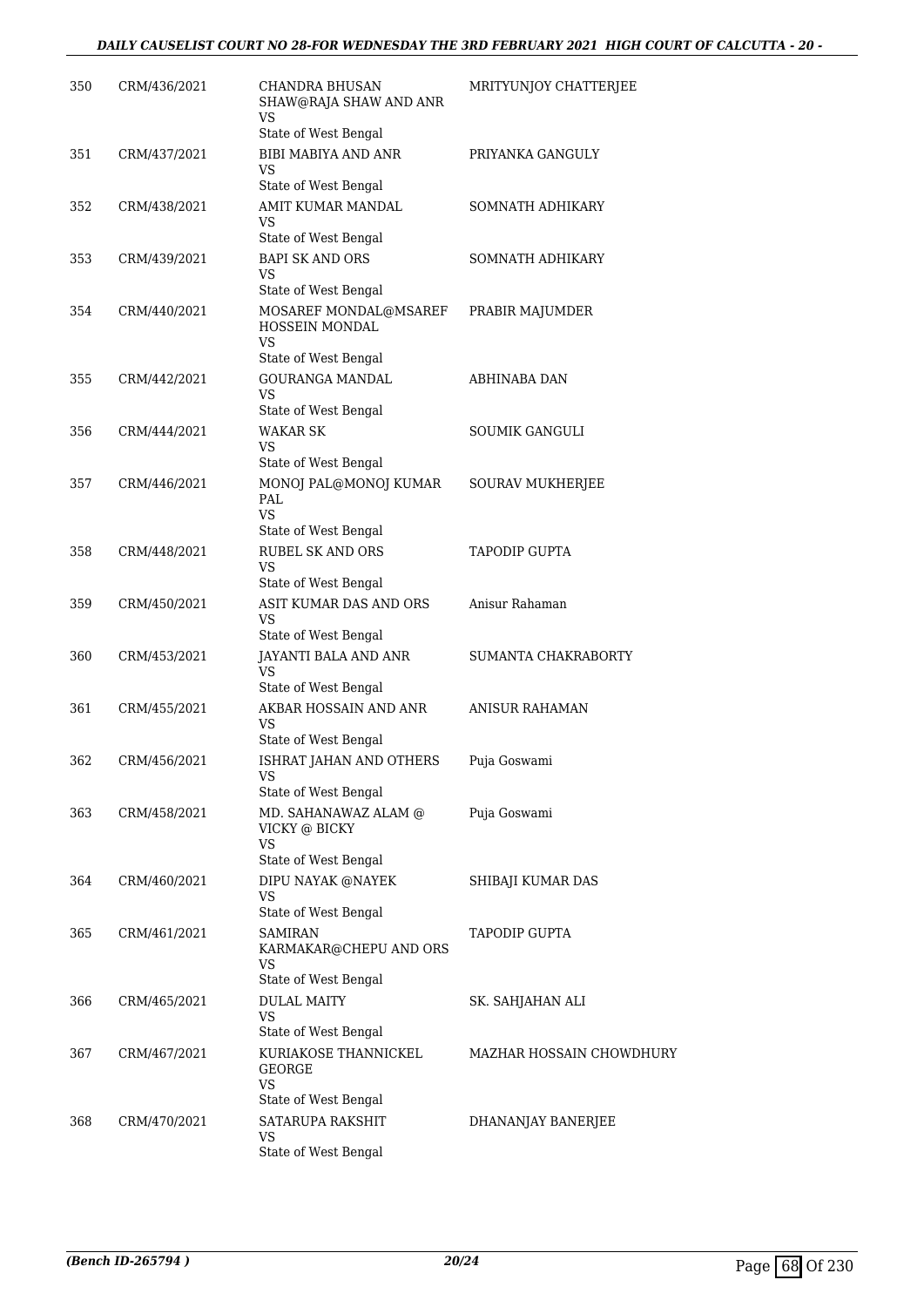#### *DAILY CAUSELIST COURT NO 28-FOR WEDNESDAY THE 3RD FEBRUARY 2021 HIGH COURT OF CALCUTTA - 21 -*

| 369 | CRM/472/2021 | DIPU NAYAK @ NAYEK<br>VS<br>State of West Bengal                                   | SHIBAJI KUMAR DAS       |
|-----|--------------|------------------------------------------------------------------------------------|-------------------------|
| 370 | CRM/473/2021 | <b>SATYAM SAHA</b><br>VS<br>State of West Bengal                                   | ARUP KR. BHOWMICK       |
| 371 | CRM/474/2021 | KINGSUK @ KINGSHUK<br>RAKSHIT<br><b>VS</b>                                         | DHANANJAY BANERJEE      |
| 372 | CRM/478/2021 | State of West Bengal<br><b>BISWANATH DAS</b><br>VS<br>State of West Bengal         | Supratick Syamal        |
| 373 | CRM/479/2021 | RAJIB DAKTAR @ RAVI<br><b>DAKTAR</b><br>VS.<br>State of West Bengal                | JISAN IQBAL HOSSAIN     |
| 374 | CRM/481/2021 | <b>SUBIR SARKAR</b><br>VS<br>State of West Bengal                                  | JISAN IQBAL HOSSAIN     |
| 375 | CRM/484/2021 | <b>JAKIR HOSSAIN</b><br>VS<br>State of West Bengal                                 | JISAN IQBAL HOSSAIN     |
| 376 | CRM/485/2021 | <b>BISAKHA RABI DAS @</b><br>TUKTUKU RABI DAS<br><b>VS</b><br>State of West Bengal | JISAN IQUBAL HOSSAIN    |
| 377 | CRM/486/2021 | EHASAN ISLAM @ EHASAN<br>ALI @ BADAM<br>VS<br>State of West Bengal                 | <b>BISWAJIT MITRA</b>   |
| 378 | CRM/487/2021 | RAGHU NATH<br>VS<br>State of West Bengal                                           | S. G. CHOWDHURY         |
| 379 | CRM/490/2021 | MADAN MOHAN DAS AND<br>ORS.<br><b>VS</b><br>State of West Bengal                   | SOUMYAJIT DAS MAHAPATRA |
| 380 | CRM/495/2021 | SIULI BIBI @ SIULI MONDAL<br>VS<br>State of West Bengal                            | SK. ABU JAFOR           |
| 381 | CRM/502/2021 | HARE RAM GHOSH AND ORS<br>VS<br>State of West Bengal                               | MUSHARRAF ALAM SK       |
| 382 | CRM/503/2021 | SUKANTA SARKAR AND ORS<br>VS<br>State of West Bengal                               | MD. YOUSUF ALI          |
| 383 | CRM/504/2021 | DIPAK SAHA AND ORS<br>VS<br>State of West Bengal                                   | MINOTI GOMES            |
| 384 | CRM/505/2021 | MD. MOSTAFA @ MD.<br>MOSTAFA AND ORS<br><b>VS</b><br>State of West Bengal          | MUSHARRAF ALAM SK       |
| 385 | CRM/508/2021 | AMIR ALI AND ORS<br>VS<br>State of West Bengal                                     | MUSHARRAF ALAM SK       |
| 386 | CRM/509/2021 | GOKUL CHANDRA ROY @<br><b>GOKUL ROY</b><br>VS<br>State of West Bengal              | MINOTI GOMES            |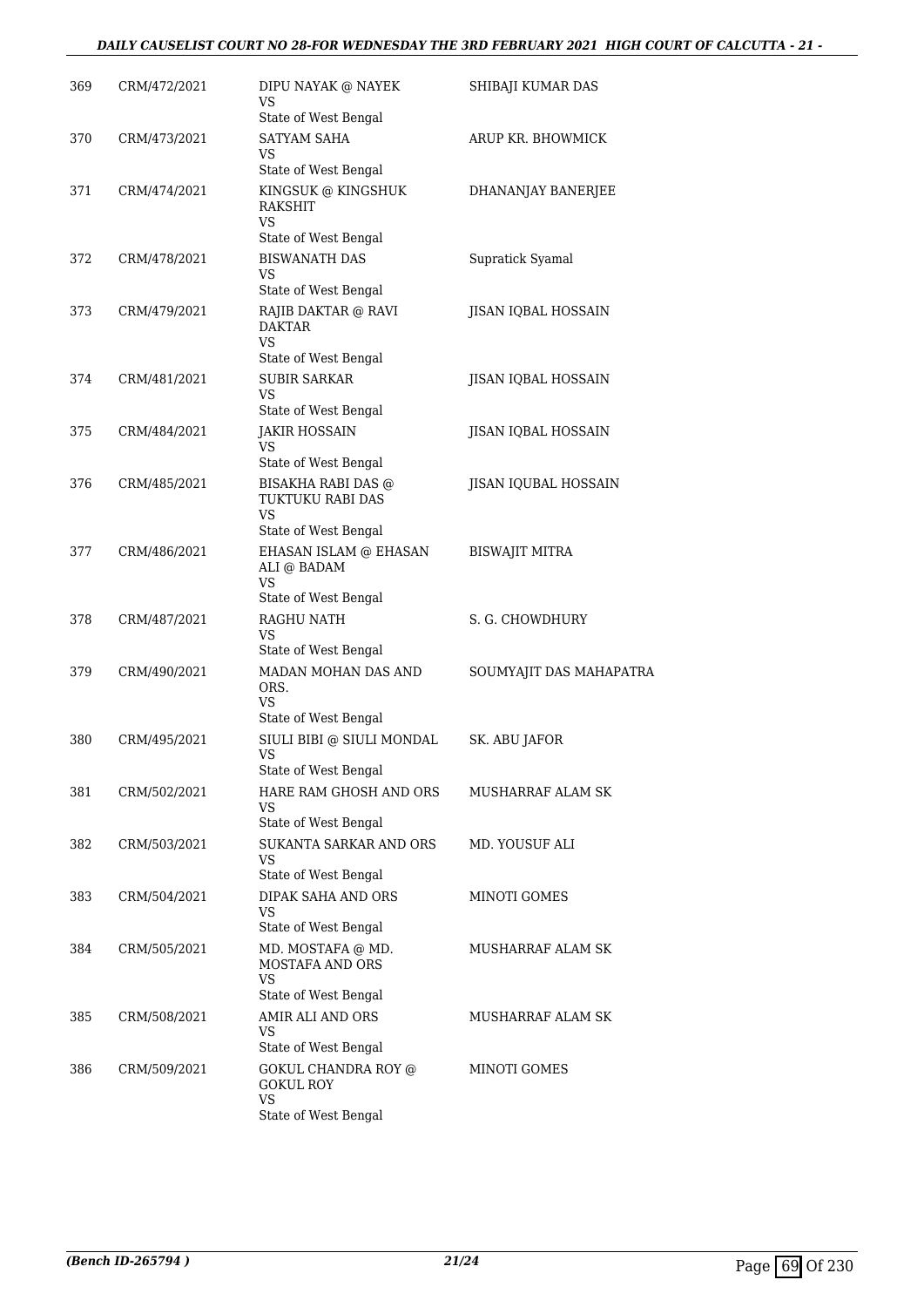| 387 | CRM/510/2021 | SAHA ALAM@SAHLAM SK<br><b>AND ANR</b><br>VS.                                 | <b>MOUNICK GHOSH</b> |
|-----|--------------|------------------------------------------------------------------------------|----------------------|
| 388 | CRM/512/2021 | State of West Bengal<br><b>UTTAM BARMAN</b><br>VS                            | <b>BSURA KHATUN</b>  |
| 389 | CRM/513/2021 | State of West Bengal<br>JYOSTNA BEGAM AND ORS<br>VS                          | Srimoyee Mukherjee   |
| 390 | CRM/515/2021 | State of West Bengal<br>PRADIP MANDAL AND ANR<br>VS<br>State of West Bengal  | KAZI M RAHAMAN       |
| 391 | CRM/516/2021 | ZARIF @ ZARIF MD.<br>VS<br>State of West Bengal                              | SHAHARAYAR ALAM      |
| 392 | CRM/517/2021 | ROBIUL AWAL @ JAMAL<br><b>SK.AND ANR</b><br>VS<br>State of West Bengal       | PROBAL SARKAR        |
| 393 | CRM/518/2021 | <b>SAYEM BISWAS</b><br>VS                                                    | KAZI M RAHAMAN       |
| 394 | CRM/519/2021 | State of West Bengal<br><b>JAMEDUL ISLAM</b><br>VS<br>State of West Bengal   | SHAHARAYAR ALAM      |
| 395 | CRM/522/2021 | SAFIUR RAHAMAN AND ANR<br>VS<br>State of West Bengal                         | ARNAB SAHA           |
| 396 | CRM/523/2021 | NIRMAL BARMAN<br>VS                                                          | ASIS BHATTACHARYYA   |
| 397 | CRM/526/2021 | State of West Bengal<br><b>DEBESH SARKAR</b><br>VS<br>State of West Bengal   | MUKUNDALAL SARKAR    |
| 398 | CRM/528/2021 | MOSTAKIM KHAN@MOSTA<br>VS<br>State of West Bengal                            | KAZI M RAHAMAN       |
| 399 | CRM/529/2021 | <b>EMDADUL</b><br>RAHAMAN@EMADUL SK<br>VS<br>State of West Bengal            | KAZI M RAHAMAN       |
| 400 | CRM/532/2021 | KHAGENDRA DAS AND ORS<br>VS                                                  | ASIS BHATTACHARYA    |
| 401 | CRM/534/2021 | State of West Bengal<br>ASWANI MANDAL@ASWINI<br>MONDAL<br><b>VS</b>          | SIDDHARTHA SARKAR    |
| 402 | CRM/538/2021 | State of West Bengal<br>ASAWINI MONDAL AND ANR<br>VS<br>State of West Bengal | GOLAM NURE IMROHI    |
| 403 | CRM/542/2021 | PADO ALI<br>VS<br>State of West Bengal                                       | Jeenia Rudra         |
| 404 | CRM/544/2021 | NIROL BARMAN@NIRAL<br><b>BARMAN</b><br>VS                                    | ARNAB SAHA           |
| 405 | CRM/551/2021 | State of West Bengal<br>MINATI SARDAR<br>VS<br>State of West Bengal          | ANINDRILA DE         |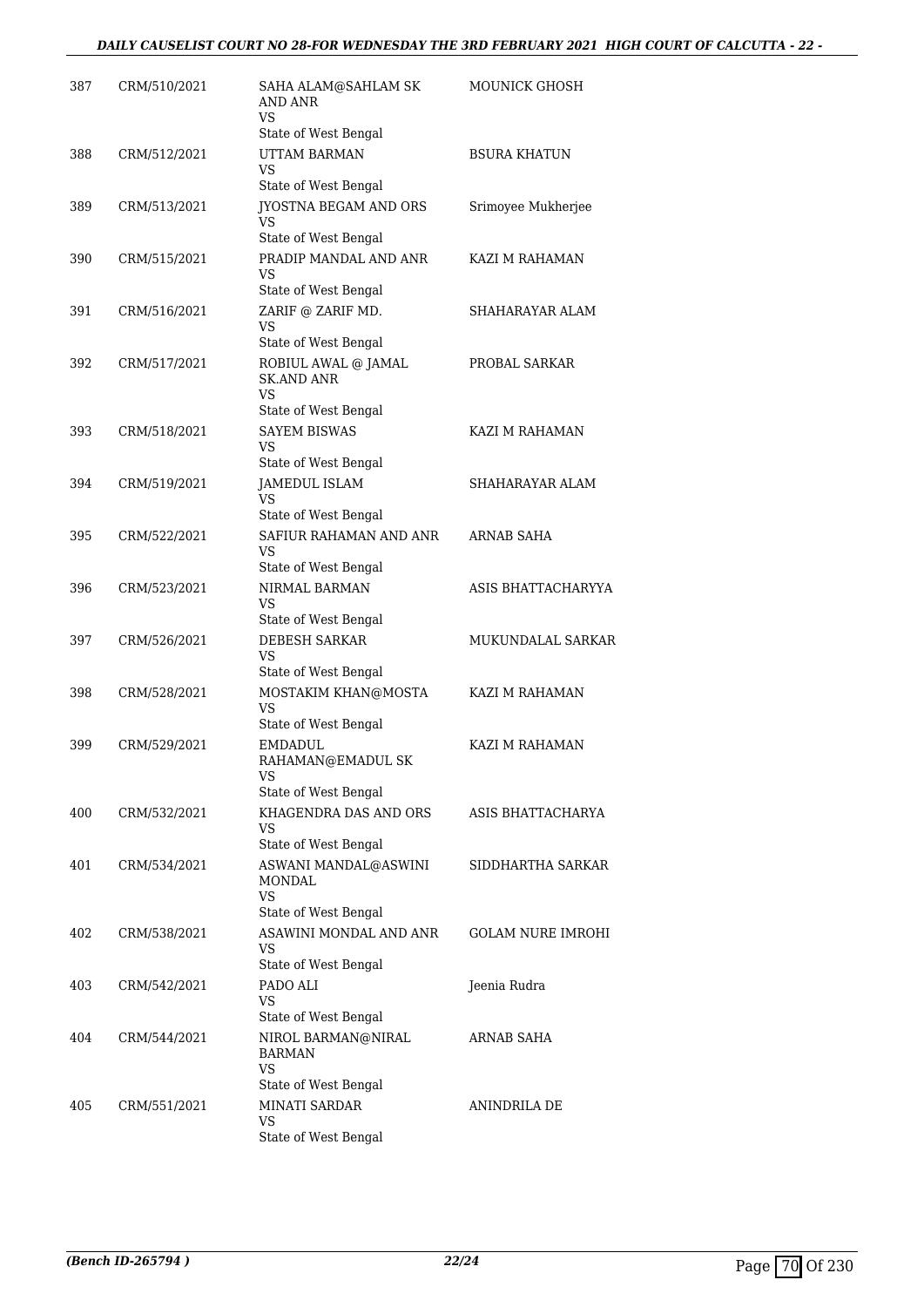| 406 | CRM/552/2021                              | PREM KHAN@ABDUL OUADIR<br>VS                                                                  | PINTU KARAR                                             |
|-----|-------------------------------------------|-----------------------------------------------------------------------------------------------|---------------------------------------------------------|
|     |                                           | State of West Bengal                                                                          |                                                         |
| 407 | CRM/555/2021                              | VISHAL VIKASH<br>EKKA@BISHAL BIKASH EKKA<br><b>ANDORS</b><br>VS<br>State of West Bengal       | AINDRILA DE                                             |
| 408 | CRM/561/2021                              | <b>GOPAL SARKAR</b>                                                                           | <b>BUSRA KHATUN</b>                                     |
|     |                                           | <b>VS</b><br>State of West Bengal                                                             |                                                         |
| 409 | CRM/564/2021                              | TAPAN MAJUMDER                                                                                | SUHAJIT CHOWBEY                                         |
|     |                                           | VS<br>State of West Bengal                                                                    |                                                         |
| 410 | CRM/566/2021                              | NEMAI BISWAS @ SANYASI<br>ALIAS NIMAI BISWAS<br><b>VS</b>                                     | Sumanta Das                                             |
|     |                                           | State of West Bengal                                                                          |                                                         |
|     |                                           |                                                                                               | <b>APPLICATIONS / CANCELLATION / RELAXATION OF BAIL</b> |
| 411 | CRM/1065/2017                             | RAJU ADHIKARY<br>VS                                                                           | ARKA CHAKRABORTY                                        |
|     |                                           | STATE OF WEST BENGAL                                                                          |                                                         |
| 412 | CRM/4881/2017                             | MD NOOR ALAM & ANR<br>VS<br>STATE OF WEST BENGAL                                              | <b>D PARAMANICK</b>                                     |
|     | IA NO: CRAN/2/2019(Old No:CRAN/3876/2019) |                                                                                               |                                                         |
| 413 | CRM/11868/2017                            | DR. RUPENDRA KUMAR                                                                            | <b>BISWAJIT MANNA</b>                                   |
|     |                                           | BRAHMA @ R.K. BRAHMA<br>VS.<br>STATE OF WEST BENGAL                                           |                                                         |
|     | IA NO: CRAN/4/2020                        |                                                                                               |                                                         |
| 414 | CRM/5529/2019                             | MILAN CHANDRA SARKAR<br>VS                                                                    | SAMARENDRA NATH BISWAS                                  |
|     |                                           | STATE OF WEST BENGAL                                                                          |                                                         |
|     | IA NO: CRAN/1/2020(Old No:CRAN/884/2020)  |                                                                                               |                                                         |
| 415 | CRM/8342/2019                             | RAHUL PASHI@RAHUL PASI & RAVI RANJAN KUMAR<br>ANR<br>VS                                       |                                                         |
|     |                                           | STATE OF WEST BENGAL                                                                          |                                                         |
|     | IA NO: CRAN/2/2020                        |                                                                                               |                                                         |
| 416 | CRM/12359/2019                            | SANKAR PRASAD NANDI<br>VS                                                                     | <b>SUJIT BHUNIYA</b>                                    |
|     |                                           | STATE OF WEST BENGAL                                                                          |                                                         |
|     | IA NO: CRAN/1/2020(Old No:CRAN/3699/2020) |                                                                                               |                                                         |
| 417 | CRM/507/2020                              | PURNA KRISHNA<br>REDDY@PUN AREDDY<br>KRISHNAREDDI@PUNA<br>REDDY<br>VS<br>STATE OF WEST BENGAL | DEBAPRIYA SAMANTA                                       |
|     | IA NO: CRAN/1/2020                        |                                                                                               |                                                         |
| 418 | CRM/648/2020                              | SURAJ PRASAD                                                                                  | MALAY BHATTACHARYYA                                     |
|     |                                           | VS<br>STATE OF WEST BENGAL                                                                    |                                                         |
|     | IA NO: CRAN/1/2020(Old No:CRAN/2790/2020) |                                                                                               |                                                         |
| 419 | CRM/779/2020                              | BIMAN SAHA & ANR<br>VS                                                                        | SAIBAL KRISHNA DASGUPTA                                 |
|     |                                           | STATE OF WEST BENGAL                                                                          |                                                         |

IA NO: CRAN/1/2020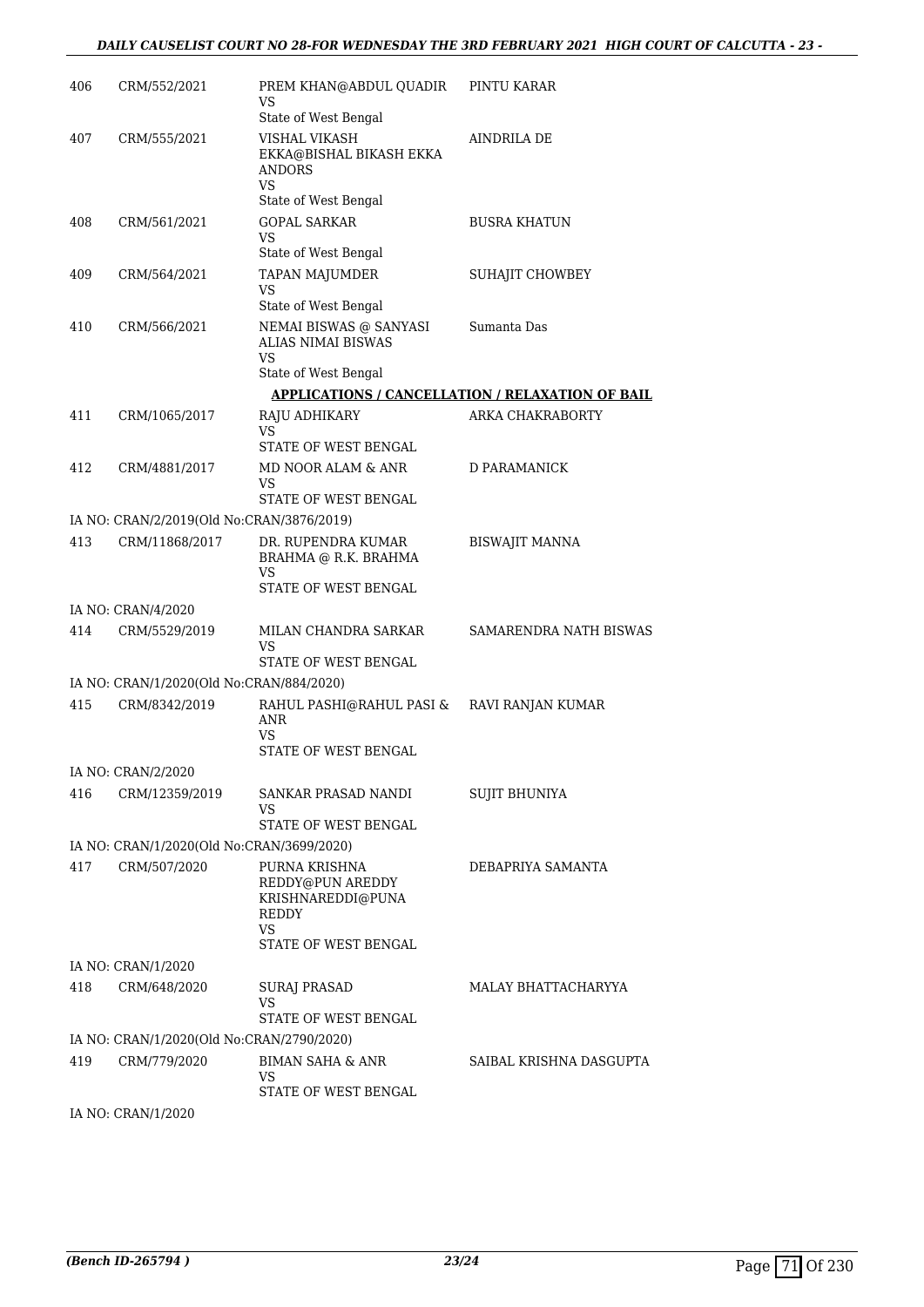| 420 | CRM/2214/2020                   | DALIM HOSSAIN<br>VS<br>STATE OF WEST BENGAL                                                      | ARNAB SAHA             |
|-----|---------------------------------|--------------------------------------------------------------------------------------------------|------------------------|
|     |                                 |                                                                                                  |                        |
|     | IA NO: CRAN/1/2020              |                                                                                                  |                        |
| 421 | CRM/2415/2020                   | ANINDYA SUNDAR MANDAL @<br>ANANDIYA SUNDAR MONDAL<br>@ MANU<br><b>VS</b><br>STATE OF WEST BENGAL | <b>AINDRILA DE</b>     |
|     | IA NO: CRAN/1/2020              |                                                                                                  |                        |
| 422 | CRM/7471/2020                   | SAJIBUL MONDAL ALIAS<br><b>MANDAL</b><br><b>VS</b><br>State of West Bengal                       | MRITUNJOY CHATTERJEE   |
|     | IA NO: CRAN/1/2020, CRAN/2/2021 |                                                                                                  |                        |
| 423 | CRM/9123/2020                   | SIMRAN @SIMRAN SULTANA<br>AND ORS<br><b>VS</b><br>State of West Bengal                           | <b>AMRITA CHEL</b>     |
|     | IA NO: CRAN/1/2021              |                                                                                                  |                        |
| 424 | CRM/9285/2020<br>(Restoration)  | <b>SUMAN RAY AND ANR</b><br><b>VS</b><br>State of West Bengal                                    | MAHAMMAD MAHMUD        |
|     | IA NO: CRAN/1/2021, CRAN/2/2021 |                                                                                                  |                        |
| 425 | CRM/22/2021                     | MD. IMTIYAZ MOOLA<br><b>VS</b><br>STATE OF WEST BENGAL AND<br>ORS.                               | SANJIB MITRA           |
| 426 | CRM/929/2021                    | ABHILASHA RAJGARHIA<br><b>VS</b><br>State of West Bengal AND ANR                                 | SHRESTHA BHATTACHARJEE |
| 427 | CRM/1246/2021                   | <b>CHAMPA KORA</b><br><b>VS</b><br>STATE OF WEST BENGAL AND<br><b>ANOTHER</b>                    | <b>SANAT KUMAR DAS</b> |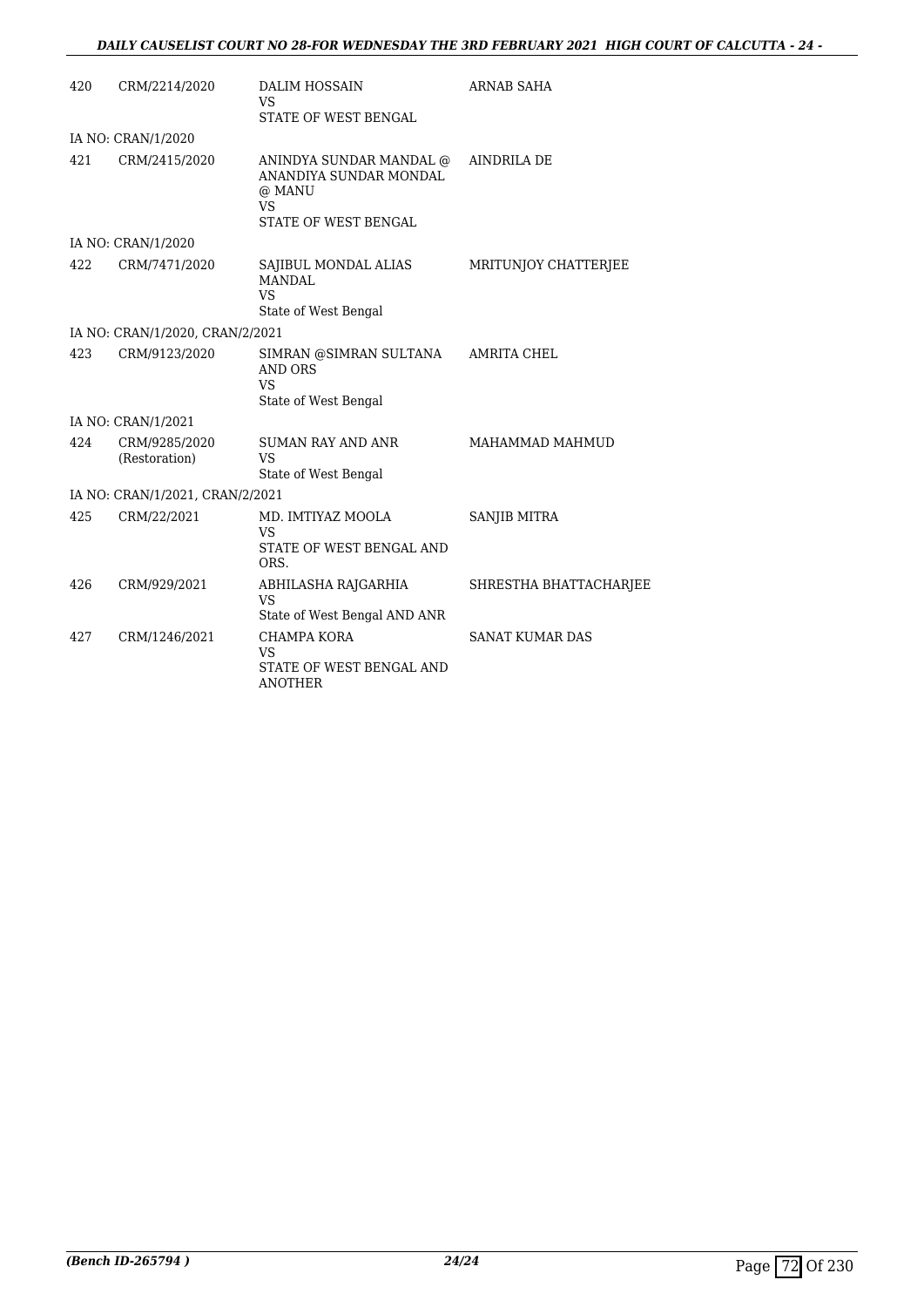

## **Appellate Side**

**DAILY CAUSELIST For Wednesday The 3rd February 2021**

## **COURT NO. 4**

**DIVISION BENCH (DB - VIII)**

### **AT 10:45 AM**

## **HON'BLE JUSTICE ARINDAM SINHA HON'BLE JUSTICE SUVRA GHOSH**

## **(VIA VIDEO CONFERENCE)**

## **ON AND FROM MONDAY, THE 11TH JANUARY , 2021 – APPEALS RELATING TO SERVICE UNDER GROUP VI AND APPLICATIONS CONNECTED THERETO;**

**MATRIMONIAL & FAMILY COURT APPEALS & MATTERS RELATING TO GUARDIANSHIP INCLUDING APPLICATIONS CONNECTED THERETO;**

**ADMISSION OF APPEALS UNDER SECTION 30 OF THE EMPLOYEES' COMPENSATION ACT, 1923;**

**HEARING OF WRIT APPEALS IRRESPECTIVE OF CLASSIFICATION INCLUDING APPLICATIONS CONNECTED THERETO.**

**NOTE: MATTERS WILL BE TAKEN UP THROUGH PHYSICAL HEARING ONLY WHEN BOTH THE PARTIES ARE AGREED.**

|                   |                                           | <b>APPLICATION</b>                                    |                                                                                             |  |
|-------------------|-------------------------------------------|-------------------------------------------------------|---------------------------------------------------------------------------------------------|--|
| $\mathbf{1}$      | FMA/2447/2007                             | MILLY DEY<br>VS.<br>BURN STANDARD CO. LTD.            | <b>SUSMITA PAL</b>                                                                          |  |
|                   |                                           | No:CAN/5206/2018), CAN/9/2020(Old No:CAN/2539/2020)   | IA NO: CAN/6/2011(Old No:CAN/10189/2011), CAN/7/2016(Old No:CAN/11913/2016), CAN/8/2018(Old |  |
| 2                 | MAT/1415/2019                             | <b>SANKAR KUMAR DAS</b><br>VS<br>ALLAHABAD BANK & ORS | ANIRBAN MITRA                                                                               |  |
|                   | IA NO: CAN/1/2019(Old No:CAN/10162/2019)  |                                                       |                                                                                             |  |
| 3                 | MAT/603/2020                              | Union of India AND ORS<br>VS<br>VIRENDRA SINGH        | ARITRI MAJUMDER                                                                             |  |
|                   | IA NO: CAN/1/2020, CAN/2/2020, CAN/3/2020 |                                                       |                                                                                             |  |
| 4                 | FAT/19/2021                               | SOUMYA CHATTERJEE<br>VS<br>PRIYANKA DAS CHATTERJEE    | JAYASHREE PATRA                                                                             |  |
| IA NO: CAN/1/2021 |                                           |                                                       |                                                                                             |  |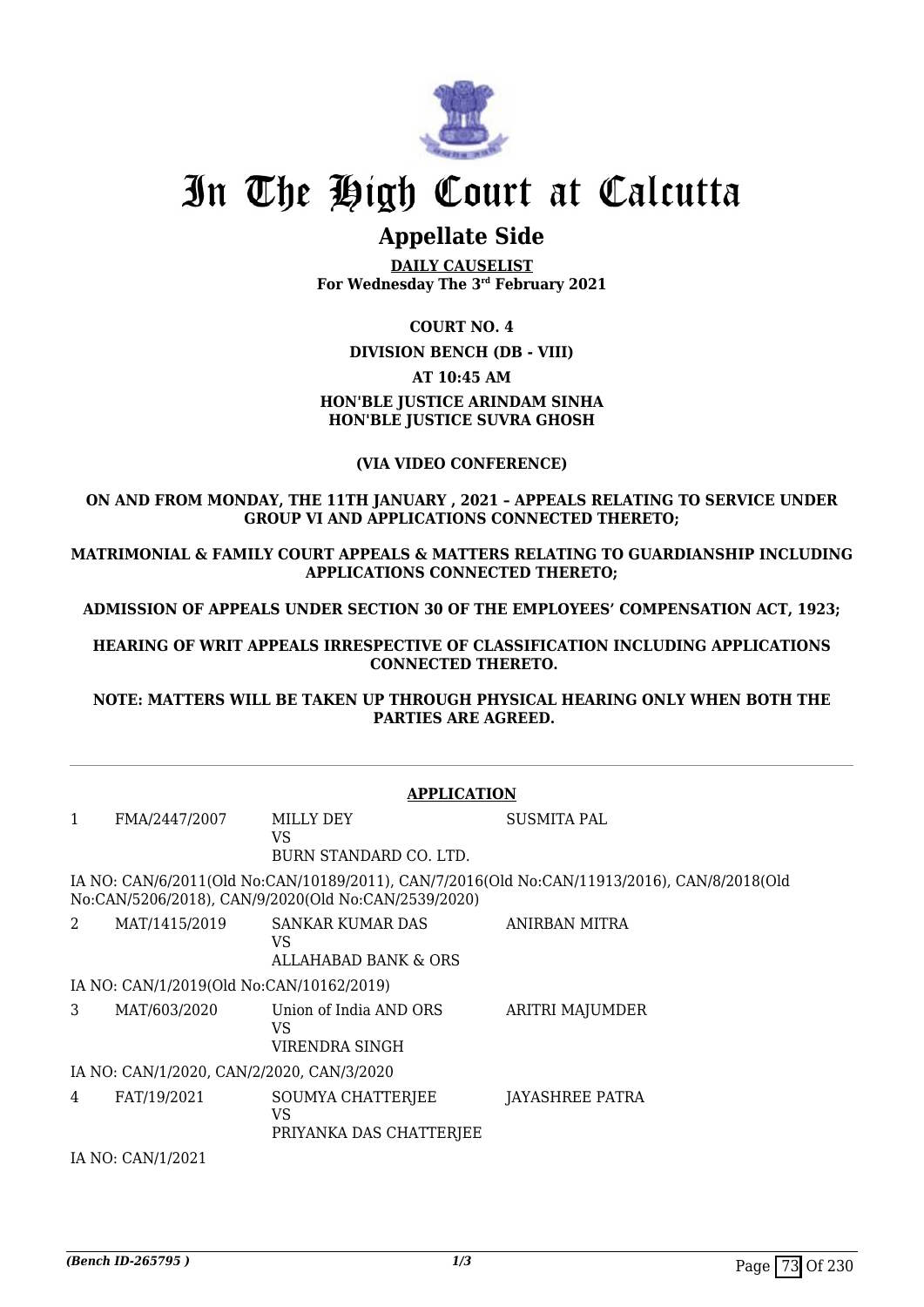| 5  | FAT/20/2021                                         | SMT SHIULI SHARMA(NEE<br>PANJA)<br><b>VS</b><br><b>VIVEK SHARMA</b>                                                 | MANIDEEPA PAUL                                                                        |
|----|-----------------------------------------------------|---------------------------------------------------------------------------------------------------------------------|---------------------------------------------------------------------------------------|
|    | IA NO: CAN/1/2021                                   |                                                                                                                     |                                                                                       |
| 6  | FMA/99/2021                                         | ASIT KUMAR NASKAR<br>VS.<br>COAL INDIA LTD                                                                          | <b>ARIJIT BORAL</b>                                                                   |
|    | IA NO: CAN/1/2020, CAN/2/2020, CAN/3/2020           |                                                                                                                     |                                                                                       |
|    |                                                     | <b>APPEAL FOR HEARING</b>                                                                                           |                                                                                       |
| 7  | FMA/2699/2015                                       | <b>GENERAL MANAGER</b><br>(2 PBS) (04-02-2021) (PROJECT) EASTERN<br><b>COALFIELDS LTD &amp; ANR</b><br><b>VS</b>    | <b>BIJAY KUMAR</b>                                                                    |
|    |                                                     | <b>GOPAL CHANDRA</b><br>MUKHOPADHYAY & ORS                                                                          |                                                                                       |
| 8  | FMA/3517/2015                                       | THE CHAIRMAN,<br><b>SELTCTION COMMITTEE &amp;</b><br>CHIF EXECU, OFFICER & AN<br><b>VS</b>                          | SALIL KUMAR MAITI                                                                     |
|    |                                                     | <b>GAYATRI DALAI</b>                                                                                                |                                                                                       |
| 9  | FMA/3351/2016<br>(CAN 5972/2015)<br>(CAN 4164/2018) | UJJWAL KANTI<br><b>BANDYOPADHYAY &amp; ORS</b><br><b>VS</b><br>STATE OF WEST BENGAL &<br><b>ORS</b>                 | TAPAS KUMAR<br><b>MONDAL</b>                                                          |
| 10 | FMA/826/2017<br>$(2$ PBS)                           | UJJAL CHATTOPADHYAY<br><b>VS</b><br><b>AIRPORT'S AUTHORITY OF</b><br><b>INDIA &amp; ORS</b>                         | <b>B</b> N RAY                                                                        |
| 11 | FMA/868/2017                                        | JNAN RANAJAN DAS & ORS<br><b>VS</b><br>SBSTC & ORS                                                                  | <b>MRINAL RANJAN</b><br><b>PRAMANIK</b>                                               |
|    | IA NO: CAN/3/2019(Old No:CAN/6479/2019)             |                                                                                                                     |                                                                                       |
| 12 | MAT/1016/2017                                       | THE EXECUTIVE DIRECTOR<br>& APPE. AUTHO., BANK OF<br><b>BARODA &amp; ORS</b><br><b>VS</b><br><b>CHANDRA SHEKHAR</b> | MOUMITA GHOSH                                                                         |
| 13 | FAT/107/2019                                        | ANKUR SHINGAL                                                                                                       | SHREYA SINGH                                                                          |
|    | $(6$ PBS)                                           | VS.<br>RASIKA SHINGAL                                                                                               |                                                                                       |
|    |                                                     |                                                                                                                     | IA NO: CAN/2/2020(Old No:CAN/2090/2020), CAN/3/2020(Old No:CAN/4046/2020), CAN/5/2020 |
| 14 | FMA/505/2019                                        | JOYTISH CHANDRA<br><b>KARMAKAR</b><br><b>VS</b><br>UNION OF INDIA & ORS                                             | <b>SOUMI KUNDU</b>                                                                    |
|    | IA NO: CAN/1/2019(Old No:CAN/12792/2019)            |                                                                                                                     |                                                                                       |
| 15 | MAT/577/2020                                        | <b>JAYANTA SARKAR</b><br><b>VS</b><br>NATIONAL JUTE BOARD                                                           | VICTOR CHATTERJEE                                                                     |
|    | IA NO: CAN/1/2020                                   |                                                                                                                     |                                                                                       |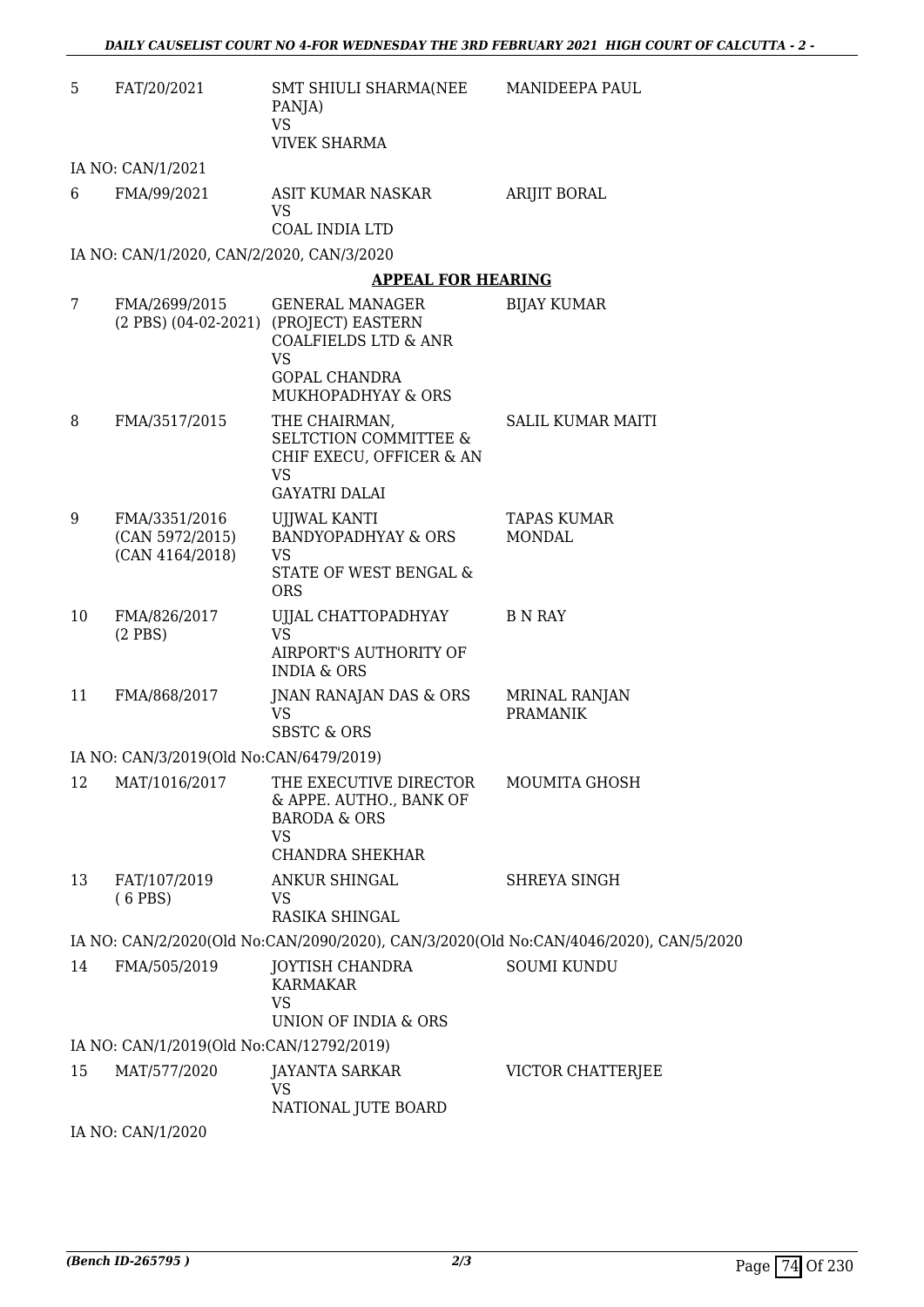| 16 | FMA/605/2020<br>$(2$ PBS)     | KALIKA PATHAK<br>VS.<br>UNION OF INDIA & ORS                                          | <b>ACHIN KUMAR</b><br><b>MAJUMDER</b>  |
|----|-------------------------------|---------------------------------------------------------------------------------------|----------------------------------------|
| 17 | FMA/657/2020<br>$(2$ PBS)     | PASCHIM BANGA GRAMIN<br><b>BANK</b><br><b>VS</b><br>CHINMAY MAJUMDAR                  | SURASRI BAIDYA                         |
| 18 | MAT/748/2020                  | ARUP CHAKRABORTY<br>VS<br>STATE OF WEST BENGAL<br>AND ORS.                            | <b>FALGUNI</b><br><b>BANDYOPADHYAY</b> |
|    | IA NO: CAN/1/2020, CAN/2/2020 |                                                                                       |                                        |
| 19 | MAT/773/2020<br>$(2$ PBS $)$  | DR. SOURAV<br><b>CHATTOPADHYAY</b><br><b>VS</b><br>STATE OF WEST BENGAL<br>AND ORS.   | SWADESH PRIYA<br><b>GHOSH</b>          |
|    | IA NO: CAN/1/2020             |                                                                                       |                                        |
|    | wt20 MAT/774/2020             | DR. MOITREYEE<br><b>CHOWDHURY AND ORS</b><br>VS<br>STATE OF WEST BENGAL<br>AND ORS.   | <b>SWADESH PRIYA</b><br>GHOSH          |
|    | IA NO: CAN/1/2020             |                                                                                       |                                        |
| 21 | MAT/827/2020<br>(Defective)   | SWAPAN KUMAR SAHA<br>VS<br>BANGIYA GRAMIN BIKASH<br><b>BANK AND ORS</b>               | <b>NEIL BASU</b>                       |
|    | IA NO: CAN/1/2020, CAN/2/2020 |                                                                                       |                                        |
| 22 | MAT/79/2021                   | ANKUR BHATTACHARYA<br><b>AND ANR</b><br><b>VS</b><br>STATE OF WEST BENGAL<br>AND ORS. | UDAYNARAYAN BETAL                      |
|    | IA NO: CAN/1/2021             |                                                                                       |                                        |
| 23 | MAT/83/2021                   | KOUSHIK PAUL<br><b>VS</b><br>UNION OF INDIA AND ORS.                                  | VICTOR CHATTERJEE                      |

IA NO: CAN/1/2021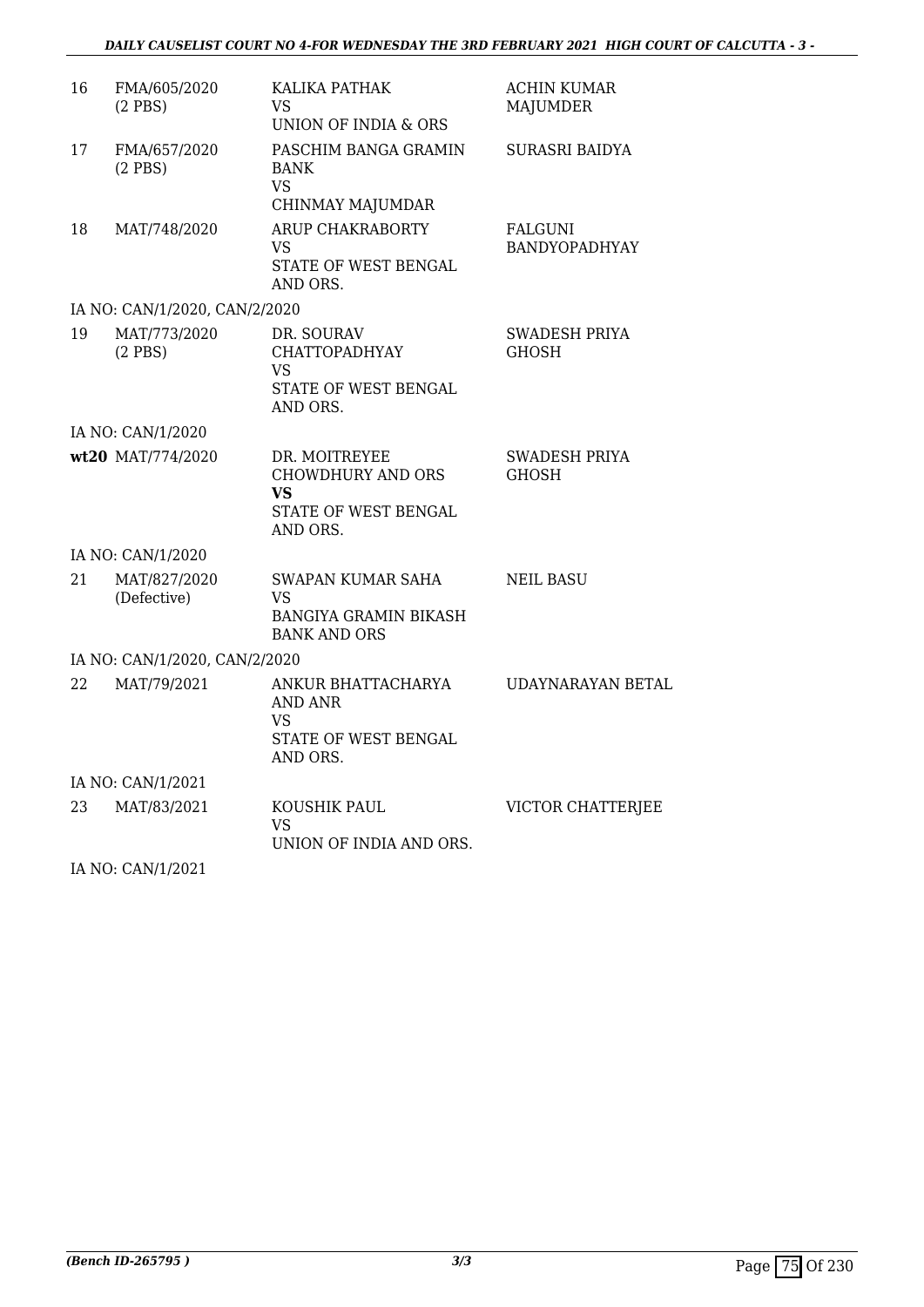

## **Appellate Side**

**DAILY CAUSELIST For Wednesday The 3rd February 2021**

## **COURT NO. 38**

**SINGLE BENCH (SB)**

## **AT 10:45 AM**

## **HON'BLE JUSTICE ARIJIT BANERJEE**

## **(VIA VIDEO CONFERENCE)**

### **APPELLATE SIDE MATTERS WILL BE TAKEN UP AT THE FIRST SITTING OF THE BENCH TILL RECESS.**

**ON AND FROM MONDAY, THE 11TH JANUARY 2021 - MATTERS (MOTION & HEARING) UNDER ARTICLE 226 OF THE CONSTITUTION OF INDIA RELATING TO LAND UNDER GROUP I INCLUDING APPLICATIONS CONNECTED THERETO. AND**

**ON AND FROM MONDAY, 1ST FEBRUARY, 2021, AS LONG AS THE DIVISION BENCH COMPRISING HON'BLE THE CHIEF JUSTICE THOTTATHIL B. RADHAKRISHNAN AND HON'BLE JUSTICE ARIJIT BANERJEE DOES NOT SIT WILL SIT SINGLY AND TAKE UP THE LIST AND DETERMINATION OF HON'BLE JUSTICE ASHIS KUMAR CHAKRABORTY.**

**AND**

**ON AND FROM TUESDAY, 2ND FEBRUARY, 2021 AS LONG AS THE DIVISION BENCH COMPRISING OF HON'BLE THE CHIEF JUSTICE THOTTATHIL B. RADHAKRISHNAN AND HON'BLE JUSTICE ARIJIT BANERJEE DOES NOT SIT - IN ADDITION TO HIS OWN LIST, WILL SIT SINGLY AND TAKE UP SOME PART-HEARD, CONTEMPT, ASSIGNED, REVIEW, MODIFICATION/ CLARIFICATION MATTERS. NOTE : MATTERS WILL BE TAKEN UP THROUGH PHYSICAL HEARING ONLY WHEN BOTH THE PARTIES ARE AGREED. MENTIONING WILL BE PERMITTED ONLY ON THE VIRTUAL MODE INDICATING GROUP(S) OR SECTION(S) ALONG WITH GROUND OF URGENCY.**

## **FIXED MATTER**

- 1 WPA/1811/2021 [ 2.00 P.M. ] SUBARNA DUTTA VS UNIVERSITY OF CALCUTTA AND OTHERS DEBLINA CHATTARAJ **MOTION**
- 2 WPA/12347/2017 ASHOKE DAS & ORS VS STATE OF WEST BENGAL & ORS KRISHANU BANIK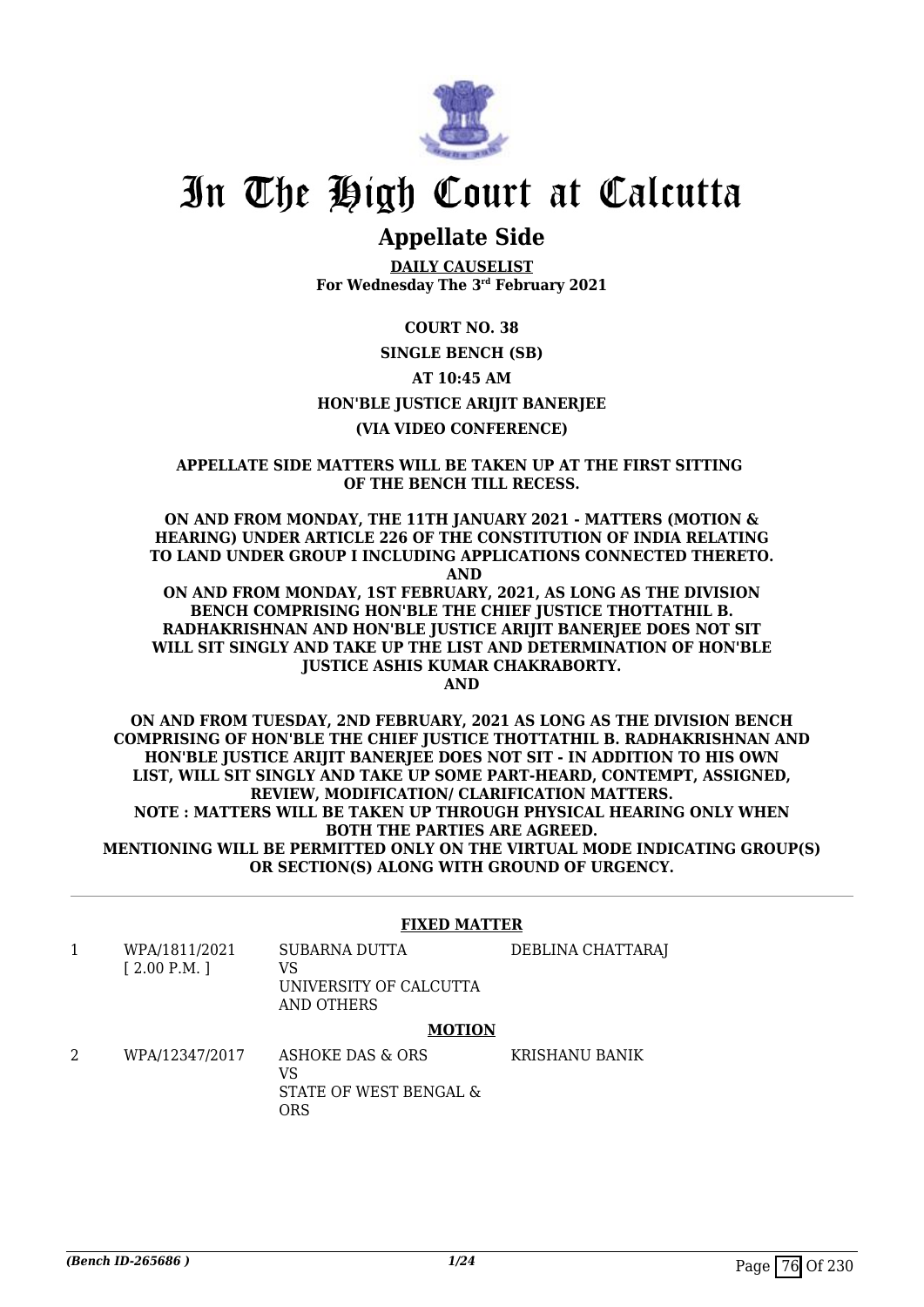| 3   | WPA/2556/2019<br>[WPA 1688/2019 IN<br>DEPT.] | KALYAN GHOSH<br><b>VS</b><br><b>HOWRAH ZILLA PARISHAD</b>                                                                                     | SANKHA SUBHRA<br><b>RAY</b>  |
|-----|----------------------------------------------|-----------------------------------------------------------------------------------------------------------------------------------------------|------------------------------|
|     |                                              | & ORS                                                                                                                                         |                              |
|     | IA NO: CAN/1/2020(Old No:CAN/5485/2020)      |                                                                                                                                               |                              |
| wt4 | WPA/1688/2019                                | <b>TAPAS PAUL</b><br>VS<br>HOWRAH ZILLA PARISHAD<br>& ORS                                                                                     | APURBA KUMAR<br><b>GHOSH</b> |
| 5   | WPA/5570/2019                                | MD. ENAYUTULLAH<br>VS<br>THE DIRECTOR OF BENGAL<br><b>LAND REFORMS &amp;</b><br><b>REVENUE DEPT &amp; ORS</b>                                 | <b>UJJAL RAY</b>             |
|     | IA NO: CAN/1/2020(Old No:CAN/693/2020)       |                                                                                                                                               |                              |
| 6   | WPA/5590/2019                                | SEIKH ABUL KASHEM<br><b>VS</b><br>THE DIRECTOR OF BENGAL<br>LAND & LAND REFORMS &<br><b>ORS</b>                                               | UJJAL RAY                    |
|     | IA NO: CAN/1/2020(Old No:CAN/689/2020)       |                                                                                                                                               |                              |
| 7   | WPA/5593/2019                                | <b>MANOYAR HOSSAIN</b><br><b>CHOWDHURY</b><br><b>VS</b><br>THE DIRECTOR OF BENGAL<br><b>LAND &amp; LAND</b><br>REFORMS&REVENUE DEPT,<br>$&$ 0 | <b>UJJAL RAY</b>             |
|     | IA NO: CAN/1/2020(Old No:CAN/688/2020)       |                                                                                                                                               |                              |
| 8   | WPA/5596/2019                                | <b>UNUSH SK</b><br>VS<br>THE DIRECTOR OF BENGAL<br>LAND & LAND REFORMS &<br>REVENUE DET, & OR                                                 | <b>UJJAL RAY</b>             |
|     | IA NO: CAN/1/2020(Old No:CAN/686/2020)       |                                                                                                                                               |                              |
| 9   | WPA/5598/2019                                | MD. SHERFUL HAQUE<br>VS<br>THE DIRECTOR OF BENGAL<br><b>LAND &amp; LAND</b><br><b>REFORMS&amp;REVENUE</b><br>DEPT, & ORS                      | <b>UJJAL RAY</b>             |
|     | IA NO: CAN/1/2020(Old No:CAN/691/2020)       |                                                                                                                                               |                              |
| 10  | WPA/5604/2019                                | SEIKH YAQUB ALI<br>VS<br>THE DIRECTOR OF BENGAL<br>LAND & LAND<br><b>REFORMS&amp;REVENUE</b><br>DEPT, & ORS                                   | <b>UJJAL RAY</b>             |

IA NO: CAN/1/2020(Old No:CAN/690/2020)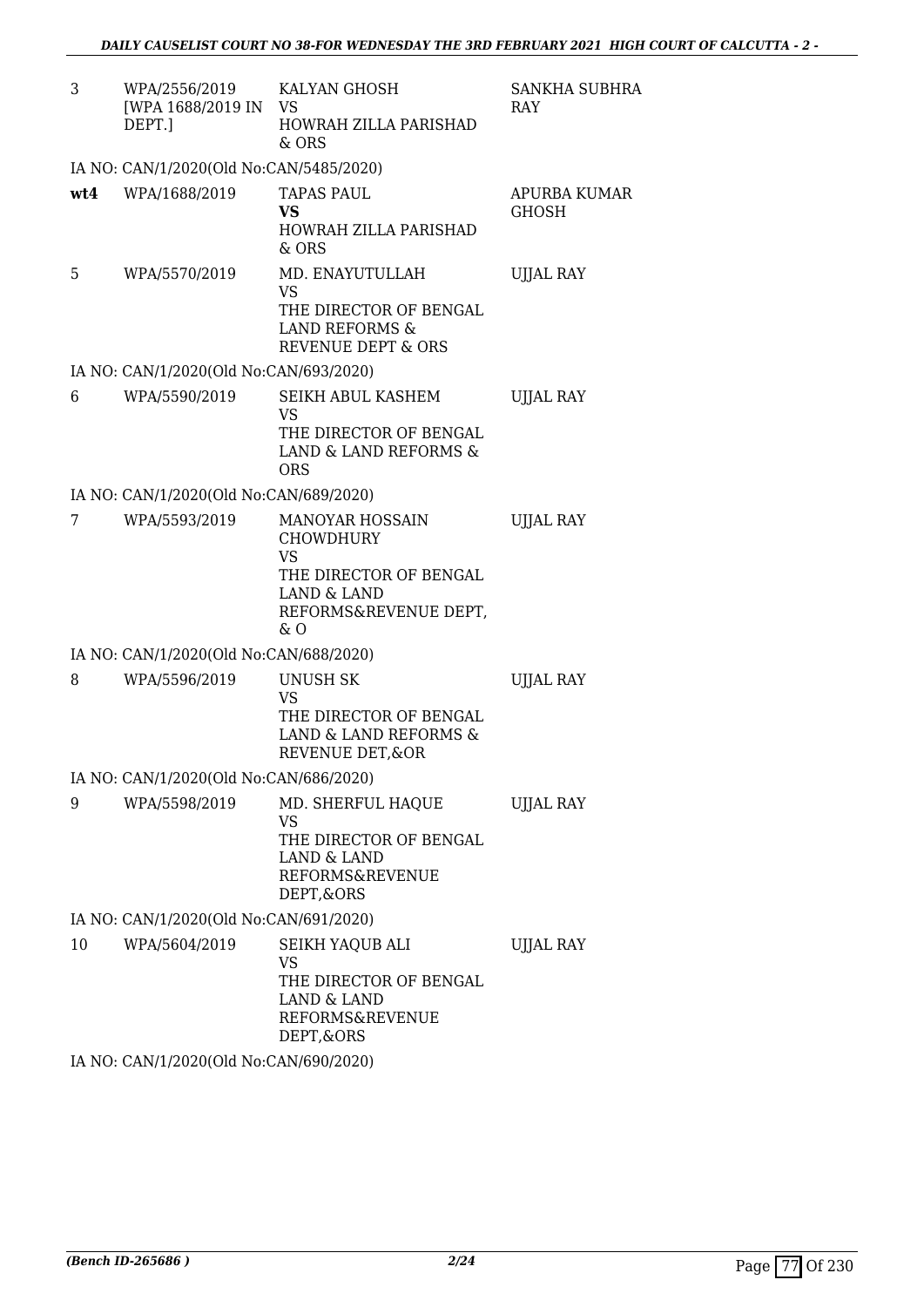| 11 | WPA/5606/2019                          | MD. MAINUL HAQUE<br><b>VS</b><br>THE DIRECTOR OF BENGAL<br>LAND & LAND<br>REFORMS&REVENUE<br>DEPT, & ORS | <b>UJJAL RAY</b>                       |
|----|----------------------------------------|----------------------------------------------------------------------------------------------------------|----------------------------------------|
|    | IA NO: CAN/1/2020(Old No:CAN/687/2020) |                                                                                                          |                                        |
| 12 | WPA/5608/2019                          | MD YEONNUS ALI<br>VS<br>THE DIRECTOR OF BENGAL<br>L&LR AND REV DEPT. &<br><b>ORS</b>                     | <b>UJJAL RAY</b>                       |
|    | IA NO: CAN/1/2020(Old No:CAN/692/2020) |                                                                                                          |                                        |
| 13 | WPA/19050/2019                         | ALOKA MUKHERJEE & ORS<br>VS<br>STATE OF WEST BENGAL &<br><b>ORS</b>                                      | MADAN MOHAN ROY                        |
| 14 | WPA/22242/2019                         | <b>SUKDEV BERA</b><br>VS<br>STATE OF WEST BENGAL &<br><b>ORS</b>                                         | DURBA BANERJEE                         |
| 15 | WPA/939/2020                           | <b>BISWANATH GHARAMI &amp;</b><br><b>ORS</b><br><b>VS</b><br>STATE OF WEST BENGAL &<br><b>ORS</b>        | PRABIR MAJI                            |
| 16 | WPA/2499/2020                          | NEPAL JOARDAR<br><b>VS</b><br>STATE OF WEST BENGAL &<br><b>ORS</b>                                       | SARBANANDA<br>SANYAL                   |
| 17 | WPA/3929/2020                          | <b>FAZLUR RAHAMAN</b><br><b>MONDAL &amp; ORS</b><br><b>VS</b><br>STATE OF WEST BENGAL &<br><b>ORS</b>    | <b>AVISHEK PRASAD</b>                  |
| 18 | WPA/3966/2020                          | SANTOSH KUMAR JANA<br>VS<br>STATE OF WEST BENGAL &<br><b>ORS</b>                                         | <b>ARIJIT BERA</b>                     |
| 19 | WPA/4810/2020                          | <b>SUKLA BHOWMICK</b><br><b>VS</b><br>STATE OF WEST BENGAL &<br><b>ORS</b>                               | <b>MARY DATTA</b>                      |
| 20 | WPA/4907/2020                          | KESHAB CHANDRA GIRI<br><b>VS</b><br>STATE OF WEST BENGAL &<br><b>ORS</b>                                 | <b>BHASKAR CHANDRA</b><br><b>MANNA</b> |
| 21 | WPA/4936/2020                          | TUSHAR KANTI BISWAS<br><b>VS</b><br>STATE OF WEST BENGAL &<br><b>ORS</b>                                 | PANCHANAN HAJRA                        |
| 22 | WPA/4937/2020                          | NIMAI CHANDRA BERA<br><b>VS</b><br>STATE OF WEST BENGAL &<br>ORS10                                       | PANCHANAN HAJRA                        |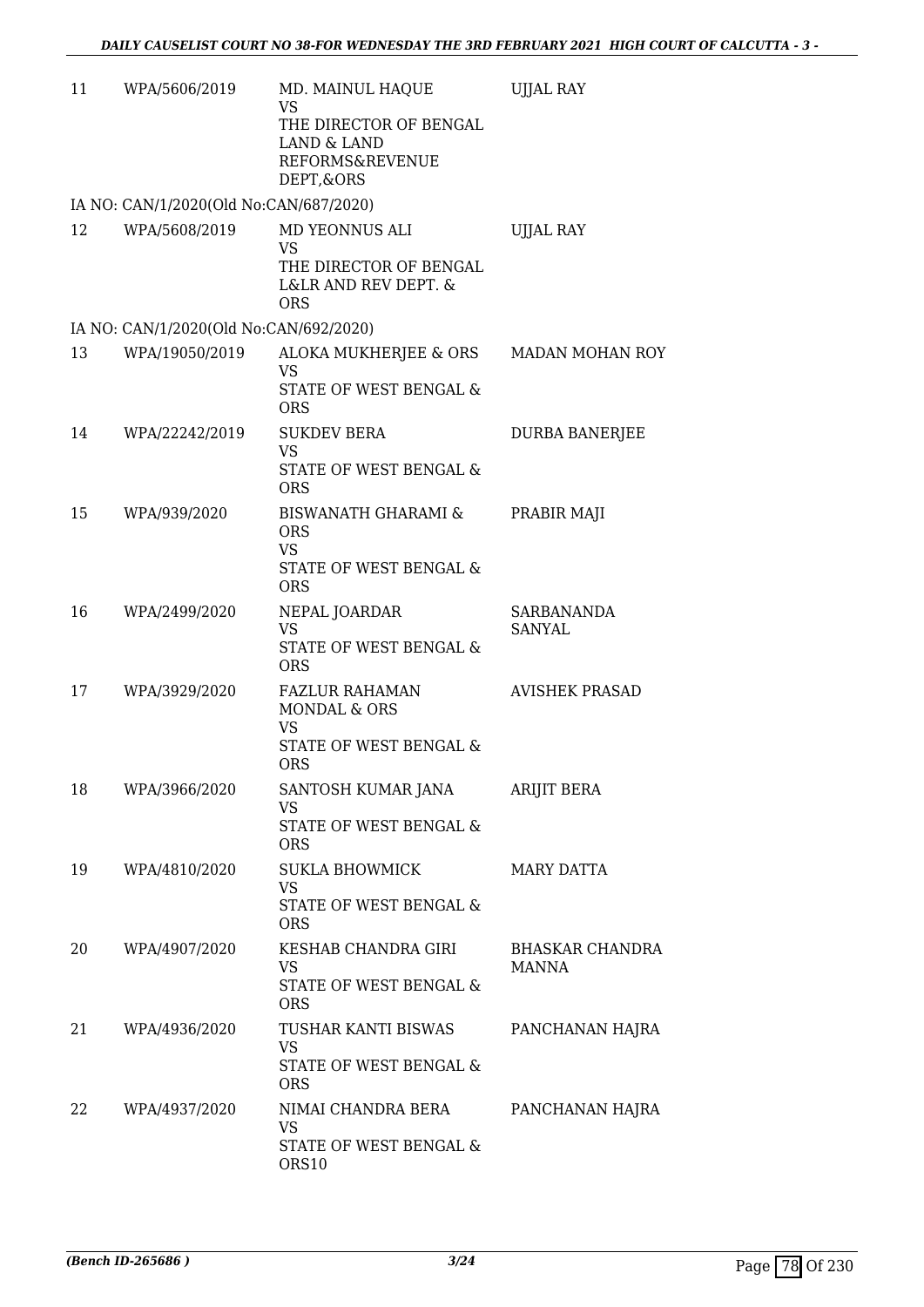| 23 | WPA/4938/2020 | NIRUP KR GHOSH<br>VS<br>STATE OF WEST BENGAL &                                                                                      | PANCHANAN HAJRA                     |
|----|---------------|-------------------------------------------------------------------------------------------------------------------------------------|-------------------------------------|
| 24 | WPA/4939/2020 | <b>ORS</b><br>SHUBHAJIT MANDAL & ANR DYUTIMAN BANERJEE<br><b>VS</b><br>STATE OF WEST BENGAL &<br><b>ORS</b>                         |                                     |
| 25 | WPA/4943/2020 | PRATAP GHOSH<br><b>VS</b><br>STATE OF WEST BENGAL &<br><b>ORS</b>                                                                   | KAMAL KANTA KAR                     |
| 26 | WPA/4970/2020 | DHANANJAY TAPADAR<br><b>VS</b><br>STATE OF WEST BENGAL &<br><b>ORS</b>                                                              | HEMANTA COOMER<br>MITTER            |
| 27 | WPA/4990/2020 | PATELNAGAR MINERALS &<br><b>INDUSTRIES PRIVATE</b><br><b>LIMITED &amp; ANR</b><br><b>VS</b><br>STATE OF WEST BENGAL &<br><b>ORS</b> | PINAKI RANJAN<br><b>CHAKRABARTI</b> |
| 28 | WPA/5027/2020 | RATNA GUHA<br><b>VS</b><br>STATE OF WEST BENGAL &<br><b>ORS</b>                                                                     | PARTHA PRATIM<br>KANJILAL           |
| 29 | WPA/5049/2020 | AMIYA KR. MONDAL & ANR.<br><b>VS</b><br>STATE OF WEST BENGAL &<br>ORS.                                                              | KAMAL KANTA KAR                     |
| 30 | WPA/5051/2020 | KANU PAUL CHOWDHURY<br><b>VS</b><br>UNION OF INDIA & ORS                                                                            | <b>MAYUKH MAITRA</b>                |
| 31 | WPA/5052/2020 | IHUNU PAUL CHOWDHURY<br>& ORS<br>VS<br>UNION OF INDIA & ORS                                                                         | <b>MAYUKH MAITRA</b>                |
| 32 | WPA/5059/2020 | ADARSHA PRATIBANDHI<br><b>SAMITY &amp; ANR</b><br><b>VS</b><br>STATE OF WEST BENGAL &<br><b>ORS</b>                                 | SUBRATA SAHA                        |
| 33 | WPA/5103/2020 | SHYAMAPRASAD HAZRA &<br>ANR<br><b>VS</b><br>STATE OF WEST BENGAL &<br><b>ORS</b>                                                    | MALAY<br><b>BHATTACHARYYA</b>       |
| 34 | WPA/5140/2020 | MD. ABDUR RAJJAK<br><b>VS</b><br>UNION OF INDIA & ORS                                                                               | DONA GHOSH                          |
| 35 | WPA/5198/2020 | NIJAM ALI MONDAL<br>VS<br>STATE OF WEST BENGAL &<br><b>ORS</b>                                                                      | ABDUR RAHAMAN                       |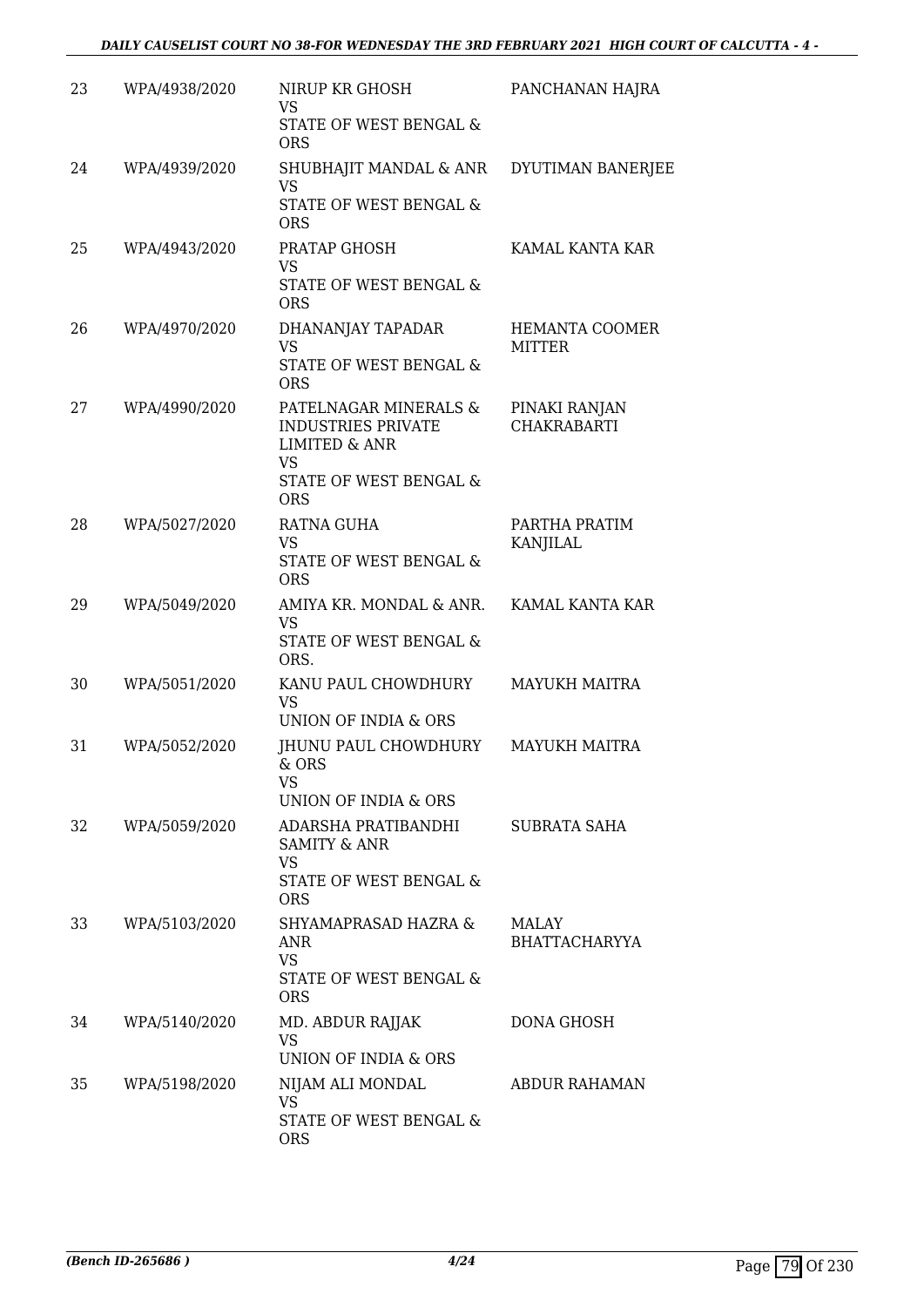### *DAILY CAUSELIST COURT NO 38-FOR WEDNESDAY THE 3RD FEBRUARY 2021 HIGH COURT OF CALCUTTA - 5 -*

| 36 | WPA/5258/2020     | HIMANGSHU SEKHAR TAH<br>VS                                                                     | <b>GOURAV BANERJI</b>               |
|----|-------------------|------------------------------------------------------------------------------------------------|-------------------------------------|
|    |                   | STATE OF WEST BENGAL &<br><b>ORS</b>                                                           |                                     |
| 37 | WPA/5542/2020     | RAMANUJ SINGH<br><b>VS</b>                                                                     | <b>AMRITO GOURAV KAR</b>            |
|    |                   | STATE OF WEST BENGAL&<br><b>ORS</b>                                                            |                                     |
| 38 | WPA/7277/2020     | HARIPADA MONDAL AND<br><b>OTHERS</b><br><b>VS</b>                                              | <b>MUKTESWAR MAITY</b>              |
|    |                   | STATE OF WEST BENGAL<br>AND ORS.                                                               |                                     |
|    | IA NO: CAN/1/2020 |                                                                                                |                                     |
| 39 | WPA/7471/2020     | <b>SMT SATWANTI DEVI</b><br>VS                                                                 | <b>ANJALI NAG</b>                   |
|    |                   | THE CHAIRMAN, SUB DIV<br>MAGISTRATE, SR CITIZEN<br><b>WELFARE AND MAIN</b><br>TRIBUNAL AND ANR |                                     |
|    | IA NO: CAN/1/2020 |                                                                                                |                                     |
| 40 | WPA/7492/2020     | M/S DHANWANTARI TIE UP<br>P. LTD<br><b>VS</b><br>State of West Bengal                          | SIDDHARTHA PAUL                     |
|    | IA NO: CAN/1/2020 |                                                                                                |                                     |
| 41 | WPA/7505/2020     | <b>SUDHIR KUMAR</b><br><b>UDGIRKKAR</b><br><b>VS</b><br>State of West Bengal                   | ANAND JHA                           |
|    | IA NO: CAN/1/2020 |                                                                                                |                                     |
| 42 | WPA/7569/2020     | <b>ABANI ROY</b><br><b>VS</b><br>State of West Bengal                                          | <b>TARUN DAS SARMA</b>              |
|    | IA NO: CAN/1/2020 |                                                                                                |                                     |
| 43 | WPA/7924/2020     | PRADIP MAITY<br><b>VS</b><br>STATE OF WEST BENGAL<br>AND ORS.                                  | SANTI PADA PAHARI                   |
| 44 | WPA/8254/2020     | <b>BHOLANATH HALDEWR</b><br>AND ORS<br>VS<br>STATE OF WEST BENGAL                              | LAKSHMINATH<br><b>BHATTACHARYYA</b> |
|    |                   | AND ORS.                                                                                       |                                     |
| 45 | WPA/8369/2020     | SUDIPTO ADHIKARI<br><b>VS</b><br>UNION OF INDIA AND<br><b>OTHERS</b>                           | DEBASIS SUR                         |
| 46 | WPA/8473/2020     | MD ANAMUL SHEK<br>VS<br>STATE OF WEST BENGAL<br>AND ORS.                                       | <b>MANIKA SARKAR</b>                |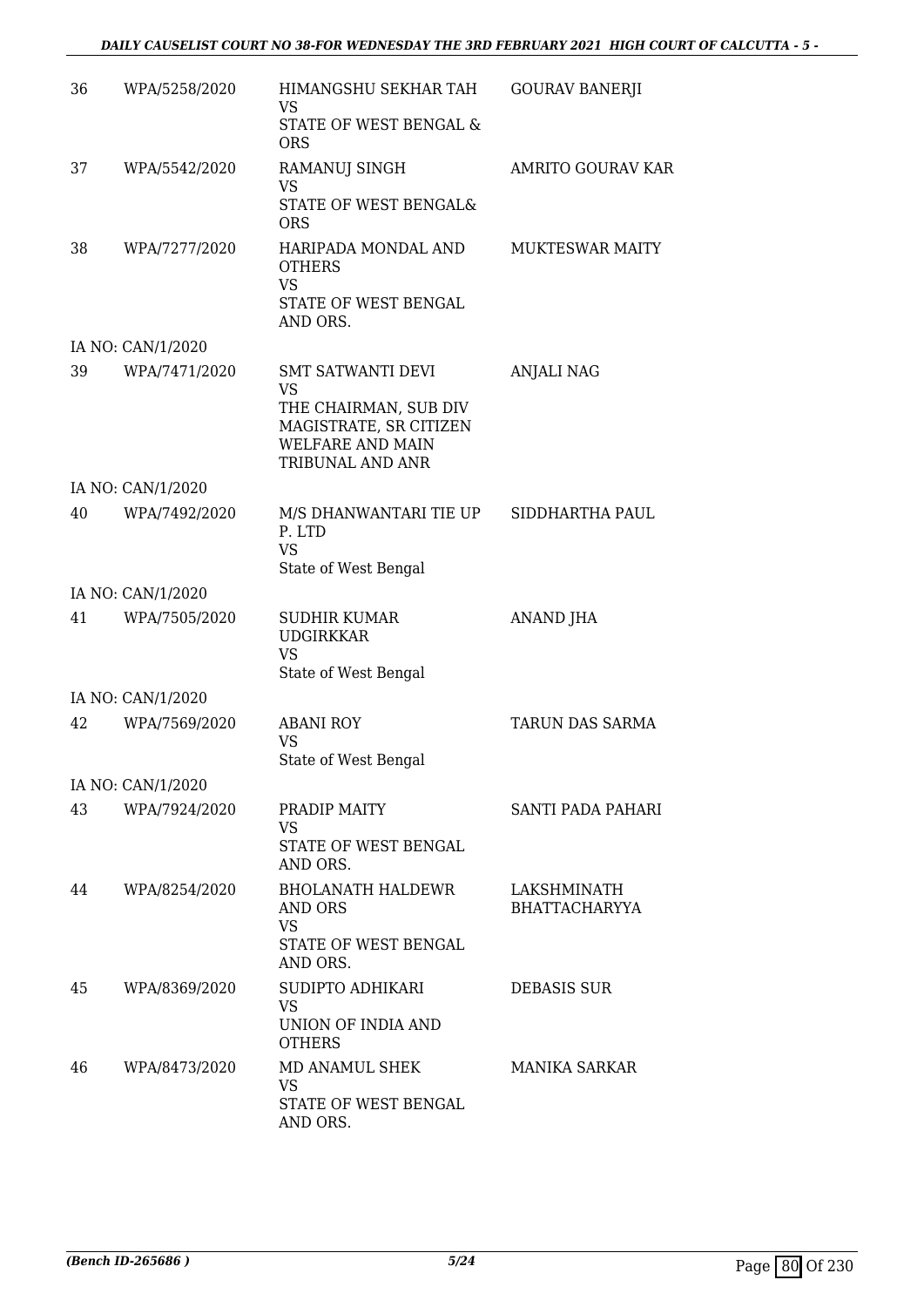| 47 | WPA/8613/2020 | JITENDRANATH MAHANTY<br>AND ORS<br><b>VS</b><br>STATE OF WEST BENGAL<br>AND ORS.                         | <b>FALGUNI</b><br>BANDYOPADHYAY        |
|----|---------------|----------------------------------------------------------------------------------------------------------|----------------------------------------|
| 48 | WPA/8617/2020 | PREMI ARORA<br>VS.<br>STATE OF WEST BENGAL<br>AND ORS.                                                   | SOMNATH ROY<br><b>CHOWDHURY</b>        |
| 49 | WPA/8628/2020 | <b>RAJESH DUTTA</b><br><b>VS</b><br>UNION OF INDIA AND ORS                                               | SOUMYAJIT DAS<br><b>MAHAPATRA</b>      |
| 50 | WPA/8629/2020 | ORTHO PHARMA PVT LTD<br>AND ANR<br><b>VS</b><br>WEST BENGAL SMALL<br>INDUSTRIES DEV. CORP<br>LTD AND ORS | <b>SREETAMA BISWAS</b>                 |
| 51 | WPA/8719/2020 | MEGHNAD RANA @<br><b>MEGNAD RANA</b><br><b>VS</b><br>STATE OF WEST BENGAL<br>AND ORS.                    | <b>SHAMIK CHATTERJEE</b>               |
| 52 | WPA/8812/2020 | PRADIP KUMAR ADHIKARI<br>@ ADHIKARY AND ANR<br><b>VS</b><br>THE STATE OF WEST<br><b>BENGAL AND ORS</b>   | PINAKI RANJAN<br><b>CHAKRABORTI</b>    |
| 53 | WPA/8837/2020 | PALCON ABASAN PRIVATE<br><b>LIMITED</b><br><b>VS</b><br>THE STATE OF WEST<br><b>BENGAL AND ORS</b>       | <b>SOMNATH ROY</b><br><b>CHOWDHURY</b> |
| 54 | WPA/8905/2020 | SUPENDRA NATH BASAK<br>AND ORS<br>vs<br>STATE OF WEST BENGAL<br><b>AND ORS</b>                           | SARBANANDA<br><b>SANYAL</b>            |
| 55 | WPA/8906/2020 | SUSHIL CHANDRA BISWAS<br>AND ORS<br><b>VS</b><br>STATE OF WEST BENGAL<br><b>AND ORS</b>                  | SARBANANDA<br>SANYAL                   |
| 56 | WPA/8932/2020 | SIKIMUDDIN SK AND<br><b>ANOTHER</b><br><b>VS</b><br>STATE OF WEST BENGAL<br>AND ORS.                     | <b>SUFI KAMAL</b>                      |
| 57 | WPA/9202/2020 | <b>JHARNA DAS</b><br>VS<br>State of West Bengal                                                          | <b>MONIKA SARKAR</b>                   |
| 58 | WPA/9459/2020 | KRISHNA KINKAR GHOSH<br><b>VS</b><br>STATE OF WEST BENGAL<br>AND ORS.                                    | <b>SUMAN BASU</b>                      |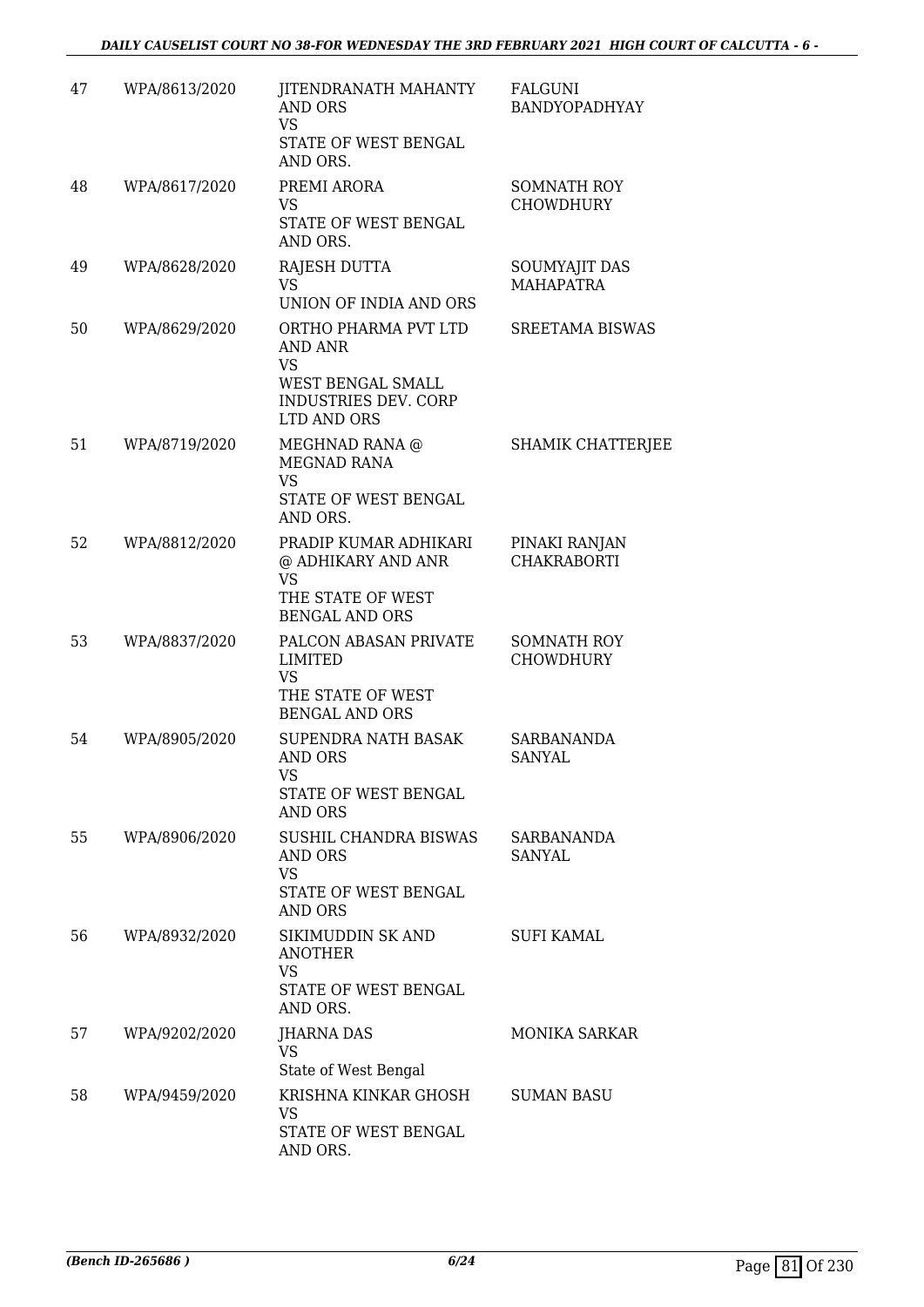| 59 | WPA/9478/2020 | MANJU RANI MONDAL<br>VS.<br>STATE OF WEST BENGAL                                                            | <b>MANIKA SARKAR</b>                 |
|----|---------------|-------------------------------------------------------------------------------------------------------------|--------------------------------------|
|    |               | AND ORS.                                                                                                    |                                      |
| 60 | WPA/9520/2020 | PRAMITA GAYEN<br><b>VS</b><br>STATE OF WEST BENGAL<br>AND ORS.                                              | DILIP KUMAR<br>SHYAMAL               |
| 61 | WPA/9521/2020 | <b>GANESH CHAKRABORTY</b><br><b>VS</b><br>STATE OF WEST BENGAL<br>AND ORS.                                  | <b>DILIP KUMAR</b><br><b>SHYAMAL</b> |
| 62 | WPA/9523/2020 | MAA SHITALA BISHALAXMI<br>SANGHA REPD BY SUKHEN<br><b>MITRA</b><br><b>VS</b><br>STATE OF WEST BENGAL        | <b>DILIP KUMAR</b><br>SHYAMAL        |
|    |               | AND ORS.                                                                                                    |                                      |
| 63 | WPA/9524/2020 | SWAPAN KUMAR PAG<br><b>VS</b><br>STATE OF WEST BENGAL<br>AND ORS.                                           | <b>DILIP KUMAR</b><br>SHYAMAL        |
| 64 | WPA/9525/2020 | DEBABRATA GURIA<br><b>VS</b><br>STATE OF WEST BENGAL<br>AND ORS.                                            | <b>DILIP KUMAR</b><br>SHYAMAL        |
| 65 | WPA/9528/2020 | UTTAM ROUTH<br><b>VS</b><br>STATE OF WEST BENGAL<br>AND ORS.                                                | <b>DILIP KUMAR</b><br><b>SHYAMAL</b> |
| 66 | WPA/9529/2020 | NAMKHANA GRAMBARI<br>REPRESENTED BY AJOY<br><b>KHATUA</b><br><b>VS</b><br>STATE OF WEST BENGAL<br>AND ORS.  | <b>DILIP KUMAR</b><br>SHYAMAL        |
| 67 | WPA/9560/2020 | <b>FABWORTH PROMOTERS</b><br>PVT LTD AND ANR<br><b>VS</b><br>KOLKATA METROPOLITAN<br>DEV. AUTHORITY AND ORS | ALAKNANDA DAS                        |
| 68 | WPA/9681/2020 | PRABHA SINGH AND<br><b>OTHERS</b><br><b>VS</b><br>STATE OF WEST BENGAL<br>AND ORS.                          | <b>SUMAN BANERJEE</b>                |
| 69 | WPA/9722/2020 | DINESH KUMAR AGARWALA<br>VS<br>State of West Bengal                                                         | <b>JAMIRUDDIN KHAN</b>               |
| 70 | WPA/9837/2020 | KHEYA ABASAN SAMABAY<br>SAMITY REPRESENTED BY<br><b>ITS SECRETARY</b><br><b>VS</b>                          | <b>NEIL BASU</b>                     |
|    |               | STATE OF WEST BENGAL<br>AND ORS.                                                                            |                                      |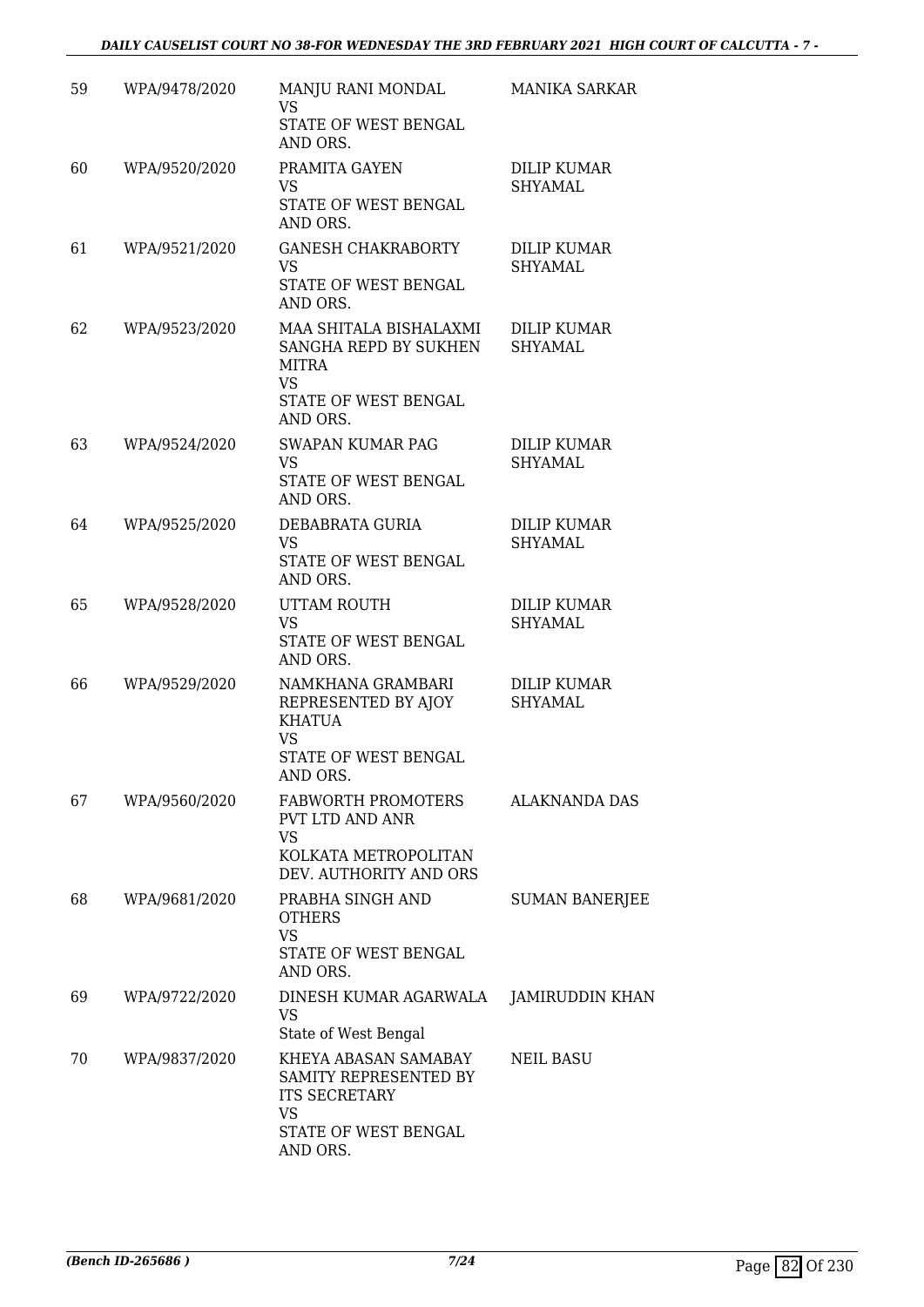| 71 | WPA/9880/2020  | RAMA PRASAD SARKAR<br>VS<br>STATE OF WEST BENGAL<br>AND ORS.                                |                              |
|----|----------------|---------------------------------------------------------------------------------------------|------------------------------|
| 72 | WPA/9938/2020  | RAFIKUL LASKAR<br><b>VS</b>                                                                 | MANABENDRA<br>THAKUR         |
|    |                | THE STATE OF WEST<br><b>BENGAL AND ANR</b>                                                  |                              |
| 73 | WPA/9972/2020  | <b>BIDYUT KUMAR BISWAS</b><br><b>VS</b><br>UNION OF INDIA AND ORS.                          | <b>GIASUDDIN MOLLA</b>       |
| 74 | WPA/10141/2020 | AKASHTORI CO-OPERATIVE<br>HOUSING SOCIETY LIMITED<br><b>AND ANOTHER</b><br><b>VS</b>        | SANJAY SAHA                  |
|    |                | STATE OF WEST BENGAL<br>AND ORS.                                                            |                              |
| 75 | WPA/10142/2020 | <b>AINUDDIN SEK</b><br>VS<br>STATE OF WEST BENGAL<br>AND ORS.                               | ARITRA SANKAR RAY            |
| 76 | WPA/10143/2020 | KALPANA PAL<br><b>VS</b><br>State of West Bengal                                            | ARITRA SHANKAR<br>RAY        |
| 77 | WPA/10151/2020 | TAIMINA BIBI<br>VS<br>STATE OF WEST BENGAL<br>AND ORS.                                      | ARITRA SHANKAR<br><b>RAY</b> |
| 78 | WPA/10168/2020 | MAJET MONDAL<br><b>VS</b><br>State of West Bengal                                           | <b>ABDUL MURSHID</b>         |
| 79 | WPA/10170/2020 | ABDUL RASHED MONDAL<br><b>AND OTHERS</b><br><b>VS</b><br>STATE OF WEST BENGAL<br>AND ORS.   | <b>ABDUL MURSHID</b>         |
| 80 | WPA/10199/2020 | NIRMAL KUMAR<br><b>CHATTERJEE</b><br><b>VS</b><br>STATE OF WEST BENGAL                      | DYUTIMAN BANERJEE            |
| 81 | WPA/10430/2020 | AND ORS.<br><b>SMTI LAXMI</b><br>VS<br>THE ANDAMAN AND<br>NICOBAR ADMINISTRATION<br>AND ORS | K VIJAY KUMAR                |
| 82 | WPA/10432/2020 | <b>SMTI AMDAMMAL</b><br>VS<br>THE ANDAMAN AND<br>NICOBAR ADMINISTRATION<br>AND ORS          | K. VIJAY KUMAR               |
| 83 | WPA/10568/2020 | SANTANU MONDAL<br>VS<br>THE ADDITIONAL LAND<br><b>ACQUISITION OFFICER</b>                   | NITAI CHANDRA<br><b>SAHA</b> |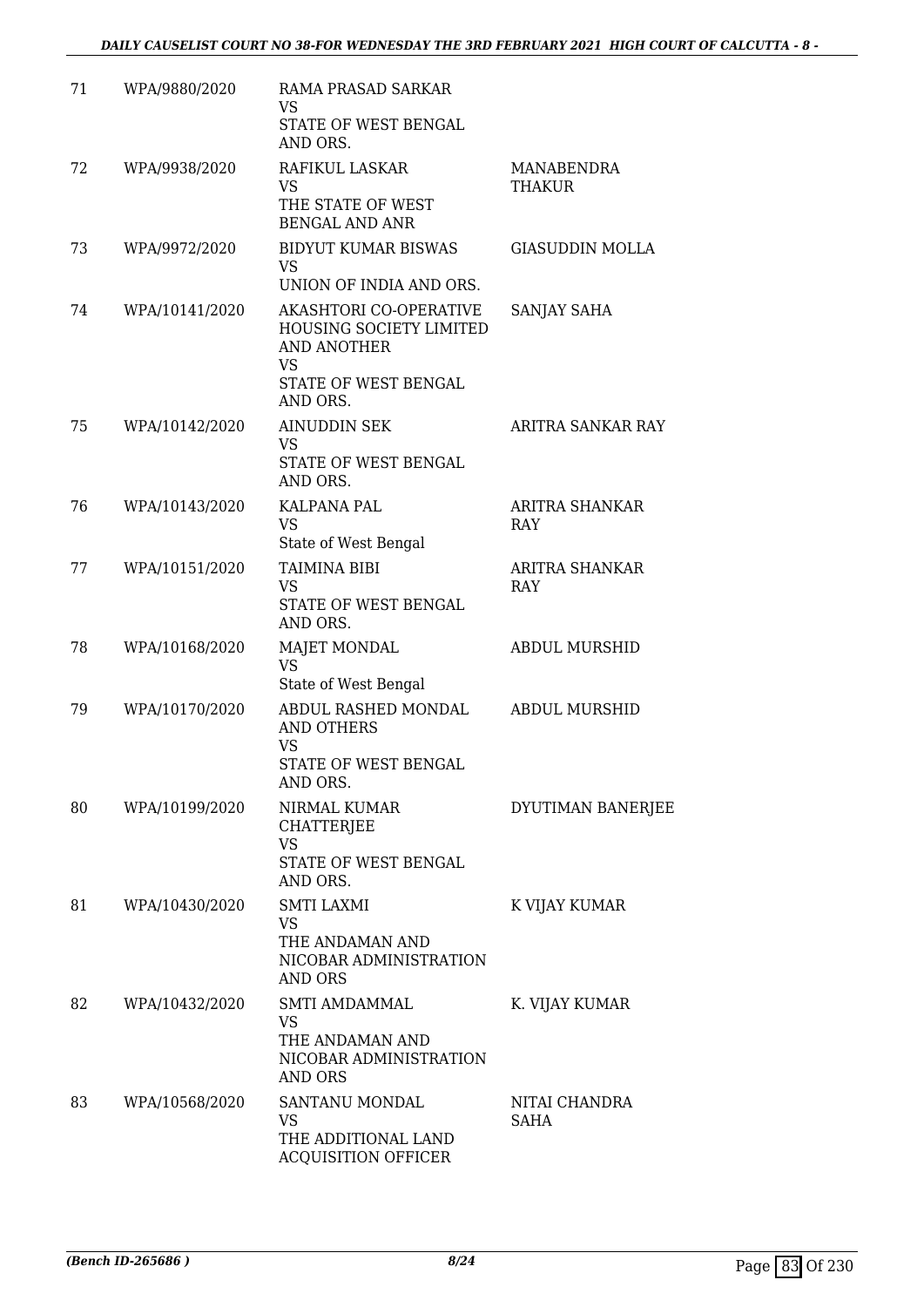| 84 | WPA/10579/2020 | MD.MAJEDAR RAHAMAN<br>VS<br>STATE OF WEST BENGAL<br>AND ORS.                         | <b>BISWAJIT SAMANTA</b>                 |
|----|----------------|--------------------------------------------------------------------------------------|-----------------------------------------|
| 85 | WPA/10762/2020 | RAJENDRA KUMAR<br><b>BIDASARIA</b><br><b>VS</b><br>STATE OF WEST BENGAL<br>AND ORS.  | SURANJAN SAHA                           |
| 86 | WPA/10808/2020 | TAPAN KUMAR MANNA<br><b>VS</b><br>STATE OF WEST BENGAL<br>AND ORS.                   | <b>GOURAB GHOSH</b>                     |
| 87 | WPA/10869/2020 | <b>SHANKAR PRAMANICK</b><br><b>VS</b><br>STATE OF WEST BENGAL<br>AND ORS.            | SARBANANDA<br>SANYAL                    |
| 88 | WPA/10874/2020 | PRADIP MONDAL<br>VS<br>STATE OF WEST BENGAL<br>AND ORS.                              | <b>SARBANANDA</b><br><b>SANYAL</b>      |
| 89 | WPA/10936/2020 | <b>CHANDRANI BISWAS</b><br><b>VS</b><br>STATE OF WEST BENGAL<br>AND ANR.             | <b>DEBASISH</b><br><b>CHATTOPADHYAY</b> |
| 90 | WPA/11005/2020 | <b>AMIT GHOSH</b><br><b>VS</b><br>UNION OF INDIA AND ORS.                            | <b>SOMESH KUMAR</b><br><b>GHOSH</b>     |
| 91 | WPA/11139/2020 | KRISHNANAGAR ANATH<br>SISHU ASHRAM AND ANR<br>VS<br>STATE OF WEST BENGAL<br>AND ORS. | DEB NARAYAN PATRA                       |
| 92 | WPA/11148/2020 | JAYANTA PROSAD ROY<br>VS.<br>STATE OF WEST BENGAL<br>AND ORS.                        | <b>SAMRAT DEY PAUL</b>                  |
| 93 | WPA/11154/2020 | RATAN MANJURI MANDAL<br>VS<br>STATE OF WEST BENGAL<br>AND ORS.                       | SRIKUMAR MANDAL                         |
| 94 | WPA/11156/2020 | UTTAM KUMAR MAITY<br>VS<br>STATE OF WEST BENGAL<br>AND ORS.                          | ABHILASH SINHA<br>ROY                   |
| 95 | WPA/11224/2020 | <b>GOPAL MUKHERJEE</b><br>VS<br>UNION OF INDIA AND ORS.                              | K.M. HOSSAIN                            |
| 96 | WPA/11229/2020 | <b>BIMAL PAL AND ANR</b><br><b>VS</b><br>THE STATE OF WEST<br><b>BENGAL AND ORS</b>  | ABHIJIT SARKAR                          |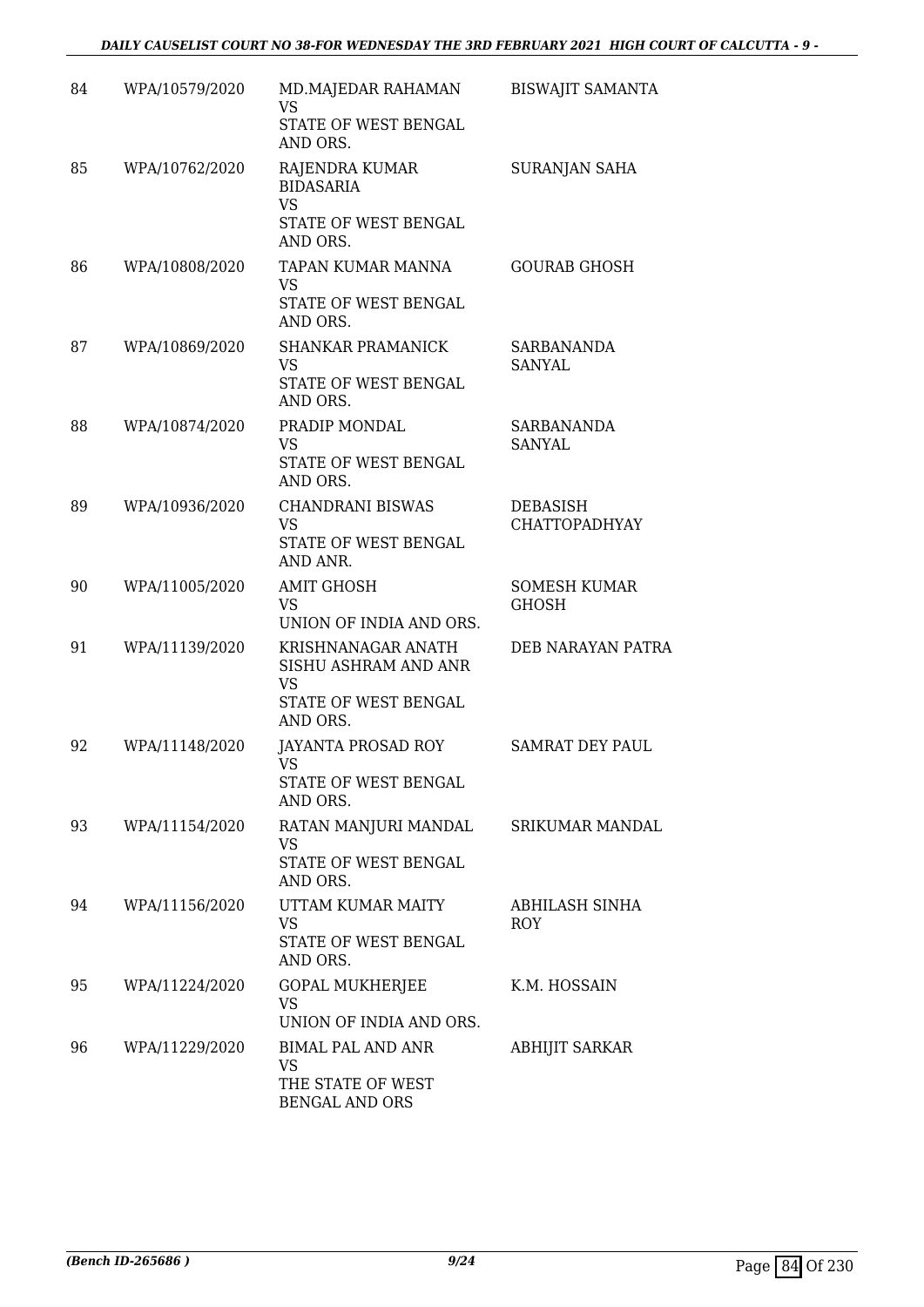| 97  | WPA/11329/2020 | JAITA DAS (NEE ROY)<br>VS<br>WEST BENGAL HOUSING<br><b>INFRASTRUCTURE</b><br>DEVELOPMENT<br><b>CORPORATION LIMITED</b><br><b>AND OTHERS</b> | PRANATI DAS                           |
|-----|----------------|---------------------------------------------------------------------------------------------------------------------------------------------|---------------------------------------|
| 98  | WPA/11391/2020 | HRISIKESH MAITY AND ORS<br><b>VS</b><br>STATE OF WEST BENGAL<br>AND ORS.                                                                    | SATYAJIT MANDAL                       |
| 99  | WPA/11444/2020 | <b>BISHAN M. AGARWAL</b><br><b>VS</b><br>UNION OF INDIA AND ORS.                                                                            | <b>SAYAK RANJAN</b><br><b>GANGULY</b> |
| 100 | WPA/11447/2020 | <b>B.M.DEALERS LLP</b><br><b>VS</b><br>UNION OF INDIA AND ORS.                                                                              | <b>SAYAK RANJAN</b><br><b>GANGULY</b> |
| 101 | WPA/11453/2020 | <b>B.K. MARCHANTILE LLP</b><br><b>VS</b><br>UNION OF INDIA AND ORS.                                                                         | <b>SAYAK RANJAN</b><br><b>GANGULY</b> |
| 102 | WPA/11477/2020 | KISHAN M. AGARWAL<br><b>VS</b><br>UNION OF INDIA AND ORS.                                                                                   | <b>SAYAN RANJAN</b><br><b>GANGULY</b> |
| 103 | WPA/11480/2020 | K.K. COMMODITIES LLP<br>(FORMERLY KNOWN AS K.K.<br>COMMODITIES PVT. LTD)<br><b>VS</b><br>UNION OF INDIA AND ORS.                            | SAYAK RANJAM<br><b>GANGULY</b>        |
| 104 | WPA/11483/2020 | <b>B.M.A MERCHANDISE LLP</b><br><b>VS</b><br>UNION OF INDIA AND ORS.                                                                        | SAYAK RANJAN<br><b>GANGULY</b>        |
| 105 | WPA/11487/2020 | <b>B.K. MERCHANTILE LLP</b><br><b>VS</b><br>STATE OF WEST BENGAL<br>AND ORS.                                                                | <b>SAYAK RANJAN</b><br><b>GANGULY</b> |
| 106 | WPA/11490/2020 | MANNALAL SUREKA TRUST<br><b>VS</b><br>UNION OF INDIA AND ORS.                                                                               | <b>SAYAK RANJAN</b><br><b>GANGULY</b> |
| 107 | WPA/11493/2020 | BISHAN M. AGARWAL<br>VS<br>UNION OF INDIA AND ORS.                                                                                          | <b>SAYAK RANJAN</b><br><b>GANGULY</b> |
| 108 | WPA/11538/2020 | <b>SATYEN KUAMR THAKUR</b><br>AND ORS<br><b>VS</b><br>UNION OF INDIA AND ORS.                                                               | NILADRI SAHA                          |
| 109 | WPA/11540/2020 | SWAPAN SAMANTA AND<br><b>ORS</b><br><b>VS</b><br>STATE OF WEST BENGAL<br>AND ORS.                                                           | SARBANANDA<br>SANYAL                  |
| 110 | WPA/11541/2020 | RAHUL AMIN MALLICK<br><b>VS</b><br>STATE OF WEST BENGAL<br>AND ORS.                                                                         | LAKSHMINATH<br><b>BHATTACHARYA</b>    |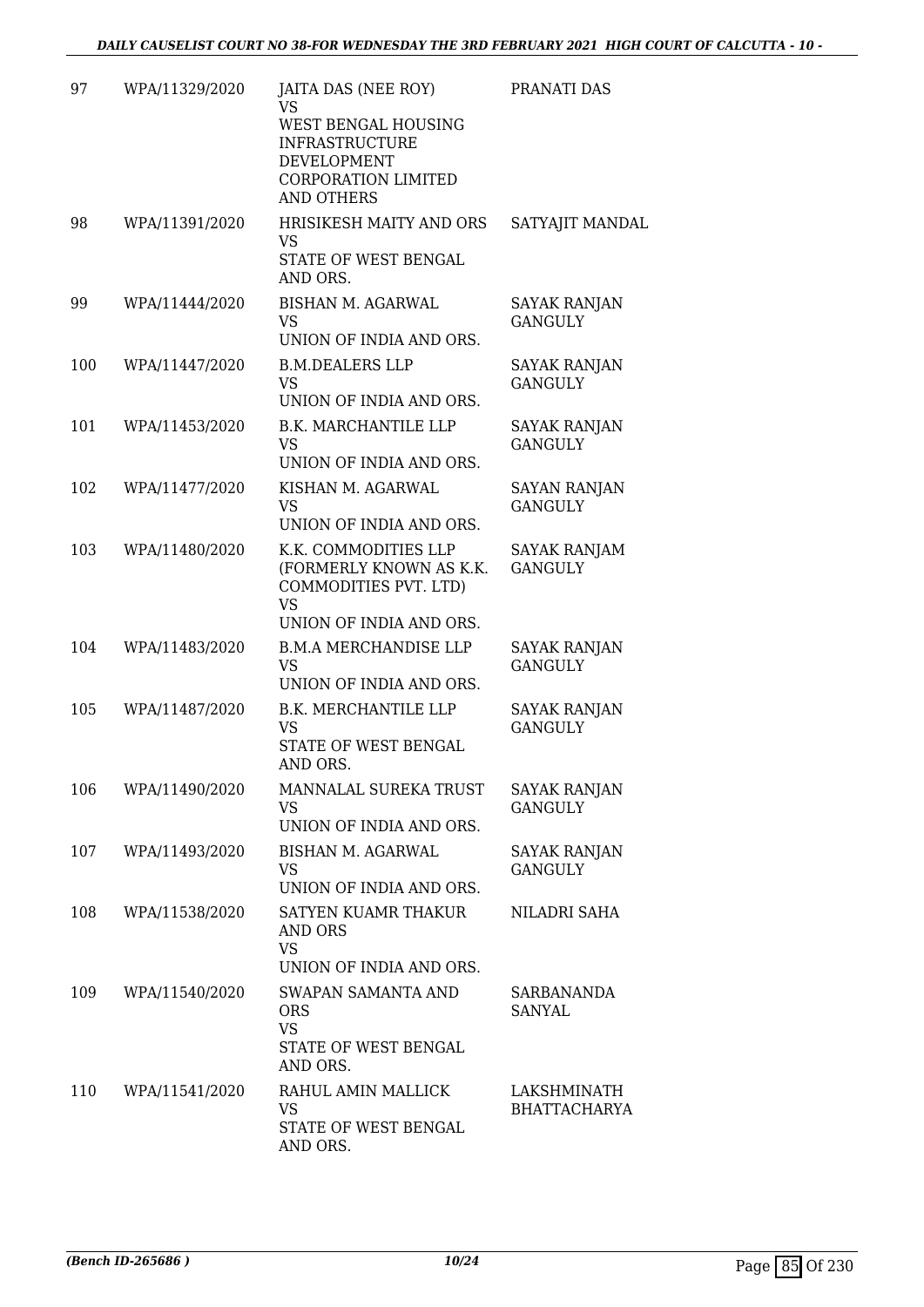| 111 | WPA/11611/2020 | <b>SWAGATA BOSE</b><br>VS.<br>STATE OF WEST BENGAL<br>AND ORS.                                                                  | PRASANTA KUMAR<br>PAKRASHI         |
|-----|----------------|---------------------------------------------------------------------------------------------------------------------------------|------------------------------------|
| 112 | WPA/11662/2020 | SANJIB KUNDU<br><b>VS</b><br>STATE OF WEST BENGAL<br>AND ORS.                                                                   | <b>SIDHANT</b><br><b>CHOWDHURY</b> |
| 113 | WPA/11670/2020 | <b>BIBHU BHUSON</b><br><b>CHAKRABORTY AND ORS</b><br><b>VS</b><br>THE STATE OF WEST<br><b>BENGAL AND ORS</b>                    | <b>BHASKAR HUTAIT</b>              |
| 114 | WPA/11694/2020 | PALSON DERMA PVT LTD<br>AND ANR<br><b>VS</b><br>THE COMPENTENT<br>AUTHORITY, URBAN LAND<br>CEILING DEPT , SDO AND<br><b>ORS</b> | <b>ABHIJIT BISWAS</b>              |
| 115 | WPA/11707/2020 | <b>GANGADHAR SAKHA</b><br><b>VS</b><br>STATE OF WEST BENGAL<br>AND ORS.                                                         | SANJIB KUMAR<br><b>GHOSH</b>       |
| 116 | WPA/11742/2020 | TAPAN KUMAR GHOSH<br><b>VS</b><br>THE STATE OF WEST<br><b>BENGAL AND ORS</b>                                                    | SARBANANDA<br><b>SANYAL</b>        |
| 117 | WPA/11746/2020 | NURUL ISLAM AND ANR<br>VS<br>THE STATE OF WEST<br><b>BENGAL AND ORS</b>                                                         | SARBANANDA<br>SANYAL               |
| 118 | WPA/11750/2020 | MD. LOKMAL HAQUE AND<br><b>ANR</b><br><b>VS</b><br>STATE OF WEST BENGAL<br>AND ORS.                                             | DYUTIMAN BANERJEE                  |
| 119 | WPA/11775/2020 | <b>BHAKTIPADA GHOSH</b><br>VS.<br>STATE OF WEST BENGAL<br>AND ORS.                                                              | SASTHI CHARAN<br>DHARA             |
| 120 | WPA/11788/2020 | MD SIRAJUDDIN@MD<br>SIRAJUDDIN AND ORS<br><b>VS</b><br>STATE OF WEST BENGAL<br>AND ORS.                                         | ARITRA SHANKAR<br>RAY              |
| 121 | WPA/11833/2020 | <b>GOUTAM JANA</b><br><b>VS</b><br>STATE OF WEST BENGAL<br>AND ORS.                                                             | KRISHNENDU BERA                    |
| 122 | WPA/11837/2020 | M/S SEWANARAYAN<br>KHUBCHAND AND ANR<br><b>VS</b><br>STATE OF WEST BENGAL<br>AND ORS.                                           | PRANGOPAL DAS                      |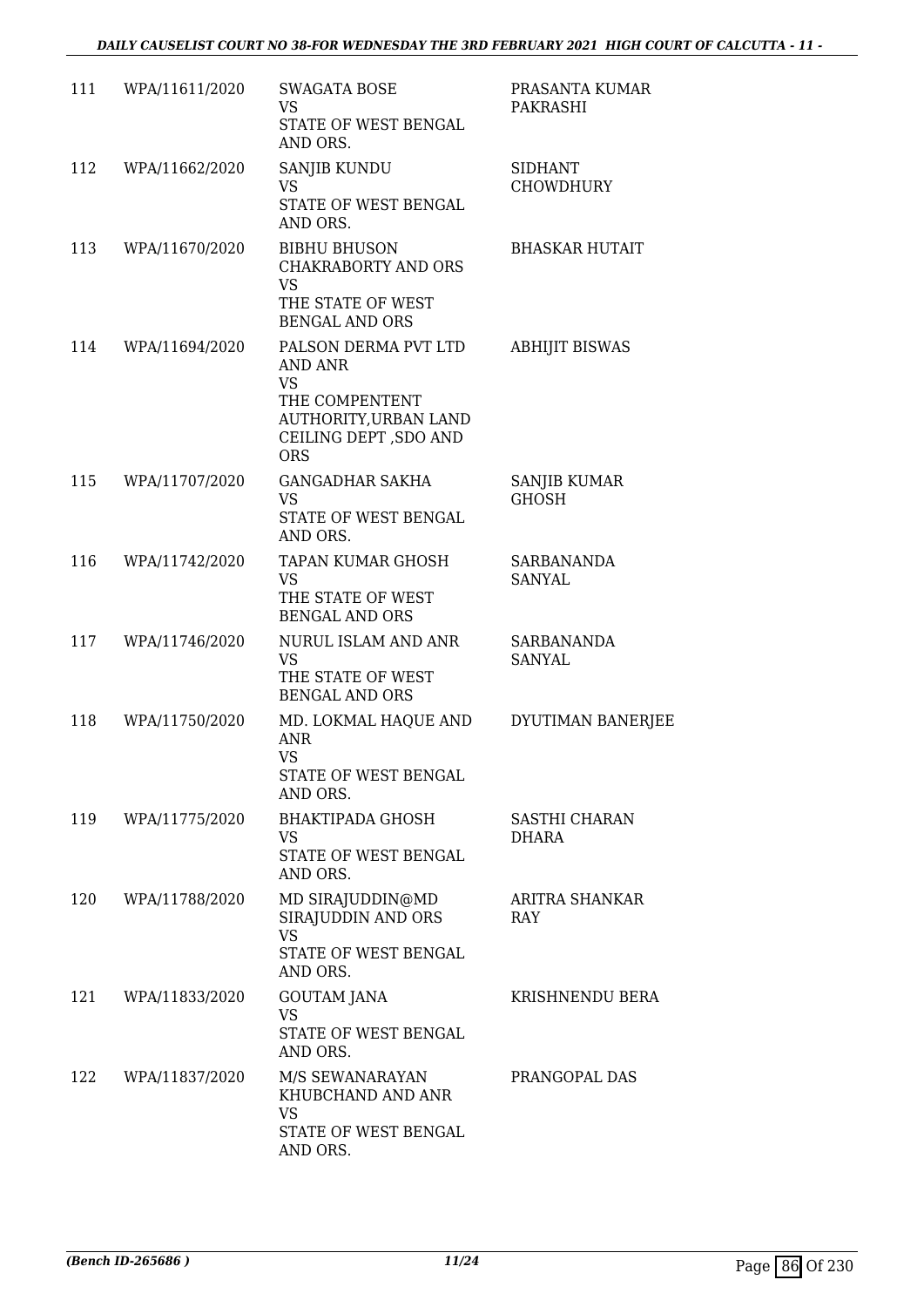| 123 | WPA/11886/2020 | SUPRIYO GANGULY<br><b>VS</b><br>STATE OF WEST BENGAL<br>AND ORS.                                                   | JAYASRI<br><b>BHATTACHARYA</b>       |
|-----|----------------|--------------------------------------------------------------------------------------------------------------------|--------------------------------------|
| 124 | WPA/11900/2020 | PRABIR GHOSHAL<br><b>VS</b><br>STATE OF WEST BENGAL<br>AND ORS.                                                    | JAYASRI<br><b>BHATTACHARYA</b>       |
| 125 | WPA/11906/2020 | MD. ARIFUL ISLAM ALIAS<br><b>MINTU GOLDER</b><br><b>VS</b><br>STATE OF WEST BENGAL<br>AND ORS.                     | MD. YOUNUS<br><b>MONDAL</b>          |
| 126 | WPA/11919/2020 | MD. MUCHA MONDAL<br><b>VS</b><br>STATE OF WEST BENGAL<br>AND ORS.                                                  | MD. YOUNUS<br><b>MONDAL</b>          |
| 127 | WPA/11931/2020 | RABIUL RAHAMAN<br><b>VS</b><br>STATE OF WEST BENGAL<br>AND ORS.                                                    | SK. NIZAMUDDIN                       |
| 128 | WPA/11943/2020 | <b>VIDYANANDA</b><br><b>CHAKRABORTY</b><br><b>VS</b><br>STATE OF WEST BENGAL<br>AND ORS.                           | <b>BISWAJIT</b><br><b>CHOWDHURY</b>  |
| 129 | WPA/91/2021    | SANJAY SAHA AND ANR<br><b>VS</b><br>THE STATE OF WEST<br><b>BENGAL AND ORS</b>                                     | PRASENJIT SAHA                       |
| 130 | WPA/119/2021   | NARAYAN MOSKARA<br><b>VS</b><br>STATE OF WEST BENGAL<br>AND ORS.                                                   | <b>MANIKA SARKAR</b>                 |
| 131 | WPA/126/2021   | ARDHENDU SEKHAR RANA<br>VS.<br>UNION OF INDIA AND ORS.                                                             | PRIYANKA SAHA                        |
| 132 | WPA/218/2021   | SHAMBHU CHANDRA DAS<br>AND ANR<br><b>VS</b><br>THE BOARD OF TRUSTEES<br>FOR THE PORT OF<br><b>CALCUTTA AND ORS</b> | <b>AJAY DEBNATH</b>                  |
| 133 | WPA/255/2021   | MANWAR ALI MOLLA<br><b>VS</b><br>STATE OF WEST BENGAL<br>AND ORS.                                                  | <b>SOUNAK</b><br><b>BHATTACHARYA</b> |
| 134 | WPA/296/2021   | STATE BANK OF INDIA<br><b>VS</b><br>STATE OF WEST BENGAL<br>AND ORS.                                               | OM NARAYAN RAI                       |
| 135 | WPA/600/2021   | DWARIKA NATH MONDAL<br>VS<br>STATE OF WEST BENGAL<br>AND ORS.                                                      | SANDIPAN PAL                         |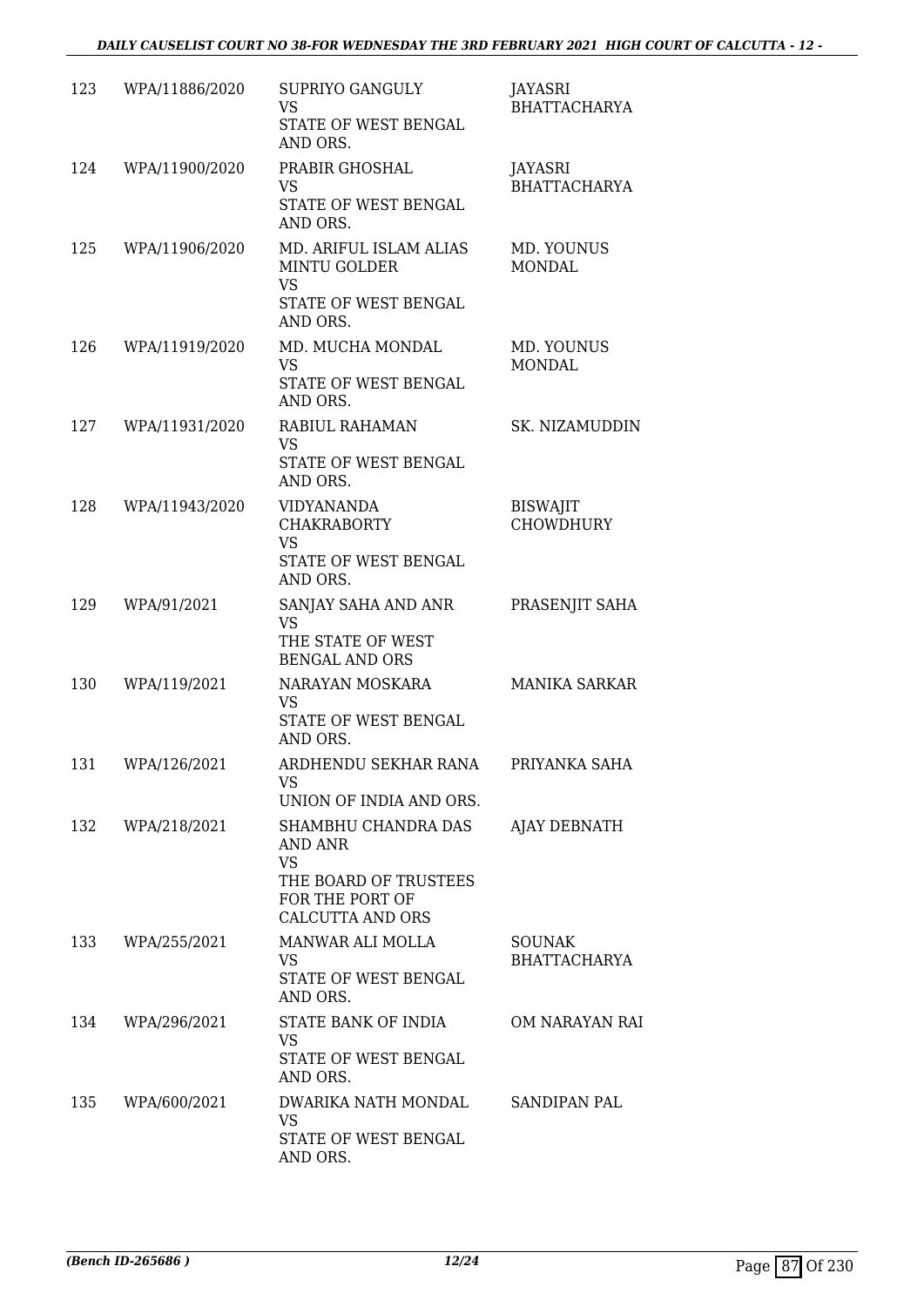| 136 | WPA/689/2021  | KRISHNA DAS AND OTHERS<br>VS<br>STATE OF WEST BENGAL<br>AND ORS.                       | DYUTIMAN BANERJEE                   |
|-----|---------------|----------------------------------------------------------------------------------------|-------------------------------------|
| 137 | WPA/706/2021  | RANJIT KUMAR BISWAS<br>ALIAS RANJIT BISWAS<br><b>VS</b><br>STATE OF WEST BENGAL        | TIMIR BARAN SAHA                    |
|     |               | AND ORS                                                                                |                                     |
| 138 | WPA/761/2021  | FANIBHUSAN HALDER AND<br><b>ORS</b><br><b>VS</b><br>STATE OF WEST BENGAL<br>AND ORS.   | LAKSHMINATH<br><b>BHATTACHARYA</b>  |
| 139 | WPA/788/2021  | NIKHILESH BHOWMICK<br><b>VS</b><br>STATE OF WEST BENGAL                                | SOURAV MONDAL                       |
|     |               | AND ORS.                                                                               |                                     |
| 140 | WPA/958/2021  | BLUECHIP PROJECTS PVT.<br>LTD.<br><b>VS</b><br>STATE OF WEST BENGAL<br>AND ORS.        | REKHA GHOSH                         |
| 141 | WPA/993/2021  | SUDHIR PADA DAWN<br><b>VS</b><br>Union of India                                        | <b>BISWAPRIYA</b><br><b>SAMANTA</b> |
| 142 | WPA/1061/2021 | KANTA CHARAN DAS AND<br><b>ORS</b><br><b>VS</b><br>STATE OF WEST BENGAL<br>AND ORS.    | RANJAN KUMAR KALI                   |
| 143 | WPA/1214/2021 | EMAMUDDIN MOMIN<br>VS<br>STATE OF WEST BENGAL<br>AND ORS.                              | TANUSRI SANTRA                      |
| 144 | WPA/1242/2021 | M/S CORONA STEEL<br>INDUSTRY PVT. LTD<br><b>VS</b><br>STATE OF WEST BENGAL<br>AND ORS. | PAWAN KUMAR<br>JAJODIA              |
| 145 | WPA/1386/2021 | <b>SUSHRUTA DUTTA</b><br>VS<br>UNION OF INDIA AND ORS.                                 | <b>SOUMYAJIT DAS</b><br>MAHAPATRA   |
| 146 | WPA/1389/2021 | <b>SAGAR DUTTA</b><br>VS.<br>UNION OF INDIA AND ORS.                                   | SOUMYAJIT DAS<br><b>MAHAPATRA</b>   |
| 147 | WPA/1392/2021 | TARUN KUMAR DUTTA<br>VS<br>UNION OF INDIA AND ORS.                                     | SOUMYAJIT DAS<br><b>MAHAPATRA</b>   |
| 148 | WPA/1451/2021 | SARAT CHANDRA KANJI<br>AND ANOTHER<br><b>VS</b>                                        | PRABIR MAJI                         |
|     |               | STATE OF WEST BENGAL<br>AND ORS.                                                       |                                     |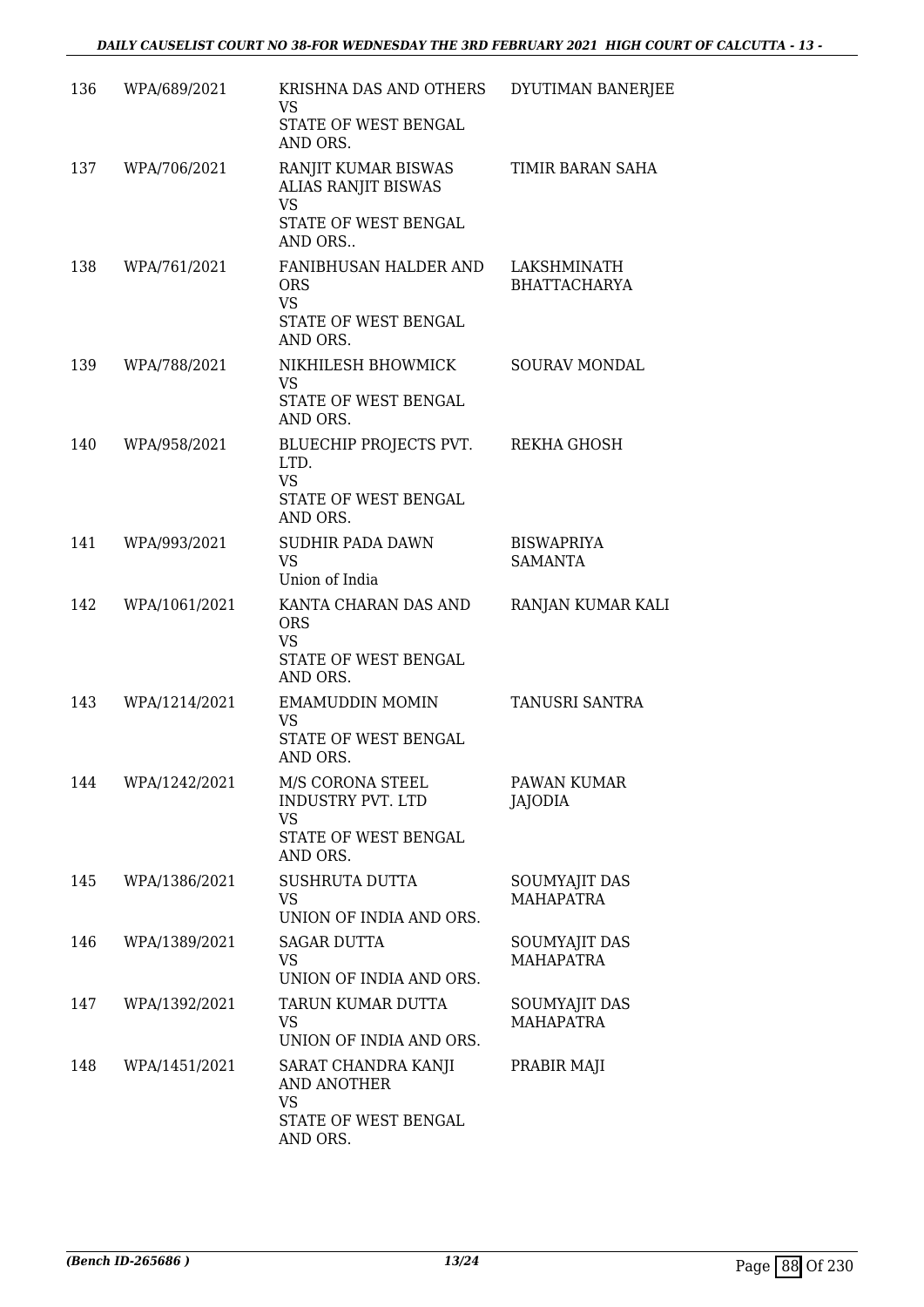| 149 | WPA/1545/2021 | RABINDRA SEVA BHARATI<br>AND ANOTHER<br><b>VS</b>                                         | SIDDHARTHA ROY                        |
|-----|---------------|-------------------------------------------------------------------------------------------|---------------------------------------|
| 150 | WPA/1585/2021 | UNION OF INDIA AND ORS.<br>A.RAMASWAMY<br>VS<br>THE TEHSILDAR                             | <b>ANJILI NAG</b>                     |
| 151 | WPA/1783/2021 | PANCHANAN<br>MUKHOPADHYAY<br>@MUKHERJEE AND ANR<br>VS<br>STATE OF WEST BENGAL<br>AND ORS. | <b>SUPREEM NASKAR</b>                 |
| 152 | WPA/1992/2021 | DIPAK KAR<br><b>VS</b><br>STATE OF WEST BENGAL<br>AND ORS.                                | ASHOK KUMAR<br><b>SINGH</b>           |
| 153 | WPA/1999/2021 | <b>SUBHAS CHANDRA KAR</b><br><b>VS</b><br>STATE OF WEST BENGAL<br>AND ORS.                | <b>ASHOK KUMAR</b><br>SINGH           |
| 154 | WPA/2001/2021 | ARUN KR DUTTA ALIAS<br>ARUN DUTTA AND ORS<br><b>VS</b><br>UNION OF INDIA AND ORS.         | ANIRBAN SAHA                          |
| 155 | WPA/2005/2021 | DIPALI MAJI<br><b>VS</b><br>UNION OF INDIA AND ORS.                                       | ANIRBAN SAHA                          |
| 156 | WPA/2007/2021 | SANATAN PRAMANIK AND<br>ORS.<br><b>VS</b><br>UNION OF INDIA AND ORS.                      | ANIRBAN SAHA                          |
| 157 | WPA/2009/2021 | <b>MAMATA NATH</b><br><b>VS</b><br>UNION OF INDIA AND ORS.                                | <b>AVIROOP</b><br><b>BHATTACHARYA</b> |
| 158 | WPA/2014/2021 | <b>MANIK PRAMANIK</b><br>VS.<br>UNION OF INDIA AND ORS.                                   | ANIRBAN SAHA                          |
| 159 | WPA/2075/2021 | DIPALI BAR<br>VS<br>STATE OF WEST BENGAL<br>AND ORS.                                      | <b>TANUSHRI SANTRA</b>                |
| 160 | WPA/2349/2021 | NITYAGOPAL GHOSH AND<br><b>OTHERS</b><br><b>VS</b><br>STATE OF WEST BENGAL<br>AND ORS.    | <b>ANIRBAN DAS</b>                    |
| 161 | WPA/2372/2021 | RADHA RANI MISHRA<br>VS.<br>STATE OF WEST BENGAL<br>AND ORS.                              | <b>JOYEE MAITI</b>                    |
| 162 | WPA/2384/2021 | RAJU PAL<br>VS<br>STATE OF WEST BENGAL<br>AND ORS.                                        | RAJ DIP RAY                           |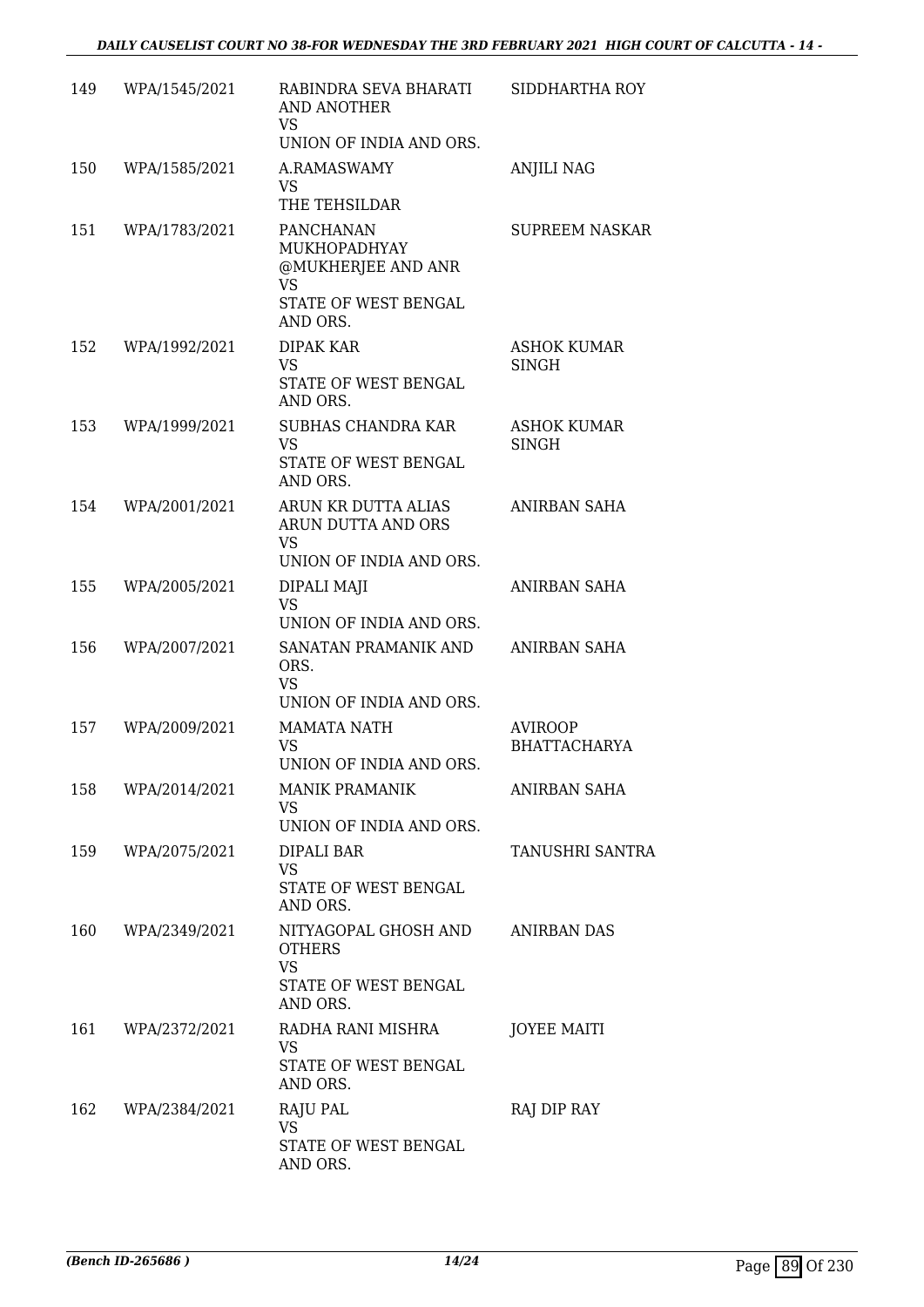| 163 | WPA/2389/2021                            | RADHESHYAM GHOSH<br>VS<br>STATE OF WEST BENGAL<br>AND ORS.                           | MD. YOUNUSH<br><b>MONDAL</b> |
|-----|------------------------------------------|--------------------------------------------------------------------------------------|------------------------------|
| 164 | WPA/2392/2021                            | HARAN MONDAL<br><b>VS</b><br>STATE OF WEST BENGAL<br>AND ORS.                        | <b>AMIT SHARMA</b>           |
| 165 | WPA/2441/2021                            | RAFIKUL ISLAM AND ANR<br>VS<br>STATE OF WEST BENGAL<br>AND ORS.                      | MD YOUNUSH<br><b>MONDAL</b>  |
| 166 | WPA/2505/2021                            | KESHAB DAS AND ANR.<br><b>VS</b><br>STATE OF WEST BENGAL<br>AND ORS.                 | SUBHAS CH. DUTTA             |
| 167 | WPA/2528/2021                            | <b>GEETA GHOSH</b><br><b>VS</b><br><b>BISVA BHARATI AND ORS</b>                      | <b>ARINDAM GUHA</b>          |
| 168 | WPA/3000/2021                            | <b>IMRANA BEGAM</b><br>VS<br>STATE OF WEST BENGAL<br>AND ORS.                        | ROBIUL ISLAM                 |
| 169 | WPA/3074/2021                            | <b>ABANTI GIRI</b><br>VS.<br>STATE OF WEST BENGAL<br>AND ORS.                        | <b>BALARAM PANDIT</b>        |
|     |                                          | <b>ADJOURNED MOTIONS</b>                                                             |                              |
| 170 | WPA/2260/2014                            | KASHINATH ROY<br><b>VS</b><br>STATE OF WEST BENGAL &<br>ORS.                         | ARUN NASKAR                  |
|     | IA NO: CAN/1/2019(Old No:CAN/10015/2019) |                                                                                      |                              |
| 171 | WPA/31112/2014                           | <b>USMAN GHANI</b><br>VS<br>STATE OF WEST BENGAL &<br><b>ORS</b>                     | TANUSRI SANTRA               |
| 172 | WPA/31113/2014                           | HAZI JAAN MOHAMMAD<br><b>VS</b><br>STATE OF WEST BENGAL &<br><b>ORS</b>              | TANUSRI SANTRA               |
| 173 | WPA/16787/2015                           | <b>NAJRUL ISLAM</b><br>VS<br>STATE OF WEST BENGAL &<br><b>ORS</b>                    | TANUSRI SANTRA               |
| 174 | WPA/11596/2016                           | RABINDRA NATH<br>MAJUMDER & ORS<br><b>VS</b><br>STATE OF WEST BENGAL &<br><b>ORS</b> | TANUSRI SANTRA               |
| 175 | WPA/15012/2017                           | JAJNESWAR DE & ORS<br>VS<br>STATE OF WEST BENGAL &<br><b>ORS</b>                     | ATRAYEE DE                   |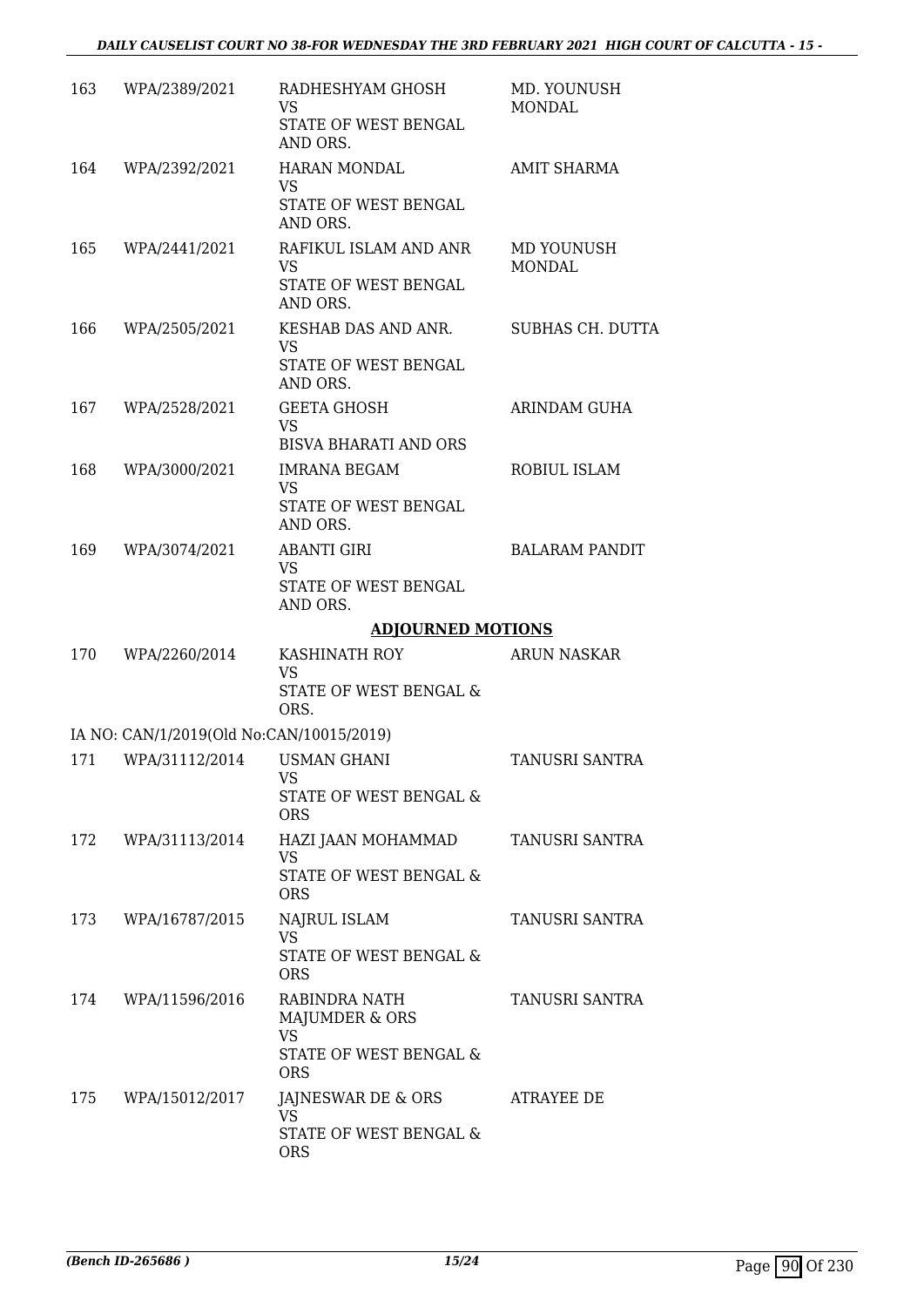| 176 | WPA/20259/2017 | PANCHANAN DAS & ORS<br><b>VS</b>                  | TANUSRI SANTRA                    |
|-----|----------------|---------------------------------------------------|-----------------------------------|
|     |                | <b>STATE OF WEST BENGAL &amp;</b><br><b>ORS</b>   |                                   |
| 177 | WPA/20262/2017 | NIMAI DAS & ANR<br><b>VS</b>                      | TANUSRI SANTRA                    |
|     |                | STATE OF WEST BENGAL &<br><b>ORS</b>              |                                   |
| 178 | WPA/26347/2017 | SUBHAS CHANDRA DEY<br><b>VS</b>                   | S DEY                             |
|     |                | STATE OF WEST BENGAL &<br><b>ORS</b>              |                                   |
| 179 | WPA/26348/2017 | CHIDAM GHOSH<br>VS.                               | S DEY                             |
|     |                | STATE OF WEST BENGAL &<br><b>ORS</b>              |                                   |
| 180 | WPA/26350/2017 | SUBHAS CHANDRA NAG<br><b>VS</b>                   | <b>SUBINAY DEY</b>                |
|     |                | STATE OF WEST BENGAL &<br><b>ORS</b>              |                                   |
| 181 | WPA/26352/2017 | <b>ASHUDEB ROY</b><br><b>VS</b>                   | <b>SUBINAY DEY</b>                |
|     |                | STATE OF WEST BENGAL &<br><b>ORS</b>              |                                   |
| 182 | WPA/26476/2017 | ZARINA RESHMA & ORS<br><b>VS</b>                  | NILOFER SIDDIQUE<br><b>ALAM</b>   |
|     |                | STATE OF WEST BENGAL &<br><b>ORS</b>              |                                   |
| 183 | WPA/1155/2018  | JAMUNA GHOSH<br>VS                                | <b>SUBINAY DEY</b>                |
|     |                | STATE OF WEST BENGAL &<br><b>ORS</b>              |                                   |
| 184 | WPA/1162/2018  | KAMALA KANTA BARMAN<br><b>VS</b>                  | <b>SUBINAY DEY</b>                |
|     |                | STATE OF WEST BENGAL &<br>ORS                     |                                   |
| 185 | WPA/1164/2018  | ENESH CHANDRA BARMAN<br>VS.                       | S. DEY                            |
|     |                | STATE OF WEST BENGAL &<br><b>ORS</b>              |                                   |
| 186 | WPA/1185/2018  | SHIBANI GHOSH<br><b>VS</b>                        | PRATIP KUMAR<br><b>CHATTERJEE</b> |
|     |                | STATE OF WEST BENGAL<br>&ORS                      |                                   |
| 187 | WPA/8008/2018  | BHARAT CHANDRA<br><b>BARMAN</b>                   | SUBINAY DEY                       |
|     |                | <b>VS</b><br>STATE OF WEST BENGAL &<br><b>ORS</b> |                                   |
| 188 | WPA/8009/2018  | NIKHIL SARKAR                                     | SUBINAY DEY                       |
|     |                | <b>VS</b><br>STATE OF WEST BENGAL &<br><b>ORS</b> |                                   |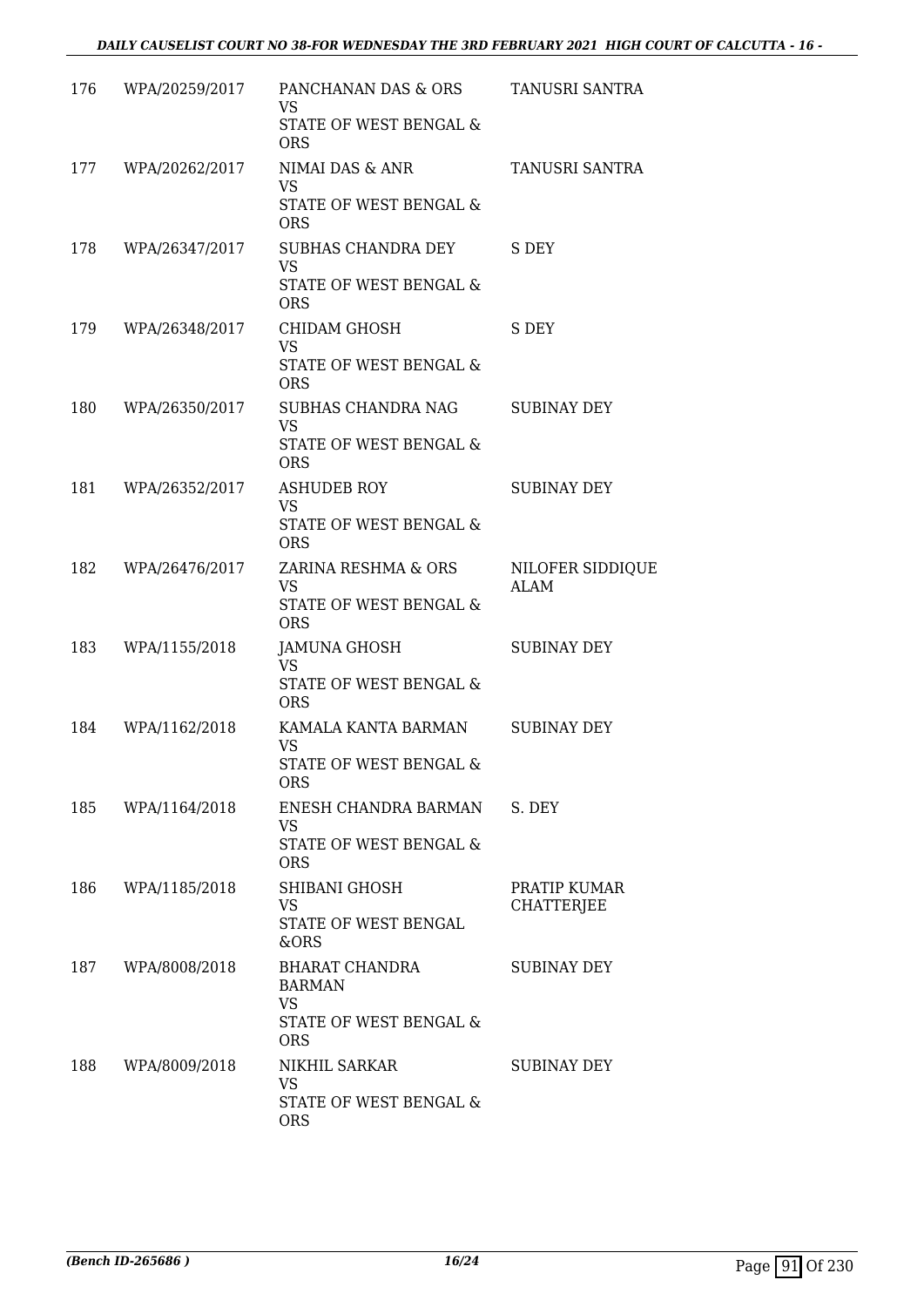| 189 | WPA/9307/2018                           | KAMAL CHANDRA ROY<br><b>VS</b>                                                          | <b>SUBINAY DEY</b>            |
|-----|-----------------------------------------|-----------------------------------------------------------------------------------------|-------------------------------|
|     |                                         | STATE OF WEST BENGAL &<br><b>ORS</b>                                                    |                               |
| 190 | WPA/3151/2019                           | ANINDYA KUMAR<br><b>CHATTOPADHYAY</b><br><b>VS</b>                                      | <b>ANINDYA BOSE</b>           |
|     |                                         | STATE OF WEST BENGAL &<br><b>ORS</b>                                                    |                               |
|     | IA NO: CAN/1/2020                       |                                                                                         |                               |
| 191 | WPA/3457/2019                           | GOPAL JHUNJHUNWALA &<br><b>ORS</b><br><b>VS</b><br>STATE OF WEST BENGAL &<br><b>ORS</b> | <b>ARINDAM DAS</b>            |
|     | IA NO: CAN/1/2020(Old No:CAN/3850/2020) |                                                                                         |                               |
| 192 | WPA/4336/2019                           | UTPAL MONDAL & ORS<br><b>VS</b>                                                         | <b>TANUSRI SANTRA</b>         |
|     |                                         | <b>STATE OF WEST BENGAL &amp;</b><br><b>ORS</b>                                         |                               |
| 193 | WPA/5157/2019                           | RABINDRANATH<br><b>CHAKRABORTY &amp; ORS</b><br><b>VS</b>                               | TANUSRI SANTRA                |
|     |                                         | STATE OF WEST BENGAL &<br><b>ORS</b>                                                    |                               |
|     | IA NO: CAN/1/2021                       |                                                                                         |                               |
| 194 | WPA/10503/2019                          | PORTSIDE ESTATES LTD. &<br>ANR<br><b>VS</b>                                             | <b>SAPTARSHI</b><br>MUKHERJEE |
|     |                                         | UNION OF INDIA & ORS                                                                    |                               |
|     | wt195 WPA/7168/2020                     | PORTSIDE ESTATES<br>LIMITED AND ANOTHER<br>VS                                           | SAPTARSHI<br>MUKHERJEE        |
|     |                                         | UNION OF INDIA AND<br><b>OTHERS</b>                                                     |                               |
|     | IA NO: CAN/1/2020                       |                                                                                         |                               |
| 196 | WPA/16818/2019                          | R.B.DEALERS PVT. LTD. &<br>INCORPORATED COMPANY<br><b>VS</b>                            | TANUSRI SANTRA                |
|     |                                         | UNION OF INDIA & ORS                                                                    |                               |
|     | 197 WPA/21268/2019                      | SANTOSH KUMAR BHUINYA<br>VS<br>STATE OF WEST BENGAL &                                   | SUBJOJIT SAHA                 |
|     |                                         | <b>ORS</b>                                                                              |                               |
|     | IA NO: CAN/1/2020, CAN/2/2020           |                                                                                         |                               |
| 198 | WPA/312/2020                            | SUTAPA GUCHHAIT & ANR<br><b>VS</b>                                                      | PANCHANAN HAJRA               |
|     |                                         | STATE OF WEST BENGAL &<br><b>ORS</b>                                                    |                               |
| 199 | WPA/1393/2020                           | BILWADAL NANDI & ORS<br>VS                                                              | PANCHANAN HAJRA               |
|     |                                         | STATE OF WEST BENGAL &<br><b>ORS</b>                                                    |                               |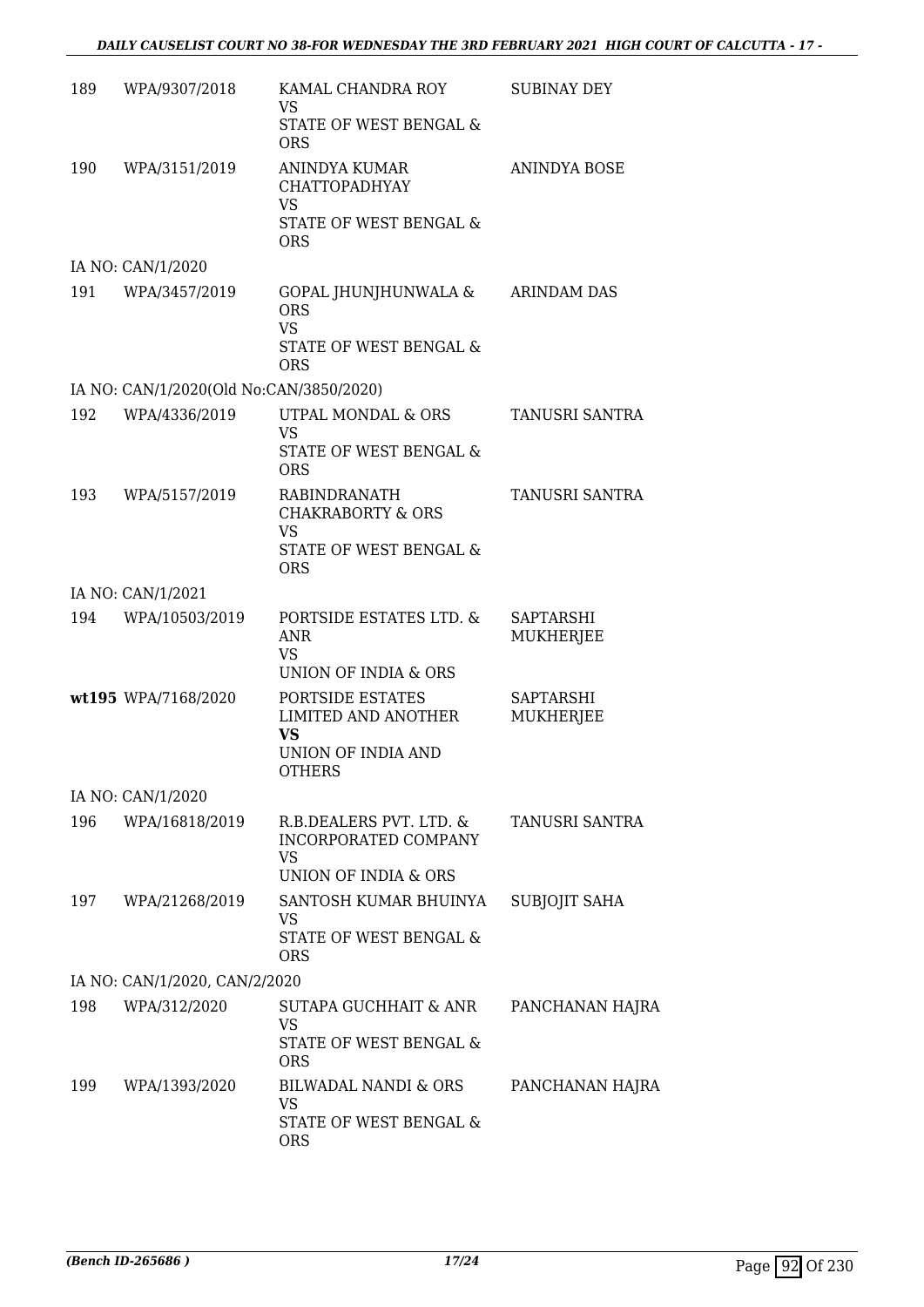| 200 | WPA/1403/2020                 | KIRITI BHUSAN NANDI &<br><b>ORS</b><br><b>VS</b><br>STATE OF WEST BENGAL &<br><b>ORS</b>       | PANCHANAN HAJRA                    |
|-----|-------------------------------|------------------------------------------------------------------------------------------------|------------------------------------|
| 201 | WPA/1408/2020                 | NIKHIL KUNDU & ORS<br><b>VS</b><br>STATE OF WEST BENGAL &<br><b>ORS</b>                        | PANCHANAN HAJRA                    |
| 202 | WPA/1410/2020                 | CHAMPA MAJI & ANR<br><b>VS</b><br>STATE OF WEST BENGAL &<br><b>ORS</b>                         | PANCHANAN HAJRA                    |
| 203 | WPA/3131/2020                 | SUKHA RANJAN DAS & ORS<br><b>VS</b><br>STATE OF WEST BENGAL &<br><b>ORS</b>                    | PARIKSHIT GOSWAMI                  |
| 204 | WPA/3176/2020                 | HIMANGSHU DUTTA & ORS<br>VS<br>STATE OF WEST BENGAL &<br><b>ORS</b>                            | TARA PADA DAS                      |
| 205 | WPA/3193/2020                 | SUVENDU BIKASH MONDAL<br>@ SUVENDU MONDAL<br><b>VS</b><br>STATE OF WEST BENGAL &<br><b>ORS</b> | <b>TIRTHANKAR ROY</b>              |
| 206 | WPA/5959/2020                 | <b>RANJIT BISWAS</b><br><b>VS</b><br>STATE OF WEST BENGAL &<br>ORS.                            | SOUMYAJIT BHATTA                   |
|     |                               | IA NO: CAN/1/2020(Old No:CAN/4119/2020), CAN/2/2020                                            |                                    |
| 207 | WPA/7207/2020                 | DILIP KUMAR KUILA<br><b>VS</b><br>State of West Bengal                                         | PRIYANKA JANA                      |
|     | IA NO: CAN/1/2020, CAN/2/2020 |                                                                                                |                                    |
| 208 | WPA/8246/2020                 | BADAL MAJHI @HEMBRAM<br>AND ORS<br>VS<br>STATE OF WEST BENGAL<br>AND ORS.                      | <b>MUKTAKESWAR</b><br><b>MAITY</b> |
| 209 | WPA/8247/2020                 | SUKDEV MAITY AND ORS.<br><b>VS</b><br>STATE OF WEST BENGAL<br>AND ORS.                         | <b>MUKTESWAR MAITY</b>             |
| 210 | WPA/8249/2020                 | NATEN MAJHI @HEMBRAM<br>AND ORS<br><b>VS</b><br>STATE OF WEST BENGAL<br>AND ORS.               | MUKTAKESWAR<br><b>MAITY</b>        |
| 211 | WPA/8251/2020                 | DULAL BARIK AND ORS<br><b>VS</b><br>STATE OF WEST BENGAL<br>AND ORS.                           | <b>MUKTAKESWAR</b><br><b>MAITY</b> |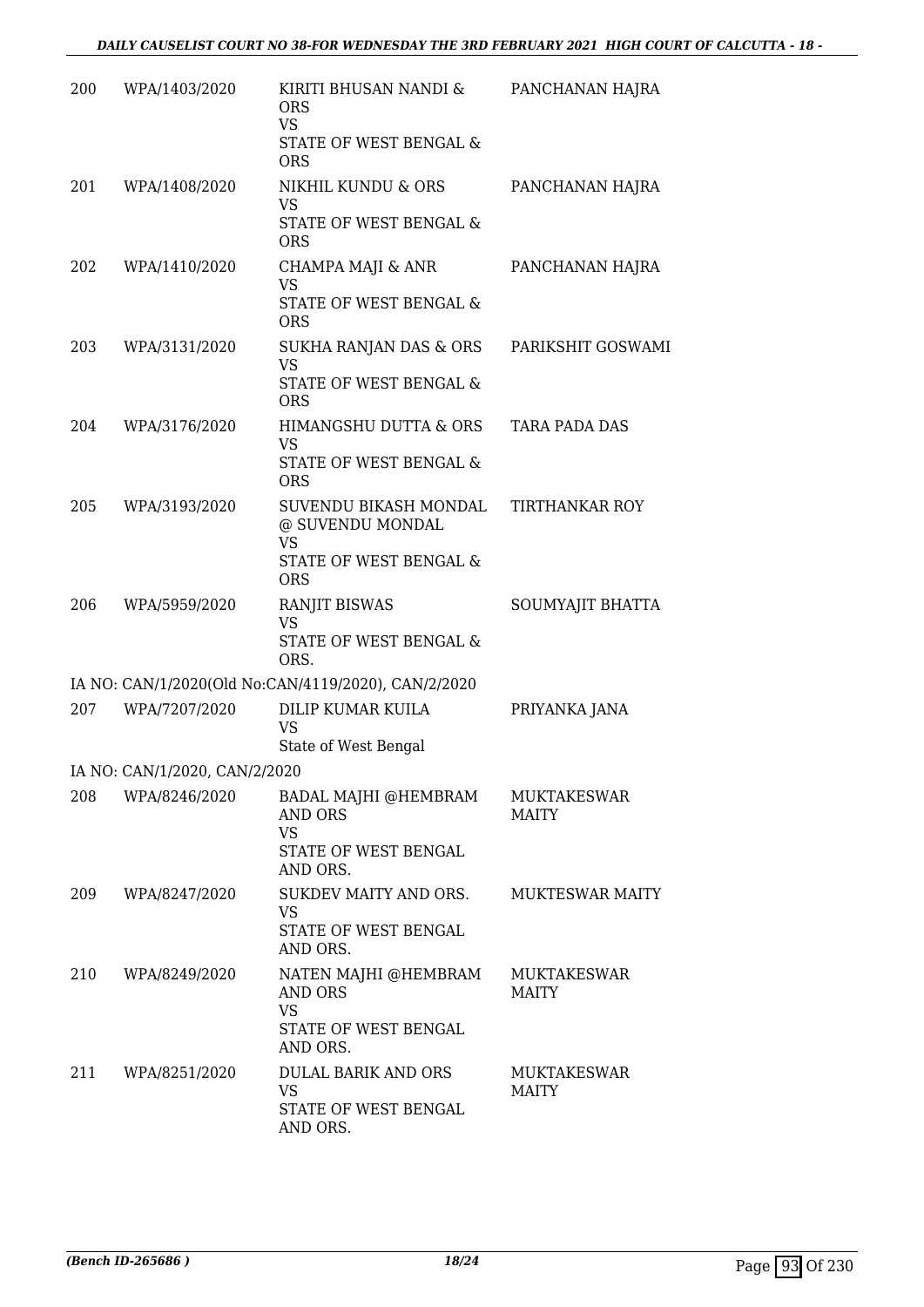| 212 | WPA/8255/2020 | ARATI MAJHI @KISKU AND<br><b>ORS</b><br><b>VS</b><br>STATE OF WEST BENGAL<br>AND ORS.                           | <b>MUKTAKESWAR</b><br>MAITY          |
|-----|---------------|-----------------------------------------------------------------------------------------------------------------|--------------------------------------|
| 213 | WPA/8385/2020 | KASHI NATH BERA<br>VS.<br>STATE OF WEST BENGAL<br>AND ANR                                                       | PRASANTA KUMAR<br>PAKRASHI           |
| 214 | WPA/8477/2020 | CEMMIX STRUCTURAL PVT<br>LTD AND ANR<br><b>VS</b><br>STATE OF WEST BENGAL<br>AND ORS.                           | <b>ANINDA</b><br><b>BHATTACHARYA</b> |
| 215 | WPA/8642/2020 | KAZI ENAYETUL BARI<br><b>VS</b><br>THE STATE OF WEST<br><b>BENGAL AND ORS</b>                                   | DYUTIMAN BANERJEE                    |
| 216 | WPA/8664/2020 | ANUKUL MAJHI @ MURMU<br>AND ORS<br><b>VS</b><br>STATE OF WEST BENGAL<br>AND ORS.                                | <b>MUKTESWAR MAITY</b>               |
| 217 | WPA/8666/2020 | BADAL MAJHI @TUDU AND<br><b>ORS</b><br><b>VS</b><br>STATE OF WEST BENGAL<br>AND ORS.                            | <b>MUKTESWAR MAITY</b>               |
| 218 | WPA/8669/2020 | BIJOY KRISHNA KHATUA<br><b>AND ANR</b><br>VS<br>STATE OF WEST BENGAL<br>AND ORS.                                | <b>MUKTESWAR MAITY</b>               |
| 219 | WPA/8670/2020 | <b>BYOMKESH SAHOO AND</b><br><b>ORS</b><br>VS<br>STATE OF WEST BENGAL<br>AND ORS.                               | <b>MUKTESWAR MAITY</b>               |
| 220 | WPA/8674/2020 | DULALI MAJHI @ BESARI<br>@JABA MAJHI @BESARI<br><b>AND ANR</b><br><b>VS</b><br>STATE OF WEST BENGAL<br>AND ORS. | <b>MUKTESWAR MAITY</b>               |
| 221 | WPA/8675/2020 | PRABODH CHANDRA<br>MONDAL AND ORS<br><b>VS</b><br>STATE OF WEST BENGAL<br>AND ORS.                              | <b>MUKTESWAR MAITY</b>               |
| 222 | WPA/8676/2020 | BADAL MAJHI @ TUDU AND<br>ANR<br><b>VS</b><br>STATE OF WEST BENGAL<br>AND ORS.                                  | <b>MUKTESWAR MAITY</b>               |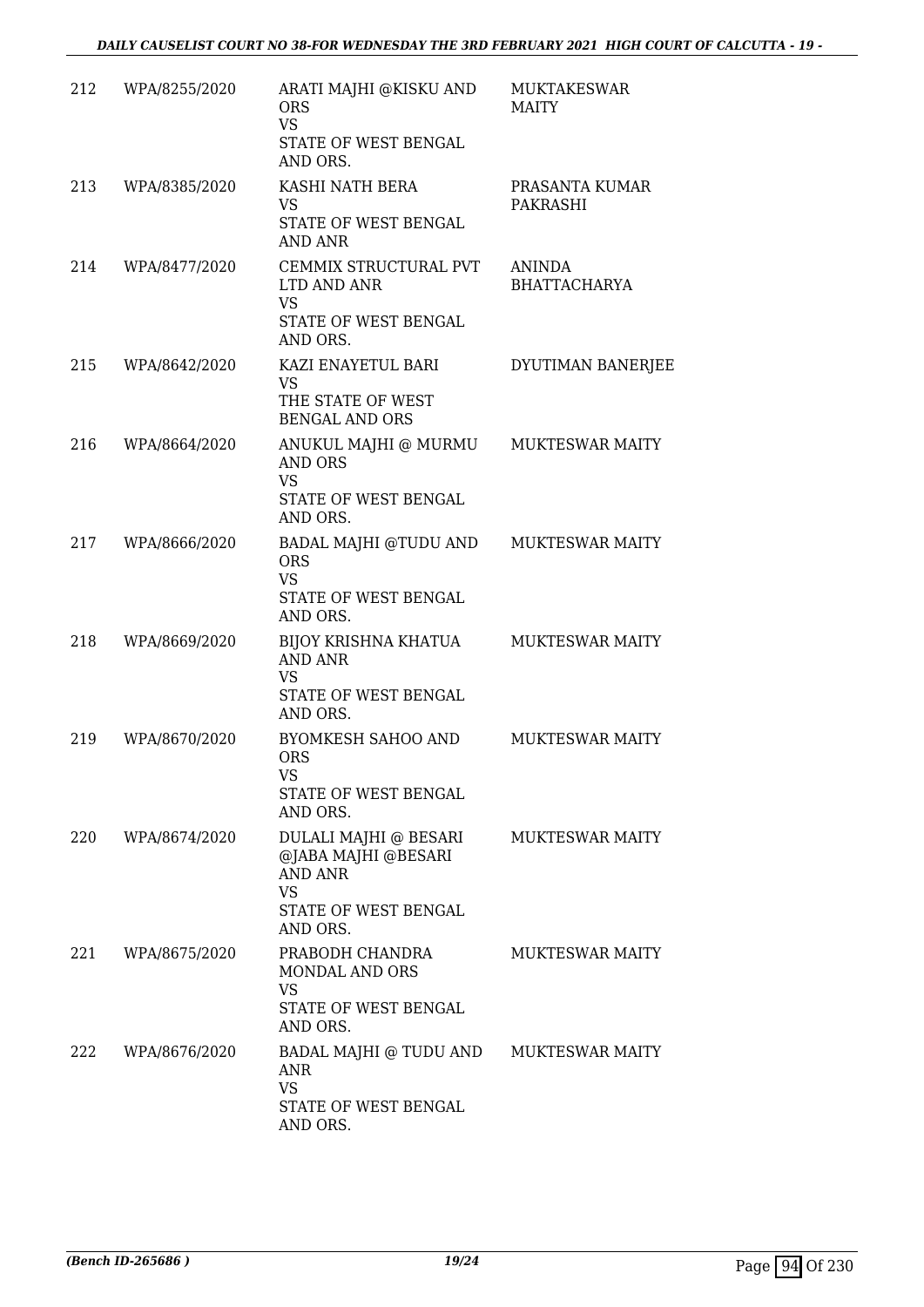| 223 | WPA/8677/2020        | BHAGABAN MAJHI @<br><b>HEMBRAM AND ORS</b><br><b>VS</b><br>STATE OF WEST BENGAL<br>AND ORS. | <b>MUKTESWAR MAITY</b>               |
|-----|----------------------|---------------------------------------------------------------------------------------------|--------------------------------------|
| 224 | WPA/8984/2020        | ABDUL HAI LASKAR<br>VS<br>Union of India                                                    | AMAR NATH SEN                        |
| 225 | WPA/9422/2020        | <b>NURUL ISLAM</b><br><b>VS</b><br>STATE OF WEST BENGAL<br>AND ORS.                         | NILADRI SAHA                         |
| 226 | WPA/9455/2020        | BAKIBUL ISLAM AND ANR<br>VS<br>STATE OF WEST BENGAL<br>AND ORS.                             | MD YOUNUSH<br><b>MONDAL</b>          |
| 227 | WPA/9456/2020        | MUKUNDA MOHAN KHAN<br><b>AND ORS</b><br>VS<br>THE STATE OF WEST<br><b>BENGAL AND ORS</b>    | <b>BARUN CHATTERJEE</b>              |
| 228 | WPA/9554/2020        | <b>DIPAK BISWAS</b><br><b>VS</b><br>STATE OF WEST BENGAL<br>AND ORS.                        | <b>ANINDA</b><br><b>BHATTACHARYA</b> |
| 229 | WPA/9843/2020        | SHYAMA PRASAD DEY PAUL<br>AND ANR<br><b>VS</b><br>STATE OF WEST BENGAL<br>AND ORS.          | <b>ARKADIPTA</b><br><b>SENGUPTA</b>  |
|     | IA NO: CAN/1/2020    |                                                                                             |                                      |
| 230 | WPA/10443/2020       | SUJIT KUMAR DUTTA<br><b>VS</b><br>THE STATE OF WEST<br><b>BENGAL AND ORS</b>                | <b>NABANKUR PAUL</b>                 |
|     |                      | <b>CONTEMPT APPLICATION</b>                                                                 |                                      |
| 231 | CPAN/2010/2015       | SANDIP KARMAKAR<br>VS.<br>PURABI BISWAS DEY                                                 | A. MITRA                             |
|     | wt232 WPA/34405/2014 | SANDIP KARMAKAR<br><b>VS</b><br>STATE OF WEST BENGAL &<br><b>ORS</b>                        | AMAR MITRA                           |
| 233 | CPAN/2080/2015       | KANAKESWAR RAY & ORS<br>VS.<br>PURABI BISWAS DEY                                            | AMAR MITRA                           |
|     | wt234 WPA/34393/2014 | KANAKESWAR RAY & ORS<br><b>VS</b><br>STATE OF WEST BENGAL &<br><b>ORS</b>                   | AMAR MITRA                           |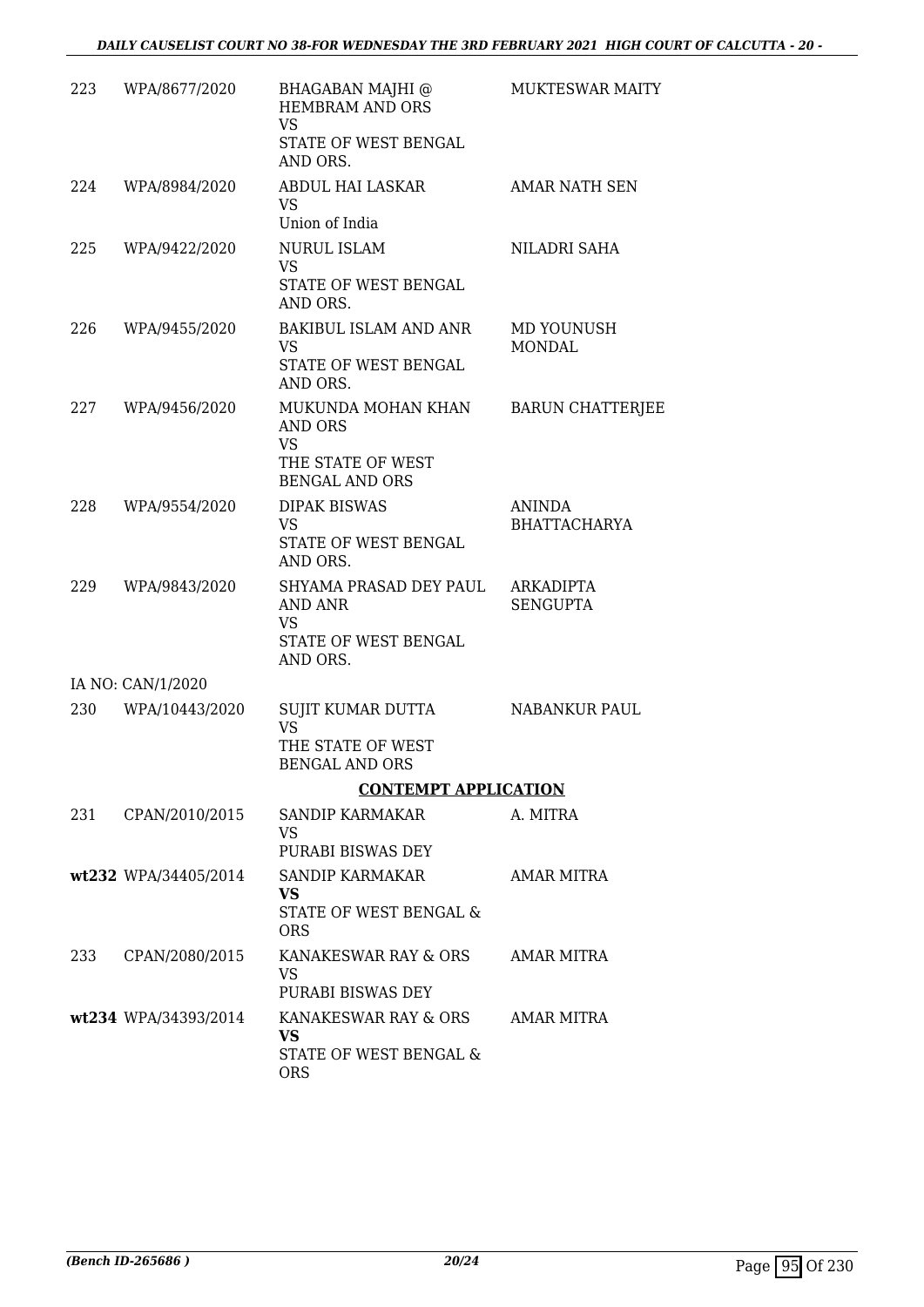| 235 | WPCRC/137/2017                          | KONNAGAR RISHRA WATER<br>TRANSPORT PASSENGERS<br><b>WELFARE ASS, &amp; ANR</b><br><b>VS</b>                                        | <b>SAMIRAN MANDAL</b>   |
|-----|-----------------------------------------|------------------------------------------------------------------------------------------------------------------------------------|-------------------------|
|     |                                         | BAPPADITYA CHATTERJEE                                                                                                              |                         |
|     | IA NO: CAN/1/2017(Old No:CAN/8411/2017) |                                                                                                                                    |                         |
|     | wt236 WPA/3187/2015                     | KONNAGAR RISHRA WATER<br>TRANSPORT PASSENGER<br><b>WELFARE ASSO &amp; ANR</b><br><b>VS</b><br>STATE OF WEST BENGAL &<br><b>ORS</b> | <b>SAMIRAN MANDAL</b>   |
| 237 | CPAN/225/2017<br>[12.02.2021]           | <b>SWAPAN KR. SAHU</b><br><b>VS</b><br>SUJIT KR. MAITY                                                                             | <b>SUJIT KR. RATH</b>   |
|     | wt238 WPA/9788/2016                     | <b>SWAPAN KUMAR SAHU</b><br><b>VS</b><br>STATE OF WEST BENGAL &<br><b>ORS</b>                                                      | <b>SUJIT KUMAR RATH</b> |
| 239 | CPAN/1146/2017                          | KAMALUDDIN MALLIK<br><b>VS</b><br>PURABI BISWAS DEY                                                                                | AMAR MITRA              |
|     | wt240 WPA/2567/2017                     | KAMALUDDIN MALLIK                                                                                                                  | <b>AMAN MITRA</b>       |
|     |                                         | <b>VS</b><br>STATE OF WEST BENGAL &<br><b>ORS</b>                                                                                  |                         |
|     | IA NO: CAN/1/2018(Old No:CAN/5367/2018) |                                                                                                                                    |                         |
| 241 | CPAN/1268/2017                          | SURESH KR. RAI<br><b>VS</b><br>PRAN GOBINDA SARKAR &<br>ANR.                                                                       | ARITRA SHANKAR<br>RAY   |
|     | wt242 WPA/24637/2016                    | <b>SURESH KR RAI</b><br><b>VS</b><br>STATE OF WEST BENGAL &<br><b>ORS</b>                                                          | ARITRA SHANKAR<br>RAY   |
| 243 | WPCRC/14/2018                           | <b>MALATI LAYEK</b><br><b>VS</b><br>MOON MOON MUKHERJEE                                                                            | <b>BRATATI DUTTA</b>    |
|     | wt244 WPA/15544/2016                    | $&$ ANR                                                                                                                            | <b>D CHAKRABORTY</b>    |
|     |                                         | M/S AJAY SAHA<br><b>VS</b><br>SALES TAX OFFICER,<br>KRISHNAGAR CHRGE & ORS                                                         |                         |
| 245 | WPCRC/36/2018                           | ANUPAMA KHATUA<br><b>VS</b><br>RAJU MAZUMDER,<br>TREASURY OFFICER,<br><b>HALDIA</b>                                                | A PRADHAN               |
|     | wt246 WPA/15952/2017                    | ANUPAMA KHATUA<br><b>VS</b><br>STATE OF WEST BENGAL &<br><b>ORS</b>                                                                | A PRADHAN               |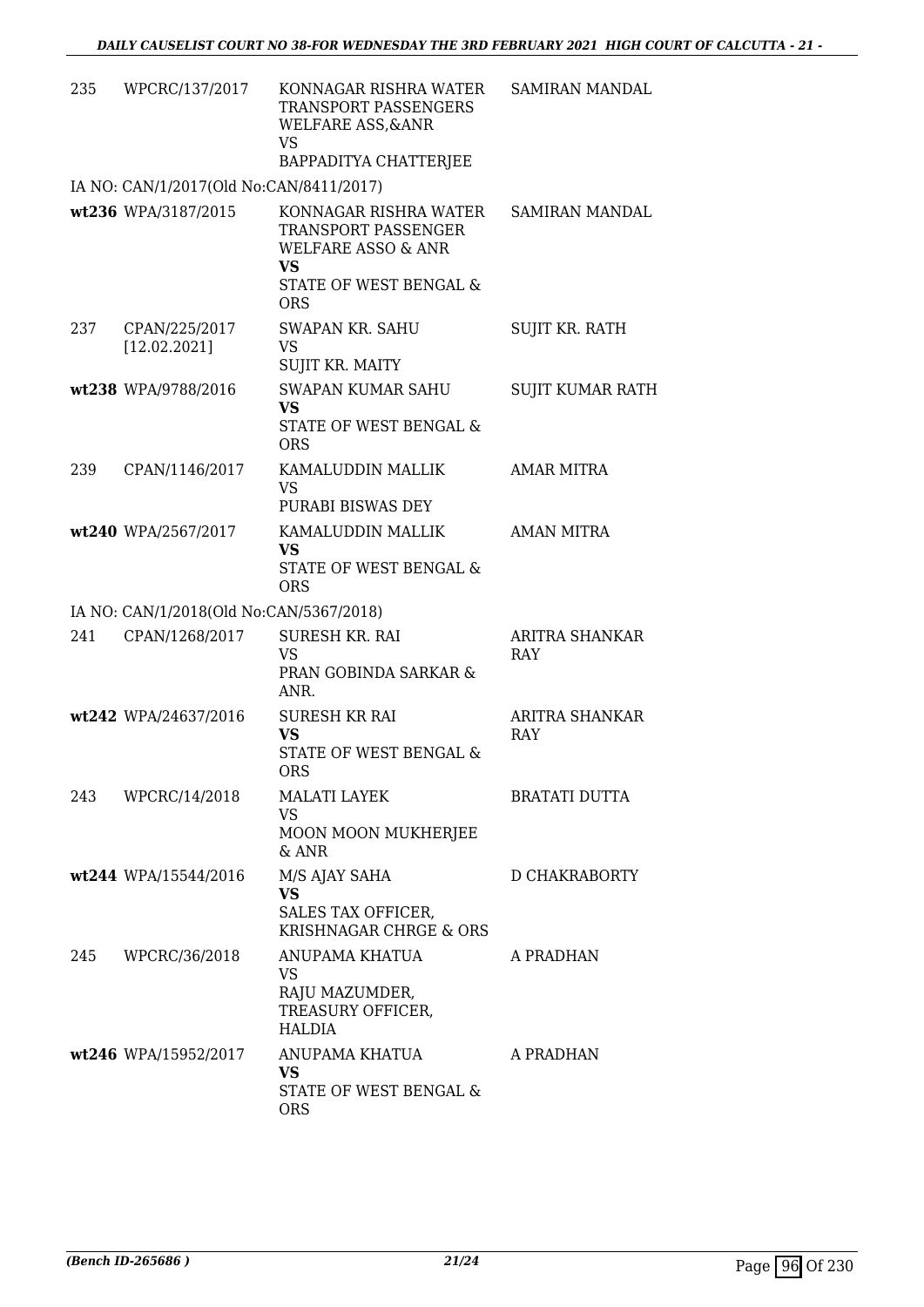| 247 | WPCRC/46/2018<br>[05.02.2021]           | BHARAT CHANDRA BERA<br>VS<br><b>RIKTA DE</b>                             | T. CHOWDHURY                     |
|-----|-----------------------------------------|--------------------------------------------------------------------------|----------------------------------|
|     | wt248 WPA/34436/2014                    | BHARAT CHANDRA BERA<br>VS<br>STATE OF WEST BENGAL &<br><b>ORS</b>        | ANIRBAN SAHA                     |
|     | IA NO: CAN/1/2018(Old No:CAN/8938/2018) |                                                                          |                                  |
| 249 | WPCRC/68/2018<br>[12.02.2021]           | JAHAR ROY<br><b>VS</b><br>NARAYAN CHANDRA<br><b>SARKAR</b>               | ARDHENDU SEKHAR<br><b>BISWAS</b> |
|     | wt250 WPA/27417/2015                    | <b>JAHAR ROY</b><br><b>VS</b><br>STATE OF WEST BENGAL &<br><b>ORS</b>    | <b>SANJOY KARAR</b>              |
|     | IA NO: CAN/1/2019(Old No:CAN/6193/2019) |                                                                          |                                  |
| 251 | CPAN/621/2018<br>[11/02/2021]           | SARASWATI JANA<br>VS<br><b>ANJAN SAHA</b>                                | ANUP DASGUPTA                    |
|     | wt252 WPA/10296/2017                    | SSARASWATI JANA<br><b>VS</b><br>STATE OF WEST BENGAL &<br><b>ORS</b>     | ANUP DASGUPTA                    |
| 253 | CPAN/1111/2018<br>[08.02.2021]          | GIRIDHARI MONDAL & ORS.<br><b>VS</b><br>ANIL KR. JHA & ORS.              | PRADIP KR. GHOSH                 |
|     | wt254 WPA/14212/2012                    | GIRIDHARI MONDAL & ORS.<br><b>VS</b><br>UNION OF INDIA & ORS.            | PRADIP KUMAR<br><b>GHOSH</b>     |
| 255 | WPCRC/95/2019                           | TAPAN KUMAR GHOSH<br><b>VS</b><br>MOHAN KUMAR SHARMA                     | <b>S GHOSH</b>                   |
|     | wt256 WPA/13941/2017                    | TAPAN KUMAR GHOSH<br>VS<br>STATE OF WEST BENGAL<br>&ORS                  | S GHOSH                          |
|     | IA NO: CAN/1/2019(Old No:CAN/6656/2019) |                                                                          |                                  |
| 257 | WPCRC/98/2019                           | KABIRUL ISLAM & ANR<br>VS<br>MOHAN KUMAR SHARMA                          | SIMA GHOSH                       |
|     | wt258 WPA/15426/2017                    | KABIRUL ISLAM & ANR<br><b>VS</b><br>STATE OF WEST BENGAL &<br><b>ORS</b> | SIMA GHOSH                       |
|     | IA NO: CAN/1/2019(Old No:CAN/1648/2019) |                                                                          |                                  |
| 259 | WPCRC/116/2019                          | SURAJ PALERIA & ORS<br><b>VS</b><br>A K JHA & ANR                        | VICTOR CHATTERIEE                |
|     | wt260 WPA/11044/2012                    | ARUN KUMAR SINGH &<br>ORS.<br><b>VS</b><br>UNION OF INDIA & ORS.         | PRADIP KUMAR<br><b>GHOSH</b>     |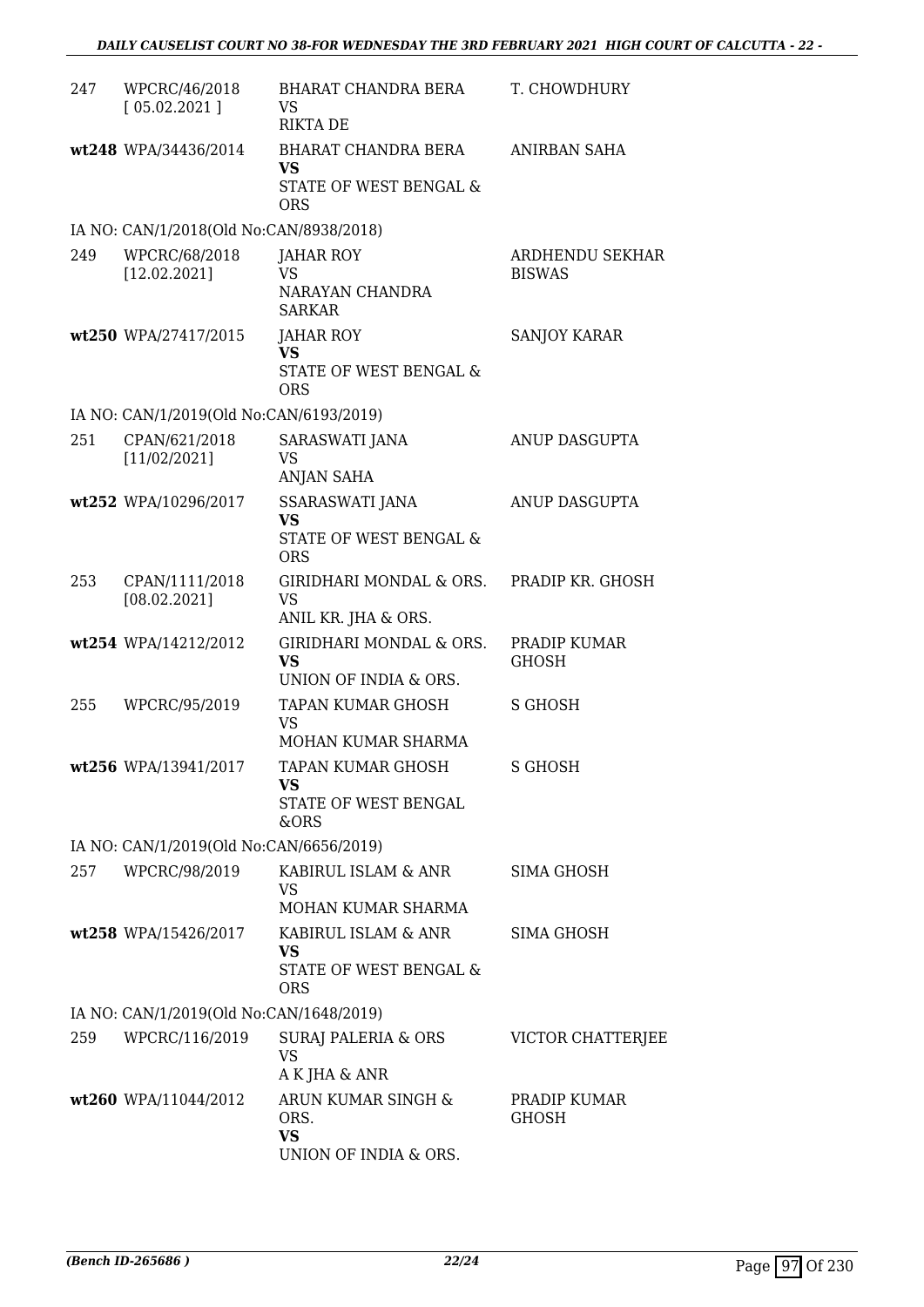| 261 | WPCRC/141/2019<br>$[05-02-2021]$         | DR NAZRUL ISLAM, IPS<br><b>RETD</b><br><b>VS</b>                                                  | DR NAZRUL ISLAM IN<br><b>PERSON</b>                                                        |
|-----|------------------------------------------|---------------------------------------------------------------------------------------------------|--------------------------------------------------------------------------------------------|
|     | wt262 WPA/27355/2012                     | MALAY KE DE & ORS<br>DR. NAZRUL ISLAM<br>VS<br>STATE OF WEST BENGAL &<br><b>ORS</b>               | <b>BISWAJIT SAMANTA</b>                                                                    |
| 263 | WPCRC/244/2019                           | PRAMILA MAITY<br><b>VS</b><br><b>TAPAS ROYCHOWDHURY</b>                                           | <b>GOUTAM KUMAR</b><br><b>MAITY</b>                                                        |
|     | wt264 WPA/7697/2017                      | PRAMILA MAITY<br><b>VS</b><br>STATE OF WEST BENGAL &<br><b>ORS</b>                                | <b>GOUTAM KUMAR</b><br><b>MAITY</b>                                                        |
| 265 | WPCRC/304/2019                           | KAMALA SINGHA<br>VS<br>NABARUM GOSWAMI                                                            | <b>GOUTAM KUMAR</b><br><b>MAITY</b>                                                        |
|     | wt266 WPA/26162/2016                     | KAMALA SINGHA<br><b>VS</b><br><b>STATE OF WEST BENGAL &amp;</b><br><b>ORS</b>                     | G.K. MAITY                                                                                 |
| 267 | WPCRC/307/2019<br>[08.02.2021]           | PUSPA MONDAL & ANR<br>VS.<br>TAPAS RAY CHOWDHURY                                                  | RIMPY MUKHERJEE                                                                            |
|     | wt268 WPA/12935/2017                     | PUSPA MONDAL & ANR<br><b>VS</b><br>STATE OF WEST BENGAL &<br><b>ORS</b>                           | TAMAL TARU PANDA                                                                           |
|     | IA NO: CAN/1/2017(Old No:CAN/11335/2017) |                                                                                                   |                                                                                            |
| 269 | WPCRC/308/2019                           | MD. ABDUR RAHMAN<br><b>VS</b><br>JAYDEEP MAJEE, THE<br>DIRECTOR OF PENSION,<br>PF& GI, GOVT.OF. W | I. SHAIKH                                                                                  |
|     | wt270 WPA/14620/2017                     | MD. ABDUR RAHMAN<br><b>VS</b><br>STATE OF WEST BENGAL &<br><b>ORS</b>                             | <b>IBRAHIM SHAIKH</b>                                                                      |
|     | No:CAN/66/2018)                          |                                                                                                   | IA NO: CAN/1/2017(Old No:CAN/11364/2017), CAN/2/2017(Old No:CAN/9882/2017), CAN/3/2018(Old |
| 271 | CPAN/922/2019                            | SUVASH CHANDRA<br><b>MAHATA</b><br>VS<br>R DURGA SHYAM                                            | <b>SWAPAN KUMAR PAL</b>                                                                    |
|     | wt272 WPA/22621/2018                     | SUVASH CHANDRA<br><b>MAHATA</b><br><b>VS</b>                                                      | KABERI GHOSH (DEY)                                                                         |
| 273 | CPAN/1367/2019                           | UNION OF INDIA & ORS<br><b>GITA MAITY</b><br><b>VS</b><br>PARVEZ AHMED SIDDIQUI                   | CHANDI CHARAN<br>ROY                                                                       |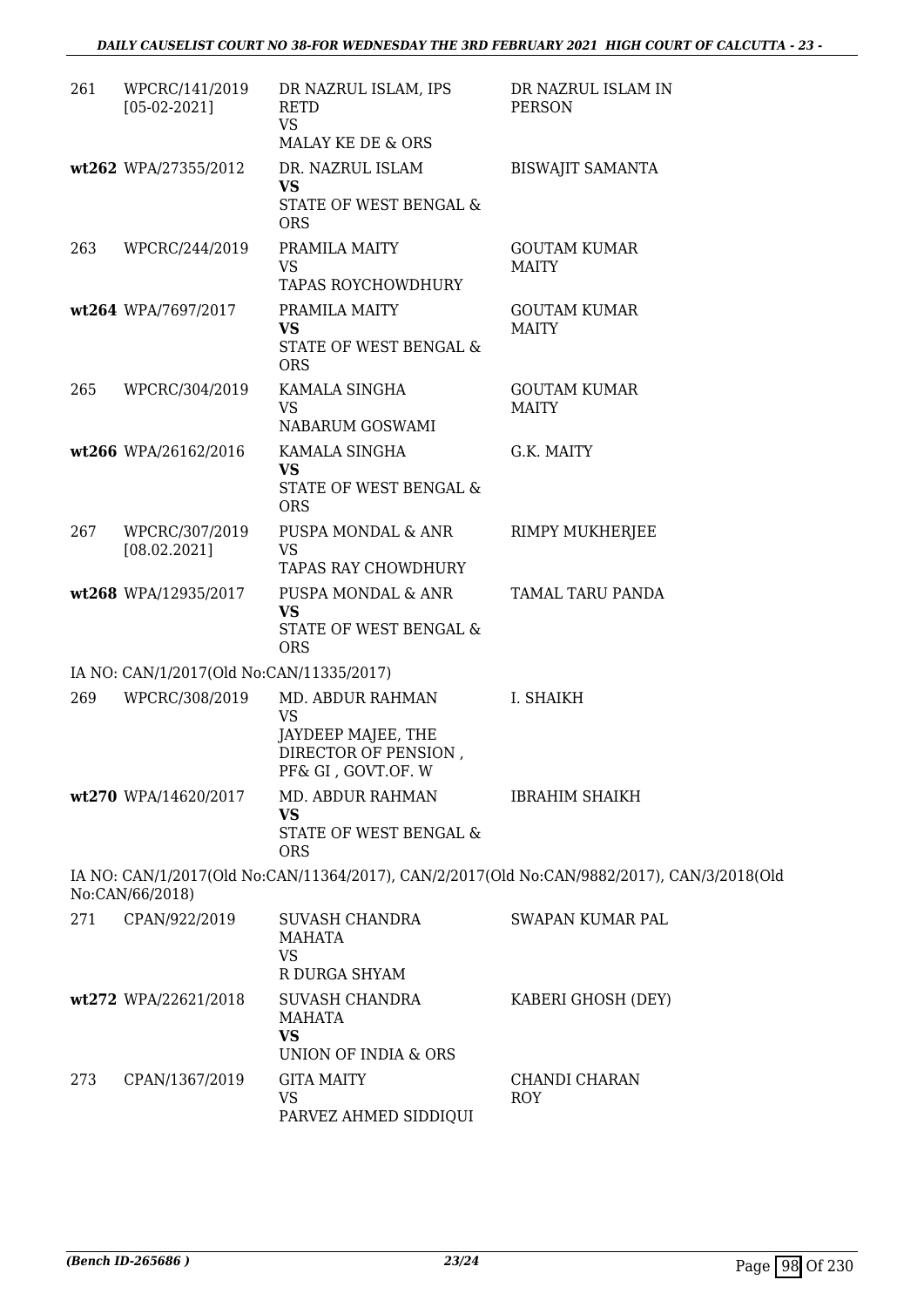|      | wt274 WPA/8863/2017             | GITA MAITY                                                     | <b>TAMAL TARU PANDA</b>                |
|------|---------------------------------|----------------------------------------------------------------|----------------------------------------|
|      |                                 | VS<br>STATE OF WEST BENGAL &<br>ORS                            |                                        |
| 275  | WPCRC/14/2020<br>$[18-02-2021]$ | SUMITRO ADHIKARY<br>VS<br>BROJENDRA NATH MANDAL<br>$\&$ ORS    | PRATIK MAJUMDER                        |
|      | wt276 WPA/14057/2015            | SUMITRO ADHIKARY<br>VS<br>STATE OF WEST BENGAL &<br><b>ORS</b> | ASHIM KUMAR<br>HALDAR                  |
|      |                                 | <b>PART HEARD</b>                                              |                                        |
| 2.77 | WPA/16104/2012                  | ARUP DAS<br>VS<br>STATE & ORS.                                 | <b>SUVADIP</b><br><b>BHATTACHARYYA</b> |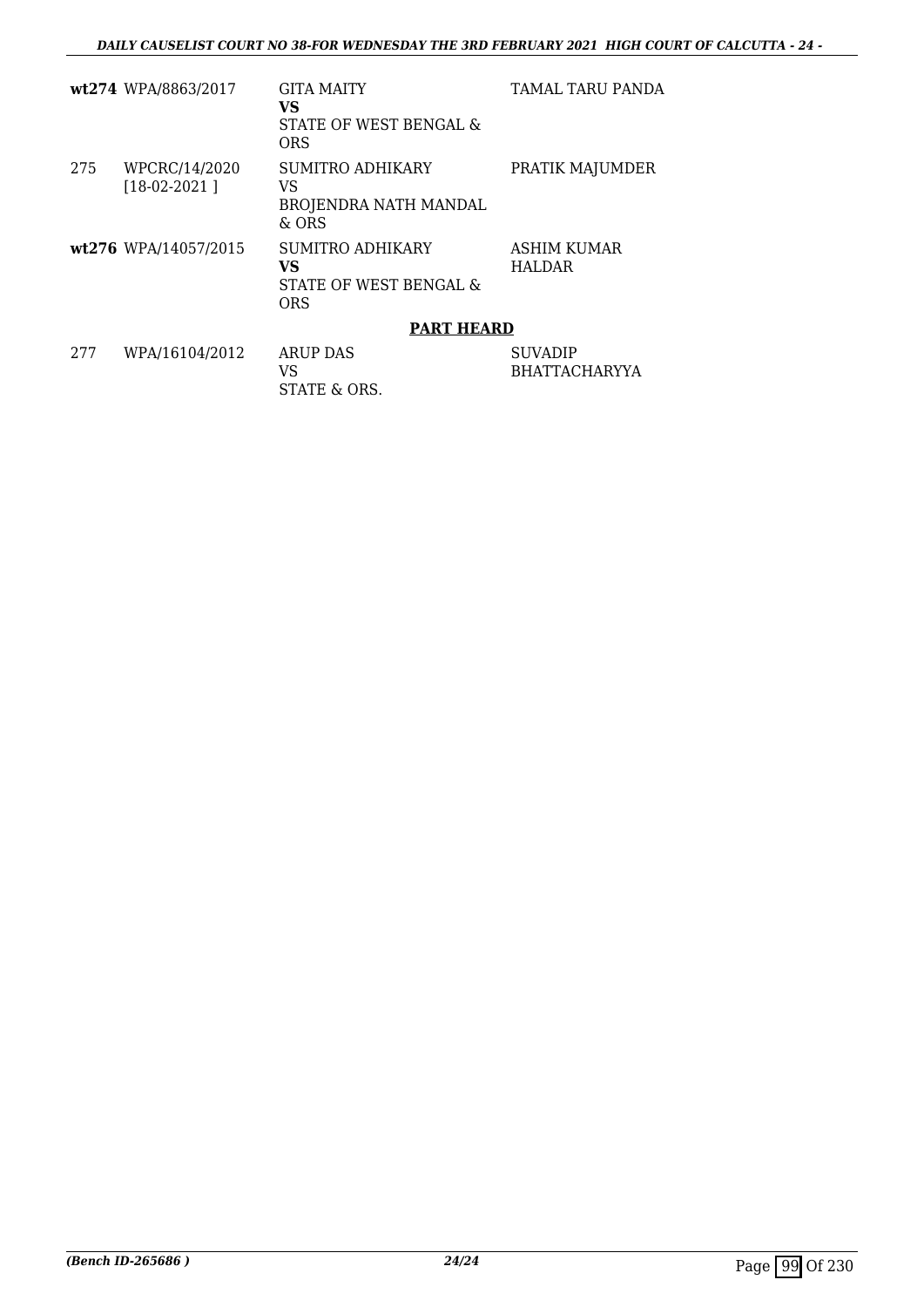

## **Appellate Side**

**DAILY CAUSELIST For Wednesday The 3rd February 2021**

## **COURT NO. 36 SINGLE BENCH ( ) AT 2:00 PM HON'BLE JUSTICE DEBANGSU BASAK (VIA VIDEO CONFERENCE) ON 04.02.2021 AT 2.00 P.M.**

## **ON THURSDAY, 4TH FEBRUARY 2021 AT 2.00 P.M. – WILL SIT SINGLY AND TAKE UP SOME CONTEMPT, ASSIGNED, REVIEW, MODIFICATION/CLARIFICATION MATTERS.**

### **NOTE: MATTERS WILL BE TAKEN UP THROUGH PHYSICAL HEARING ONLY WHEN BOTH THE PARTIES ARE AGREED.**

### **APPLICATION**

| $\mathbf{1}$  | WPA/14123/2016                       | <b>SAMIR KR SINGHA</b><br>MAHAPATRA<br><b>VS</b><br>STATE OF WEST BENGAL &<br><b>ORS</b> | K K KAR             |
|---------------|--------------------------------------|------------------------------------------------------------------------------------------|---------------------|
|               | IA NO: CAN/1/2021                    |                                                                                          |                     |
| $\mathcal{L}$ | WPA/2327/2019<br>(Recalling)         | CHANDAN SARKAR<br>VS<br>THE INDIAN OIL<br><b>CORPORATION &amp; ORS</b>                   | JAMALUDDIN AHMED    |
|               | IA NO: CAN/1/2020                    |                                                                                          |                     |
| 3             | WPCRC/17/2020<br>(Addition of Party) | DHIRENDRA KUMAR MAITY<br>$&$ ORS<br>VS<br>SANKAR BERA                                    | <b>DEBASISH DAS</b> |
|               | IA NO: CAN/2/2021                    |                                                                                          |                     |
|               | wt4 WPA/12722/2018                   | DHIRENDRA KUMAR MAITY<br>& ORS<br><b>VS</b><br>STATE OF WEST BENGAL &<br><b>ORS</b>      | D. DAS              |
| 5             | CPAN/190/2020                        | SAMAR GHOSH @ SAMAR<br><b>GHOSH</b><br><b>VS</b><br><b>JYOTIRMOY BASU</b>                | PARIKSHIT GOSWAMI   |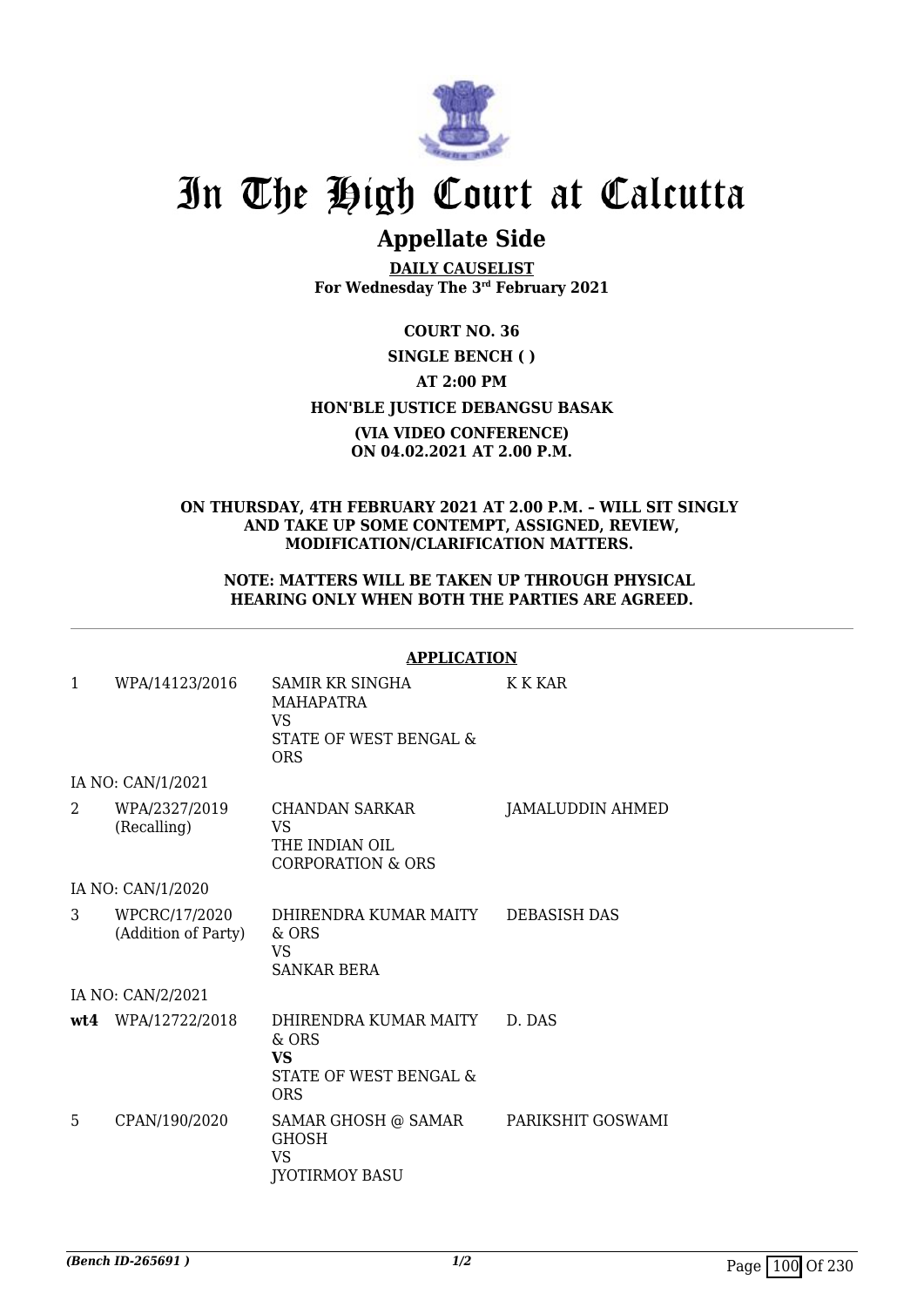| wt6 | WPA/19919/2018      | SAMAR KUMAR GHOSH @<br><b>SAMAR GHOSH</b><br><b>VS</b><br>STATE OF WEST BENGAL &<br><b>ORS</b> | PARIKSHIT GOSWAMI                      |
|-----|---------------------|------------------------------------------------------------------------------------------------|----------------------------------------|
| 7   | CPAN/453/2020       | PRATIM BHOWMICK<br>VS<br>SANJOY GHOSH                                                          | <b>MANIKA SARKAR</b>                   |
|     | IA NO: CAN/1/2020   |                                                                                                |                                        |
|     | wt8 WPA/19601/2019  | PRATIM BHOWMICK & ANR<br><b>VS</b><br>STATE OF WEST BENGAL &<br><b>ORS</b>                     | MANIKA SARKAR                          |
| 9   | CPAN/742/2020       | PROKASH CHANDRA<br><b>MONDAL AND ORS</b><br><b>VS</b><br>NARAYAN CHANDRA PAL                   | <b>SUKUMAR BARIK</b>                   |
|     | wt10 WPA/19837/2018 | PROKASH CH. MONDAL &<br>ORS.<br><b>VS</b><br><b>STATE OF WEST BENGAL &amp;</b><br>ORS.         | <b>SUKUMAR BARICK</b>                  |
| 11  | CPAN/17/2021        | SMRITI BHATTACHARYA<br><b>VS</b><br>AMINUL AHASAN AND ORS                                      | <b>SACHINDRANATH</b><br>MISRA          |
|     | wt12 WPA/7866/2020  | SMRITI BHATTACHARYA<br>VS.<br>STATE OF WEST BENGAL                                             | <b>SACHINDRA NATH</b><br><b>MISHRA</b> |
| 13  | CPAN/36/2021        | ASHIM GHOSH<br>VS<br>ANJAN KAR, CHAIRPERSON,<br>SURI MUNICIPALCITY AND<br><b>ORS</b>           | SMITA PAL                              |
|     | wt14 WPA/14073/2018 | ASHIM GHOSH<br>VS<br>STATE OF WEST BENGAL<br>&ORS                                              | <b>SMITA PAL</b>                       |
| 15  | CPAN/109/2021       | PRASANTA KUMAR JANA<br>AND ANR<br><b>VS</b><br>JOY BANERJEE                                    | <b>INDARAJIT BISWAS</b>                |
|     | wt16 WPA/15640/2019 | PRASANTA KR. JANA & ANR.<br>VS<br>STATE OF WEST BENGAL &<br>ORS.                               | <b>INDRAJIT BISWAS</b>                 |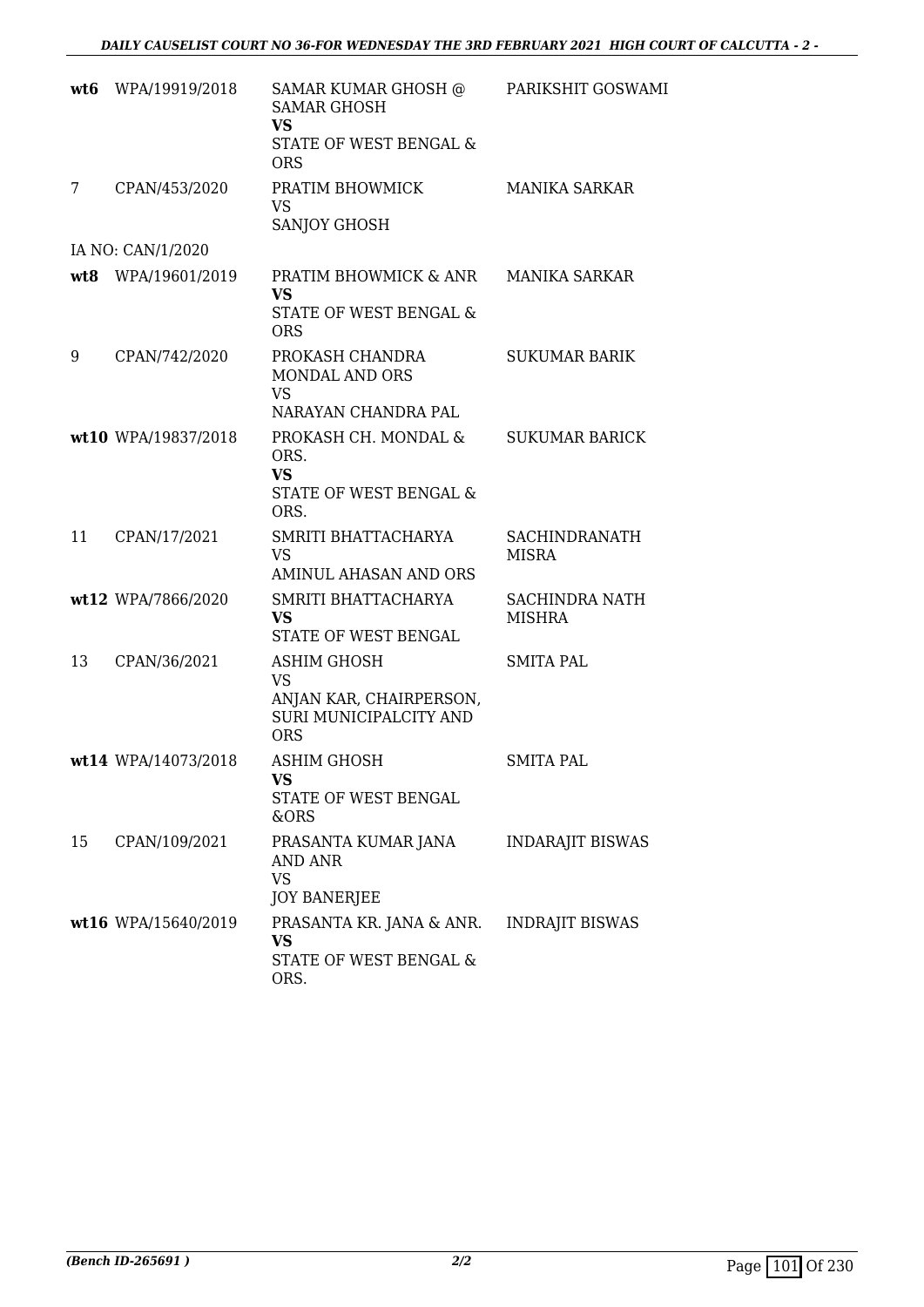

## **Appellate Side**

**DAILY CAUSELIST For Wednesday The 3rd February 2021**

**COURT NO. 9**

## **DIVISION BENCH (DB)**

**AT 2:00 PM**

**HON'BLE JUSTICE SHIVAKANT PRASAD HON'BLE JUSTICE RAJARSHI BHARADWAJ**

> **(VIA VIDEO CONFERENCE) ON 05.02.2021 AT 2.00 P.M.**

## **ON FRIDAY, 5TH FEBRUARY 2021 AT 2 P.M. - WILL SIT TOGETHER AND TAKE UP ONE ASSIGNED MATTER.**

## **NOTE: MATTERS WILL BE TAKEN UP THROUGH PHYSICAL HEARING ONLY WHEN BOTH THE PARTIES ARE AGREED.**

## **ASSIGNED MATTERS**

| CPAN/219/2016                            | DEBASHIS KUMAR RAY<br>VS<br>RITA SINHA VERMA & ORS | J. MALLICK                |
|------------------------------------------|----------------------------------------------------|---------------------------|
| IA NO: CAN/2/2019(Old No:CAN/4330/2019)  |                                                    |                           |
| $wt2$ WP.CT/41/2010                      | DEBASISH KUMAR ROY<br>VS<br>UNION OF INDIA & ORS   | <b>TIMIR KANTI BISWAS</b> |
| IA NO: CAN/1/2013(Old No:CAN/11743/2013) |                                                    |                           |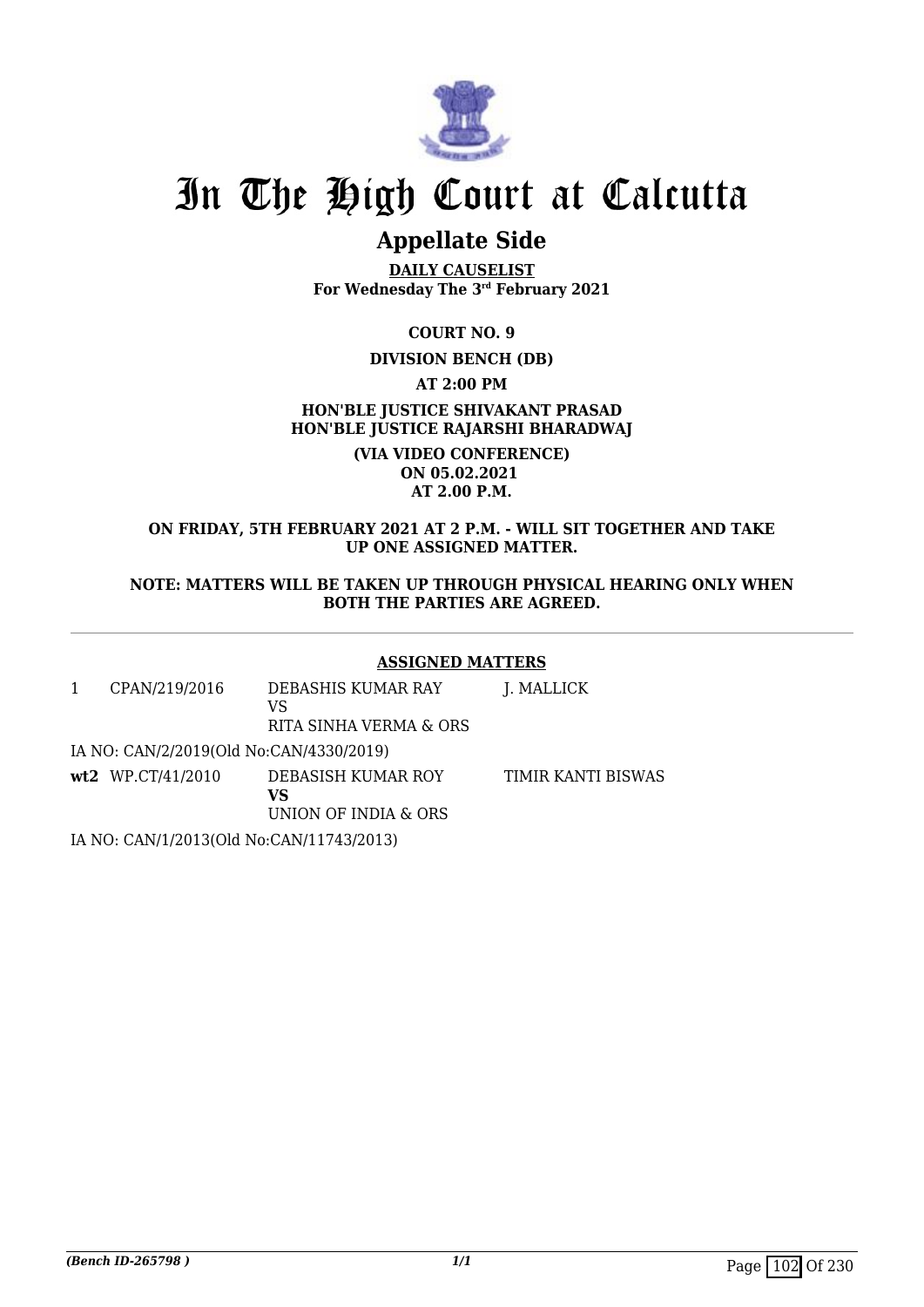

## **Appellate Side**

**DAILY CAUSELIST For Wednesday The 3rd February 2021**

## **COURT NO. 9**

**SINGLE BENCH (SB - II)**

**AT 10:45 AM**

## **HON'BLE JUSTICE SHIVAKANT PRASAD**

### **(VIA VIDEO CONFERENCE)**

**ON AND FROM MONDAY, THE 11TH JANUARY, 2021 – APPLICATIONS UNDER SECTION 24 OF THE CODE OF CIVIL PROCEDURE, SECOND APPEAL, FIRST MISCELLANEOUS APPEAL, SECOND MISCELLANEOUS APPEAL IRRESPECTIVE OF YEARS INCLUDING APPLICATIONS CONNECT THERETO;**

**MATTERS RELATING TO CONTEMPT (CIVIL) OF SUB-ORDINATE COURTS TO BE HEARD BY A JUDGE SITTING SINGLY.**

**AND**

**TILL THE CIRCUIT BENCH AT PORT BLAIR RESUMES ON 15TH FEBRUARY, 2021, THE FOLLOWING BENCHES SHALL TAKE UP THE URGENT MATTERS RELATED TO THE ISLANDS FROM THE PRINCIPAL SEAT OF THE HIGH COURT AT CALCUTTA. ON EVERY WEDNESDAYS (27TH JANUARY, 2021, 3RD FEBRUARY, 2021 & 10TH FEBRUARY, 2021) – WILL SIT SINGLY AND TAKE UP, IN ADDITION TO HIS OWN LIST AND DETERMINATION, THE URGENT MATTERS RELATED TO THE CIRCUIT BENCH AT PORT BLAIR REQUIRED TO BE TAKEN UP BY A SINGLE BENCH.**

**AND**

**ON AND FROM MONDAY 1ST FEBRUARY, 2021 TO 12TH FEBRUARY, 2021 - IN ADDITION TO HIS OWN LIST AND DETERMINATION, WILL TAKE UP THE LIST AND DETERMINATION OF HON'BLE JUSTICE BIBEK CHAUDHURI.**

**NOTE: TODAY CIRCUIT BENCH MATTER APPLICATION FOR BAIL, ADMISSION OF APPEAL, BAIL IN CONNECTION WITH APPEAL TAKEN UP FIRST. THEREAFTER LIST WILL BE CALLED ON SERIALLY.**

**NOTE: ASSIGNED MATTER & CONTEMPT APPLICATION SHALL BE TAKEN UP ON FRIDAY.**

> **NOTE: MATTERS WILL BE TAKEN UP THROUGH PHYSICAL HEARING ONLY WHEN BOTH THE PARTIES ARE AGREED**

### **MOTION 1**

( CIRCUIT BENCH MATTERS )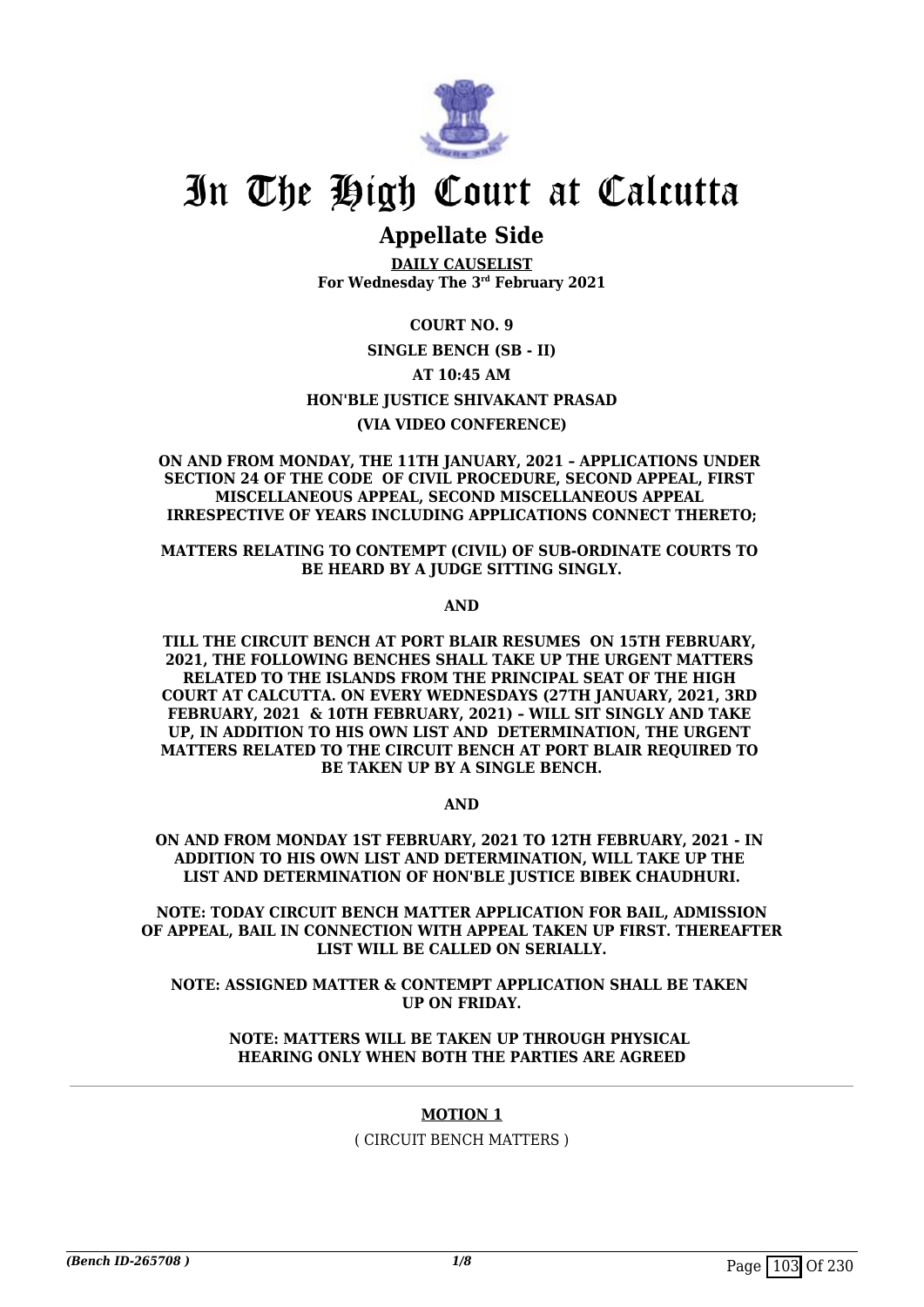| 1   | WPA/8463/2020 | V. RAVICHANDRAN AND<br>ANR<br><b>VS</b><br>LT. GOVERNOR, ANDAMAN<br>AND NICOBAR ISLANDS<br><b>AND ORS</b>                            | GOPALA BINNU<br><b>KUMAR</b> |
|-----|---------------|--------------------------------------------------------------------------------------------------------------------------------------|------------------------------|
| 2   | WPA/8996/2020 | <b>SHRI M HAMZA</b><br>VS.<br>THE A AND N ADMIN AND<br><b>ORS</b>                                                                    | GLORIA MARY                  |
| 3   | WPA/9309/2020 | RDS PROJECT LIMITED AND<br><b>ANOTHER</b><br><b>VS</b><br>UNION OF INDIA AND<br><b>OTHERS</b>                                        | SARYATI DATTA                |
| 4   | WPA/9844/2020 | UNION TERRITORY OF A<br>AND N ISLANDS THROUGH<br>THE SUPERINTENDENT OF<br>POLICE<br><b>VS</b><br>DEEPIKA KISHEN AND<br><b>OTHERS</b> | <b>KRISHNA RAO</b>           |
| wt5 | CRR/1678/2020 | <b>SATVIR SINGH</b><br><b>VS</b><br>THE STATE, A AND N<br><b>ISLANDS AND ORS</b>                                                     | <b>ANJILI NAG</b>            |
| wt6 | WPA/2748/2021 | DEEPIKA KISHAN @<br>DEEPIKA KISHEN<br><b>VS</b><br>UNION OF INDIA AND ORS.                                                           | S. AJITH PRASAD              |
| wt7 | WPA/9863/2020 | UNION TERRITORY OF A<br>AND N ISLANDS<br>VS<br>DEEPIKA KISHEN AND ORS                                                                | <b>KRISHNA RAO</b>           |
| 8   | WPA/2750/2021 | <b>SMT C SARASWATHI</b><br><b>VS</b><br>THE TEHSILDAR, PORT<br><b>BLAIR TEHSIL, SOUTH</b><br><b>ANDAMAN</b>                          | ANJALI NAG                   |
| 9   | WPA/3381/2021 | <b>SMARTSPACE</b><br>INFRASTRUCTIRE PVT LTD<br>AND ORS<br>VS.<br>UNION OF INDIA AND ORS.                                             | MEGHAJIT<br>MUKHERJEE        |
|     |               | <b>CRIMINAL MATTERS</b>                                                                                                              |                              |
|     |               | (LISTED MOTION)                                                                                                                      |                              |
| 10  | CRR/1741/2020 | MEHUL CHANDER<br>VS<br>STATE(U.T. OF A AND N<br><b>ISLANDS) AND ANR</b>                                                              | S. AJITH PRASAD              |
|     |               | <b>APPLICATION FOR BAIL</b>                                                                                                          |                              |
| 11  | CRM/922/2021  | SYED AFSAR RAZA@ SAYED<br>AFSAR REJA@ BABU<br><b>VS</b>                                                                              | <b>ASIF DEWAN</b>            |
|     |               | State of West Bengal                                                                                                                 |                              |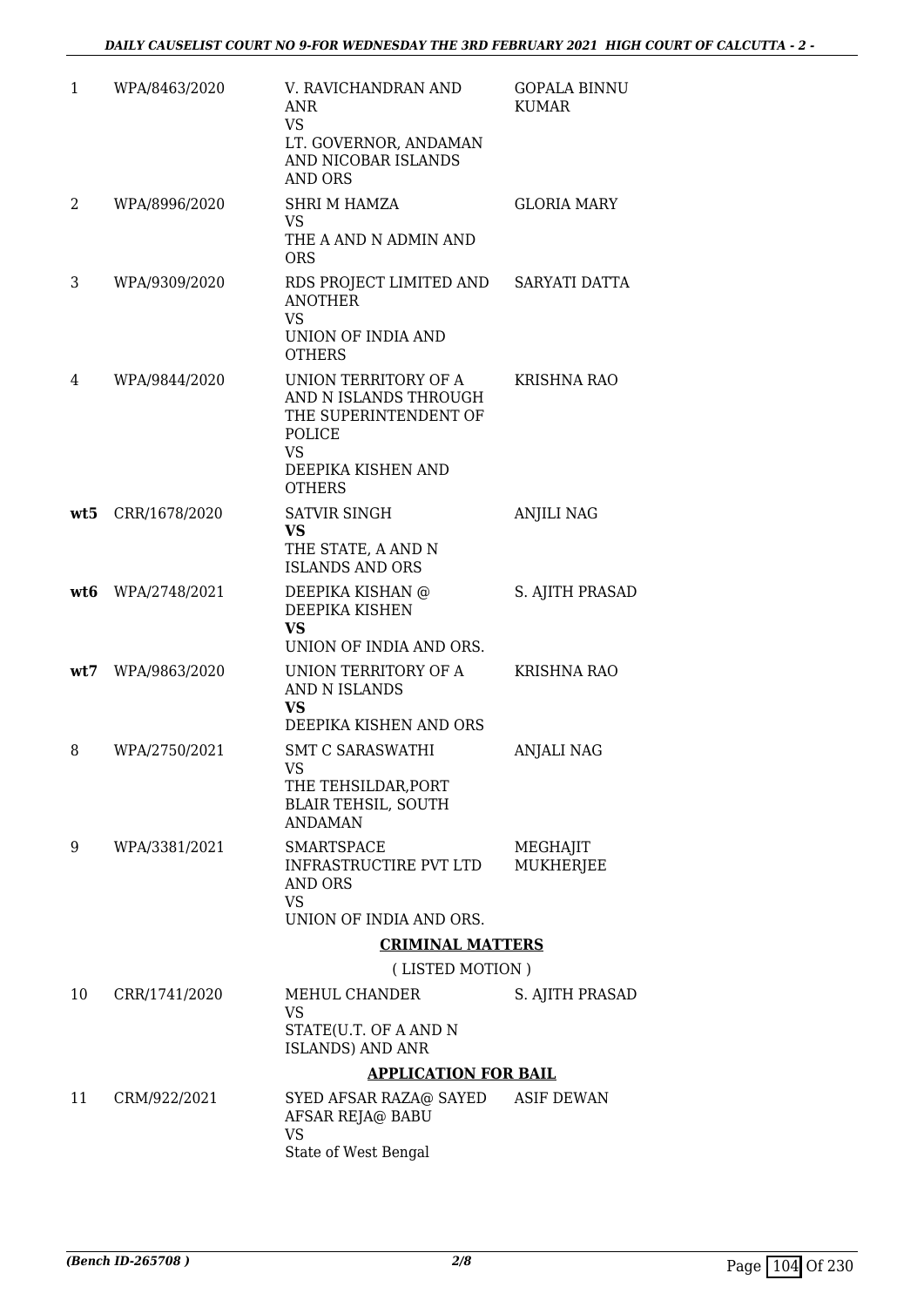| 12 | CRM/1182/2021                       | NIDHIR DAS<br><b>VS</b>                                                                                                                                                              | <b>SUBOR DEBNATH</b>                   |       |
|----|-------------------------------------|--------------------------------------------------------------------------------------------------------------------------------------------------------------------------------------|----------------------------------------|-------|
|    |                                     | STATE OF WEST BENGAL                                                                                                                                                                 |                                        |       |
|    |                                     | <b>ADMISSION OF APPEAL</b>                                                                                                                                                           |                                        |       |
| 13 | CRA/218/2020                        | M/S SHARE MICROFIN<br><b>LIMITED</b><br><b>VS</b><br>State of West Bengal                                                                                                            | <b>SAPTARSHI</b><br><b>CHAKRABORTY</b> |       |
|    | IA NO: CRAN/1/2020                  |                                                                                                                                                                                      |                                        |       |
| 14 | CRA/231/2020                        | <b>AVIJIT SIKDER</b><br><b>VS</b>                                                                                                                                                    | SAILENDRA NATH<br><b>CHAKRABORTI</b>   |       |
|    |                                     | State of West Bengal                                                                                                                                                                 |                                        |       |
| 15 | CRA/75/2020                         | <b>BAIL IN CONNECTION WITH APPEAL</b><br><b>BROJENDRA DHOHRE</b><br><b>VS</b><br>STATE OF WEST BENGAL                                                                                | SANDIP<br><b>CHAKRABARTY</b>           |       |
|    | IA NO: CRAN/1/2021                  |                                                                                                                                                                                      |                                        |       |
| 16 | CRA/145/2020                        | AINUL HOQUE & ANR<br><b>VS</b>                                                                                                                                                       | <b>AVINABA PATRA</b>                   |       |
|    |                                     | <b>UNION OF INDIA</b><br>IA NO: CRAN/1/2020(Old No:CRAN/3522/2020), CRAN/2/2020                                                                                                      |                                        |       |
|    |                                     | <b>APPLICATION</b>                                                                                                                                                                   |                                        |       |
| 17 | SA/68/1993                          | SRI KESHAB CHANDRA                                                                                                                                                                   | R.RAY                                  | N.Y.A |
|    | (PT-I+II+OB+6LCR+RI NASKAR<br>CARD) | VS<br>PASHUPATI NASKAR                                                                                                                                                               |                                        |       |
|    |                                     | IA NO: CAN/1/2001(Old No:CAN/2908/2001), CAN/2/2009(Old No:CAN/3876/2009), CAN/3/2009(Old<br>No:CAN/6880/2009), CAN/11/2017(Old No:CAN/2651/2017), CAN/13/2017(Old No:CAN/4386/2017) |                                        |       |
| 18 | SA/13/1998                          | SAMBHU NATH DAS & ORS.<br><b>VS</b><br><b>SREENATH SHAU</b>                                                                                                                          | <b>DEBDATTA BASU</b>                   |       |
|    |                                     | IA NO: CAN/2/2001(Old No:CAN/9163/2001), CAN/4/2013(Old No:CAN/805/2013), CAN/5/2018(Old<br>No:CAN/102/2018), CAN/6/2019(Old No:CAN/11712/2019)                                      |                                        |       |
| 19 | SAT/2634/2007                       | DAMODAR JEW THAKUR<br>REP. BY AJIT KR. SAMUI &<br><b>ORS</b><br><b>VS</b><br>TAPAN KR.<br>MUKHOPADHYAY & ORS                                                                         | <b>BIVASH BANERJEE</b>                 |       |
|    |                                     | IA NO: CAN/2/2013(Old No:CAN/6922/2013), CAN/3/2016(Old No:CAN/5564/2016), CAN/4/2017(Old                                                                                            |                                        |       |
|    |                                     | No:CAN/2731/2017), CAN/5/2017(Old No:CAN/4596/2017), CAN/6/2021                                                                                                                      |                                        |       |
| 20 | SA/63/2015                          | RAMENDRA NATH GHOSH<br><b>VS</b><br><b>RADHA ROY &amp; ORS</b>                                                                                                                       | <b>MANISHA NATH</b>                    |       |
|    |                                     | IA NO: CAN/2/2016(Old No:CAN/1434/2016), CAN/3/2017(Old No:CAN/6273/2017)                                                                                                            |                                        |       |
| 21 | SMAT/17/2016                        | TARAPADA POREL<br>VS<br>NITYANANDA ADHIKARI                                                                                                                                          | <b>SOUMYA BANERJEE</b>                 |       |
|    |                                     | IA NO: CAN/1/2016(Old No:CAN/11126/2016), CAN/2/2017(Old No:CAN/8315/2017)                                                                                                           |                                        |       |
| 22 | FMAT/145/2016                       | NANDA RANI PURKAIT<br><b>VS</b><br>SOUKAT ALI SEKH                                                                                                                                   | <b>SOURADIPTA</b><br><b>BANERJEE</b>   |       |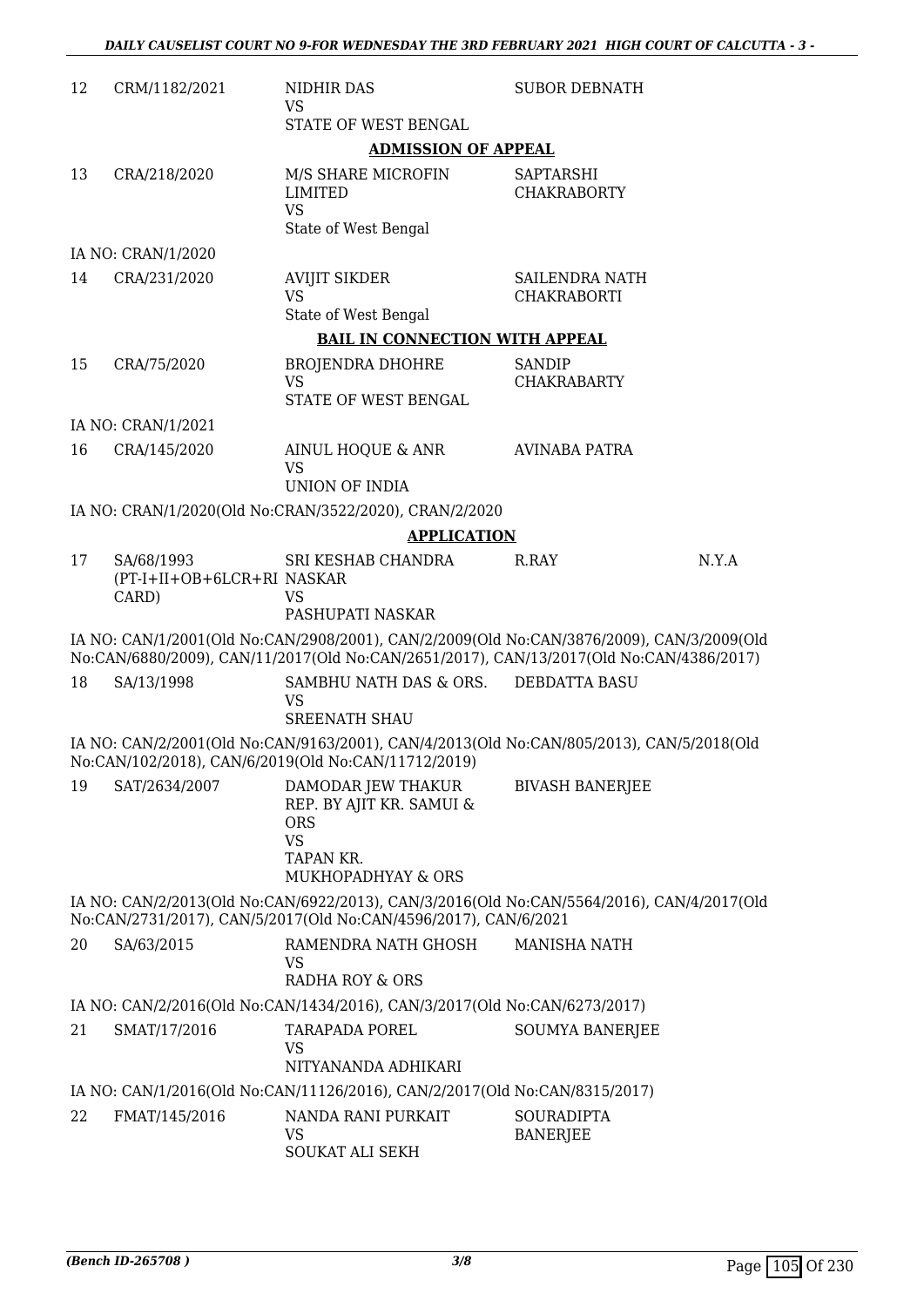| 23 | SA/324/2016                              | SANTOSH KUMAR ACHARYA<br>VS                                               | JAYETA KAUNDA                         |
|----|------------------------------------------|---------------------------------------------------------------------------|---------------------------------------|
|    |                                          | KRISHNAPADA ACHARYA &<br><b>ANR</b>                                       |                                       |
|    |                                          | IA NO: CAN/2/2015(Old No:CAN/10751/2015), CAN/3/2018(Old No:CAN/631/2018) |                                       |
| 24 | SA/110/2018                              | HEMANTA KR. PRASAD<br><b>VS</b>                                           | MD. ABDUL ALIM                        |
|    |                                          | LAKSHMI NARAYAN JEW<br>REPD. BY SEBAIT SWAPAN<br>KR. DAS & ANR.           |                                       |
|    | IA NO: CAN/1/2018(Old No:CAN/2947/2018)  |                                                                           |                                       |
| 25 | SAT/379/2019                             | <b>LAXMAN RAY &amp; ORS</b><br>VS<br>KARTICK MONDAL & ORS                 | <b>SAUNAK</b><br><b>BHATTACHARJEE</b> |
|    |                                          | IA NO: CAN/1/2019(Old No:CAN/10549/2019), CAN/2/2020                      |                                       |
| 26 | SAT/409/2019                             | SOMENATH MUKHERJEE<br><b>VS</b>                                           | SHEBATEE DUTTA                        |
|    |                                          | <b>RABINDRANATH</b><br>MUKHERJEE                                          |                                       |
|    | IA NO: CAN/1/2019(Old No:CAN/11328/2019) |                                                                           |                                       |
| 27 | SAT/154/2020                             | <b>SHAMIMA ABSAR</b><br><b>VS</b>                                         | <b>UJJAINI CHATTERJEE</b>             |
|    |                                          | SAJEDA KHATUN AND ORS                                                     |                                       |
|    | IA NO: CAN/1/2020, CAN/2/2020            |                                                                           |                                       |
| 28 | SAT/161/2020                             | <b>TOTAN RAJAK</b><br><b>VS</b><br>JOYDEB PAL AND ORS.                    | ARITRA SHANKAR<br><b>RAY</b>          |
|    | IA NO: CAN/1/2021, CAN/2/2021            |                                                                           |                                       |
| 29 | FMAT/209/2020                            | HASIKANA POLLEY @<br><b>HASINA POLLEY</b>                                 | <b>ANIMESH PAUL</b>                   |
|    |                                          | VS<br>KALU KOLEY & ORS                                                    |                                       |
|    | IA NO: CAN/1/2020(Old No:CAN/1127/2020)  |                                                                           |                                       |
|    |                                          | <b>MOTION</b>                                                             |                                       |
| 30 | CO/478/2019                              | <b>SMT SUSAMA DAS</b><br>VS                                               | ARITRA SHANKAR<br><b>RAY</b>          |
|    |                                          | <b>ARINDAM DAS</b>                                                        |                                       |
| 31 | CO/3052/2019                             | PRIYANKA SAO GUPTA<br>VS<br><b>SANDIP KUMAR SAO</b>                       | <b>SAMIR KUMAR</b><br><b>ADHIKARI</b> |
|    | IA NO: CAN/1/2020(Old No:CAN/1670/2020)  |                                                                           |                                       |
| 32 | CO/3482/2019                             | ANURADHA CHOWDHURY                                                        | PAMPA DEY                             |
|    |                                          | <b>VS</b><br><b>TAPAS DEY</b>                                             |                                       |
| 33 | CO/4212/2019                             | <b>DIPAK MAITY</b><br>VS<br>RANENDRA NATH MAILTY                          | <b>SOUMYA BANERJEE</b>                |
|    | IA NO: CAN/1/2020(Old No:CAN/1756/2020)  |                                                                           |                                       |
| 34 | CO/348/2020                              | M. SAFIULLA WAKF ESTATE<br><b>VS</b>                                      | ANIRUDDHA MITRA                       |
|    |                                          | M/S ACCORD ADVERTISING<br>PVT LTD                                         |                                       |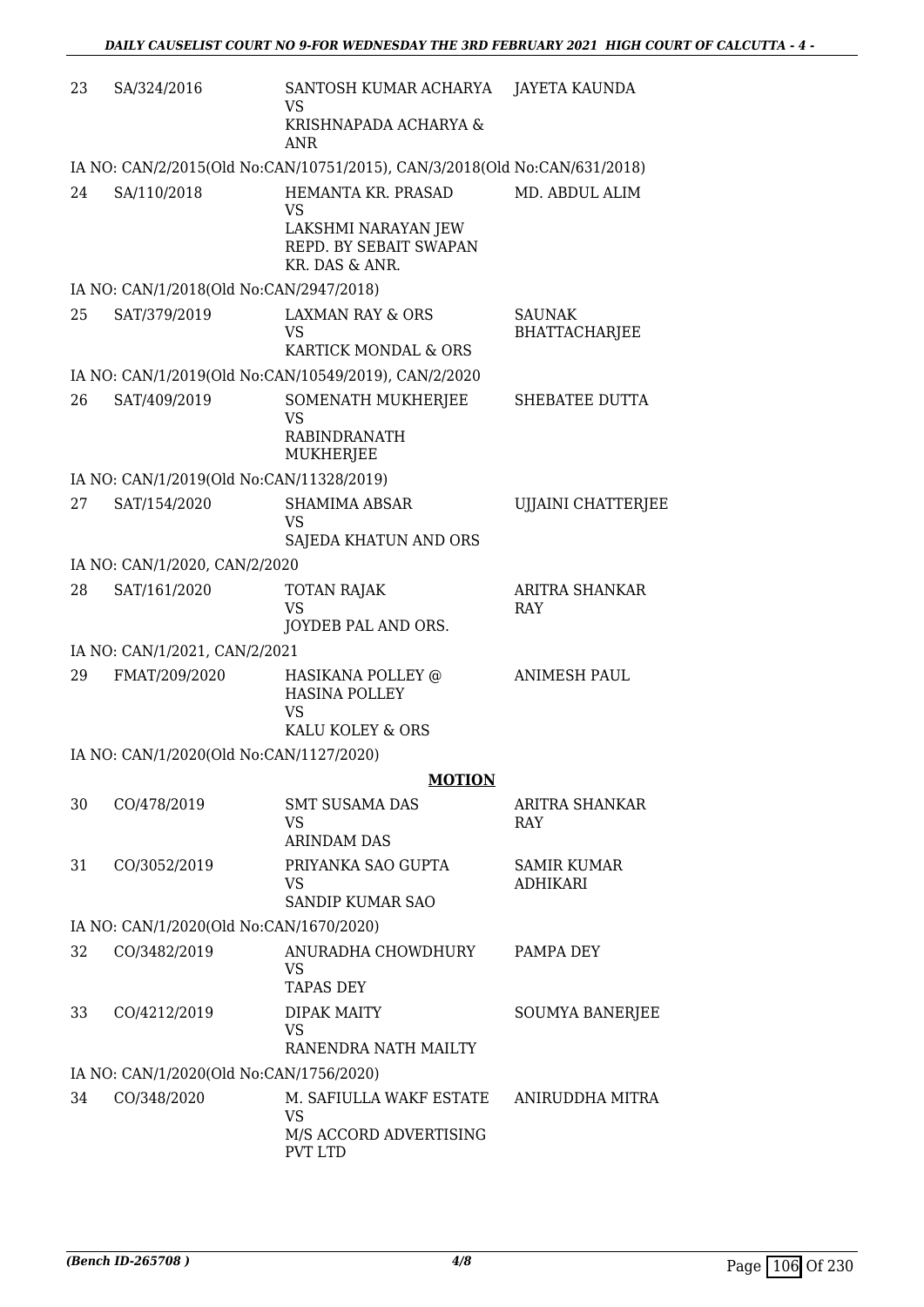| 35 | CO/814/2020                                                                                                                     | MONOJIT CHATTERJEE<br><b>VS</b><br>TANIA CHATTERJEE @<br><b>MUKHERJEE</b> | AMAL KR. BANERJEE             |        |
|----|---------------------------------------------------------------------------------------------------------------------------------|---------------------------------------------------------------------------|-------------------------------|--------|
| 36 | CO/1541/2020                                                                                                                    | MOUMITA PRAMANICK<br><b>CHOWDHURY</b><br><b>VS</b><br>SOMENATH PRAMANICK  | PINAKI RANJAN<br><b>MITRA</b> |        |
| 37 | CO/1590/2020                                                                                                                    | DEEPABALI DATTA<br><b>VS</b><br><b>SUJAN MITRA</b>                        | SATYAM MUKHERJEE              |        |
| 38 | CO/37/2021                                                                                                                      | OINDRILA GHOSH NEE DAS<br><b>VS</b><br><b>ARIJIT GHOSH</b>                | <b>SUDIPTA GHOSH</b>          |        |
| 39 | CO/55/2021                                                                                                                      | ANKITA PANDA<br>(CHAKRABORTY)<br>VS<br>KUMAR RAJA PANDA                   | SHIBAJI KUMAR DAS             |        |
| 40 | CO/99/2021                                                                                                                      | JYOTI ADHIKARY<br><b>VS</b><br><b>ABHIJIT ADHIKARY</b>                    | NIMAI CHANDRA<br>KONAR        |        |
| 41 | CO/105/2021                                                                                                                     | POPPY ROY @KARMAKAR<br>VS.<br><b>SUBHAJIT ROY</b>                         | ARNAB CHATTERJEE              |        |
| 42 | CO/204/2021                                                                                                                     | DOYEL GHOSH SINHA<br><b>VS</b><br>PARTHA SINHA                            | <b>SOUGATA</b><br>MBANERJEE   |        |
| 43 | CO/232/2021                                                                                                                     | CHIRANJIT CHOWDHURY<br><b>VS</b><br>RAKHI GHOSH ALIAS<br><b>CHOWDHURY</b> | SHIBAJI KUMAR DAS             |        |
| 44 | CO/234/2021                                                                                                                     | <b>SUBARNA GHOSH</b><br><b>VS</b><br>RAHUL BHAUMIK                        | SANKHA SUBHRA<br><b>RAY</b>   |        |
|    |                                                                                                                                 | <b>PART HEARD MATTERS</b>                                                 |                               |        |
| 45 | SA/614/1995<br>$(PT I+II+OB+1 PB+5$<br>LCR+ RI Card)                                                                            | MOHAMMED ALI<br>CHOWDHURY & OR.<br>VS<br>STATE OF W.B.                    | MR. S.GHOSH                   | N.Y.A. |
|    | IA NO: CAN/1/2021                                                                                                               |                                                                           |                               |        |
| 46 | SA/36/2008<br>$[PT I + II + OB + 2 PB + 6 VS]$<br>LCR +2 TIN BON + RI SANATAN SARKAR<br>CARD][PT.<br>HD][08.02.2021][2<br>P.M.] | KALYAN KUMAR DUTTA                                                        | <b>AMALENDU MITRA</b>         |        |

IA NO: CAN/5/2019(Old No:CAN/8384/2019)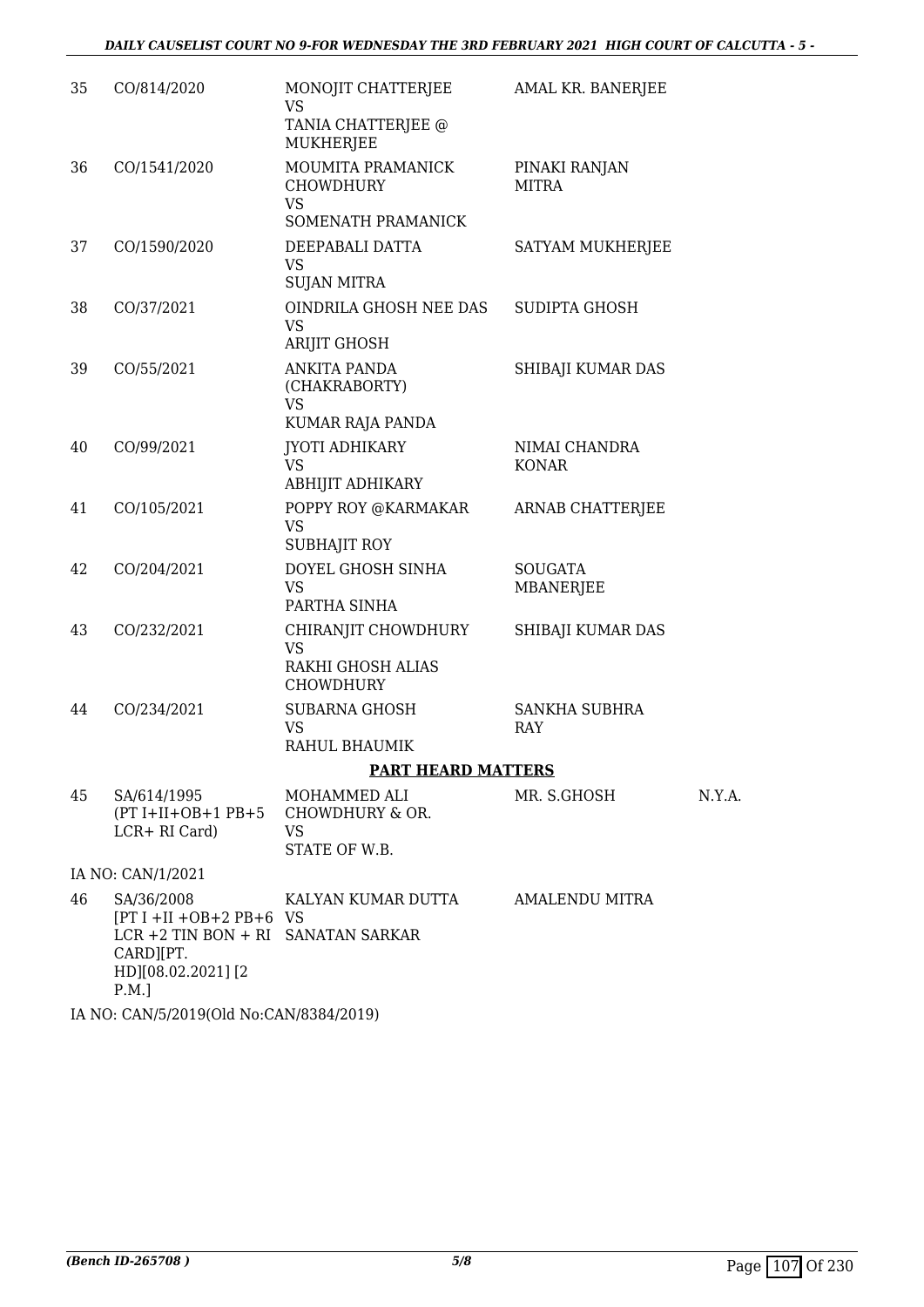47 SAT/599/2013 [PT I+ OB+1 PB][PT. HD] 2 P.M. SYED SAMSAD AHMED @ S. SHAMSAAD AHMED VS THE IISCO STEEL PLANT(SAIL), BURNPUR WORKS & ORS PINAKI DHOLE

IA NO: CAN/3/2019(Old No:CAN/6610/2019)

### **FINAL HEARING**

48 SA/389/2004  $[PT +I+II+OB + 1 PB]$ SAKTI PADA RUDRA & ORS. VS BAIDYA NATH BASU PRADIP PAUL. 49 SA/79/2008  $(PT I+II+OB+1 PB)$ SANDHYA GHOSH VS SMT. SOVA RANI GHOSH & ORS. KEYA BHATTACHARYYA IA NO: CAN/1/2007(Old No:CAN/8392/2007), CAN/2/2007(Old No:CAN/9178/2007), CAN/3/2014(Old No:CAN/4778/2014), CAN/4/2015(Old No:CAN/4768/2015) 50 SA/85/2010  $(PT - I + II + II + OS)$ +1PB+6 FILES LCR + SUDARSAN ROY RI CARD) DHARMADAS ROY & ORS VS SABYASACHI MUKHOPADHYAY IA NO: CAN/1/2005(Old No:CAN/15707/2005), CAN/3/2006(Old No:CAN/6913/2006), CAN/4/2007(Old No:CAN/8179/2007), CAN/5/2009(Old No:CAN/2267/2009), CAN/6/2009(Old No:CAN/8483/2009), CAN/7/2010(Old No:CAN/1453/2010), CAN/8/2014(Old No:CAN/10832/2014), CAN/9/2015(Old No:CAN/216/2015) 51 FMA/478/2012 (PT 1+II+2 PB) HEMANTA KR. DAS & ORS. VS ANJAN KR. KAR & ORS. INDRANI NANDI 52 SMA/34/2013  $(PT I+II+OB+1 PB+5$ LCR+ RI CARD) SOMA GHOSH & ANR VS JAGANNATH DEY & ORS SUBHABRATA DAS IA NO: CAN/3/2014(Old No:CAN/323/2014), CAN/5/2018(Old No:CAN/3553/2018) 53 SA/315/2014 [[PT +I+II+OB+PB+6+LCR BISWANATH ORAN & ORS +R I CARD] BISU ORAON VS **RAIU** BHATTACHARYYA IA NO: CAN/1/2012(Old No:CAN/8962/2012) **MOTIONS** 54 CRR/3048/2018 SANJAY KUMAR SHAW VS STATE OF WEST BENGAL & ANR DIPANKAR PAL 55 CRR/3551/2019 GOUTAM SEMBI & ORS VS SOMA SEMBI (CHAKRABORTY) SOMEN BANERJEE 56 CRR/702/2020 ESHER ALI MOLLA VS AJIMA MOLLA & ANR TUSHER KANTI MUKHERJEE IA NO: CRAN/1/2020(Old No:CRAN/1239/2020), CRAN/2/2021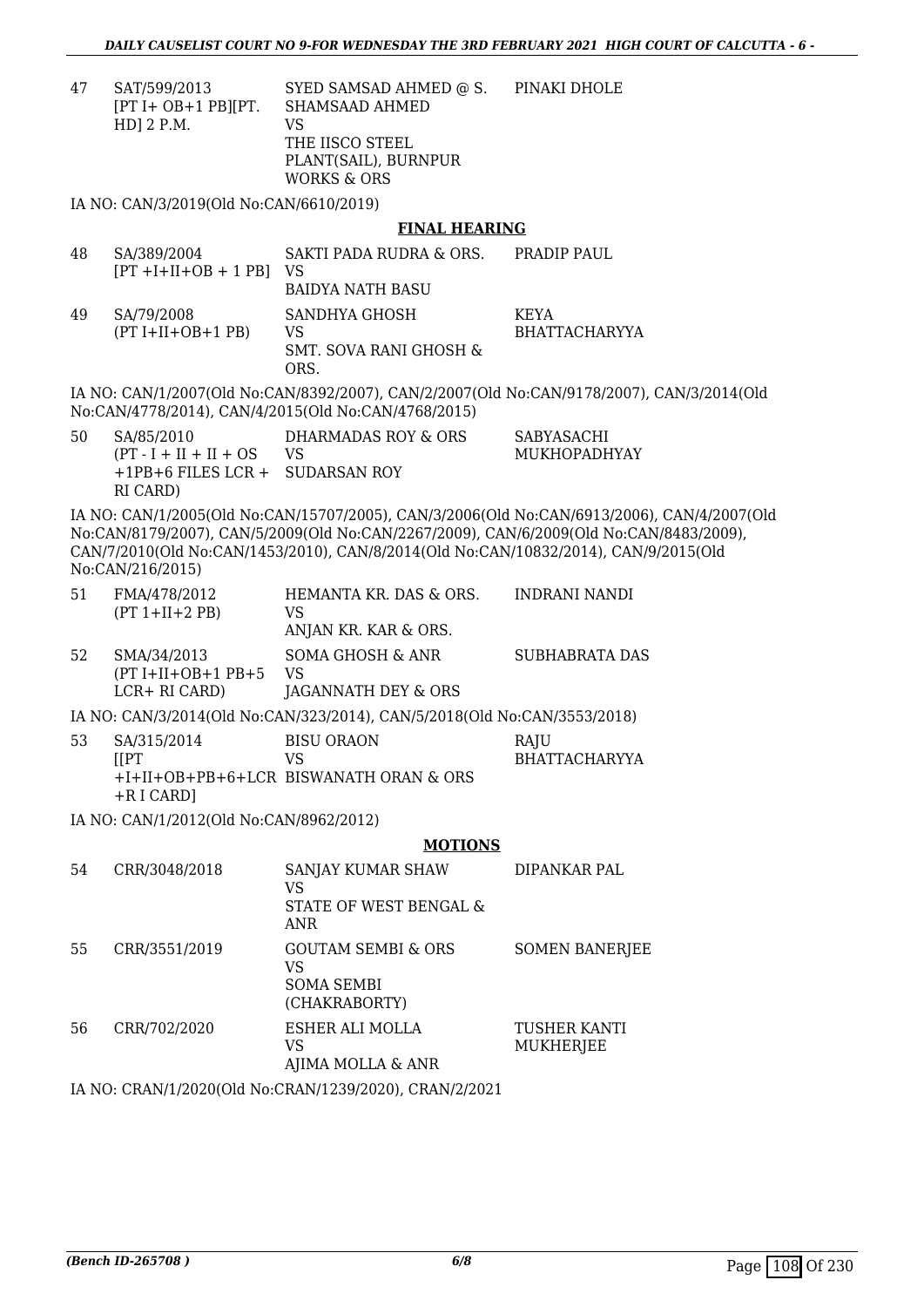| 57 | CRR/1707/2020      | MOUMITA CHATTERJEE @<br><b>MANNA</b><br>VS<br>STATE OF WEST BENGAL<br><b>AND ANR</b> | PROSENJIT<br>MUKHERJEE               |
|----|--------------------|--------------------------------------------------------------------------------------|--------------------------------------|
| 58 | CRR/1854/2020      | SAKTIPADA SANNIGRAHI<br>AND ANR<br><b>VS</b><br>State of West Bengal                 | DEBISREE ADHIKARY                    |
|    | IA NO: CRAN/1/2021 |                                                                                      |                                      |
| 59 | CRR/1855/2020      | KALYAN PANDA AND ANR<br><b>VS</b><br>State of West Bengal                            | DEBISREE ADHIKARY                    |
|    | IA NO: CRAN/1/2021 |                                                                                      |                                      |
| 60 | CRR/52/2021        | <b>AMITENDU MONDAL</b><br>VS<br>STATE OF WEST BENGAL<br>AND ORS.                     | PRIYANKA SAHA                        |
| 61 | CRR/222/2021       | PASUPATI MAHATO<br><b>VS</b>                                                         | <b>ARIJIT DEY</b>                    |
|    |                    | <b>SMT RUPALI MAHATO AND</b><br><b>ORS</b>                                           |                                      |
| 62 | CRR/231/2021       | KEDAR<br>SARDAR@MONORANJAN<br><b>AND ORS</b><br><b>VS</b>                            | MD JANNAT UL<br><b>FIRDOUS</b>       |
|    |                    | STATE OF WEST BENGAL                                                                 |                                      |
| 63 | CRR/232/2021       | <b>APU KUNDU</b><br>VS<br>STATE OF WEST BENGAL                                       | RUPSA SREEMANI                       |
| 64 | CRR/251/2021       | SUDIPTA SARKAR AND ORS<br><b>VS</b><br><b>SUSMITA GHOSH</b>                          | <b>SUBHADIP BISWAS</b>               |
| 65 | CRR/253/2021       | DIPANKAR PARUI<br>VS.<br>SUCHARITA MONDAL PARUI                                      | <b>SHUVRO PROKASH</b><br>LAHIRI      |
| 66 | CRR/254/2021       | MINU KUNDU@MINURANI<br>KUNDU AND ANR<br>VS                                           | RAJ KUMAR GUPTA                      |
|    |                    | PRIYA SARKAR AND ANR                                                                 |                                      |
| 67 | CRR/261/2021       | RIMA MONDAL BISWAS<br>VS                                                             | <b>SUMANTA</b><br><b>CHAKRABORTY</b> |
|    |                    | STATE OF WEST BENGAL<br>AND ORS.                                                     |                                      |
|    |                    | <b>CONTESTED APPLICATION</b>                                                         |                                      |
| 68 | CRR/153/2020       | MD SAFIQUE MALLLICK<br>VS<br>STATE OF WEST BENGAL &                                  | TARUNJYOTI TEWARI                    |
|    | wt69 CRR/596/2019  | ANR<br>MD SAFIQUE MALLICK                                                            | PARTHA SENGUPTA                      |
|    |                    | <b>VS</b><br>STATE OF WEST BENGAL &<br>ANR                                           |                                      |

### **FOR HEARING**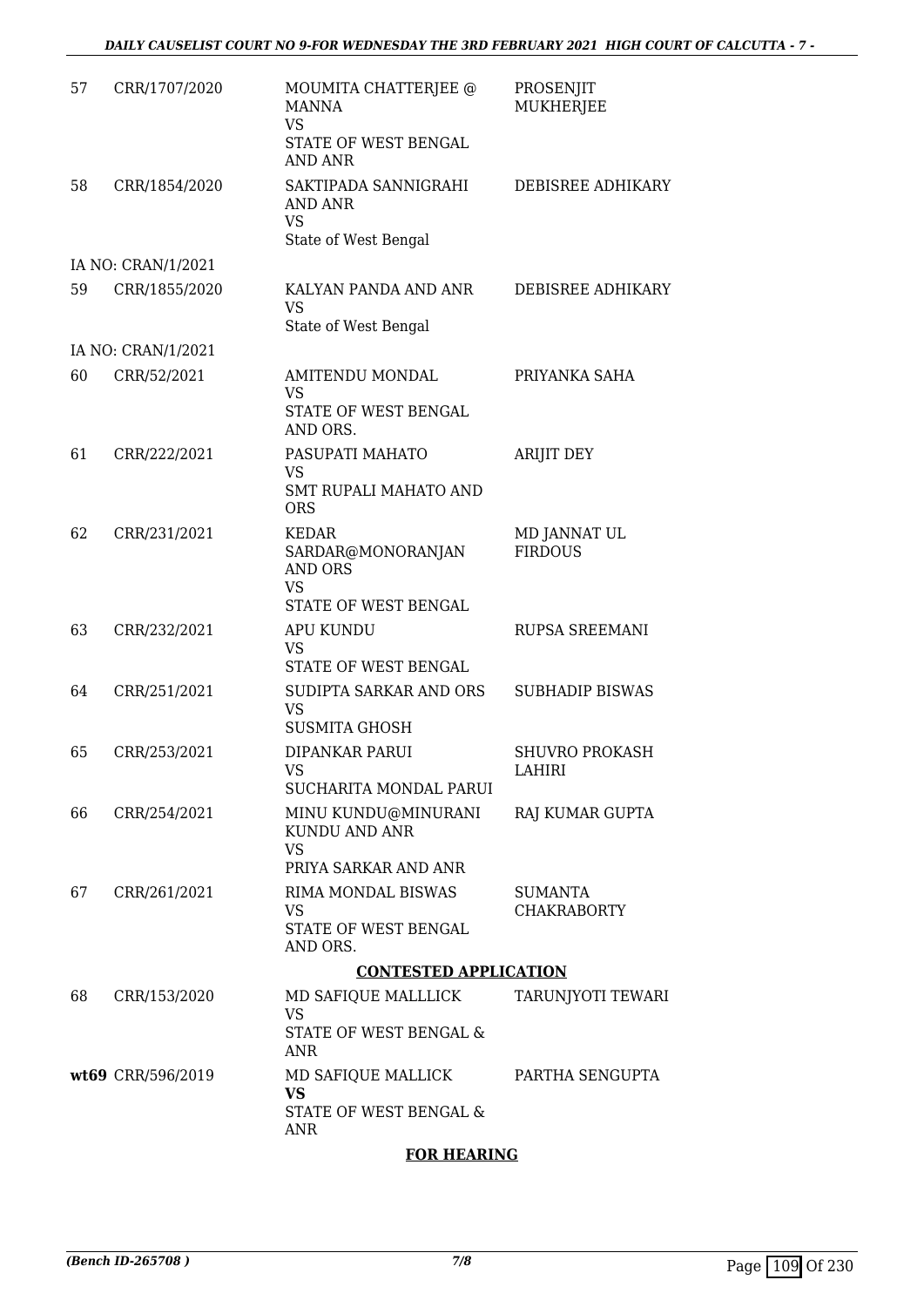PRADIP PAUL

70 CRA/416/2017 (PT I+II+OB+1 PB+4 VS LCR) (First file has two STATE OF WEST BENGAL & parts i.e., A & B) SURAJIT BHUNIA ORS.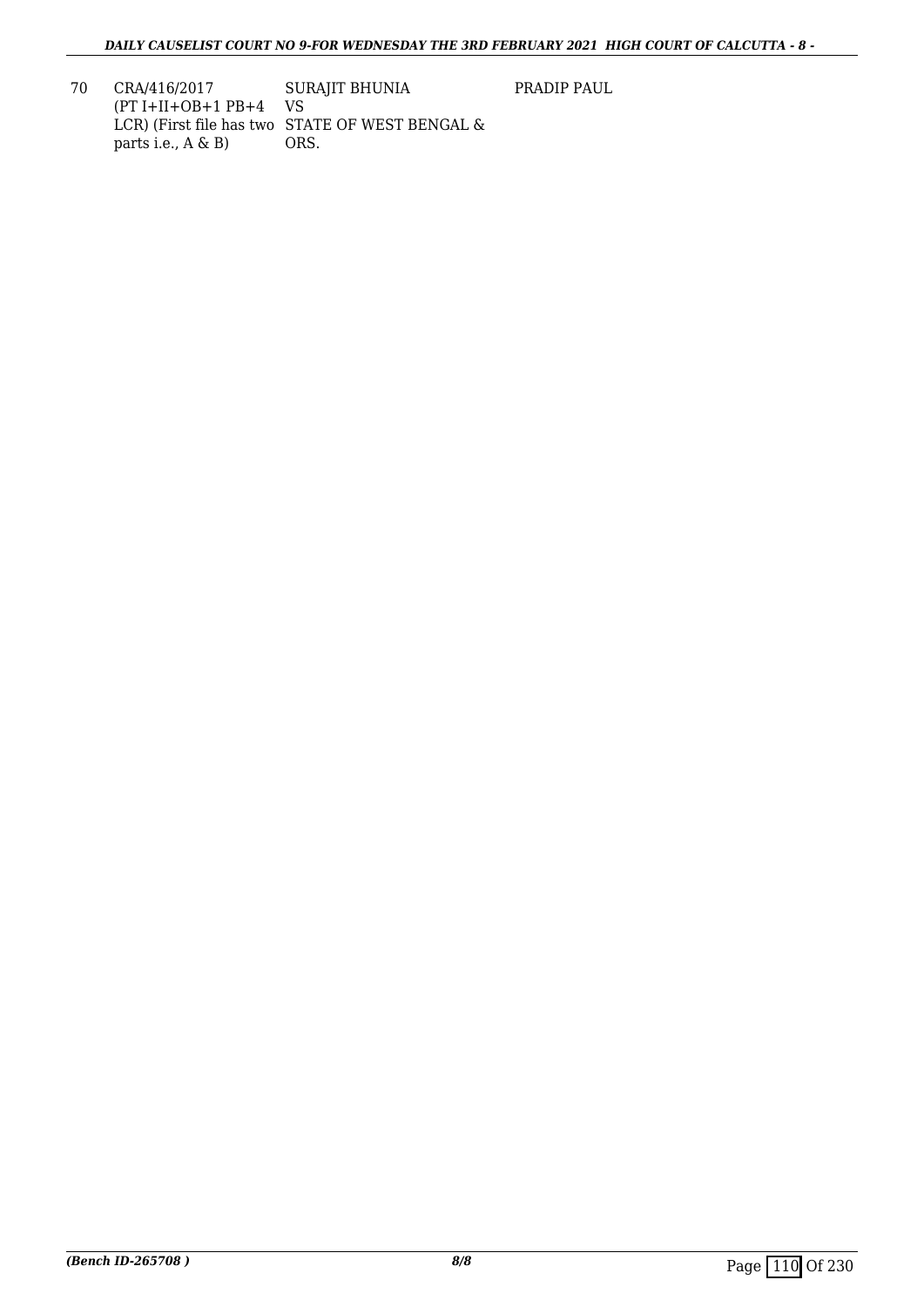

## In The High Court at Calcutta

## **Appellate Side**

**DAILY CAUSELIST For Wednesday The 3rd February 2021**

### **COURT NO. 13**

**SINGLE BENCH (SB - III)**

**AT 10:45 AM**

### **HON'BLE JUSTICE RAJASEKHAR MANTHA**

**(VIA VIDEO CONFERENCE)**

#### **ON AND FROM MONDAY, THE 11TH JANUARY, 2021- ROSTER NOTIFIED ON 8TH JANUARY, 2021 IS MODIFIED TO THE FOLLOWING EXTENT :- MATTERS (MOTIONS & HEARING) UNDER ARTICLE 226 OF THE CONSTITUTION RELATING TO SERVICE UNDER GROUP VI AND APPLICATIONS CONNECTED THERETO; MATTERS (MOTIONS & HEARING) UNDER ARTICLE 226 OF THE CONSTITUTION RELATING TO ALL SERVICE MATTERS RELATING TO PANCHAYATS AND CO-OPERATIVE SOCIETIES UNDER GROUP V AND APPLICATIONS CONNECTED THERETO; HEARING OF WRIT PETITIONS IRRESPECTIVE OF CLASSIFICATIONS AND APPLICATIONS CONNECTED THERETO**

**NOTE :**

#### **1. MENTIONING WILL BE ALLOWED, AT THE FIRST SITTING OF THE COURT, UPON BEING LISTED AS "TO BE MENTIONED" ONLY IN THE VIRTUAL MODE AS PER NOTIFICATION NO. 4286-RG DATED 27.11.2020 FOLLOWING THE PRESCRIBED PROCEDURE. 2. ALL THE LISTED MATTERS WILL BE TAKEN UP SERIALLY, UNLESS OTHERWISE FIXED. 3. APPELLATE SIDE MATTERS WILL CONTINUE AFTER COMPLETION OF ORIGINAL SIDE.**

|              |                                           | <b>TO BE MENTIONED</b>                                 |                     |
|--------------|-------------------------------------------|--------------------------------------------------------|---------------------|
| $\mathbf{1}$ | WPA/14592/2014<br>(For Correction)        | <b>SMT SAROJ AGARWAL</b><br>VS<br>UNION OF INDIA & ORS | A SEN               |
| 2            | WPA/10728/2020<br>For Correction)         | RAJENDRA PRASAD YADAV<br>VS<br>UNION OF INDIA AND ORS. | PRATIK MAJUMDER     |
|              |                                           | <b>CRIMINAL CONTEMPT</b>                               |                     |
| 3            | CRLCP/3/2020                              | KAUSIK MITRA<br>VS<br>SMT IPSITA MITRA ROY             | AMITAVA BHOWMICK    |
| wt4          | CRR/1052/2020                             | KAUSIK MITRA<br>VS.<br><b>IPSITA MITRA ROY</b>         | SANANDA GANGULI     |
|              | IA NO: CRAN/1/2020(Old No:CRAN/2613/2020) |                                                        |                     |
|              |                                           | <b>SPECIALLY FIXED MATTERS</b>                         |                     |
| 5            | WPA/7435/2020                             | AJEET KUMAR<br>VS<br>UNION OF INDIA                    | <b>ASHOK PRASAD</b> |
|              | IA NO: CAN/1/2020                         |                                                        |                     |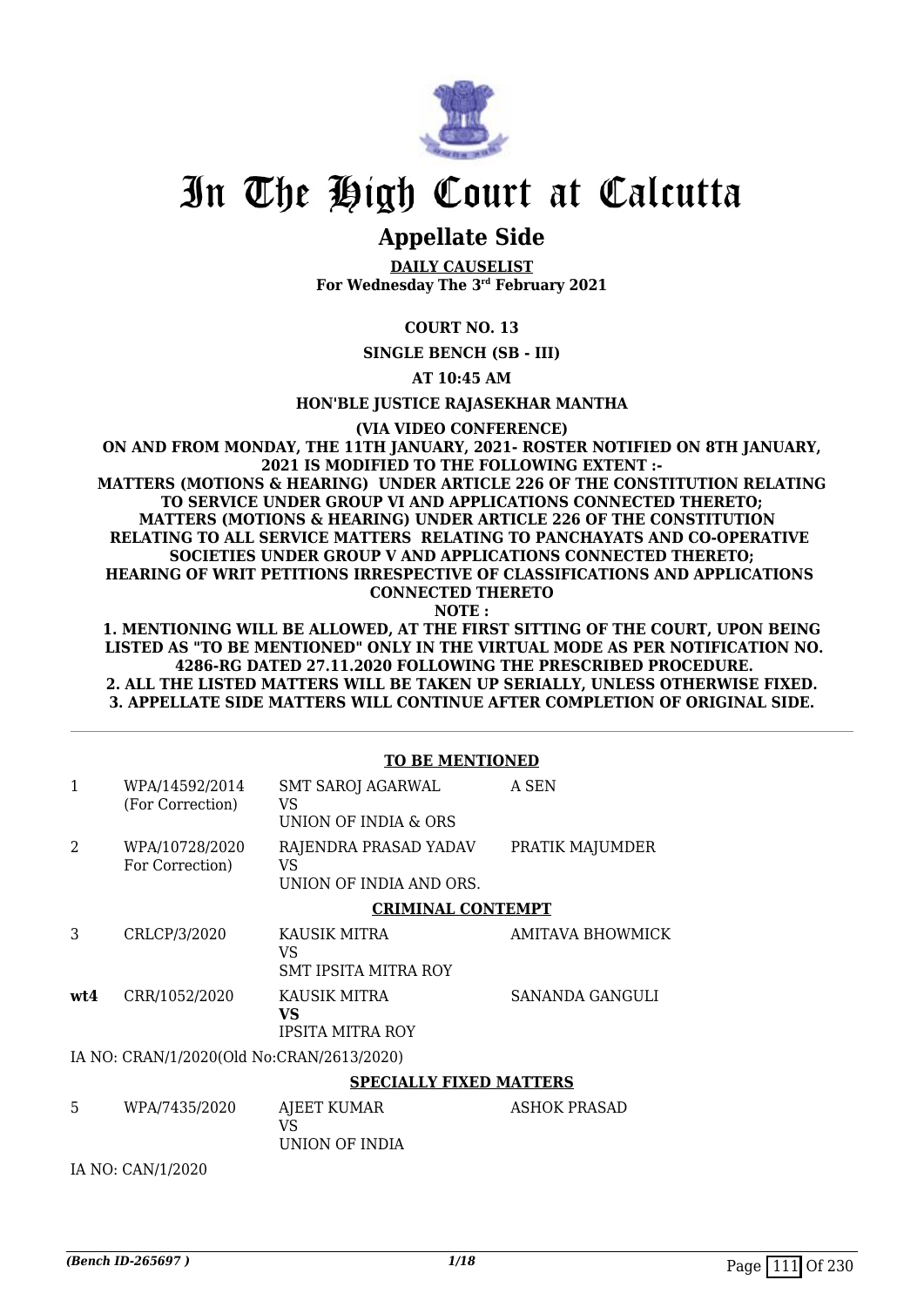| wt <sub>6</sub> | WPA/5016/2020                           | DEBASIS MUKERJEE<br><b>VS</b>                                                              | <b>SAMIT DUTTA</b>              |
|-----------------|-----------------------------------------|--------------------------------------------------------------------------------------------|---------------------------------|
|                 |                                         | <b>IDBI LTD. &amp; ORS</b>                                                                 |                                 |
| 7               | IA NO: CAN/1/2020<br>WPA/1063/2021      | ASHALATA MAHATA                                                                            | NONIGOPAL                       |
|                 |                                         | <b>VS</b><br>UNION OF INDIA AND ORS.                                                       | <b>CHAKRABORTY</b>              |
| 8               | WPA/2445/2021<br>(Motion)               | CHAITALI ROY<br><b>VS</b>                                                                  | DIPANJAN BISWAS                 |
|                 |                                         | UNION OF INDIA AND ORS                                                                     |                                 |
|                 |                                         | <b>CONTEMPT APPLICATION</b>                                                                |                                 |
| 9               | WPA/5728/2019<br>(06.02.2021)           | PARESH KUMAR<br>MUKHERJEE<br><b>VS</b>                                                     | SANKHA SUBHRA RAY               |
|                 |                                         | <b>BIRBHUM DISTRICT</b><br><b>CENTRAL COOPERATIVE</b><br><b>BANK LTD. &amp; ORS</b>        |                                 |
|                 | IA NO: CAN/1/2019(Old No:CAN/8698/2019) |                                                                                            |                                 |
| wt10            | CPAN/1344/2019                          | PARESH KUMAR<br>MUKHERJEE                                                                  | <b>SANKHA SUBHRA RAY</b>        |
|                 |                                         | <b>VS</b><br>P MOHAN GANDHI & ORS                                                          |                                 |
| 11              | WPA/21574/2019                          | <b>GOLAM HYDER</b>                                                                         | NITYA GOPAL                     |
|                 | (12.02.2021)                            | <b>VS</b><br>STATE OF WEST BENGAL &<br><b>ORS</b>                                          | <b>MUKHERJEE</b>                |
| wt12            | CPAN/727/2020                           | <b>GOLAM HYDER</b><br><b>VS</b>                                                            | NITYA GOPAL<br><b>MUKHERJEE</b> |
|                 |                                         | ABID HOSSAIN AND<br><b>ANOTHER</b>                                                         |                                 |
|                 |                                         | <b>APPLICATION</b>                                                                         |                                 |
| 13              | CRR/1572/2020                           | x (the victim lady and<br>complaint in jadavpur p.s<br>204/2020 dt 18.08.2020<br><b>VS</b> | <b>INDRAJEET DEY</b>            |
|                 |                                         | State of West Bengal AND<br><b>ANR</b>                                                     |                                 |
|                 | IA NO: CRAN/1/2020                      |                                                                                            |                                 |
|                 |                                         | <b>ASSIGN MOTION</b>                                                                       |                                 |
| 14              | CRR/1592/2020                           | POOJA BHATTACHARYA<br><b>VS</b>                                                            |                                 |
|                 |                                         | STATE OF WEST BENGAL<br>AND ANR                                                            |                                 |
|                 | wt15 CRR/1593/2020                      | POOJA BHATTACHARYA<br><b>VS</b>                                                            |                                 |
|                 |                                         | STATE OF WEST BENGAL<br>AND ANR                                                            |                                 |
| wt16            | CRR/1594/2020                           | POOJA BHATTACHARYA<br><b>VS</b>                                                            |                                 |
|                 |                                         | STATE OF WEST BENGAL<br><b>AND ANR</b>                                                     |                                 |
|                 | IA NO: CRAN/1/2020                      |                                                                                            |                                 |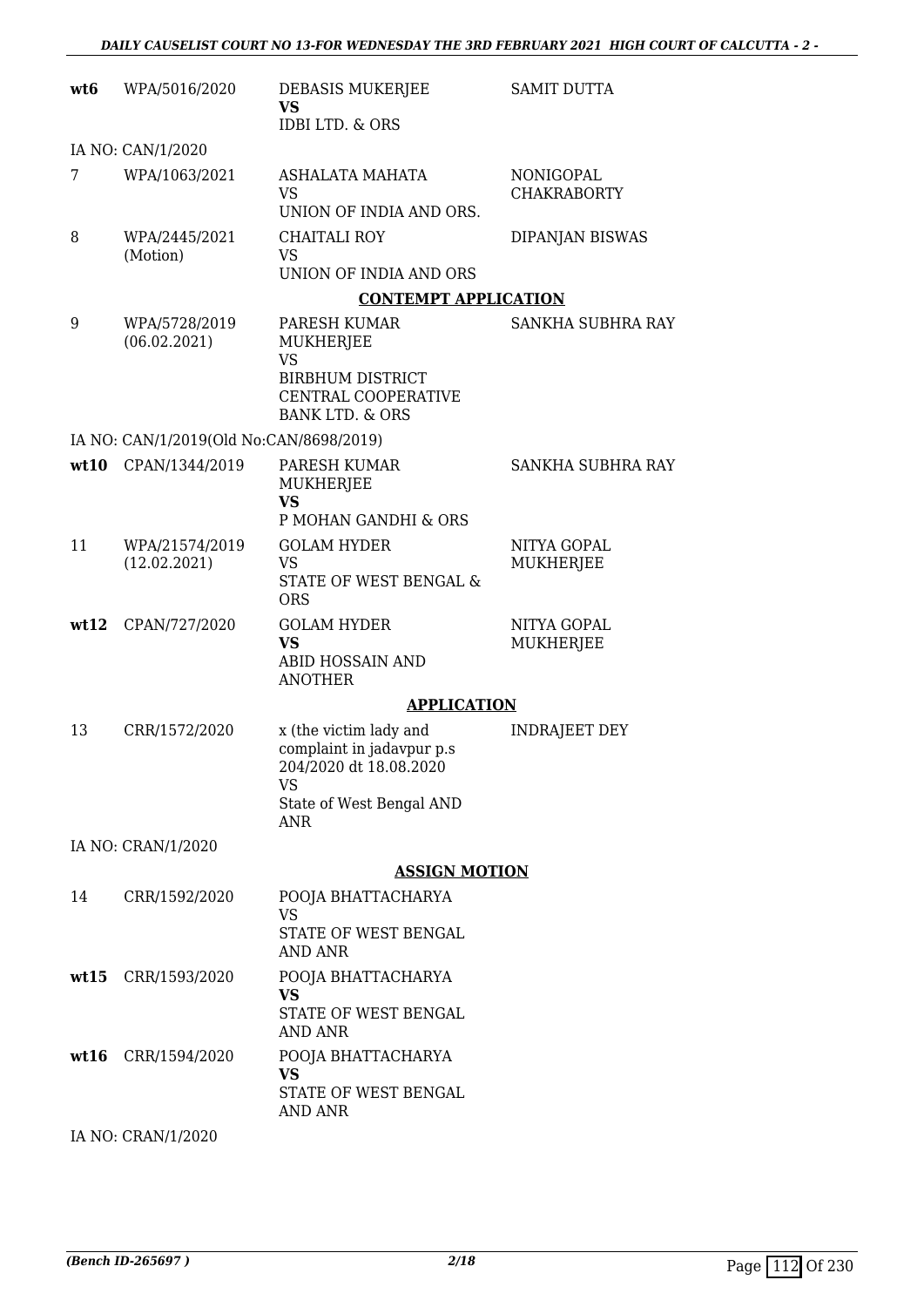|    | wt17 CRR/1595/2020                      | POOJA BHATTACHARYA<br><b>VS</b><br>STATE OF WEST BENGAL                     |                                     |
|----|-----------------------------------------|-----------------------------------------------------------------------------|-------------------------------------|
|    |                                         | AND ANR                                                                     |                                     |
|    | wt18 CRR/1819/2020                      | POOJA BHATTACHARYA<br><b>VS</b>                                             | POOJA<br><b>BHATTACHARYYA</b>       |
|    |                                         | STATE OF WEST BENGAL                                                        |                                     |
|    | wt19 CRR/1820/2020                      | POOJA BHATTACHARYA<br><b>VS</b><br>STATE OF WEST BENGAL                     | POOJA<br><b>BHATTACHARYA</b>        |
|    | wt20 CRR/1821/2020                      | POOJA BHATTACHARYA                                                          | POOJA                               |
|    |                                         | <b>VS</b><br>STATE OF WEST BENGAL                                           | <b>BHATTACHARYA</b>                 |
|    | wt21 CRR/3418/2018                      | POOJA BHATTACHARYA<br><b>VS</b>                                             | IN PERSON                           |
|    |                                         | STATE OF WEST BENGAL &<br>ANR                                               |                                     |
|    |                                         | IA NO: CRAN/1/2019(Old No:CRAN/32/2019), CRAN/3/2020(Old No:CRAN/1087/2020) |                                     |
|    |                                         | <b>MOTION (GROUP VI)</b>                                                    |                                     |
| 22 | WPA/18838/2015                          | PRABHAMOYEE MANDAL<br><b>VS</b>                                             | DEBOJIT SAMANTA                     |
|    |                                         | <b>STATE OF WEST BENGAL &amp;</b><br><b>ORS</b>                             |                                     |
| 23 | WPA/10616/2018                          | SHYAMAPADA BANERJEE                                                         | S. BAIDYA                           |
|    |                                         | <b>VS</b><br>STATE OF WEST BENGAL &<br><b>ORS</b>                           |                                     |
| 24 | WPA/1557/2019                           | DILIP KR. BOSE<br><b>VS</b>                                                 | <b>SUSMITA DEY</b>                  |
|    |                                         | STATE OF WEST BENGAL &<br>ORS.                                              |                                     |
| 25 | WPA/1559/2019                           | <b>CHANDRA NATH</b><br><b>BANDYOPADHY</b>                                   | <b>SUSMITA DEY</b>                  |
|    |                                         | <b>VS</b><br>STATE OF WEST BENGAL &<br>ORS.                                 |                                     |
| 26 | WPA/1561/2019                           | CHITRA CHATTERJEE<br>(SINHA)                                                | <b>SUSMITA DEY</b>                  |
|    |                                         | <b>VS</b><br>STATE OF WEST BENGAL &<br>ORS.                                 |                                     |
| 27 | WPA/18814/2019                          | BIKASH TALUKDER<br>VS                                                       | <b>ANANYA NEOGI</b>                 |
|    |                                         | STATE OF WEST BENGAL &<br><b>ORS</b>                                        |                                     |
| 28 | WPA/21200/2019<br>(04.02.2021)          | PARIMAL KHANRA<br>VS                                                        | <b>SOUMENDRA KR</b><br><b>GHOSH</b> |
|    |                                         | STATE OF WEST BENGAL &<br><b>ORS</b>                                        |                                     |
|    | IA NO: CAN/1/2020(Old No:CAN/2752/2020) |                                                                             |                                     |
| 29 | WPA/21446/2019                          | UJJAL KR CHAKRABORTY                                                        | <b>SUSMITA DEY BASU</b>             |
|    |                                         | <b>VS</b><br>STATE OF WEST BENGAL &<br><b>ORS</b>                           |                                     |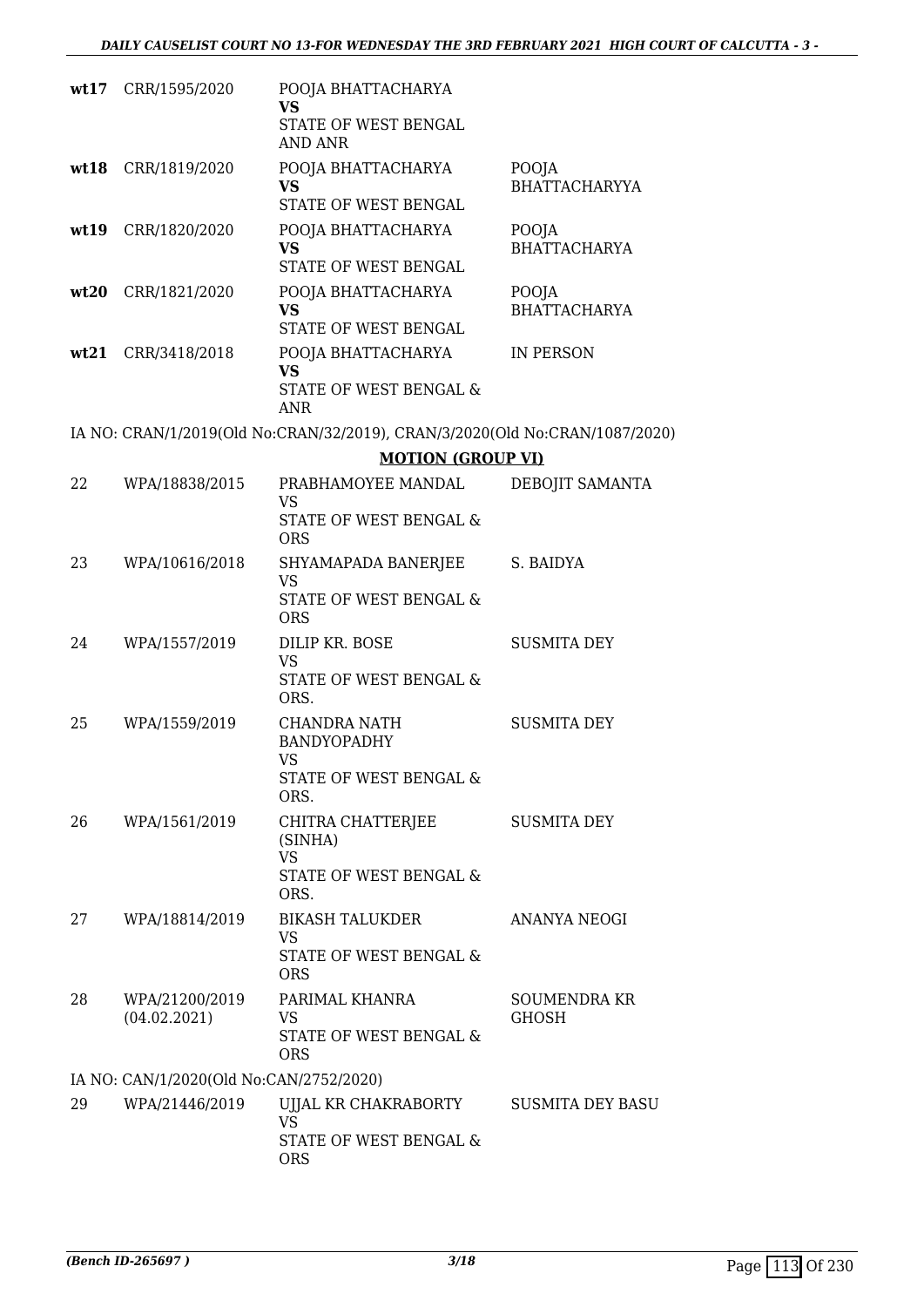### *DAILY CAUSELIST COURT NO 13-FOR WEDNESDAY THE 3RD FEBRUARY 2021 HIGH COURT OF CALCUTTA - 4 -*

| 30 | WPA/22854/2019                          | JANARDAN SINGH<br><b>VS</b><br>UNION OF INDIA & ORS                                                         | PARAMITA ROY                        |                        |
|----|-----------------------------------------|-------------------------------------------------------------------------------------------------------------|-------------------------------------|------------------------|
| 31 | WPA/24017/2019                          | ARJUN GHOSH<br>VS<br>UNION OF INDIA & ORS                                                                   | SK MUJIBAR RAHMAN                   |                        |
| 32 | WPA/3855/2020<br>(08.02.2021)           | MITHU RANI GHOSH<br>(PRATIHAR)<br><b>VS</b><br>UNION OF INDIA & ORS                                         | SANTANU MAJI                        |                        |
| 33 | WPA/4264/2020                           | <b>SUMAHAN GHOSH</b><br><b>VS</b><br>UNION OF INDIA & ORS                                                   | <b>AMRITA PANDEY</b>                |                        |
| 34 | WPA/4393/2020<br>$(05.02.2021)$ $(1)$   | KARTIK DASMOHORI<br>VS<br>STATE OF WEST BENGAL &<br>ORS.                                                    | VIVEKANANDA BAURI                   |                        |
|    | IA NO: CAN/1/2020                       |                                                                                                             |                                     |                        |
| 35 | WPA/4529/2020<br>$(1)$ (Top)            | <b>BIMAL KUMAR DAS</b><br><b>VS</b><br>STATE OF WEST BENGAL &<br><b>ORS</b>                                 | <b>CHANDAN SEKHAR</b><br><b>BAG</b> |                        |
| 36 | WPA/4585/2020                           | MD. RUKNUDDIN<br><b>VS</b><br>THE HON'BLE HIGH COURT<br>AT CALCUTTA & ORS                                   | SHAREQ SIDDIQUE                     | <b>SAIKAT BANERJEE</b> |
| 37 | WPA/4685/2020                           | <b>BAPI DAS</b><br><b>VS</b><br>UNION OF INDIA & ORS                                                        | <b>GUDDU SINGH</b>                  |                        |
| 38 | WPA/4997/2020                           | MAKSUDA KHATUN BIBI<br><b>VS</b><br>UNION OF INDIA & ORS                                                    | DEBABRATA MONDAL                    |                        |
| 39 | WPA/5532/2020<br>(05.02.2021)           | <b>MUNA DHANUK</b><br><b>VS</b><br>UNION OF INDIA & ORS                                                     | DEBAJYOTI DEB                       |                        |
|    | IA NO: CAN/1/2020(Old No:CAN/4945/2020) |                                                                                                             |                                     |                        |
| 40 | WPA/8047/2020                           | PARTHA PRATIM GHOSH<br>VS<br>THE GOVERNORS<br>(HOUSEHOLD)<br>ESTABLISHMENT, RAJ<br><b>BHAVAN AND ORS</b>    | <b>SAGNIK MUKHERJEE</b>             |                        |
| 41 | WPA/8048/2020                           | <b>MOU MITRA SARKAR</b><br><b>VS</b><br>THE GOVERNORS (HOUSE<br>HOLD) ESTABLISHMENT<br>, RAJ BHAVAN AND ORS | <b>SAGNIK MUKHERJEE</b>             |                        |
| 42 | WPA/8216/2020<br>(1)                    | <b>SMT SUMITRA HEMBRAM</b><br>AND ORS<br><b>VS</b><br>Union of India AND ORS                                | SAMIR KUMAR<br><b>ADHIKARI</b>      |                        |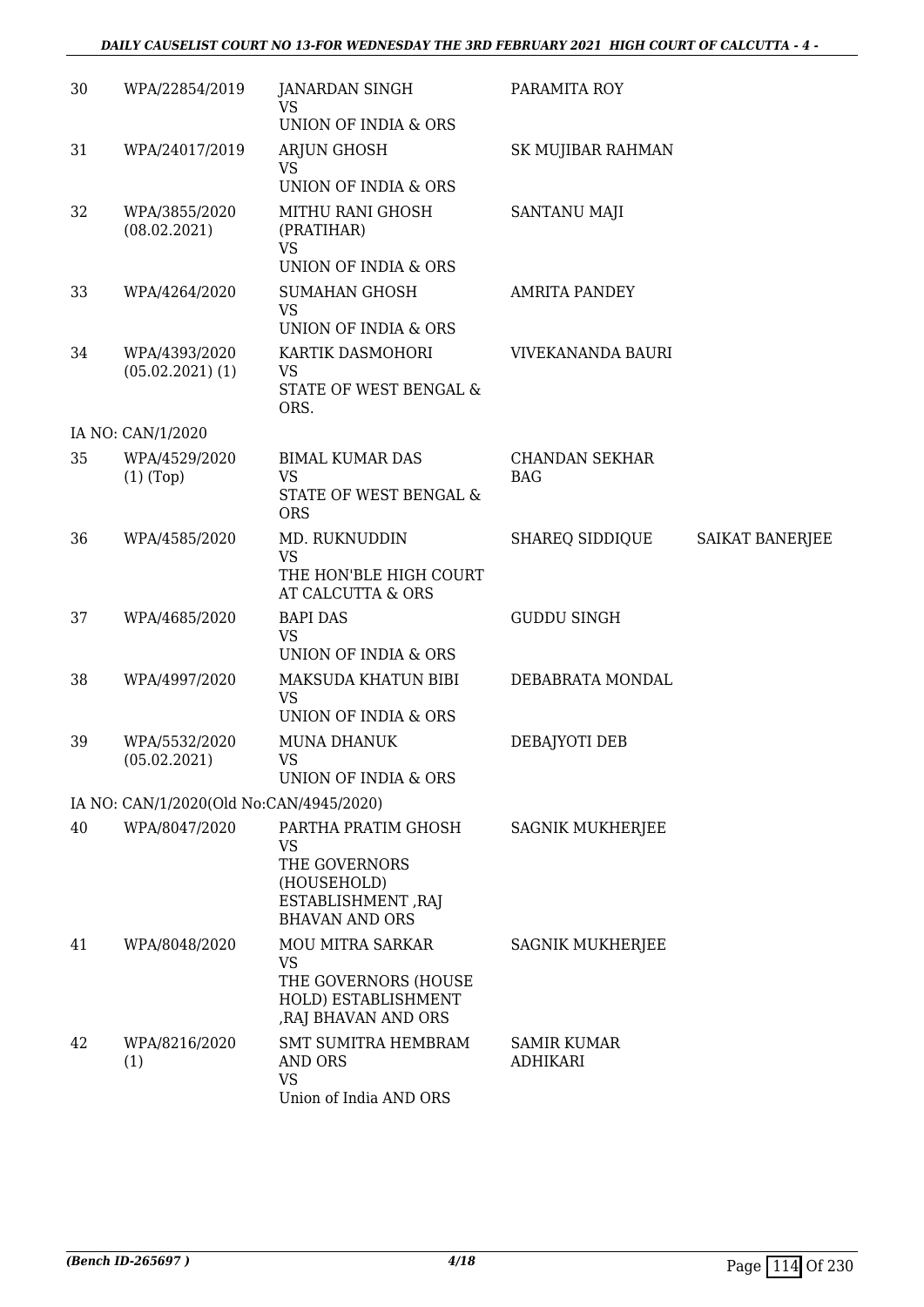| 43   | WPA/8533/2020                                                  | NITYA GOPAL GHOSH                                                    | SANAJIT KUMAR                    |
|------|----------------------------------------------------------------|----------------------------------------------------------------------|----------------------------------|
|      | (04.02.2021)                                                   | VS<br>UNION OF INDIA AND<br><b>OTHERS</b>                            | <b>GHOSH</b>                     |
| 44   | WPA/9092/2020<br>(05.02.2021)                                  | TARUN KUMAR MAZUMDAR<br>VS<br>Union of India                         | <b>SANDIPAN MAITY</b>            |
|      | IA NO: CAN/1/2020                                              |                                                                      |                                  |
| 45   | WPA/9403/2020                                                  | <b>ABDUL KADIR</b><br><b>VS</b><br>STATE OF WEST BENGAL<br>AND ORS.  | CHAITALI<br><b>CHATTOPADHYAY</b> |
| 46   | WPA/9949/2020<br>(1)                                           | <b>RITU KUMARI</b><br><b>VS</b><br>UNION OF INDIA AND ORS.           | <b>INDRADEEP PAL</b>             |
| 47   | WPA/10339/2020<br>(Interest on delayed<br>payment of Gratuity) | HARE KRISHNA GIRI<br>VS<br>STATE OF WEST BENGAL<br>AND ORS.          | <b>SUSMITA DEY(BASU)</b>         |
| wt48 | WPA/10349/2020                                                 | KAZI AZIZUL HAQUE<br><b>VS</b><br>STATE OF WEST BENGAL<br>AND ORS.   | <b>SUSMITA DEY(BASU)</b>         |
| wt49 | WPA/10341/2020                                                 | SAKTI PRASAD BHAKTA<br><b>VS</b><br>STATE OF WEST BENGAL<br>AND ORS. | <b>SUSMITA DEY(BASU)</b>         |
| wt50 | WPA/10343/2020                                                 | MANORANJAN SHAMANTA<br><b>VS</b><br>STATE OF WEST BENGAL<br>AND ORS  | <b>SUSMITA DEY(BASU)</b>         |
| wt51 | WPA/10345/2020                                                 | <b>SUNIL KUMAR SAHOO</b><br>VS<br>STATE OF WEST BENGAL<br>AND ORS.   | <b>SUSMITA DEY(BASU)</b>         |
|      | wt52 WPA/10347/2020                                            | ASIT KUMAR MALLIK<br><b>VS</b><br>STATE OF WEST BENGAL<br>AND ORS.   | <b>SUSMITA DEY(BASU)</b>         |
|      | wt53 WPA/10354/2020                                            | ASOKE KUMAR MANNA<br><b>VS</b><br>STATE OF WEST BENGAL<br>AND ORS.   | SUSMITA DEY                      |
|      | wt54 WPA/10356/2020                                            | RANJAN KUMAR GHOSAL<br><b>VS</b><br>STATE OF WEST BENGAL<br>AND ORS. | <b>SUSMITA DEY</b>               |
|      | wt55 WPA/10357/2020                                            | RASH BEHARI BERA<br><b>VS</b><br>STATE OF WEST BENGAL<br>AND ORS.    | <b>SUSMITA DEY BASU</b>          |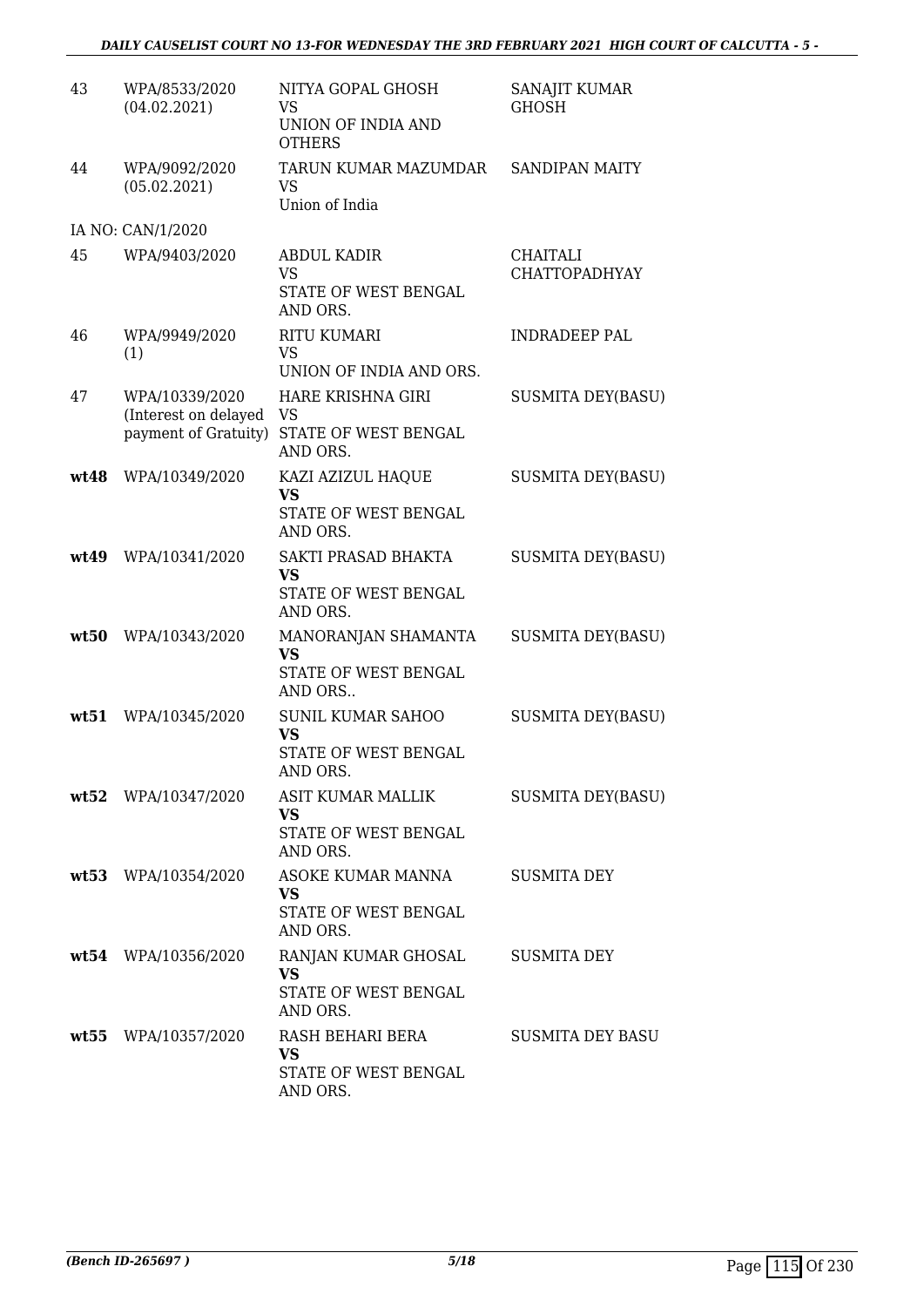|      | wt56 WPA/10358/2020                                    | KALLOL KUMAR MISHRA<br><b>VS</b><br>STATE OF WEST BENGAL<br>AND ORS.    | <b>SUSMITA DEY(BASU)</b>      |
|------|--------------------------------------------------------|-------------------------------------------------------------------------|-------------------------------|
|      | wt57 WPA/10359/2020                                    | AJIT KUMAR MANDAL<br><b>VS</b><br>STATE OF WEST BENGAL<br>AND ORS.      | <b>SUSMITA DEY</b>            |
|      | wt58 WPA/10360/2020                                    | SAKTI PADA MONDAL<br><b>VS</b><br>STATE OF WEST BENGAL<br>AND ORS.      | <b>SUSMITA DEY BASU</b>       |
| wt59 | WPA/10361/2020                                         | SK. AKBAR ALI<br><b>VS</b><br>STATE OF WEST BENGAL<br>AND ORS.          | <b>SUSMITA DEY(BASU)</b>      |
| 60   | WPA/10340/2020<br>(Recovery from<br>Terminal benefits) | SAKTIPADA MAHATO<br>VS<br>STATE OF WEST BENGAL<br>AND ORS.              | <b>SUSMITA DEY</b>            |
| wt61 | WPA/10342/2020                                         | <b>JOYDEV MONDAL</b><br><b>VS</b><br>STATE OF WEST BENGAL<br>AND ORS.   | <b>SUSMITA DEY</b>            |
| wt62 | WPA/10344/2020                                         | SUBRATA MAHAPATRA<br><b>VS</b><br>STATE OF WEST BENGAL<br>AND ORS.      | <b>SUSMITA DEY</b>            |
|      | wt63 WPA/10346/2020                                    | DIPAK KUMAR DEY SARKAR<br><b>VS</b><br>STATE OF WEST BENGAL<br>AND ORS. | <b>SUSMITA DEY</b>            |
|      | wt64 WPA/10348/2020                                    | PARBATI MAHATA<br><b>VS</b><br>STATE OF WEST BENGAL<br>AND ORS.         | <b>SUSMITA DEY</b>            |
|      | wt65 WPA/10350/2020                                    | MRINAL KANTI JANA<br>VS<br>STATE OF WEST BENGAL<br>AND ORS.             | <b>SUSMITA DEY</b>            |
|      | wt66 WPA/10351/2020                                    | <b>BHOLANATH BAG</b><br>VS<br>STATE OF WEST BENGAL<br>AND ORS.          | <b>SUSMITA DEY</b>            |
| 67   | WPA/10398/2020<br>(1)                                  | <b>ASIM PATUA</b><br><b>VS</b><br>UNION OF INDIA AND ORS.               | PROSENJIT<br><b>MUKHERJEE</b> |
| 68   | WPA/10421/2020<br>(1)                                  | SAMBHU MISTRI<br>VS<br>UNION OF INDIA AND ORS.                          | SURYASARATHI BASU             |
| 69   | WPA/10524/2020<br>(2)                                  | MOHIDUL ISLAM<br><b>VS</b><br>STATE OF WEST BENGAL<br>AND ORS.          | ARGHYA<br>CHAKRABARTI         |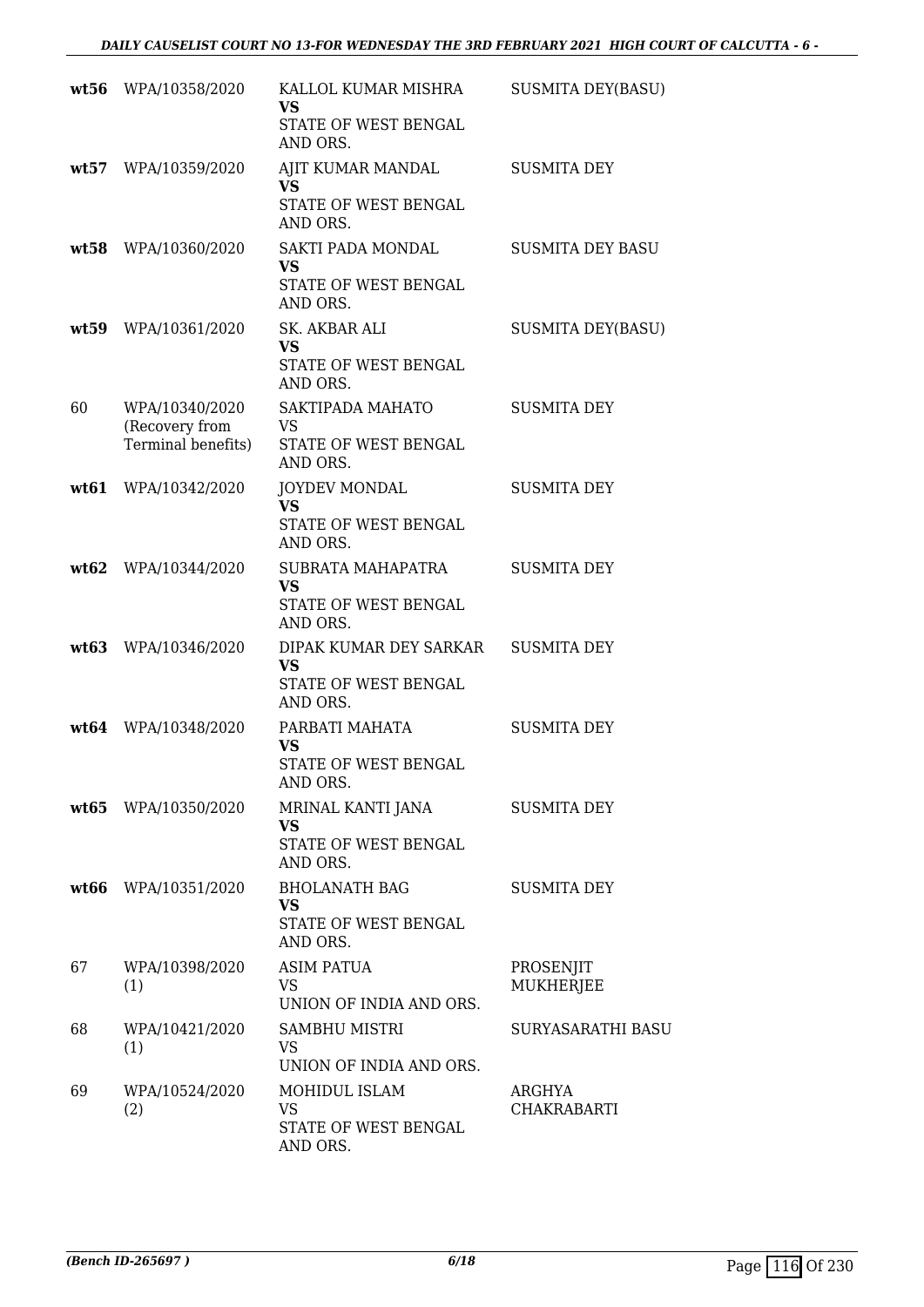| 70 | WPA/10780/2020        | <b>ASIT KUMAR ROY</b><br>VS                                                                       | PARTHA SARKAR                |
|----|-----------------------|---------------------------------------------------------------------------------------------------|------------------------------|
|    |                       | THE BANGIYA GRAMIN<br>BIKASH BANK AND ORS.                                                        |                              |
| 71 | WPA/10940/2020        | ASIM KUMAR ACHARYA<br><b>VS</b><br>STATE OF WEST BENGAL<br>AND ORS.                               | AMRITA CHEL                  |
| 72 | WPA/10992/2020<br>(1) | <b>DHANI TUDU</b><br><b>VS</b><br>STATE OF WEST BENGAL<br>AND ORS.                                | Malay Bhattacharyya          |
| 73 | WPA/11121/2020<br>(1) | <b>GOUTAM SARKAR</b><br>VS<br>STATE OF WEST BENGAL<br>AND ORS.                                    | MD HAFIJ ALI                 |
| 74 | WPA/11280/2020        | NAZMA SARDAR<br>VS.<br>STATE OF WEST BENGAL<br>AND ORS.                                           | ANJAN DUTTA                  |
| 75 | WPA/11677/2020        | <b>GENERAL SECURITY AND</b><br><b>INFORMATION SERVICE</b><br><b>VS</b><br>UNION OF INDIA AND ORS. | <b>SAURAV CHAUDHURI</b>      |
|    | IA NO: CAN/1/2021     |                                                                                                   |                              |
| 76 | WPA/11814/2020        | KARTIK SINGH<br>VS<br>UNION OF INDIA AND ORS.                                                     | ARPA CHAKRABORTY             |
| 77 | WPA/11855/2020        | <b>BANIBRATA BASU</b><br>VS<br>UNION OF INDIA AND ORS.                                            | AHANA GHOSH                  |
| 78 | AST/1/2021<br>(2)     | <b>SOURAV BISWAS</b><br>VS<br>STATE OF WEST BENGAL<br>AND ORS.                                    | ARNAB SAHA                   |
| 79 | WPA/40/2021<br>(1)    | RAJU DAS AND ORS<br>VS<br>STATE OF WEST BENGAL<br>AND ORS.                                        | <b>SUSANTA PAUL</b>          |
| 80 | WPA/46/2021           | SUBIR KUMAR MONDAL<br>VS<br>THE PUNJAB NATIONAL<br><b>BANK</b>                                    | ANIL KUMAR<br>CHATTOPADHYAYA |
| 81 | WPA/157/2021<br>(1)   | <b>KARTICK KUMAR</b><br><b>CHATTERJEE</b><br><b>VS</b><br>UNION OF INDIA AND ORS.                 | PRATIK MAJUMDER              |
| 82 | WPA/312/2021<br>(1)   | MAMATA BANERJEE<br>VS<br>STATE OF WEST BENGAL<br>AND ORS.                                         | NIRUPAM DUTTA                |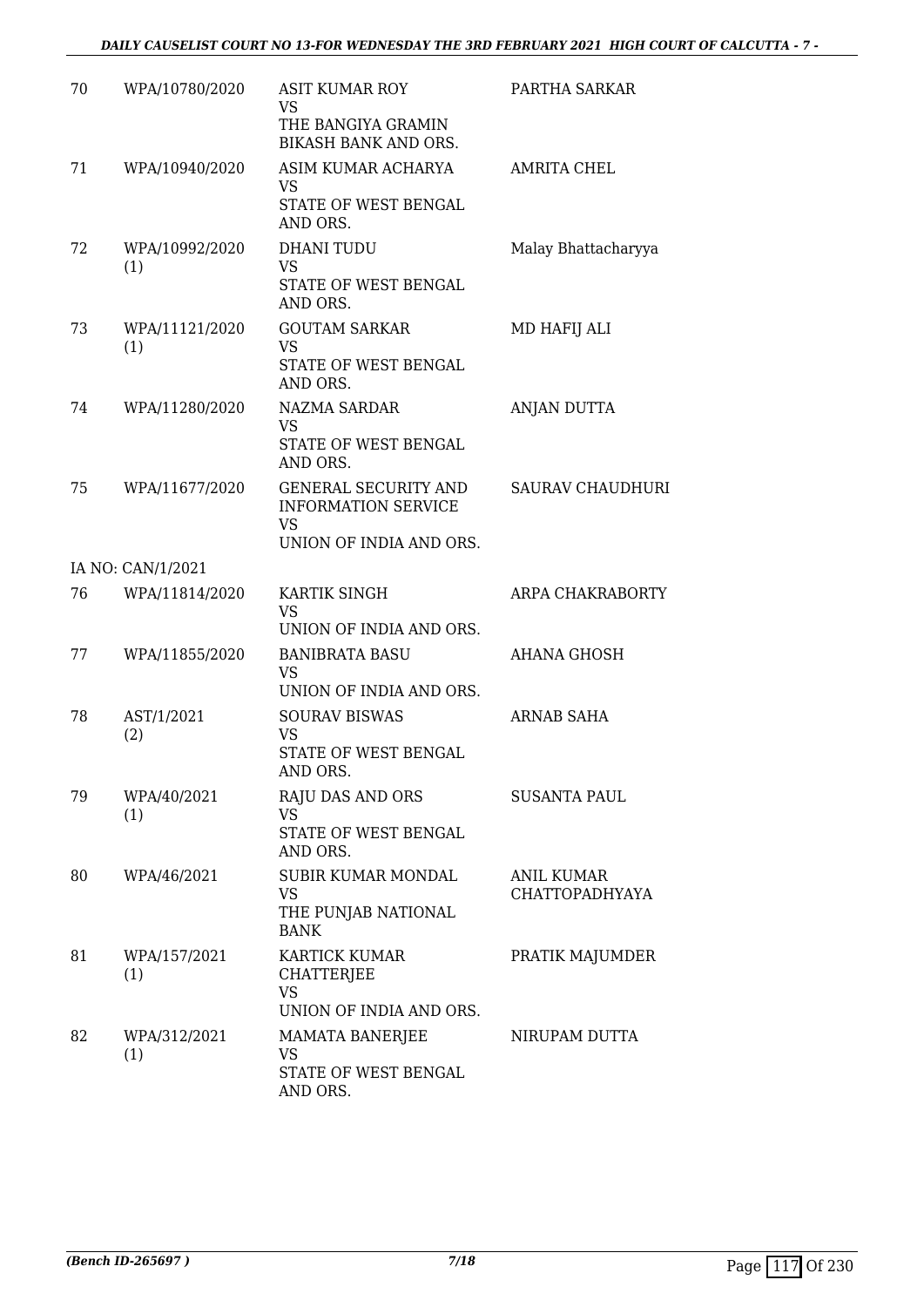| 83 | WPA/496/2021<br>(05.02.2021) | <b>FORIDA KHATUN</b><br>VS<br>STATE OF WEST BENGAL                                         | <b>SAMIRUL SARDAR</b>    |
|----|------------------------------|--------------------------------------------------------------------------------------------|--------------------------|
|    |                              | AND ORS.                                                                                   |                          |
| 84 | WPA/534/2021<br>(1)          | NABENDU SENGUPTA<br>VS<br>NATIONAL JUTE BOARD                                              | VICTOR CHATTERJEE        |
|    |                              | <b>AND OTHERS</b>                                                                          |                          |
| 85 | WPA/858/2021                 | AMAR CHANDRA DAS<br><b>VS</b>                                                              | <b>BISWAJIT SAMANTA</b>  |
|    |                              | UNION OF INDIA AND ORS.                                                                    |                          |
| 86 | WPA/950/2021                 | SOMANGSU BHUSAN<br><b>SARKAR</b><br><b>VS</b><br>PUNJAB NATIONAL BANK<br><b>AND OTHERS</b> | Sobhan Majumder          |
| 87 | WPA/1100/2021                | MALAY KUMAR KARMAKAR                                                                       | SANKHA SUVRA ROY         |
|    |                              | <b>VS</b><br>STATE OF WEST BENGAL<br>AND ORS.                                              |                          |
| 88 | WPA/1202/2021                | SAMARENDRA NATH SINHA                                                                      | <b>ARUN KUMAR</b>        |
|    |                              | <b>VS</b>                                                                                  | <b>CHOWDHURY</b>         |
|    |                              | LIFE INSURANCE<br>CORPORATION OF INDIA<br><b>AND OTHERS</b>                                |                          |
| 89 | WPA/1301/2021                | <b>SOMEN DAS</b>                                                                           | <b>BARUN CHATTERJEE</b>  |
|    |                              | <b>VS</b><br>UNION OF INDIA AND ORS.                                                       |                          |
| 90 | WPA/1306/2021                | DURGAPADA SANYAL<br><b>VS</b>                                                              | <b>SUSMITA DEY(BASU)</b> |
|    |                              | STATE OF WEST BENGAL<br>AND ORS.                                                           |                          |
| 91 | WPA/1395/2021                | <b>ALOKE KUMAR</b>                                                                         | K.P.                     |
|    |                              | <b>BHATTACHARYA</b>                                                                        | MUKHOPADHYAY             |
|    |                              | VS<br>UNION OF INDIA AND ORS.                                                              |                          |
| 92 | WPA/1436/2021                | DR. SUBHRA JANA                                                                            | <b>SYED NURUL AREFIN</b> |
|    |                              | VS.                                                                                        |                          |
|    |                              | UNION OF INDIA AND ORS.                                                                    |                          |
| 93 | WPA/1470/2021                | PUNEET KUMAR SINGH<br>VS                                                                   | RITUPARNA SAHA           |
|    |                              | UNION OF INDIA AND ORS                                                                     |                          |
| 94 | WPA/1516/2021                | <b>MUSTAKIM MONDAL</b>                                                                     | BIKRAMJIT DUTTA          |
|    |                              | VS.<br>STATE OF WEST BENGAL<br>AND ORS.                                                    |                          |
| 95 | WPA/1563/2021                | MRITYUNJOY BOSE                                                                            | SOUMALYA GANGULI         |
|    |                              | VS<br>UNION OF INDIA AND ORS.                                                              |                          |
| 96 | WPA/1634/2021                | ANANDA RAM KOLEY                                                                           | ARUP KUMAR LAHIRI        |
|    |                              | VS.<br>STATE OF WEST BENGAL                                                                |                          |
|    |                              | AND ORS.                                                                                   |                          |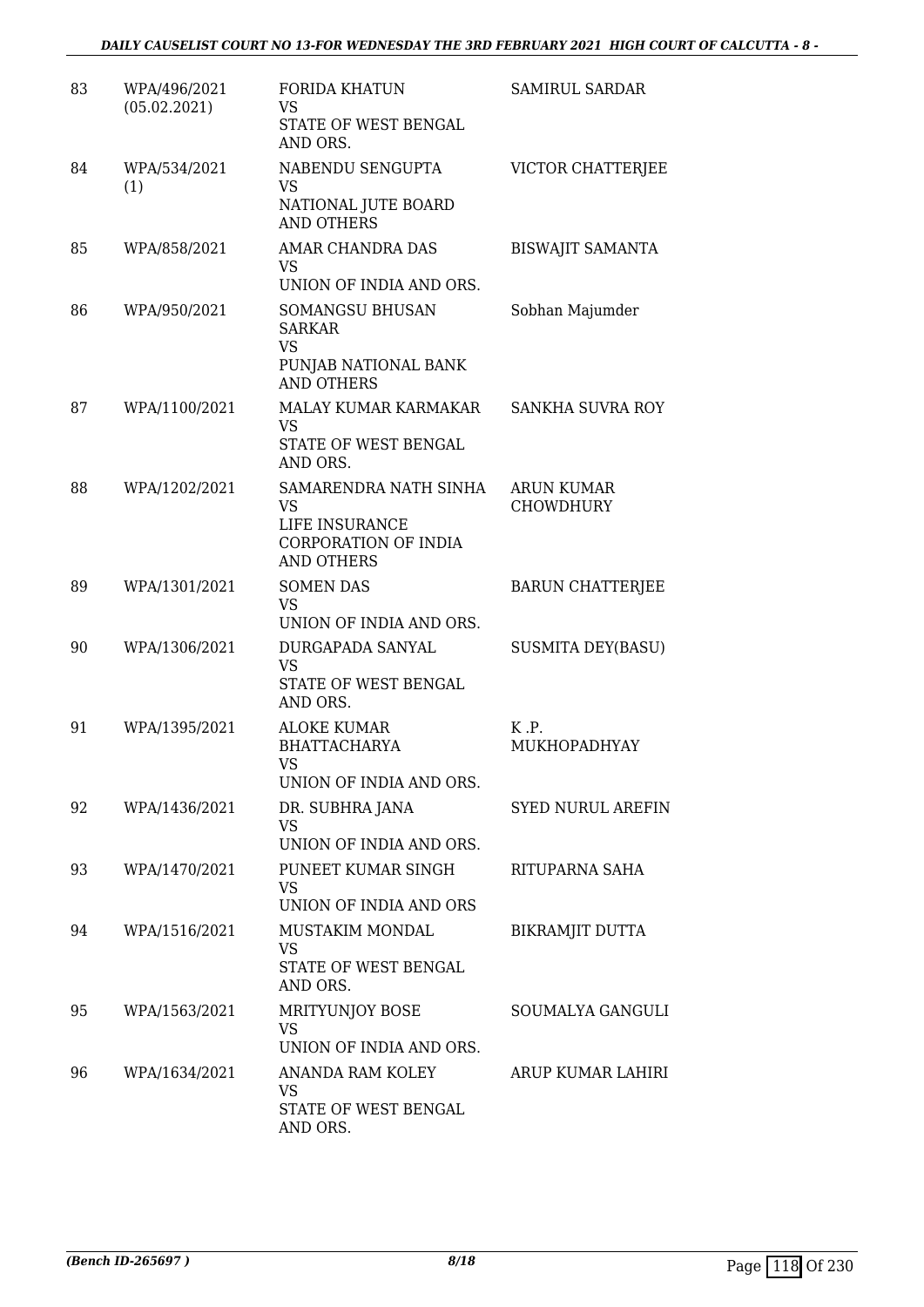| 97  | WPA/1674/2021 | JEBUNNESSA MUNSHI<br>VS<br>WEST BENGAL<br>LEGISLATIVE ASSEMBLY<br>SECFRETARIAT AND ANR. | <b>SUMAN BANERJEE</b>   |
|-----|---------------|-----------------------------------------------------------------------------------------|-------------------------|
| 98  | WPA/1772/2021 | SATYABRATA CHATTERJEE<br><b>VS</b><br>STATE OF WEST BENGAL<br>AND ORS.                  | <b>JAMIRUDDIN KHAN</b>  |
| 99  | WPA/1776/2021 | <b>SANKAR CHANDRA</b><br><b>MONDAL</b><br><b>VS</b><br>STATE OF WEST BENGAL<br>AND ORS. | JAMIRUDDIN KHAN         |
| 100 | WPA/1781/2021 | <b>DILIP DAS</b><br><b>VS</b><br>STATE OF WEST BENGAL<br>AND ORS.                       | <b>JAMIRUDDIN KHAN</b>  |
| 101 | WPA/1789/2021 | PRADIP KR. YADAV<br><b>VS</b><br>UNION OF INDIA AND ORS                                 | KOMAL SINGH             |
| 102 | WPA/1814/2021 | <b>DEBDAS NASKAR</b><br><b>VS</b><br>STATE OF WEST BENGAL<br>AND ORS.                   | JAMIRUDDIN KHAN         |
| 103 | WPA/1815/2021 | NANDA LAL CHOWDHURY<br>VS<br>STATE OF WEST BENGAL<br>AND ORS.                           | <b>JAMIRUDDIN KHAN</b>  |
| 104 | WPA/1820/2021 | TAPAN KUMAR TARAFDAR<br><b>VS</b><br>STATE OF WEST BENGAL<br>AND ORS.                   | <b>JAMIRUDDIN KHAN</b>  |
| 105 | WPA/1821/2021 | SATYA PRAKASH SAMANTA<br>VS.<br>STATE OF WEST BENGAL<br>AND ORS.                        | JAMIRUDDIN KHAN         |
| 106 | WPA/1823/2021 | AMIT KUMAR SAHA<br>VS<br>UNION OF INDIA AND ORS.                                        | <b>MANIK LAL PODDAR</b> |
| 107 | WPA/1826/2021 | DILIP KUMR TARAFDER<br>VS.<br>STATE OF WEST BENGAL<br>AND ORS.                          | <b>JAMSIRUDDIN KHAN</b> |
| 108 | WPA/1828/2021 | MIHIR SAHA<br><b>VS</b><br>STATE OF WEST BENGAL<br>AND ORS.                             | JAMIRUDDIN KHAN         |
| 109 | WPA/1830/2021 | <b>TAPAN PRAMANIK</b><br>VS<br>STATE OF WEST BENGAL<br>AND ORS.                         | JAMIRUDDIN KHAN         |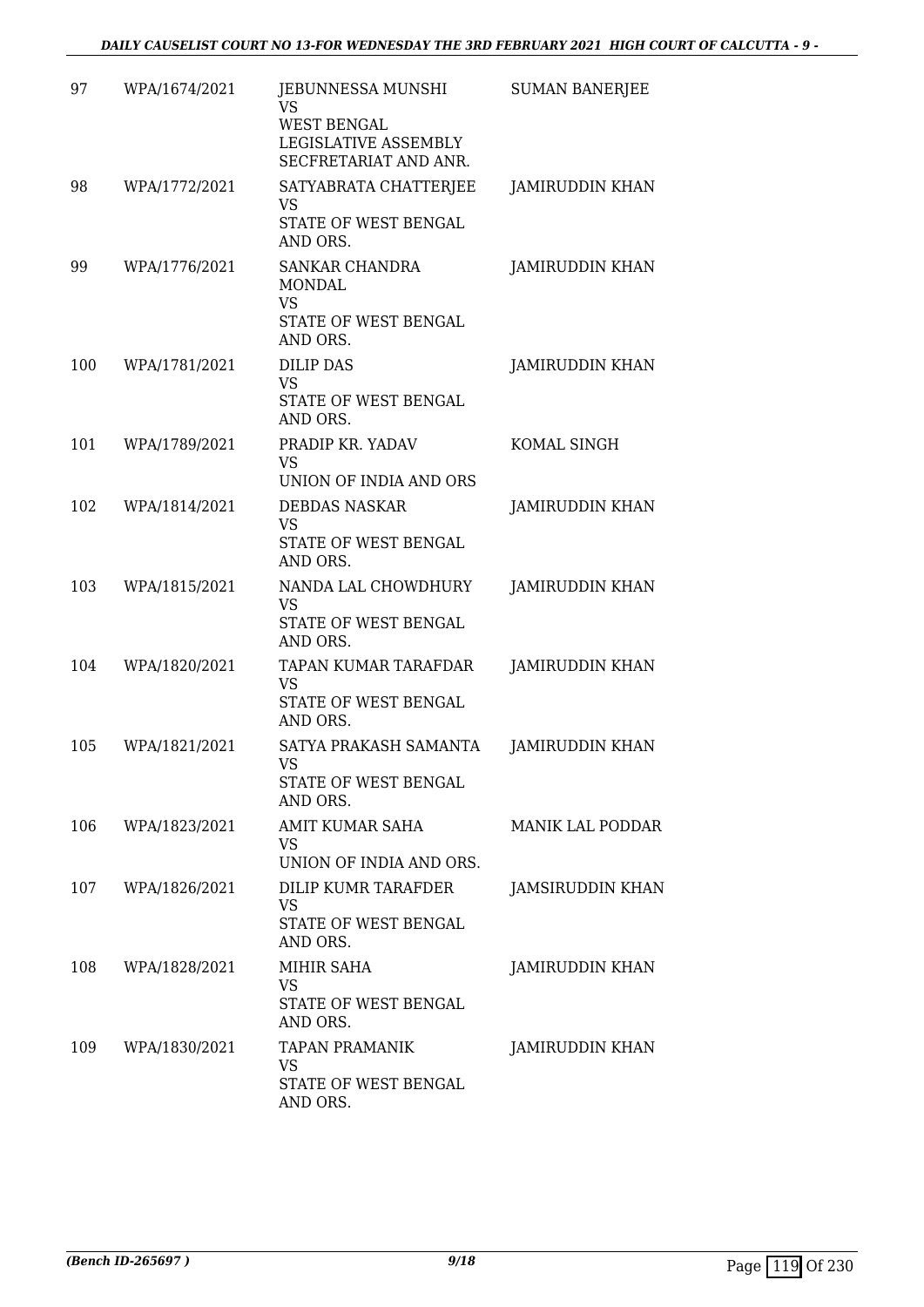| 110 | WPA/1831/2021 | DILIP KUMR DAS<br>VS<br>STATE OF WEST BENGAL<br>AND ORS.                                | <b>JAMIRUDDIN KHAN</b> |
|-----|---------------|-----------------------------------------------------------------------------------------|------------------------|
| 111 | WPA/1836/2021 | KARALI PRASAD DUTTA<br>VS<br>STATE OF WEST BENGAL<br>AND ORS.                           | <b>JAMIRUDDIN KHAN</b> |
| 112 | WPA/1838/2021 | MANIK CHANDRA MONDAL<br><b>VS</b><br>STATE OF WEST BENGAL<br>AND ORS.                   | <b>JAMIRUDDIN KHAN</b> |
| 113 | WPA/1840/2021 | <b>SUBRATA CHOWDHURY</b><br><b>VS</b><br>STATE OF WEST BENGAL<br>AND ORS.               | <b>JAMIRUDDIN KHAN</b> |
| 114 | WPA/1844/2021 | <b>HIMADRI METAY</b><br>VS<br>STATE OF WEST BENGAL<br>AND ORS.                          | <b>JAMIRUDDIN KHAN</b> |
| 115 | WPA/1846/2021 | ADITYA KUMAR SINGH<br><b>VS</b><br>STATE OF WEST BENGAL<br>AND ORS.                     | JAMIRUDDIN KHAN        |
| 116 | WPA/1849/2021 | <b>AMARENDRA NATH</b><br><b>NASKAR</b><br><b>VS</b><br>STATE OF WEST BENGAL<br>AND ORS. | <b>JAMIRUDDIN KHAN</b> |
| 117 | WPA/1850/2021 | <b>GOURI SHANKAR SINGH</b><br>VS<br>STATE OF WEST BENGAL<br>AND ORS.                    | <b>JAMIRUDDIN KHAN</b> |
| 118 | WPA/1852/2021 | <b>ANJALI BANERJEE</b><br>VS.<br>STATE OF WEST BENGAL<br>AND ORS.                       | JAMIRUDDIN KHAN        |
| 119 | WPA/1854/2021 | MD. NASIMUL HAQUE<br><b>VS</b><br>STATE OF WEST BENGAL<br>AND ORS.                      | <b>JAMIRUDDIN KHAN</b> |
| 120 | WPA/1855/2021 | OM PRAKASH PANDEY<br><b>VS</b><br>STATE OF WEST BENGAL<br>AND ORS.                      | <b>JAMIRUDDIN KHAN</b> |
| 121 | WPA/1857/2021 | PRABIR MONDAL<br>VS<br>STATE OF WEST BENGAL<br>AND ORS.                                 | JAMIRUDDIN KHAN        |
| 122 | WPA/1859/2021 | TAPAN KUMAR BANERJEE<br>VS<br>STATE OF WEST BENGAL<br>AND ORS.                          | <b>JAMIRUDDIN KHAN</b> |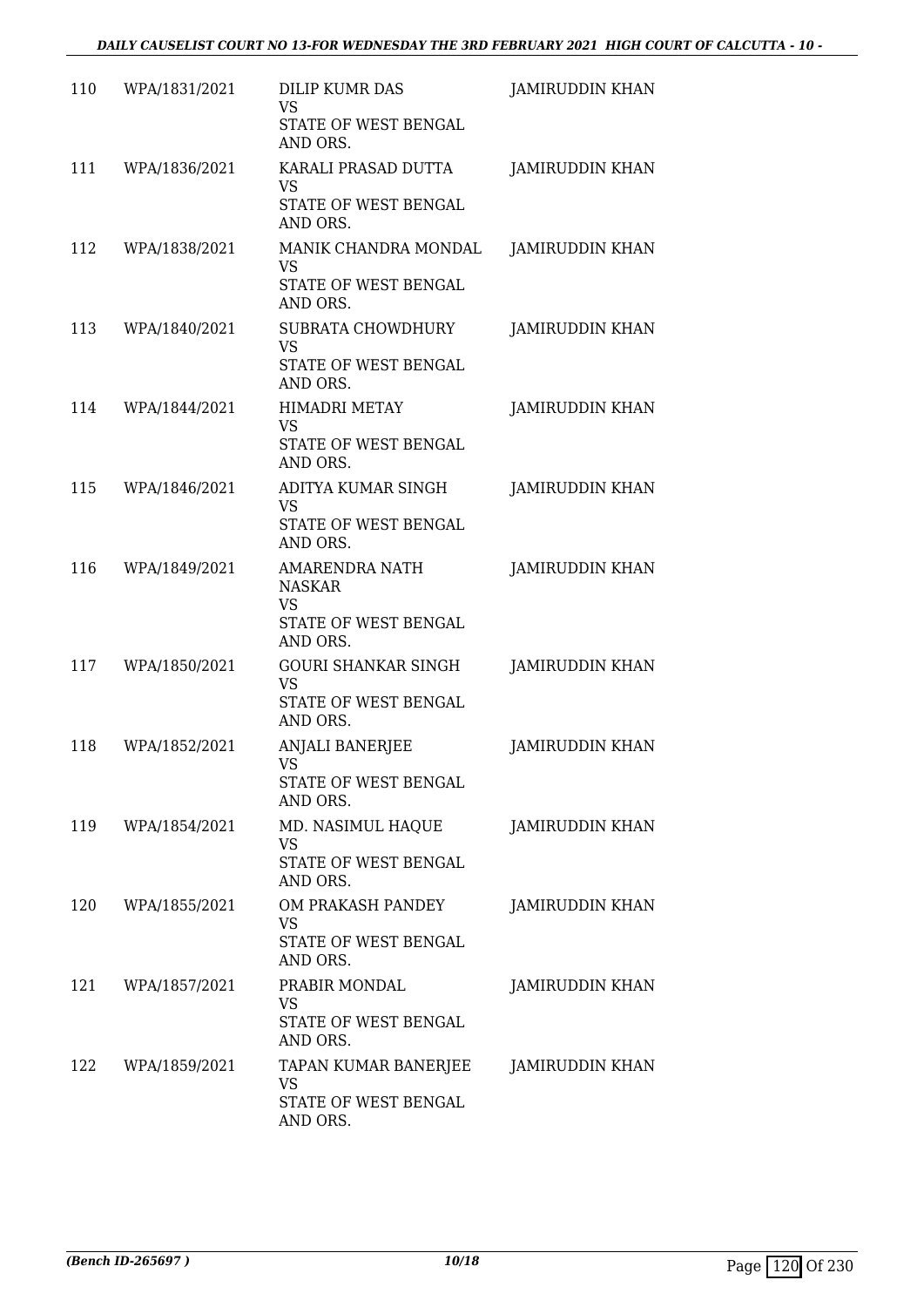| 123 | WPA/1860/2021                 | MUNNA CHAUBEY<br>@KESHAV KUMAR<br><b>CHAUBEY</b><br><b>VS</b><br>STATE OF WEST BENGAL<br>AND ORS. | <b>JAMIRUDDIN KHAN</b>                |
|-----|-------------------------------|---------------------------------------------------------------------------------------------------|---------------------------------------|
| 124 | WPA/1863/2021                 | MARKENDAY KUMAR<br>SINGH<br><b>VS</b><br>STATE OF WEST BENGAL<br>AND ORS.                         | JAMIRUDDIN KHAN                       |
| 125 | WPA/1864/2021                 | DEBABRATA MAITI<br><b>VS</b><br>STATE OF WEST BENGAL<br>AND ORS.                                  | <b>ANINDA</b><br><b>BHATTACHARYYA</b> |
| 126 | WPA/1865/2021                 | PARTHA PRATIM<br>CHATTERJEE<br><b>VS</b><br>STATE OF WEST BENGAL<br>AND ORS.                      | JAMIRUDDIN KHAN                       |
| 127 | WPA/1866/2021                 | KRISHNA CHANDRA DAS<br>VS.<br>STATE OF WEST BENGAL<br>AND ORS.                                    | <b>JAMIRUDDIN KHAN</b>                |
| 128 | WPA/1869/2021                 | RANJIT SAHA<br><b>VS</b><br>STATE OF WEST BENGAL<br>AND ORS.                                      | <b>NAZIR AHMED</b>                    |
| 129 | WPA/1871/2021<br>(04.02.2021) | TINA MAJUMDER<br><b>VS</b><br>AIR INDIA AIRPORT<br>SERVICES LIMITED AND<br><b>OTHERS</b>          | SANJUKTA DUTTA                        |
| 130 | WPA/1879/2021                 | SANKAR SAMANTA<br>VS<br>STATE OF WEST BENGAL<br>AND ORS.                                          | JAMIRUDDIN KHAN                       |
| 131 | WPA/1881/2021                 | MUKUL BHOWMICK<br><b>VS</b><br>STATE OF WEST BENGAL<br>AND ORS.                                   | JAMIRUDDIN KHAN                       |
| 132 | WPA/1883/2021                 | <b>BASUDEB CHAKRABORTY</b><br><b>VS</b><br>STATE OF WEST BENGAL<br>AND ORS.                       | <b>JAQMIRUDDIN KHAN</b>               |
| 133 | WPA/1908/2021                 | JHUMA GHOSE<br>VS.<br>STATE OF WEST BENGAL<br>AND ORS.                                            | KRISHNENDU BERA                       |
| 134 | WPA/1928/2021                 | <b>GURU PRASAD</b><br><b>VS</b><br>UNION OF INDIA AND ORS.                                        | PRATIK MAJUMDER                       |
| 135 | WPA/1932/2021                 | RAKESH KUMAR SINHA<br>VS<br>UNION OF INDIA AND ORS.                                               | PRATIK MAJUMDER                       |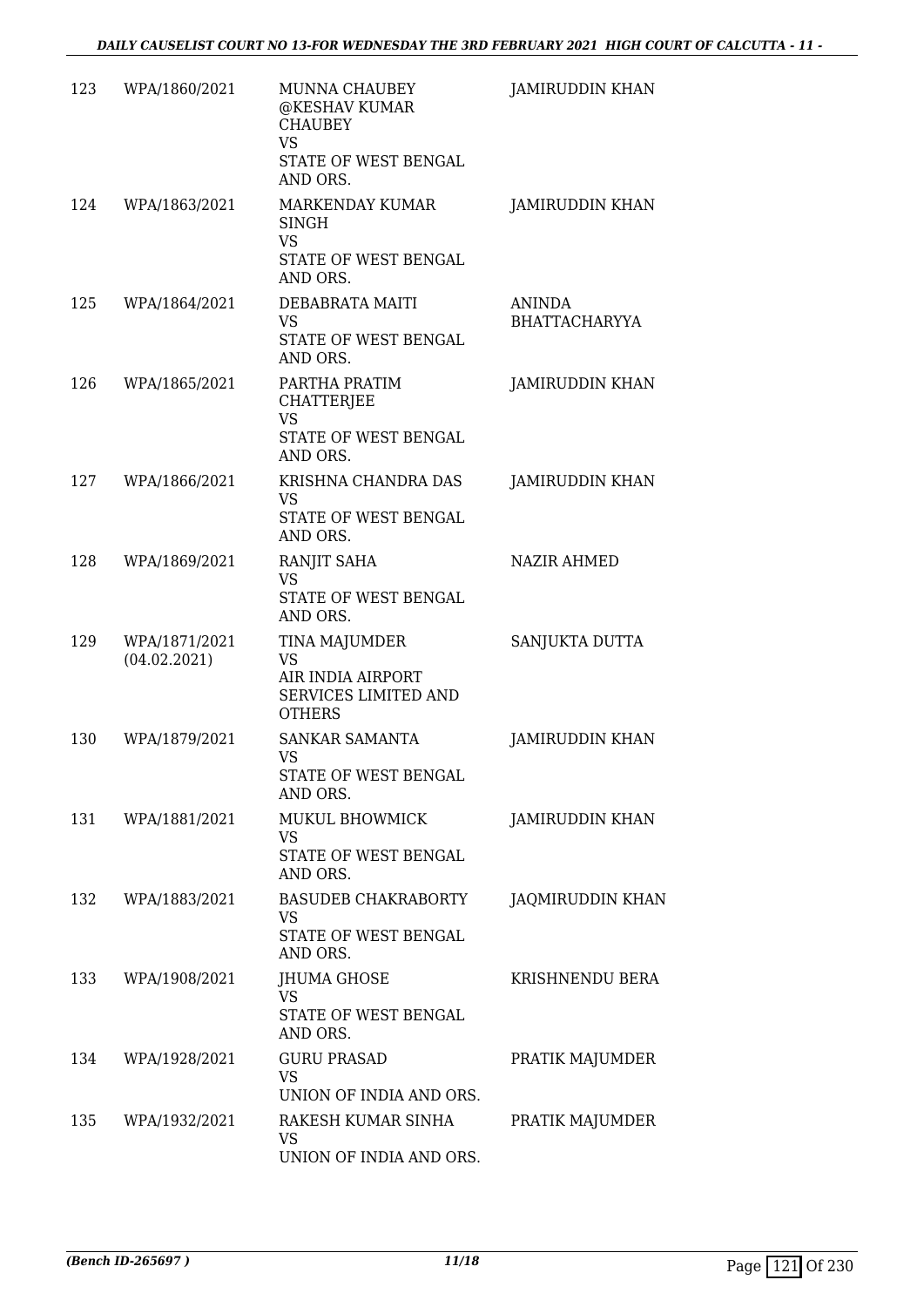| 136 | WPA/1957/2021 | TARA SINGH ALIAS TARA<br>DEVI<br><b>VS</b><br>STATE OF WEST BENGAL<br>AND ORS.  | LIPIKA CHATTERJEE     |
|-----|---------------|---------------------------------------------------------------------------------|-----------------------|
| 137 | WPA/1973/2021 | ANIMA RANI HAJARI<br><b>VS</b><br>STATE OF WEST BENGAL<br>AND ORS.              | <b>CHANDANA GHOSH</b> |
| 138 | WPA/2027/2021 | <b>KENARAM THAKUR</b><br><b>VS</b><br>STATE OF WEST BENGAL<br>AND ORS.          | <b>BISWAJIT MAL</b>   |
| 139 | WPA/2029/2021 | HAREKRISHNA RISHIDAS<br><b>VS</b><br>STATE OF WEST BENGAL<br>AND ORS.           | <b>BISWAJIT MAL</b>   |
| 140 | WPA/2031/2021 | <b>ASHOK KUMAR PAUL</b><br><b>VS</b><br>STATE OF WEST BENGAL<br>AND ORS.        | <b>BISWAJIT MAL</b>   |
| 141 | WPA/2034/2021 | KALIPADA MODAK<br><b>VS</b><br>STATE OF WEST BENGAL<br>AND ORS.                 | <b>BISWAJIT MAL</b>   |
| 142 | WPA/2036/2021 | MOHAN JOARDER<br><b>VS</b><br>STATE OF WEST BENGAL<br>AND ORS.                  | <b>BISWAJIT MAL</b>   |
| 143 | WPA/2044/2021 | SUBIR KUMAR GHOSH<br><b>VS</b><br>STATE OF WEST BENGAL<br>AND ORS.              | <b>BISWAJIT MAL</b>   |
| 144 | WPA/2048/2021 | <b>SUNIL SARKAR</b><br>VS.<br>STATE OF WEST BENGAL<br>AND ORS.                  | <b>BISWAJIT MAL</b>   |
| 145 | WPA/2052/2021 | <b>MANTU PAUL</b><br>VS<br>STATE OF WEST BENGAL<br>AND ORS.                     | <b>BISWAJIT MAL</b>   |
| 146 | WPA/2058/2021 | MUKUNDA BEHARI BISWAS<br><b>VS</b><br>STATE OF WEST BENGAL<br>AND ORS.          | <b>BISWAJIT MAL</b>   |
| 147 | WPA/2069/2021 | AKASH KUMAR CHOURASIA<br>VS<br>UNION OF INDIA AND ORS.                          | NILANJAN PAL          |
| 148 | WPA/2070/2021 | MUKUNDA KUMAR<br><b>MANDAL</b><br><b>VS</b><br>STATE OF WEST BENGAL<br>AND ORS. | <b>BISWAJIT MAL</b>   |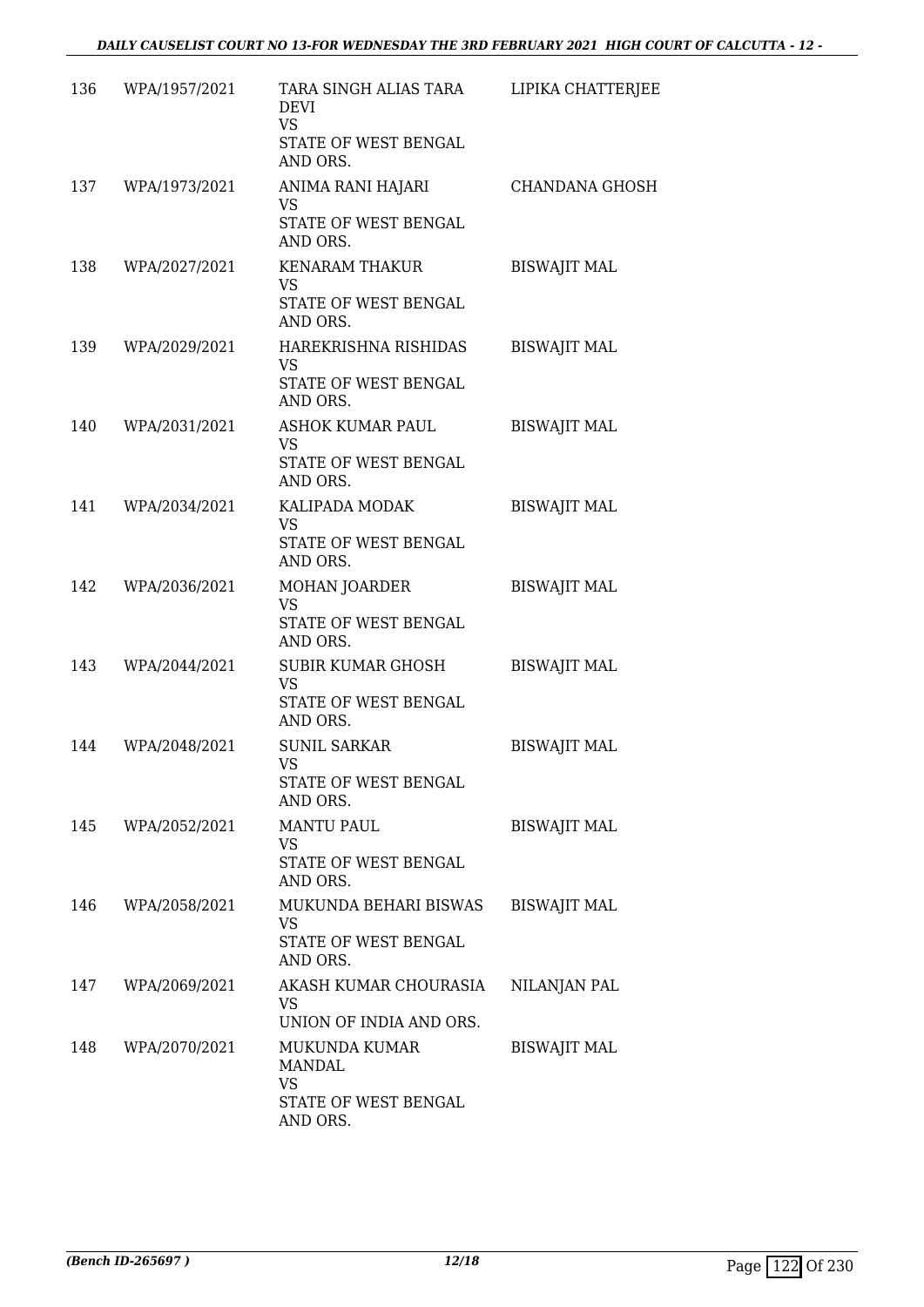| 149 | WPA/2104/2021 | <b>GANESH SHAW</b><br>VS.<br>UNION OF INDIA AND ORS.                                  | <b>UJJAL RAY</b>                          |
|-----|---------------|---------------------------------------------------------------------------------------|-------------------------------------------|
| 150 | WPA/2118/2021 | INDRANIL GHOSH<br><b>VS</b><br>STATE OF WEST BENGAL<br>AND ORS.                       | <b>MANIKA ROY</b>                         |
| 151 | WPA/2141/2021 | <b>MAYARUN BIBI</b><br>VS.<br>UNION OF INDIA AND ORS.                                 | <b>IBRAHIM SHAIKH</b>                     |
| 152 | WPA/2156/2021 | <b>SK ABBAS ALI</b><br><b>VS</b><br>THE KMC AND ORS                                   | <b>SUCHINDRAM</b><br><b>BHATTACHARJEE</b> |
| 153 | WPA/2287/2021 | MITHU DAI<br>VS<br>STATE OF WEST BENGAL<br>AND ORS.                                   | MD KUTUBUDDIN                             |
| 154 | WPA/2306/2021 | TOTAN CHOWDHURY AND<br><b>OTHERS</b><br><b>VS</b><br>STATE OF WEST BENGAL<br>AND ORS. | ALOKESH DALAI                             |
| 155 | WPA/2358/2021 | PROSANTA MONDAL<br><b>VS</b><br>STATE OF WEST BENGAL<br>AND ORS.                      | PRAMITA BANERJEE                          |
| 156 | WPA/2360/2021 | SATHI KHATUN<br><b>VS</b><br>STATE OF WEST BENGAL<br>AND ORS.                         | ROBIUL ISLAM                              |
| 157 | WPA/2470/2021 | <b>SHANKER KUMAR</b><br>AGRAWAL<br><b>VS</b><br>COAL INDIA LIMITED AND<br>ORS.        | <b>SUMIT DAS</b>                          |
| 158 | WPA/2577/2021 | <b>AMIT KR SHAW</b><br>VS<br>UNION OF INDIA AND ORS.                                  | <b>SAKET SHARMA</b>                       |
| 159 | WPA/2578/2021 | ARUN CHATTERJEE AND<br><b>ORS</b><br><b>VS</b><br>STATE OF WEST BENGAL<br>AND ORS.    | RAMESWAR SINHA                            |
| 160 | WPA/2913/2021 | RAKESH KUMAR YADAV<br>VS<br>UNION OF INDIA AND ORS.                                   | PALASH MUKHERJEE                          |
| 161 | WPA/3027/2021 | SAJAL KUMAR SENGUPTA<br>VS<br>THE DURGAPUR PROJECTS<br>LTD AND ORS                    | <b>SUMAN BANERJEE</b>                     |

### **MOTION GROUP - V**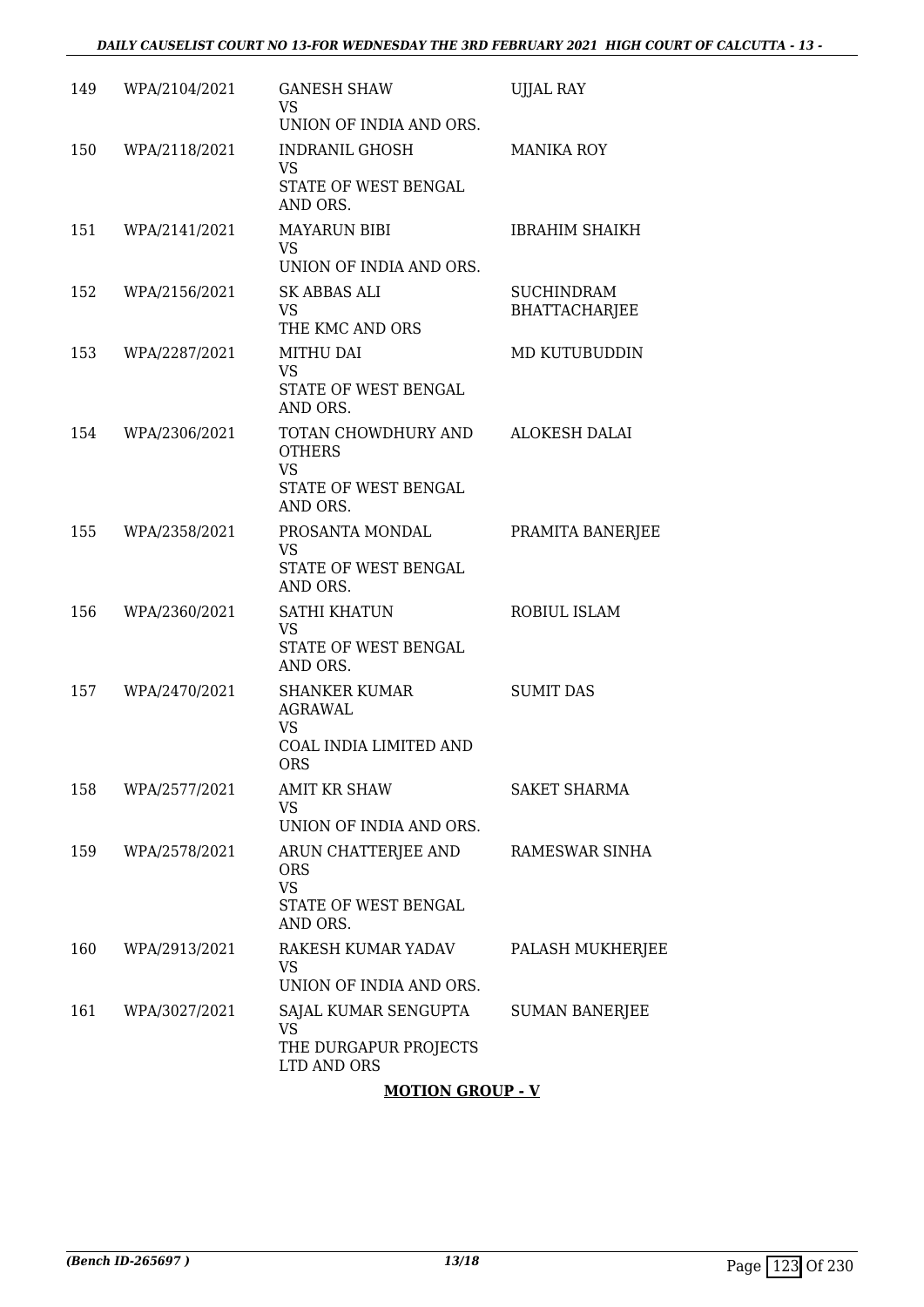| 162 | WPA/24793/2014                          | SHILA RANI MAITY GAYEN<br>VS                      | <b>SK AFROJUL HAQUE</b>             |
|-----|-----------------------------------------|---------------------------------------------------|-------------------------------------|
|     |                                         | STATE OF WEST BENGAL &<br><b>ORS</b>              |                                     |
| 163 | WPA/6696/2016                           | SK MD NURUZZAMAN<br><b>VS</b>                     | PRITHWISH GURIA                     |
|     |                                         | STATE OF WEST BENGAL &<br><b>ORS</b>              |                                     |
| 164 | WPA/256/2020                            | RANJAN KUMAR DAS<br><b>VS</b>                     | <b>MDL HABIBUR</b><br><b>RAHMAN</b> |
|     |                                         | STATE OF WEST BENGAL &<br><b>ORS</b>              |                                     |
| 165 | WPA/3823/2020<br>(1)                    | <b>SUMITA DAS KARAN</b><br><b>VS</b>              | <b>SAURAV ROY</b>                   |
|     |                                         | STATE OF WEST BENGAL 7<br><b>ORS</b>              |                                     |
| 166 | WPA/3847/2020                           | <b>BAHADUR MONDAL</b><br>VS                       | <b>ASRAF MONDAL</b>                 |
|     |                                         | STATE OF WEST BENGAL &<br><b>ORS</b>              |                                     |
| 167 | WPA/4095/2020                           | SMT GANGAMANI BAGDI<br><b>VS</b>                  | <b>SOUMI KUNDU</b>                  |
|     |                                         | STATE OF WEST BENGAL &<br><b>ORS</b>              |                                     |
| 168 | WPA/4609/2020<br>(1)                    | <b>MOTAJ BIBI</b><br><b>VS</b>                    | <b>BIPUL KUMAR</b><br>MANDAL        |
|     |                                         | STATE OF WEST BENGAL &<br><b>ORS</b>              |                                     |
| 169 | WPA/4881/2020                           | KRISHNA CHANDRA DAS<br>VS                         | <b>BISWAJIT SAMANTA</b>             |
|     |                                         | UNION OF INDIA & ORS                              |                                     |
| 170 | WPA/4964/2020<br>(1)                    | <b>DIPAK MALIK</b><br><b>VS</b>                   | SK ABU JAFAR                        |
|     |                                         | STATE OF WEST BENGAL &<br>ORS.                    |                                     |
| 171 | WPA/5091/2020<br>(1)                    | SANJOY KUMAR ADAK<br>VS                           | PARAMITA MAITY                      |
|     |                                         | STATE OF WEST BENGAL &<br><b>ORS</b>              |                                     |
| 172 | WPA/5100/2020<br>(2)                    | BRIHASPATI HALDER<br>(KAYAL)                      | <b>SUDARSHAN GHOSH</b>              |
|     |                                         | <b>VS</b><br>STATE OF WEST BENGAL &<br><b>ORS</b> |                                     |
| 173 | WPA/6799/2020<br>(2)                    | CHANDRA SEKHAR PANDIT<br><b>VS</b>                | SANDIP KUMAR<br><b>MONDAL</b>       |
|     |                                         | STATE OF WEST BENGAL &<br><b>ORS</b>              |                                     |
|     | IA NO: CAN/1/2020(Old No:CAN/5759/2020) |                                                   |                                     |
| 174 | WPA/8650/2020                           | PADMA RANBAJ<br><b>VS</b>                         | SOUMAJIT DAS<br><b>MAHAPATRA</b>    |
|     |                                         | THE STATE OF WEST<br><b>BENGAL AND ORS</b>        |                                     |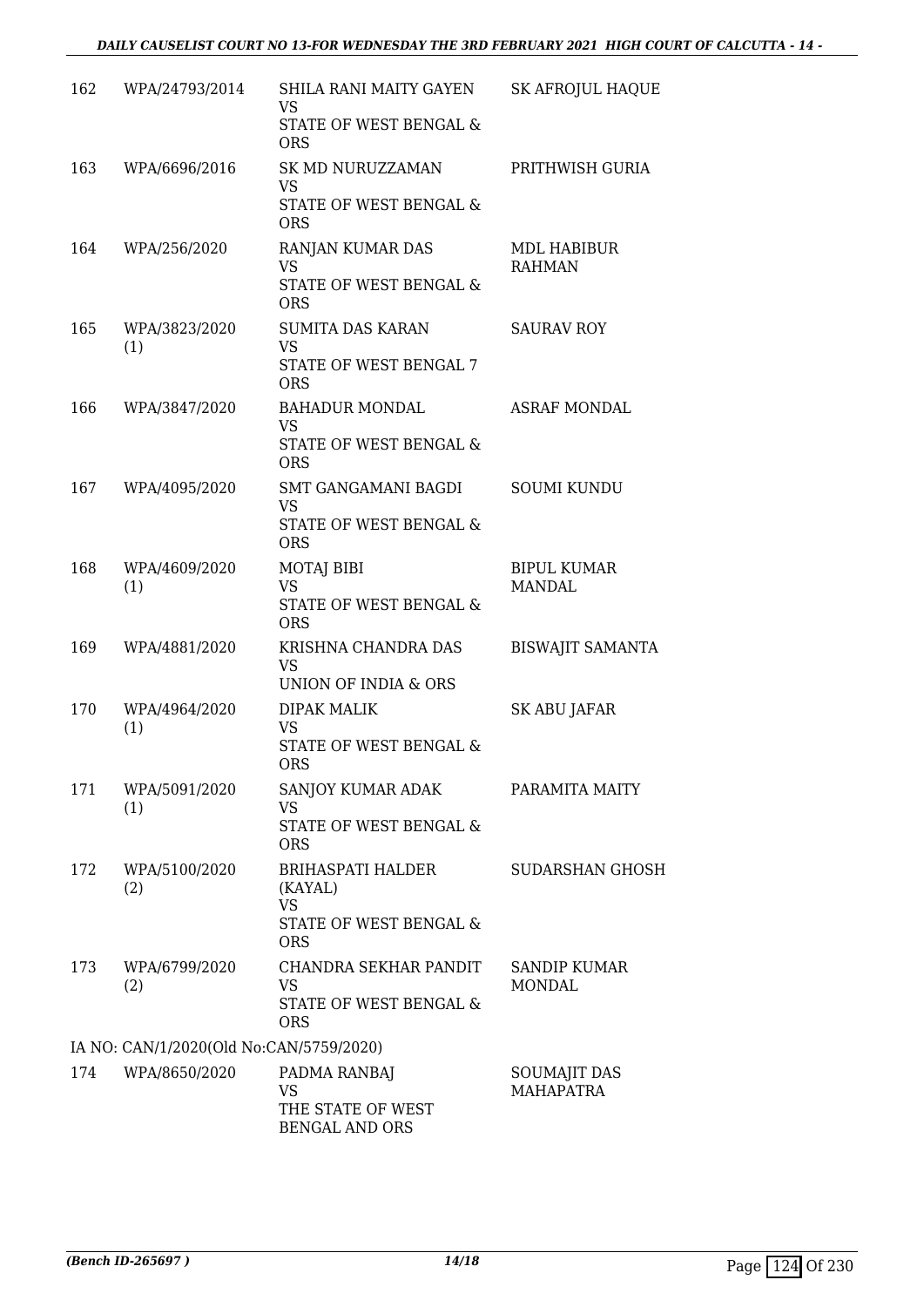| 175 | WPA/9427/2020<br>(2)  | MAHABIR SWANIRVAR DAL<br>(MAJHPARA)(SELF HELP<br><b>GROUP) AND ANOTHER</b><br><b>VS</b><br>STATE OF WEST BENGAL<br>AND ORS. | <b>SHUVRO PROKASH</b><br>LAHIRI         |
|-----|-----------------------|-----------------------------------------------------------------------------------------------------------------------------|-----------------------------------------|
| 176 | WPA/10009/2020<br>(1) | SAMIMA AKHTAR MIRJA<br><b>VS</b><br>STATE OF WEST BENGAL<br>AND ORS.                                                        | <b>KARTIK DAS</b>                       |
| 177 | WPA/209/2021<br>(1)   | DIGBIJOY SINGHA JANA<br><b>VS</b><br>STATE OF WEST BENGAL<br>AND ORS.                                                       | MADAN KOHAN ROY                         |
| 178 | WPA/817/2021<br>(1)   | ANUPANA BOSE PAUL<br>VS<br>THE STATE OF WEST<br><b>BENGAL AND ORS</b>                                                       | PROBAL SARKAR                           |
| 179 | WPA/977/2021<br>(1)   | <b>SAMAR DAS</b><br><b>VS</b><br>State of West Bengal                                                                       | <b>BISWAPRIYA</b><br><b>SAMANTA</b>     |
| 180 | WPA/984/2021<br>(1)   | MADHUSUDAN DOLAI<br><b>VS</b><br>State of West Bengal                                                                       | <b>BISWAPRIYA</b><br><b>SAMANTA</b>     |
| 181 | WPA/1192/2021<br>(1)  | <b>ASHOK SARKAR</b><br><b>VS</b><br>STATE OF WEST BENGAL<br>AND ORS.                                                        | <b>AVISHEK PRASAD</b>                   |
| 182 | WPA/1624/2021<br>(1)  | <b>ASIM BANIK</b><br>VS.<br>STATE OF WEST BENGAL<br>AND ORS.                                                                | ARIF MAHAMMAD<br><b>KHAN</b>            |
| 183 | WPA/2138/2021<br>(1)  | <b>AMAL SARKAR</b><br><b>VS</b><br>THE WEST BENGAL STATE<br><b>CO-OPERATIVE HOUSING</b><br>FEDERATION AND ORS               | <b>STEVEN SOURODIP</b><br><b>BISWAS</b> |
| 184 | WPA/2580/2021         | SAFIKUNNESSA BIBI<br>VS<br>STATE OF WEST BENGAL<br>AND ORS.                                                                 | PAMPA DEY DHABAL                        |
| 185 | WPA/2706/2021         | DEBABRATA GHOSH<br><b>VS</b><br>KOLKATA METROPOLITAN<br>DEVELOPMENT AUTHORITY<br>AND ORS                                    | <b>MAINAK GANGULY</b>                   |
| 186 | WPA/3059/2021         | SATIBALA BARMAN AND<br><b>ANOTHER</b><br><b>VS</b><br>STATE OF WEST BENGAL<br>AND ORS.                                      | PANCHANAN LET                           |

### **HEARING ASSIGNED**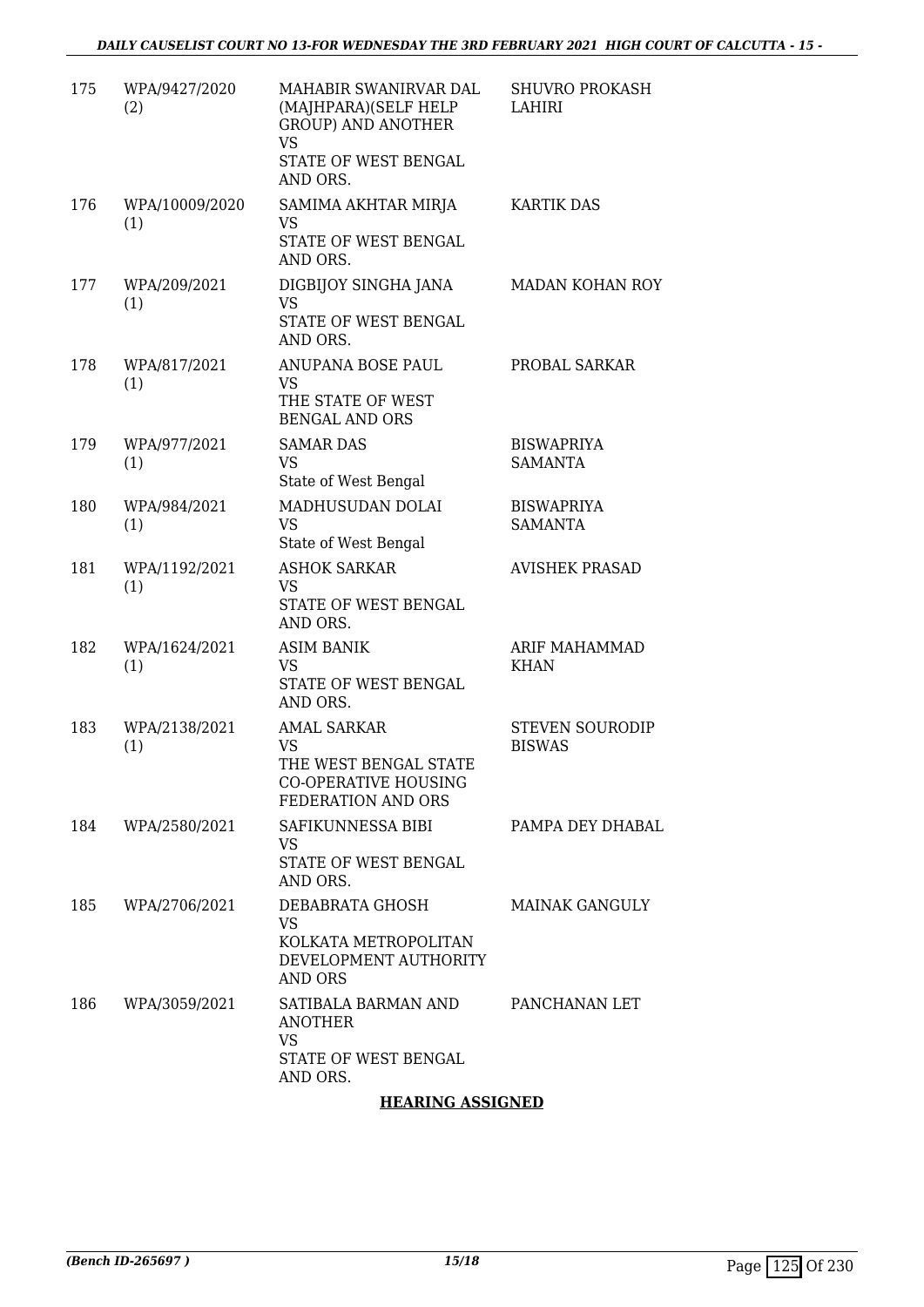| 187 | WPA/13095/2018<br>$(Gr.-III)$ (3)        | C.D. EQUIFINANCE PRIVATE AJAY GAGGAR<br><b>LIMITED</b><br><b>VS</b>       |                      |                        |
|-----|------------------------------------------|---------------------------------------------------------------------------|----------------------|------------------------|
|     |                                          | STATE OF WEST BENGAL &<br><b>ORS</b>                                      |                      |                        |
|     |                                          | IA NO: CAN/1/2018(Old No:CAN/5793/2018), CAN/3/2020(Old No:CAN/708/2020)  |                      |                        |
|     |                                          | <b>HEARING</b>                                                            |                      |                        |
| 188 | WPA/924/2009<br>(Gr.VI) (2)              | <b>SUBIR BHATTACHARJEE</b><br><b>VS</b><br>STATE OF WEST BENGAL &         | JASOBANTA RAKSHIT    |                        |
|     |                                          | <b>ORS</b>                                                                |                      |                        |
|     |                                          | IA NO: CAN/1/2010(Old No:CAN/2267/2010), CAN/2/2015(Old No:CAN/4526/2015) |                      |                        |
| 189 | WPA/19270/2012                           | JYOTIRMOY MITRA                                                           | ANIMESH              |                        |
|     | $(Gr.-VI)$                               | VS<br>DVC & ORS                                                           | <b>BHATTACHARYA</b>  |                        |
|     | IA NO: CAN/1/2020(Old No:CAN/1000/2020)  |                                                                           |                      |                        |
| 190 | WPA/20544/2015                           | PURNA CHANDRA SARKAR                                                      | <b>SUMITA SHAW</b>   |                        |
|     |                                          | <b>VS</b>                                                                 |                      |                        |
|     |                                          | BANGIYA GRAMIN VIKASH<br><b>BANK &amp; ORS</b>                            |                      |                        |
|     |                                          | IA NO: CAN/1/2019(Old No:CAN/12708/2019), CAN/2/2020, CAN/3/2020          |                      |                        |
| 191 | WPA/21557/2016                           | NAGENDRANATH MURMU                                                        | CHITTAPRIYA GHOSH    |                        |
|     | $(Gr.-VI)$                               | <b>VS</b><br><b>INDIAN OVERSEAS BANK &amp;</b><br><b>ORS</b>              |                      |                        |
| 192 | WPA/21892/2016<br>$(Gr.-VI)$             | JITENDRA PRASAD MALI<br><b>VS</b><br>UNION OF INDIA 7 ORS                 | PAMPA DEY (DHABAL)   |                        |
|     | IA NO: CAN/1/2019(Old No:CAN/12261/2019) |                                                                           |                      |                        |
| 193 | WPA/6987/2017                            | ARUN CHANDRA GHOSH                                                        | INDRANATH MITRA      | SAIKAT BANERJEE        |
|     |                                          | VS                                                                        |                      |                        |
|     |                                          | STATE OF WEST BENGAL &<br><b>ORS</b>                                      |                      |                        |
|     | 194 WPA/7004/2017                        | SUNIL KUMAR DEY                                                           | INDRANATH MITRA      | <b>SAIKAT BANERJEE</b> |
|     | $(Gr.-VI)$                               | <b>VS</b><br>STATE OF WEST BENGAL &                                       |                      |                        |
|     |                                          | <b>ORS</b>                                                                |                      |                        |
| 195 | WPA/8294/2017                            | ARUNANGSU                                                                 | S. P. LAHIRI         |                        |
|     | $(Gr.-VI)$                               | <b>CHAKRABORTY</b><br><b>VS</b>                                           |                      |                        |
|     |                                          | STATE OF WEST BENGAL &                                                    |                      |                        |
|     |                                          | <b>ORS</b>                                                                |                      |                        |
|     | IA NO: CAN/1/2019(Old No:CAN/4524/2019)  |                                                                           |                      |                        |
| 196 | WPA/23217/2017<br>(Gr.VI)                | BAIDYANATH ADHYA<br><b>VS</b>                                             | <b>SUHRID SUR</b>    | SAIKAT BANERJEE        |
|     |                                          | STATE OF WEST BENGAL &<br><b>ORS</b>                                      |                      |                        |
| 197 | WPA/21787/2018                           | SK SAMUAL HOSSEN & ORS                                                    | RAJU                 |                        |
|     | (Gr.VI) (2)                              | VS<br>STATE OF WEST BENGAL &<br><b>ORS</b>                                | <b>BHATTACHARYYA</b> |                        |
|     |                                          | IA NO: CAN/1/2020(Old No:CAN/898/2020), CAN/2/2020(Old No:CAN/1329/2020)  |                      |                        |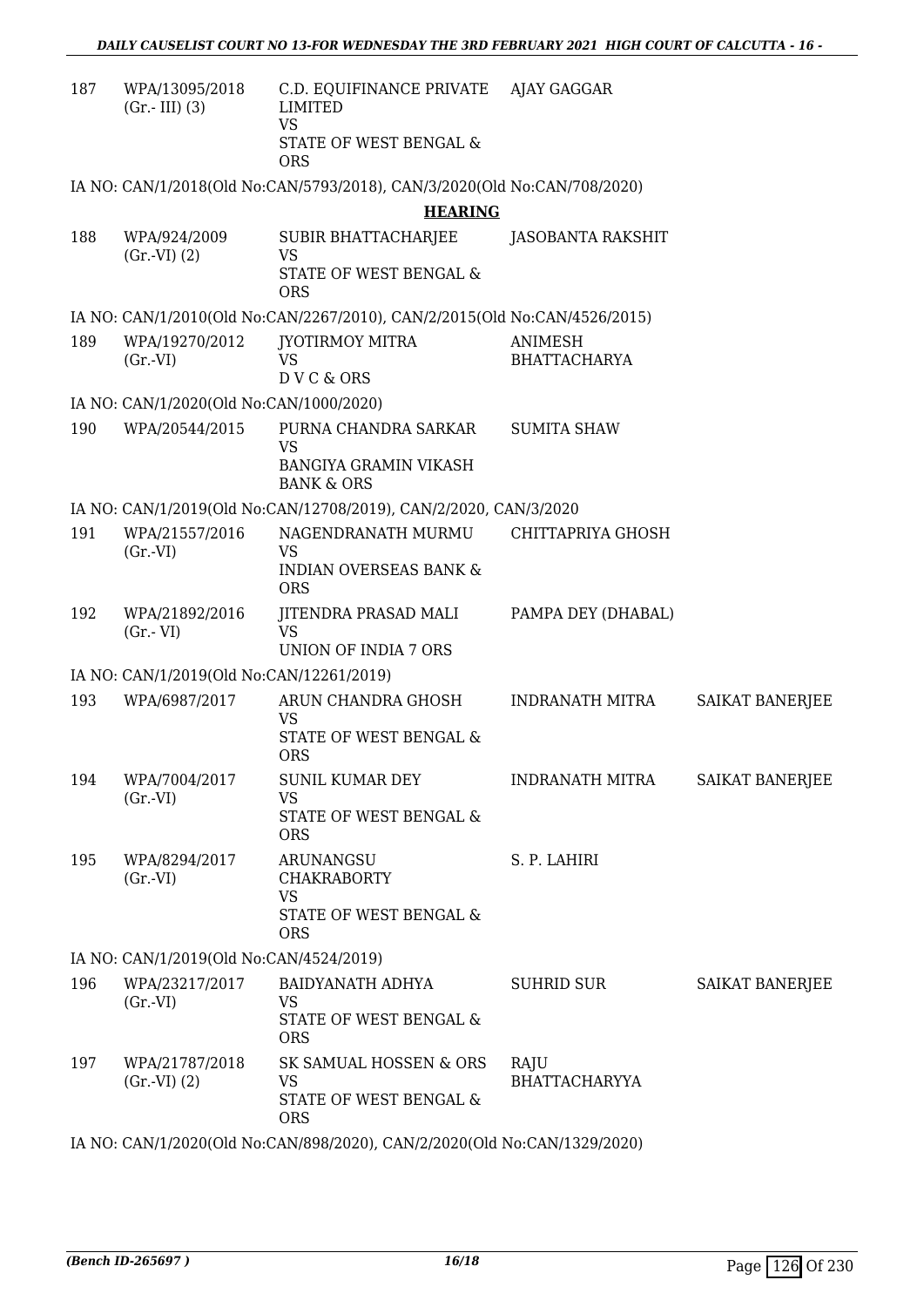| 198 | WPA/24525/2018<br>$(Gr.-VI)$            | RAMA PRASAD SARKAR<br>VS<br>STATE OF WEST BENGAL&                                | <b>RAMA PRASAD</b><br><b>SARKAR IN PERSON</b> |                 |
|-----|-----------------------------------------|----------------------------------------------------------------------------------|-----------------------------------------------|-----------------|
| 199 | WPA/24642/2018<br>$(Gr.-VI)$            | <b>ORS</b><br>RAKESH KUMAR<br><b>SRIVASTAVA &amp; ANR</b><br>VS                  | V. CHATTERJEE                                 |                 |
|     |                                         | W.B. S. E. D. CO-LTD & ORS                                                       |                                               |                 |
|     | IA NO: CAN/1/2019(Old No:CAN/8318/2019) |                                                                                  |                                               |                 |
|     | wt200 WPA/25162/2018                    | ANIRUDDHA KAR & ORS<br><b>VS</b><br>W.B.S. E.D.CO. LTD & ORS                     | VICTOR CHATTERJEE                             |                 |
|     | IA NO: CAN/1/2019(Old No:CAN/8317/2019) |                                                                                  |                                               |                 |
| 201 | WPA/5214/2019                           | MD. RUKNUDDIN<br><b>VS</b>                                                       | SHABAZ ALAM                                   | SAIKAT BANERJEE |
|     |                                         | THE HON'BLE HIGH COURT<br>AT CALCUTTA & ORS                                      |                                               |                 |
| 202 | WPA/7670/2019                           | ASIM SARKAR @ ASHIM<br><b>SARKAR</b><br>VS<br>CENTRAL BANK OF INDIA &            | <b>SAMKHA SUBHRA</b><br>ROY                   |                 |
|     |                                         | <b>ORS</b>                                                                       |                                               |                 |
| 203 | WPA/7671/2019                           | JUDHISTHIR MAHATO<br><b>VS</b><br>CENTRAL BANK OF INDIA &<br><b>ORS</b>          | <b>SANKHA SUBHRA</b><br><b>ROY</b>            |                 |
| 204 | WPA/7672/2019                           | <b>BIJOYLAL BEGI</b><br><b>VS</b><br>CENTRAL BANK OF INDIA &                     | SANKHA SUBHRA RAY                             |                 |
|     |                                         | <b>ORS</b>                                                                       |                                               |                 |
| 205 | WPA/7673/2019                           | <b>JAMUNA RUI DAS</b><br><b>VS</b><br>CENTRAL BANK OF INDIA &<br><b>ORS</b>      | <b>SANKHA SUBHRA</b><br><b>ROY</b>            |                 |
| 206 | WPA/16750/2019                          | <b>BIMALA RANI SINGHA</b><br><b>VS</b><br>STATE OF WEST BENGAL<br>&ORS           | MD HABIBUR<br><b>RAHAMAN</b>                  |                 |
| 207 | WPA/17541/2019                          | RATNA KARANJAI<br>VS<br>UNION OF INDIA & ORS                                     | RATNA KARANJAI<br>(INPESON)                   |                 |
| 208 | WPA/21485/2019<br>(Gr.VI) (2)           | PARTHA SAKHA ROY<br>VS<br>STATE OF WEST BENGAL &<br><b>ORS</b>                   | <b>GOUTAM DINDA</b>                           |                 |
| 209 | WPA/2728/2020<br>(Gr.VI) (2)            | PRATUL KUMAR NAYAK<br>VS<br>UNITED BANK OF INDIA &<br><b>ORS</b>                 | <b>GOUTAM ACHARYA</b>                         |                 |
| 210 | WPA/6374/2020                           | <b>SUDHANYA DAS&amp; ORS</b><br><b>VS</b><br>STATE OF WEST BENGAL&<br><b>ORS</b> | <b>MAYUKH MAITRA</b>                          |                 |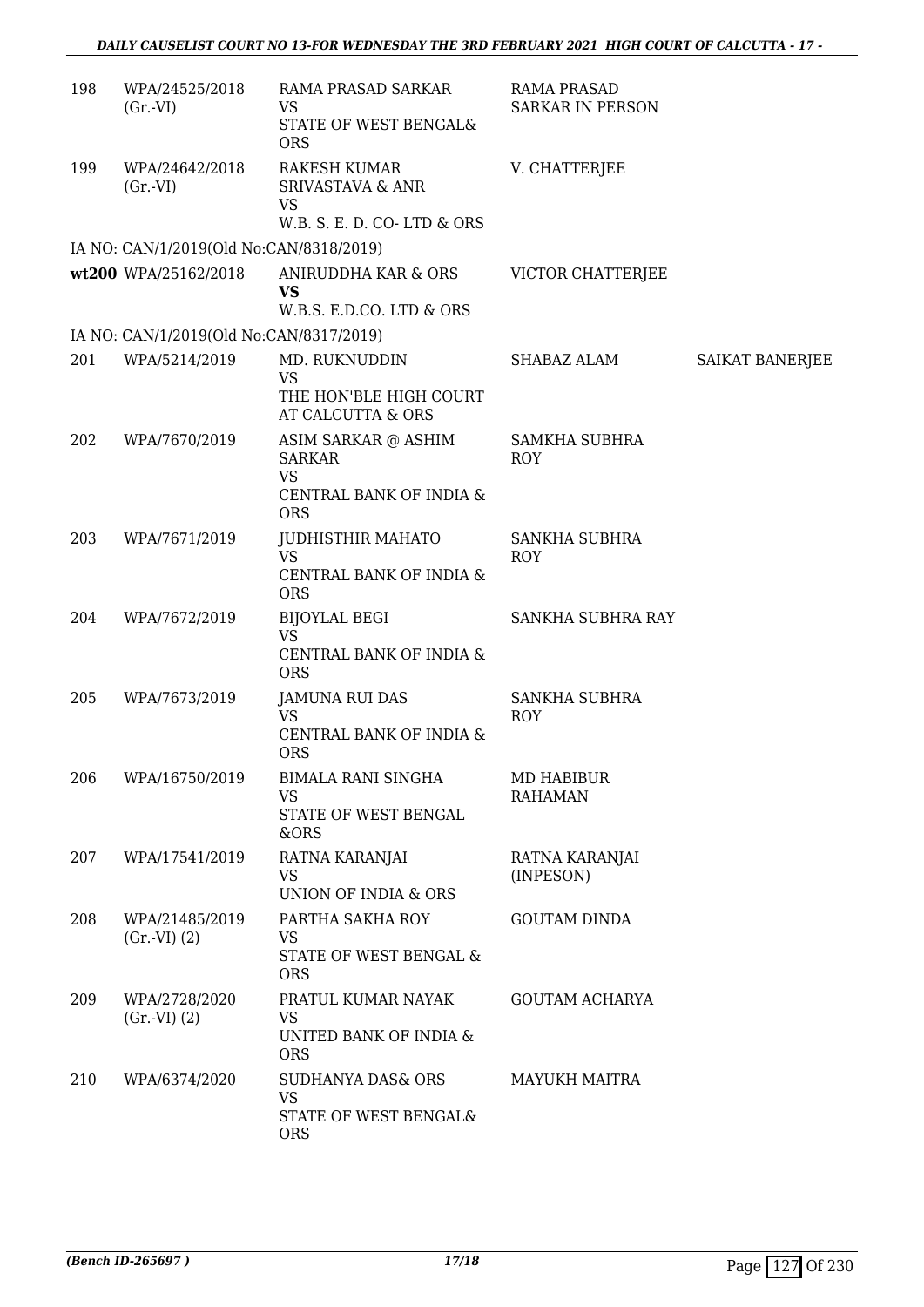| 211 | WPA/7126/2020                             | PRATAP MANNA<br><b>VS</b><br>STATE OF WEST BENGAL<br>AND ORS.                           | TIANA<br><b>BHATTACHARYA</b>         |
|-----|-------------------------------------------|-----------------------------------------------------------------------------------------|--------------------------------------|
|     | IA NO: CAN/1/2020, CAN/2/2020, CAN/3/2020 |                                                                                         |                                      |
| 212 | WPA/7271/2020<br>$(Gr.-VI)$               | <b>SAMIR KUMAR HALDER</b><br>VS<br>State of West Bengal                                 | PAYEL SHOME                          |
|     | IA NO: CAN/1/2020                         |                                                                                         |                                      |
|     |                                           | <b>HEARING (IRRESPECTIVE OF CLASSIFICATION)</b>                                         |                                      |
| 213 | WPA/7633/2018<br>$(Gr.-II)$               | <b>SMT. GOURI SANTRA</b><br>VS<br>STATE OF WEST BENGAL &<br><b>ORS</b>                  | <b>SHRABONI SARKAR</b>               |
| 214 | WPA/20342/2018<br>(Gr.V)                  | MADHUMITA BANERJEE<br>VS<br>THE KOLKATA MUNICIPAL<br><b>CORPORATION &amp; ORS</b>       | <b>BIDYUT KUMAR</b><br><b>HALDER</b> |
| 215 | WPA/12664/2019<br>(Gr.V)                  | DR. MANAS KUMAR<br><b>PRATIHAR</b><br><b>VS</b><br>STATE OF WEST BENGAL &<br><b>ORS</b> | <b>SAMIR KUMR</b><br><b>ADHIKARI</b> |
|     | wt216 WPA/9921/2018                       | DR.ARUN CHAKRABORTY<br><b>VS</b><br>STATE OF WEST BENGAL&<br><b>ORS</b>                 | D.K. SAHOO                           |
| 217 | WPA/21815/2019<br>$(Gr.-V)$               | <b>BADAL DAS</b><br><b>VS</b><br>STATE OF WEST BENGAL &<br><b>ORS</b>                   | LAKSHMIKANTA<br><b>BHATTACHARYA</b>  |
| 218 | WPA/4598/2020<br>(Gr.V)                   | <b>ABINASH NATH &amp; ORS</b><br>VS<br>STATE OF WEST BENGAL &<br><b>ORS</b>             | PARTHA SARKAR                        |
| 219 | WPA/4888/2020<br>$(Gr.-V)$                | <b>SOUMEN CHABRI</b><br><b>VS</b><br>STATE OF WEST BENGAL &<br><b>ORS</b>               | <b>SALONI</b><br>BHATTACHARJEE       |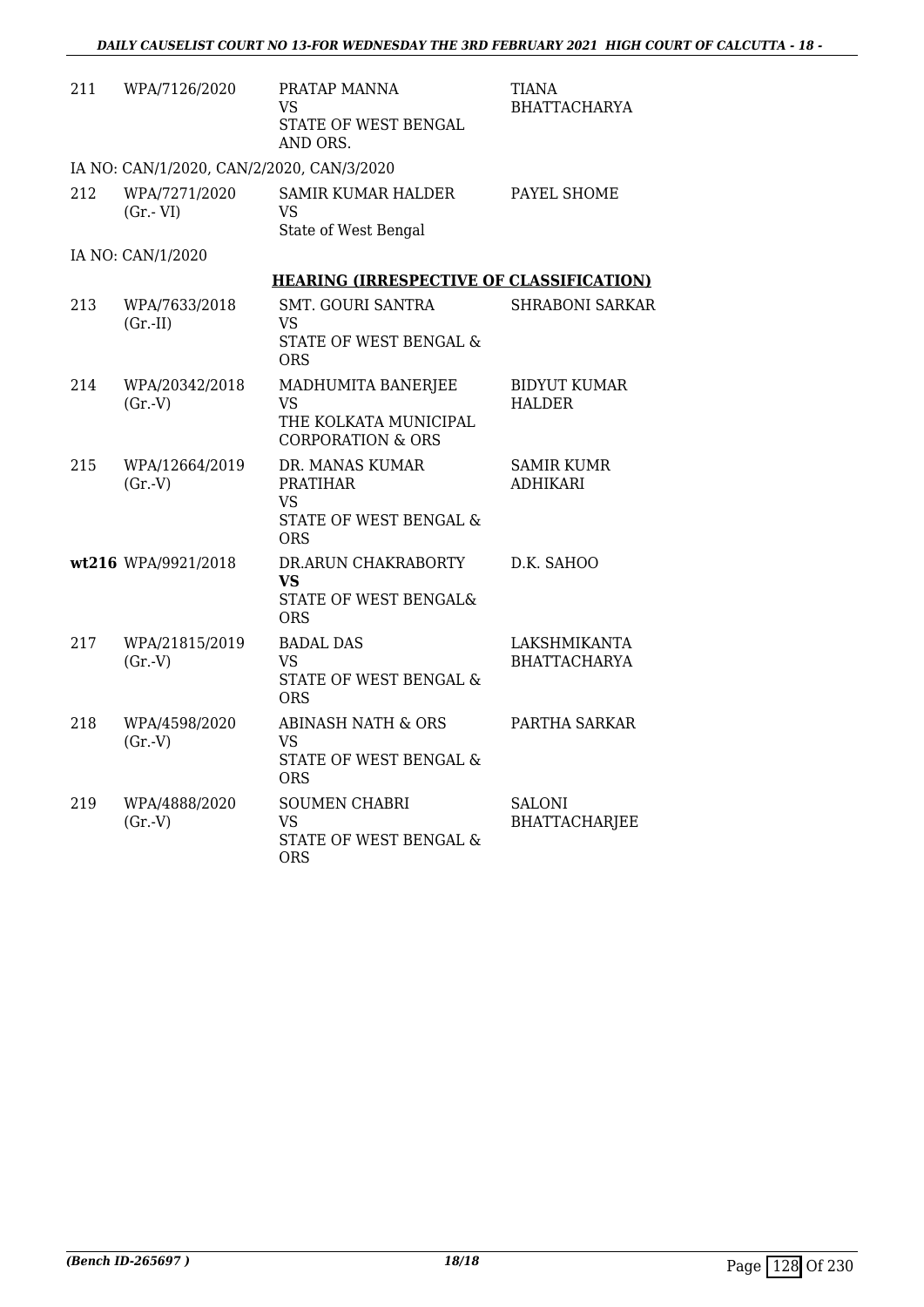

# In The High Court at Calcutta

## **Appellate Side**

**DAILY CAUSELIST For Wednesday The 3rd February 2021**

### **COURT NO. 8**

**SINGLE BENCH (SB - IV)**

### **AT 10:45 AM**

**HON'BLE JUSTICE SABYASACHI BHATTACHARYYA**

### **(VIA VIDEO CONFERENCE)**

**ON AND FROM MONDAY, THE 11TH JANUARY, 2021 – MATTERS (MOTION & HEARING ) UNDER ARTICLE 226 OF THE CONSTITUTION RELATING TO RESIDUARY UNDER GROUP IX [EXCLUDING ELECTRICITY MATTERS AND MATTERS UNDER PUBLIC PREMISES (UNAUTHORISED OCCUPANTS) ACT, 1971] INCLUDING APPLICATIONS CONNECTED THERETO. NOTE (1) : ORIGINAL SIDE MATTERS WILL BE TAKEN UP FROM 10:45 A.M. TILL RECESS, ONLY ON TUESDAYS AND THURSDAYS. NOTE ( 2) : APPELLATE SIDE MATTERS WILL BE TAKEN UP FROM 2 P.M. ONWARDS OR IMMEDIATELY AFTER COMPLETION OF ORIGINAL SIDE MATTERS, WHICHEVER IS EARLIER, ON TUESDAY AND THURSDAYS. NOTE (3) : ON MONDAYS, WEDNESDAYS AND FRIDAYS, APPELLATE SIDE MATTERS WILL BE TAKEN THROUGHOUT THE DAY. NOTE (4) : LEARNED ADVOCATES APPEARING IN MATTERS PERTAINING --------------------------------------------------------------------------------------------------------- TO DIN (COMPANIES ACT, 2013) ARE REQUESTED TO HAND OVER ------------------------------------------------------------------------------------------------- THE DETAILS (NUMBER/ITEM NO. .... ETC.) TO THE COURT OFFICER --------------------------------------------------------------------------------------------------- FOR BEING CLUBBED TOGETHER FOR HEARING. ----------------------------------------------------------------------- NOTE (5) : MENTIONING WILL BE ALLOWED ONLY AT THE FIRST SITTING OF COURT ON THE FIRST WORKING DAY OF EVERY WEEK. MATTERS WILL BE TAKEN UP THROUGH PHYSICAL HEARING ONLY WHEN BOTH THE PARTIES ARE AGREED.**

### **FOR JUDGMENT**

1 WPA/10457/2020 ANUP MAJEE

ABDUR RAKIB

VS UNION OF INDIA AND ORS.

### **URGENT MOTION**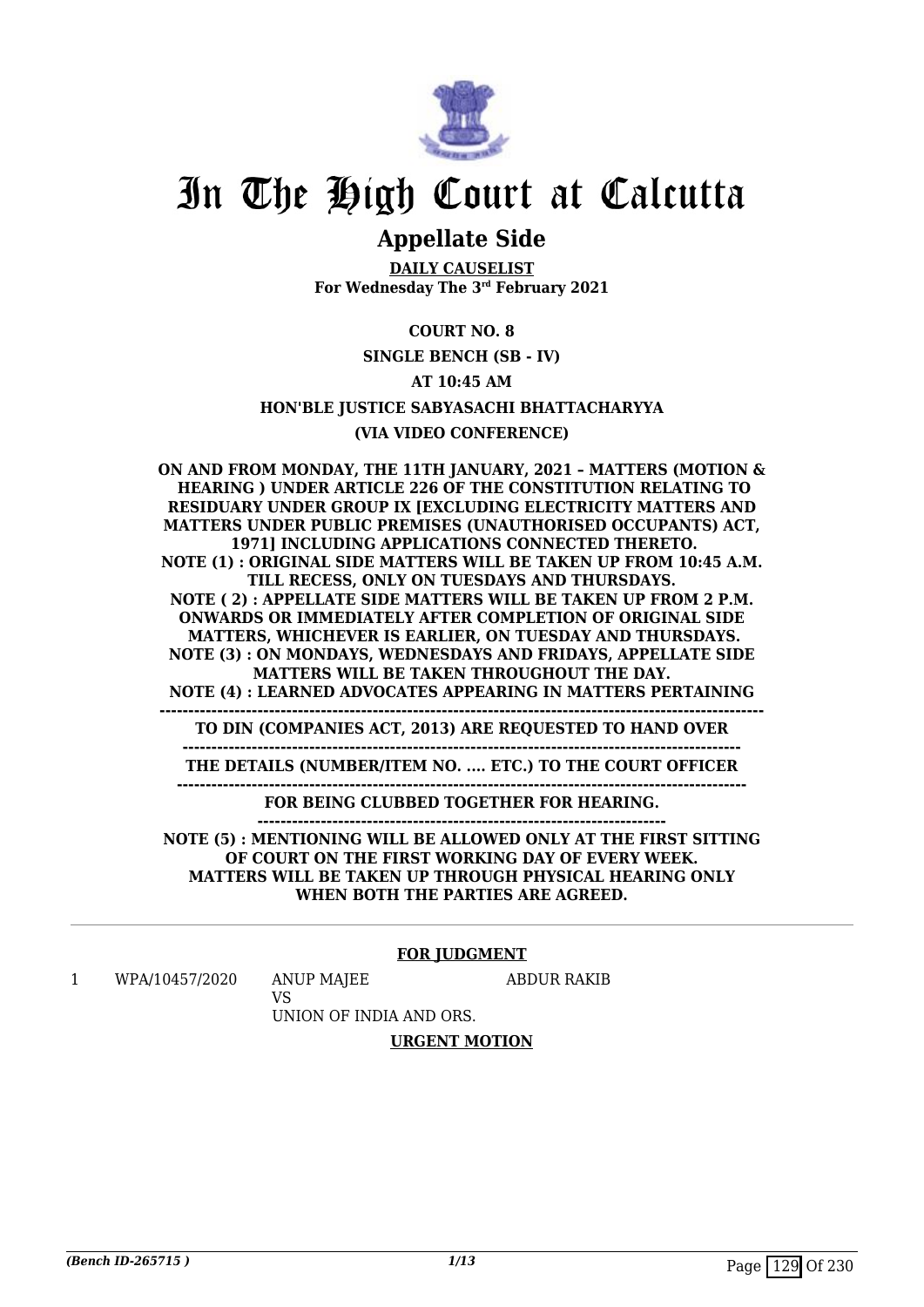NEPESH MAJHI

| WPA/9486/2018<br>$\lceil$ TOP 56 $\rceil$ | MITHUN THANDAR<br>VS.<br>STATE OF WEST BENGAL<br>&ORS |
|-------------------------------------------|-------------------------------------------------------|
|                                           |                                                       |

IA NO: CAN/1/2018(Old No:CAN/7984/2018), CAN/2/2018(Old No:CAN/7986/2018), CAN/3/2018(Old No:CAN/8052/2018), CAN/4/2018(Old No:CAN/8802/2018), CAN/5/2019(Old No:CAN/8579/2019), CAN/8/2019(Old No:CAN/10824/2019)

| 3   | WPA/22075/2019<br>(TOP 44)   | SANJIB KUMAR MANDAL<br><b>VS</b><br>STATE OF WEST BENGAL &<br><b>ORS</b>                       | <b>SUJOY KUMAR</b><br><b>HALDER</b>     |
|-----|------------------------------|------------------------------------------------------------------------------------------------|-----------------------------------------|
| 4   | WPA/22510/2019<br>(TOP 53)   | <b>ANIL KUMAR SINGH</b><br>VS<br><b>UCO BANK &amp; ORS</b>                                     | <b>GANESH CHANDRA</b><br><b>PATRA</b>   |
| 5   | WPA/23444/2019<br>(TOP 5)    | SAHAKAR GLOBAL LTD &<br>ANR<br><b>VS</b><br>STATE OF WEST BENGAL &<br><b>ORS</b>               | <b>SANDIP AGARWAL</b>                   |
| wt6 | WPA/221/2020                 | SAHAKAR GLOBAL LTD &<br><b>ANR</b><br><b>VS</b><br>STATE OF WEST BENGAL &<br><b>ORS</b>        | SANDIP AGARWAL                          |
| 7   | WPA/942/2020<br>(TOP 40)     | RENUBALA MAJHI<br>VS<br>STATE OF WEST BENGAL &<br><b>ORS</b>                                   | <b>DEBASIS SUR</b>                      |
| 8   | WPA/2160/2020<br>(TOP 39)    | <b>SWAPAN KR DAS</b><br><b>VS</b><br>STATE OF WEST BENGAL &<br><b>ORS</b>                      | <b>SUBIR KR</b><br><b>BHATTACHARYYA</b> |
| 9   | WPA/2989/2020<br>(TOP 36)    | <b>SEKHAR CHANDRA</b><br><b>CHOWDHURY</b><br><b>VS</b><br>STATE OF WEST BENGAL &<br><b>ORS</b> | LIPIKA CHATTERJEE                       |
| 10  | WPA/3571/2020<br>[2.00 P.M.] | <b>GOPAL SARKAR</b><br><b>VS</b><br>STATE OF WEST BENGAL &<br><b>ORS</b>                       | <b>MANOJIT</b><br><b>BHATTACHARYYA</b>  |
| 11  | WPA/4376/2020<br>(TOP 50)    | TEJPAL RABIDAS & ORS<br><b>VS</b><br>STATE OF WEST BENGAL &<br><b>ORS</b>                      | SUFI KAMAL                              |
| 12  | WPA/4379/2020<br>(TOP 29)    | <b>GOPAL MANDAL &amp; ORS</b><br><b>VS</b><br><b>STATE OF WEST BENGAL &amp;</b><br><b>ORS</b>  | PRIYANKA MONDAL                         |
| 13  | WPA/4534/2020<br>(TOP 37)    | MANU SARKAR & ANR<br><b>VS</b><br>STATE OF WEST BENGAL &<br><b>ORS</b>                         | <b>RUPSA SREEMANI</b>                   |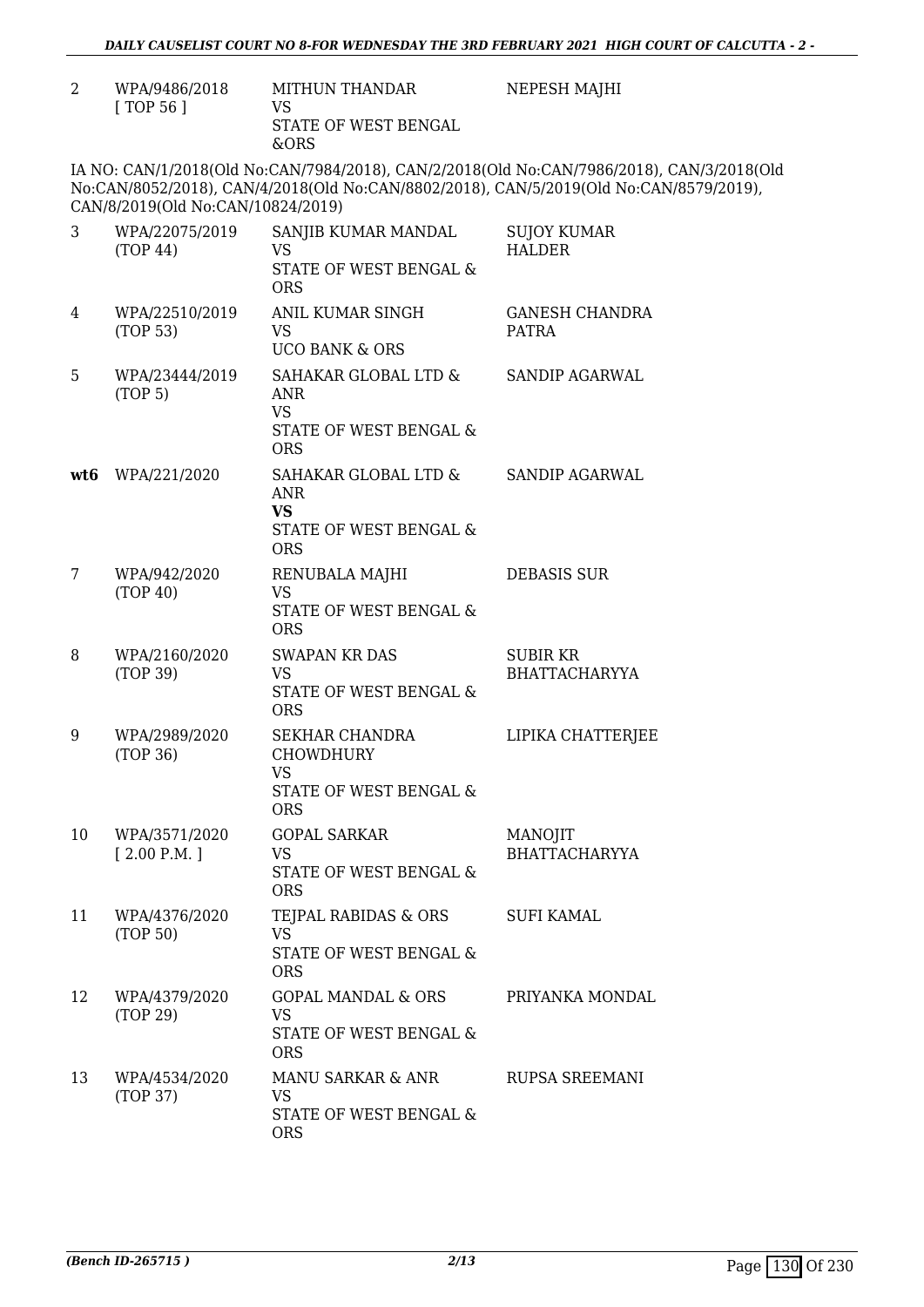| 14 | WPA/4923/2020<br>(TOP 51)               | PROF. ANURADHA GHOSH<br>VS<br>STATE OF WEST BENGAL &                                                                                                                                | <b>SUMAN BANERJEE</b>                    |                        |
|----|-----------------------------------------|-------------------------------------------------------------------------------------------------------------------------------------------------------------------------------------|------------------------------------------|------------------------|
| 15 | WPA/4989/2020<br>[ TOP 59 ]             | <b>ORS</b><br>MUNCY NASHER ALI SAHA<br>& ANR<br><b>VS</b><br>UNION OF INDIA & ORS                                                                                                   | S. M. HASAN                              |                        |
| 16 | WPA/5495/2020<br>(TOP 4)                | SHEORAPHULI KANCHA<br>SABZEE BABSAYEE SAMITY<br>$&$ ANR<br><b>VS</b><br>STATE OF WEST BENGAL<br>&ORS                                                                                | <b>SUMAN SANKAR</b><br><b>CHATTERJEE</b> |                        |
|    | CAN/6/2020(Old No:CAN/4490/2020)        | IA NO: CAN/1/2020(Old No:CAN/3882/2020), CAN/2/2020(Old No:CAN/3883/2020), CAN/3/2020(Old<br>No:CAN/3892/2020), CAN/4/2020(Old No:CAN/3893/2020), CAN/5/2020(Old No:CAN/4489/2020), |                                          |                        |
| 17 | WPA/5996/2020<br>(TOP 30)               | <b>ASHA PAL</b><br><b>VS</b><br>STATE OF WEST BENGAL &<br><b>ORS</b>                                                                                                                | MD. ASHRAFUL HUQ                         |                        |
|    | IA NO: CAN/1/2020(Old No:CAN/4172/2020) |                                                                                                                                                                                     |                                          |                        |
| 18 | WPA/7578/2020<br>(2 P.M.)               | <b>ASSOCIATION OF</b><br>DIPLOMAT OF NATIONAL<br><b>BOARD OF DOCTORS</b><br><b>VS</b><br><b>GOVT OF WEST BENGAL</b>                                                                 | <b>SAKET CHAUDHARY</b>                   |                        |
|    | IA NO: CAN/1/2020                       |                                                                                                                                                                                     |                                          |                        |
| 19 | WPA/7836/2020<br>[TOP 54]               | KAMAL BAGARIA<br><b>VS</b><br>State of West Bengal                                                                                                                                  | JAYSHREE SAHA                            |                        |
| 20 | WPA/7956/2020<br>(TOP 34)               | UTTAM KUMAR DAS<br><b>VS</b><br>STATE OF WEST BENGAL<br>AND ORS.                                                                                                                    | SAYANTAN HAZRA                           | <b>SAIKAT BANERJEE</b> |
| 21 | WPA/8105/2020<br>[ TOP 58 ]             | DR. TUSHAR CHOWDHURY<br><b>VS</b><br>State of West Bengal                                                                                                                           | PRADYAT SAHA                             |                        |
| 22 | WPA/8134/2020<br>(TOP 27)               | REJAUL SK.<br><b>VS</b><br>State of West Bengal                                                                                                                                     | MANOJ KUMAR ROY                          |                        |
| 23 | WPA/8166/2020<br>(TOP 2)                | NIRMLA SAMANTA<br><b>VS</b><br>STATE OF WEST BENGAL<br>AND ORS.                                                                                                                     | <b>SAMIRUL SRDAR</b>                     |                        |
| 24 | WPA/8630/2020<br>[TOP 18]               | BHAJAGOBINDA ROY @<br><b>BHAJAN ROY</b><br><b>VS</b><br>State of West Bengal                                                                                                        | NAZIR AHMED                              |                        |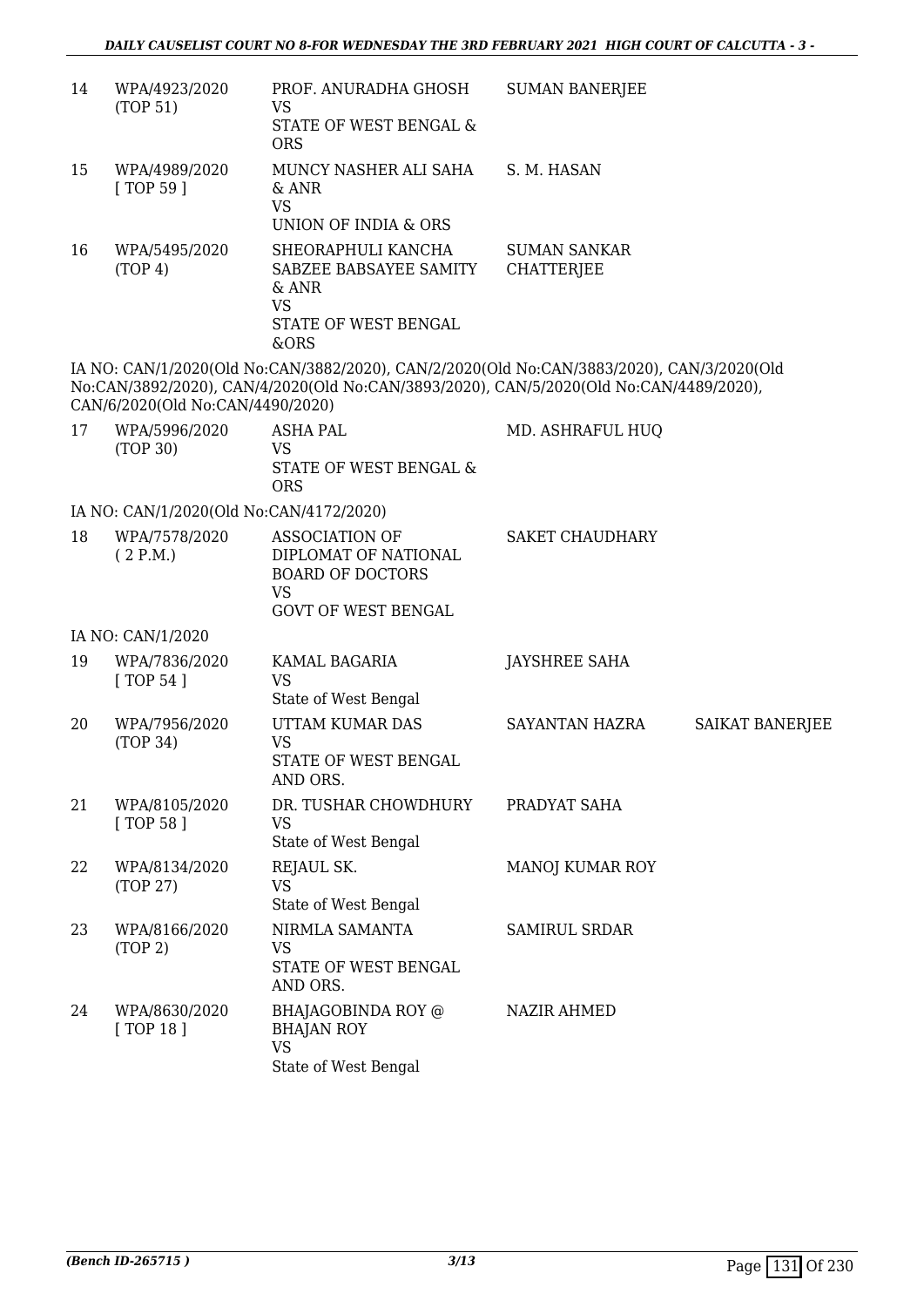| 25 | WPA/8637/2020<br>(TOP 49)   | <b>SOUVIK MUKHERJEE</b><br>VS.<br>THE ADDL. SECY. AND<br>CHIEF PASSPORT OFFICER,<br>PASSPORT SEVA PRG. AND<br><b>ORS</b>                                         | <b>SUMAN BANERJEE</b>                  |
|----|-----------------------------|------------------------------------------------------------------------------------------------------------------------------------------------------------------|----------------------------------------|
| 26 | WPA/8661/2020<br>[TOP 63]   | <b>BAIJNATH JAISWAL</b><br>VS<br>STATE OF WEST BENGAL<br>AND ORS.                                                                                                | <b>AMLAN KUMAR</b><br><b>MUKHERJEE</b> |
| 27 | WPA/8671/2020<br>(TOP 43)   | <b>BISWAJIT SADHUKHAN</b><br><b>VS</b><br>STATE OF WEST BENGAL<br>AND ORS.                                                                                       | SUTAPA UPADHYAY                        |
| 28 | WPA/8820/2020<br>[TOP 8]    | KRISHNAPADA GORAIN<br><b>VS</b><br>STATE OF WEST BENGAL<br>AND ORS.                                                                                              | <b>MADHUSUDAN</b><br><b>MANDAL</b>     |
| 29 | WPA/9052/2020<br>[TOP 64]   | <b>BEMALA DEBI</b><br><b>VS</b><br>STATE OF WEST BENGAL<br>AND ORS.                                                                                              | <b>ABHIK SARKAR</b>                    |
| 30 | WPA/9198/2020<br>[ TOP 60 ] | REKHA BARMAN<br><b>VS</b><br>State of West Bengal                                                                                                                | MADHURIMA<br>MUKHERJEE                 |
| 31 | WPA/9372/2020<br>[TOP 61]   | NITYANANDA CHATTERJEE<br>@ NITAI<br><b>VS</b><br>STATE OF WEST BENGAL<br>AND ORS.                                                                                | RAJNANDINI DAS                         |
| 32 | WPA/9393/2020<br>(TOP 48)   | <b>IRADHA DAMODAR</b><br>SALGRAM JEW AND SRI SRI<br>SHIB THAKUR JEW REPD.<br>BY SHEBAITS SAJAL BARAN<br>GHOSH AND ORS.<br>VS<br>STATE OF WEST BENGAL<br>AND ORS. | <b>SUBHAS CH. ATHA</b>                 |
| 33 | WPA/9470/2020<br>[TOP 6]    | <b>GOURI SHANKAR HAZRA</b><br>VS<br>STATE OF WEST BENGAL<br>AND ORS.                                                                                             | ABHIJIT<br><b>CHAKRABORTY</b>          |
| 34 | WPA/9578/2020<br>(TOP 17)   | FARAKKA BARRAGE<br>PROJECT CONTRACTORS<br><b>BOATMENS UNION (CITU)</b><br><b>ANR ANR</b><br>VS.<br>UNION OF INDIA AND ORS.                                       | <b>BENAJIR HASNA</b>                   |
| 35 | WPA/9615/2020<br>(TOP 45)   | RAJIB HOSEN BISWAS<br><b>VS</b><br>INDIAN OIL CORP AND ORS                                                                                                       | <b>MARIA RAHAMAN</b>                   |
| 36 | WPA/9713/2020<br>(TOP 14)   | PRATIMA DEVI MEHTA<br>VS<br>STATE OF WEST BENGAL<br>AND ORS.                                                                                                     | <b>GOUTAM MISRA</b>                    |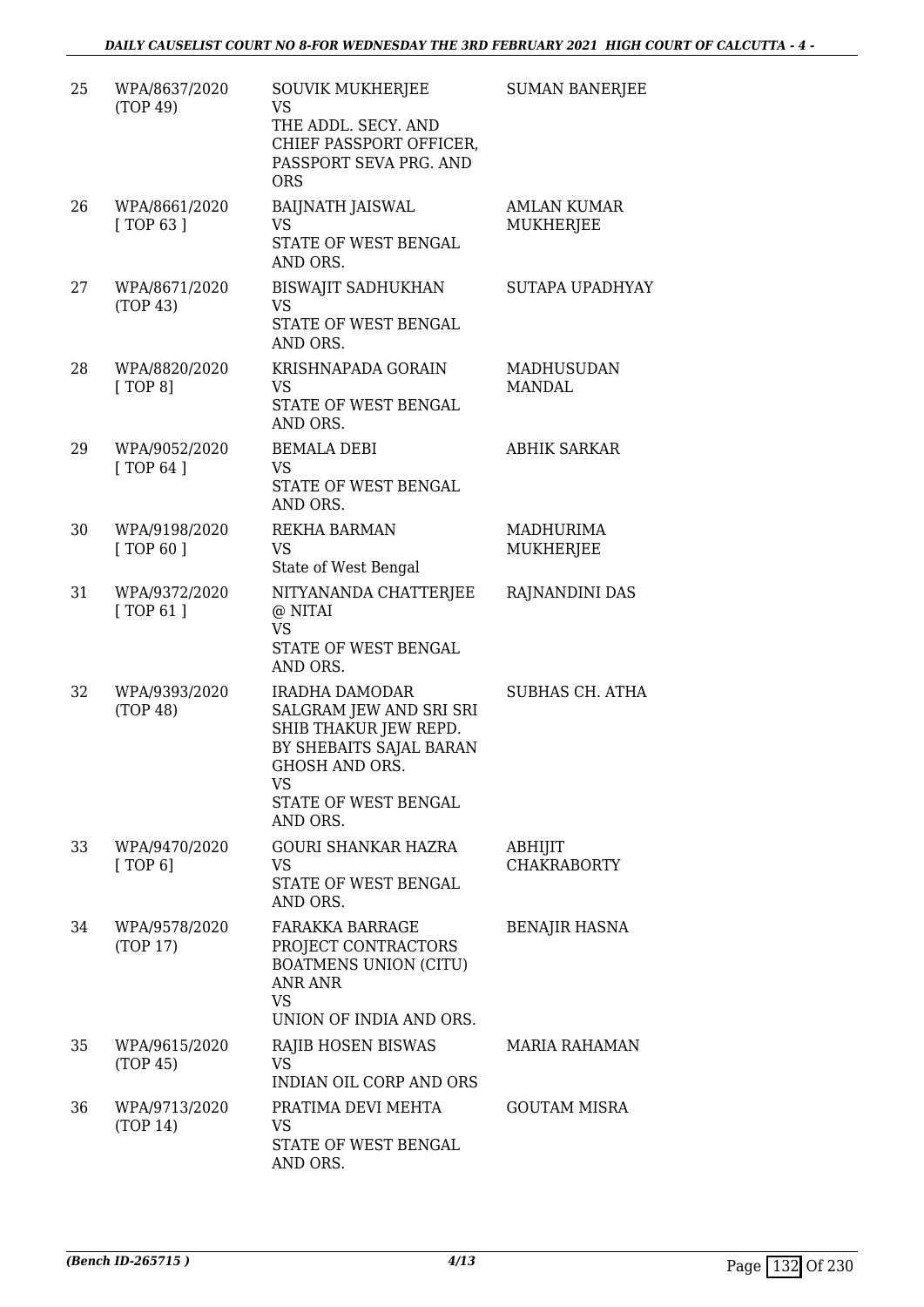| 37 | WPA/9724/2020<br>(TOP 42)    | <b>SMT SATMINDAR KAUR</b><br>AND ANR<br><b>VS</b><br>STATE OF WEST BENGAL<br>AND ORS.                                                       | <b>TRIPTIMOY</b><br><b>TALUKDER</b> |
|----|------------------------------|---------------------------------------------------------------------------------------------------------------------------------------------|-------------------------------------|
| 38 | WPA/9969/2020<br>[TOP 10]    | <b>BHABASINDHU GARAI</b><br><b>VS</b><br>THE STATE OF WEST<br><b>BENGAL AND ORS</b>                                                         | SATRAJIT SINHA ROY                  |
| 39 | WPA/10060/2020<br>[ TOP 62 ] | ANSURA BIBI<br><b>VS</b><br>STATE OF WEST BENGAL<br>AND ORS.                                                                                | SK SUJAUDDIN                        |
| 40 | WPA/10310/2020<br>[ TOP 55 ] | SAMARTH MEHTA AND ANR<br>VS.<br>THE STATE OF WEST<br><b>BENGAL AND ORS</b>                                                                  | ANURAG BAGARIA                      |
| 41 | WPA/10449/2020<br>(TOP 46)   | <b>BANK OF INDIA THIKA</b><br><b>SHRAMIK SANGRAM</b><br>COMMITTEE(WB)<br><b>VS</b><br><b>BANK OF INDIA</b>                                  | MANIKA SWARNOKAR                    |
| 42 | WPA/10576/2020<br>[TOP 7]    | <b>BASUDEB SARDER</b><br>VS<br>STATE OF WEST BENGAL<br>AND ORS.                                                                             | TIMIR BARAN SAHA                    |
| 43 | WPA/10597/2020<br>[ TOP 57 ] | <b>SATISH ROSIN AND</b><br>TURPENTINE WORKS AND<br>ANR<br><b>VS</b><br><b>STATE OF WEST BENGAL</b><br>AND ORS.                              | NILAY SENGUPTA                      |
| 44 | WPA/10645/2020<br>[ TOP 16 ] | <b>GOBINDA NAIYA</b><br><b>VS</b><br>THE STATE OF WEST<br><b>BENGAL AND ORS</b>                                                             | <b>ABDUR RAKIB</b>                  |
| 45 | WPA/10870/2020<br>(TOP 35)   | <b>NILOY SAHA</b><br>VS<br>UNION OF INDIA AND ORS.                                                                                          | <b>TRIPTIMOY</b><br><b>TALUKDER</b> |
| 46 | WPA/10890/2020<br>(TOP 52)   | M/S HICO MULTIFIN<br>PRODUCTS PVT LTD<br><b>VS</b><br>INDIAN CORPORATION LTD<br><b>AND ORS</b>                                              | PRIYANKA AGARWAL                    |
| 47 | WPA/10986/2020<br>(TOP 1)    | RANJIT PATRA<br><b>VS</b><br>STATE OF WEST BENGAL<br>AND ORS.                                                                               | <b>BIKASH</b><br><b>CHAKRABORTY</b> |
| 48 | WPA/10996/2020<br>[TOP 13]   | <b>GEETANJALI</b><br><b>INFRASTRUCTURE AND</b><br><b>EARTHMOVERS AND</b><br><b>ANOTHER</b><br><b>VS</b><br>STATE OF WEST BENGAL<br>AND ORS. | SAPTARSHI KUMAR<br>MAL              |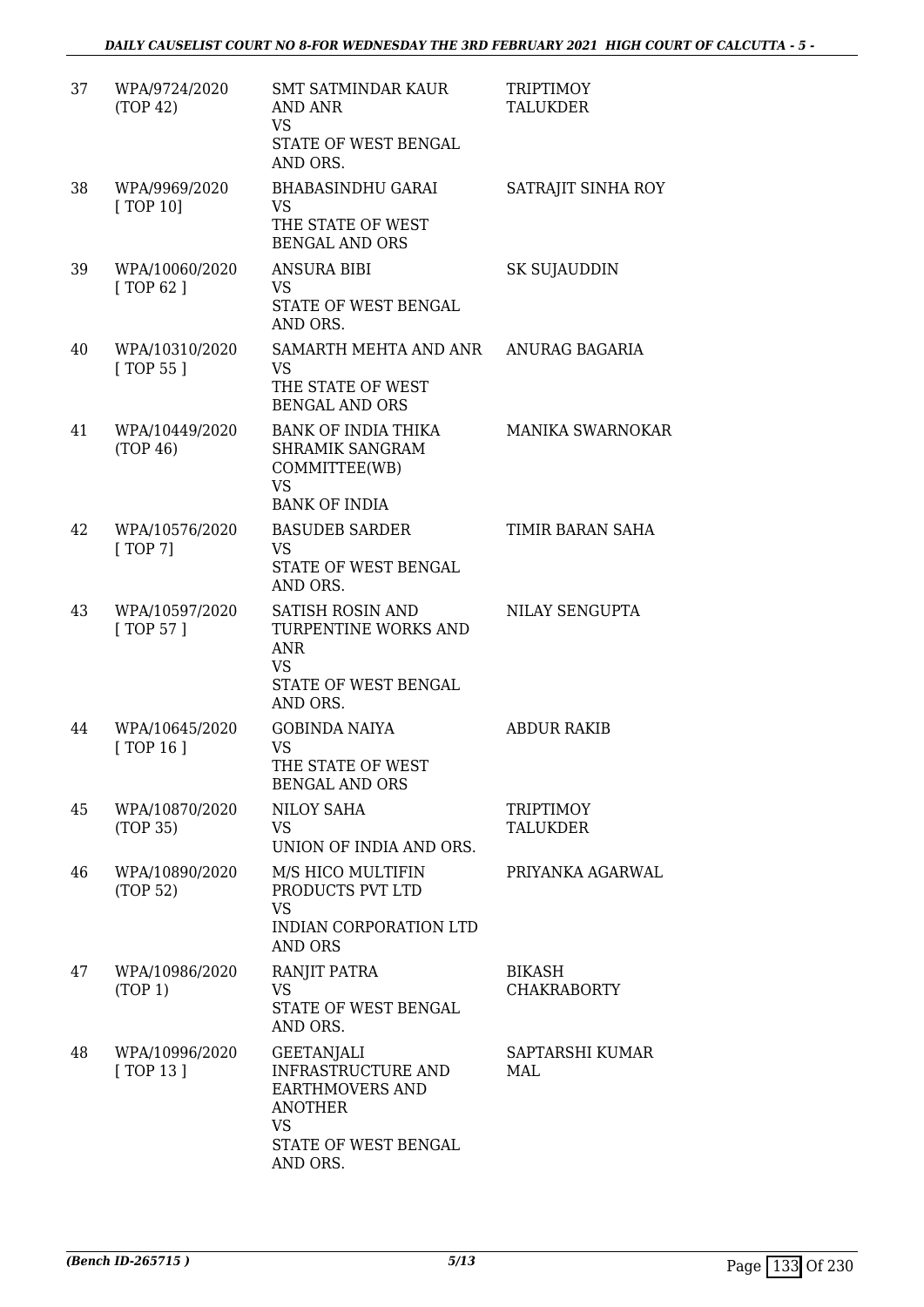| 49 | WPA/11957/2020<br>(TOP 32) | ARPITA MANDAL<br><b>VS</b><br>STATE OF WEST BENGAL<br>AND ORS.                                  | ANJAN<br><b>BHATTACHARYA</b>          |
|----|----------------------------|-------------------------------------------------------------------------------------------------|---------------------------------------|
| 50 | WPA/11973/2020<br>(TOP 31) | HOSENARA KAZI<br><b>VS</b><br>STATE OF WEST BENGAL<br>AND ORS.                                  | <b>MAIDUL ISLAM</b><br><b>KAYAL</b>   |
| 51 | WPA/105/2021<br>(TOP 28)   | <b>SMT BHARATI GUPTA</b><br><b>VS</b><br>STATE OF WEST BENGAL<br>AND ORS.                       | MAHESWARI<br><b>SHARMA</b>            |
| 52 | WPA/582/2021<br>[ TOP 15 ] | <b>RAKESH KUMAR DAS</b><br><b>VS</b><br>STATE OF WEST BENGAL<br>AND ORS.                        | SNEHA SINGH                           |
| 53 | WPA/621/2021<br>[TOP11]    | DWARKA DAS MULCHAND<br><b>MANDANI</b><br><b>VS</b><br>STATE OF WEST BENGAL<br>AND ORS.          | <b>AISHWARYA</b><br><b>CHATTERJEE</b> |
| 54 | WPA/856/2021<br>(TOP 41)   | KARAM CHAND THAPAR<br>AND BROS. LTD<br><b>VS</b><br>DOMODAR VALLEY CORP.                        | CHIARANJIB SINHA                      |
|    | IA NO: CAN/1/2021          |                                                                                                 |                                       |
|    | wt55 WPA/862/2021          | KARAM CHAND THAPA4R<br>AND BROS (COAL SALES)<br><b>LTD</b><br><b>VS</b><br>DAMODAR VALLEY CORP. | CHIRANJIB SINHA                       |
|    | IA NO: CAN/1/2021          |                                                                                                 |                                       |
|    | wt56 WPA/865/2021          | KARAM CHAND THAPAR<br>AND BROS (COAL SALES)<br><b>LTD</b><br><b>VS</b><br>DAMODAR VALLEY CORP   | CHIRANJIB SINHA                       |
|    | IA NO: CAN/1/2021          |                                                                                                 |                                       |
|    | wt57 WPA/871/2021          | KARAM CHAND THAPAR<br>AND BROS(COAL SALES)<br><b>LTD</b><br><b>VS</b><br>DAMODAR VALLEY CORP    | CHIRANJIB SINHA                       |
|    | IA NO: CAN/1/2021          |                                                                                                 |                                       |
| 58 | WPA/868/2021<br>[TOP 12]   | SAMRAT REALPRAJECTS<br>PVT. LTD.<br><b>VS</b><br>STATE OF WEST BENGAL<br>AND ORS.               | PARTHA<br><b>CHAKRABORTY</b>          |
| 59 | WPA/1341/2021<br>(TOP 9)   | SANDEEP KRISHNA<br>ROHATGI<br><b>VS</b><br>STATE OF WEST BENGAL<br>AND ORS.                     | SANDEEP KRISHNA<br>ROHATGI(IN PERSON) |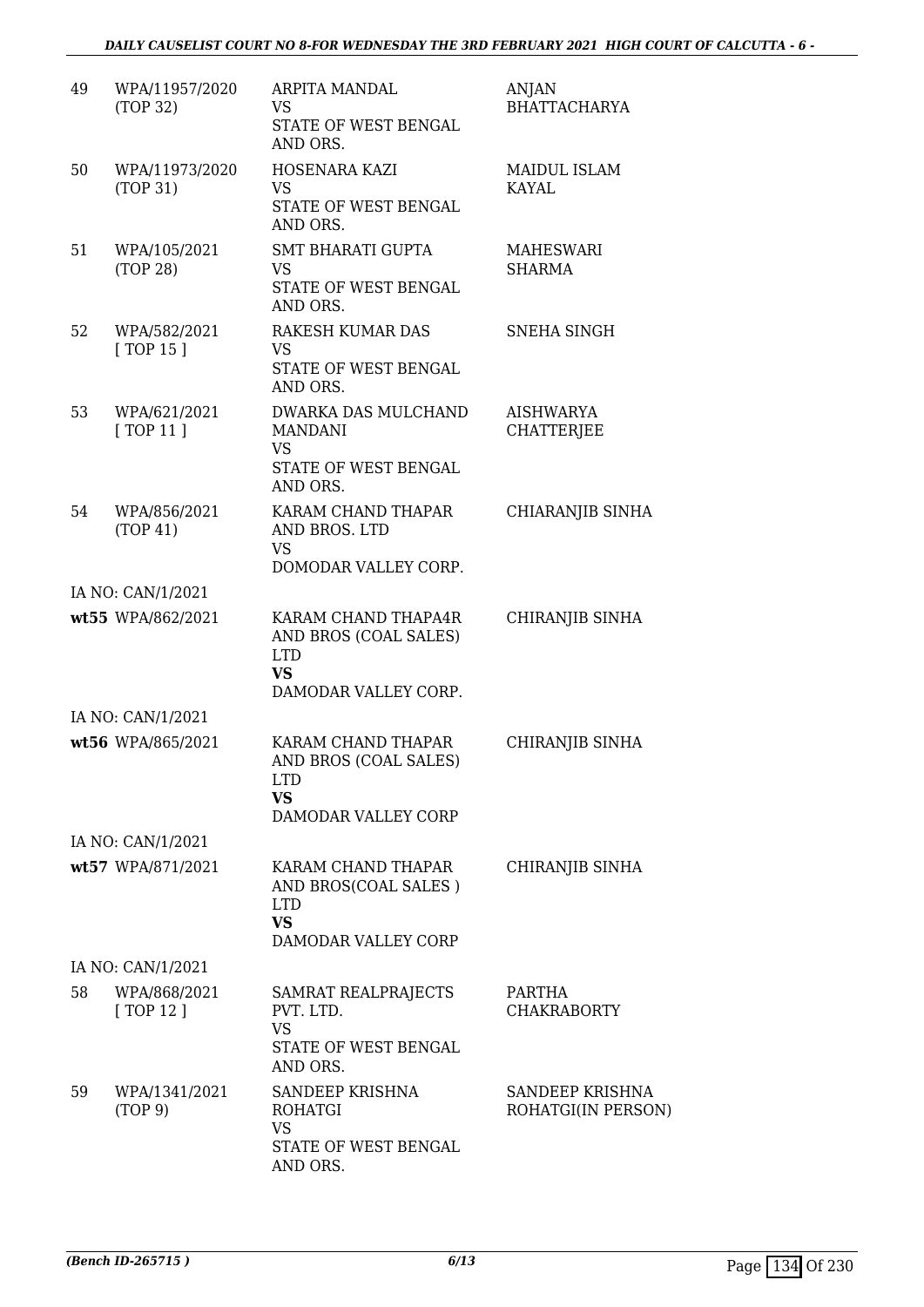| 60 | WPA/1434/2021<br>(TOP 47) | PRONOBESH PAKHIRA<br>VS<br>STATE OF WEST BENGAL<br>AND ORS.                           | LAKSHMINATH<br><b>BHATTACHARYA</b>   |                     |
|----|---------------------------|---------------------------------------------------------------------------------------|--------------------------------------|---------------------|
| 61 | WPA/2478/2021<br>[TOP 3]  | MANIPAL TECHONOLOGIES<br>LTD. AND ANR<br><b>VS</b><br>UCO BANK AND OTHERS             | ADITYA KANODIA                       |                     |
|    |                           | <b>PART HEARD MATTERS</b>                                                             |                                      |                     |
| 62 | WPA/9265/2020             | DOWINS RESOURCE PVT.<br><b>LTD</b><br><b>VS</b><br>Union of India                     | <b>ABHIRUP</b><br><b>CHAKRABORTY</b> |                     |
|    |                           | <b>LISTED MOTION</b>                                                                  |                                      |                     |
| 63 | WPA/6534/2018             | SUBRATA DUTTA & ANR<br><b>VS</b>                                                      | <b>ABHIJIT PAL</b>                   |                     |
|    |                           | STATE OF WEST BENGAL<br>&ORS                                                          |                                      |                     |
| 64 | WPA/9773/2018             | <b>JAKIR MONDAL</b><br>VS<br>STATE OF WEST BENGAL &<br><b>ORS</b>                     | ATIS KUMAR BISWAS                    |                     |
| 65 | WPA/6810/2020             | RAJGARIA TIMBER<br><b>PVT.LTD&amp; ANR</b><br><b>VS</b>                               | RAJIB MULLICK                        |                     |
|    |                           | <b>UNION OF INDIA&amp; ORS</b>                                                        |                                      |                     |
|    |                           | IA NO: CAN/1/2020(Old No:CAN/5791/2020), CAN/2/2020, CAN/3/2021, CAN/4/2021           |                                      |                     |
| 66 | WPA/7011/2020             | <b>SRIKUMAR GIRI</b><br>VS<br>STATE OF WEST BENGAL<br>AND ORS.                        | <b>GAUTAM GURIA</b>                  |                     |
|    | IA NO: CAN/1/2020         |                                                                                       |                                      |                     |
| 67 | WPA/7071/2020             | MADAN MOHAN KHANRA<br>VS<br>THE STATE OF WEST<br><b>BENGAL</b>                        | <b>GAUTAM GURIA</b>                  | <b>GAUTAM GURIA</b> |
|    | IA NO: CAN/1/2020         |                                                                                       |                                      |                     |
| 68 | WPA/7656/2020             | A.J. SARKAR AND CO AND<br><b>ORS</b><br><b>VS</b><br>STATE OF WEST BENGAL<br>AND ORS. | PRATIP KUMAR<br><b>CHATTERJEE</b>    |                     |
|    | IA NO: CAN/1/2020         |                                                                                       |                                      |                     |
| 69 | WPA/7864/2020             | CYGNUS EQUIPMENTS AND<br>RENTALS PRIVATE LIMITED<br><b>VS</b><br>Union of India       | RAJESH UPADHYAY                      |                     |
| 70 | WPA/8220/2020             | LAKSHMI NASAKAR<br>VS<br>STATE OF WEST BENGAL<br>AND ORS.                             | MANOJ KUMAR<br><b>MONDAL</b>         |                     |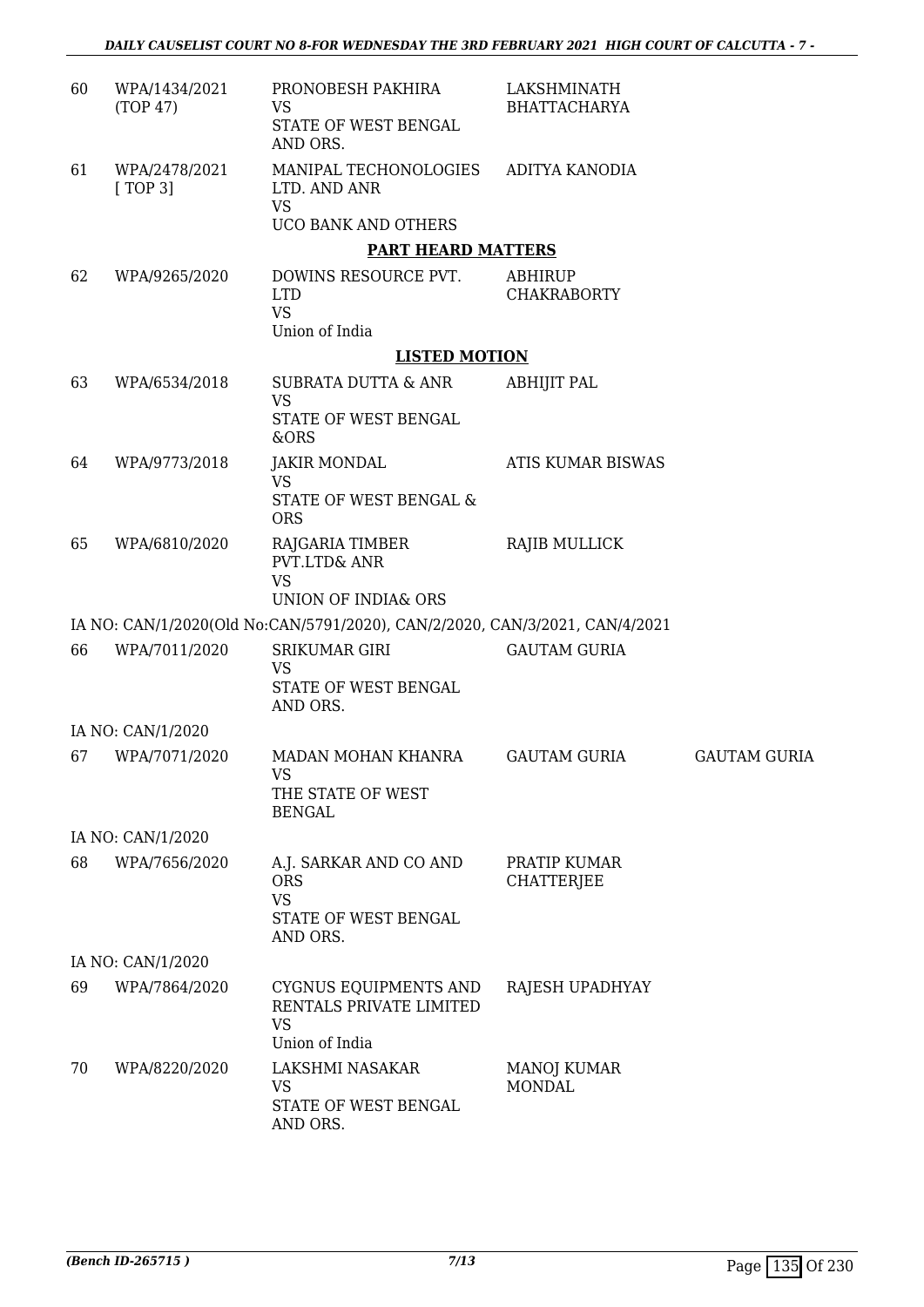| 71 | WPA/8333/2020  | DIBAKAR RANA<br><b>VS</b><br>STATE OF WEST BENGAL<br>AND ORS.                                                               | ANJAN<br><b>BHATTACHARYA</b>          |
|----|----------------|-----------------------------------------------------------------------------------------------------------------------------|---------------------------------------|
| 72 | WPA/9614/2020  | MOHANA GHOSH<br><b>VS</b><br>STATE OF WEST BENGAL<br>AND ORS.                                                               | Madhurima Sarkar                      |
| 73 | WPA/9677/2020  | <b>SHEO CHARAN AGARWAL</b><br><b>VS</b><br>Union of India                                                                   | PRABHAT KUMAR<br><b>SINGH</b>         |
| 74 | WPA/9828/2020  | HABUL MONDAL AND ORS<br><b>VS</b><br>STATE OF WEST BENGAL<br>AND ORS.                                                       | SUDARSHAN GHOSH                       |
| 75 | WPA/9866/2020  | M/S. KALIMATA VYAPAAR<br><b>PVT LTD AND ANR</b><br><b>VS</b><br>THE GENERAL MANAGER,<br>NORTHERN RAILWAYS AND<br><b>ORS</b> | <b>KALLOL SAHA</b>                    |
| 76 | WPA/10011/2020 | PROSUN BANERJEE AND<br>ANR<br><b>VS</b><br>UNION OF INDIA AND ORS.                                                          | ARIF ALI                              |
| 77 | WPA/10315/2020 | KSHETRIYA SHERI GANDHI<br>ASHRAM AND ANR<br><b>VS</b><br>STATE OF WEST BENGAL<br>AND ORS.                                   | <b>SUJIT SAHA</b>                     |
| 78 | WPA/10501/2020 | <b>SHEILA BINANI</b><br><b>VS</b><br>UNION OF INDIA AND<br><b>ANOTHERS</b>                                                  | <b>SUBHASIS DEY</b>                   |
| 79 | WPA/11114/2020 | <b>BISWANATH PAL</b><br>VS<br>STATE OF WEST BENGAL<br>AND ORS.                                                              | RAFIKUL ISLAM<br>SARDAR               |
| 80 | WPA/11286/2020 | ASHOK GHORAI AND ANR<br><b>VS</b><br>STATE OF WEST BENGAL<br>AND ORS.                                                       | <b>MAINAK SWARNOKAR</b>               |
| 81 | WPA/11385/2020 | <b>ASLAM ALI MOLLA</b><br><b>VS</b><br>STATE OF WEST BENGAL<br>AND ORS.                                                     | <b>ASIT KR</b><br><b>BHATTACHARYA</b> |
| 82 | WPA/11406/2020 | JYOTI SANKAR BERA<br><b>VS</b><br>STATE OF WEST BENGAL<br>AND ORS.                                                          | SABYASACHI<br><b>BHATTACHARYA</b>     |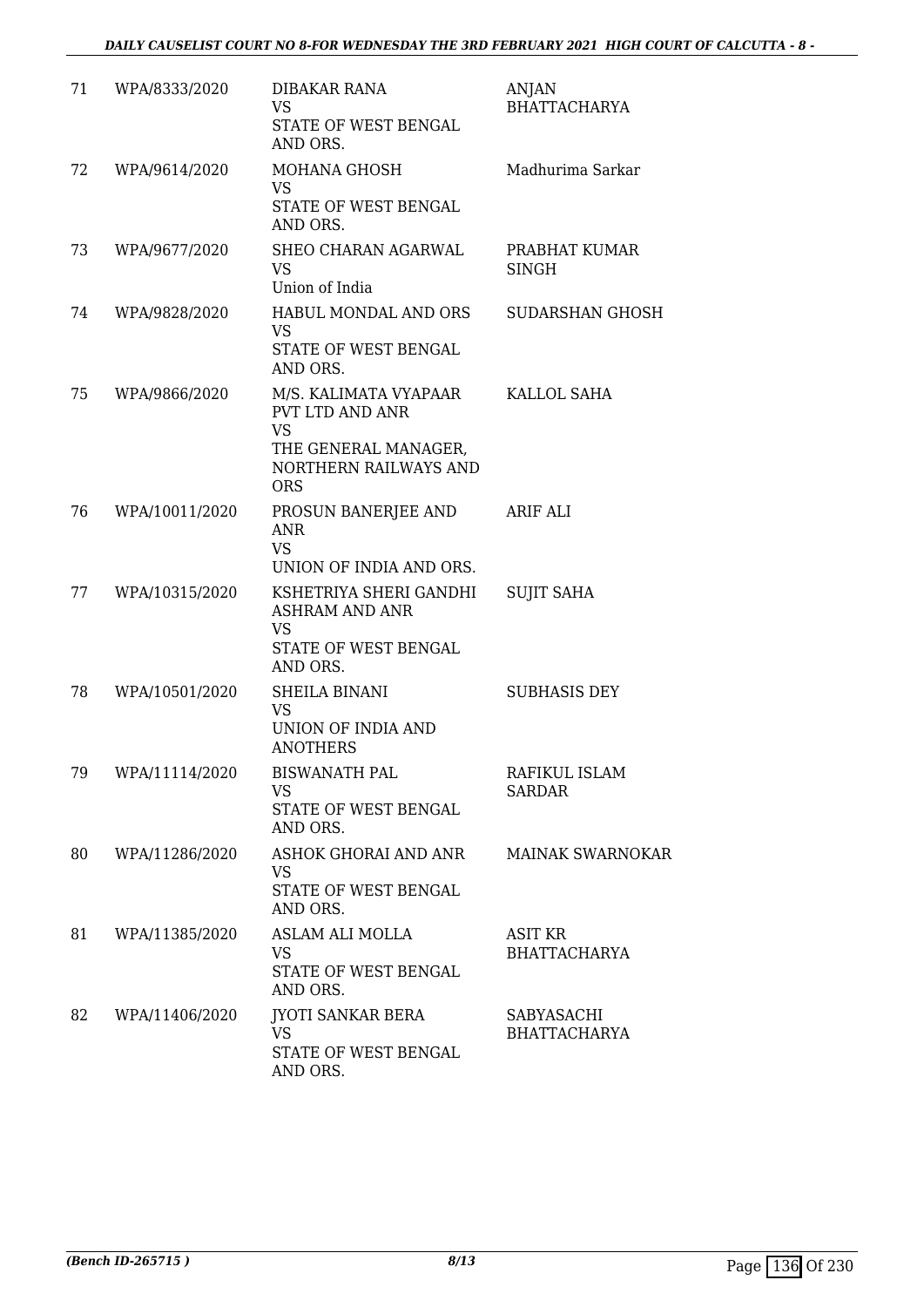| 83 | WPA/11631/2020                          | SAHIDUL ISLAM MOLLA<br>AND ORS<br>VS<br>STATE OF WEST BENGAL                           | <b>JAMUNA SAHA</b>                                                                     |
|----|-----------------------------------------|----------------------------------------------------------------------------------------|----------------------------------------------------------------------------------------|
|    |                                         | AND ORS.                                                                               |                                                                                        |
| 84 | WPA/11860/2020                          | <b>SK ALAUDDIN</b><br><b>VS</b>                                                        | <b>SOUMAJIT DAS</b><br><b>MAHAPATRA</b>                                                |
|    |                                         | STATE OF WEST BENGAL<br>AND ORS.                                                       |                                                                                        |
| 85 | WPA/11968/2020                          | KOUSHIK DAS                                                                            | <b>SANGHITA</b>                                                                        |
|    |                                         | <b>VS</b><br>STATE OF WEST BENGAL<br>AND ORS.                                          | <b>CHATTERJEE</b>                                                                      |
|    |                                         | <b>CONTEMPT APPLICATION</b>                                                            |                                                                                        |
| 86 | WPCRC/42/2020                           | BISWAJIT BHADURI<br><b>VS</b><br>PREETI SUDAN                                          | SHIBAJI KUMAR DAS                                                                      |
|    | wt87 WPA/25541/2018                     | DR. BISWAJIT BHADURI                                                                   | <b>SAMIK SARKAR</b>                                                                    |
|    |                                         | <b>VS</b>                                                                              |                                                                                        |
|    |                                         | UNION OF INDIA & ORS                                                                   |                                                                                        |
| 88 | CPAN/393/2020                           | PURNIMA DAS MAHANTA<br>(BISWAS)<br><b>VS</b><br>N.R SEKAR RAJU                         | <b>ARJUN SAMANTA</b>                                                                   |
|    | IA NO: CAN/1/2020(Old No:CAN/5205/2020) |                                                                                        |                                                                                        |
|    | wt89 WPA/16452/2019                     | PURNIMA DAS MAHANTA<br>(BISWAS)<br><b>VS</b>                                           | <b>ARJUN SAMANTA</b>                                                                   |
|    |                                         | UNION OF INDIA & ORS                                                                   |                                                                                        |
| 90 | CPAN/47/2021                            | PARTHA PRATIM MONDAL<br><b>VS</b><br><b>SANJOY GHOSH</b>                               | <b>ARUP NATH</b><br><b>BHATTACHARYYA</b>                                               |
|    | wt91 WPA/7088/2020                      | PARTHA PRATIM MONDAL<br>VS<br>STATE OF WEST BENGAL                                     | DIPTENDU MONDAL                                                                        |
|    | IA NO: CAN/1/2020, CAN/2/2020           |                                                                                        |                                                                                        |
|    |                                         | <b>APPLICATION</b>                                                                     |                                                                                        |
| 92 | WPA/23011/2006                          | PRIYA BANERJEE                                                                         | MANISHA                                                                                |
|    |                                         | <b>VS</b><br>STATE OF W.B.                                                             | <b>CHATTERJEE</b>                                                                      |
|    |                                         | IA NO: CAN/1/2008(Old No:CAN/1397/2008), CAN/2/2020(Old No:CAN/2093/2020)              |                                                                                        |
| 93 | WPA/326/2014                            | HARAN CH. DAS & ORS                                                                    | SANKHA PRASAD RAY                                                                      |
|    |                                         | <b>VS</b><br>STATE OF WEST BENGAL &<br><b>ORS</b>                                      |                                                                                        |
|    |                                         |                                                                                        | IA NO: CAN/3/2015(Old No:CAN/10943/2015), CAN/4/2019(Old No:CAN/4863/2019), CAN/5/2020 |
| 94 | WPA/13834/2017                          | CHAITANYA BIKASH PAUL<br>VS<br>EPF ORGANISATION,<br>MINISTRY OF LABOUR &<br><b>ORS</b> | MRINAL KANTI<br><b>KUNDU</b>                                                           |
|    |                                         | IA NO: CAN/1/2019(Old No:CAN/5144/2019), CAN/2/2020                                    |                                                                                        |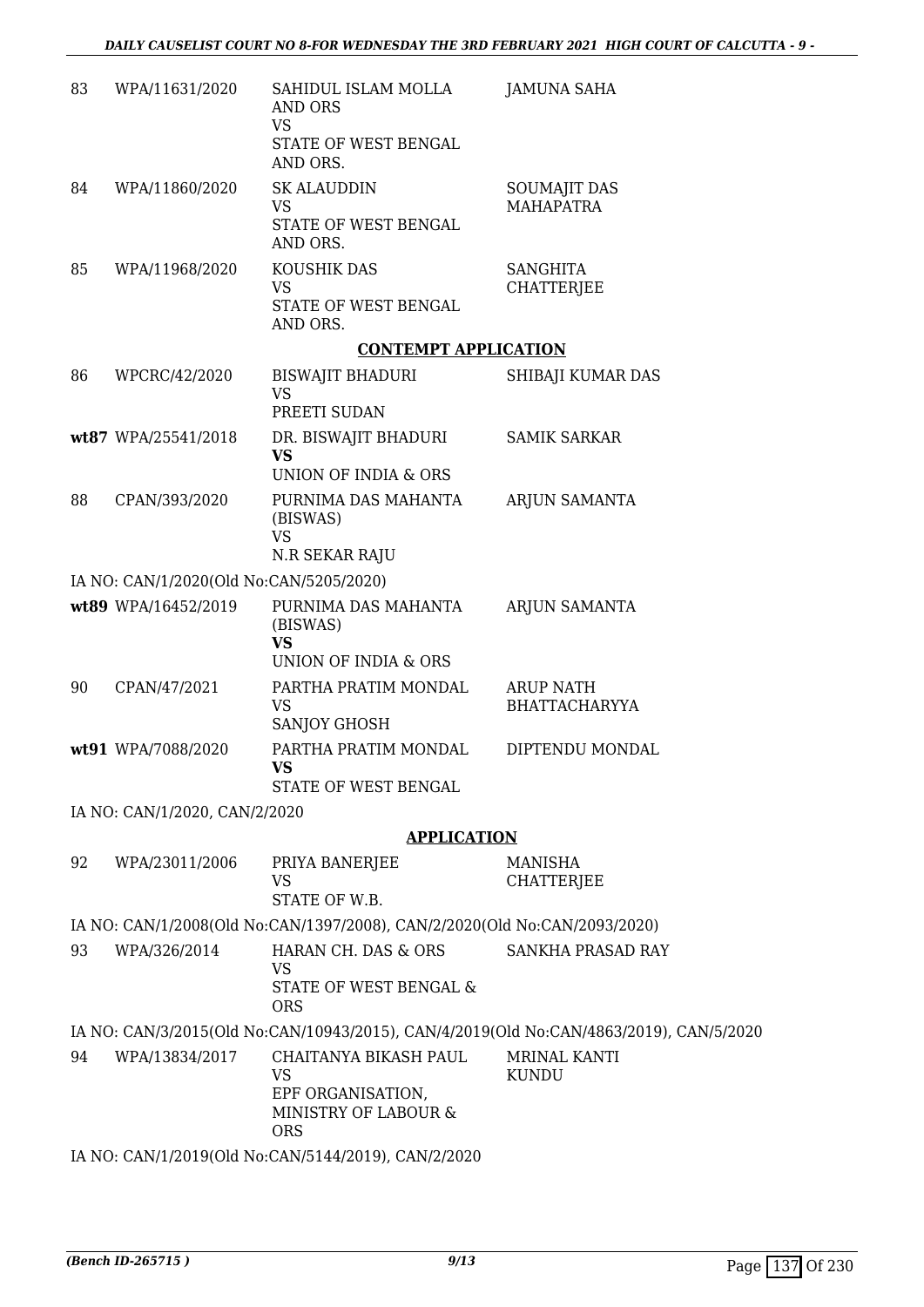| 95  | WPA/18440/2019     | ARCHON POWERINFRA<br><b>INDIA PVT LTD</b><br><b>VS</b><br>THE INDIAN OIL<br><b>CORPORATION &amp; ORS</b> | <b>JEENIA RUDRA</b>                                                                        |
|-----|--------------------|----------------------------------------------------------------------------------------------------------|--------------------------------------------------------------------------------------------|
|     | No:CAN/3998/2020)  |                                                                                                          | IA NO: CAN/1/2019(Old No:CAN/11340/2019), CAN/3/2020(Old No:CAN/3997/2020), CAN/4/2020(Old |
|     | wt96 WPA/1404/2020 | ARCHON POWERINFRA<br><b>INDIA PVT LTD</b><br><b>VS</b><br>INDIAN OIL CORPORATION<br>$&$ ORS              | <b>JEENIA RUDRA</b>                                                                        |
|     |                    | <b>NEW MOTION</b>                                                                                        |                                                                                            |
| 97  | WPA/1719/2021      | <b>SALAMAT SK</b><br><b>VS</b><br>STATE OF WEST BENGAL<br>AND ORS.                                       | <b>MANAS KR DAS</b>                                                                        |
| 98  | WPA/2144/2021      | SUSAIL KUMAR SINGH<br><b>VS</b><br>STATE OF WEST BENGAL<br>AND ORS.                                      | <b>SHAMIK CHATTERJEE</b>                                                                   |
| 99  | WPA/2176/2021      | SUDIPTO NAYOK(MAITY)<br>VS<br>STATE OF WEST BENGAL<br>AND ORS.                                           | <b>SUJIT BHUNIA</b>                                                                        |
| 100 | WPA/2222/2021      | PRASANTA MAITY<br><b>VS</b><br>STATE OF WEST BENGAL<br>AND ORS.                                          | <b>NILAY BARAN</b><br><b>MANDAL</b>                                                        |
| 101 | WPA/2307/2021      | PRONOBESH PAKHIRA<br><b>VS</b><br>STATE OF WEST BENGAL<br>AND ORS.                                       | LAKSHMINATH<br><b>BHATTACHARYA</b>                                                         |
| 102 | WPA/2447/2021      | <b>GULJAR SEIKH</b><br>VS<br>STATE OF WEST BENGAL<br>AND ORS.                                            | <b>ZIAUL HAQUE</b>                                                                         |
| 103 | WPA/2492/2021      | RAFIK ALIAS RAFIQUE<br><b>SEKH</b><br><b>VS</b><br>STATE OF WEST BENGAL<br>AND ORS.                      | LIPIKA CHATTERJEE                                                                          |
| 104 | WPA/2500/2021      | <b>JAKIR HOSEN</b><br><b>VS</b><br>STATE OF WEST BENGAL<br>AND ORS.                                      | <b>SAYAN DE</b>                                                                            |
| 105 | WPA/2507/2021      | SUDIPTA SAHA<br><b>VS</b><br>STATE OF WEST BENGAL<br>AND ORS.                                            | <b>SAYAN DE</b>                                                                            |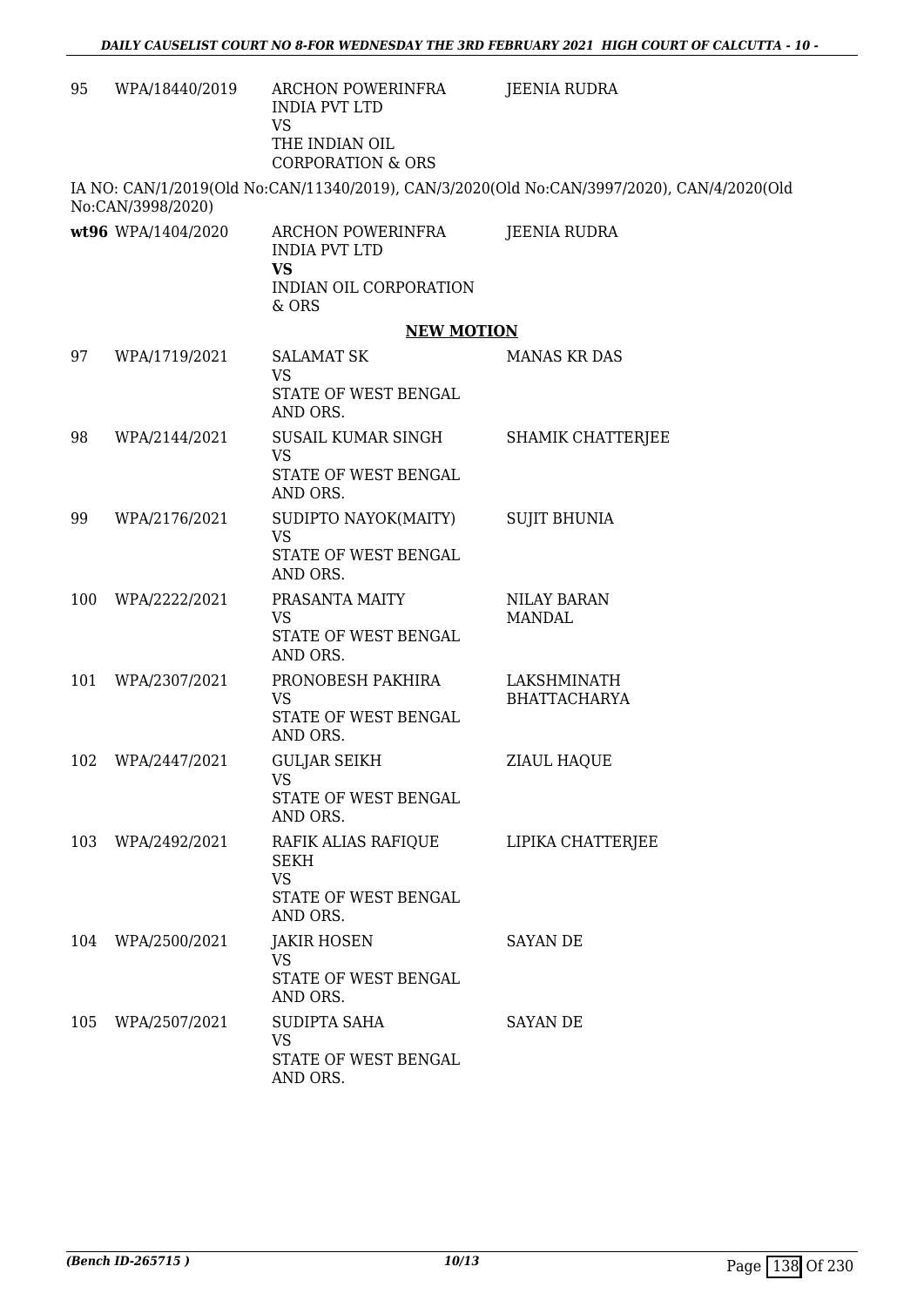|     | 106 WPA/2608/2021 | KESHAB CHANDRA<br>MONDAL<br><b>VS</b><br>STATE OF WEST BENGAL<br>AND ORS.                                              | <b>ANIT DEY</b>                   |
|-----|-------------------|------------------------------------------------------------------------------------------------------------------------|-----------------------------------|
| 107 | WPA/2644/2021     | AMIYA KUMAR PATRA<br><b>VS</b><br>STATE OF WEST BENGAL<br>AND ORS.                                                     | RAVI RANJAN KUMAR                 |
| 108 | WPA/2649/2021     | PRIYANKA BISWAS<br><b>VS</b><br>STATE OF WEST BENGAL<br>AND ORS.                                                       | MD ANISUR<br><b>RAHAMAN</b>       |
| 109 | WPA/2657/2021     | KOD BANU BIBI ALIAS<br>KODBANU BIBI ALIAS<br>KADBANU BIBI<br><b>VS</b><br>STATE OF WEST BENGAL<br>AND ORS.             | MD. ASRAFUL HQU                   |
| 110 | WPA/2688/2021     | MAJET MONDAL AND ANR<br><b>VS</b><br>STATE OF WEST BENGAL<br>AND ORS.                                                  | <b>SSURYANEEL DAS</b>             |
|     | 111 WPA/2744/2021 | <b>J.P AVIATION SERVICES</b><br>PRIVATE LTD.AND ANR<br><b>VS</b><br>UNION OF INDIA AND ORS.                            | RAMENDU AGARWAL                   |
| 112 | WPA/3076/2021     | YUDHISTHIR BERA AND<br><b>ANOTHER</b><br><b>VS</b><br>STATE OF WEST BENGAL<br>AND ORS.                                 | <b>BALARAM PANDIT</b>             |
| 113 | WPA/3096/2021     | BINOD KUMAR SHAW<br>VS<br>THE MANAGING DIRECTOR,<br>PUNJAB NATIONAL BANK<br><b>AND OTHERS</b>                          | ANKITA DEY                        |
|     | 114 WPA/3565/2021 | KOIKHALI SIKSHAK OIKYA O<br>KALYAN SAMITY AND<br><b>ANOTHEE</b><br><b>VS</b><br>STATE OF WEST BENGAL<br><b>AND ORS</b> | <b>GOPA BISWAS</b>                |
|     | 115 WPA/3567/2021 | MD SALAUDDIN MOLLA<br>AND ORS<br><b>VS</b><br>STATE OF WEST BENGAL<br>AND ORS.                                         | <b>KHORDA</b><br><b>CHOUDHURY</b> |
|     |                   | <b>UPGRADED MATTERS</b>                                                                                                |                                   |
| 116 | WPA/4233/2020     | <b>BISWAJIT BARAM</b><br><b>VS</b><br>STATE OF WEST BENGAL &<br><b>ORS</b>                                             | SUBHOJIT MALLICK                  |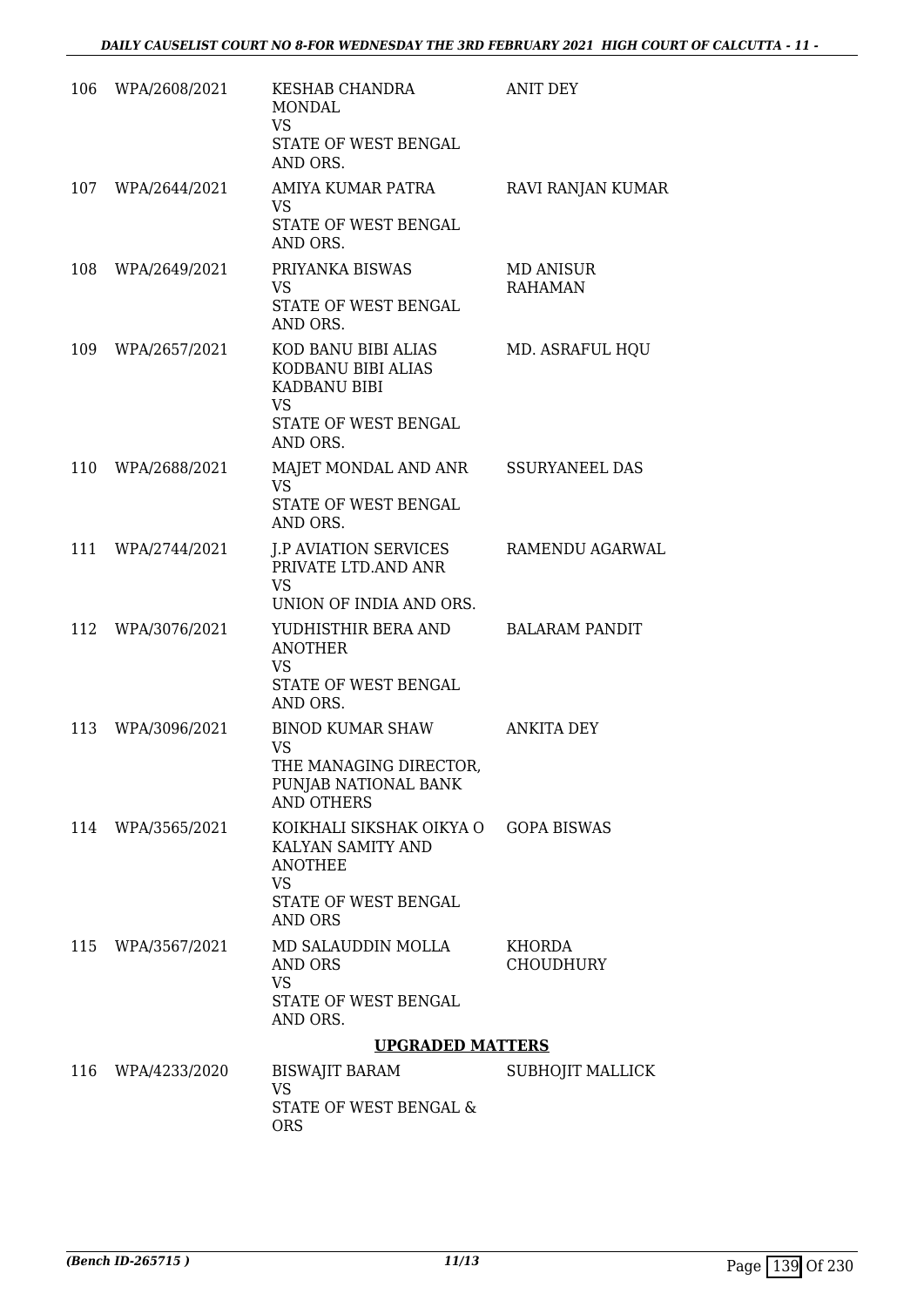|     | 117 WPA/5588/2020 | ANAND KUMAR AGARWAL<br><b>VS</b>                                          | <b>RAMIJ MUNSI</b>                                                                        |
|-----|-------------------|---------------------------------------------------------------------------|-------------------------------------------------------------------------------------------|
|     |                   | STATE BANK OF INDIA &<br><b>ORS</b>                                       |                                                                                           |
|     | No:CAN/4764/2020) |                                                                           | IA NO: CAN/1/2020(Old No:CAN/3334/2020), CAN/2/2020(Old No:CAN/4763/2020), CAN/3/2020(Old |
| 118 | WPA/5691/2020     | KARTICK PAUL<br><b>VS</b><br>STATE OF WEST BENGAL &                       | <b>TAPAN ROY</b>                                                                          |
|     |                   | <b>ORS</b>                                                                |                                                                                           |
|     |                   | IA NO: CAN/1/2020(Old No:CAN/3587/2020), CAN/3/2020(Old No:CAN/4335/2020) |                                                                                           |
| 119 | WPA/8022/2020     | M/S K.M. ENTERPRISE AND<br><b>ORS</b><br><b>VS</b>                        | <b>SUDESHNA BASU</b><br><b>THAKUR</b>                                                     |
|     |                   | STATE OF WEST BENGAL<br>AND ORS.                                          |                                                                                           |
| 120 | WPA/8036/2020     | MD. SALAUDDIN<br><b>VS</b>                                                | <b>MANIKA SARKAR</b>                                                                      |
| 121 | WPA/8065/2020     | State of West Bengal<br>AIJATUN BIBI PURKAIT                              |                                                                                           |
|     |                   | <b>VS</b>                                                                 | PANKAJ HALDER                                                                             |
|     |                   | STATE OF WEST BENGAL<br>AND ORS.                                          |                                                                                           |
| 122 | WPA/8564/2020     | <b>SUMITRA GHOSH</b><br><b>VS</b>                                         | <b>ZIAUL HAQUE</b>                                                                        |
|     |                   | STATE OF WEST BENGAL<br>AND ORS.                                          |                                                                                           |
| 123 | WPA/8741/2020     | APARNA DAS ALIAS MAITY<br><b>VS</b>                                       | <b>APURBA GHOSH</b>                                                                       |
|     |                   | Union of India                                                            |                                                                                           |
| 124 | WPA/8848/2020     | NIRANJAN LALL SARAFF<br><b>AND OTHERS</b><br><b>VS</b>                    | A K UPADHYAY                                                                              |
|     |                   | UNION OF IONDIA AND<br><b>OTHERS</b>                                      |                                                                                           |
| 125 | WPA/9426/2020     | M/S SHUBHVAIBHAV<br>NIRMAN PRIVATELIMITED<br><b>VS</b>                    | PARTHA<br><b>CHAKRABORTY</b>                                                              |
|     |                   | STATE OF WEST BENGAL<br>AND ORS.                                          |                                                                                           |
| 126 | WPA/9842/2020     | <b>BUDDHADEV BISWAS</b>                                                   | PARTHA                                                                                    |
|     |                   | VS<br>RESERVE BANK OF INDIA<br>AND OTHER                                  | <b>CHAKRABORTY</b>                                                                        |
| 127 | WPA/10437/2020    | LAXMI DAS @KARAN DAS                                                      | PANKAJ HALDER                                                                             |
|     |                   | <b>VS</b><br>STATE OF WEST BENGAL<br><b>AND ANOTHER</b>                   |                                                                                           |
| 128 | WPA/10790/2020    | <b>JAHAR SHA</b>                                                          | <b>SOUMYA NAG</b>                                                                         |
|     |                   | <b>VS</b><br>State of West Bengal AND<br><b>ANR</b>                       |                                                                                           |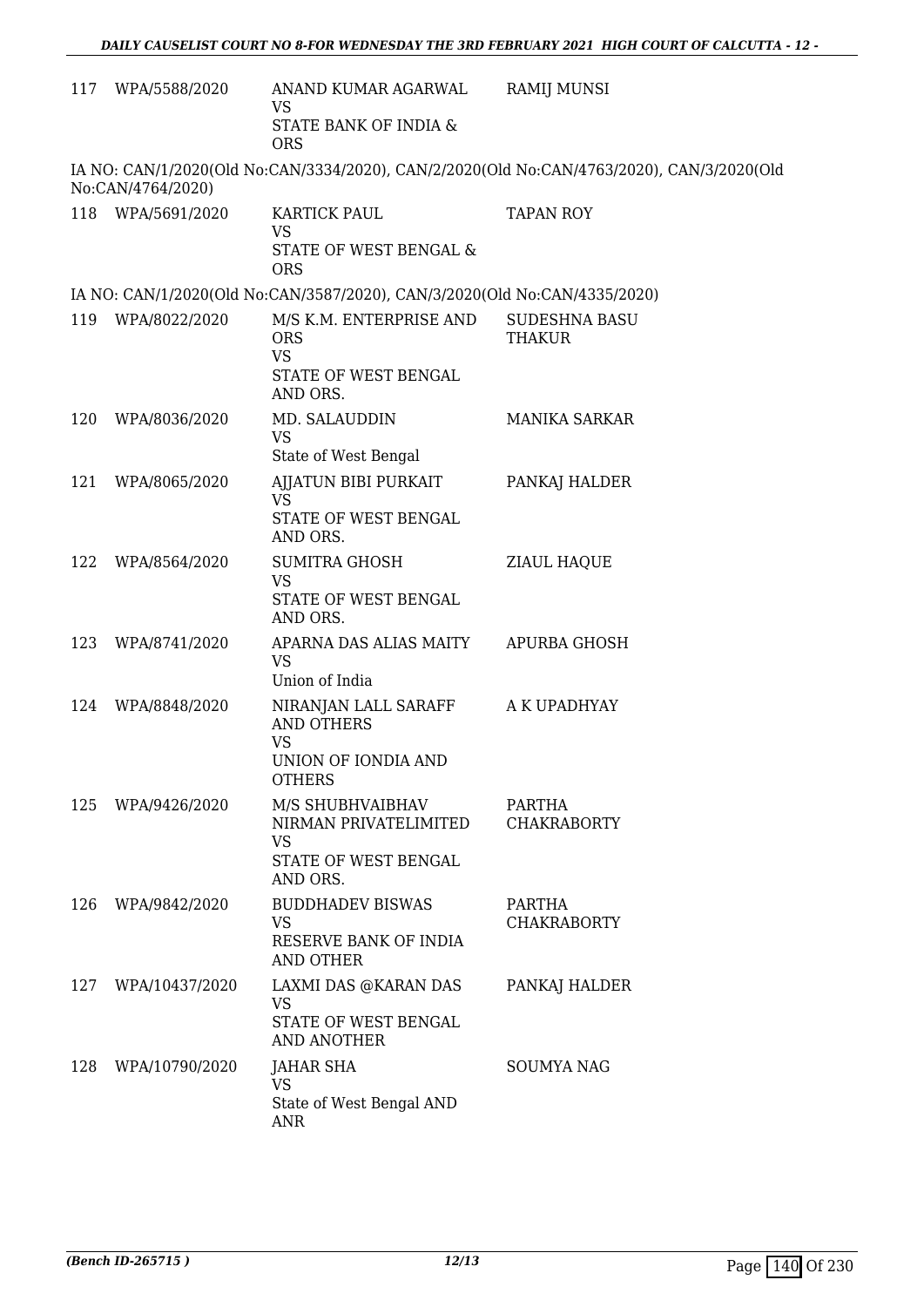129 WPA/112/2021 KANAM LATEX INDUSTRIES PRIVATE LIMITED AND ANOTHER VS STATE OF WEST BENGAL AND ORS. SALONI BHATTACHARJEE

IA NO: CAN/1/2021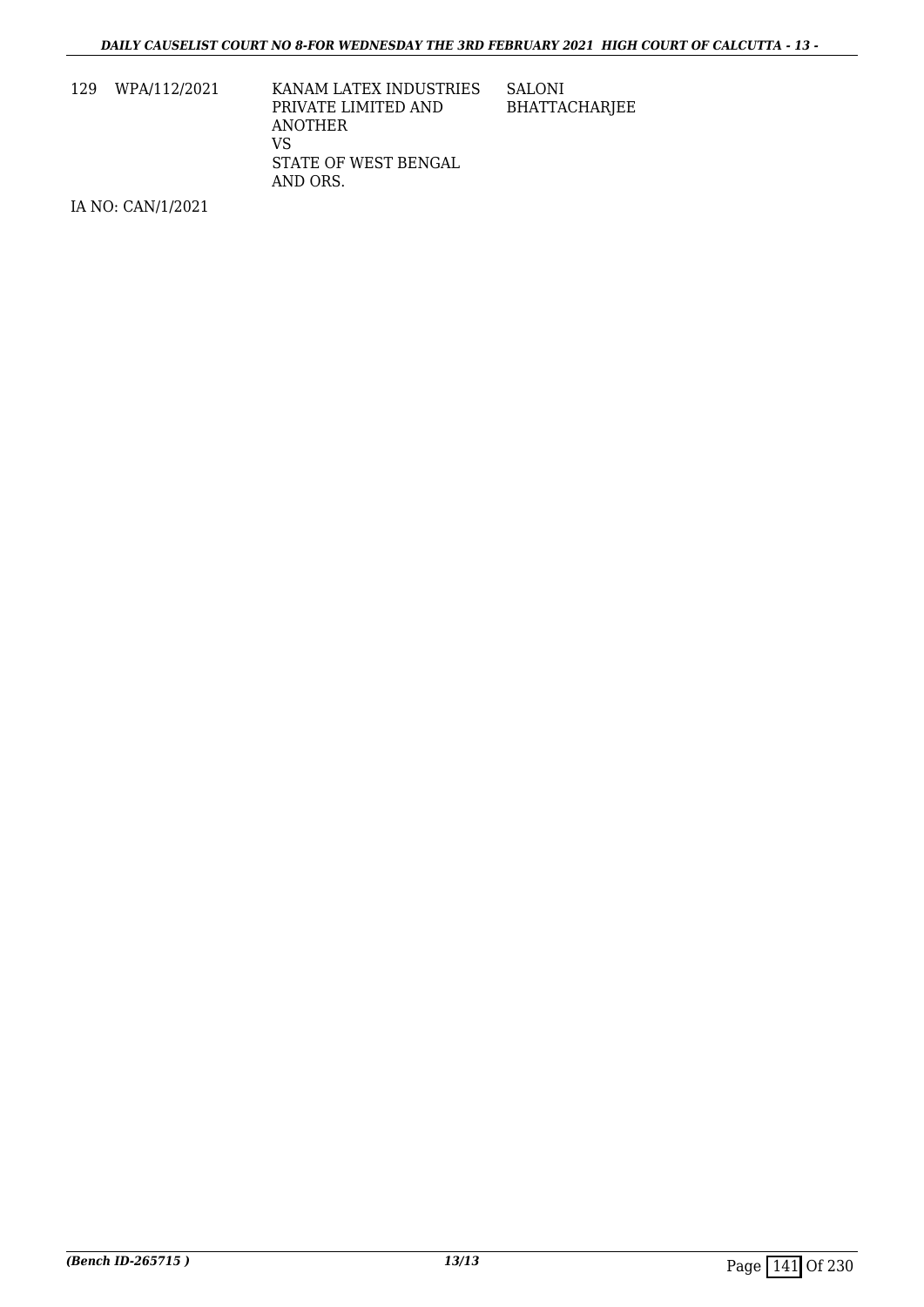

# In The High Court at Calcutta

### **Appellate Side**

**DAILY CAUSELIST For Wednesday The 3rd February 2021**

**COURT NO. 26 SINGLE BENCH (SB - VI) AT 10:45 AM HON'BLE JUSTICE SHEKHAR B. SARAF (VIA VIDEO CONFERENCE)**

**ON AND FROM MONDAY, THE 11TH JANUARY, 2021 – MATTERS (MOTION & HEARING) UNDER ARTICLE 226 OF THE CONSTITUTION RELATING TO SECONDARY AND HIGHER SECONDARY EDUCATION UNDER GROUP II INCLUDING SERVICES AND APPLICATIONS CONNECTED THERETO AND EDUCATIONAL MATTERS NOT ASSIGNED TO ANY OTHER BENCH.**

**HEARING OF WRIT PETITIONS IRRESPECTIVE OF CLASSIFICATION AND APPLICATIONS CONNECTED THERETO.**

**NOTE : MATTERS WILL BE TAKEN UP THROUGH PHYSICAL HEARING WHEN BOTH THE PARTIES ARE AGREED.**

**SPL.NOTE : I) 'HEARING' AND 'ASSIGNED' MATTERS WILL BE TAKEN UP ON FRIDAY OF EACH WEEK AFTER RECESS.**

**II) CONTEMPT MATTERS WILL BE TAKEN UP ON THURSDAY AFTER RECESS.**

### **III) ORIGINAL SIDE MATTERS WILL NORMALLY BE TAKEN UP AT 3.00 P.M.OR EXHAUSTION OF THE APPELLATE SIDE LIST WHICHEVER IS EARLIER.**

#### **FOR JUDGMENT** 1 WPA/17718/2016 PRABIR PROSAD ROY VS STATE OF WEST BENGAL & ORS ANIMESH BHATTACAHRYA **TO BE MENTIONED** 2 WPA/3976/2015 SIKANDAR PERWEZ VS STATE OF WEST BENGAL & ORS TANUJA BASAK 3 WPA/23656/2019 SUBAL SHARMA  $V<sub>S</sub>$ STATE OF WEST BENGAL & ORS SUSMITA SEN

**(Bench ID-265692)** 1/13 Page 142 Of 230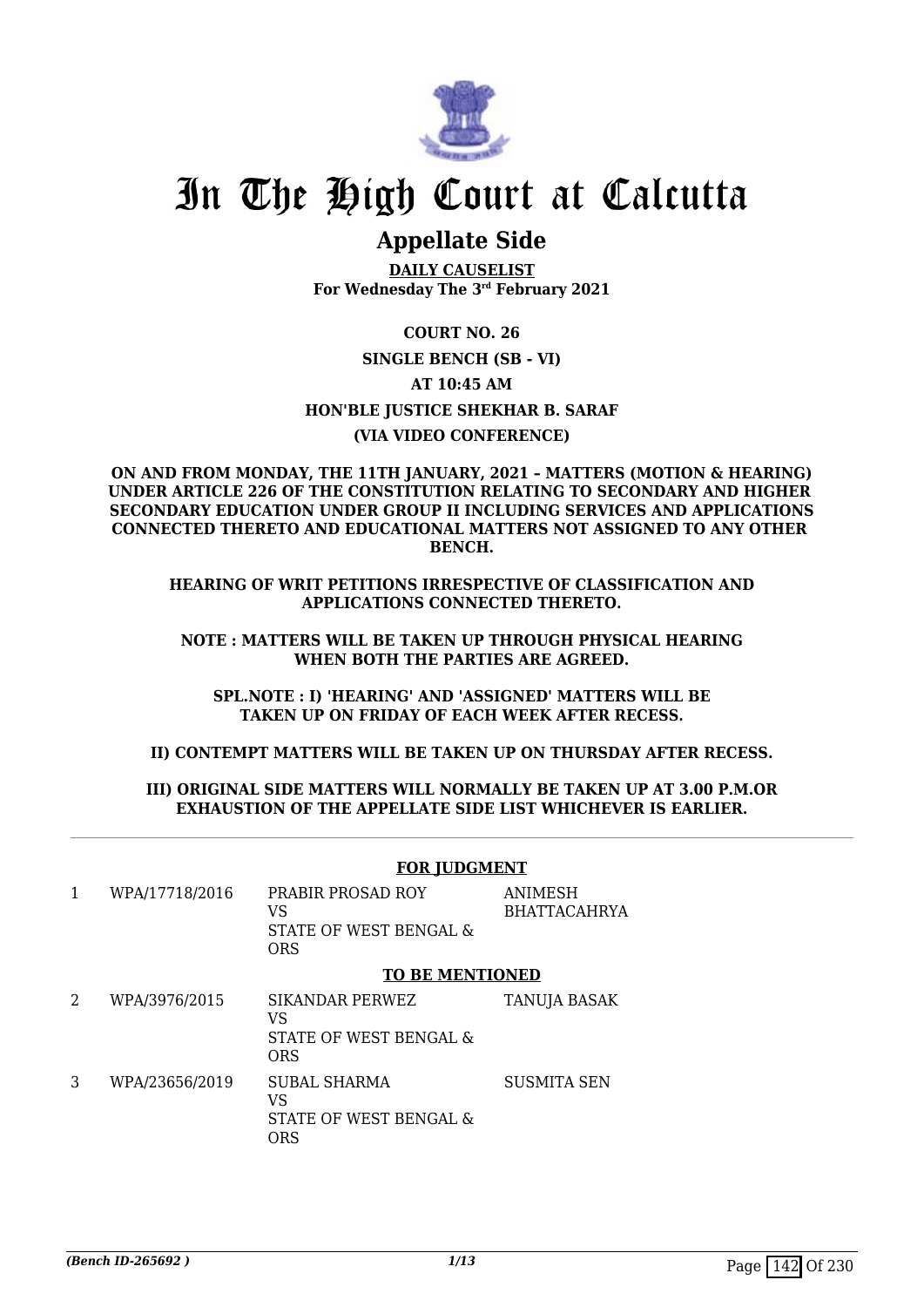| 4  | WPA/23657/2019                | DIP[A GHOSH<br><b>VS</b><br>STATE OF WEST BENGAL &<br><b>ORS</b>                        | <b>SUSMITA SEN</b>            |
|----|-------------------------------|-----------------------------------------------------------------------------------------|-------------------------------|
| 5  | WPA/23718/2019                | <b>MUNMUN SARKAR</b><br><b>VS</b><br>STATE OF WEST BENGAL &<br><b>ORS</b>               | DEBABRATA DAS<br><b>GUPTA</b> |
| 6  | WPA/4356/2020<br>(Correction) | RAHIM A BEBA<br><b>VS</b><br>STATE OF WEST BENGAL &<br>ORS.                             | SAIDUL ISLAM                  |
|    |                               | <b>NEW MOTION</b>                                                                       |                               |
| 7  | WPA/1185/2021                 | SHYAMALI MANDAL<br><b>VS</b><br>STATE OF WEST BENGAL<br>AND ORS.                        | PAMPA DEY (DHABAL)            |
| 8  | WPA/1877/2021                 | PUBALI MITRA CHAUDHURI<br><b>VS</b><br>STATE OF WEST BENGAL<br>AND ORS.                 | <b>ABHRADIP MAITY</b>         |
| 9  | WPA/2265/2021                 | <b>ARUP PAL</b><br><b>VS</b><br>STATE OF WEST BENGAL<br>AND ORS.                        | <b>BRATATI DUTTA</b>          |
| 10 | WPA/3384/2021                 | RATAN CHATTAPADHYAY<br><b>VS</b><br>STATE OF WEST BENGAL<br>AND ORS.                    | <b>ABHRADIP MAITY</b>         |
|    |                               | <b>RETURNABLE MOTION</b>                                                                |                               |
| 11 | WPA/7951/2019                 | AMIYA KR MAHATO & ORS<br><b>VS</b><br><b>STATE OF WEST BENGAL &amp;</b><br><b>ORS</b>   | SAMIR KR ADHIKARI             |
| 12 | WPA/23454/2019                | MAHASIN KAMAL & ORS<br><b>VS</b><br>STATE OF WEST BENGAL<br>&ORS                        | <b>DONA GHOSH</b>             |
| 13 | WPA/9134/2020                 | KINGSHOOK GHOSH<br><b>VS</b><br>THE STATE OF WEST<br><b>BENGAL AND ORS</b>              | APURBA KUMAR<br><b>GHOSH</b>  |
| 14 | WPA/78/2021                   | MITYL CHAKRAVORTY AND<br><b>OTHERS</b><br><b>VS</b><br>STATE OF WEST BENGAL<br>AND ORS. | <b>SUNIT KUMAR ROY</b>        |
| 15 | WPA/171/2021                  | SUBHANKAR BERA<br><b>VS</b><br>STATE OF WEST BENGAL<br>AND ORS.                         | SAMIRAN MANDAL                |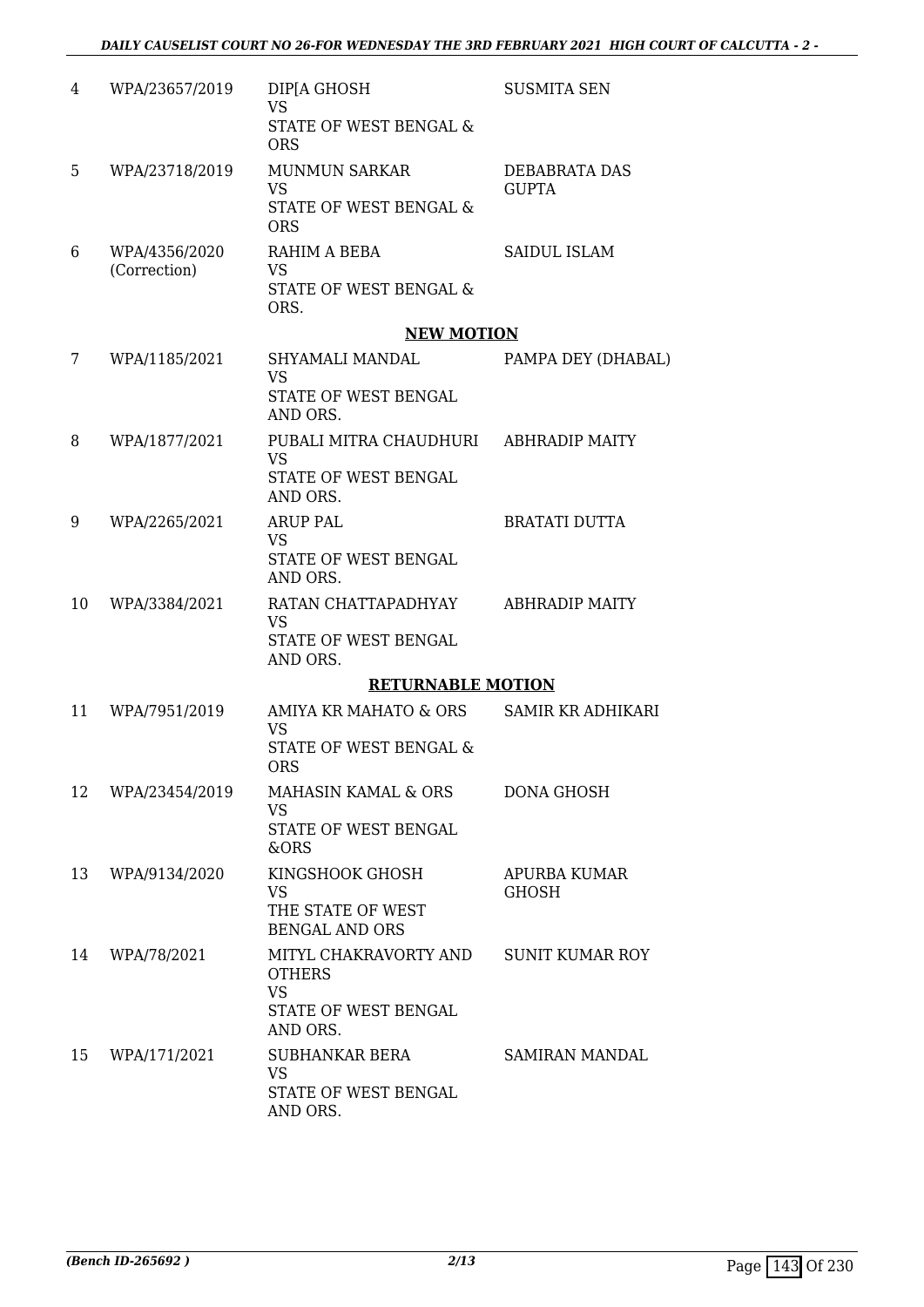| 16 | WPA/173/2021   | DIPANKAR SARKAR<br><b>VS</b><br>STATE OF WEST BENGAL<br>AND ORS.                           | SAMIRAN MANDAL                     |
|----|----------------|--------------------------------------------------------------------------------------------|------------------------------------|
| 17 | WPA/178/2021   | <b>BIR SINGHA PAL</b><br><b>VS</b><br>STATE OF WEST BENGAL<br>AND ORS.                     | SAMIRAN MANDAL                     |
| 18 | WPA/770/2021   | ASRAF ALI<br><b>VS</b><br>STATE OF WEST BENGAL<br>AND ORS.                                 | <b>RESHMA PARVEEN</b>              |
| 19 | WPA/1006/2021  | NIRMAL KR BHUNIA<br><b>VS</b><br>STATE OF WEST BENGAL<br>AND ORS.                          | KRISHNENDU BERA                    |
| 20 | WPA/1069/2021  | <b>MANAB TARAFDAR</b><br><b>VS</b><br>STATE OF WEST BENGAL<br>AND ORS.                     | <b>BHASKAR SETH</b>                |
|    |                | <b>MOTION</b>                                                                              |                                    |
| 21 | WPA/29935/2016 | MANIK CHANDRA DAS<br><b>VS</b><br><b>STATE OF WEST BENGAL &amp;</b>                        | TANUJA BASAK                       |
| 22 | WPA/5583/2018  | <b>ORS</b><br>NANDITA PAUL<br><b>VS</b><br><b>STATE OF WEST BENGAL &amp;</b><br><b>ORS</b> | DEBASREE DHAMALI                   |
| 23 | WPA/19642/2018 | SEMANTI SENGUPTA<br><b>VS</b><br>STATE OF WEST BENGAL &<br><b>ORS</b>                      | <b>MADHUSUDAN</b><br><b>MANDAL</b> |
| 24 | WPA/16078/2019 | <b>SUKLA DUTTA</b><br><b>VS</b><br>STATE OF WEST BENGAL &<br><b>ORS</b>                    | <b>GOLAM MOHIUDDIN</b>             |
| 25 | WPA/16080/2019 | <b>BIKRAM NARJINARY</b><br><b>VS</b><br>STATE OF WEST BENGAL &<br><b>ORS</b>               | <b>GOLAM MOHIUDDIN</b>             |
| 26 | WPA/17483/2019 | <b>SISIR GHOSH</b><br><b>VS</b><br>STATE OF WEST BENGAL &<br><b>ORS</b>                    | <b>GOLAM MOHIUDDIN</b>             |
| 27 | WPA/17484/2019 | SOUMEN NARJEENARY<br><b>VS</b><br>STATE OF WEST BENGAL &<br><b>ORS</b>                     | <b>GOLA MOHIUDDIN</b>              |
| 28 | WPA/17487/2019 | TANDRA KARMAKAR<br><b>VS</b><br>STATE OF WEST BENGAL<br>&ORS                               | <b>GOLA MOHIUDDIN</b>              |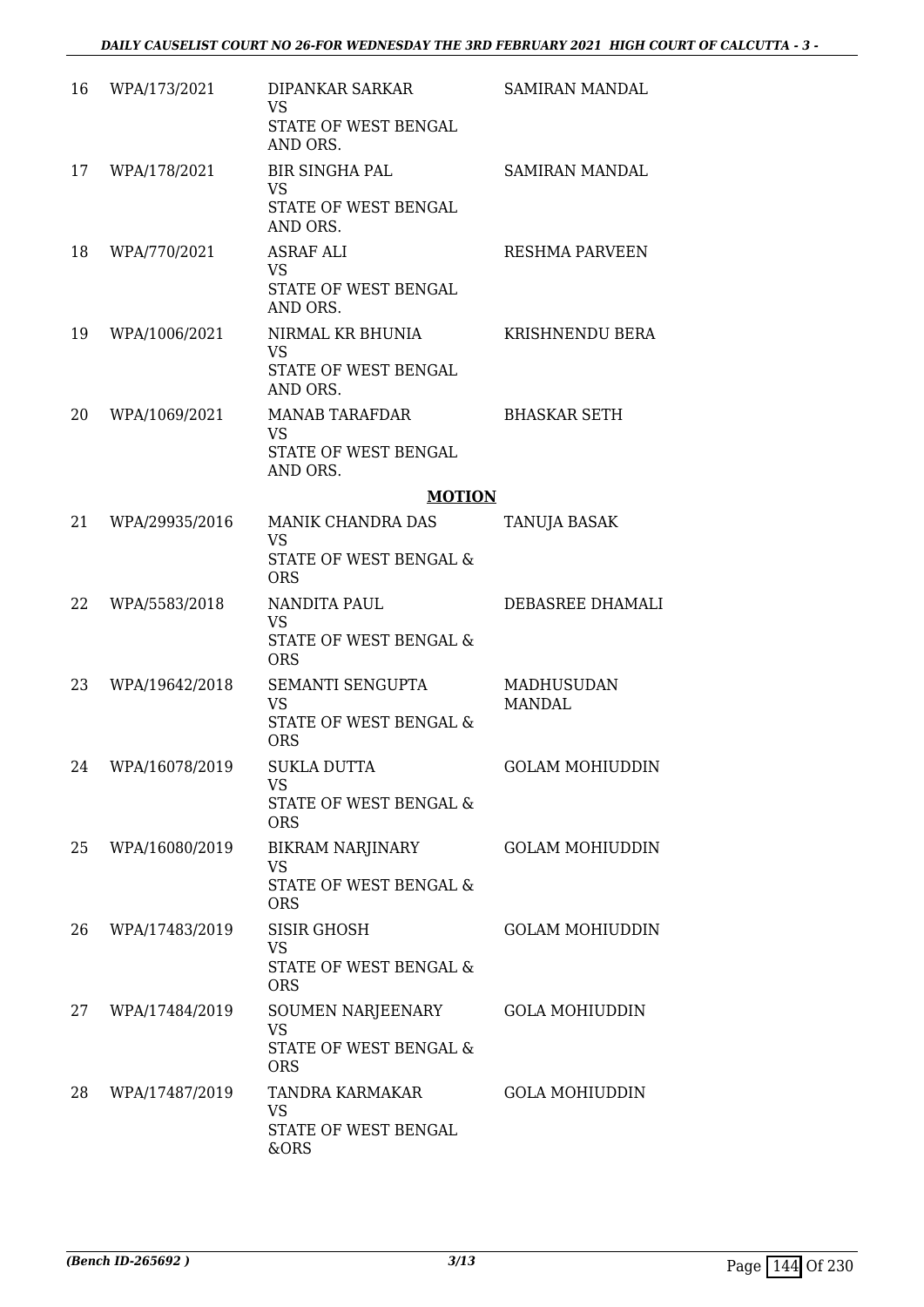| 29 | WPA/17960/2019    | ASHIS KUMAR SARKAR &<br><b>ORS</b><br><b>VS</b><br>STATE OF WEST BENGAL &<br><b>ORS</b>              | TANUJA BASAK                            |
|----|-------------------|------------------------------------------------------------------------------------------------------|-----------------------------------------|
| 30 | WPA/18352/2019    | MADHUMITA MONDAL<br>VS<br>W.B. CENTRAL SCHOOL<br><b>SERVICE COMMISSION &amp;</b><br>ANR              | <b>GOLAM MOHIUDDIN</b>                  |
|    | IA NO: CAN/1/2020 |                                                                                                      |                                         |
|    | 31 WPA/18355/2019 | MOUSUMI MONDAL<br>VS<br>W.B. CENTRAL SCHOOL<br><b>SERVICE COMMISSION &amp;</b><br><b>ORS</b>         | <b>GOLAM MOHIUDDIN</b>                  |
|    | IA NO: CAN/1/2020 |                                                                                                      |                                         |
| 32 | WPA/18374/2019    | SAMAR KUMAR GHOSH<br>VS<br><b>STATE OF WEST BENGAL &amp;</b><br><b>ORS</b>                           | <b>JUIN DUTTA</b><br><b>CHAKRABORTY</b> |
| 33 | WPA/20541/2019    | UTTARAN BISWAS<br><b>VS</b><br>STATE OF WEST BENGAL &<br><b>ORS</b>                                  | <b>RASOMAY MANDAL</b>                   |
|    | IA NO: CAN/1/2020 |                                                                                                      |                                         |
| 34 | WPA/21665/2019    | BISWAJIT DEBNATH & ORS<br><b>VS</b><br>STATE OF WEST BENGAL &<br><b>ORS</b>                          | SABNAM SULTANA                          |
| 35 | WPA/22119/2019    | <b>SHAMPA SARKAR</b><br><b>VS</b><br>THE WB CENTRAL SCHOOL<br><b>SERVICE COMMISSION &amp;</b><br>ANR | <b>GOLAM MOHIUDDIN</b>                  |
|    | IA NO: CAN/1/2020 |                                                                                                      |                                         |
| 36 | WPA/22406/2019    | <b>JIMUT MANDAL</b><br><b>VS</b><br>STATE OF WEST BENGAL &<br><b>ORS</b>                             | <b>ASHRAFUL HUQ</b>                     |
| 37 | WPA/22408/2019    | SANJIT MANDAL<br><b>VS</b><br><b>STATE OF WEST BENGAL &amp;</b><br><b>ORS</b>                        | <b>ASHRAFUL HUQ</b>                     |
| 38 | WPA/23052/2019    | SUJATA JANA<br><b>VS</b><br>STATE OF WEST BENGAL &<br><b>ORS</b>                                     | <b>GOUTAM ACHARYA</b>                   |
| 39 | WPA/23589/2019    | SANTANU GHOSH<br><b>VS</b><br>STATE OF WEST BENGAL &<br><b>ORS</b>                                   | SANCHAYITA DE                           |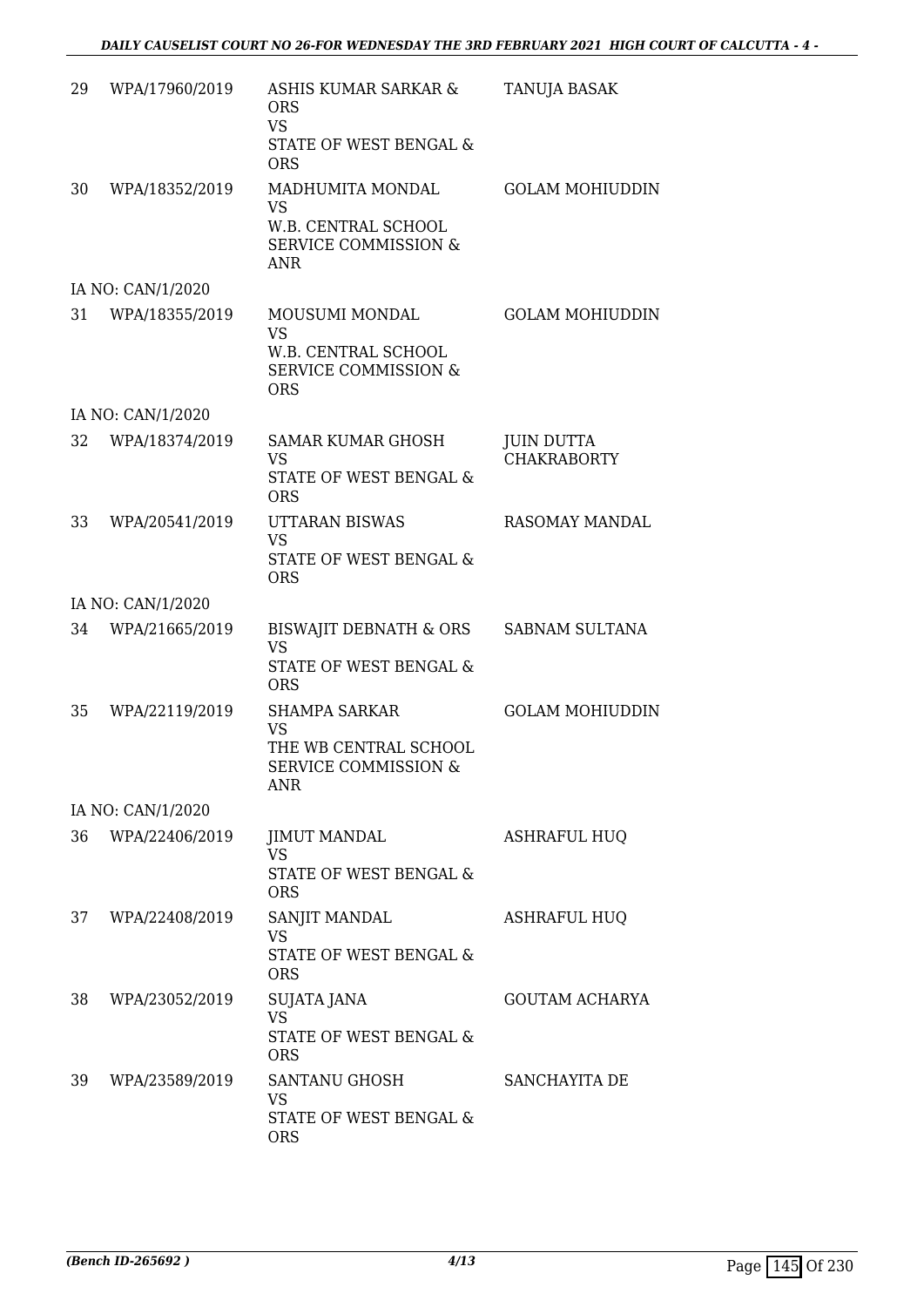| 40 | WPA/579/2020                            | RAJU KHAN & ORS<br><b>VS</b><br>STATE OF WEST BENGAL &                              | <b>SALMAN SULTANA</b>   |
|----|-----------------------------------------|-------------------------------------------------------------------------------------|-------------------------|
| 41 | WPA/931/2020                            | <b>ORS</b><br>KUMKUM BALSARA<br><b>VS</b><br>STATE OF WEST BENGAL &<br><b>ORS</b>   | <b>SOURAV HALDAR</b>    |
|    | IA NO: CAN/1/2020(Old No:CAN/1931/2020) |                                                                                     |                         |
|    | 42 WPA/1152/2020                        | <b>SANJIB DAS</b><br><b>VS</b><br>STATE OF WEST BENGAL &<br><b>ORS</b>              | MD ASHRAFUL HUQ         |
| 43 | WPA/2772/2020                           | <b>RUMA RAY</b><br><b>VS</b><br><b>STATE OF WEST BENGAL &amp;</b><br><b>ORS</b>     | TANUJA BASAK            |
| 44 | WPA/2774/2020                           | <b>DOLLY MAITY</b><br><b>VS</b><br><b>STATE OF WEST BENGAL &amp;</b><br><b>ORS</b>  | TANUJA BASAK            |
| 45 | WPA/3148/2020                           | DEBJYOTI MONDAL<br><b>VS</b><br>STATE OF WEST BENGAL &<br><b>ORS</b>                | <b>BISWAJIT SAMANTA</b> |
| 46 | WPA/3804/2020                           | SUNIL KUMAR GHOSH<br><b>VS</b><br><b>STATE OF WEST BENGAL &amp;</b><br><b>ORS</b>   | <b>SUMITA SEN</b>       |
|    | IA NO: CAN/1/2020                       |                                                                                     |                         |
| 47 | WPA/3895/2020                           | <b>ANANYA BEGUM</b><br><b>VS</b><br><b>STATE OF WEST BENGAL &amp;</b><br><b>ORS</b> | <b>SYED MANSUR ALI</b>  |
| 48 | WPA/4576/2020                           | SAIDUL ISLAM<br><b>VS</b><br>STATE OF WEST BENGAL &<br><b>ORS</b>                   | <b>TANUJA BASAK</b>     |
| 49 | WPA/5197/2020                           | <b>TIYASA HALDER</b><br><b>VS</b><br>STATE OF WEST BENGAL &<br><b>ORS</b>           | MISTHI SAHA             |
| 50 | WPA/7091/2020                           | <b>SMT SIBANI GIRI</b><br><b>VS</b><br>State of West Bengal                         | <b>BISWAJIT SEN</b>     |
|    | IA NO: CAN/1/2020                       |                                                                                     |                         |
| 51 | WPA/7929/2020                           | <b>SISIR ROY</b><br><b>VS</b><br>STATE OF WEST BENGAL<br>AND ORS.                   | ASHIS KUMAR PAUL        |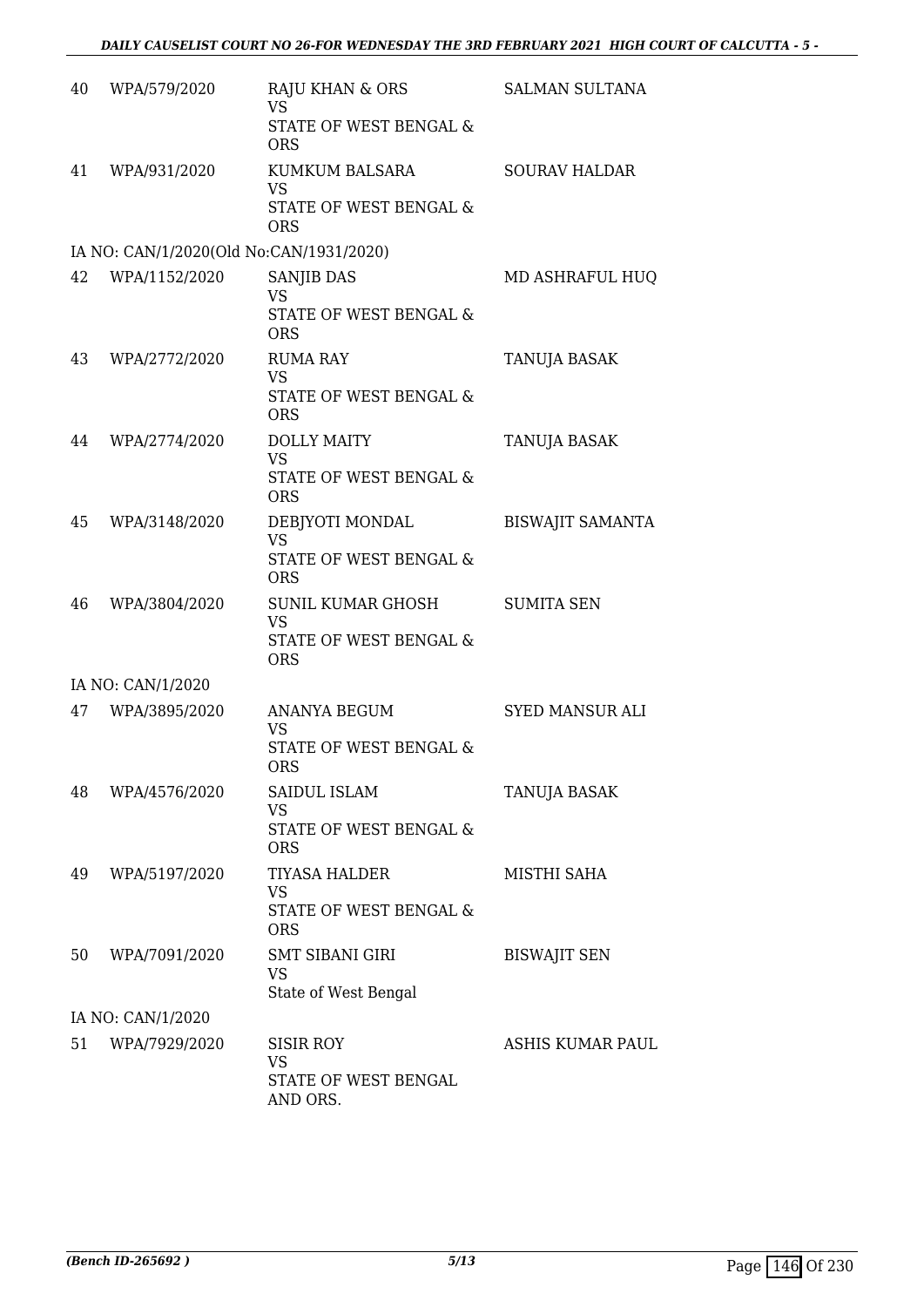| 52 | WPA/8046/2020 | ALL POST GRADUATE<br>TEACHERS WELFARE<br><b>ASSOCIATION AND ANR</b><br><b>VS</b><br>THE STATE OF WEST<br><b>BENGAL AND ORS</b> | <b>SIDDHARTHA</b><br><b>SANKAR MANDAL</b> |
|----|---------------|--------------------------------------------------------------------------------------------------------------------------------|-------------------------------------------|
| 53 | WPA/8095/2020 | SUDIPTA MANDAL<br><b>VS</b><br>STATE OF WEST BENGAL<br><b>AND ORS</b>                                                          | <b>SOMNATH</b><br><b>GANGOPADHYAY</b>     |
| 54 | WPA/8178/2020 | <b>SMT ARPITA GUIN</b><br><b>VS</b><br>STATE OF WEST BENGAL<br>AND ORS.                                                        | ALI AHSAN ALAMGIR                         |
| 55 | WPA/8179/2020 | SHIBU JOARDDER<br><b>VS</b><br>STATE OF WEST BENGAL<br>AND ORS.                                                                | <b>SIDDHARTHA</b><br><b>SANKAR MANDAL</b> |
| 56 | WPA/8319/2020 | KALIPADA JANA<br><b>VS</b><br>STATE OF WEST BENGAL<br>AND ORS.                                                                 | <b>SABITA</b><br>KHUTIA(BHUNYA)           |
| 57 | WPA/8396/2020 | SOUMYASREE BHOWMIK<br><b>DAS</b><br><b>VS</b><br>STATE OF WEST BENGAL<br>AND ORS.                                              | <b>SHUVRO PROKASH</b><br><b>LAHIRI</b>    |
| 58 | WPA/8398/2020 | PUNAM CHOUBEY<br><b>VS</b><br>STATE OF WEST BENGAL<br>AND ORS.                                                                 | SAKTI PADA JANA                           |
| 59 | WPA/8556/2020 | <b>REJAUL SARKAR</b><br><b>VS</b><br>STATE OF WEST BENGAL<br>AND ORS.                                                          | SAKTIPADA JANA                            |
| 60 | WPA/8588/2020 | SISIR KUMAR SENAPATI<br><b>VS</b><br>STATE OF WEST BENGAL<br>AND ORS.                                                          | <b>SUBIR SABUD</b>                        |
| 61 | WPA/8592/2020 | RAJANI KANTA MAHATO<br><b>VS</b><br>STATE OF WEST BENGAL<br>AND ORS.                                                           | ANWASHA HALDER                            |
| 62 | WPA/8819/2020 | <b>SUJOY ROY</b><br><b>VS</b><br>SAINIK SCHOOL PURULIA<br><b>AND ORS</b>                                                       | SANJUKTA DUTTA                            |
| 63 | WPA/8953/2020 | NIHAR RANJAN NASKAR<br><b>VS</b><br>STATE OF WEST BENGAL<br>AND ORS.                                                           | <b>ANUPAM DAS</b>                         |
| 64 | WPA/9137/2020 | DEBASHIS DUTTA<br><b>VS</b><br>State of West Bengal                                                                            | <b>ANINDA</b><br><b>BHATTACHARYA</b>      |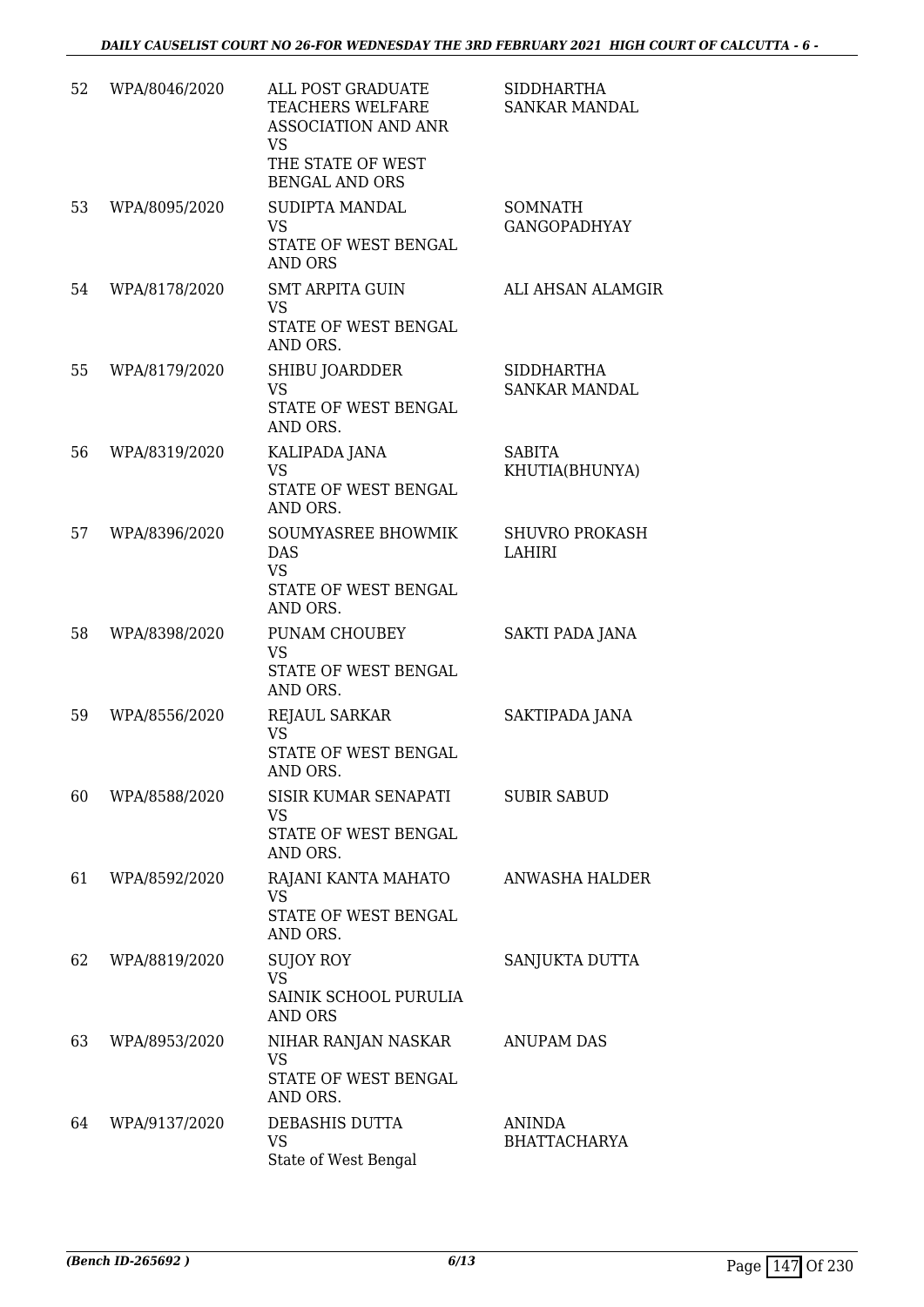| 65 | WPA/9142/2020 | <b>BASANTI MAHARA</b><br>VS<br>STATE OF WEST BENGAL<br>AND ORS.       | DEBABRATA<br><b>DASGUPTA</b>        |
|----|---------------|-----------------------------------------------------------------------|-------------------------------------|
| 66 | WPA/9149/2020 | amit sadhukhan<br><b>VS</b><br>STATE OF WEST BENGAL<br>AND ORS.       | <b>DEBABRATA</b><br><b>DASGUPTA</b> |
| 67 | WPA/9155/2020 | MUSTAQUE AHMED<br><b>VS</b><br>STATE OF WEST BENGAL<br>AND ORS.       | DEBABRATA<br><b>DASGUPTA</b>        |
| 68 | WPA/9159/2020 | TAPAS KUMAR MONDAL<br><b>VS</b><br>STATE OF WEST BENGAL<br>AND ORS.   | DEBABRATA<br><b>DASGUPTA</b>        |
| 69 | WPA/9165/2020 | <b>MUNMUN GHOSH</b><br><b>VS</b><br>STATE OF WEST BENGAL<br>AND ORS.  | <b>DEBABRATA</b><br><b>DASGUPTA</b> |
| 70 | WPA/9186/2020 | <b>RAMA SARKAR</b><br><b>VS</b><br>State of West Bengal               | debabrata das gupta                 |
| 71 | WPA/9191/2020 | DEBASHREE SINHA<br><b>VS</b><br>State of West Bengal                  | DEBABRATA DAS<br><b>GUPTA</b>       |
| 72 | WPA/9200/2020 | CHAMPA JHA<br><b>VS</b><br>State of West Bengal                       | DEBABRATA DAS<br><b>GUPTA</b>       |
| 73 | WPA/9347/2020 | PARTHA PRATIM DE<br><b>VS</b><br>STATE OF WEST BENGAL<br>AND ORS.     | SAKTI PADA JANA                     |
| 74 | WPA/9388/2020 | <b>ANIMESH MAITY</b><br><b>VS</b><br>STATE OF WEST BENGAL<br>AND ORS. | <b>BANDANA MAITY</b>                |
| 75 | WPA/9442/2020 | KALPANA BHAKTA<br><b>VS</b><br>STATE OF WEST BENGAL<br>AND ORS.       | SAKTI PADA JANA                     |
| 76 | WPA/9622/2020 | <b>KRISHNA DAS</b><br><b>VS</b><br>STATE OF WEST BENGAL<br>AND ORS.   | TANUJA BASAK                        |
| 77 | WPA/9673/2020 | SK.SAMSUL HUDA<br>VS<br>STATE OF WEST BENGAL<br>AND ORS.              | Anisur Rahaman                      |
| 78 | WPA/9850/2020 | RINKI DEY SARKAR<br>VS.<br>STATE OF WEST BENGAL<br>AND ORS.           | <b>ABHIJIT SARKAR</b>               |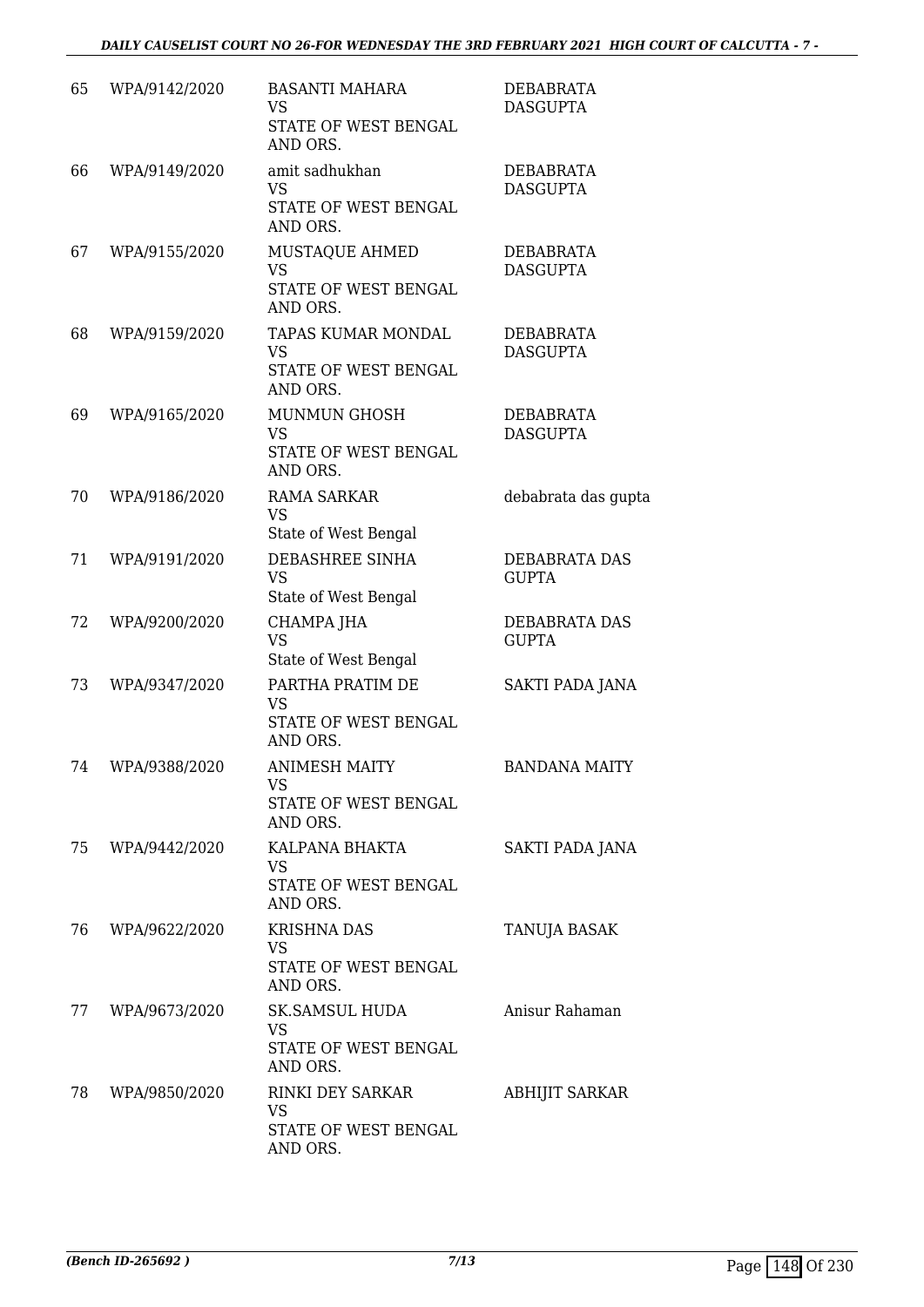| 79 | WPA/9905/2020     | MADAN MOHAN POLLEY<br><b>VS</b><br>STATE OF WEST BENGAL<br>AND ORS.                  | <b>ANIL KUMAR</b><br><b>CHATTOPADHYAYA</b> |
|----|-------------------|--------------------------------------------------------------------------------------|--------------------------------------------|
| 80 | WPA/10033/2020    | UTTAM KUMAR ROY<br><b>VS</b><br>STATE OF WEST BENGAL<br>AND ORS.                     | <b>SOUGATA MITRA</b>                       |
| 81 | WPA/10104/2020    | PARTHASARATHI DAS AND<br><b>ORS</b><br><b>VS</b><br>THE STATE OF WEST                | SOUGATA MITRA                              |
|    |                   | <b>BENGAL AND ORS</b>                                                                |                                            |
| 82 | WPA/10363/2020    | MITA SASMAL BAG<br><b>VS</b><br>THE STATE OF WEST<br><b>BENGAL AND ORS</b>           | <b>SOMESH KUMAR</b><br><b>GHOSH</b>        |
| 83 | WPA/10458/2020    | MOUSHUMI<br><b>BHATTACHARYA</b><br><b>VS</b><br><b>STATE OF WEST BENGAL</b>          | <b>SUKANTA DAS</b>                         |
|    |                   | AND ORS.                                                                             |                                            |
| 84 | WPA/10670/2020    | MOUSUMI CHATTERJEE<br><b>VS</b><br>THE STATE OF WEST<br><b>BENGAL AND ORS</b>        | <b>SOUGATA MITRA</b>                       |
| 85 | WPA/10685/2020    | KEYA MUKHOPADHYAY<br><b>VS</b><br>THE STATE OF WEST<br><b>BENGAL AND ORS</b>         | TANUJA BASAK                               |
| 86 | WPA/10747/2020    | MD ASHIQUE IKBAL<br><b>MANDAL</b><br><b>VS</b><br>STATE OF WEST BENGAL<br>AND ORS.   | SUDIPTA DASGUPTA                           |
|    | IA NO: CAN/1/2021 |                                                                                      |                                            |
| 87 | WPA/10769/2020    | <b>SANDIP DUTTA</b><br><b>VS</b><br>THE STATE OF WEST<br><b>BENGAL AND ORS</b>       | SOBHAN MAJUMDER                            |
| 88 | WPA/10793/2020    | RINKU MAJUMDER<br><b>VS</b><br>STATE OF WEST BENGAL<br>AND ORS.                      | <b>RAGHUNAYH DAS</b>                       |
| 89 | WPA/11125/2020    | AMAL KUMAR BERA<br><b>VS</b><br>STATE OF WEST BENGAL<br>AND ORS.                     | <b>SUBRATA GHOSH</b>                       |
| 90 | WPA/11301/2020    | BYTE INFOTECH AND<br><b>ANOTHER</b><br><b>VS</b><br>STATE OF WEST BENGAL<br>AND ORS. | <b>BIPLAB RANJAN BOSE</b>                  |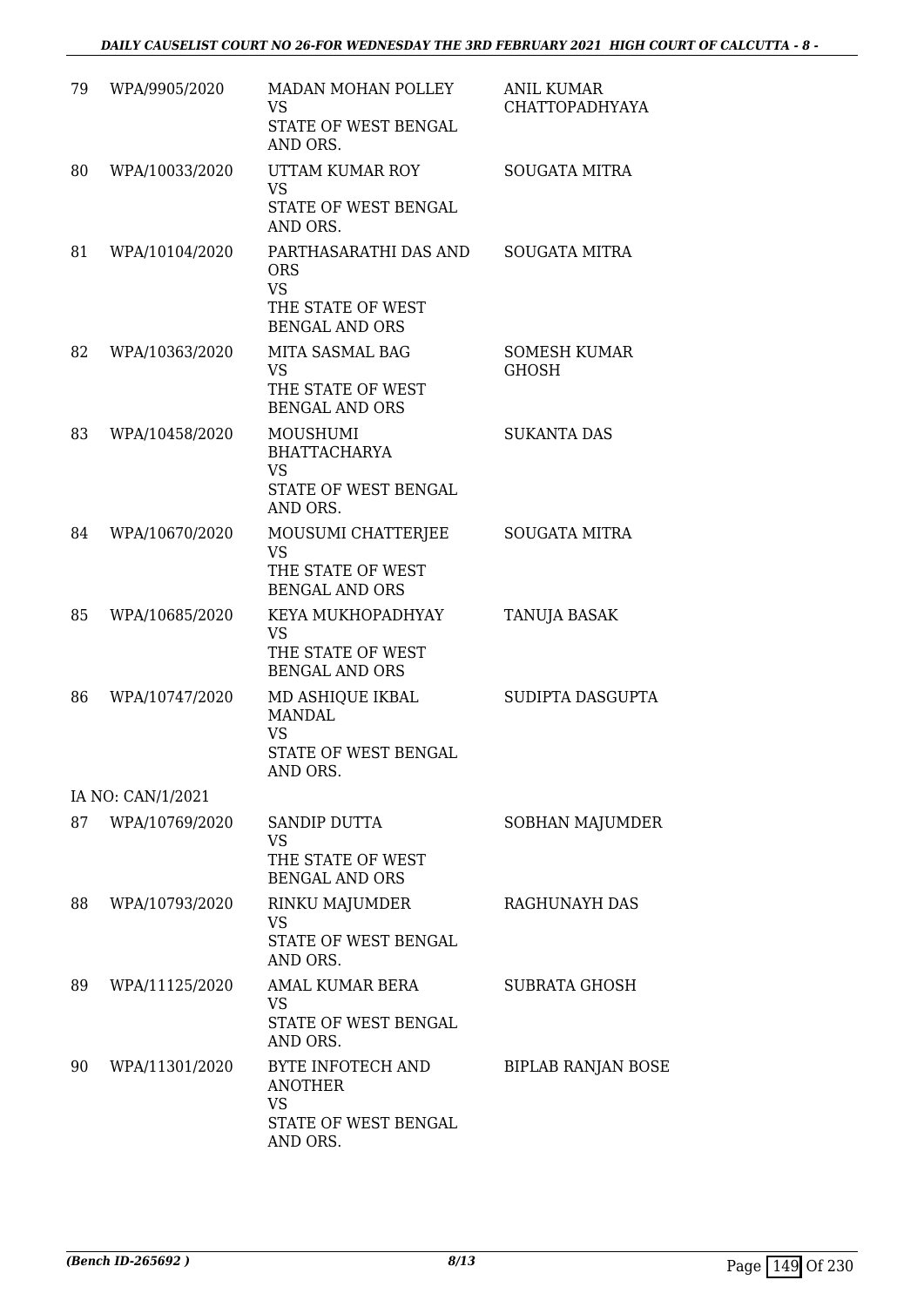| 91 | WPA/11306/2020     | PRADIP KUMAR MAHANTI<br><b>VS</b><br>STATE OF WEST BENGAL<br>AND ORS.                                            | TANUJA BASAK                             |
|----|--------------------|------------------------------------------------------------------------------------------------------------------|------------------------------------------|
| 92 | WPA/11324/2020     | <b>AVIJIT DAS</b><br><b>VS</b><br>STATE OF WEST BENGAL<br>AND ORS.                                               | RIMPY MUKHERJEE                          |
| 93 | WPA/11358/2020     | SAHABUDDIN ALAM<br><b>VS</b><br>STATE OF WEST BENGAL<br>AND ORS.                                                 | MISTHI SAHA                              |
| 94 | WPA/11390/2020     | <b>BHASKAR ROY</b><br><b>CHOUDHURY</b><br><b>VS</b><br>STATE OF WEST BENGAL<br>AND ORS.                          | TANUJA BASAK                             |
| 95 | WPA/11497/2020     | <b>SOMA MAITI AND ORS</b><br><b>VS</b><br>THE WEST BENGAL<br>CENTRAL SCHOOL SERVICE<br><b>COMMISSION AND ORS</b> | TIRTHANKAR DEY                           |
| 96 | WPA/11516/2020     | <b>SMRITIKANA ROY</b><br><b>SENGUPTA</b><br><b>VS</b><br>STATE OF WEST BENGAL<br>AND ORS.                        | <b>BISWAJIT MAL</b>                      |
| 97 | WPA/11737/2020     | NAFISA PARVIN KHAN<br><b>VS</b><br>STATE OF WEST BENGAL<br>AND ORS.                                              | <b>SARIFUL ISLAM</b><br><b>MALLICK</b>   |
| 98 | WPA/11848/2020     | APARNA GHOSH<br><b>VS</b><br>STATE OF WEST BENGAL<br>AND ORS.                                                    | <b>SWAPAN KUAMR</b><br><b>CHATTERJEE</b> |
| 99 | WPA/11862/2020     | <b>GOUTAM RAKSHIT</b><br><b>VS</b><br>STATE OF WEST BENGAL<br>AND ORS.                                           | <b>ARUNDHUTI</b><br><b>BANERJEE</b>      |
|    | 100 WPA/11877/2020 | <b>SRIKANTA KOLEY</b><br><b>VS</b><br>STATE OF WEST BENGAL<br>AND ORS.                                           | <b>SYED SHAMSUL</b><br><b>AREFIN</b>     |
|    | 101 WPA/11889/2020 | ARDHENDU MANDAL<br><b>VS</b><br>STATE OF WEST BENGAL<br>AND ORS.                                                 | SHIBAJI KUMAR DAS                        |
|    | 102 WPA/11897/2020 | WASIM FIROZ KHAN<br><b>VS</b><br>STATE OF WEST BENGAL<br>AND ORS.                                                | YOUNUSMONDAL                             |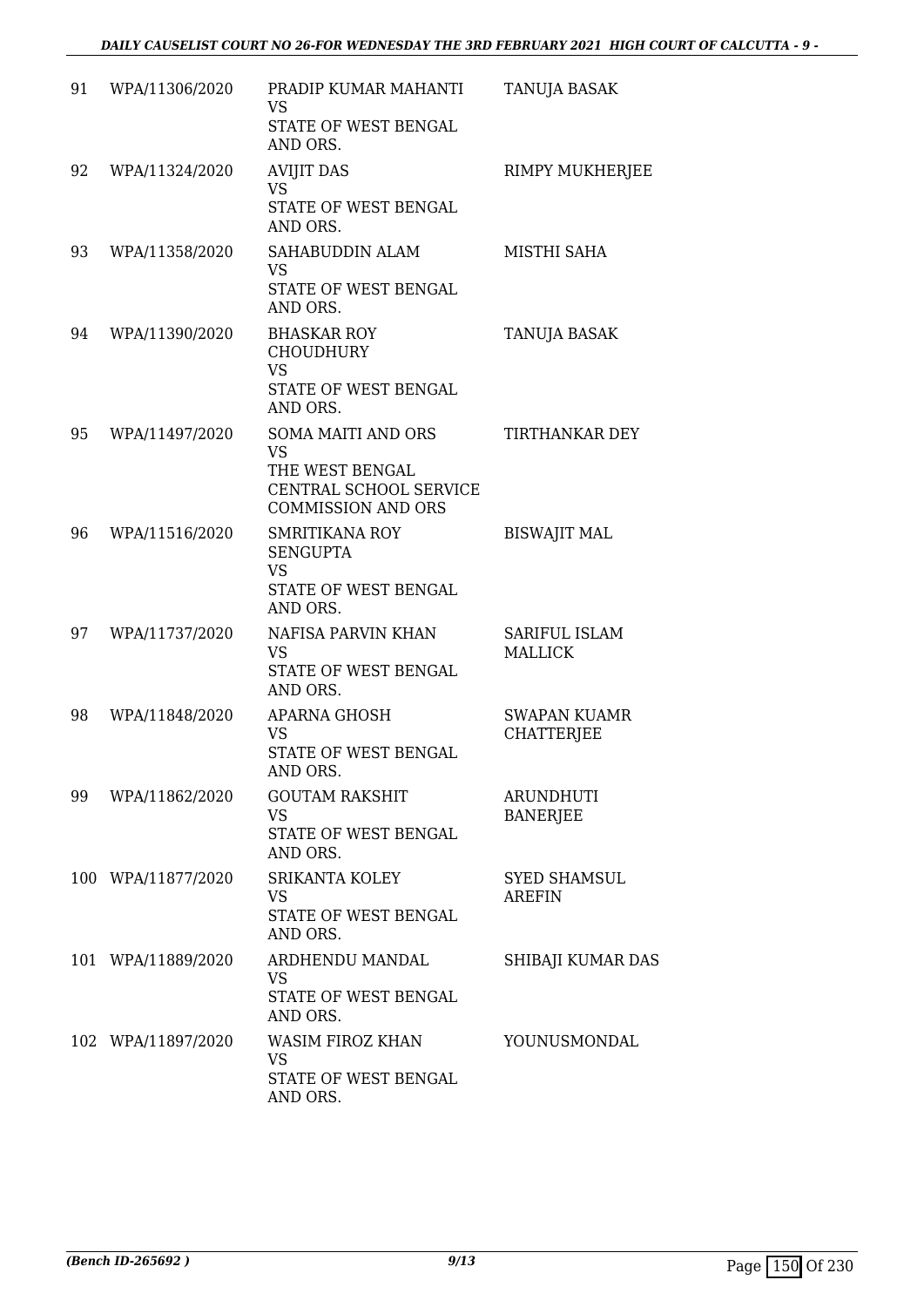| 103 WPA/11911/2020 | SK AFSAR ALI<br><b>VS</b><br>STATE OF WEST BENGAL             | Raju Bhattacharyya                   |
|--------------------|---------------------------------------------------------------|--------------------------------------|
|                    | AND ORS.                                                      |                                      |
| 104 WPA/11936/2020 | UMA DAS<br><b>VS</b><br>STATE OF WEST BENGAL                  | <b>SALIL KANTI MAITI</b>             |
|                    | AND ORS.                                                      |                                      |
|                    | <b>MOTION 1</b>                                               |                                      |
|                    | (FOLLOWING MATTERS TO BE TAKEN AT 2.30 P.M.)                  |                                      |
| 105 WPA/16313/2019 | ANKITA CHAKRABORTY<br><b>VS</b><br>STATE OF WEST BENGAL &     | <b>CHUMKI DAS</b><br><b>BAIRAGYA</b> |
|                    | <b>ORS</b>                                                    |                                      |
| 106 WPA/16318/2019 | PURBASHA BISWAS<br><b>VS</b>                                  | <b>ARUNAVA PATI</b>                  |
|                    | STATE OF WEST BENGAL &<br><b>ORS</b>                          |                                      |
| 107 WPA/16319/2019 | MAMANI SANYASI<br><b>VS</b>                                   | ARUNAVA PATI                         |
|                    | <b>STATE OF WEST BENGAL &amp;</b><br><b>ORS</b>               |                                      |
| 108 WPA/16320/2019 | <b>GURUDAS HAJRA</b><br><b>VS</b>                             | SASTHI CHARAN<br><b>DHARA</b>        |
|                    | STATE OF WEST BENGAL &<br><b>ORS</b>                          |                                      |
| 109 WPA/16322/2019 | ASHA SHIT<br><b>VS</b>                                        | RITA PATRA                           |
|                    | STATE OF WEST BENGAL &<br><b>ORS</b>                          |                                      |
| 110 WPA/16324/2019 | ZINAT MORIUM & ORS<br><b>VS</b>                               | <b>RIYA DAS</b>                      |
|                    | <b>STATE OF WEST BENGAL</b><br>&ORS                           |                                      |
| 111 WPA/16328/2019 | SUJIT KUMAR SANKIT @<br><b>SUJIT KUMAR SANKI</b><br><b>VS</b> | <b>SONALI DAS</b>                    |
|                    | <b>STATE OF WEST BENGAL</b><br>&ORS                           |                                      |
| 112 WPA/16329/2019 | KAMAL BAITALIK<br>VS                                          | <b>SONALI DAS</b>                    |
|                    | STATE OF WEST BENGAL &<br>ORS                                 |                                      |
| 113 WPA/16331/2019 | <b>MADAN SANTRA &amp; ORS</b>                                 | SABITA KHUTIA                        |
|                    | VS<br>STATE OF WEST BENGAL<br>&ORS                            | <b>BHUNYA</b>                        |
| 114 WPA/16332/2019 | SOMASRI MONDAL<br><b>VS</b>                                   | <b>SOMESH KUMAR</b><br>GHOSH         |
|                    | STATE OF WEST BENGAL &<br><b>ORS</b>                          |                                      |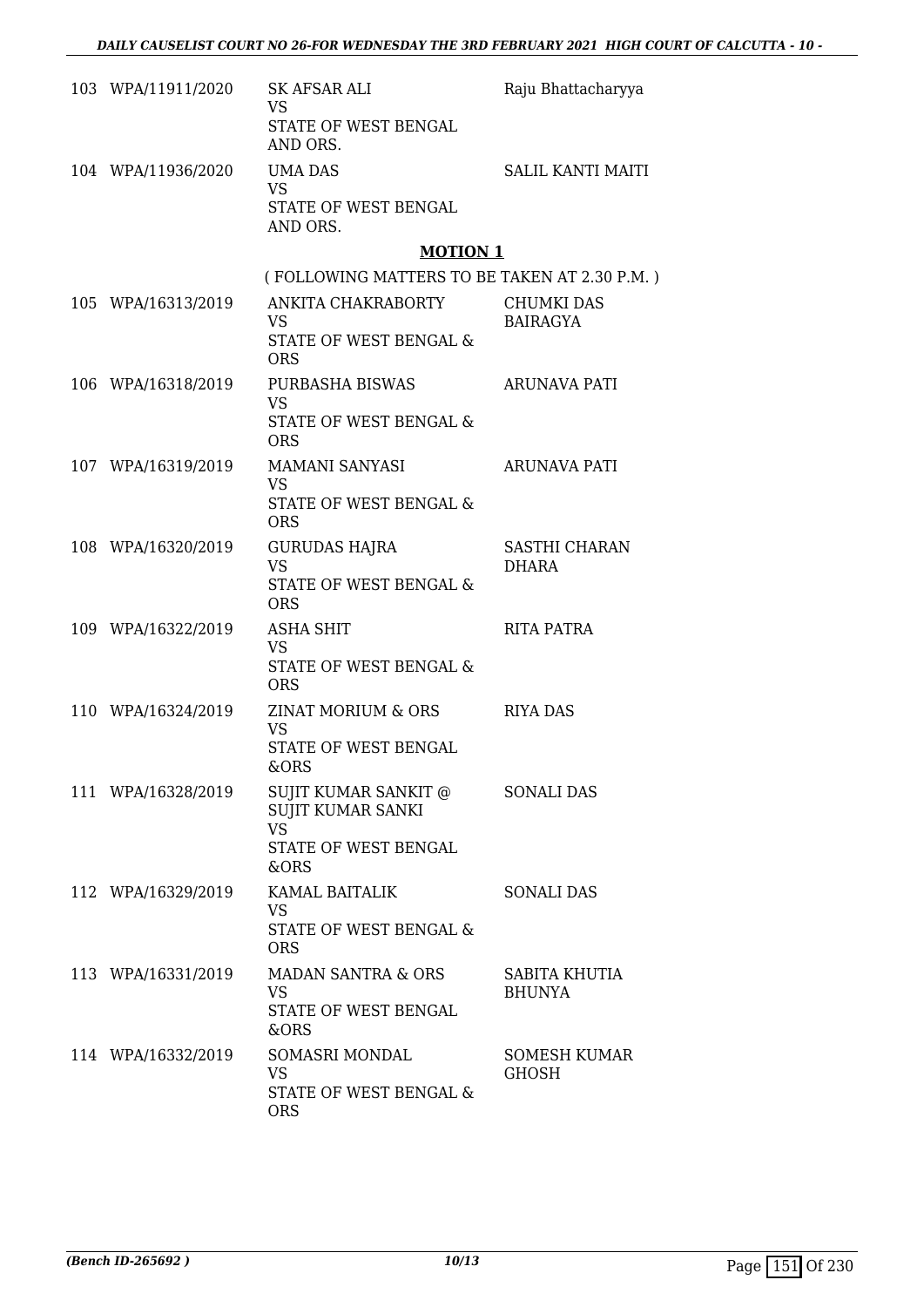| 115 WPA/16335/2019 | NIRMAL MAITY & ORS<br><b>VS</b><br>STATE OF WEST BENGAL & | <b>SANTI PADA PAHARI</b> |
|--------------------|-----------------------------------------------------------|--------------------------|
|                    | <b>ORS</b>                                                |                          |
| 116 WPA/16354/2019 | <b>SAMBHU DAS</b><br><b>VS</b><br>STATE OF WEST BENGAL &  | K M HOSSAIN              |
|                    | <b>ORS</b>                                                |                          |
| 117 WPA/16357/2019 | KUTUBUDDIN MONDAL<br><b>VS</b><br>STATE OF WEST BENGAL &  | K M HOSSAIN              |
|                    | <b>ORS</b>                                                |                          |
| 118 WPA/16358/2019 | MD SURUSUDDIN<br><b>VS</b>                                | <b>KMHOSSAIN</b>         |
|                    | STATE OF WEST BENGAL &<br><b>ORS</b>                      |                          |
| 119 WPA/16368/2019 | NIVEDITA BHATTACHARYA MOLLY SAHA<br><b>VS</b>             |                          |
|                    | <b>STATE OF WEST BENGAL &amp;</b><br><b>ORS</b>           |                          |
| 120 WPA/16369/2019 | <b>BIKASH DAS &amp; ORS</b><br><b>VS</b>                  | SANATAN MAJI             |
|                    | STATE OF WEST BENGAL &<br><b>ORS</b>                      |                          |
| 121 WPA/16370/2019 | MIRZA MUBASSIR ALAM<br><b>VS</b>                          | <b>SHAMIM UL BARI</b>    |
|                    | STATE OF WEST BENGAL &<br><b>ORS</b>                      |                          |
| 122 WPA/16372/2019 | SANJAY DAS & ORS<br><b>VS</b>                             | <b>SANTANU MAJI</b>      |
|                    | STATE OF WEST BENGAL &<br><b>ORS</b>                      |                          |
| 123 WPA/16374/2019 | MAHAMADUL HOQUE<br><b>MOLLA</b>                           | <b>SOMESH KR GHOSH</b>   |
|                    | <b>VS</b><br>STATE OF WEST BENGAL &<br><b>ORS</b>         |                          |
| 124 WPA/16375/2019 | <b>SAMBHU PAUL</b>                                        | <b>SOMESH KR GHOSH</b>   |
|                    | VS.<br>STATE OF WEST BENGAL &<br><b>ORS</b>               |                          |
| 125 WPA/16376/2019 | SUBRATA SINGH & ORS<br>VS                                 | <b>SANTANU MAJI</b>      |
|                    | STATE OF WEST BENGAL<br>&ORS                              |                          |
| 126 WPA/16381/2019 | <b>ARIJIT SARKAR</b>                                      | SAKTI PADA JANA          |
|                    | <b>VS</b><br>STATE OF WEST BENGAL &<br>ORS.               |                          |
| 127 WPA/16382/2019 | SAMPA PATRA<br>VS                                         | SAKTI PADA JANA          |
|                    | STATE OF WEST BENGAL &<br>ORS.                            |                          |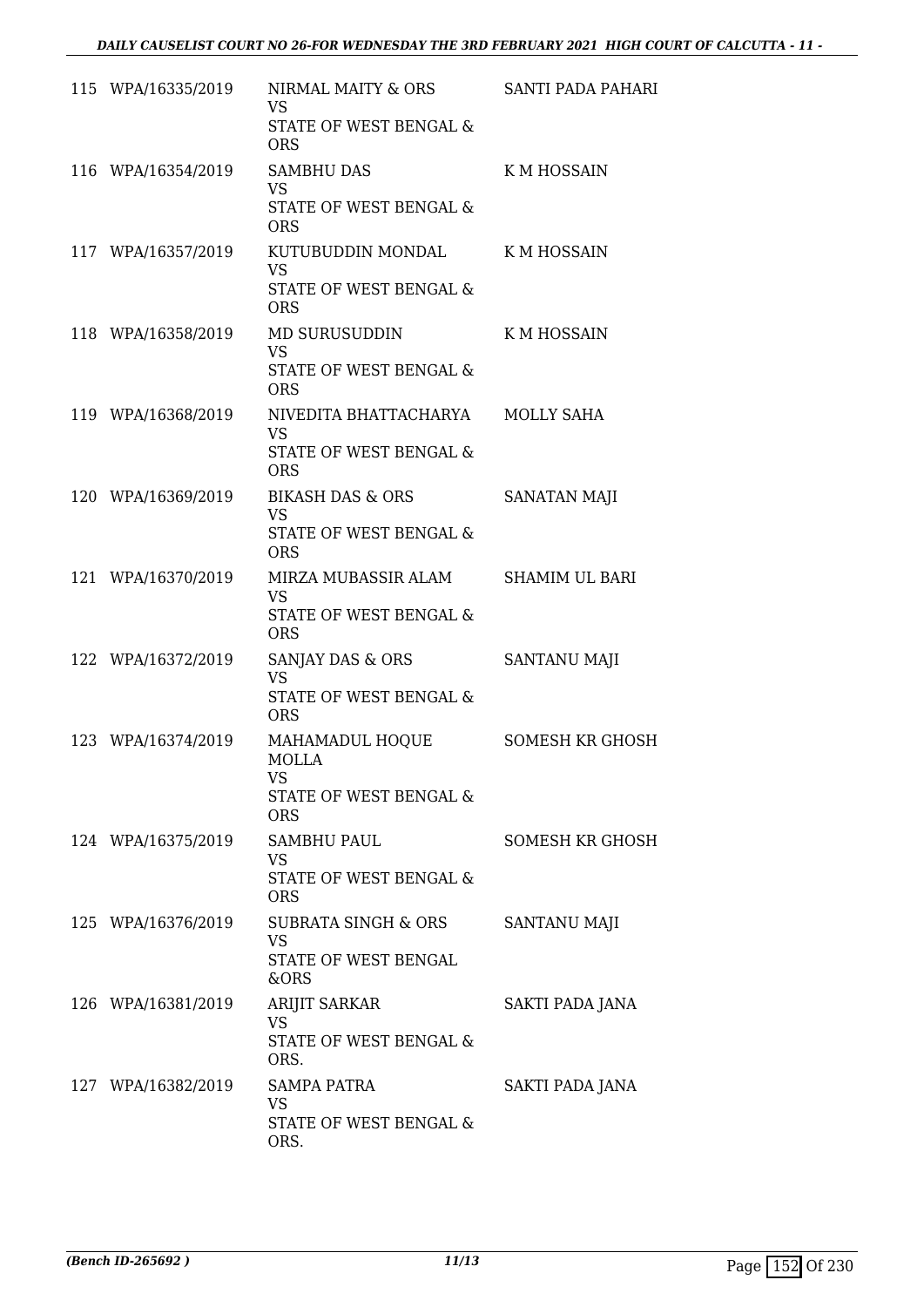| 128 WPA/16392/2019 | SK. IMRAN ALI<br><b>VS</b><br>STATE OF WEST BENGAL &<br><b>ORS</b>                | <b>SYED SHAMSUL</b><br><b>AREFIN</b> |
|--------------------|-----------------------------------------------------------------------------------|--------------------------------------|
| 129 WPA/16408/2019 | CHUMKI MUKHERJEE<br><b>VS</b><br>STATE OF WEST BENGAL &<br><b>ORS</b>             | HARADHAN MONDAL                      |
| 130 WPA/16412/2019 | <b>GOPAL CHANDRA MAITI</b><br><b>VS</b><br>STATE OF WEST BENGAL &<br><b>BNORS</b> | <b>SOMESH KUMAR</b><br><b>GHOSH</b>  |
| 131 WPA/16415/2019 | PRABHAT KUMAR DAS<br><b>VS</b><br>STATE OF WEST BENGAL &<br><b>ORS</b>            | <b>RITA PATRA</b>                    |
| 132 WPA/16416/2019 | <b>ANKITA BAG</b><br><b>VS</b><br>STATE OF WEST BENGAL &<br><b>ORS</b>            | <b>ANJAN</b><br><b>BHATTACHARYA</b>  |
| 133 WPA/16423/2019 | MD KABIRUL ISLAM<br><b>VS</b><br>STATE OF WEST BENGAL &<br><b>ORS</b>             | ZIAUL HAQUE                          |
| 134 WPA/16451/2019 | <b>MOUMITA SARKAR</b><br><b>VS</b><br>STATE OF WEST BENGAL &<br><b>ORS</b>        | SANJUKTA BASU<br><b>MALLICK</b>      |
| 135 WPA/16456/2019 | MALABIKA JANA & ORS<br><b>VS</b><br>STATE OF WEST BENGAL &<br><b>ORS</b>          | SANTANU MAJI                         |
| 136 WPA/16459/2019 | DIBYENDU MANNA<br><b>VS</b><br>STATE OF WEST BENGAL &<br><b>ORS</b>               | ANUP DASGUPTA                        |
| 137 WPA/16463/2019 | SIBEN SUTRADHAR & ORS<br>VS.<br><b>STATE OF WEST BENGAL &amp;</b><br><b>ORS</b>   | <b>SK NAYEEMUL</b><br><b>HAQUE</b>   |
| 138 WPA/16469/2019 | SOUMEN DANDAPAT<br><b>VS</b><br>STATE OF WEST BENGAL &<br><b>ORS</b>              | <b>BARNAMOY BASAK</b>                |
| 139 WPA/16471/2019 | MAHARAJ SARKAR<br><b>VS</b><br>STATE OF WEST BENGAL &<br><b>ORS</b>               | <b>BARANAMOY BASAK</b>               |
| 140 WPA/16476/2019 | <b>RONTY DAS</b><br>VS<br>STATE OF WEST BENGAL &<br><b>ORS</b>                    | KRISHNA KESHAB<br>PAUL               |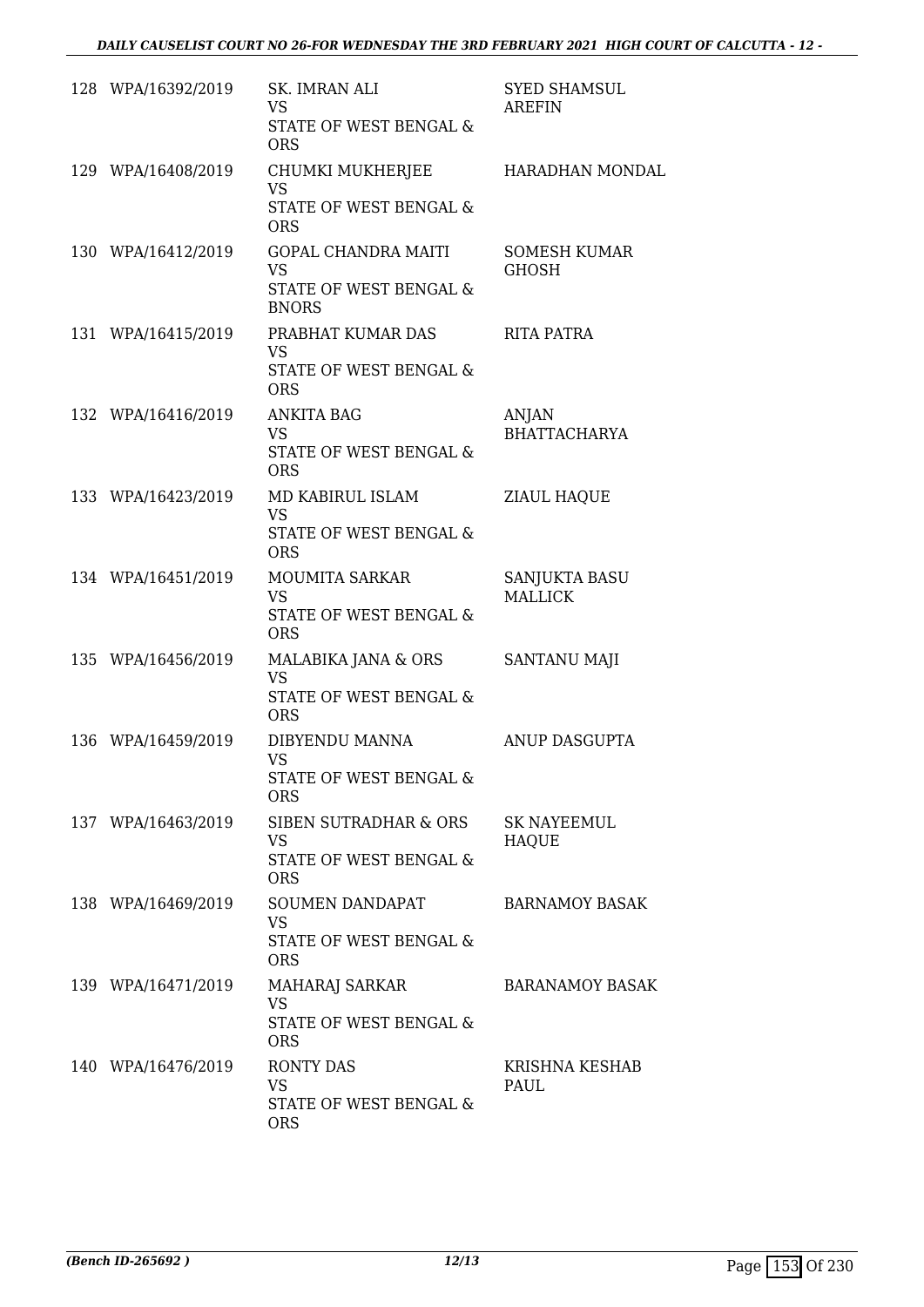| 141 WPA/16484/2019 | NIBEDITA MISHRA & ORS<br>VS<br>STATE OF WEST BENGAL&<br>ORS            | <b>RUCHIRA</b><br><b>CHATTERJEE</b> |
|--------------------|------------------------------------------------------------------------|-------------------------------------|
| 142 WPA/16486/2019 | <b>SUSHMITA MANDAL &amp; ORS</b><br>VS<br>STATE OF WEST BENGALS<br>ORS | <b>RUCHIRA</b><br><b>CHATTERJEE</b> |
| 143 WPA/16488/2019 | RAKHI MONDAL & ORS<br>VS<br>STATE OF WEST BENGAL&<br>ORS               | <b>RUCHIRA</b><br><b>CHATTERJEE</b> |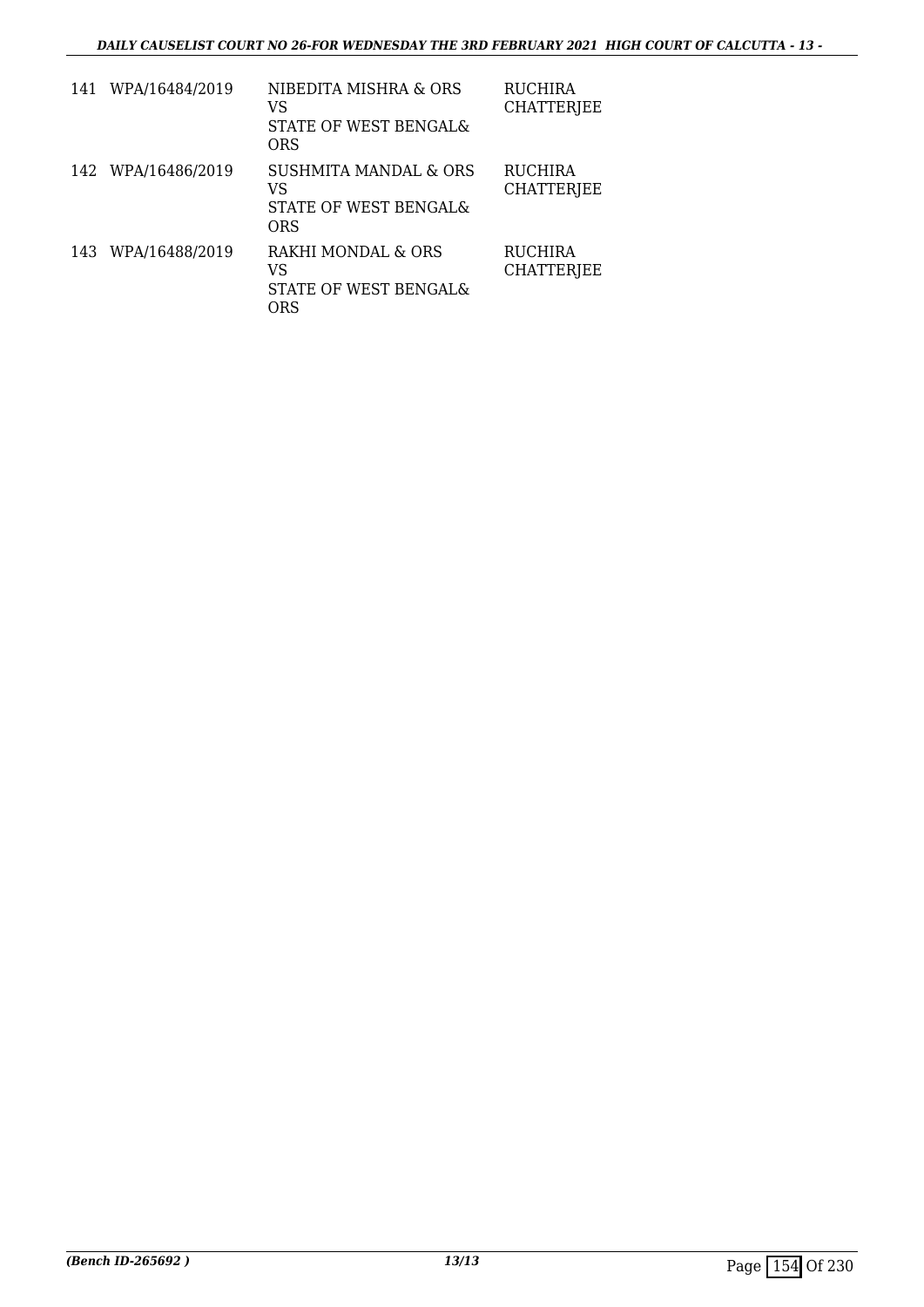

# In The High Court at Calcutta

# **Appellate Side**

**DAILY CAUSELIST For Wednesday The 3rd February 2021**

**COURT NO. 15**

**SINGLE BENCH (SB - VII)**

# **AT 10:45 AM**

## **HON'BLE JUSTICE RAJARSHI BHARADWAJ**

**(VIA VIDEO CONFERENCE)**

#### **ON AND FROM MONDAY, THE 11TH JANUARY, 2021 - MATTERS (MOTION & HEARING) UNDER ARTICLE 226 OF THE CONSTITUTION RELATING TO PRIMARY EDUCATION UNDER GROUP-II INCLUDING SERVICES AND APPLICATIONS CONNECTED THERETO;**

**MATTERS (MOTION & HEARING) UNDER ARTICLE 226 OF THE CONSTITUTION RELATING TO COLLEGES, UNIVERSITIES AND LIBRARIES UNDER GROUP - II INCLUDING SERVICES AND APPLICATIONS CONNECTED THERETO.** 

**HEARING OF WRIT PETITIONS IRRESPECTIVE OF CLASSIFICATION AND APPLICATIONS CONNECTED THERETO.**

**NOTE : EVERY MONDAY TO THURSDAY NEW MOTION, URGENT MOTION AND MOTION WILL BE TAKEN UP SERIALLY.**

**NOTE : EVERY FRIDAY APPLICATION, URGENT MOTION AND MOTION WILL BE TAKEN UP SERIALLY.**

**NOTE : MENTIONING WILL BE ALLOWED ONLY ON VIRTUAL MODE AND ON MONDAY & WEDNESDAY.**

### **NOTE : NO UPGRADATION WILL BE ALLOWED.**

#### **NOTE : MATTERS WILL BE TAKEN UP THROUGH PHYSICAL HEARING WHEN BOTH THE PARTIES ARE AGREED.**

#### **TO BE MENTIONED**

| 1              | WPA/7121/2019  | SHIBA KRISHNA BANERJEE<br>VS.<br>STATE OF WEST BENGAL &<br><b>ORS</b> | NITYA GOPAL MUKHERJEE |
|----------------|----------------|-----------------------------------------------------------------------|-----------------------|
| $\mathfrak{D}$ | WPA/9407/2020  | BIDYUT KUMAR SARKAR<br>VS.<br>THE VISVA BHARATI AND<br><b>ORS</b>     | ANJAN BHATTACHARYA    |
|                |                | <b>NEW MOTION</b>                                                     |                       |
| 3              | WPA/11661/2020 | <b>SIPRA DAS</b><br>VS<br><b>STATE OF WEST BENGAL</b>                 | BHARAT CHANDRA SIMAI  |
|                |                | AND ORS.                                                              |                       |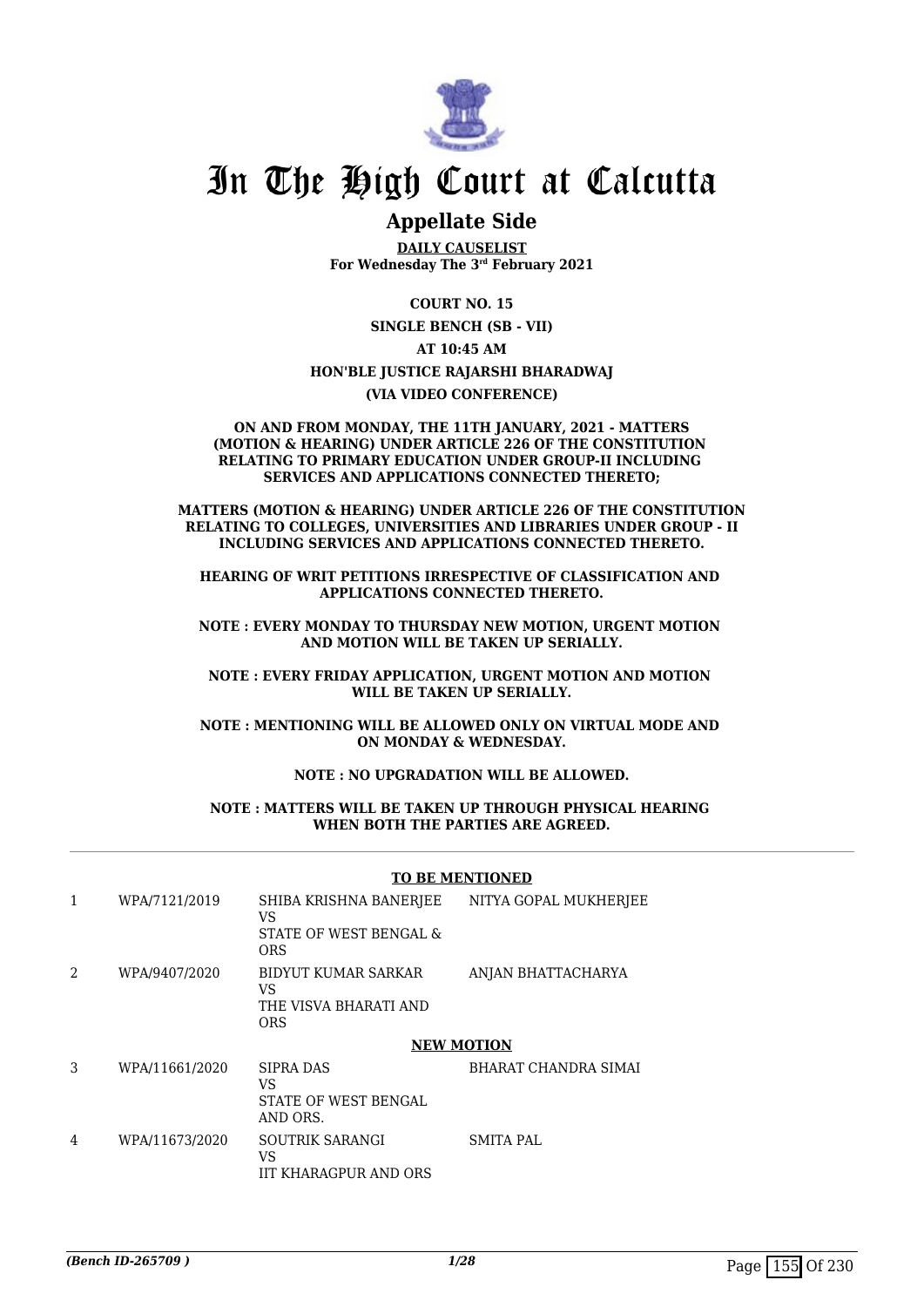| 5  | WPA/11685/2020    | PRASENJIT MAITY AND<br><b>OTHERS</b><br><b>VS</b>                                                       | <b>GORA CHAND SAMANTA</b> |
|----|-------------------|---------------------------------------------------------------------------------------------------------|---------------------------|
|    |                   | STATE OF WEST BENGAL<br>AND ORS.                                                                        |                           |
|    | IA NO: CAN/1/2021 |                                                                                                         |                           |
| 6  | WPA/11730/2020    | SWARNALATA SAMANTA<br>AND ANOTHER<br>VS                                                                 | TIMIR KANTI BISWAS        |
|    |                   | STATE OF WEST BENGAL<br>AND ORS.                                                                        |                           |
| 7  | WPA/11757/2020    | SUBHAJIT JANA<br><b>VS</b><br>STATE OF WEST BENGAL<br>AND ORS.                                          | TIMIR KANTI BISWAS        |
| 8  | WPA/11787/2020    | SANJOY BARIK AND ANR<br>VS<br>STATE OF WEST BENGAL<br>AND ORS.                                          | Anupam Das                |
| 9  | WPA/11801/2020    | SUPRABHA BHAUMIK<br>VS<br>STATE OF WEST BENGAL<br>AND ORS.                                              | SANJIB BANDYOPADHYAY      |
| 10 | WPA/11808/2020    | SK MUSTAK HOSSAIN AND<br><b>ORS</b><br><b>VS</b><br>STATE OF WEST BENGAL                                | <b>GOPA BISWAS</b>        |
| 11 | WPA/11820/2020    | AND ORS.<br>PRAVAS CHANDRA BISWAS<br><b>AND OTHERS</b><br><b>VS</b><br>STATE OF WEST BENGAL<br>AND ORS. | MRINAL KANTI SARDAR       |
| 12 | WPA/11858/2020    | <b>BANDAN MAHATA</b><br>VS<br>STATE OF WEST BENGAL<br>AND ORS.                                          | SASTHI CHARAN DHARA       |
| 13 | WPA/11870/2020    | TARIT BHATTACHARYA<br>VS —<br>JADAVPUR UNIVERSITY                                                       | ARUN BANDYOPADHYAY        |
| 14 | WPA/11938/2020    | RUMA BHUNIA<br><b>VS</b><br>STATE OF WEST BENGAL<br>AND ORS.                                            | TANUJA BASAK              |
| 15 | WPA/11942/2020    | <b>JYOTSNA DAS</b><br>VS<br>STATE OF WEST BENGAL<br>AND ORS.                                            | TANUJA BASAK              |
| 16 | WPA/11944/2020    | ARUP KUMAR ADHIKARY<br>VS<br>STATE OF WEST BENGAL<br>AND ORS.                                           | TANUJA BASAK              |
| 17 | WPA/21/2021       | DR TENALI NAVEEN KUMAR<br>VS<br>UNION OF INDIA AND ORS.                                                 | ASUMDIPTA SANTRA          |
| 18 | WPA/23/2021       | DR JAMMALAMADUGU<br>MUSSARATH HUSSAIN<br><b>VS</b><br>UNION OF INDIA AND ORS.                           | ASUMDIPTA SANTRA          |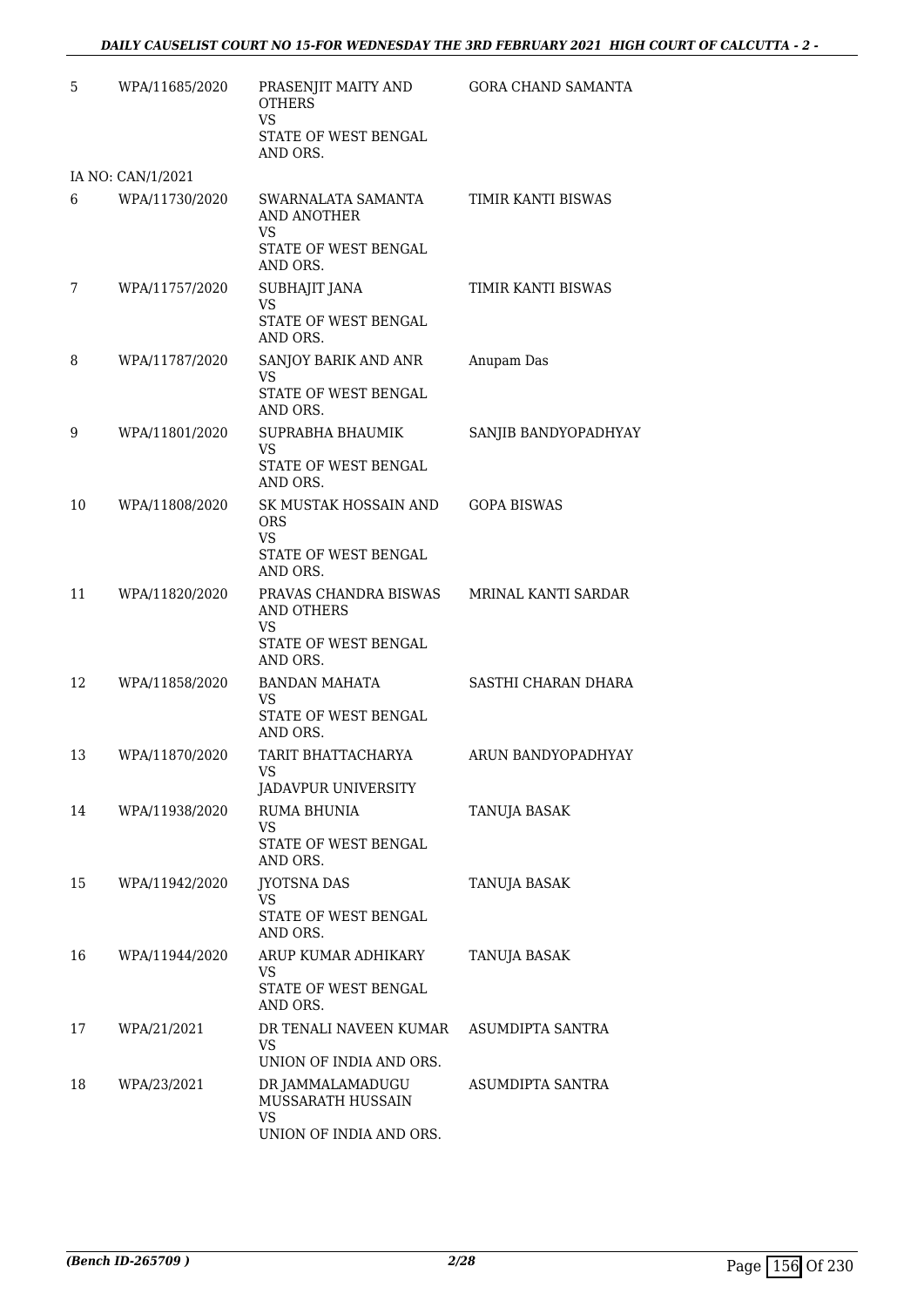| 19  | WPA/106/2021 | ARYAN EDUCATION AND<br>RESEARCH INSTITUTE AND<br><b>ANOTHER</b><br>VS<br><b>GOVERNMENT OF TRIPURA</b><br>AND OTHERS | AVIJIT CHAKRABORTY          |
|-----|--------------|---------------------------------------------------------------------------------------------------------------------|-----------------------------|
| 20  | WPA/123/2021 | <b>BABLU ROY</b><br><b>VS</b><br>STATE OF WEST BENGAL<br>AND ORS.                                                   | K.M. HOSSAIN                |
| 21  | WPA/180/2021 | BISWANATH HALDER AND<br>ANR<br><b>VS</b><br>STATE OF WEST BENGAL<br>AND ORS.                                        | TARUN KANTI HALDER          |
| 22. | WPA/265/2021 | SIJIB KUMAR MAJUMDAR<br>VS.<br>STATE OF WEST BENGAL<br>AND ORS.                                                     | <b>SUPARNO GHOSH</b>        |
| 23  | WPA/306/2021 | NISHIKANTA BAG AND ANR<br>VS.<br>STATE OF WEST BENGAL<br>AND ORS.                                                   | SUBHRANGSHU PANDA           |
| 24  | WPA/338/2021 | DR UJJWAL KUAMR HALDER<br><b>VS</b><br>UNIVERSITY OF GOUR<br><b>BANGA AND ORS</b>                                   | NIRMALYA ROY                |
| 25  | WPA/662/2021 | <b>JAYA DHIBAR</b><br>VS<br>STATE OF WEST BENGAL<br>AND ORS.                                                        | ANWASHA HALDER              |
| 26  | WPA/683/2021 | PRASENJIT GHOSH<br><b>VS</b><br>STATE OF WEST BENGAL<br>AND ORS.                                                    | ASISH DUTTA                 |
| 27  | WPA/688/2021 | ASMA BIBI<br>VS.<br>STATE OF WEST BENGAL<br>AND ORS.                                                                | ASHIM KUMAR HALDER          |
| 28  | WPA/725/2021 | SAURAV KANTI DHARA<br>VS<br>STATE OF WEST BENGAL<br>AND ORS.                                                        | SK JAYED HOSSAIN            |
| 29  | WPA/750/2021 | SANJALI KERKETTA<br>VS<br>STATE OF WEST BENGAL<br>AND ORS.                                                          | <b>JAKIR HUSSAIN</b>        |
| 30  | WPA/780/2021 | DIPAK KUMAR DINDA AND<br>ANR<br><b>VS</b><br>STATE OF WEST BENGAL<br>AND ORS.                                       | ANANYA CHAKRABORTY          |
| 31  | WPA/819/2021 | ARINDAM MANDAL AND<br><b>ORS</b><br><b>VS</b><br>THE STATE OF WEST<br><b>BENGAL AND ORS</b>                         | ANINDA BHATTACHARYA         |
| 32  | WPA/826/2021 | <b>SUBARNA SAHA</b><br><b>VS</b><br>STATE OF WEST BENGAL<br>AND ORS.                                                | <b>SALONI BHATTACHARYEE</b> |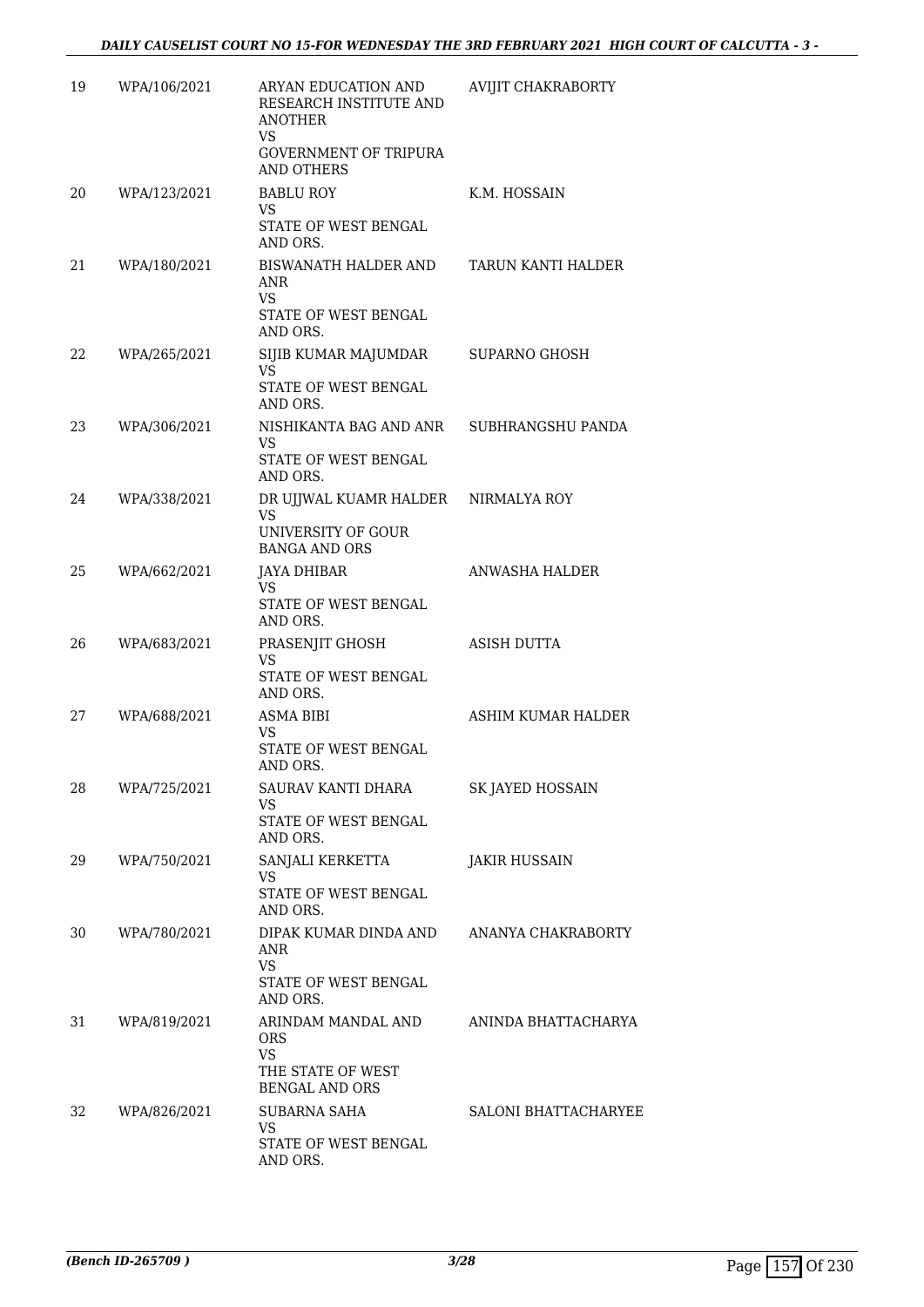| 33 | WPA/827/2021  | PRANAY SARKAR AND ORS<br>VS<br>STATE OF WEST BENGAL<br>AND ORS.                                                    | SALONI BHATTACHARJEE      |
|----|---------------|--------------------------------------------------------------------------------------------------------------------|---------------------------|
| 34 | WPA/850/2021  | SAJAL PALMAL<br>VS.<br>STATE OF WEST BENGAL<br>AND ORS.                                                            | PRADIP KUMAR GHOSH        |
| 35 | WPA/853/2021  | HARAPRASAD KUNDU<br>VS.<br>STATE OF WEST BENGAL<br>AND ORS.                                                        | SAILENDU SEKHAR BAYERD    |
| 36 | WPA/855/2021  | MONJURUL SARKAR<br>VS.<br>STATE OF WEST BENGAL<br>AND ORS.                                                         | <b>BIKASH CHANDRA DAS</b> |
| 37 | WPA/923/2021  | KRISHNAPADA<br>CHAKRABORTY AND<br><b>ANOTHER</b><br><b>VS</b><br>STATE OF WEST BENGAL<br>AND ORS.                  | <b>SUKUMAR SARKAR</b>     |
| 38 | WPA/971/2021  | MD SHARIF BISWAS<br><b>VS</b><br>STATE OF WEST BENGAL<br>AND ORS.                                                  | SALONI BHATTACHARJEE      |
| 39 | WPA/975/2021  | SUKANYA SENGUPTA<br><b>VS</b><br>STATE OF WEST BENGAL<br>AND ORS.                                                  | APURBA KRISHNA DAS        |
| 40 | WPA/999/2021  | SANATAN MONDAL AND<br><b>ORS</b><br>VS<br>STATE OF WEST BENGAL<br>AND ORS.                                         | JAYANTA BHATTACHARYA      |
| 41 | WPA/1023/2021 | PRATAP CHANDRA CHANDA RAMEEZ ALAM<br>VS<br><b>STATE OF WEST BENGAL</b><br>AND ORS.                                 |                           |
| 42 | WPA/1055/2021 | MD. TUHIN BASKAR AND<br><b>ORS</b><br><b>VS</b><br>THE WEST BENGAL BOARD<br>OF PRIMARY EDUCATION<br><b>AND ORS</b> | TIRTHANKAR DEY            |
| 43 | WPA/1059/2021 | CHIRASREE SADHU<br><b>VS</b><br>THE WEST BENGAL BOARD<br>OF PRIMARY EDUCATION<br><b>AND ORS</b>                    | TIRTHANKAR DEY            |
| 44 | WPA/1067/2021 | SUTANU BHARATI AND<br><b>OTHERS</b><br>VS.<br>STATE OF WEST BENGAL<br>AND ORS.                                     | AONOJ KUMAR MONDAL        |
| 45 | WPA/1073/2021 | AMIT KR SINHA AND ORS<br>VS<br>THE WEST BENGAL BOARD<br>OF PRIMARY EDUCATION<br>AND ORS                            | TIRTHANKAR DEY            |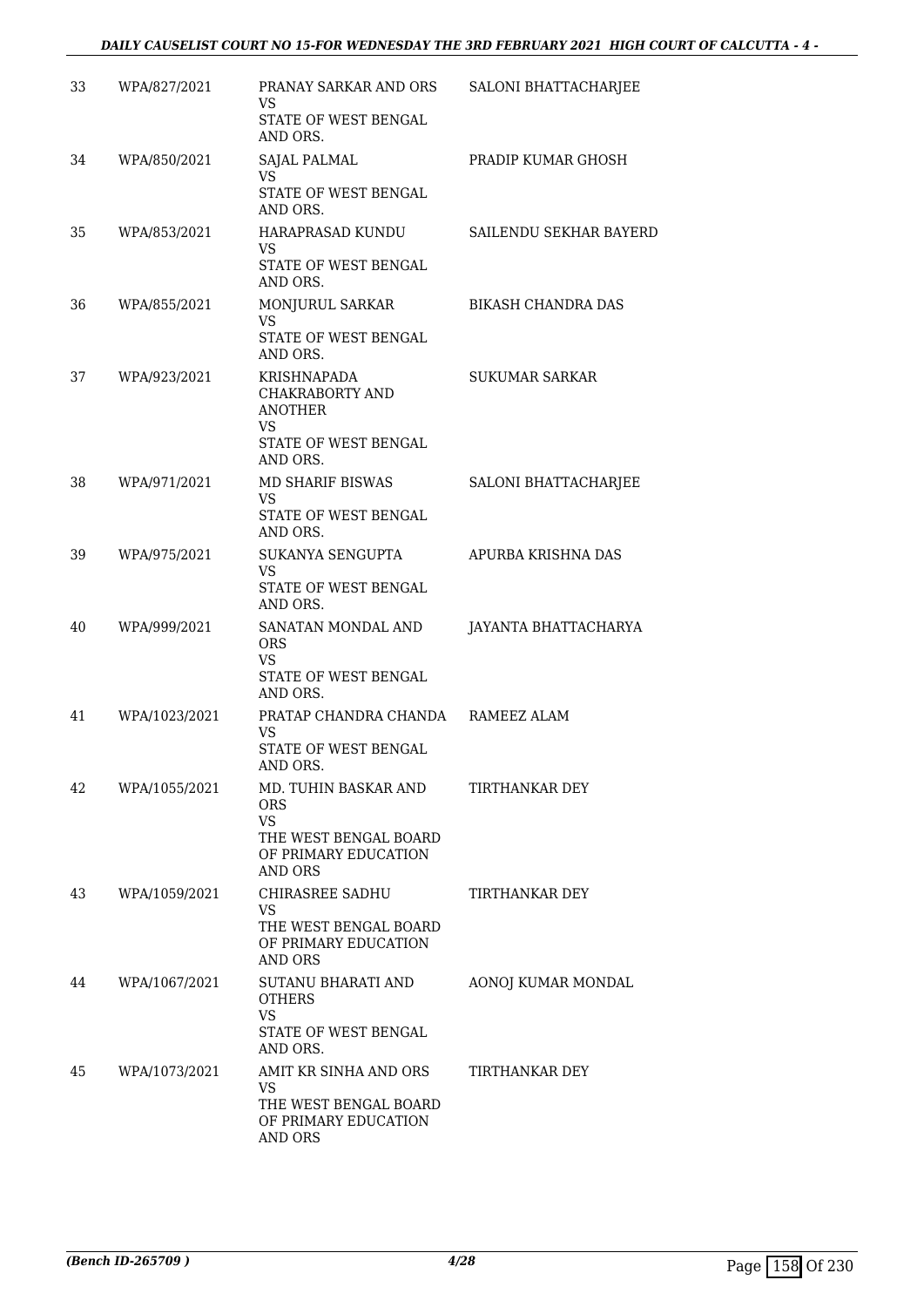| 46 | WPA/1097/2021 | MUKUL ADHIKARY<br>VS<br>STATE OF WEST BENGAL                                       | <b>AMITABRATA ROY</b>               |
|----|---------------|------------------------------------------------------------------------------------|-------------------------------------|
|    |               | AND ORS.                                                                           |                                     |
| 47 | WPA/1124/2021 | SAMMA KHATUN AND<br><b>ANOTHER</b><br><b>VS</b>                                    | SK. SAIFUDDIN                       |
|    |               | STATE OF WEST BENGAL<br>AND ORS.                                                   |                                     |
| 48 | WPA/1127/2021 | JISAN BAIDYA AND ANR<br>VS                                                         | <b>SUROJIT DUTTA</b>                |
|    |               | STATE OF WEST BENGAL<br>AND ORS.                                                   |                                     |
| 49 | WPA/1128/2021 | <b>BARUN LOHAR AND ORS</b><br>VS<br>STATE OF WEST BENGAL<br>AND ORS.               | RITAM CHOWDHURY                     |
| 50 | WPA/1138/2021 | PRASANTA MAHATA AND<br><b>ORS</b><br><b>VS</b><br>STATE OF WEST BENGAL<br>AND ORS. | RITAM CHOWDHURY                     |
| 51 | WPA/1157/2021 | KABIRUL ISLAM AND<br><b>OTHERS</b><br><b>VS</b><br>STATE OF WEST BENGAL            | PAMPA DEY (DHABAL)                  |
| 52 | WPA/1169/2021 | AND ORS.<br>MANDIRA SAHA AND ORS                                                   | DEBASIS NANDI                       |
|    |               | VS<br>STATE OF WEST BENGAL<br>AND ORS.                                             |                                     |
| 53 | WPA/1179/2021 | MOUSUMI BHAKTA AND<br><b>ANOTHER</b><br>VS.                                        | <b>TARUN KUMAR GAYEN</b>            |
|    |               | STATE OF WEST BENGAL<br>AND ORS.                                                   |                                     |
| 54 | WPA/1186/2021 | ZAINUL ABEDIN<br><b>VS</b><br>UNION OF INDIA AND ORS                               | <b>SK ZAFIR</b>                     |
| 55 | WPA/1191/2021 | ISWAR CHANDRA GHOSH<br>AND ORS<br>VS                                               | RITAM CHOWDHURY                     |
|    |               | STATE OF WEST BENGAL<br>AND ORS.                                                   |                                     |
| 56 | WPA/1205/2021 | <b>SOHINI JANA</b><br><b>VS</b>                                                    | SANTOSH KUMAR<br><b>CHAKRABORTY</b> |
|    |               | STATE OF WEST BENGAL<br>AND ORS.                                                   |                                     |
| 57 | WPA/1219/2021 | RAMKRISHNA<br><b>VIVEKANANDA MISSION</b><br>AND ANOTHER<br><b>VS</b>               | DEBLINA CHATTARAJ                   |
|    |               | STATE OF WEST BENGAL<br><b>AND ANOTHER</b>                                         |                                     |
| 58 | WPA/1225/2021 | ILA DAS AND ANR<br><b>VS</b>                                                       | <b>SUDIP SARKAR</b>                 |
|    |               | STATE OF WEST BENGAL<br>AND ORS.                                                   |                                     |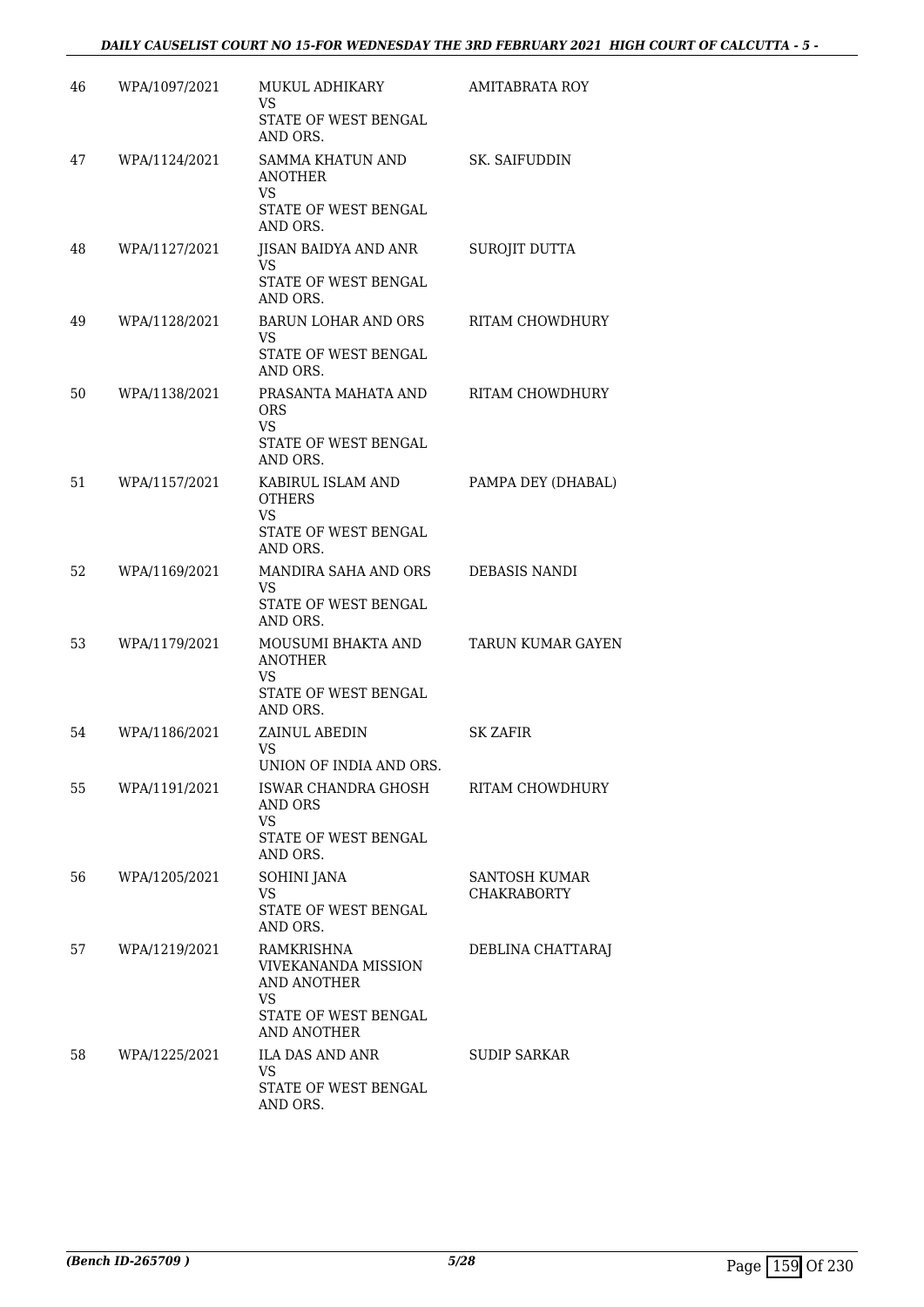| 59 | WPA/1227/2021 | SAHINA RESHMIDAUGHTER<br>VS<br>STATE OF WEST BENGAL<br>AND ORS.                                    | <b>BHASKAR MONDAL</b>     |
|----|---------------|----------------------------------------------------------------------------------------------------|---------------------------|
| 60 | WPA/1228/2021 | <b>ADITI BANERJEE</b><br><b>VS</b><br>STATE OF WEST BENGAL<br>AND ORS.                             | RAJENDRA CHATURVEDI       |
| 61 | WPA/1238/2021 | MD SHOEB<br>VS<br>STATE OF WEST BENGAL<br>AND ORS.                                                 | SOUNAK BHATTACHARYA       |
| 62 | WPA/1246/2021 | ANJANA RANI MONDAL<br><b>VS</b><br>STATE OF WEST BENGAL<br>AND ORS.                                | <b>SUDIP SARKAR</b>       |
| 63 | WPA/1250/2021 | DILIP KUMAR BASU<br>VS<br>STATE OF WEST BENGAL<br>AND ORS.                                         | <b>BISWAJIT MAL</b>       |
| 64 | WPA/1251/2021 | HARADHAN MAHATA<br>VS<br>STATE OF WEST BENGAL<br>AND ORS.                                          | SATYARANJAN KUNDU         |
| 65 | WPA/1256/2021 | PALCID LUCY<br><b>GHARAMIRAVI SULTANA</b><br>AND ANOTHER<br>VS<br>STATE OF WEST BENGAL<br>AND ORS. | AKASHDEEP MUKHEJEE        |
| 66 | WPA/1261/2021 | CHANDAN NANDI AND<br><b>OTHERS</b><br>VS<br>STATE OF WEST BENGAL<br>AND ORS.                       | SUVRA DUTTA               |
| 67 | WPA/1268/2021 | MANOJIT KUMAR GHOSH<br>VS<br>WEST BENGAL BOARD OF<br>PRIMARY EDUCATION                             | <b>TIRTHANKAR DEY</b>     |
| 68 | WPA/1308/2021 | NIBEDITA GAYEN<br><b>VS</b><br>STATE OF WEST BENGAL<br>AND ORS.                                    | DILIP KUMAR SHYAMAL       |
| 69 | WPA/1372/2021 | DEBABRATA MAITY<br>VS.<br>STATE OF WEST BENGAL<br>AND ORS.                                         | <b>BANSHI BADAN MAITY</b> |
| 70 | WPA/1382/2021 | PINTU SHIL<br>VS<br>STATE OF WEST BENGAL<br>AND ORS.                                               | PINTU KARAR               |
| 71 | WPA/1406/2021 | HIRANMOY MUKHERJEE KASHISWAR GHOSHAL<br>AND OTHERS<br>VS.<br>STATE OF WEST BENGAL<br>AND ORS.      |                           |
| 72 | WPA/1412/2021 | NISHIKANTA DAS AND<br><b>OTHERS</b><br>VS<br>STATE OF WEST BENGAL<br>AND ORS.                      | SHAHARAYAR ALAM           |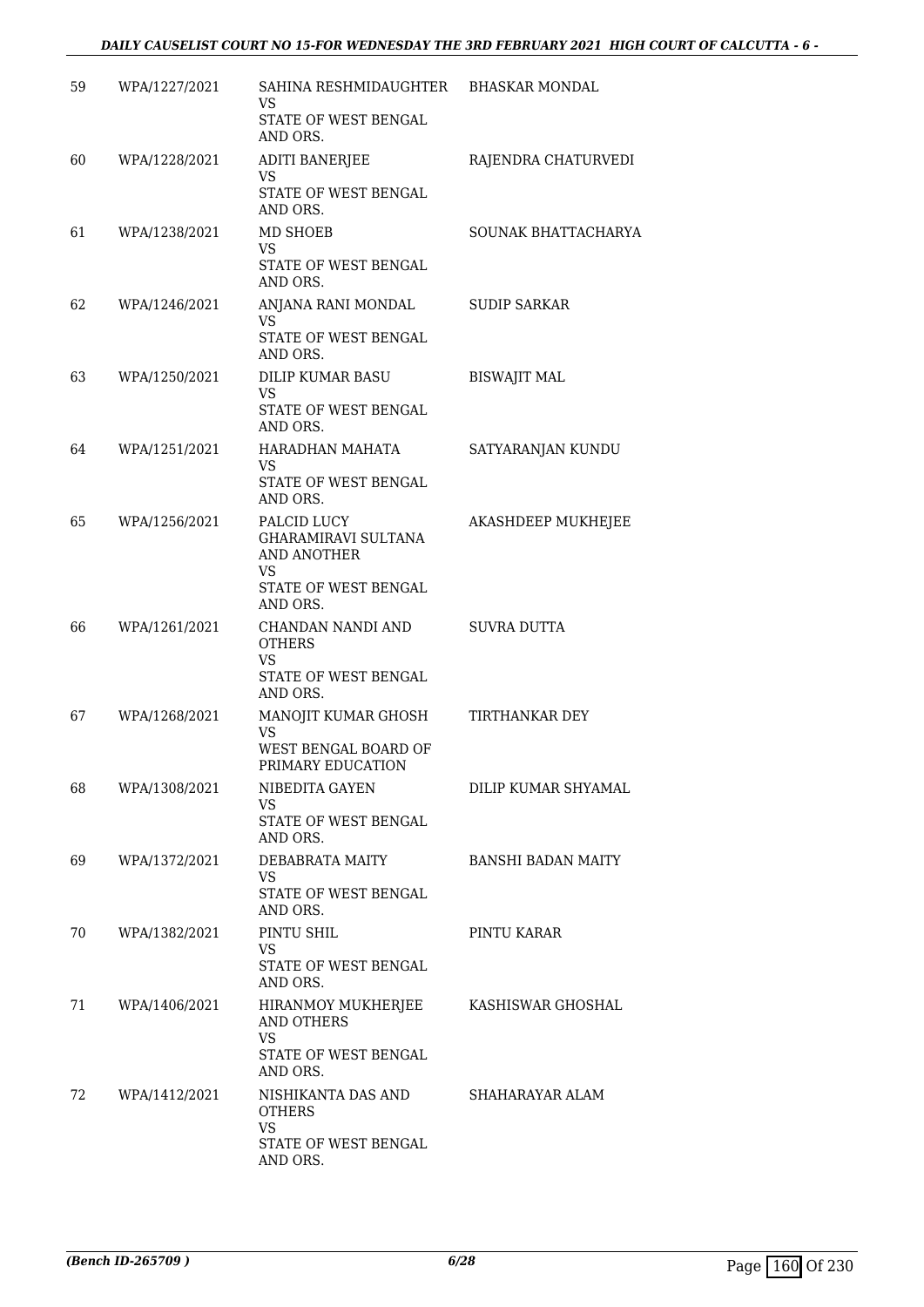| 73 | WPA/1425/2021 | PRADYOT KUMAR MAITY<br>VS<br>STATE OF WEST BENGAL<br>AND ORS.                                        | <b>BANSHI BANDAN MAITY</b> |
|----|---------------|------------------------------------------------------------------------------------------------------|----------------------------|
| 74 | WPA/1439/2021 | MADHUMITA PANDA AND DIPA BHATTACHARYA<br><b>ORS</b><br><b>VS</b><br>STATE OF WEST BENGAL<br>AND ORS. |                            |
| 75 | WPA/1447/2021 | DILIP MANDAL<br>VS.<br>STATE OF WEST BENGAL                                                          | <b>SAKYA MAITY</b>         |
| 76 | WPA/1449/2021 | AND ORS.<br>SUTANU LAHA<br><b>VS</b><br>STATE OF WEST BENGAL<br>AND ORS.                             | <b>SAKYA MAITY</b>         |
| 77 | WPA/1452/2021 | PAMPA MANDAL<br><b>VS</b><br>STATE OF WEST BENGAL<br>AND ORS.                                        | TUSHER KANTI MUKHERJEE     |
| 78 | WPA/1457/2021 | FIRDOUSI BEGUM AND<br><b>ANOTHER</b><br>VS.<br>STATE OF WEST BENGAL<br>AND ORS.                      | SK NEZAMUDDIN              |
| 79 | WPA/1463/2021 | MAHAMAYA SADHUKHAN<br>VS.<br>STATE OF WEST BENGAL<br>AND ORS.                                        | <b>SUDIP SARKAR</b>        |
| 80 | WPA/1499/2021 | DEBASIS PAL<br>VS.<br>STATE OF WEST BENGAL<br>AND ORS.                                               | ABU SOHEL                  |
| 81 | WPA/1506/2021 | NARGIS KHATUN<br><b>VS</b><br>THE STATE OF WEST<br><b>BENGAL AND ORS</b>                             | PRAMITA BANERJEE           |
| 82 | WPA/1522/2021 | SOURAV MONDAL AND ORS<br>VS.<br>THE STATE OF WEST<br><b>BENGAL AND ORS</b>                           | <b>RITAM CHOWDHURY</b>     |
| 83 | WPA/1525/2021 | SONALI HALDER AND ORS<br><b>VS</b><br>THE STATE OF WEST<br>BENGAL AND ORS                            | RITAM CHOWDHURY            |
| 84 | WPA/1540/2021 | SONALI DAS AND OTHERS<br>VS.<br>STATE OF WEST BENGAL<br>AND ORS.                                     | SANDIP KUMAR MONDAL        |
| 85 | WPA/1548/2021 | ASHALATA KARAN<br><b>VS</b><br>STATE OF WEST BENGAL<br>AND ORS.                                      | <b>BISWAJIT MAL</b>        |
| 86 | WPA/1551/2021 | BHASKAR ACHARYA<br><b>VS</b><br>STATE OF WEST BENGAL<br>AND ORS.                                     | <b>BISWAJIT MAL</b>        |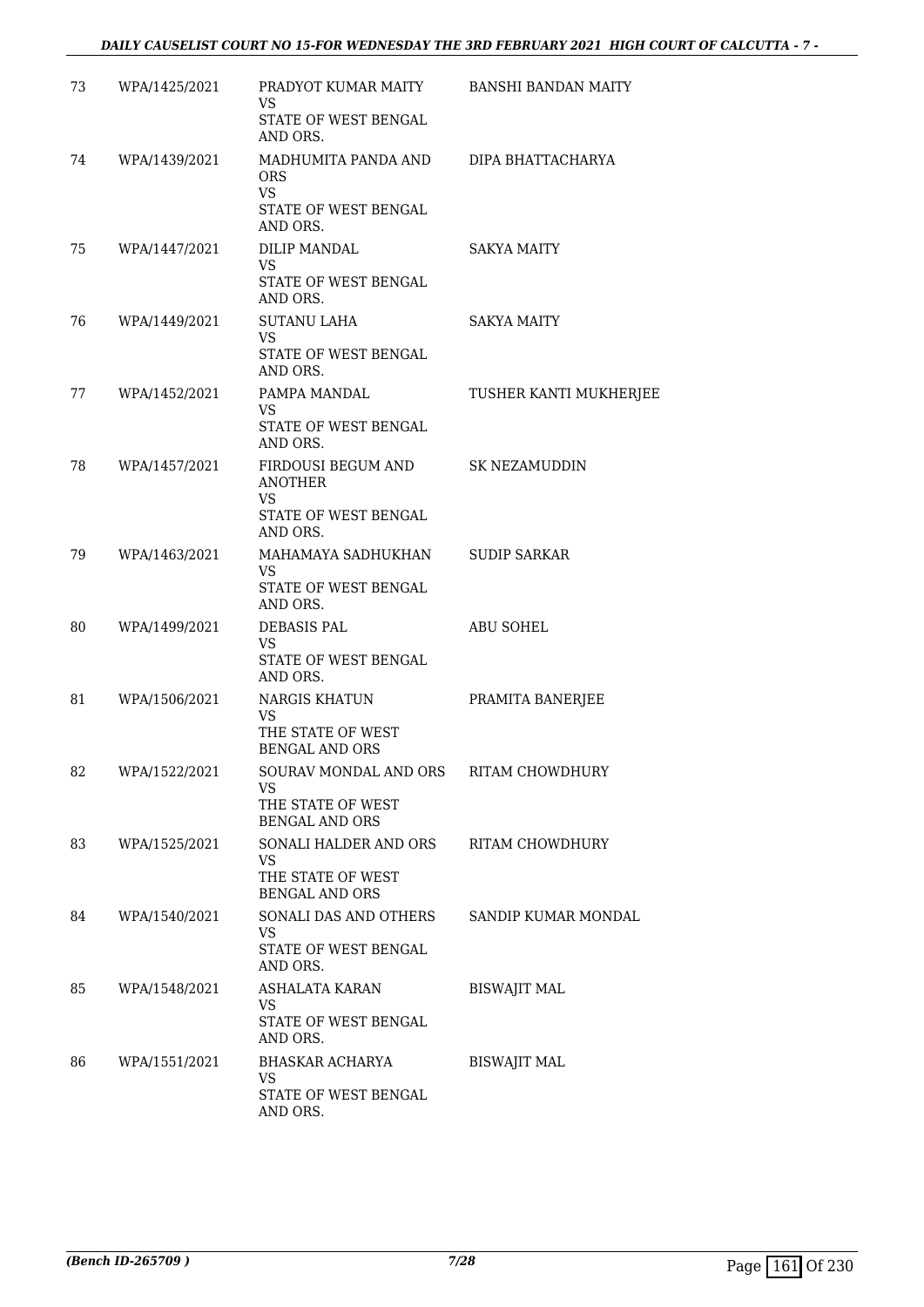| 87  | WPA/1556/2021 | ANUP GHOSH AND ORS<br>VS<br>STATE OF WEST BENGAL<br>AND ORS.                    | RAJIB ACHARYYA        |
|-----|---------------|---------------------------------------------------------------------------------|-----------------------|
| 88  | WPA/1564/2021 | KAILASH CHANDRA<br><b>PATTANAIK</b><br>VS<br>VISVA BHARATI AND<br><b>OTHERS</b> | SALONI BHATTACHARJEE  |
| 89  | WPA/1567/2021 | NAROTTAM SENAPATI<br>VS<br>VISVA-BHARATI AND ORS                                | SALONI BHATTACHARJEE  |
| 90  | WPA/1569/2021 | <b>ABHIJIT SEN</b><br><b>VS</b><br>VISVA BHARATI AND<br><b>OTHERS</b>           | SALONI BHATTACHARJEE  |
| 91  | WPA/1572/2021 | SAMIR KR BHUNIA<br>VS<br>STATE OF WEST BENGAL<br>AND ORS.                       | <b>BISWAJIT MAL</b>   |
| 92  | WPA/1580/2021 | TOTON KUMAR BERA<br>VS<br>STATE OF WEST BENGAL<br>AND ORS.                      | SK SAHJAHAN ALI       |
| 93  | WPA/1582/2021 | MANISHA PRADHAN JANA<br>VS<br>STATE OF WEST BENGAL<br>AND ORS.                  | SK SAHAJAN ALI        |
| 94  | WPA/1583/2021 | SOMA BERA ANR ANR<br>VS.<br>STATE OF WEST BENGAL<br>AND ORS.                    | KAPIL GUHA            |
| 95  | WPA/1594/2021 | ASHIMA SARDAR<br><b>VS</b><br>STATE OF WEST BENGAL<br>AND ORS.                  | TIRTHANKAR DEY        |
| 96  | WPA/1601/2021 | MIRA SINHA<br>VS<br>STATE OF WEST BENGAL<br>AND ORS.                            | <b>SUDIP SARKAR</b>   |
| 97  | WPA/1603/2021 | <b>BISWANATH DAS</b><br>VS<br>STATE OF WEST BENGAL<br>AND ORS.                  | SABITA KHUTIA(BHUNYA) |
| 98  | WPA/1612/2021 | SUMITA DEBSHARMA<br><b>VS</b><br>STATE OF WEST BENGAL<br>AND ORS.               | SOMESH KUMAR GHOSH    |
| 99  | WPA/1614/2021 | ARUP KUMAR KOLEY<br>VS.<br>STATE OF WEST BENGAL<br>AND ORS.                     | SABITA KHUTIA(BHUNYA) |
| 100 | WPA/1636/2021 | NIZAMUDDIN SHAIKH<br><b>VS</b><br>THE STATE OF WEST<br><b>BENGAL AND ORS</b>    | KALYANI BHATTACHARYYA |
| 101 | WPA/1641/2021 | MD. WAHID RAHAMAN<br><b>VS</b><br>THE STATE OF WEST<br><b>BENGAL AND ORS</b>    | KALYANI BHATTACHARYYA |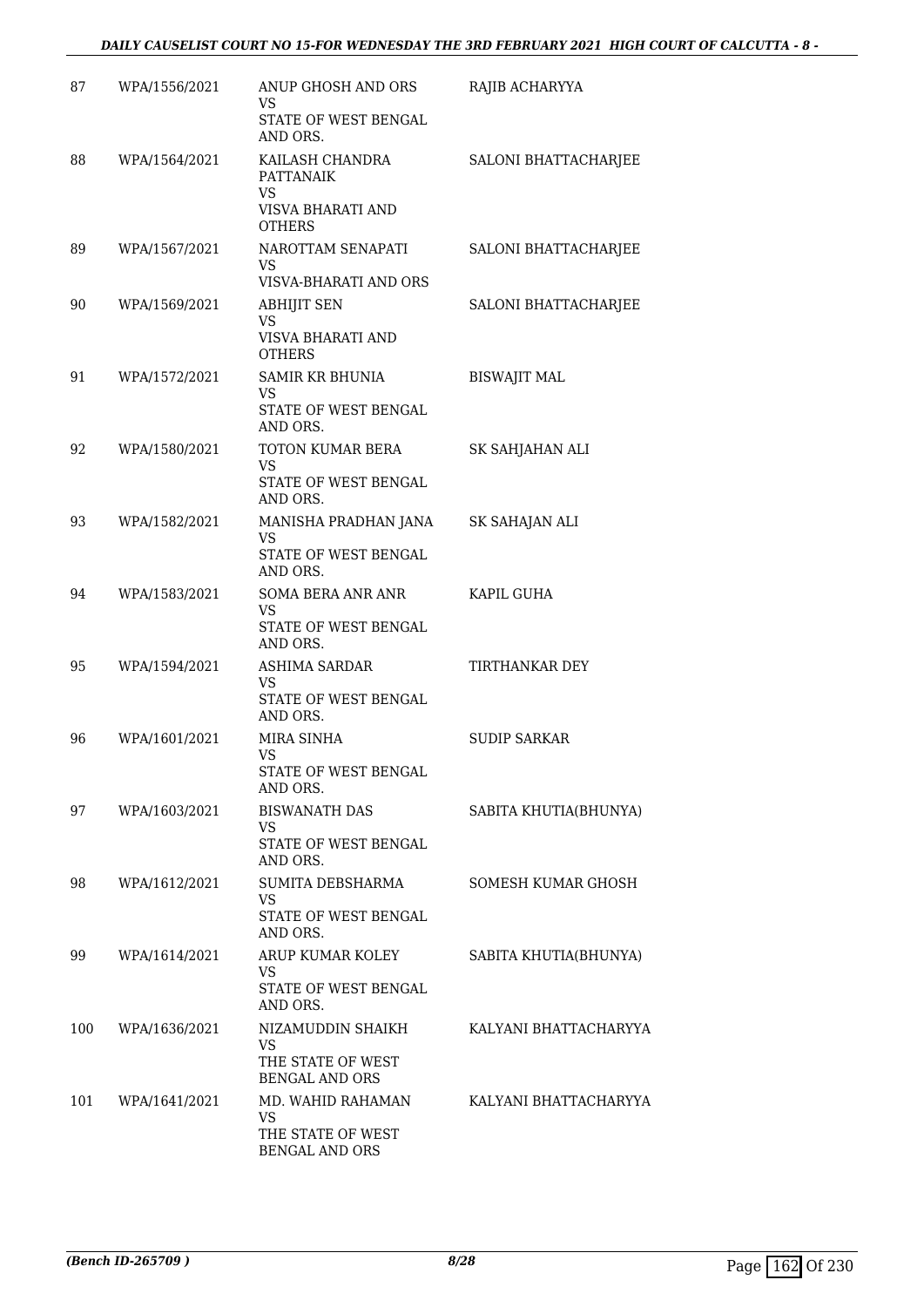| 102 | WPA/1644/2021        | RUBINA KHATUN                                                                         | KALYANI BHATTACHARYYA             |
|-----|----------------------|---------------------------------------------------------------------------------------|-----------------------------------|
|     |                      | VS<br>THE STATE OF WEST<br><b>BENGAL AND ORS</b>                                      |                                   |
| 103 | WPA/1739/2021        | SOUMIK MONDAL AND ORS<br>VS<br>STATE OF WEST BENGAL<br>AND ORS.                       | SHUVRO PROKASH LAHIRI             |
| 104 | WPA/1767/2021        | ATANU POCHALI<br><b>VS</b><br><b>STATE OF WEST BENGAL</b><br>AND ORS.                 | <b>MALYASHREE MAITY</b>           |
|     | wt105 WPA/20467/2018 | ATANU POCHALI<br>VS<br>STATE OF WEST BENGAL &<br><b>ORS</b>                           | MALYASREE MAITY                   |
| 106 | WPA/1785/2021        | BARIN KUMAR ROY<br>VS<br>STATE OF WEST BENGAL<br>AND ORS.                             | <b>BARIN KUMAR ROY(IN PERSON)</b> |
| 107 | WPA/1885/2021        | PALASH MONDAL AND ORS<br>VS.<br>STATE OF WEST BENGAL<br>AND ORS.                      | SHUVRA PROKASH LAHIRI             |
| 108 | WPA/1892/2021        | KRISHNA DAFADAR AND<br><b>OTHERS</b><br><b>VS</b><br>STATE OF WEST BENGAL<br>AND ORS. | SHILADITYA BARMA                  |
| 109 | WPA/1903/2021        | MD.HARUNUZZAMAN<br><b>MULLICK</b><br><b>VS</b><br>STATE OF WEST BENGAL<br>AND ORS.    | A.R JAGLUL KABIR                  |
| 110 | WPA/1945/2021        | CHHANDA JANA<br><b>VS</b><br>STATE OF WEST BENGAL<br>AND ORS.                         | KALYANI BHATTACHARYYA             |
| 111 | WPA/2077/2021        | <b>GOURI DE AND ANOTHER</b><br>VS.<br>STATE OF WEST BENGAL<br>AND ORS.                | SOMSUVRA MUKHERJEE                |
| 112 | WPA/2363/2021        | SARIFUDDIN LASKAR<br>VS.<br>STATE OF WEST BENGAL<br>AND ORS.                          | AMAR NATH SEN                     |
| 113 | WPA/2367/2021        | MOUSUMI BHANDARY<br>MONDAL<br>VS.<br>STATE OF WEST BENGAL<br>AND ORS.                 | RATUL GHOSH                       |
| 114 | WPA/2405/2021        | ANAMIKA BHATTACHARYA<br>VS.<br>STATE OF WEST BENGAL<br>AND ORS.                       | HEMANTA KUMAR DAS                 |
| 115 | WPA/2457/2021        | SOURAV BIKAS MAITY AND<br><b>ORS</b><br>VS.<br>STATE OF WEST BENGAL<br>AND ORS.       | TAMAL TARU PANDA                  |

## **NEW MOTION 1**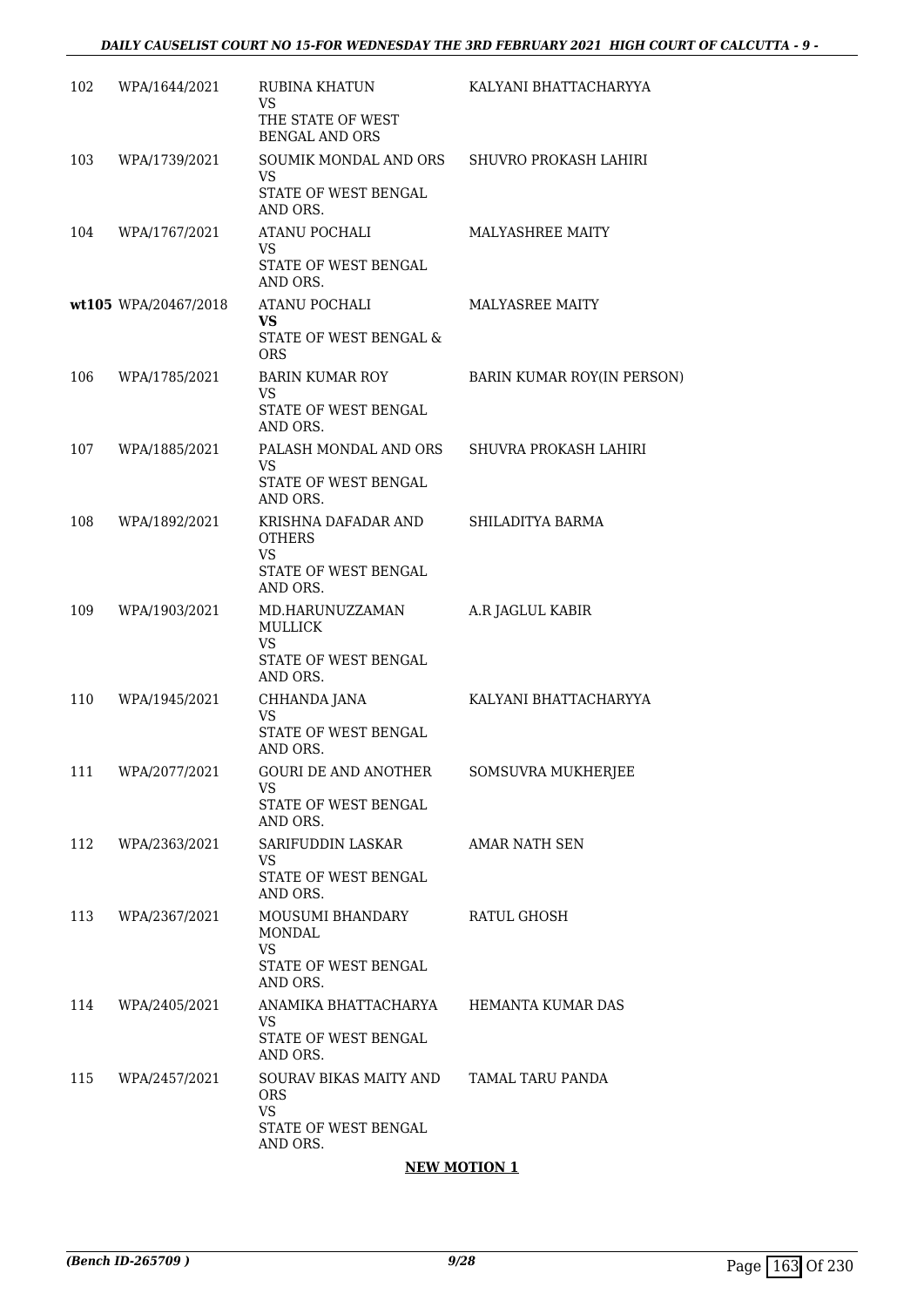| 116 | WPA/1066/2021 | SK. EMAM HOSSAIN AND<br><b>ORS</b><br><b>VS</b>                                     | TIRTHANKAR DEY            |
|-----|---------------|-------------------------------------------------------------------------------------|---------------------------|
|     |               | STATE OF WEST BENGAL<br>AND ORS.                                                    |                           |
| 117 | WPA/1125/2021 | MD TANMIR AHMED AND<br><b>ORS</b><br><b>VS</b>                                      | Ali Ahsan Alamgir         |
|     |               | STATE OF WEST BENGAL<br>AND ORS.                                                    |                           |
| 118 | WPA/1340/2021 | PRITHISH KUMAR GHOSH<br>VS.<br>STATE OF WEST BENGAL                                 | SUPRIYA RANJAN GHOSH      |
| 119 | WPA/1376/2021 | AND ORS.<br>RAJIB CHATTERJEE                                                        | GOBINDA CHANDRA BAIDYA    |
|     |               | VS.<br>STATE OF WEST BENGAL<br>AND ORS.                                             |                           |
| 120 | WPA/1419/2021 | MALKA TARANNUM<br>VS.<br>STATE OF WEST BENGAL<br>AND ORS.                           | SHILADITYA BARMA          |
| 121 | WPA/1422/2021 | NAJMA KHATUN<br>VS.                                                                 | SANGEETA ROY              |
|     |               | STATE OF WEST BENGAL<br>AND ORS.                                                    |                           |
| 122 | WPA/1423/2021 | MD ALLARAKHA AHAMED<br>AND ORS<br><b>VS</b>                                         | <b>NEIL BASU</b>          |
|     |               | STATE OF WEST BENGAL<br>AND ORS.                                                    |                           |
| 123 | WPA/1427/2021 | BISWARUP DAS ADHIKARY<br>AND ANR<br>VS.                                             | SHILADITYA BARMA          |
|     |               | STATE OF WEST BENGAL<br>AND ORS.                                                    |                           |
| 124 | WPA/1489/2021 | CHIRANJIT SARDAR AND<br><b>ORS</b><br><b>VS</b><br>STATE OF WEST BENGAL<br>AND ORS. | SUDIPTA DASGUPTA          |
| 125 | WPA/1492/2021 | YOGANANDA MEHETA<br>VS.                                                             | PARAMITA MAITY            |
|     |               | STATE OF WEST BENGAL<br>AND ORS.                                                    |                           |
| 126 | WPA/1493/2021 | <b>INDRAJIT SAHU</b><br>VS.                                                         | SUDIPTA DASGUPTA          |
|     |               | STATE OF WEST BENGAL<br>AND ORS.                                                    |                           |
| 127 | WPA/1649/2021 | SUDHANSHU MONDAL<br><b>VS</b><br>STATE OF WEST BENGAL<br>AND ORS.                   | <b>GORA CHAND SAMANTA</b> |
| 128 | WPA/1650/2021 | SAHABUDDIN SK.<br><b>VS</b><br>THE STATE OF WEST<br><b>BENGAL AND ORS</b>           | KALYANI BHATTACHARYYA     |
| 129 | WPA/1664/2021 | <b>GOUR MANNA</b><br><b>VS</b><br>State of West Bengal                              | SUKANTA DAS               |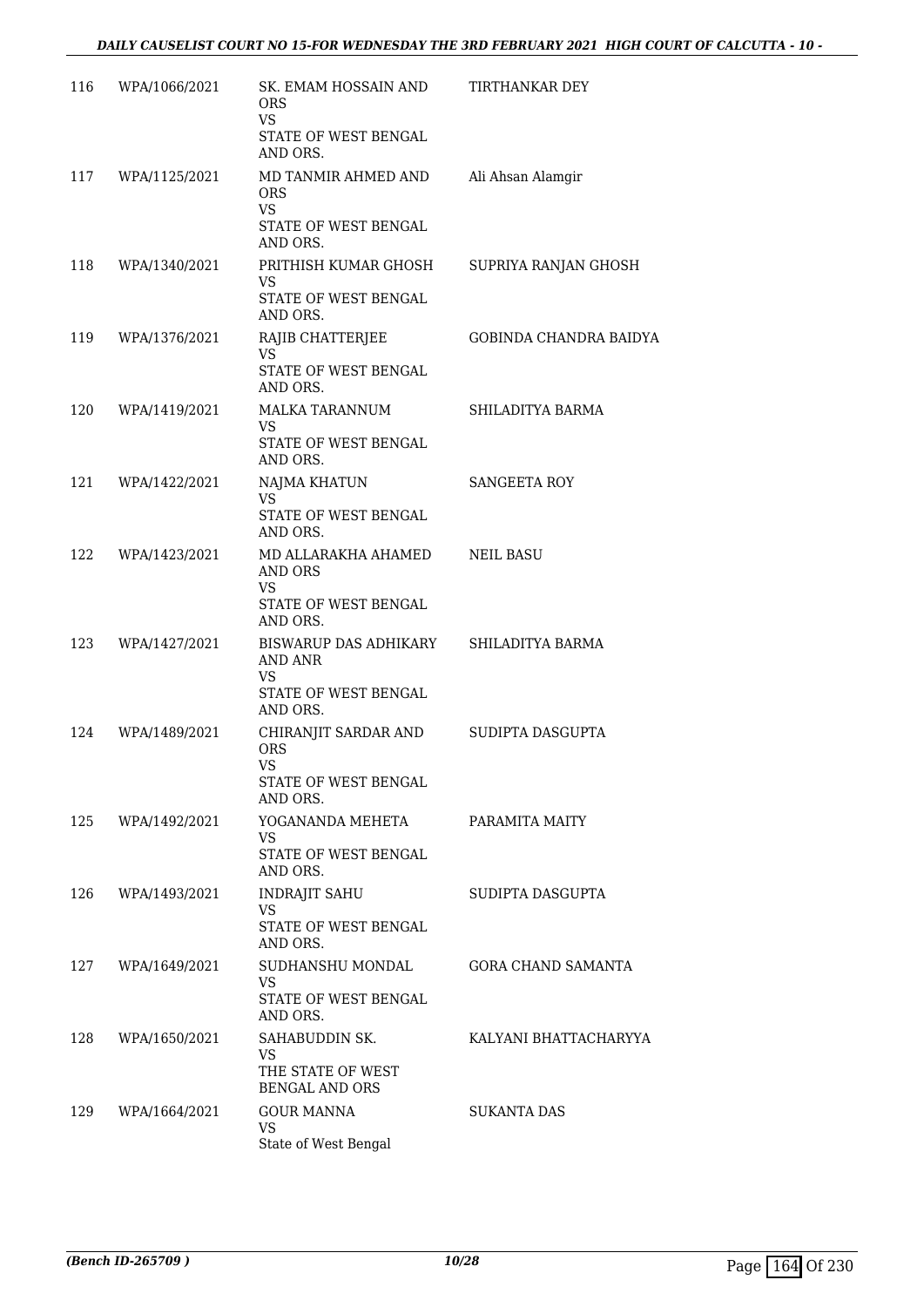| 130 | WPA/1679/2021 | KUNTAL SASMAL<br><b>VS</b><br>STATE OF WEST BENGAL<br>AND ORS.                             | BISWAPRIYA SAMANTA     |
|-----|---------------|--------------------------------------------------------------------------------------------|------------------------|
| 131 | WPA/1680/2021 | PRANAB KMAR PANJA<br>VS<br>STATE OF WEST BENGAL                                            | K M HOSSAIN            |
|     |               | AND ORS.                                                                                   |                        |
| 132 | WPA/1682/2021 | <b>ACHYUT BOSE</b><br><b>VS</b><br>STATE OF WEST BENGAL<br>AND ORS.                        | NARAYAN CHANDRA MONDAL |
| 133 | WPA/1704/2021 | BAPAN BANERJEE<br><b>VS</b><br>STATE OF WEST BENGAL<br>AND ORS.                            | Ali Ahsan Alamgir      |
| 134 | WPA/1743/2021 | MILAN MAHATO AND ORS<br>VS.<br>THE STATE OF WEST<br><b>BENGAL AND ORS</b>                  | SATYAJIT MAHATA        |
| 135 | WPA/1757/2021 | ASHOKE RAJAK AND ORS<br><b>VS</b><br>THE STATE OF WEST<br><b>BENGAL AND ORS</b>            | SATYAJIT MAHATA        |
| 136 | WPA/1798/2021 | ALI HAIDER SK.<br>VS<br>STATE OF WEST BENGAL<br>AND ORS.                                   | KALYANI BHATTACHARYYA  |
| 137 | WPA/1799/2021 | ALTAFUR RAHAMAN<br><b>VS</b><br>STATE OF WEST BENGAL<br>AND ORS.                           | KALYANI BHATTACHARYYA  |
| 138 | WPA/1801/2021 | MANTURAM HALDAR<br><b>VS</b><br>STATE OF WEST BENGAL<br>AND ORS.                           | TAMAL TARU PANDA       |
| 139 | WPA/1812/2021 | KARTICK MAHATO<br><b>VS</b><br>STATE OF WEST BENGAL<br>AND ORS.                            | SUDIPTA DASGUPTA       |
| 140 | WPA/1813/2021 | <b>SUCHISMITA</b><br><b>CHATTOPADHYAY</b><br><b>VS</b><br>STATE OF WEST BENGAL<br>AND ORS. | KALLOL KUMAR MAITY     |
| 141 | WPA/1818/2021 | SAURAV PACHHAL<br><b>VS</b><br>STATE OF WEST BENGAL<br>AND ORS.                            | SUDITPA DASGUPTA       |
| 142 | WPA/1822/2021 | REBA (BISWAS) SARKAR<br>VS.<br>STATE OF WEST BENGAL<br>AND ORS.                            | BIKASH CHANDRA DAS     |
| 143 | WPA/1824/2021 | CHHANDA SAMANTA AND<br>OTHERS<br>VS.<br>STATE OF WEST BENGAL<br>AND ORS.                   | SUDIPTA DASGUPTA       |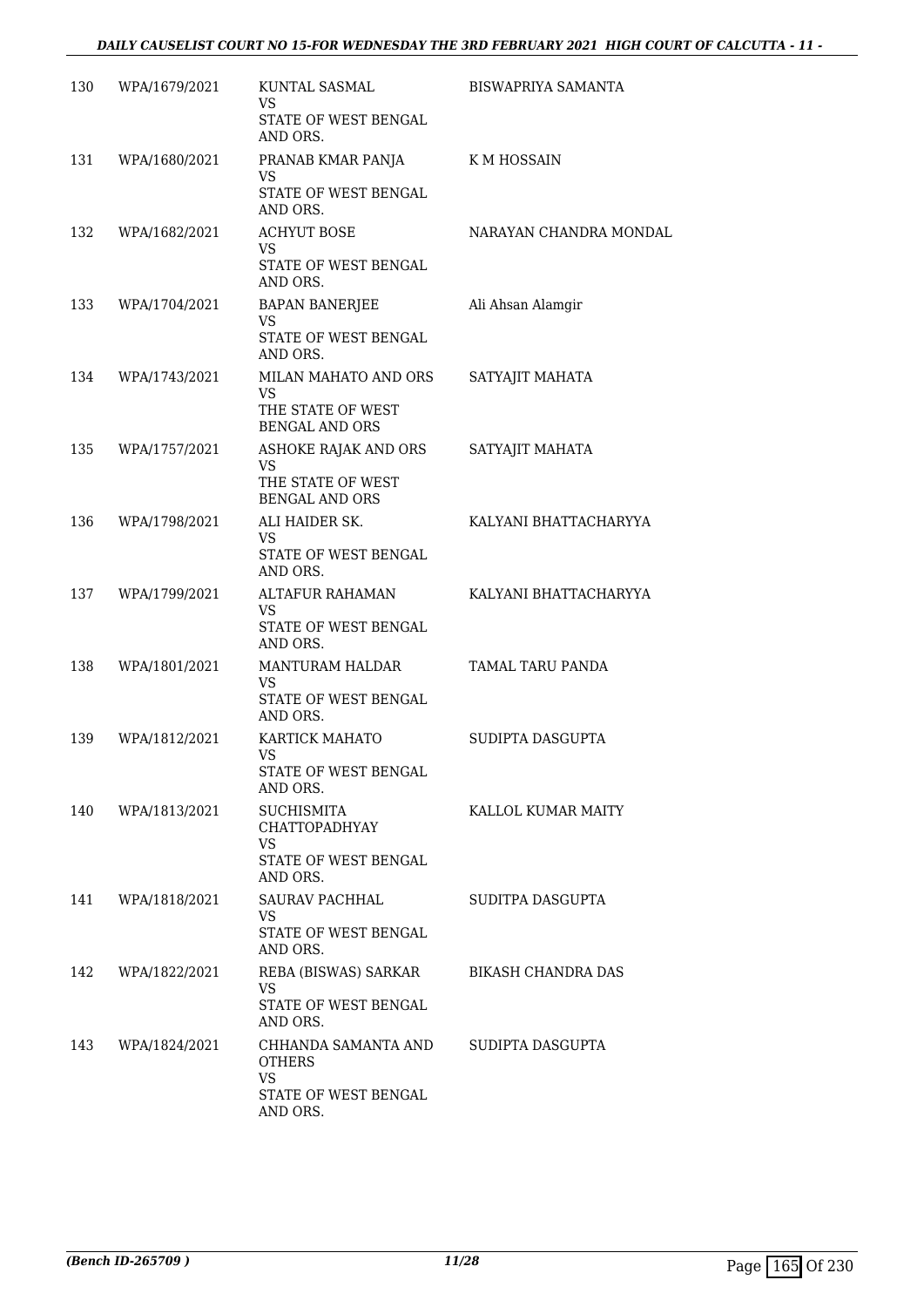| 144 | WPA/1833/2021     | PARTHA SARATHI<br><b>CHOUDHURI</b><br>VS                                             | OISANI MUKHERJEE          |
|-----|-------------------|--------------------------------------------------------------------------------------|---------------------------|
|     |                   | STATE OF WEST BENGAL<br>AND ORS.                                                     |                           |
| 145 | WPA/1868/2021     | KAUSHIK CHATTERJEE<br>VS<br>STATE OF WEST BENGAL<br>AND ORS.                         | SANDIP KUMAR MONDAL       |
| 146 | WPA/1898/2021     | <b>BHASKAR DAS</b><br>VS.<br>STATE OF WEST BENGAL<br>AND ORS.                        | <b>GORA CHAND SAMANTA</b> |
| 147 | WPA/1925/2021     | SAGNIK JANA<br>VS<br>STATE OF WEST BENGAL<br>AND ORS.                                | <b>BANSHI BADAN MAITY</b> |
| 148 | WPA/1946/2021     | <b>TAPASI MAJI</b><br><b>VS</b><br>STATE OF WEST BENGAL<br>AND ORS.                  | KALYANI BHATTACHARYA      |
| 149 | WPA/1947/2021     | <b>AJAZUL HOQUE</b><br>VS.<br>STATE OF WEST BENGAL<br>AND ORS.                       | KALYANI BHATTACHARYYA     |
| 150 | WPA/1948/2021     | SONIA GHOSH<br><b>VS</b><br>STATE OF WEST BENGAL<br>AND ORS.                         | KALYANI BHATTACHARYA      |
| 151 | WPA/1951/2021     | MUKBUL HAQUE AND ORS<br><b>VS</b><br>STATE OF WEST BENGAL<br>AND ORS.                | SK NAYEEMUL HAQUE         |
| 152 | WPA/1954/2021     | MD. RABIUL SK. AND<br><b>OTHERS</b><br><b>VS</b><br>STATE OF WEST BENGAL<br>AND ORS. | SHILADITYA BARMA          |
|     | 153 WPA/1971/2021 | SITAL RAJAK AND ORS<br><b>VS</b><br>STATE OF WEST BENGAL<br>AND ORS.                 | <b>GOPA BISWAS</b>        |
|     | 154 WPA/1991/2021 | BIPUL SARKAR AND<br><b>OTHERS</b><br>VS<br>STATE OF WEST BENGAL<br>AND ORS.          | DIBYENDU CHATTERJEE       |
| 155 | WPA/1995/2021     | SAFIULLAH AND ORS<br>VS.<br>STATE OF WEST BENGAL<br>AND ORS.                         | DEBABRATA MONDAL          |
| 156 | WPA/2021/2021     | RITRUPARNA SEN<br><b>VS</b><br>STATE OF WEST BENGAL<br>AND ORS.                      | ANWASHA HALDER            |
| 157 | WPA/2049/2021     | MD AKBAR ALI AND ORS<br><b>VS</b><br>W.B.BOARD OF PRIMARY<br>EDU AND ORS             | TIRTHANKAR DEY            |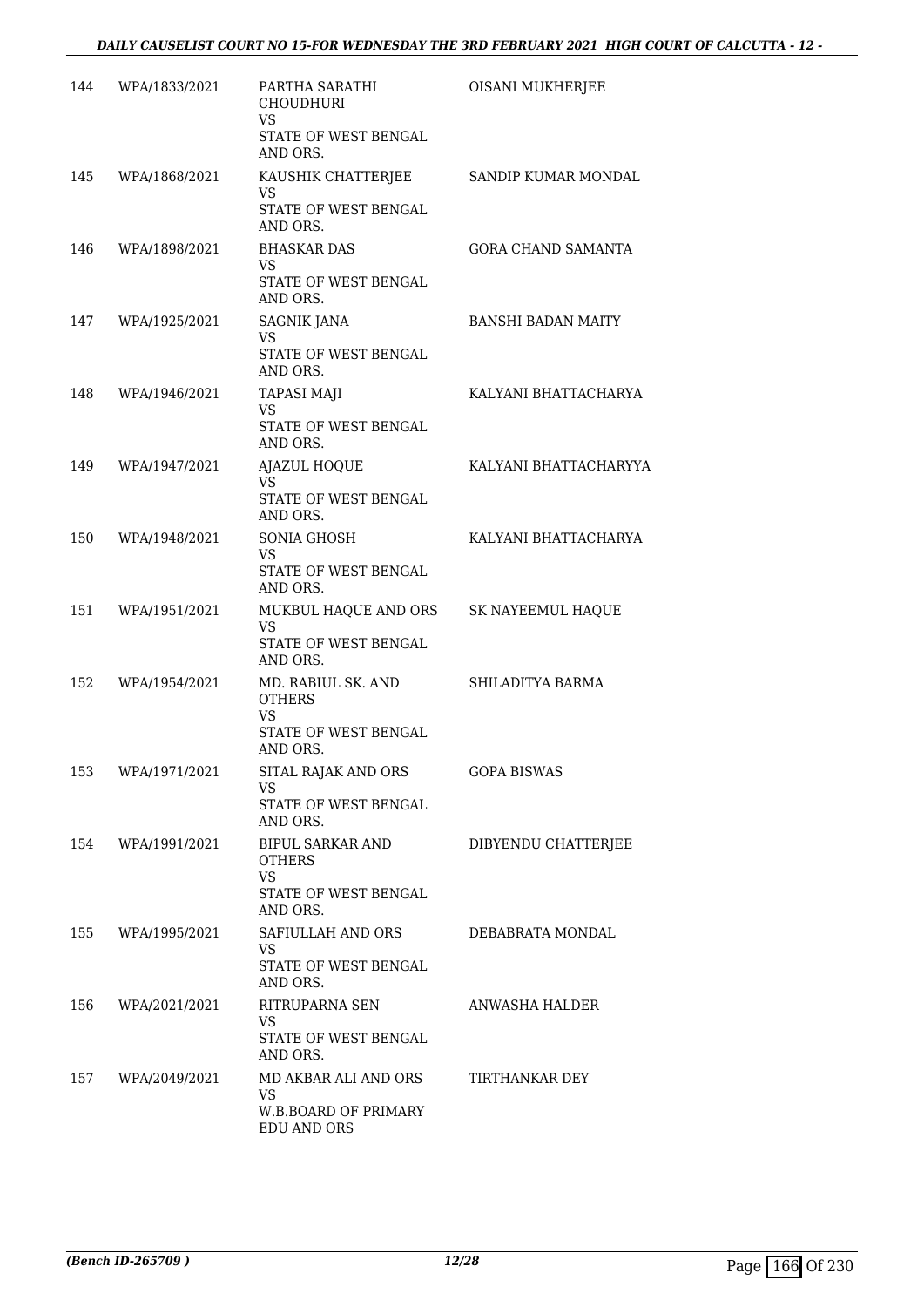| 158 | WPA/2053/2021 | UDAY SANKAR SAHA AND<br>ORS                                          | <b>TIRTHANKAR DEY</b>   |
|-----|---------------|----------------------------------------------------------------------|-------------------------|
|     |               | <b>VS</b><br><b>W.B.BOARD OF PRIMARY</b><br>EDU AND ANR              |                         |
| 159 | WPA/2055/2021 | HEMANTA KUMAR GHOSH<br><b>VS</b><br>STATE OF WEST BENGAL<br>AND ORS. | K.M. HOSSAIN            |
| 160 | WPA/2057/2021 | FARUK ABDULLAH MONDAL RITAM CHOWDHURY<br>AND ORS<br>VS               |                         |
|     |               | THE STATE OF WEST<br><b>BENGAL AND ORS</b>                           |                         |
| 161 | WPA/2059/2021 | <b>BAISHAKHI DAS</b><br>VS.<br>STATE OF WEST BENGAL<br>AND ORS.      | SUDIPTA DASGUPTA        |
| 162 | WPA/2062/2021 | IPSHITA MUKHERJEE DAN<br>AND ANR<br>VS                               | SUDIPTA DASGUPTA        |
|     |               | STATE OF WEST BENGAL<br>AND ORS.                                     |                         |
| 163 | WPA/2071/2021 | SATYAJIT MONDAL<br>VS<br>WEST BENGAL BOARD OF                        | MRINAL KANTI BISWAS     |
| 164 | WPA/2076/2021 | PRIMARY EDUCATION<br><b>BASANTI TUDU(SOREN)</b><br>AND ANR<br>VS     | BIKASH CHANDRA DAS      |
|     |               | STATE OF WEST BENGAL<br>AND ORS.                                     |                         |
| 165 | WPA/2081/2021 | RITUPARNA SEN<br>VS.<br>STATE OF WEST BENGAL<br>AND ORS.             | ANWASHA HALDER          |
| 166 | WPA/2105/2021 | SUBRINA KHATUN<br><b>VS</b><br>STATE OF WEST BENGAL<br>AND ORS.      | <b>MUKETESWAR MAITY</b> |
| 167 | WPA/2111/2021 | HRIDAY KUMAR PAUL<br><b>VS</b><br>STATE OF WEST BENGAL               | SURENDRA KUMAR SHARMA   |
| 168 | WPA/2112/2021 | AND ORS.<br>SUKUMAR MAHATA                                           | UTTAM BANERJEE          |
|     |               | <b>VS</b><br>STATE OF WEST BENGAL<br>AND ORS.                        |                         |
| 169 | WPA/2115/2021 | ATANU ACHARYA<br>VS<br>STATE OF WEST BENGAL                          | SURENDRA KUMAR SHARMA   |
| 170 | WPA/2120/2021 | AND ORS.<br>MOGIBOR RAHAMAN                                          | SURENDRA KUMAR SHARMA   |
|     |               | VS<br>STATE OF WEST BENGAL<br>AND ORS.                               |                         |
| 171 | WPA/2121/2021 | MD MOHIBUL ISLAM AND<br>ANR<br><b>VS</b>                             | Miss Molly Saha         |
|     |               | STATE OF WEST BENGAL<br>AND ORS.                                     |                         |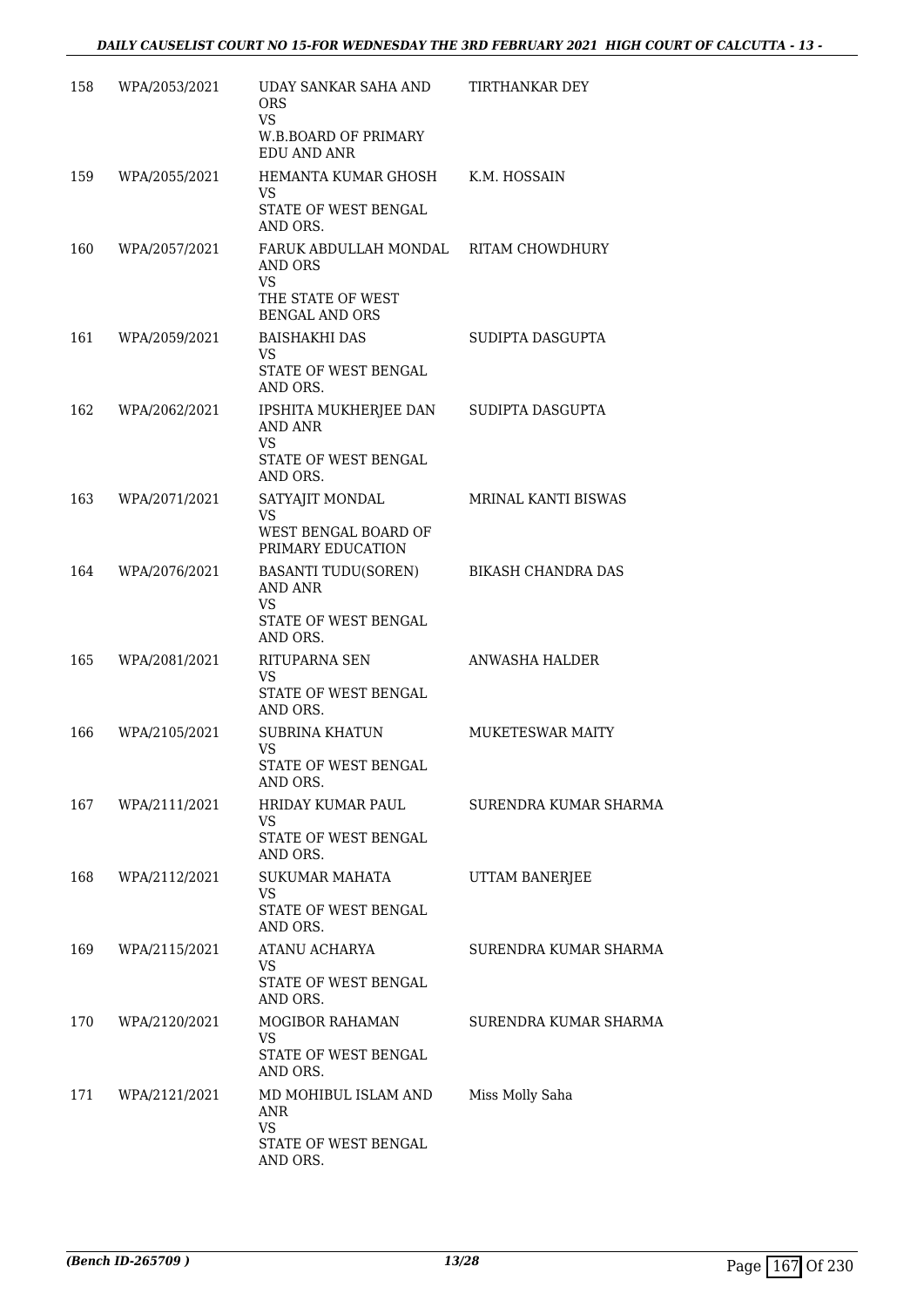| 172 | WPA/2126/2021 | MD ASIF ALI<br>VS<br>STATE OF WEST BENGAL<br>AND ORS.                         | SURENDRA KUMAR SHARMA |
|-----|---------------|-------------------------------------------------------------------------------|-----------------------|
| 173 | WPA/2127/2021 | DEBIPADA BASU AND ORS<br><b>VS</b><br>STATE OF WEST BENGAL<br>AND ORS.        | SARIFUL ISLAM MALLICK |
| 174 | WPA/2130/2021 | MOUMITA DUTTA AND ORS<br>VS.<br>THE STATE OF WEST<br><b>BENGAL AND ORS</b>    | ANUWASHA HALDER       |
| 175 | WPA/2135/2021 | BISWAJIT ROY AND ORS<br>VS<br>STATE OF WEST BENGAL<br>AND ORS.                | ANANYA CHAKRABORTY    |
| 176 | WPA/2136/2021 | NANDITA MANDAL<br><b>VS</b><br>THE STATE OF WEST<br><b>BENGAL AND ORS</b>     | <b>JEENIA RUDRA</b>   |
| 177 | WPA/2143/2021 | <b>RAKESH BISWAS</b><br><b>VS</b><br>STATE OF WEST BENGAL<br>AND ORS.         | SURENDRA KUMAR SHARMA |
| 178 | WPA/2146/2021 | TORIKUL MONDAL<br><b>VS</b><br>STATE OF WEST BENGAL<br>AND ORS.               | SURENDRA KUMAR SHARMA |
| 179 | WPA/2148/2021 | PABITRA SARKAR<br>VS<br>STATE OF WEST BENGAL<br>AND ORS.                      | SURENDRA KUMAR SHARMA |
| 180 | WPA/2149/2021 | BRINDABAN BISWAS AND<br><b>ORS</b><br>VS<br>STATE OF WEST BENGAL<br>AND ORS.  | SAMBHUNATH DE         |
| 181 | WPA/2154/2021 | SAJAL KUMAR BISWAS<br>VS —<br>STATE OF WEST BENGAL<br>AND ORS.                | <b>SUDDHADEV ADAK</b> |
| 182 | WPA/2158/2021 | RAMDAS MANDAL<br>VS<br>STATE OF WEST BENGAL<br>AND ORS.                       | SURENDRA KUMAR SHARMA |
| 183 | WPA/2159/2021 | SHAMPA MONDAL AND ORS<br>VS<br>STATE OF WEST BENGAL<br>AND ORS.               | <b>SAKYA MAITI</b>    |
| 184 | WPA/2160/2021 | SHYAMALI BISWAS<br><b>VS</b><br>STATE OF WEST BENGAL<br>AND ORS.              | SURENDRA KUMAR SHARMA |
| 185 | WPA/2193/2021 | TAPAS ADHIKARY AND ORS<br><b>VS</b><br>State of West Bengal AND<br><b>ORS</b> | SK NAYEEMUL HAQUE     |
| 186 | WPA/2196/2021 | UJJAL KUJUR<br><b>VS</b><br>STATE OF WEST BENGAL<br>AND ORS.                  | SURENDRA KUMAR SHARMA |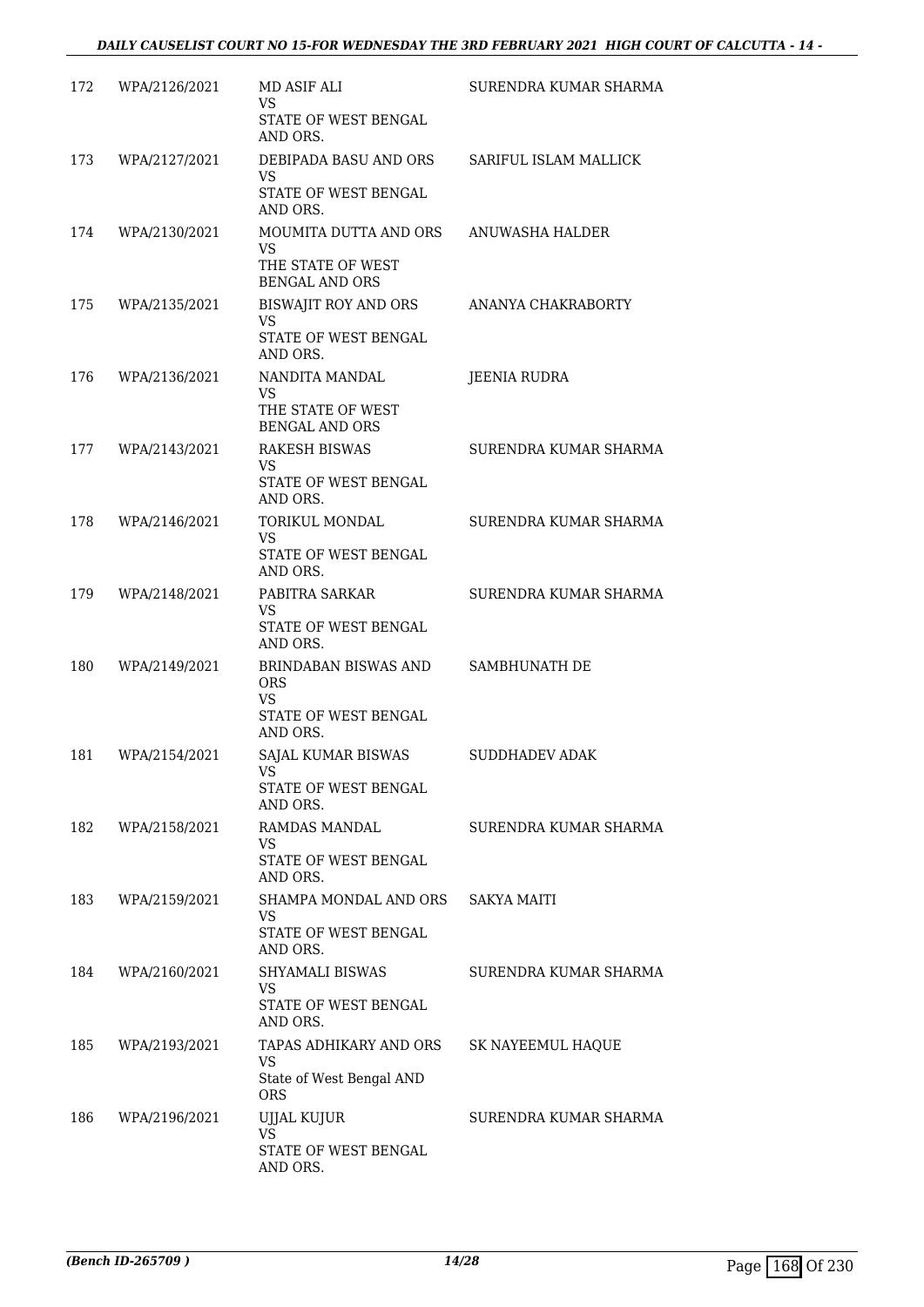| 187 | WPA/2204/2021 | <b>SUMIT DAS</b><br>VS                           | SURENDRA KUMAR SHARMA |
|-----|---------------|--------------------------------------------------|-----------------------|
|     |               | STATE OF WEST BENGAL<br>AND ORS.                 |                       |
| 188 | WPA/2208/2021 | <b>APU BISWAS</b><br><b>VS</b>                   | SURENDRA KUMAR SHARMA |
|     |               | STATE OF WEST BENGAL<br>AND ORS.                 |                       |
| 189 | WPA/2211/2021 | MAMATA HALDER<br>VS.                             | SURENDRA KUMAR SHARMA |
|     |               | STATE OF WEST BENGAL<br>AND ORS.                 |                       |
| 190 | WPA/2217/2021 | <b>MANIK PRADHAN</b><br>VS.                      | SRIKANTA DATTA        |
|     |               | STATE OF WEST BENGAL<br>AND ORS.                 |                       |
| 191 | WPA/2245/2021 | MD. ABDUL KAYUM AND<br><b>ORS</b>                | ALI AHSAN ALAMGIR     |
|     |               | <b>VS</b><br>THE STATE OF WEST                   |                       |
|     |               | <b>BENGAL AND ORS</b>                            |                       |
| 192 | WPA/2255/2021 | SUNIT SARKAR AND ORS<br>VS.                      | TAIMUR HOSSAIN        |
|     |               | STATE OF WEST BENGAL<br>AND ORS.                 |                       |
| 193 | WPA/2273/2021 | DILIP SARKAR AND OTHERS   GOPA BISWAS<br>VS.     |                       |
|     |               | STATE OF WEST BENGAL<br>AND ORS.                 |                       |
| 194 | WPA/2290/2021 | PRIYABRATA ROY AND ANR ANANYA CHAKRABORTY<br>VS. |                       |
|     |               | STATE OF WEST BENGAL<br>AND ORS.                 |                       |
| 195 | WPA/2292/2021 | ASHOK SARKAR AND<br><b>OTHERS</b>                | <b>SOHAM BANERJEE</b> |
|     |               | <b>VS</b><br>STATE OF WEST BENGAL<br>AND ORS.    |                       |
| 196 | WPA/2309/2021 | ABHISHEK CHANDAVANSHI SAMIR KUMAR ADHIKARY       |                       |
|     |               | VS.<br>STATE OF WEST BENGAL<br>AND ORS.          |                       |
| 197 | WPA/2326/2021 | BAISAKHI PAL AND ANR<br>VS.                      | <b>MALASREE MAITY</b> |
|     |               | STATE OF WEST BENGAL<br>AND ORS.                 |                       |
| 198 | WPA/2341/2021 | NIHAR BISWAS AND ORS<br>VS.                      | SOMESH KUMAR GHOSH    |
|     |               | STATE OF WEST BENGAL<br>AND ORS.                 |                       |
| 199 | WPA/2362/2021 | SUVANKAR NAYEK AND<br><b>OTHERS</b><br>VS.       | ALOKESH DALAI         |
|     |               | STATE OF WEST BENGAL<br>AND ORS.                 |                       |
| 200 | WPA/2364/2021 | SUDIPTA BRAHMACHARY<br>VS.                       | ROBIUL ISLAM          |
|     |               | STATE OF WEST BENGAL<br>AND ORS.                 |                       |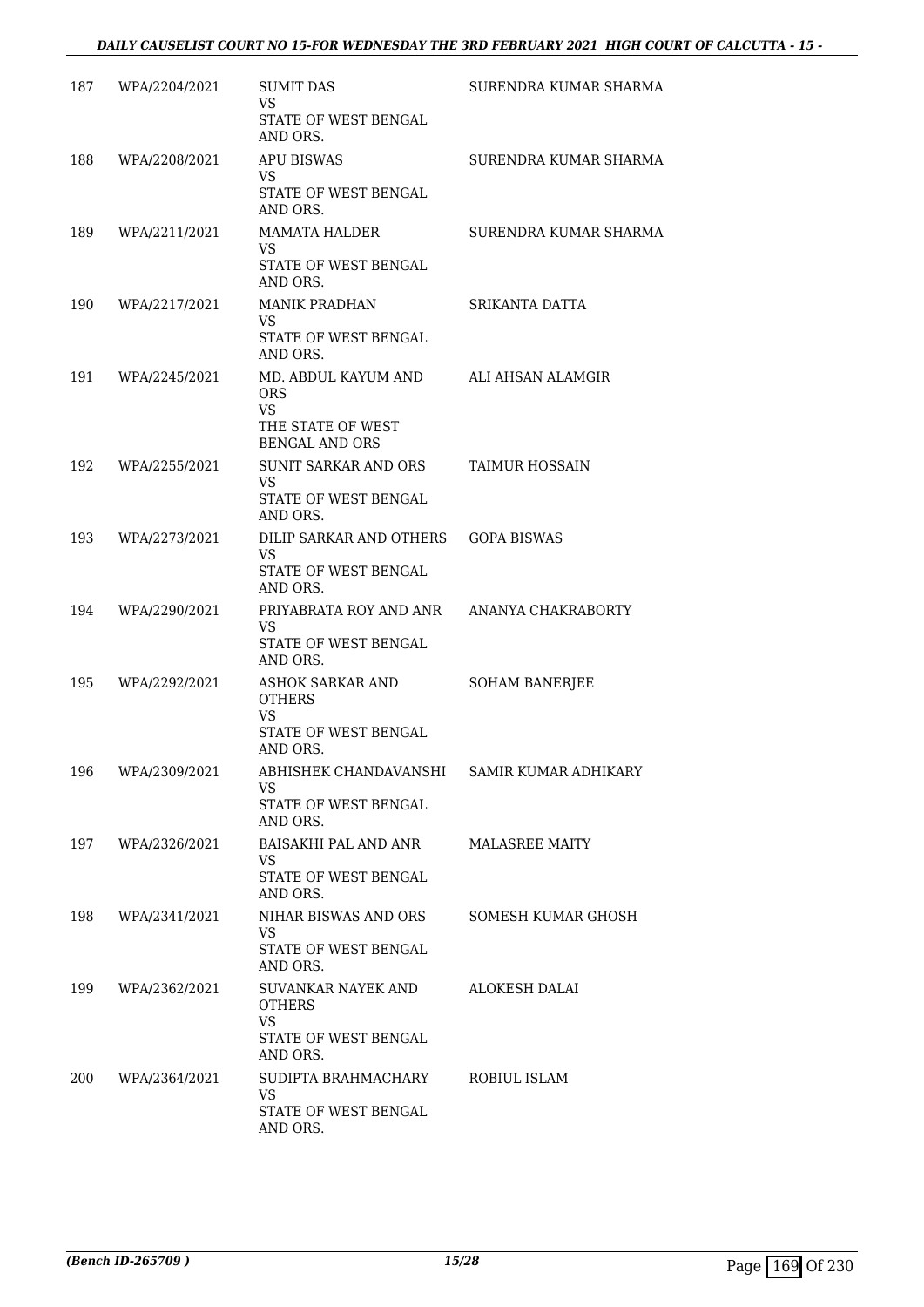| 201 | WPA/2366/2021 | GANESH CHANDRA<br><b>MONDAL</b><br><b>VS</b>                                             | ROBIUL ISLAM           |
|-----|---------------|------------------------------------------------------------------------------------------|------------------------|
|     |               | STATE OF WEST BENGAL<br>AND ORS.                                                         |                        |
| 202 | WPA/2380/2021 | NIRMAL KUMAR DAS<br><b>MAHANTO</b><br><b>VS</b>                                          | TANUJA BASAK           |
|     |               | STATE OF WEST BENGAL<br>AND ORS.                                                         |                        |
| 203 | WPA/2381/2021 | RUPA BARUA<br><b>VS</b><br>STATE OF WEST BENGAL<br>AND ORS.                              | <b>IMDADUL BISWAS</b>  |
| 204 | WPA/2390/2021 | <b>SOURAV GHOSH</b><br>VS.<br>STATE OF WEST BENGAL<br>AND ORS.                           | NIBEDITA CHANDAN DEY   |
| 205 | WPA/2393/2021 | RIG PRASUN MONDAL<br><b>VS</b><br>STATE OF WEST BENGAL<br>AND ORS.                       | <b>MUKTESWAR MAITY</b> |
| 206 | WPA/2395/2021 | MOUSUMI SEN AND ANR<br>VS.<br>STATE OF WEST BENGAL<br>AND ORS.                           | TAPODIP GUPTA          |
| 207 | WPA/2397/2021 | <b>BASUDEB SINHA</b><br><b>VS</b><br>STATE OF WEST BENGAL<br>AND ORS.                    | <b>GOPAL DAS</b>       |
| 208 | WPA/2400/2021 | SANJIB MONDAL<br>VS<br>STATE OF WEST BENGAL<br>AND ORS.                                  | <b>GOPAL DAS</b>       |
| 209 | WPA/2409/2021 | AMARDEEP MANDAL AND<br>ANR<br>VS<br>STATE OF WEST BENGAL<br>AND ORS.                     | SAYAN MUKHERJEE        |
| 210 | WPA/2411/2021 | SOUMITRA GHOSH AND<br><b>ORS</b><br><b>VS</b><br><b>STATE OF WEST BENGAL</b><br>AND ORS. | CHNADAN DUTTA          |
| 211 | WPA/2426/2021 | SINTU MONDAL<br><b>VS</b><br>STATE OF WEST BENGAL<br>AND ORS.                            | DIPANYAN KUNDU         |
| 212 | WPA/2451/2021 | SUDIPTA BHATTACHARYYA<br>VS.<br>VISVA BHARATI AND ORS                                    | SALONI BHATTACHARJEE   |
| 213 | WPA/2459/2021 | KHALIDA AKTER BANU @<br><b>ORS</b><br><b>VS</b><br>STATE OF WEST BENGAL<br>AND ORS.      | KAPIL CHANDRA SAHOO    |
| 214 | WPA/2469/2021 | MIR JASMINA AND ORS<br><b>VS</b><br>STATE OF WEST BENGAL<br>AND ORS.                     | AVIRUP CHATTERJEE      |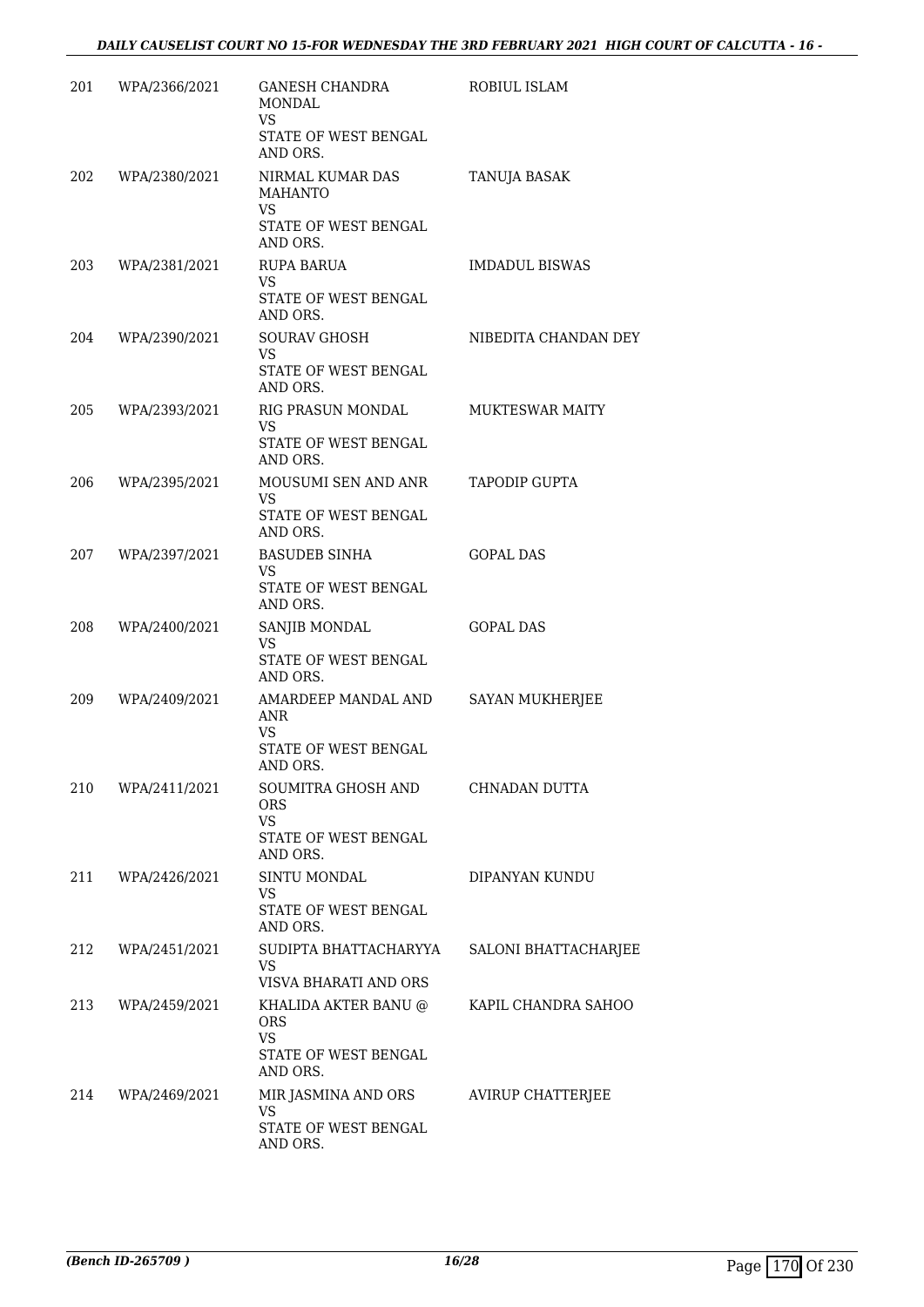| 215 | WPA/2473/2021 | RAJIB ROY AND ORS<br><b>VS</b><br>THE STATE OF WEST                                           | SAKHAWAT KHANDAKAE        |
|-----|---------------|-----------------------------------------------------------------------------------------------|---------------------------|
|     |               | <b>BENGAL AND ORS</b>                                                                         |                           |
| 216 | WPA/2475/2021 | MANIMALA MITRA AND ORS M. NAZAR CHOWDHURY<br>VS<br>THE STATE OF WEST<br><b>BENGAL AND ORS</b> |                           |
| 217 | WPA/2518/2021 | <b>ACHINTA PAL</b><br>VS<br>STATE OF WEST BENGAL<br>AND ORS.                                  | SANTOSH CHAKRABORTY       |
| 218 | WPA/2535/2021 | PROSENJIT KARMAKAR<br><b>VS</b><br>THE STATE OF WEST                                          | SAKHAWAT KHANDAKAR        |
|     |               | <b>BENGAL AND ORS</b>                                                                         |                           |
| 219 | WPA/2543/2021 | SATYA RANJAN MALLIK<br><b>VS</b><br>STATE OF WEST BENGAL                                      | SANTOSH KUMAR CHAKRABARTI |
| 220 | WPA/2547/2021 | AND ORS.<br>TARANANDA MISHRA                                                                  | RAMA HALDER(SANTRA)       |
|     |               | VS<br>STATE OF WEST BENGAL<br>AND ORS.                                                        |                           |
| 221 | WPA/2548/2021 | TANWEER KHAN<br>VS<br>STATE OF WEST BENGAL<br>AND ORS.                                        | <b>SOURAT NANDY</b>       |
| 222 | WPA/2551/2021 | <b>CHINMAY DAS</b><br>VS<br>STATE OF WEST BENGAL<br>AND ORS.                                  | RAMA HALDER(SANTRA)       |
| 223 | WPA/2552/2021 | AMIT CHAKRABORTI<br><b>VS</b><br>STATE OF WEST BENGAL<br>AND ORS.                             | SANDIP KUMAR MONDAL       |
| 224 | WPA/2553/2021 | BIPLAB JANA AND OTHERS<br><b>VS</b><br>STATE OF WEST BENGAL<br>AND ORS.                       | PURNASIS BHUNIYA          |
| 225 | WPA/2555/2021 | SNIGHA GHORAMI<br>VS.<br>STATE OF WEST BENGAL<br>AND ORS.                                     | <b>SOURAT NANDY</b>       |
| 226 | WPA/2560/2021 | RUKHSANA KHATUM<br><b>VS</b><br>STATE OF WEST BENGAL                                          | SOURAT NANDY              |
|     |               | AND ORS.                                                                                      |                           |
| 227 | WPA/2562/2021 | MD DAWOOD<br>VS.<br>State of West Bengal AND<br><b>ORS</b>                                    | PRADIP KUMAR GHOSH        |
| 228 | WPA/2572/2021 | SHYAMALI MAHATO AND<br><b>OTHERS</b><br><b>VS</b>                                             | SIDDHARTHA SARKAR         |
|     |               | STATE OF WEST BENGAL<br>AND ORS.                                                              |                           |
| 229 | WPA/2573/2021 | SHYAMAL KR NATH<br><b>VS</b>                                                                  | CHHANDAK DUTTA            |
|     |               | STATE OF WEST BENGAL<br>AND ORS.                                                              |                           |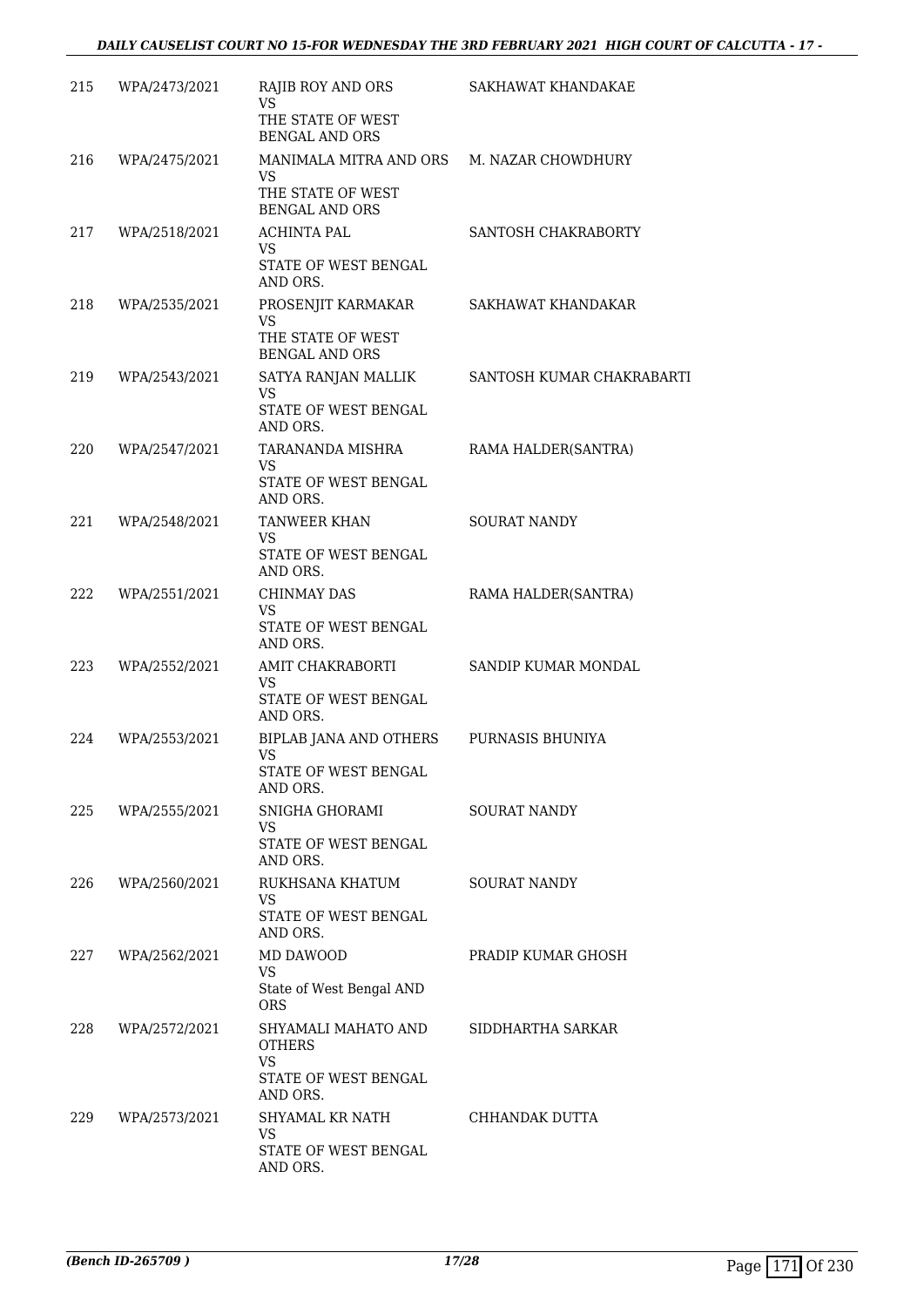| 230 | WPA/2574/2021 | KAMAL KANTA RAY<br>VS<br>STATE OF WEST BENGAL<br>AND ORS.                                    | SANTANU MAJI            |
|-----|---------------|----------------------------------------------------------------------------------------------|-------------------------|
| 231 | WPA/2582/2021 | MD. JAHID IQBAL KHAN<br><b>VS</b><br>STATE OF WEST BENGAL<br>AND ORS.                        | KRISHNA KESHAB PAUL     |
| 232 | WPA/2589/2021 | PIKU SSAHOO AND OTHERS<br>VS<br>STATE OF WEST BENGAL<br>AND ORS.                             | ALOKESH DALAI           |
| 233 | WPA/2594/2021 | KRISHNA MONDAL<br>(GHOSH) AND ANOTHER<br><b>VS</b><br>STATE OF WEST BENGAL<br>AND ORS.       | ALOKESH DALAI           |
| 234 | WPA/2604/2021 | SAMIM ALI<br><b>VS</b><br>THE WEST BENGAL BOARD<br>OF PRIMARY EDUCATION<br><b>AND ORS</b>    | <b>DWAIPAYAN SANYAL</b> |
| 235 | WPA/2614/2021 | DILBAR NADAP AND ORS<br>VS.<br>STATE OF WEST BENGAL<br>AND ORS.                              | <b>LALMOHAN BASU</b>    |
| 236 | WPA/2617/2021 | DULAL DAS AND OTHERS<br>VS.<br>STATE OF WEST BENGAL<br>AND ORS.                              | SASTHI CHARAN DHARA     |
| 237 | WPA/2619/2021 | <b>JAMIL MAHMUD</b><br>VS.<br>WEST BENGAL BOARD OF<br>PRIMARY EDUCATION AND<br><b>OTHERS</b> | DWAIPAYAN SANYAL        |
| 238 | WPA/2623/2021 | SOIMUR SK AND ORS<br>VS<br>STATE OF WEST BENGAL<br>AND ORS.                                  | SANDIP KUMAR MONDAL     |
| 239 | WPA/2624/2021 | SHUKTARA KHATUN AND<br>ORS<br><b>VS</b><br>STATE OF WEST BENGAL<br>AND ORS.                  | KAPIL CHANDRA SAHOO     |
| 240 | WPA/2625/2021 | BINOD HALDAR AND<br><b>OTHERS</b><br><b>VS</b><br><b>STATE OF WEST BENGAL</b><br>AND ORS.    | LALMOHAN BASU           |
| 241 | WPA/2626/2021 | LAKSHMI KANTA DAS<br>VS.<br>STATE OF WEST BENGAL<br>AND ORS.                                 | <b>SANTANU MAJI</b>     |
| 242 | WPA/2628/2021 | BAPI DAS AND ORS<br>VS.<br>STATE OF WEST BENGAL<br>AND ORS.                                  | DIBYENDU CHATTERJEE     |
| 243 | WPA/2630/2021 | ATANU SARKAR AND ANR<br><b>VS</b><br>STATE OF WEST BENGAL<br>AND ORS.                        | SALONI BHATTACHARJEE    |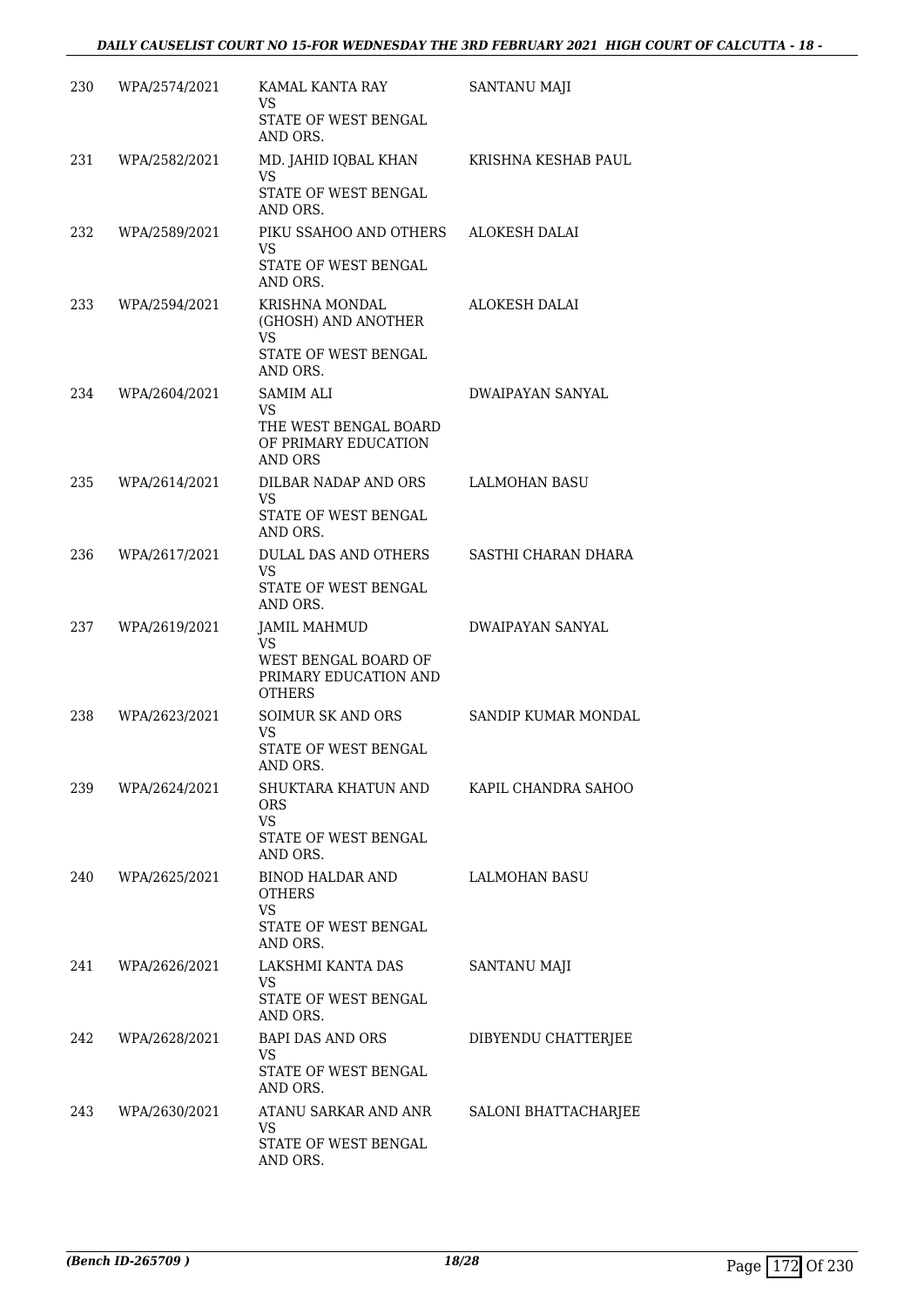| 244 | WPA/2631/2021 | MD ASAD ALI AND ORS<br>VS<br>STATE OF WEST BENGAL                                                   | KAPIL CHANDRA SAHOO |
|-----|---------------|-----------------------------------------------------------------------------------------------------|---------------------|
| 245 | WPA/2632/2021 | AND ORS.<br>MD. SAMSUR RAHMAN AND<br>ORS<br><b>VS</b><br>THE STATE OF WEST<br><b>BENGAL AND ORS</b> | NEPESH MAJHI        |
| 246 | WPA/2633/2021 | PROSENJIT BHOWMICK<br><b>AND ORS</b><br><b>VS</b><br>THE STATE OF WEST<br><b>BENGAL AND ORS</b>     | DEBASIS NANDI       |
| 247 | WPA/2634/2021 | HARUN RASID AND ORS<br>VS<br>THE STATE OF WEST<br><b>BENGAL AND ORS</b>                             | NEPESH, AJHI        |
| 248 | WPA/2653/2021 | JESMIN TABACHCHHUM<br><b>VS</b><br>STATE OF WEST BENGAL<br>AND ORS.                                 | FIROZE HASSAN       |
| 249 | WPA/2667/2021 | BIPASHA MONDAL<br>VS<br>STATE OF WEST BENGAL<br>AND ORS.                                            | AJAY BARMAN RAY     |
| 250 | WPA/2680/2021 | MD HAIDERALAM AND ORS<br>VS<br>STATE OF WEST BENGAL<br>AND ORS.                                     | MD.HABIBUR RAHMAN   |
| 251 | WPA/2687/2021 | <b>SANTANU DE</b><br><b>VS</b><br>STATE OF WEST BENGAL<br>AND ORS.                                  | Miss Molly Saha     |
| 252 | WPA/2702/2021 | PANKAJ KUMAR ROY<br><b>VS</b><br>STATE OF WEST BENGAL<br>AND ORS.                                   | TARUN KUMAR GAYEN   |
| 253 | WPA/2710/2021 | ARUNDHATI JANA<br><b>VS</b><br>STATE OF WEST BENGAL<br>AND ORS.                                     | AMITABRATA ROY      |
| 254 | WPA/2715/2021 | SAMIR SARKAR AND ORS<br>VS.<br>STATE OF WEST BENGAL<br>AND ORS.                                     | KAPIL CHANDRA SAHOO |
| 255 | WPA/2718/2021 | URMI SAHA AND ORS<br><b>VS</b><br>STATE OF WEST BENGAL<br>AND ORS.                                  | KAPIL CHANDRA SAHOO |
| 256 | WPA/2719/2021 | PARAMA GHOSH<br><b>VS</b><br>STATE OF WEST BENGAL<br>AND ORS.                                       | SAKTI PADA JANA     |
| 257 | WPA/2732/2021 | SAMINA KHATUN AND ORS<br><b>VS</b><br>UNION OF INDIA AND ORS.                                       | SOMESH KUMAR GHOSH  |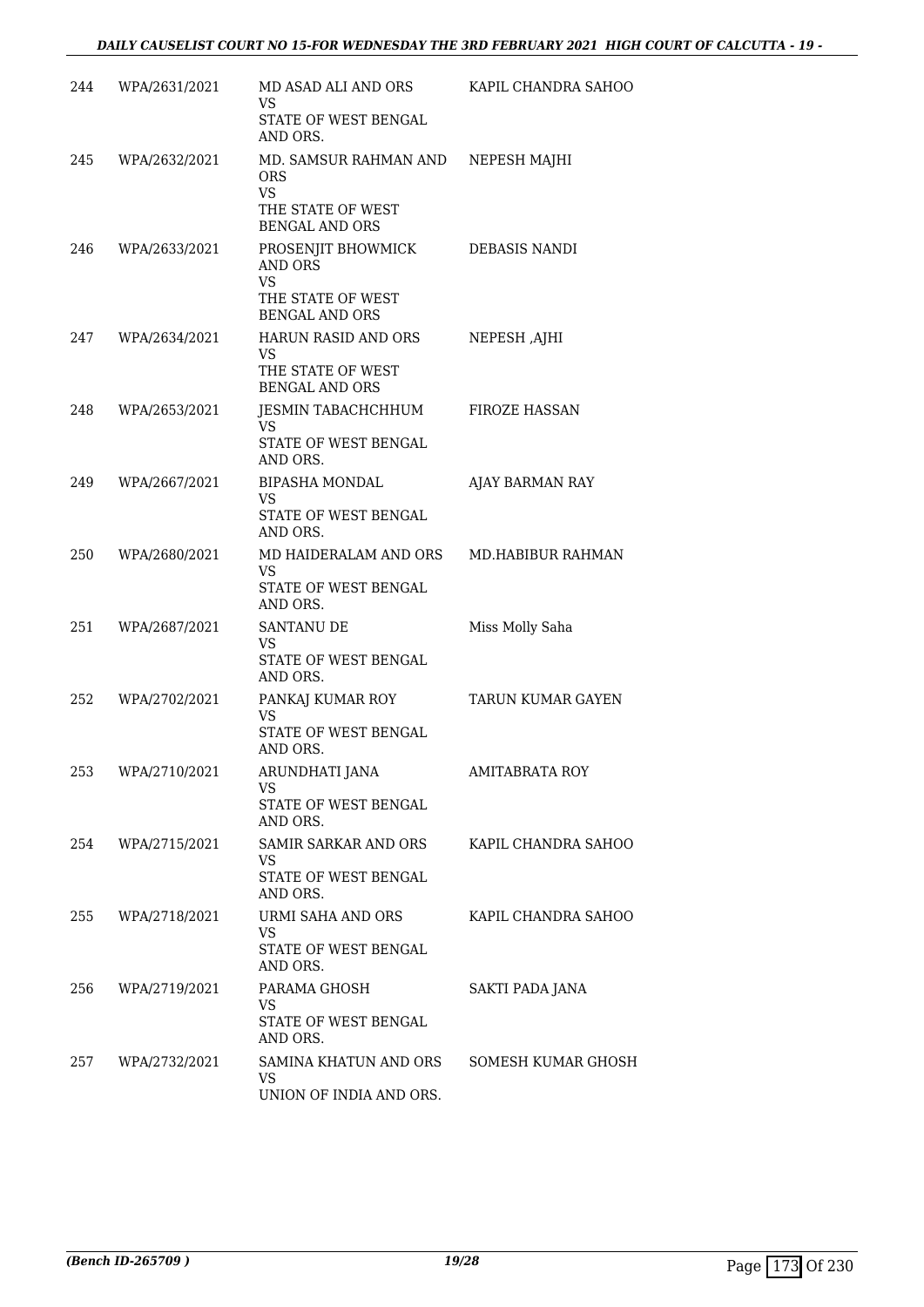| 258 | WPA/2733/2021     | DEBKUMAR MONDAL AND<br>ORS.<br>VS.                                    | GOPAL DAS              |
|-----|-------------------|-----------------------------------------------------------------------|------------------------|
|     |                   | STATE OF WEST BENGAL<br>AND ORS.                                      |                        |
| 259 | WPA/2739/2021     | BITHIKA SARKAR AND ORS<br><b>VS</b>                                   | PROSENJIT MUKHERJEE    |
|     |                   | STATE OF WEST BENGAL<br>AND ORS.                                      |                        |
| 260 | WPA/2743/2021     | <b>SWAPAN BHOWAL</b><br>VS<br><b>STATE OF WEST BENGAL</b><br>AND ORS. | PRONAY BASAK           |
|     | IA NO: CAN/1/2021 |                                                                       |                        |
| 261 | WPA/2752/2021     | ADYANATH GHOSH AND<br><b>ORS</b><br><b>VS</b>                         | <b>GOPA BISWAS</b>     |
| 262 |                   | UNION OF INDIA AND ORS.<br><b>SWATI DEY BALA</b>                      | <b>GOPA BISWAS</b>     |
|     | WPA/2753/2021     | <b>VS</b>                                                             |                        |
|     |                   | UNION OF INDIA AND ORS.                                               |                        |
| 263 | WPA/2754/2021     | SUDIPTA BOSE AND ORS<br><b>VS</b><br>UNION OF INDIA AND ORS.          | <b>GOPA BISWAS</b>     |
| 264 | WPA/2765/2021     | RANAJIT MAITY                                                         | SUDIPTA DASGUPTA       |
|     |                   | <b>VS</b><br>STATE OF WEST BENGAL<br>AND ORS.                         |                        |
| 265 | WPA/2773/2021     | <b>SONALI SHAW AND</b><br><b>ANOTHERS</b><br>VS                       | <b>BISWAJIT SARKAR</b> |
|     |                   | STATE OF WEST BENGAL<br>AND ORS.                                      |                        |
| 266 | WPA/2782/2021     | ALAMGIR SHAIKH AND ANR<br>VS<br>THE W.B.BOARD OF                      | TIRTHANKAR DHALI       |
|     |                   | PRIMARY EDU AND ORS                                                   |                        |
| 267 | WPA/2790/2021     | MD JOSIMUDDIN SK AND<br><b>ORS</b><br>VS.<br>W.B.BOARD OF PRIMARY     | TIRTHANKAR DEY         |
|     |                   | <b>EDU AND ORS</b>                                                    |                        |
| 268 | WPA/2796/2021     | KALYANI DINDA<br><b>VS</b><br>STATE OF WEST BENGAL                    | RITAM CHOWDHURY        |
|     |                   | AND ORS.                                                              |                        |
| 269 | WPA/2814/2021     | MAUSUMI MAHATO<br>VS.                                                 | JAYANTA MITRA          |
|     |                   | STATE OF WEST BENGAL<br>AND ORS.                                      |                        |
| 270 | WPA/2817/2021     | HAIMANTI MAHATO<br>VS.                                                | <b>JAYANTI MITRA</b>   |
|     |                   | STATE OF WEST BENGAL<br>AND ORS.                                      |                        |
| 271 | WPA/2831/2021     | JAYANTA THOKDAR AND<br>ORS.                                           | KAPIL CHANDRA SAHOO    |
|     |                   | <b>VS</b><br>STATE OF WEST BENGAL<br>AND ORS.                         |                        |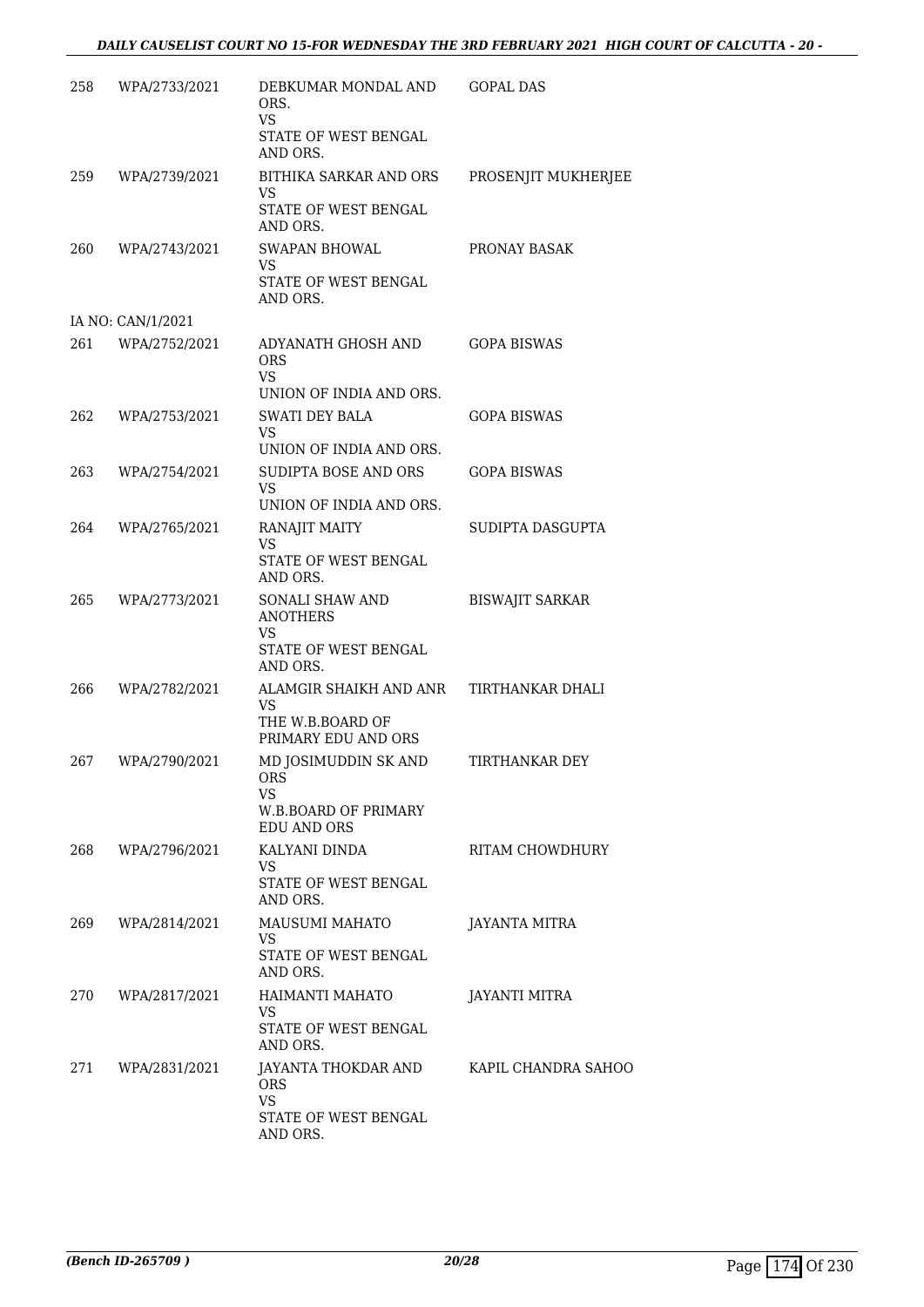| 272 | WPA/2834/2021 | NABIN DE AND ORS<br>VS<br>STATE OF WEST BENGAL                                          | TAMAL TARU PANDA          |
|-----|---------------|-----------------------------------------------------------------------------------------|---------------------------|
| 273 | WPA/2835/2021 | AND ORS.<br>PARWANA RAJAN AND<br><b>OTHERS</b><br><b>VS</b><br>STATE OF WEST BENGAL     | JAYANTA BHATTACHARYYA     |
| 274 | WPA/2837/2021 | AND ORS.<br>MD KHALID HOSSAIN<br><b>GHANI</b><br>VS<br>STATE OF WEST BENGAL<br>AND ORS. | SUBHRANGSU PANDA          |
| 275 | WPA/2838/2021 | SAMBIT PANDEY AND<br><b>OTHERS</b><br><b>VS</b><br>STATE OF WEST BENGAL<br>AND ORS.     | JAYANTA BHATTACHARYYA     |
| 276 | WPA/2841/2021 | ABDUL AZIM AND OTHERS<br>VS.<br>STATE OF WEST BENGAL                                    | JAYANTA BHATTACHARYYA     |
| 277 | WPA/2848/2021 | AND ORS.<br>SHYAMALI RAY<br>VS.<br>STATE OF WEST BENGAL                                 | <b>SUDIP SARKAR</b>       |
| 278 | WPA/2858/2021 | AND ORS.<br><b>ARUNIMA BOSE</b><br>VS<br>UNIVERSITY OF CALCUTTA<br>AND ORS              | SHIBAJI KUMAR DAS         |
| 279 | WPA/2868/2021 | TANIA BEGAM<br>VS<br>STATE OF WEST BENGAL<br>AND ORS.                                   | <b>SAKYA MAITY</b>        |
| 280 | WPA/2871/2021 | RABINDRA NATH SAHOO<br>VS<br>STATE OF WEST BENGAL                                       | ALOKESHDALAI777@GMAIL.COM |
| 281 | WPA/2873/2021 | AND ORS.<br>RANJAN RAHA<br>VS.<br>STATE OF WEST BENGAL                                  | M. NAZAR CHOWDHURY        |
| 282 | WPA/2876/2021 | AND ORS.<br>SANJOY NUNIA<br>VS.<br>STATE OF WEST BENGAL<br>AND ORS.                     | ALOKESH DALAI             |
| 283 | WPA/2879/2021 | MD. QURBAN ALI ANDORS<br>VS.<br>STATE OF WEST BENGAL<br>AND ORS.                        | HABIBUR RAHMAN            |
| 284 | WPA/2880/2021 | SHUVASHREE MONDAL<br><b>VS</b><br>STATE OF WEST BENGAL<br>AND ORS.                      | ALOKESH DALAI             |
| 285 | WPA/2881/2021 | JAYASHREE KHANRA<br><b>VS</b><br>STATE OF WEST BENGAL<br>AND ORS.                       | ALOKESH DALAI             |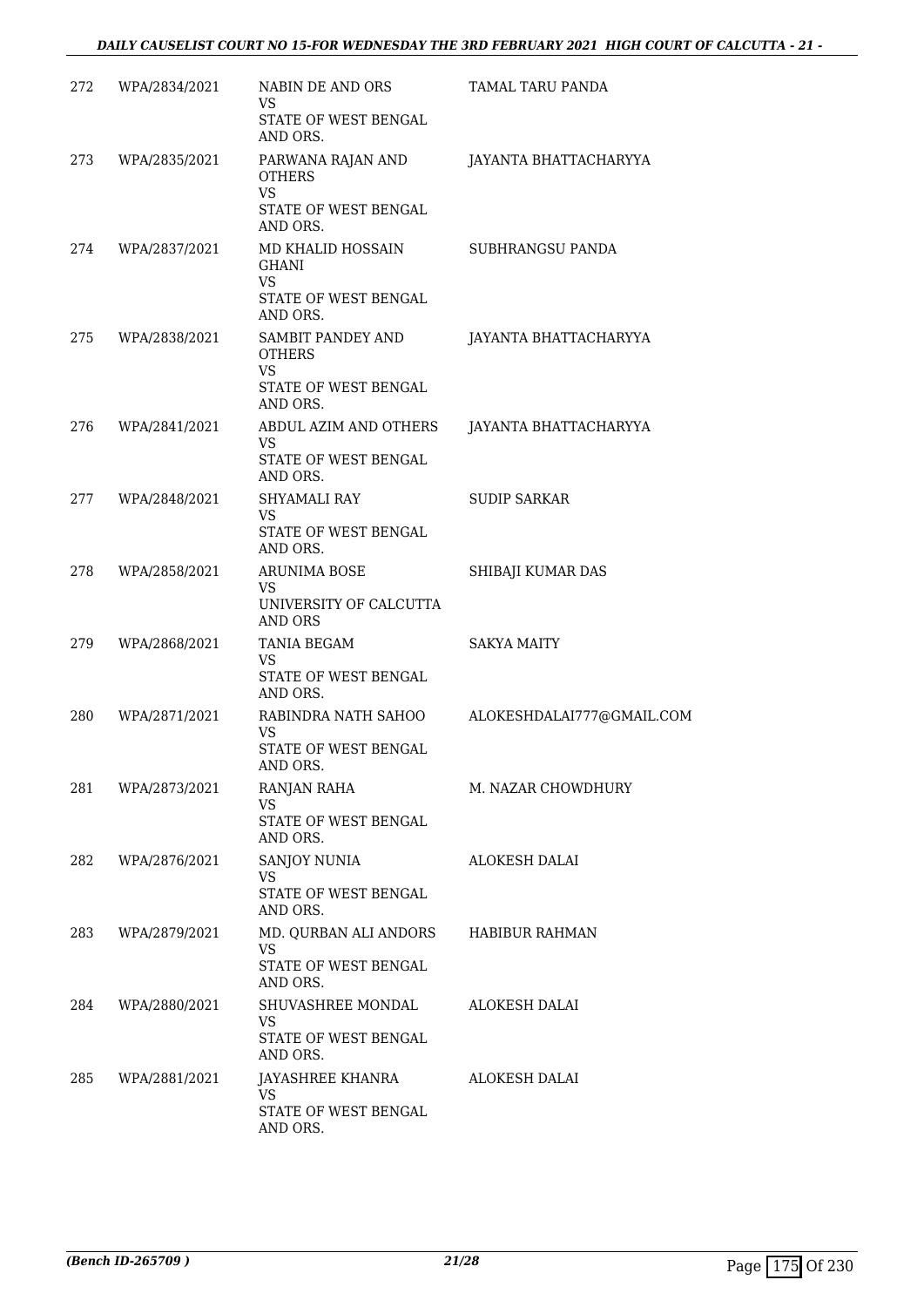| 286 | WPA/2884/2021 | SUMIT GHORAI<br>VS<br>STATE OF WEST BENGAL<br>AND ORS.                                               | <b>ALOKESH DALAI</b> |
|-----|---------------|------------------------------------------------------------------------------------------------------|----------------------|
| 287 | WPA/2886/2021 | RINKU BISUI<br>VS<br>STATE OF WEST BENGAL<br>AND ORS.                                                | ALOKESH DALAI        |
| 288 | WPA/2887/2021 | <b>INDRAJIT MAL</b><br><b>VS</b><br><b>STATE OF WEST BENGAL</b><br>AND ORS.                          | ALOKESH DALAI        |
| 289 | WPA/2888/2021 | <b>SUMAN SAHA</b><br>VS.<br>STATE OF WEST BENGAL<br>AND ORS.                                         | ALOKESH DALAI        |
| 290 | WPA/2890/2021 | SUJIT KUMAR TUNGA<br><b>VS</b><br>STATE OF WEST BENGAL<br>AND ORS.                                   | ALOKESH DALAI        |
| 291 | WPA/2892/2021 | SONIA GHOSH<br><b>VS</b><br>STATE OF WEST BENGAL<br>AND ORS.                                         | <b>ALOKESH DALAI</b> |
| 292 | WPA/2895/2021 | GAURANGO PAUL<br>VS.<br>STATE OF WEST BENGAL<br>AND ORS.                                             | <b>ALOKESH DALAI</b> |
| 293 | WPA/2905/2021 | MUNSHI SAHIDUL HOQUE<br><b>VS</b><br>STATE OF WEST BENGAL<br>AND ORS.                                | <b>GOPA BISWAS</b>   |
| 294 | WPA/2910/2021 | AVIJIT MAITY @ABHIJIT AND SASTI CHARAN DHARA<br><b>ORS</b><br>VS<br>STATE OF WEST BENGAL<br>AND ORS. |                      |
| 295 | WPA/2911/2021 | DEBOLINA SAHOO AND ORS<br>STATE OF WEST BENGAL<br>AND ORS.                                           | AVINABA DAN          |
| 296 | WPA/2915/2021 | JANARDAN PURKAIT<br><b>VS</b><br>STATE OF WEST BENGAL<br>AND ORS.                                    | SUMITAVA CHAKRABORTY |
| 297 | WPA/2916/2021 | ARPITA GHOSH<br>VS.<br>STATE OF WEST BENGAL<br>AND ORS.                                              | SUMITAVA CHAKRABORTY |
| 298 | WPA/2922/2021 | BARNALI MAHATO<br>VS.<br>STATE OF WEST BENGAL<br>AND ORS.                                            | SIDDHARTHA SARKAR    |
| 299 | WPA/2924/2021 | ANNESHA KHATUN<br>VS.<br>STATE OF WEST BENGAL<br>AND ORS.                                            | NAYEEMUL HAQUE       |
| 300 | WPA/2940/2021 | ARPITA MONDAL<br><b>VS</b><br>STATE OF WEST BENGAL<br>AND ORS.                                       | RIMPY MUKHERJEE      |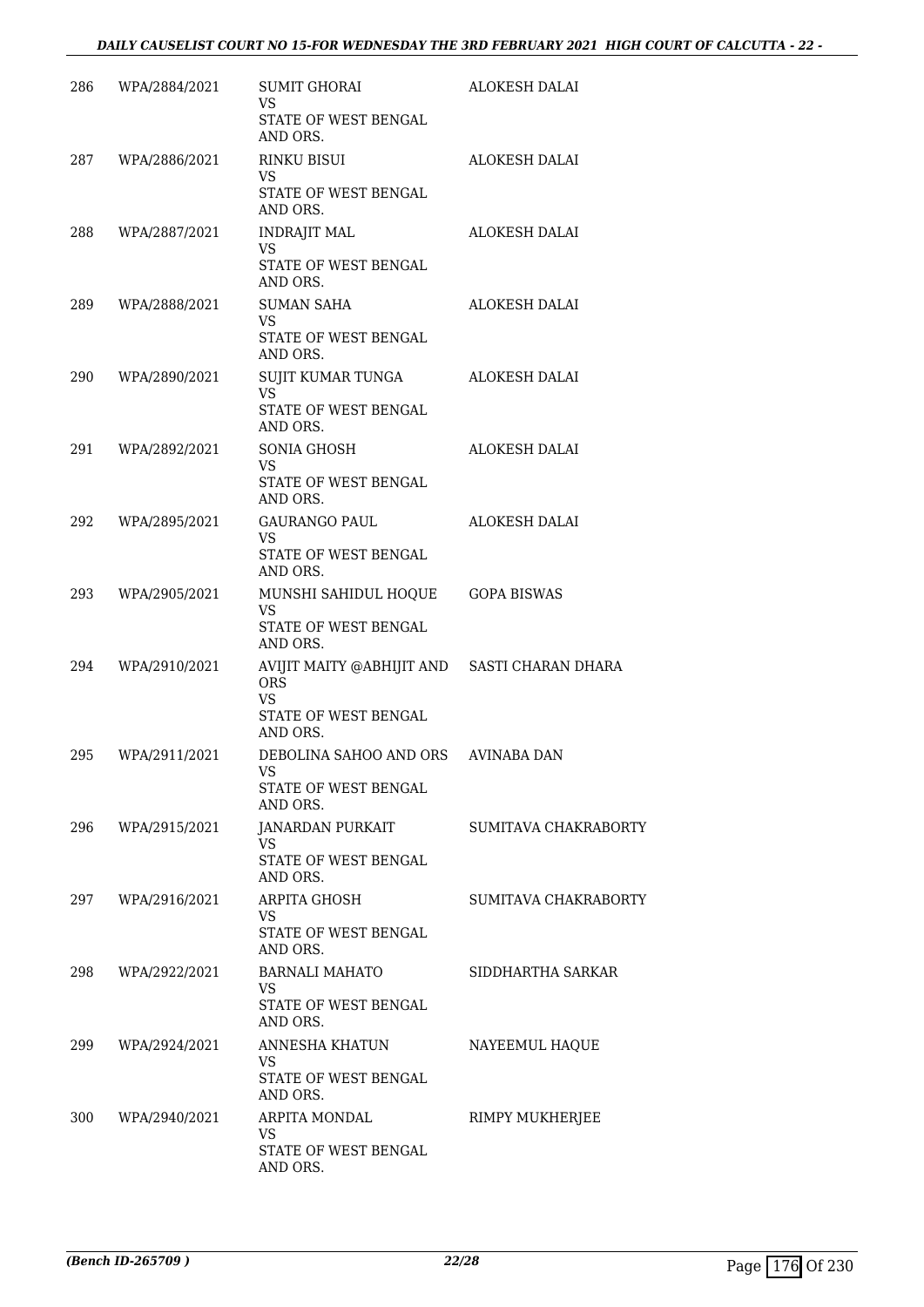| 301 | WPA/2947/2021 | SELIM REZA AND ANR<br>VS<br>STATE OF WEST BENGAL  | <b>TAMAL SINGHA ROY</b>    |
|-----|---------------|---------------------------------------------------|----------------------------|
|     |               | AND ORS.                                          |                            |
| 302 | WPA/2948/2021 | JOYDEB CHAKRABORTY SANCHAYITA DE<br><b>VS</b>     |                            |
|     |               | STATE OF WEST BENGAL<br>AND ORS.                  |                            |
| 303 | WPA/2967/2021 | SHRABANI KALAPAHAR                                | DILIP KUMAR SHYAMAL        |
|     |               | VS<br>STATE OF WEST BENGAL<br>AND ORS.            |                            |
| 304 | WPA/2976/2021 | URMILA MRIDHA                                     | MANIKA SARKAR              |
|     |               | <b>VS</b><br>STATE OF WEST BENGAL<br>AND ORS.     |                            |
| 305 | WPA/2989/2021 | SUDDHASATTWA SIT AND PRADYOT MONDAL<br><b>ORS</b> |                            |
|     |               | VS                                                |                            |
|     |               | STATE OF WEST BENGAL<br>AND ORS.                  |                            |
| 306 | WPA/2994/2021 | PRASAD KUMAR SAMANTA                              | SAKTIPADA JANA             |
|     |               | VS.<br>STATE OF WEST BENGAL                       |                            |
|     |               | AND ORS.                                          |                            |
| 307 | WPA/2996/2021 | GOPA RANI SAMANTA AND<br>ANR<br><b>VS</b>         | <b>SAKTI PADA JANA</b>     |
|     |               | STATE OF WEST BENGAL<br>AND ORS.                  |                            |
| 308 | WPA/3024/2021 | MD SAMIM AKHTAR<br>VS                             | RITAM CHOWDHURY            |
|     |               | STATE OF WEST BENGAL<br>AND ORS.                  |                            |
| 309 | WPA/3033/2021 | MD. RAFIQUE AHMED<br><b>VS</b>                    | SOUJANYA BANDYOPADHYAY     |
|     |               | STATE OF WEST BENGAL<br>AND ORS.                  |                            |
| 310 | WPA/3042/2021 | NIHAR KANTI PAUL                                  | <b>SAKTI PADA JANA</b>     |
|     |               | VS<br>STATE OF WEST BENGAL<br>AND ORS.            |                            |
| 311 | WPA/3049/2021 | AMBARISH MAJUMDAR                                 | MD AHSANUZZAMAN            |
|     |               | <b>VS</b><br>STATE OF WEST BENGAL<br>AND ORS.     |                            |
| 312 | WPA/3061/2021 | AMIT CHAKRABARTY AND<br>ORS.                      | <b>SAMIR ROY CHOWDHURY</b> |
|     |               | <b>VS</b><br>STATE OF WEST BENGAL<br>AND ORS.     |                            |
| 313 | WPA/3063/2021 | JAYANTA ROY AND ORS                               | KAPIL CHANDRA SAHU         |
|     |               | <b>VS</b><br>STATE OF WEST BENGAL<br>AND ORS.     |                            |
| 314 | WPA/3090/2021 | <b>SHARIF AHMED</b>                               | MD HABIBUR RAHMAN          |
|     |               | VS.<br>STATE OF WEST BENGAL<br>AND ORS.           |                            |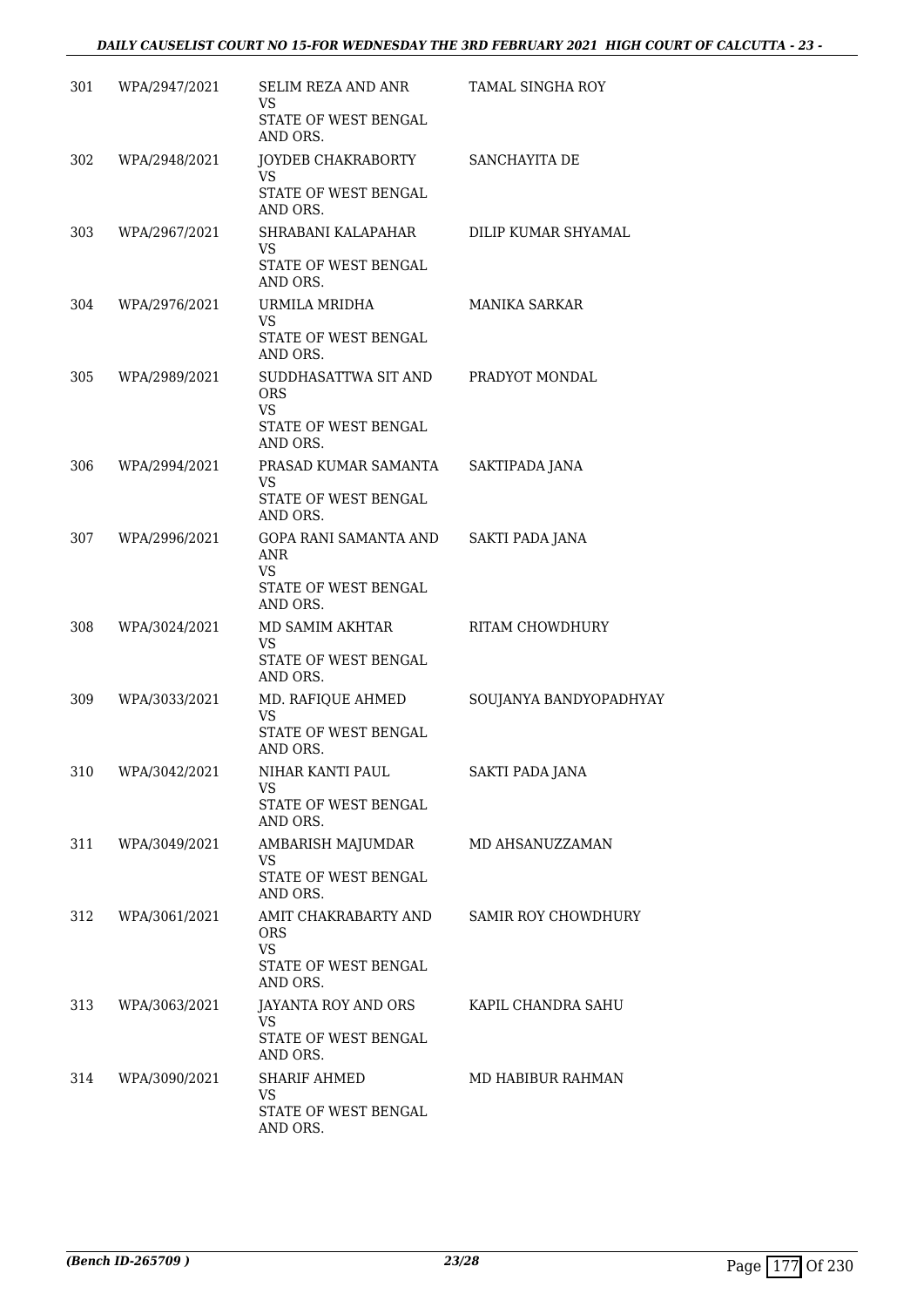| 315 | WPA/3125/2021 | SANGITA MONDAL AND<br>ORS.<br><b>VS</b><br>STATE OF WEST BENGAL<br>AND ORS.                 | <b>MANIKA SARKAR</b>       |
|-----|---------------|---------------------------------------------------------------------------------------------|----------------------------|
| 316 | WPA/3133/2021 | <b>MAMONI BAG</b><br>VS<br>STATE OF WEST BENGAL                                             | <b>MANIKA SARKAR</b>       |
| 317 | WPA/3137/2021 | AND ORS.<br>DIN ISLAM MOLLA AND<br>ORS<br><b>VS</b><br>STATE OF WEST BENGAL                 | <b>MANIKA SARKAR</b>       |
| 318 | WPA/3146/2021 | AND ORS.<br>ADALAT MAHATO AND ORS<br>VS.<br>STATE OF WEST BENGAL                            | SIDDHARTHA SARKAR          |
| 319 | WPA/3176/2021 | AND ORS.<br>AVIJIT MONDAL AND ORS<br>VS<br>THE STATE OF WEST<br><b>BENGAL AND ORS</b>       | AVIRUP CHATTERJEE          |
| 320 | WPA/3182/2021 | SWAPNA BHOWMICK AND<br><b>OTHERS</b><br><b>VS</b><br>STATE OF WEST BENGAL<br>AND ORS.       | SANTANU MAJI               |
| 321 | WPA/3187/2021 | <b>RITU SASMAL</b><br>VS<br>THE STATE OF WEST<br><b>BENGAL AND ORS</b>                      | SUBHRANGSU PANDA           |
| 322 | WPA/3188/2021 | NRIPEN ROY AND ORS<br>VS<br>THE WEST BENGAL BOARD<br>OF PRIMARY EDUCATION<br><b>AND ANR</b> | <b>ARUNESH PARHAK</b>      |
| 323 | WPA/3191/2021 | PALLABI DAS AND OTHERS<br><b>VS</b><br>STATE OF WEST BENGAL<br>AND ORS.                     | <b>SANDIP KUMAR MANDAL</b> |
| 324 | WPA/3209/2021 | AMIYA KUMAR MAITI<br><b>VS</b><br><b>STATE OF WEST BENGAL</b><br>AND ORS.                   | ANIRUDDHA SARKAR           |
| 325 | WPA/3226/2021 | RAJEN MANDAL AND ANR<br><b>VS</b><br>STATE OF WEST BENGAL<br>AND ORS.                       | ALOKESH DALAI              |
| 326 | WPA/3237/2021 | TAPAS PAUL AND OTHERS<br>VS<br>STATE OF WEST BENGAL<br>AND ORS.                             | KAPIL CHANDRA SAHOO        |
| 327 | WPA/3239/2021 | SALMA SULTANA<br>VS<br>STATE OF WEST BENGAL<br>AND ORS.                                     | MANIKA SARKAR              |
| 328 | WPA/3249/2021 | RABIUL ISLAM AND<br><b>OTHERS</b><br><b>VS</b><br>STATE OF WEST BENGAL<br>AND ORS.          | SANDIP KUMAR MONDAL        |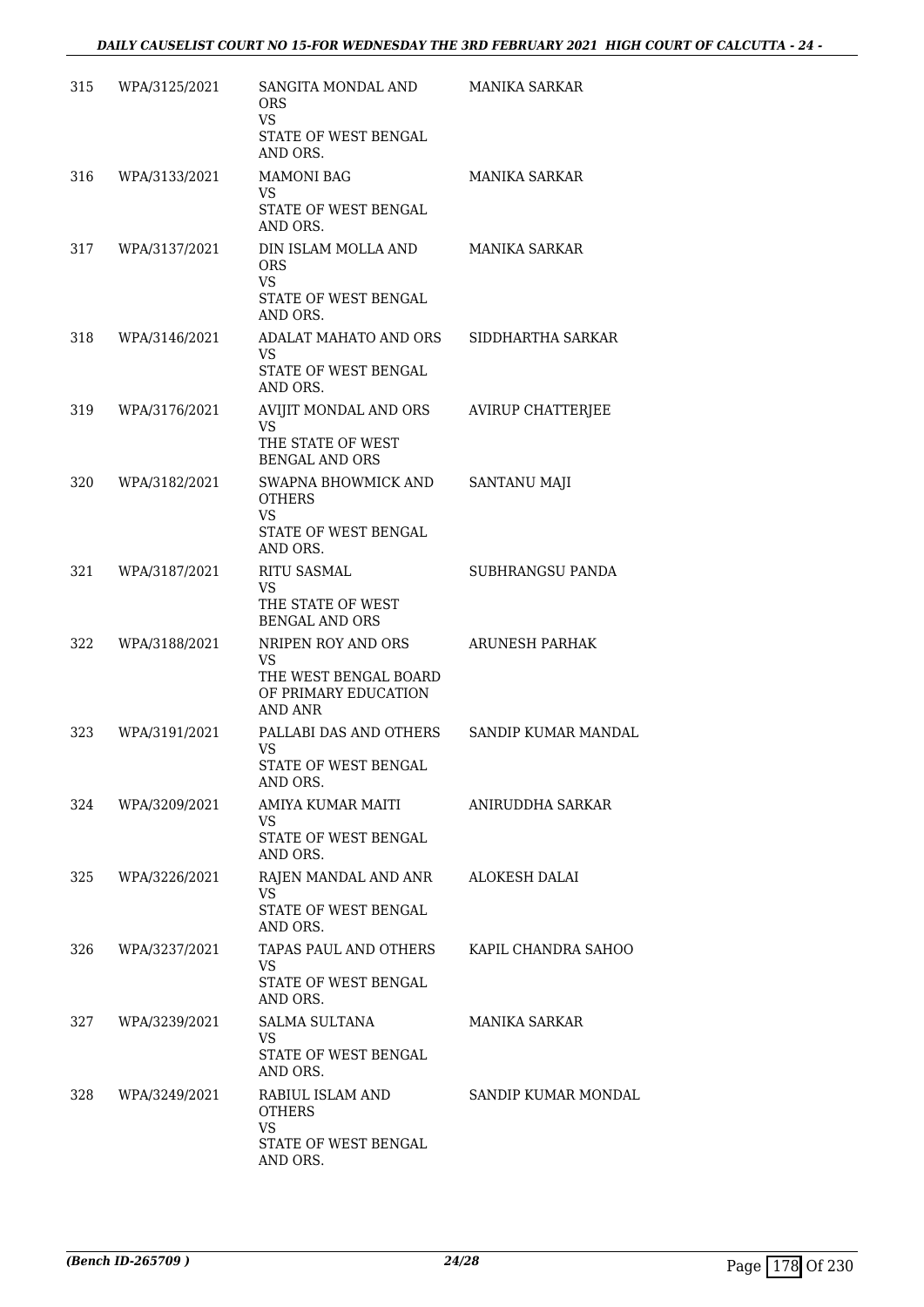| 329 | WPA/3254/2021 | SUMITRA MAHATO AND<br>ORS.<br>VS<br>THE STATE OF WEST<br><b>BENGAL AND ORS</b>        | ANWASHA HALDER           |
|-----|---------------|---------------------------------------------------------------------------------------|--------------------------|
| 330 | WPA/3260/2021 | RITESH JASHU AND ORS<br>VS<br>THE STATE OF WEST<br><b>BENGAL AND ORS</b>              | JAYANTA BHATTACHARYYA    |
| 331 | WPA/3261/2021 | SANCHAITA MAITY AND<br><b>OTHERS</b><br><b>VS</b><br>STATE OF WEST BENGAL<br>AND ORS. | PINTU KARAR              |
| 332 | WPA/3263/2021 | MANAS SASMAL<br>VS.<br>STATE OF WEST BENGAL<br>AND ORS.                               | SHILADITYA BARMA         |
| 333 | WPA/3268/2021 | SAMIRAN MAL AND ORS<br><b>VS</b><br>THE STATE OF WEST<br><b>BENGAL AND ORS</b>        | JAYANTA BHATTACHARYYA    |
| 334 | WPA/3276/2021 | SUDIP SAHA AND ORS<br>VS<br>STATE OF WEST BENGAL<br>AND ORS.                          | Shahan Shah              |
| 335 | WPA/3290/2021 | <b>SOMA BERA</b><br>VS<br>STATE OF WEST BENGAL<br>AND ORS.                            | SUBHADEEP CHATTERJEE     |
| 336 | WPA/3293/2021 | HIRANMOY SARKAR AND<br><b>ORS</b><br>VS.<br>STATE OF WEST BENGAL<br>AND ORS.          | SANDIP KUMAR MONDAL      |
| 337 | WPA/3298/2021 | MOUMITA BHUNIA AND<br><b>OTHERS</b><br>VS<br>STATE OF WEST BENGAL<br>AND ORS.         | <b>AVIRUP CHATTERJEE</b> |
| 338 | WPA/3300/2021 | KHOS MAHAMMAD SHAIKH<br>AND ORS<br>VS.<br>STATE OF WEST BENGAL<br>AND ORS.            | SALONI BHATTACHARJEE     |
| 339 | WPA/3302/2021 | TAGARI KHATUN MONDAL<br><b>AND OTHERS</b><br>VS<br>STATE OF WEST BENGAL<br>AND ORS.   | SHAHAN SHAH              |
| 340 | WPA/3303/2021 | DHARAM BANERJEE<br>VS<br>STATE OF WEST BENGAL<br>AND ORS.                             | INDRANIL CHANDRA         |
| 341 | WPA/3304/2021 | RAISA SULTANA AND ORS<br>VS<br>STATE OF WEST BENGAL<br>AND ORS.                       | SALONI BHATTACHARJEE     |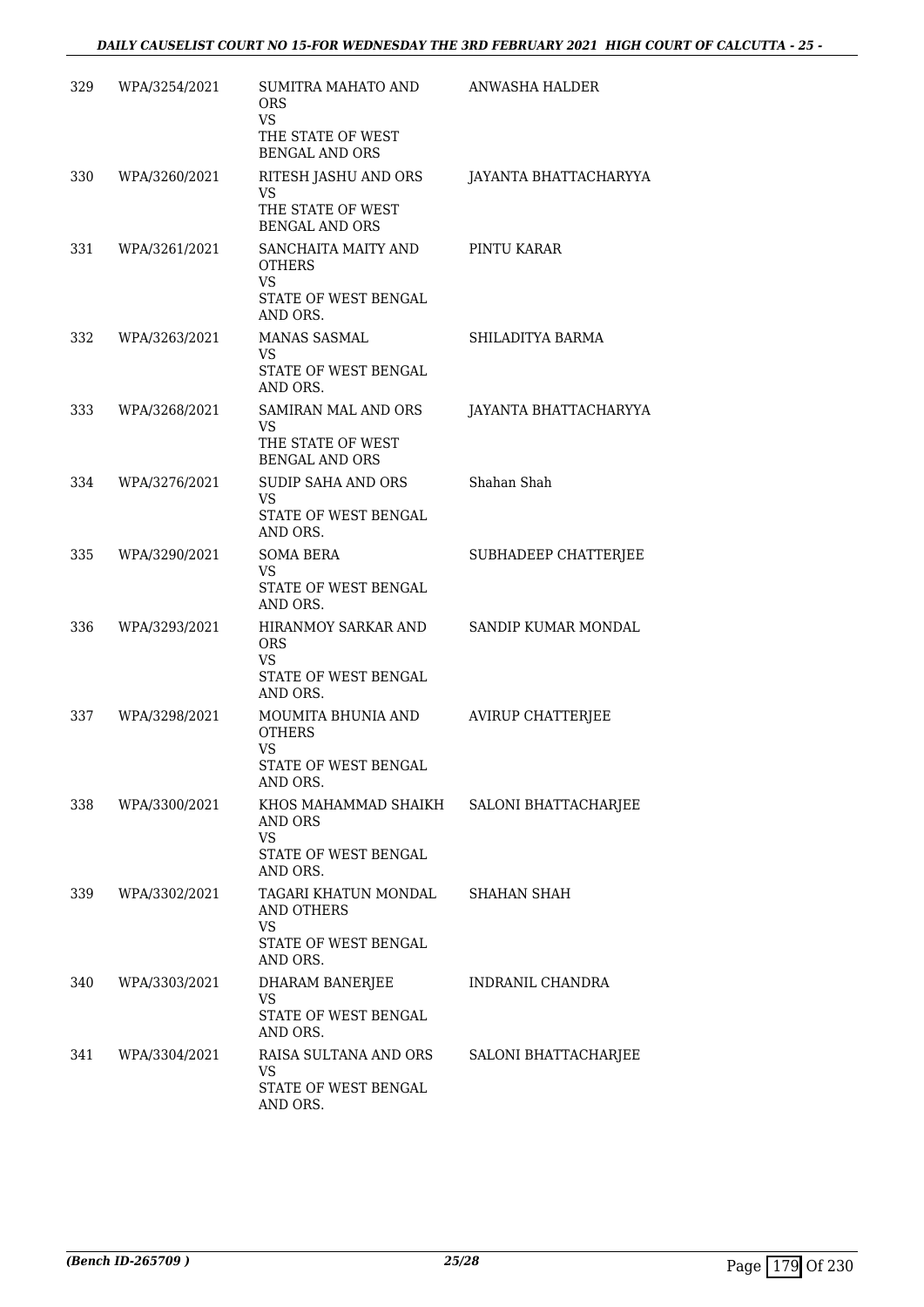| 342 | WPA/3305/2021     | POULAMI DUTTA AND ANR<br><b>VS</b>                                                         | <b>SAMIR ROY CHOWDHURY</b> |
|-----|-------------------|--------------------------------------------------------------------------------------------|----------------------------|
|     |                   | THE STATE OF WEST<br><b>BENGAL AND ORS</b>                                                 |                            |
| 343 | WPA/3306/2021     | DOLI KHATUN AND ORS<br><b>VS</b>                                                           | SHAHAN SAH                 |
|     |                   | STATE OF WEST BENGAL<br>AND ORS.                                                           |                            |
| 344 | WPA/3307/2021     | SURAJ KUMAR AND ORS<br>VS<br>STATE OF WEST BENGAL<br>AND ORS.                              | JAYANTA MITRA              |
| 345 | WPA/3309/2021     | MANOJ SINGHA AND<br><b>OTHERS</b><br><b>VS</b><br>STATE OF WEST BENGAL<br>AND ORS.         | MD NAUROZ RAHBER           |
| 346 | WPA/3310/2021     | SANDIP PURKAIT<br><b>VS</b><br>STATE OF WEST BENGAL<br>AND ORS.                            | ANIRUDDHA SARKAR           |
| 347 | WPA/3312/2021     | HABIBUR RAHAMAN KHAN<br><b>AND OTHERS</b><br><b>VS</b><br>STATE OF WEST BENGAL<br>AND ORS. | <b>GOPA BISWAS</b>         |
| 348 | WPA/3313/2021     | DEBASISH EBDOR AND<br><b>OTHERS</b><br><b>VS</b><br>STATE OF WEST BENGAL<br>AND ORS.       | <b>GOPA BISWAS</b>         |
| 349 | WPA/3315/2021     | KHASRU MALLICK AND<br><b>OTHERS</b><br><b>VS</b><br>STATE OF WEST BENGAL<br>AND ORS.       | <b>JAYED HOSSAIN</b>       |
| 350 | WPA/3326/2021     | PRIYA RANJAN DANGAR<br><b>AND ORS</b><br>VS<br>STATE OF WEST BENGAL<br>AND ORS.            | SANDIP KUMAR MONDAL        |
|     | 351 WPA/3347/2021 | BANDANA BEGAM AND ORS<br><b>VS</b><br>STATE OF WEST BENGAL<br>AND ORS.                     | ASIF IQBAL                 |
| 352 | WPA/3348/2021     | <b>BISWAJIT PRADHAN</b><br><b>VS</b><br>STATE OF WEST BENGAL<br>AND ORS.                   | <b>GOUTAM DINDA</b>        |
| 353 | WPA/3451/2021     | BISWAJIT PRADHAN<br><b>VS</b><br>STATE OF WEST BENGAL<br>AND ORS.                          | <b>GOUTAM DINDA</b>        |
| 354 | WPA/3472/2021     | AL FARUK MONDAL AND<br>ORS.<br><b>VS</b><br>STATE OF WEST BENGAL<br>AND ORS.               | SANDIP KUMAR MONDAL        |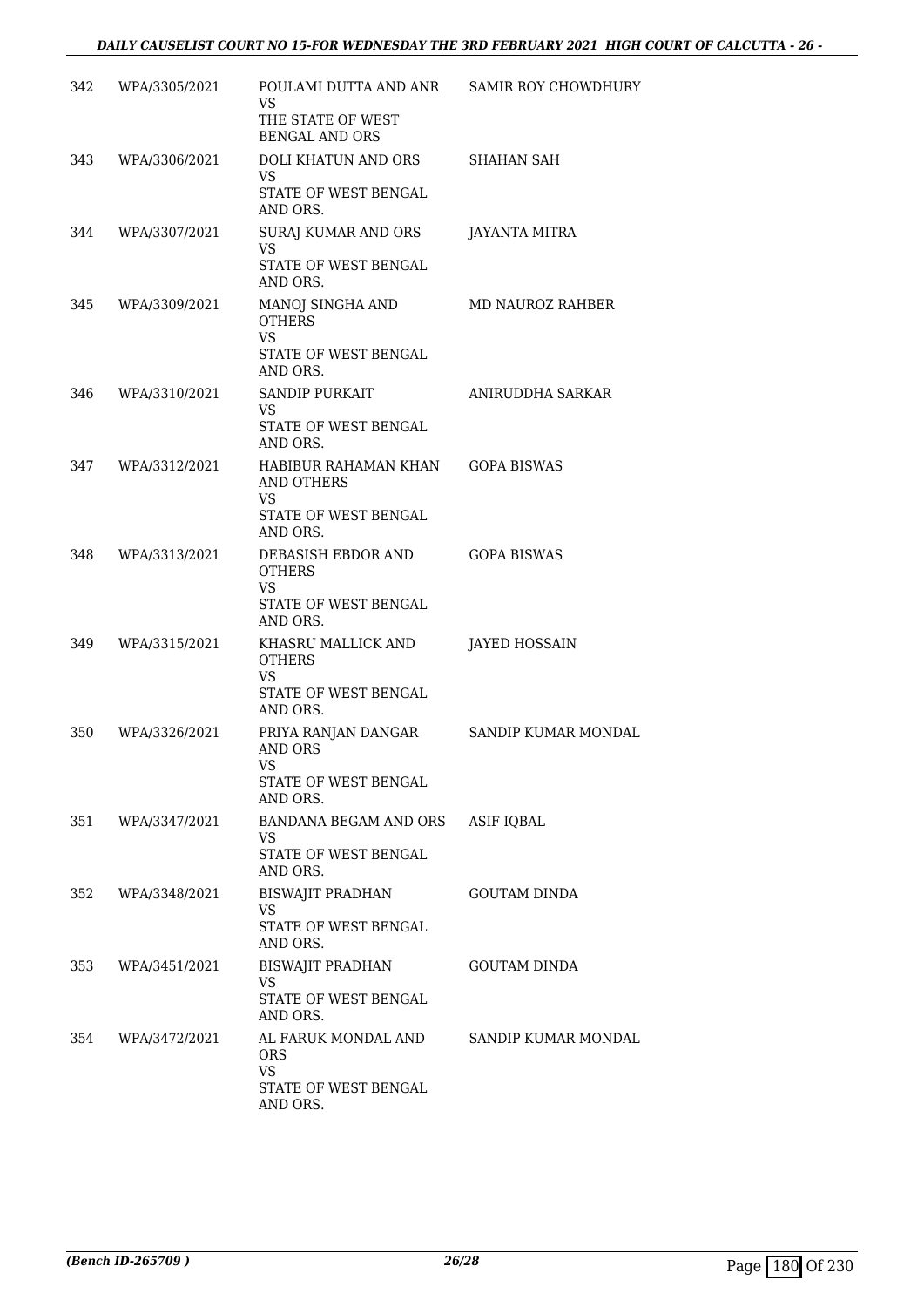| 355 | WPA/3482/2021  | FERDOUSI RAHAMAN<br>VS                     | MIR ANOWAR             |
|-----|----------------|--------------------------------------------|------------------------|
|     |                | STATE OF WEST BENGAL<br>AND ORS.           |                        |
| 356 | WPA/3494/2021  | ARUN KANTI PATTANAYAK<br>VS                | PRITIKANA GANTAIT      |
|     |                | STATE OF WEST BENGAL<br>AND ORS.           |                        |
| 357 | WPA/3495/2021  | BHASKAR MONDAL<br>VS                       | AMLAN KUMAR MUKHERJEE  |
|     |                | STATE OF WEST BENGAL<br>AND ORS.           |                        |
| 358 | WPA/3497/2021  | NILKANTA BERA<br>VS                        | AMLAN KUMAR MUKHERJEE  |
|     |                | STATE OF WEST BENGAL<br>AND ORS.           |                        |
|     |                |                                            | <b>MOTION</b>          |
| 359 | WPA/8441/2020  | SANCHITA SAHA RAY<br>VS                    | TANUJA BASAK           |
|     |                | STATE OF WEST BENGAL<br>AND ORS.           |                        |
| 360 | WPA/10019/2020 | <b>ASRAFI KHATUN</b>                       | <b>SMITA PAL</b>       |
|     |                | VS<br>STATE OF WEST BENGAL<br>AND ORS.     |                        |
| 361 | WPA/10570/2020 | MANASH KUMAR SARKAR<br><b>VS</b>           | ANINDA BHATTACHARYA    |
|     |                | STATE OF WEST BENGAL<br>AND ORS.           |                        |
| 362 | WPA/11118/2020 | MOUSINA SUHANI<br>VS                       | <b>SUNIT KUMAR ROY</b> |
|     |                | STATE OF WEST BENGAL<br>AND ORS.           |                        |
| 363 | WPA/11513/2020 | HAPNA BASKEY AND ORS<br>VS                 | <b>BISWAJIT MAL</b>    |
|     |                | STATE OF WEST BENGAL<br>AND ORS.           |                        |
| 364 | WPA/11565/2020 | LAL MOHAMMAD SAIKH<br>AND ANR<br><b>VS</b> | PRADYOT BHATTACHARYA   |
|     |                | STATE OF WEST BENGAL<br>AND ORS.           |                        |
| 365 | WPA/11570/2020 | CHAYAN MAJUMDER<br><b>VS</b>               | PRALOY BHATTACHARYA    |
|     |                | <b>STATE OF WEST BENGAL</b><br>AND ORS.    |                        |
| 366 | WPA/11576/2020 | HIMADRI MANDAL AND<br><b>ORS</b><br>VS.    | PROLOY BHATTACHARYA    |
|     |                | STATE OF WEST BENGAL<br>AND ORS.           |                        |
| 367 | WPA/11578/2020 | <b>SAMIR MANDAL</b><br>VS                  | PRALOY BHATTACHARJEE   |
|     |                | STATE OF WEST BENGAL<br>AND ORS.           |                        |
| 368 | WPA/11582/2020 | ESMORTARA KHATUN AND<br>ANR                | PRALOY BHATTACHARYA    |
|     |                | VS.<br>STATE OF WEST BENGAL<br>AND ORS.    |                        |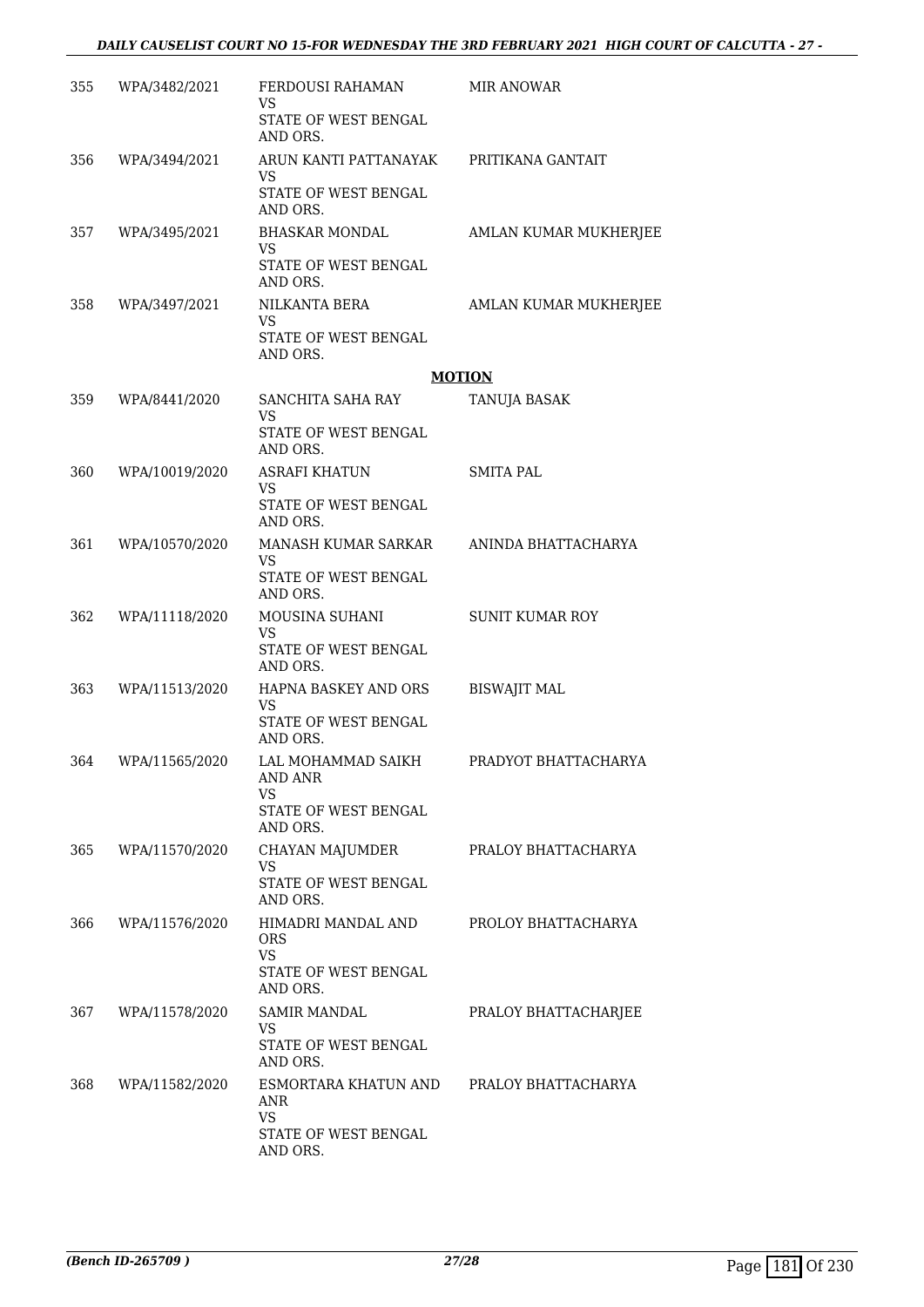| 369 | WPA/11584/2020              | SABIR AHMED AND<br><b>ANOTHER</b><br><b>VS</b>                                      | PRALOY BHATTACHARJEE      |
|-----|-----------------------------|-------------------------------------------------------------------------------------|---------------------------|
|     |                             | STATE OF WEST BENGAL<br>AND ORS.                                                    |                           |
| 370 | WPA/11588/2020              | RAJESH BISWAS AND<br><b>OTHERS</b><br><b>VS</b><br>STATE OF WEST BENGAL<br>AND ORS. | PRALOY BHATTACHARJEE      |
| 371 | WPA/11589/2020              | PRANAB KUAMR ROY AND<br><b>ORS</b><br><b>VS</b><br>STATE OF WEST BENGAL<br>AND ORS. | PRALOY KUMAR BHATTACHARYA |
| 372 | WPA/11595/2020              | ANUP MONDAL AND ORS<br><b>VS</b><br>STATE OF WEST BENGAL<br>AND ORS.                | PROLOY BHATTACHARYA       |
| 373 | WPA/11619/2020              | SYED HASIBUL ISLAM<br><b>VS</b><br>STATE OF WEST BENGAL<br>AND ORS.                 | <b>ABDUS RAKIB</b>        |
| 374 | WPA/768/2021<br>(M.B.B.S.)  | SANTANU MONDAL<br>VS<br>STATE OF WEST BENGAL<br>AND ORS.                            | SARBAN BHATTACHARJEE      |
| 375 | WPA/775/2021<br>(M.B.B.S.)  | URBI ISLAM<br>VS<br>STATE OF WEST BENGAL<br>AND ORS.                                | SARBAN BHATTACHARJEE      |
| 376 | WPA/1353/2021<br>(M.B.B.S.) | ANKIT GUPTA AND ANR<br>VS<br>STATE OF WEST BENGAL<br>AND ORS.                       | SUROJIT DUTTA             |
| 377 | WPA/1359/2021<br>(M.B.B.S.) | RISHIKA CHATTERJEE<br>VS<br>THE STATE OF WEST<br><b>BENGAL AND ORS</b>              | SARBAN BHATTACHARJEE      |
| 378 | WPA/1362/2021<br>(M.B.B.S.) | ISHITA ROY<br><b>VS</b><br>STATE OF WEST BENGAL<br>AND ORS.                         | SUROJIT DUTTA             |
| 379 | WPA/1364/2021<br>(M.B.B.S.) | <b>ABHIK BISWAS</b><br><b>VS</b><br>STATE OF WEST BENGAL<br>AND ORS.                | <b>SUROJIT BISWAS</b>     |
| 380 | WPA/2039/2021               | SANGHAMITRA<br><b>SADHUKHAN</b><br><b>VS</b><br>STATE OF WEST BENGAL<br>AND ORS.    | NEIL BASU                 |
| 381 | WPA/3273/2021               | SK BADSHA HITLAR<br><b>VS</b><br>STATE OF WEST BENGAL<br>AND ORS.                   | <b>BIKRAM BANERJEE</b>    |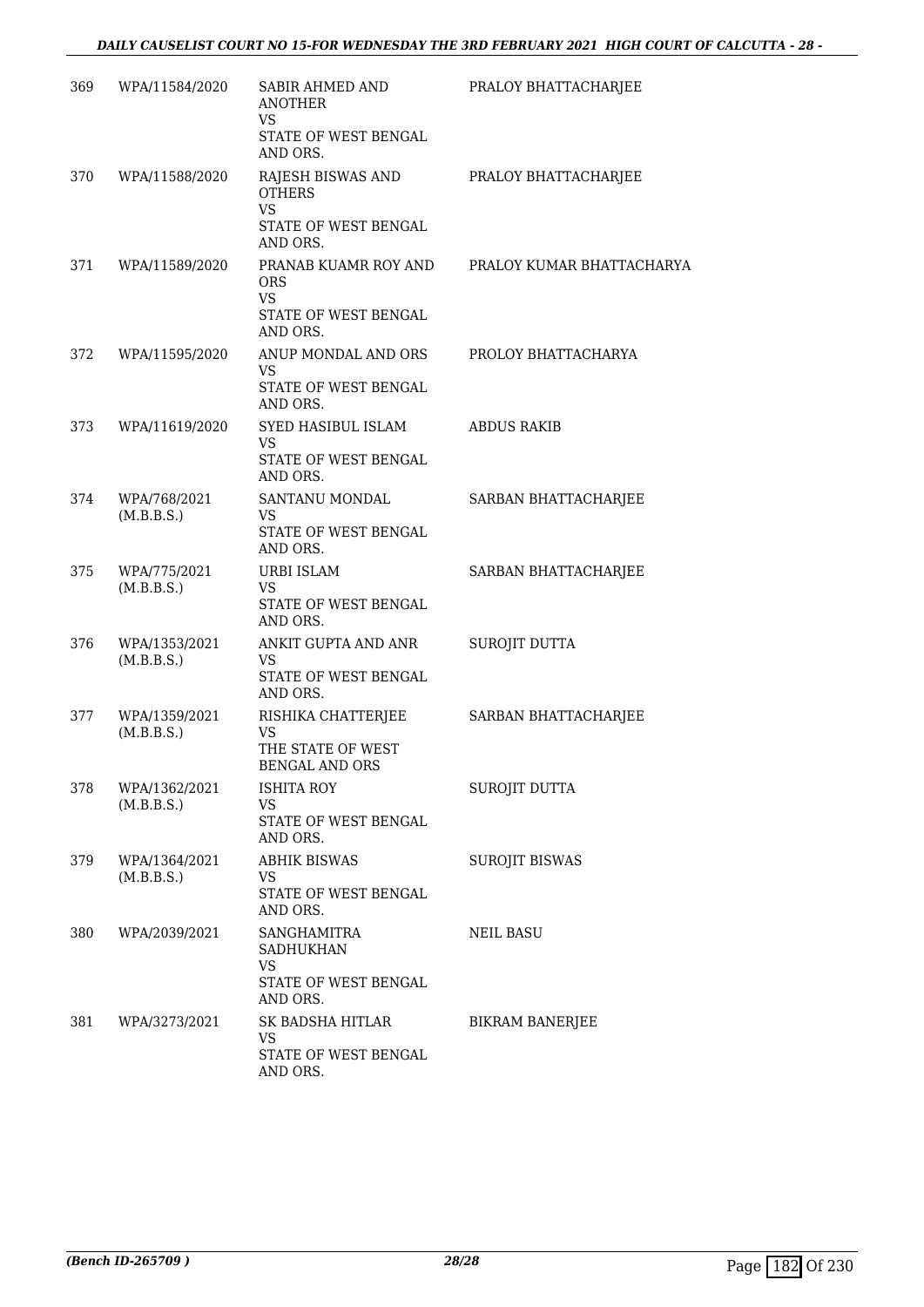

## **Appellate Side**

**DAILY CAUSELIST For Wednesday The 3rd February 2021**

**COURT NO. 19 SINGLE BENCH (SB - VIII) AT 10:45 AM HON'BLE JUSTICE SHAMPA SARKAR (VIA VIDEO CONFERENCE)**

### **ON AND FROM MONDAY, THE 11TH JANUARY 2021 - ADMISSION AND HEARING OF CIVIL REVISION APPLICATIONS AND APPLICATIONS UNDER ARTICLE 227 OF THE CONSTITUTION INCLUDING APPLICATIONS CONNECTED THERETO [EXCLUDING CIVIL REVISIONS ARISING OUT OF TESTAMENTARY AND EJECTMENT / EVICTION SUITS AND PUBLIC PREMISES (UNAUTHORISED OCCUPANTS) ACT, 1971**

**SPECIAL NOTE : TODAY "UPON MENTIONING" MATTERS WILL BE TAKEN UP FIRST. THEREAFTER "NEW MOTION" WILL BE TAKEN UP.IF 'HEARING' MATTERS ARE EXHAUSTED, THEREAFTER 'MOTION' WILL BE TAKEN UP.**

### **NOTE : MENTIONING ONLY ON MONDAYS AT THE FIRST SITTING OF THE COURT.**

### **NOTE: MATTERS WILL BE TAKEN UP THROUGH PHYSICAL HEARING ONLY WHEN BOTH THE PARTIES ARE AGREED**

|               | <b>TOP</b>   |                                                                                          |                               |  |  |
|---------------|--------------|------------------------------------------------------------------------------------------|-------------------------------|--|--|
| 1             | CO/122/2021  | SOUMEN CHOWDHURY AND ORS.<br><b>VS</b>                                                   | AJIT KR. CHAUBEY              |  |  |
|               |              | SUSHIL KR. SHARMA AND ORS.                                                               |                               |  |  |
|               |              | <b>NEW MOTION</b>                                                                        |                               |  |  |
| $\mathcal{L}$ | CO/1344/2020 | PULIN BEHARI PANJA<br><b>VS</b>                                                          | DEBABRATA ROY                 |  |  |
|               |              | KALIDAHA(KALINDI)PLOTOWNERS<br><b>ASSOCIATION</b>                                        |                               |  |  |
| 3             | CO/1421/2020 | PUSHPA JADAV<br><b>VS</b>                                                                | Kunal Ganguly                 |  |  |
|               |              | JITENDRA KUMAR SAHA AND ANR                                                              |                               |  |  |
| 4             | CO/145/2021  | PARTHA SARATHI BHOWMICK<br>VS.<br><b>ALIVIA BHOWMICK</b>                                 | <b>GOUTAM GURIA</b>           |  |  |
| 5             | CO/158/2021  | ANIRBAN SARKAR<br><b>VS</b><br>PRIYANKA PAUL                                             | <b>MALABIKA ROY DEY</b>       |  |  |
| 6             | CO/195/2021  | M/S. AMBALA KACHIBHAI PATEL<br>AND BROTHERS<br><b>VS</b><br>RVI SHANKAR TRIVEDI AND ORS. | ANINDYA<br><b>CHAKRABORTY</b> |  |  |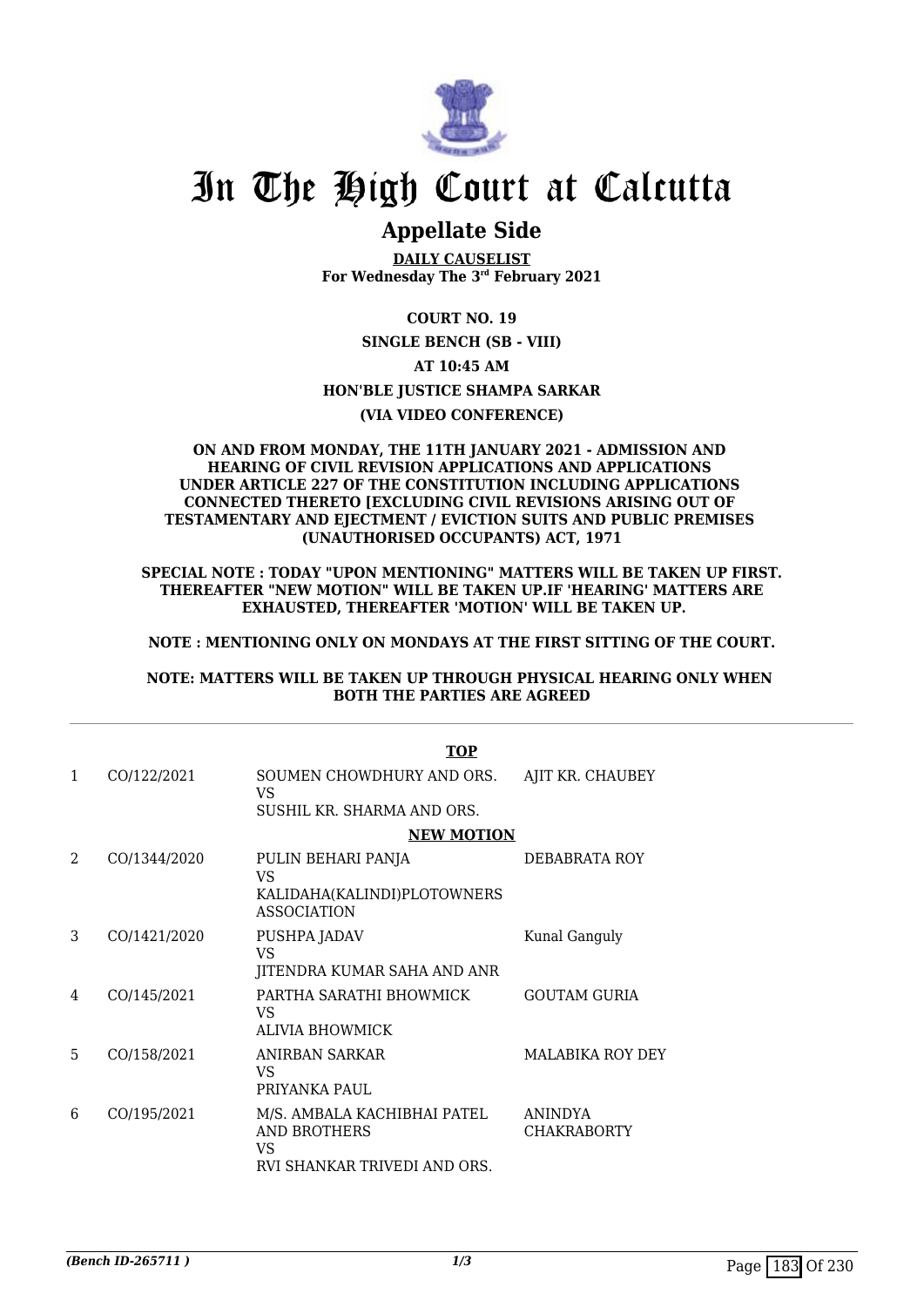### *DAILY CAUSELIST COURT NO 19-FOR WEDNESDAY THE 3RD FEBRUARY 2021 HIGH COURT OF CALCUTTA - 2 -*

| 7  | CO/210/2021                    | SOURENDRA DEY<br><b>VS</b><br>PULAK DEY                                       | MANORANJAN JANA                   |
|----|--------------------------------|-------------------------------------------------------------------------------|-----------------------------------|
| 8  | CO/212/2021<br>(Not this week) | <b>ATAUR RAHAMAN</b><br><b>VS</b>                                             | <b>ABDUL HADI</b>                 |
|    |                                | MD. SHAHNAWAZ ALAM                                                            |                                   |
| 9  | CO/218/2021                    | <b>ECCHA MONDAL</b><br><b>VS</b>                                              | <b>GENIYA MUKHERJEE</b>           |
|    |                                | <b>JAMIR ALI MONDAL</b>                                                       |                                   |
| 10 | CO/219/2021                    | HEMRAJ AGARWAL<br><b>VS</b><br>PINKI AGARWAL                                  | <b>FATIMA HASSAN</b>              |
| 11 | CO/222/2021                    | <b>SUMIT DEY</b>                                                              | <b>SUMIT DEY</b>                  |
|    |                                | <b>VS</b><br><b>GITA DEY AND Anr</b>                                          |                                   |
| 12 | CO/223/2021                    | MD SAYEM ALI ALIAS MD SAYAM<br><b>ALI MONDAL</b><br><b>VS</b><br>MD SABIR ALI | <b>DIPPESH BASU</b>               |
| 13 | CO/227/2021                    | R.K.P. UDYOG LIMITED                                                          | <b>RITTICK</b>                    |
|    |                                | <b>VS</b>                                                                     | <b>CHOWDHURY</b>                  |
|    |                                | ALOK JHA AND ORS                                                              |                                   |
| 14 | CO/229/2021                    | SHYAMALENDU MONDAL<br>@MANDAL<br><b>VS</b>                                    | <b>TANMAY</b><br><b>CHOWDHURY</b> |
|    |                                | <b>MRINMOY DEY</b>                                                            |                                   |
| 15 | CO/230/2021                    | <b>ASHOK SARKAR</b><br><b>VS</b>                                              | <b>SANDIP GHOSH</b>               |
|    |                                | <b>GOUTAM BISWAS</b>                                                          |                                   |
| 16 | CO/231/2021                    | <b>SUBHASIS DAS</b><br><b>VS</b>                                              | <b>SUTIRTHA DAS</b>               |
|    |                                | ANIMA DAS(DUTTA)                                                              |                                   |
|    |                                | <b>ADJOURNED MOTIONS</b>                                                      |                                   |
| 17 | CO/744/2020                    | LAXMI NARAYAN BAGDI<br><b>VS</b>                                              | <b>SATYAM MUKHERJEE</b>           |
|    |                                | JAHARLAL BAGDI & ORS.                                                         |                                   |
| 18 | CO/1315/2020                   | AJIT DEY AND ORS<br><b>VS</b>                                                 | <b>SUCHANA BANERJEE</b>           |
|    |                                | SWAPAN KUMAR NATH AND ORS                                                     |                                   |
| 19 | CO/1564/2020                   | DEBENDRA NATH SARKAR<br><b>VS</b><br>MONOTOSH SARKAR                          | KHALID HASAN                      |
| 20 | CO/49/2021                     | MAA PARVATI TRAVELS PROP.<br>DILIP KUMAR AND ANR<br><b>VS</b>                 | SK SHAMIM AKHTER                  |
|    |                                | M/S. NILACHAL IRON AND POWER<br>LTD AND ORS                                   |                                   |
|    |                                | <b>FOR HEARING</b>                                                            |                                   |
|    |                                | (AT 2.00 P.M.)                                                                |                                   |
| 21 | CO/3494/2018                   | <b>GORACHAND HALDER &amp; ORS</b>                                             | <b>SOUNAK</b>                     |
|    |                                | <b>VS</b><br>KASHINATH HALDER                                                 | <b>BHATTACHARYA</b>               |
|    |                                |                                                                               |                                   |
| 22 | CO/812/2020                    | CHANCHAL MUKHERJEE<br><b>VS</b><br>AMIYO KR. GHOSH & ORS.                     | CHANDRA NATH<br>SARKAR            |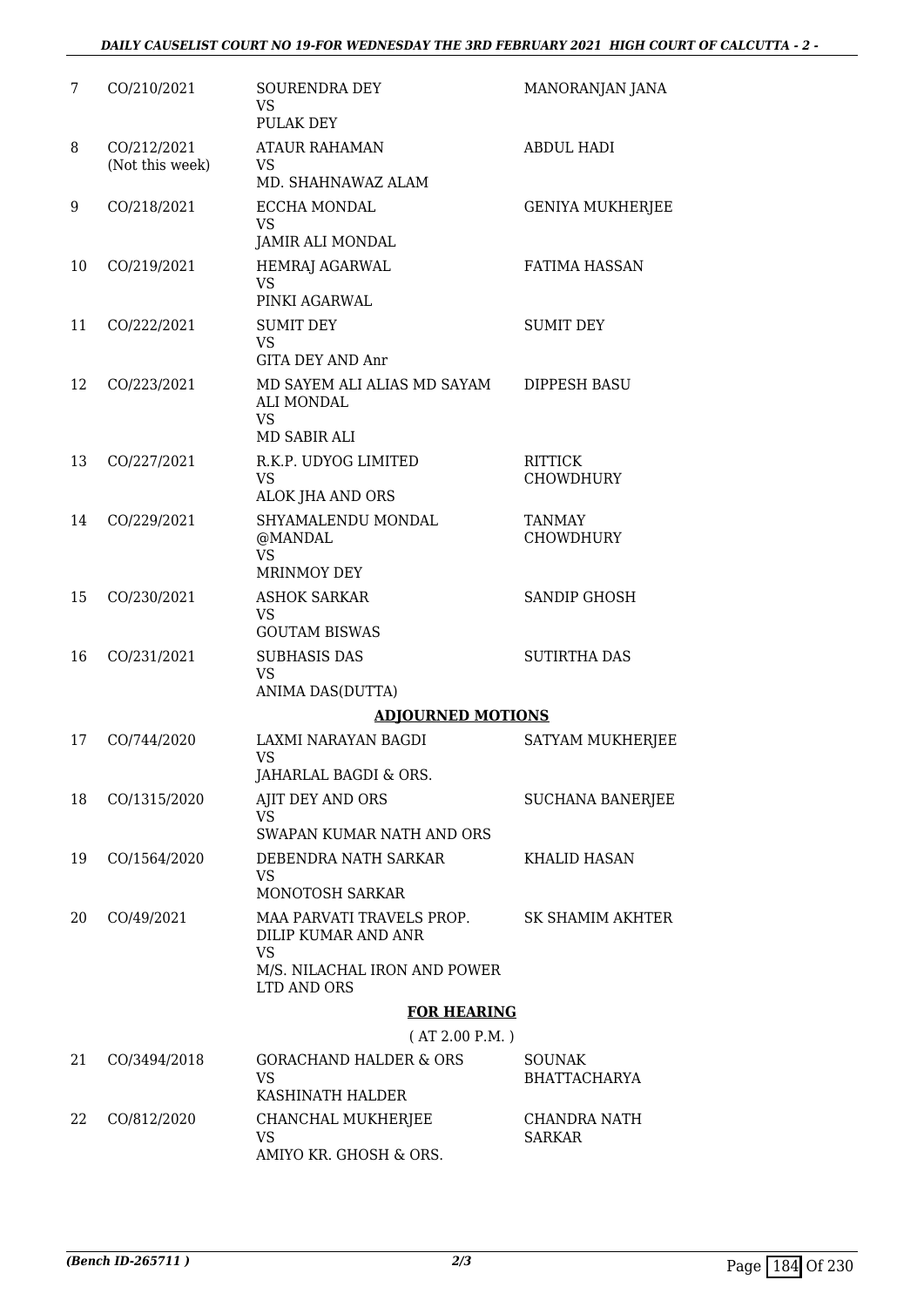| 23 | CO/1543/2020                         | CHANDAN ROY AND ANR<br>VS<br>RAJA HUSSAIN AND ANR                         | <b>AST KUMAR</b><br><b>BHATTACHARYA</b> |
|----|--------------------------------------|---------------------------------------------------------------------------|-----------------------------------------|
| 24 | CO/1571/2020                         | KOMAL ISSAR NEE KOHLI<br>VS<br>AJAY ISSAR                                 | RISHSBA DUTTA<br><b>GUPTA</b>           |
| 25 | CO/120/2021                          | JAHANARA BEGAM<br>VS<br>SAFIA BEHAM AND ORS                               | <b>APARUPA</b><br><b>BHATTACHARYA</b>   |
| 26 | CO/139/2021<br>$(3:30 \text{ P.M.})$ | RAYEES ALAM<br>VS<br>M/S GANGES GARDEN REALTORS<br><b>PVT LTD AND ORS</b> | <b>IFTEKAR MUNSHI</b>                   |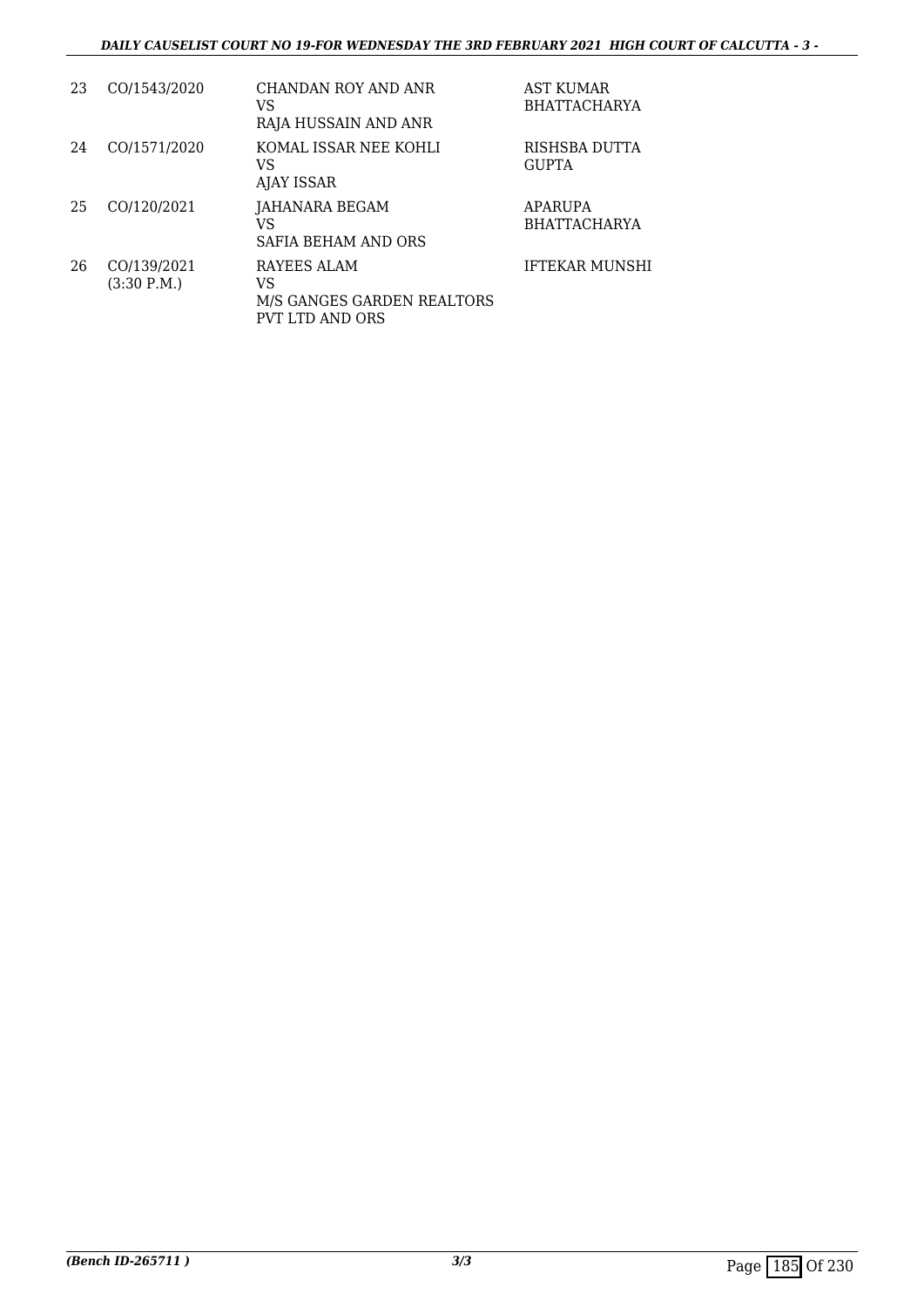

## **Appellate Side**

**DAILY CAUSELIST For Wednesday The 3rd February 2021**

**COURT NO. 10 SINGLE BENCH (SB - IX) AT 10:45 AM HON'BLE JUSTICE RAVI KRISHAN KAPUR (VIA VIDEO CONFERENCE)** 

### **ON AND FROM MONDAY, THE 11TH JANUARY, 2021 - MATTERS (MOTIONS & HEARING) UNDER ARTICLE 226 OF THE CONSTITUTION RELATING TO MADHYAMIK SIKSHYA KENDRA, INCLUDING APPLICATIONS CONNECTED THERETO;**

**MATTERS (MOTION & HEARING) UNDER ARTICLE 226 OF THE CONSTITUTION RELATING TO RESIDUARY UNDER GROUP IX RELATING TO PUBLIC PREMISES (UNAUTHORISED OCCUPANTS) ACT, 1971 INCLUDING APPLICATION CONNECTED THERETO;**

**MATTERS (MOTION & HEARING) UNDER ARTICLE 226 OF THE CONSTITUTION OF INDIA RELATING TO CO-OPERATIVE SOCIETIES UNDER GROUP V (EXCLUDING SERVICE MATTERS) AND APPLICATIONS CONNECTED THERETO;**

**HEARING OF WRIT PETITIONS IRRESPECTIVE OF CLASSIFICATION AND APPLICATIONS CONNECTED THERETO;**

### **NOTE : MATTERS WILL BE TAKEN UP THROUGH PHYSICAL HEARING WHEN BOTH THE PARTIES ARE AGREED.**

### **TO BE MENTIONED**

| WPA/19950/2009<br>(Correction) | SHAILENDRA KUMAR<br>VS<br>UNION OF INDIA & ORS                                                     | <b>ACHIN KUMAR</b><br>MAJUMDER |
|--------------------------------|----------------------------------------------------------------------------------------------------|--------------------------------|
| WPA/18241/2012                 | UDAY SANKAR KULSI &<br>ORS.<br>VS<br><b>BENGAL ENGINEERING</b><br>AND SCIENCE UNIVERSIT,<br>& ORS. | RITWIK PATTANAYAK              |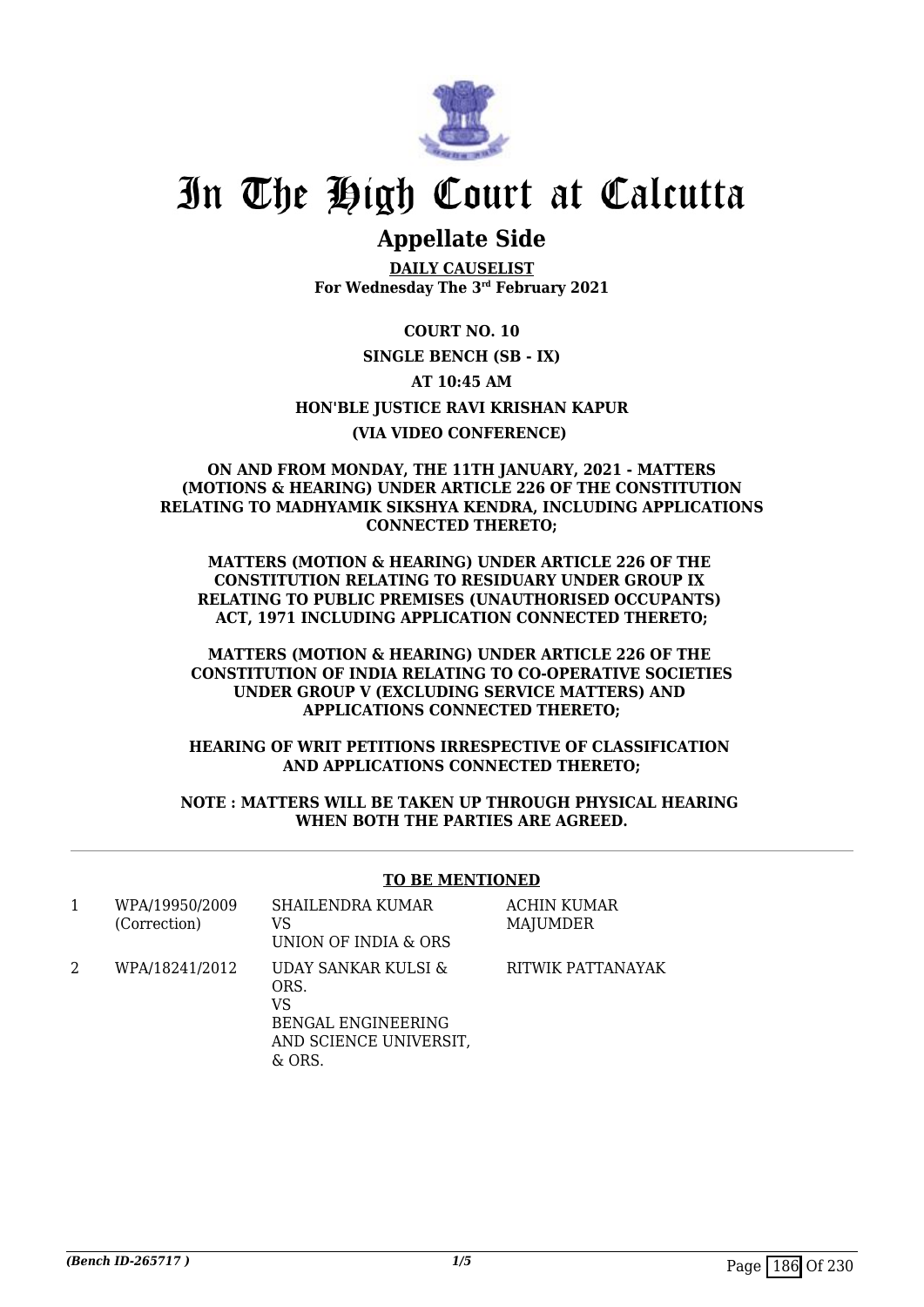| 3  | WPA/4067/2020                            | PROSENJIT HALDER & ORS.<br><b>VS</b>                                                                            | <b>TIRTHANKAR ROY</b>               |
|----|------------------------------------------|-----------------------------------------------------------------------------------------------------------------|-------------------------------------|
|    |                                          | <b>STATE OF WEST BENGAL &amp;</b><br>ORS.                                                                       |                                     |
|    |                                          | IA NO: CAN/1/2020(Old No:CAN/5784/2020), CAN/2/2020(Old No:CAN/5785/2020)                                       |                                     |
|    |                                          | <b>SPECIALLY FIXED MATTERS</b>                                                                                  |                                     |
| 4  | WPA/27540/2012                           | MOHITOSH KR SARKAR<br><b>VS</b><br><b>STATE &amp; ORS</b>                                                       | <b>SUNNY NANDY</b>                  |
|    |                                          |                                                                                                                 |                                     |
|    | IA NO: CAN/1/2017(Old No:CAN/3489/2017)  |                                                                                                                 |                                     |
| 5  | WPA/25725/2016                           | <b>HARISH KUMAR</b><br>HIMATSINGKA & ANR<br><b>VS</b>                                                           | ANIL CHOUDHURY                      |
|    |                                          | NORTH DUM DUM<br><b>MUNICIPALITY &amp; ORS</b>                                                                  |                                     |
| 6  | WPA/1323/2018<br>(AR)                    | RADHARANI TEA COMPANY<br><b>PVT LTD &amp; ANR</b><br><b>VS</b>                                                  | SIDDHARTH SHROFF                    |
|    |                                          | <b>EMPLOYEES PROVIDENT</b><br><b>FUND ORGANISATION &amp;</b><br><b>ORS</b>                                      |                                     |
| 7  | WPA/1843/2021                            | <b>HOOGHLY MILLS PROJECTS</b><br><b>LTD AND</b><br><b>VS</b><br>THE DIRECTOR(SUPPLIES<br>AND DISPOSALS) AND ORS | <b>MEGHANIL</b><br><b>MUKHERJE</b>  |
|    |                                          | <b>MOTION</b>                                                                                                   |                                     |
| 8  | WPA/252/2021                             | SWAPNA SAMANTA                                                                                                  | <b>SALIL KUMAR MAITI</b>            |
|    |                                          | <b>VS</b><br>STATE OF WEST BENGAL<br>AND ORS.                                                                   |                                     |
| 9  | WPA/1497/2021                            | ARUN KUMAR GHOSH<br><b>VS</b>                                                                                   | RAJASHREE<br><b>BHOWMICK</b>        |
|    |                                          | STATE OF WEST BENGAL<br>AND ORS.                                                                                |                                     |
| 10 | WPA/2545/2021                            | <b>BINOD KUMAR SINGH</b><br><b>VS</b>                                                                           | <b>BISWAPRIYA</b><br><b>SAMANTA</b> |
|    |                                          | UNION OF INDIA AND ORS.                                                                                         |                                     |
|    |                                          | <b>APPLICATION</b>                                                                                              |                                     |
| 11 | WPA/15433/2005                           | AMAL KRISHNA DAS<br>VS<br>STATE OF W.B.                                                                         | <b>FEROJE AHMED</b>                 |
|    | IA NO: CAN/1/2005(Old No:CAN/8392/2005)  |                                                                                                                 |                                     |
|    |                                          | <b>FOR HEARING</b>                                                                                              |                                     |
| 12 | WPA/14818/2001                           | ANANDA KUMAR MAHATO<br>VS                                                                                       | <b>LALIT MOHAN</b><br><b>MAHATO</b> |
|    | IA NO: CAN/1/2018(Old No:CAN/10340/2018) | STATE OF W.B.                                                                                                   |                                     |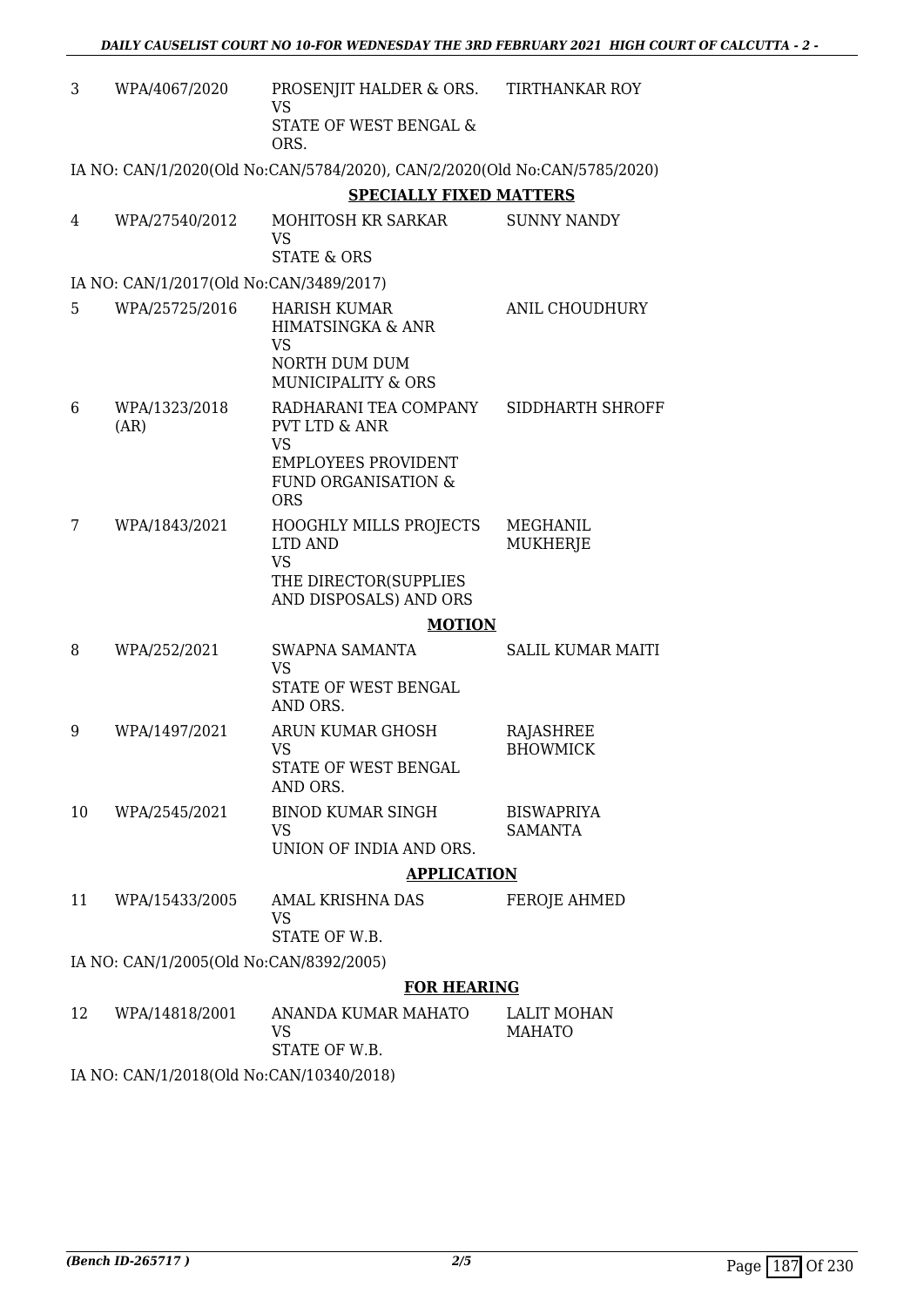| 13 | WPA/12713/2002                          | BINOY KUMAR DAS & ORS. EKRAMUL BARI<br>VS<br>THE STATE OF WEST<br><b>BENGAL</b>             |                                                                                           |
|----|-----------------------------------------|---------------------------------------------------------------------------------------------|-------------------------------------------------------------------------------------------|
|    | IA NO: CAN/1/2003(Old No:CAN/3995/2003) |                                                                                             |                                                                                           |
| 14 | WPA/19687/2003                          | EASTERN COALFIELDS LTD. PARTHA BASU<br><b>VS</b><br><b>HARI PRASAD</b>                      |                                                                                           |
| 15 | WPA/2329/2004                           | <b>HARI SINGH</b><br><b>VS</b><br><b>COAL INDIA LIMITED</b>                                 | PULAK LAHIRI                                                                              |
|    |                                         | No:CAN/4792/2010), CAN/4/2014(Old No:CAN/6728/2014)                                         | IA NO: CAN/1/2007(Old No:CAN/4879/2007), CAN/2/2010(Old No:CAN/4791/2010), CAN/3/2010(Old |
| 16 | WPA/4862/2004                           | INDO AMERICAN ELECT.<br>EMPL. UNION, CITU<br><b>VS</b><br>INDUSTRIAL DEVL. BANK<br>OF INDIA | <b>MANOJ MALHOTRA</b>                                                                     |
|    | IA NO: CAN/1/2014(Old No:CAN/4965/2014) |                                                                                             |                                                                                           |
| 17 | WPA/5467/2008                           | GICI LEATHER BOARD PVT.<br>LTD. & ANR.<br><b>VS</b><br>CENTRAL P.F.<br>COMMISSIONER & ORS.  | <b>SAMIR KUMAR</b><br><b>CHAKRABORTY</b>                                                  |
|    | IA NO: CAN/1/2009(Old No:CAN/5067/2009) |                                                                                             |                                                                                           |
| 18 | WPA/1847/2010                           | ASHOKE PRATIM SARKAR &<br>ORS.<br><b>VS</b><br>STATE OF WEST BENGAL &<br>ORS.               | <b>SOMA SARKAR</b>                                                                        |
|    |                                         | IA NO: CAN/2/2017(Old No:CAN/1018/2017), CAN/3/2019(Old No:CAN/12123/2019)                  |                                                                                           |
| 19 | WPA/13072/2010                          | <b>SUBRATA BANIK</b><br><b>VS</b><br><b>STATE AND ORS</b>                                   | <b>S.M OBAIDULLAH</b>                                                                     |
| 20 | WPA/8213/2012                           | MD. AZIZUL HOQUE<br><b>LASKAR</b><br><b>VS</b><br>STATE OF WEST BENGAL &<br><b>ORS</b>      | SUBHAS JANA                                                                               |
| 21 | WPA/14067/2012                          | RASHMI METALIKS LTD<br><b>VS</b><br>UNION OF INDIA & ORS                                    | PARITOSH SINHA                                                                            |
| 22 | WPA/18866/2012                          | NARAYAN CHANDRA<br><b>PAKHIRA</b><br><b>VS</b><br>UNITED BANK OF INDIA &<br>ORS.            | <b>ANAMIKA DAS</b>                                                                        |
| 23 | WPA/5774/2014                           | KHOKAN CHANDRA<br>MAHATA<br>VS<br>STATE OF WEST BENGAL &<br><b>ORS</b>                      | D DANDAPATH                                                                               |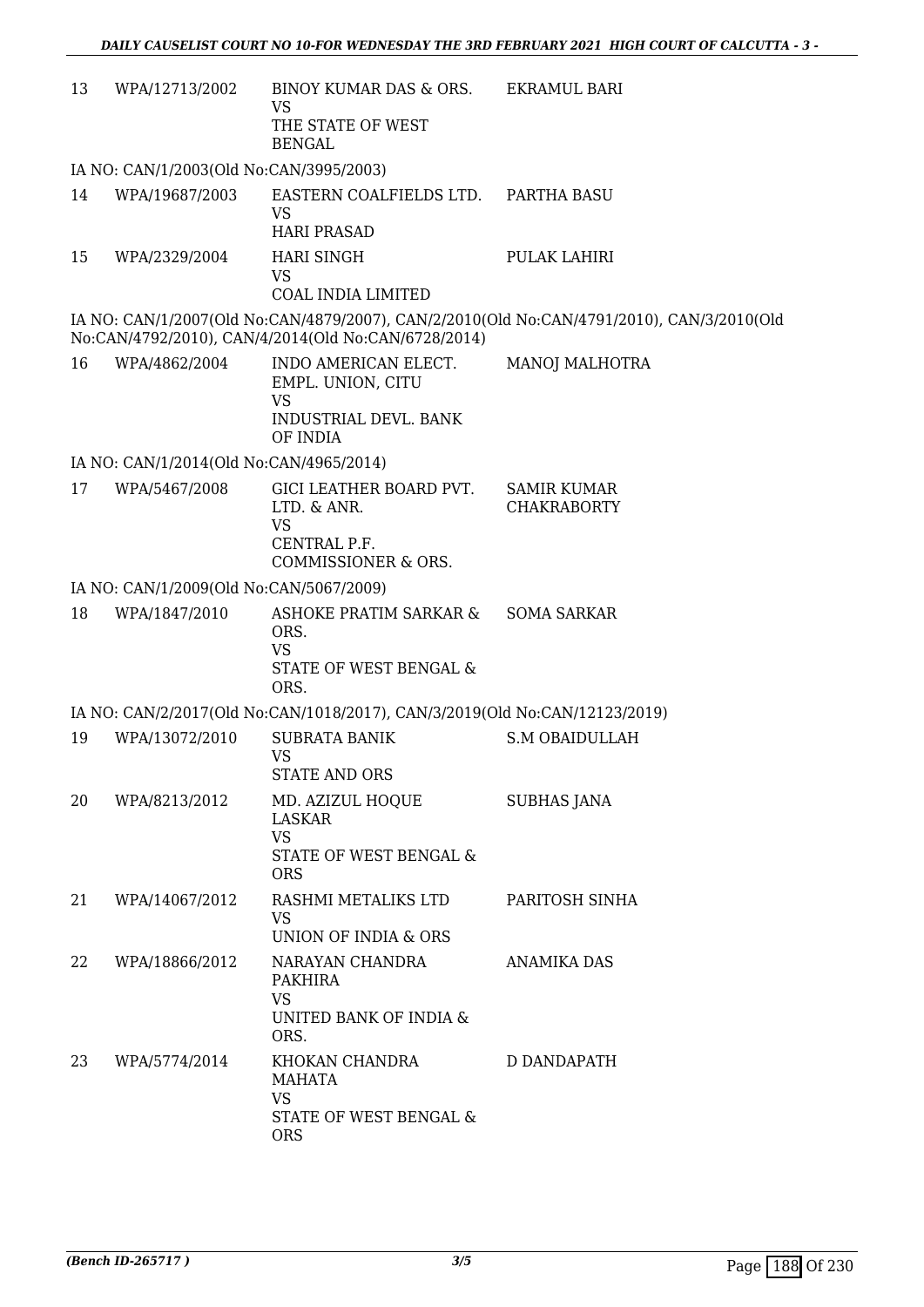| 24 | WPCRC/152/2016                          | SWAPAN KUMAR BERA<br><b>VS</b><br>SUBHRA KANTI NANDA                                                                                                 | P. BHATTACHARJEE                                                                                  |
|----|-----------------------------------------|------------------------------------------------------------------------------------------------------------------------------------------------------|---------------------------------------------------------------------------------------------------|
|    | wt25 WPA/21960/2014                     | <b>SWAPAN KR BERA</b><br><b>VS</b><br>STATE OF WEST BENGAL &<br><b>ORS</b>                                                                           | ANUP KR SAMANTA                                                                                   |
| 26 | WPA/1177/2016                           | <b>SUBAL KR DAS &amp; ANR</b><br><b>VS</b><br>STATE OF WEST BENGAL &<br><b>ORS</b>                                                                   | PAPPU ADHIKARI                                                                                    |
| 27 | WPA/27288/2017                          | SHAMPA MONDAL<br><b>VS</b><br>DISTRICT PRIMARY<br><b>EDUCATION COUNCIL &amp;</b><br><b>ORS</b>                                                       | <b>ASHIM KUMAR</b><br><b>HALDAR</b>                                                               |
| 28 | WPA/28183/2017                          | BISWANATH SINGH A RAY & D. K. CHAKRABARTY<br><b>ORS</b><br><b>VS</b><br>THE CENTRAL<br>GOVERNMENT INDUSTRIAL<br>TRIBUNAL AT CALCUTTA &<br><b>ORS</b> |                                                                                                   |
|    |                                         |                                                                                                                                                      | IA NO: CAN/1/2018(Old No:CAN/2115/2018), CAN/2/2019(Old No:CAN/1068/2019), CAN/3/2020, CAN/4/2020 |
| 29 | WPA/30475/2017                          | SANJAY BHUNIYA<br><b>VS</b><br>STATE OF WEST BENGAL &<br><b>ORS</b>                                                                                  | <b>B.C. MANNA</b>                                                                                 |
| 30 | WPA/6844/2018                           | MANOJ AGARWAL<br><b>VS</b><br><b>BHARAT PETROLEUM</b><br><b>CORPORATION LIMITED &amp;</b><br><b>ORS</b>                                              | C SINHA                                                                                           |
| 31 | WPA/9682/2018                           | <b>SUNIL MALAKAR</b><br>VS<br>STATE OF WEST BENGAL &<br><b>ORS</b>                                                                                   | <b>TAPAN RAY</b>                                                                                  |
| 32 | WPA/6061/2020                           | INDRANIL BHATTACHARYA<br><b>VS</b><br>STATE OF WEST BENGAL&<br><b>ORS</b>                                                                            | SATRAJIT SINHA ROY                                                                                |
|    | IA NO: CAN/1/2020(Old No:CAN/4273/2020) |                                                                                                                                                      |                                                                                                   |
| 33 | WPA/6163/2020                           | <b>MANIK LAL BHATTA</b><br><b>VS</b><br>STATE OF WEST BENGAL &<br><b>ORS</b>                                                                         | <b>SAYAN DE</b>                                                                                   |
|    | IA NO: CAN/1/2020(Old No:CAN/4459/2020) |                                                                                                                                                      |                                                                                                   |
| 34 | WPA/9668/2020                           | MD ENAMUL HAQUE<br><b>VS</b><br>UNION OF INDIA AND ORS.                                                                                              | <b>NILOTPAL</b><br><b>CHOWDHURY</b>                                                               |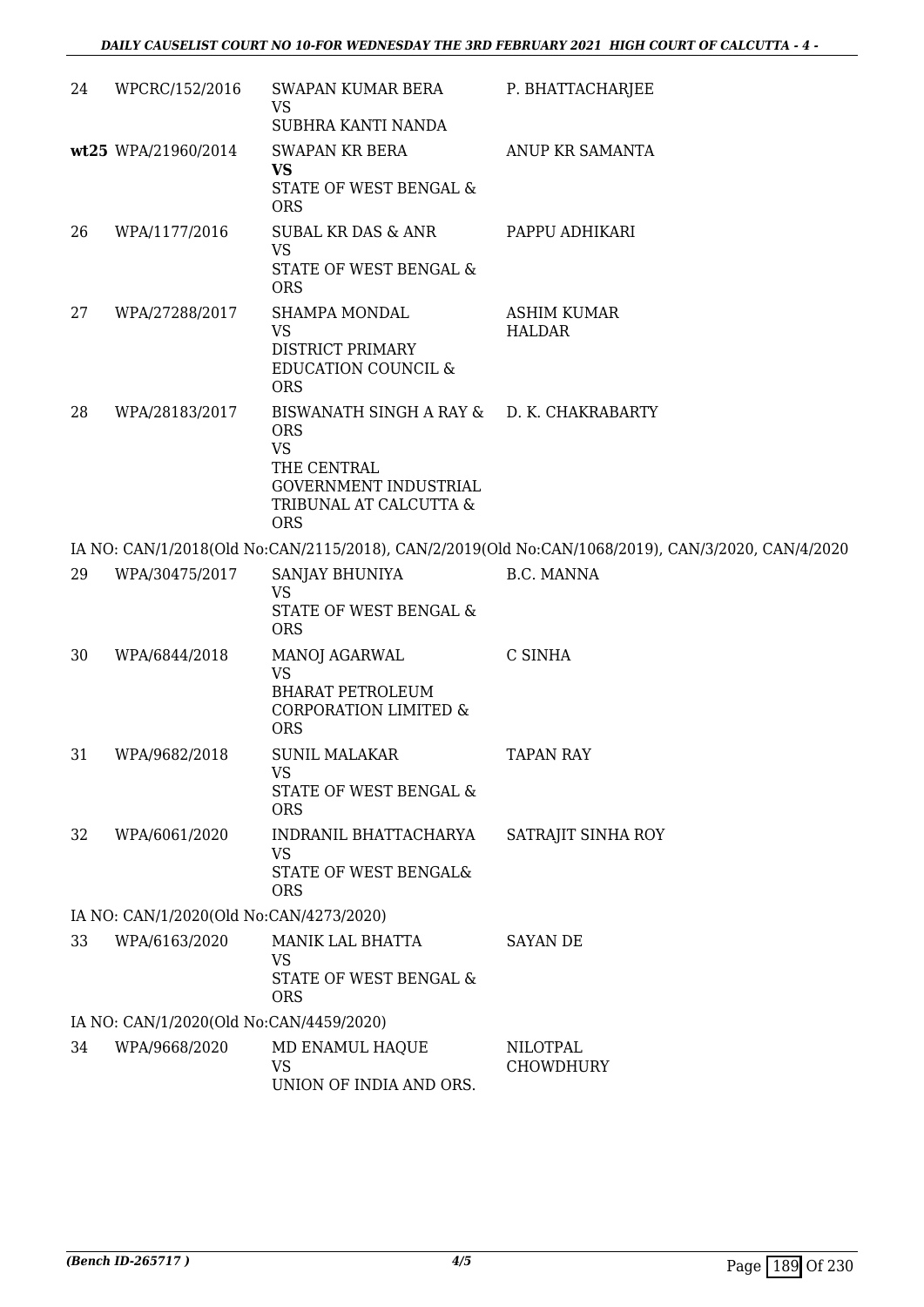35 WPA/486/2021 BIBEKANANDA DAS VS STATE OF WEST BENGAL AND ORS.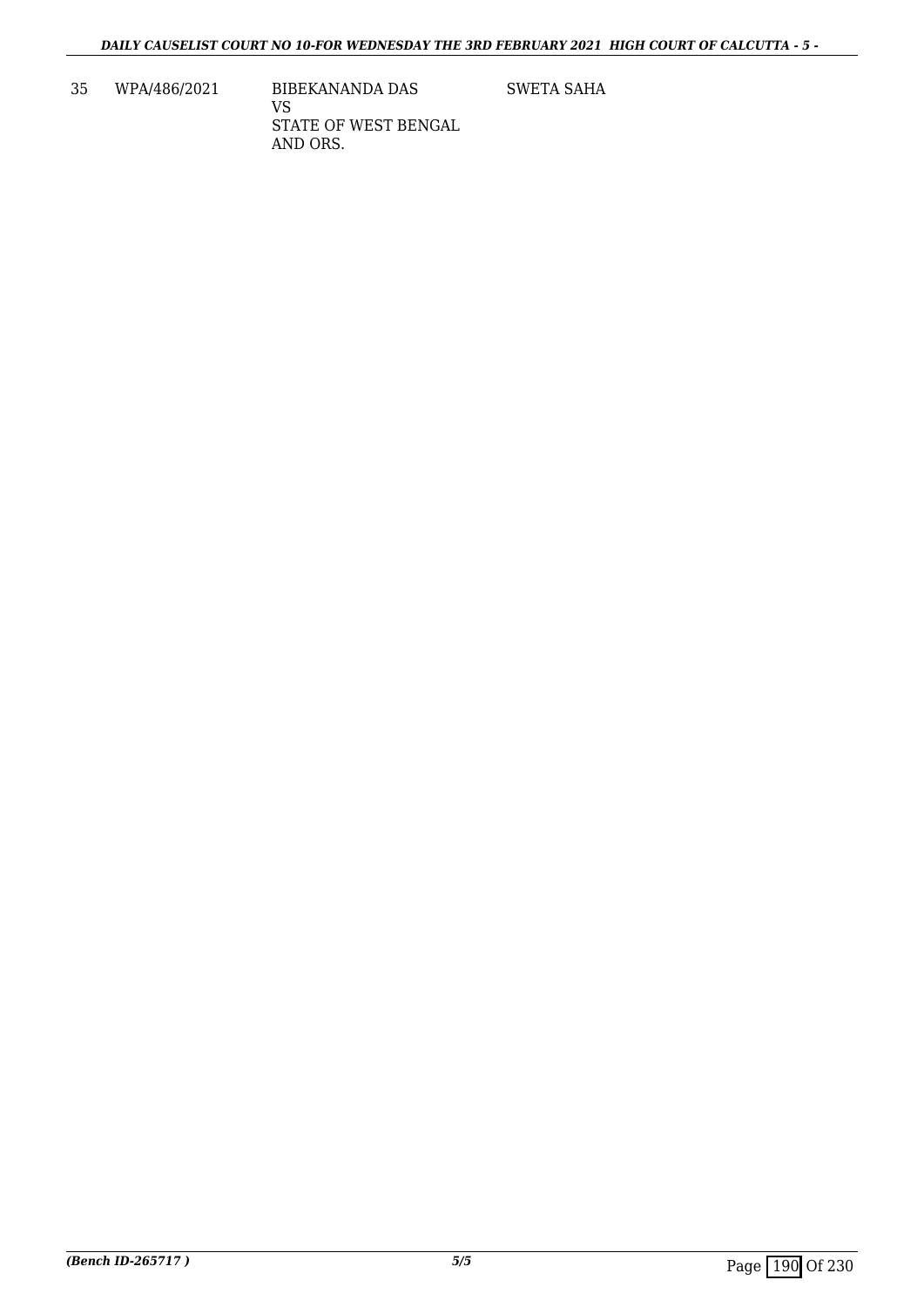

## **Appellate Side**

**DAILY CAUSELIST For Wednesday The 3rd February 2021**

**COURT NO. 23 SINGLE BENCH (SB - X) AT 10:45 AM HON'BLE JUSTICE ARINDAM MUKHERJEE (VIA VIDEO CONFERENCE)**

### **ON AND FROM MONDAY, THE 11TH JANUARY, 2021 - MATTERS (MOTION & HEARING) UNDER ARTICLE 226 OF THE CONSTITUTION RELATING TO RESIDUARY UNDER GROUP IX (ELECTRICITY ONLY) INCLUDING APPLICATIONS CONNECTED THERETO.**

**MATTERS (MOTION & HEARING) RELATING TO REVENUE AND TAX LAWS (EXCLUDING LAND REVENUE) UNDER GROUP IV INCLUDING APPLICATIONS CONNECTED THERETO;**

**HEARING OF CIVIL REVISION APPLICATIONS AND APPLICATIONS UNDER ARTICLE 227 OF THE CONSTITUTION INCLUDING APPLICATIONS CONNECTED THERETO.**

**IF NO ONE APPEARS FOR THE PETITIONER FOR TWO CONSECUTIVE DATES, MATTERS WILL BE TAKEN UP IN THEIR ABSENCE.**

**NOTE : APPELLATE SIDE MATTERS WILL BE TAKEN UP FIRST.**

**ORIGINAL SIDE MATTERS WILL BE TAKEN UP FROM 2 :00 P.M. AFTER COMPLETION OF ORIGINAL SIDE MATTERS,IF TIME PERMITS APPELLATE SIDE GROUP IV MATTERS WILL BE TAKEN UP.**

**NOTE : 1. MATTERS WILL BE TAKEN UP THROUGH PHYSICAL HEARING WHEN BOTH THE PARTIES ARE AGREED.**

**NOTE : 2. NO MENTIONING OF HEARING MATTERS FOR INCLUSION.**

### **NOTE : 3. MATTERS MARKED AS LAST CHANCE SHALL BE TAKEN UP FIRST & IF NO ONE APPEARS MATTER SHALL BE DISMISSED.**

### **MOTION**

( GROUP - IX ELECTRICITY )

1 WPA/21754/2019 GOBINDA CHANDRA SAPUI VS CALCUTTA ELECTRICITY SUPPLY CORPORATION LTD. & OR & ORS TAUHID KHAN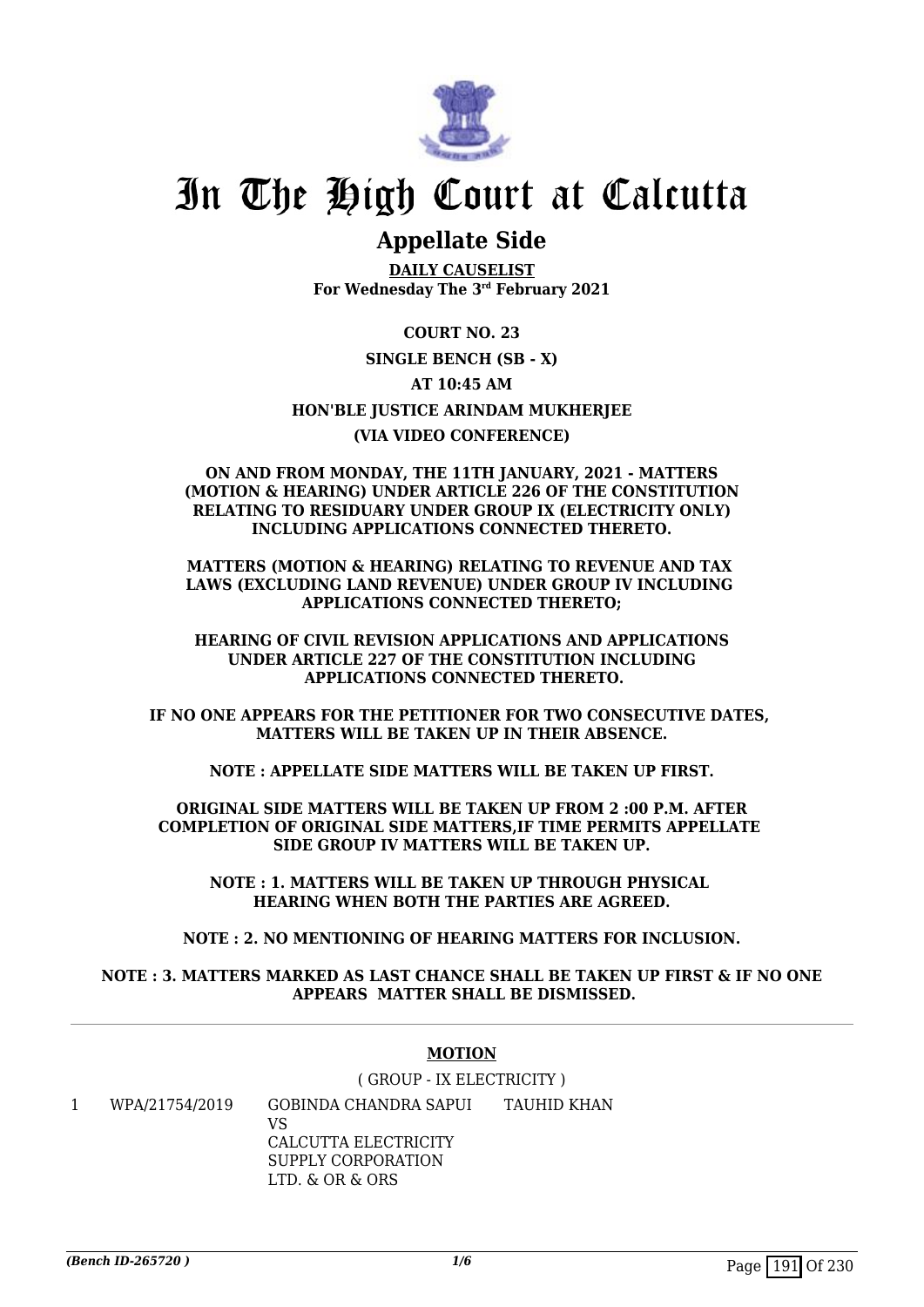| 2  | WPA/21986/2019    | MAHADEB BARIK & ANR<br>VS<br><b>STATE OF WEST BENGAL &amp;</b><br><b>ORS</b>                                   | <b>SHIBASIS</b><br><b>CHATTERJEE</b> |
|----|-------------------|----------------------------------------------------------------------------------------------------------------|--------------------------------------|
| 3  | WPA/24345/2019    | ARABINDA BHOWMIK @<br><b>BHUNIA</b><br><b>VS</b>                                                               | <b>SK SAMIN AKHTER</b>               |
|    |                   | THE WBSEDC LTD & ORS                                                                                           |                                      |
| 4  | WPA/2532/2020     | ASIT GHOSH<br><b>VS</b><br><b>WBSEDCL &amp; ORS</b>                                                            | <b>INDRANIL HALDER</b>               |
|    | IA NO: CAN/1/2020 |                                                                                                                |                                      |
| 5  | WPA/2533/2020     | <b>ASIT GHOSH</b><br><b>VS</b><br><b>WBSEDCL &amp; ORS</b>                                                     | <b>INDRANIL HALDER</b>               |
|    | IA NO: CAN/1/2020 |                                                                                                                |                                      |
| 6  | WPA/8142/2020     | <b>MD RUSTAM</b><br><b>VS</b><br><b>CESC LTD AND ANR</b>                                                       | <b>INDRANIL HALDER</b>               |
| 7  | WPA/8497/2020     | K K INFRAPROMOTERS PVT<br><b>LTD</b><br><b>VS</b><br>STATE OF WEST BENGAL                                      | ABANTIKA GARAI                       |
|    |                   | AND ORS.                                                                                                       |                                      |
| 8  | WPA/8574/2020     | JAGADISH MONDAL<br><b>VS</b><br>THE CHAIRMAN, WBSEDCL<br><b>AND OTHERS</b>                                     | AMITABHA GHOSH                       |
| 9  | WPA/9305/2020     | <b>SUBHAMOY LAHA</b><br><b>VS</b><br>THE W B S E D C L AND ANR                                                 | Sanjib Dawn                          |
| 10 | WPA/9413/2020     | SEKH JISARAT @ SEKH<br><b>JISARAT ALI</b><br>VS<br>WBSEDCL AND ORS                                             | PAPPU ADHIKARI                       |
| 11 | WPA/9812/2020     | <b>TAPAN KUMAR MAITY</b><br><b>VS</b><br><b>WBSEDCL AND ORS</b>                                                | SAHJAHAN ALI                         |
| 12 | WPA/10152/2020    | TANDRA CHATTERJEE<br><b>VS</b><br><b>WEST BENGALSTATE</b><br>ELECTRICITY DISTRIUTION<br><b>COMPANY LIMITED</b> | ANIRUDDHA<br><b>KARMAKAR</b>         |
| 13 | WPA/10296/2020    | KHITISH CHANDRA BISWAS<br><b>VS</b><br>CESC LTD.                                                               | <b>INDRANIL HALDER</b>               |
| 14 | WPA/10472/2020    | <b>ALO KARAN</b><br><b>VS</b><br>CESC LIMITED AND ORS                                                          | <b>MANAS DAS</b>                     |
| 15 | WPA/10518/2020    | SK BADSHA<br><b>VS</b><br><b>CESC LIMITED AND</b><br><b>ANOTHER</b>                                            | <b>INDRANIL HALDER</b>               |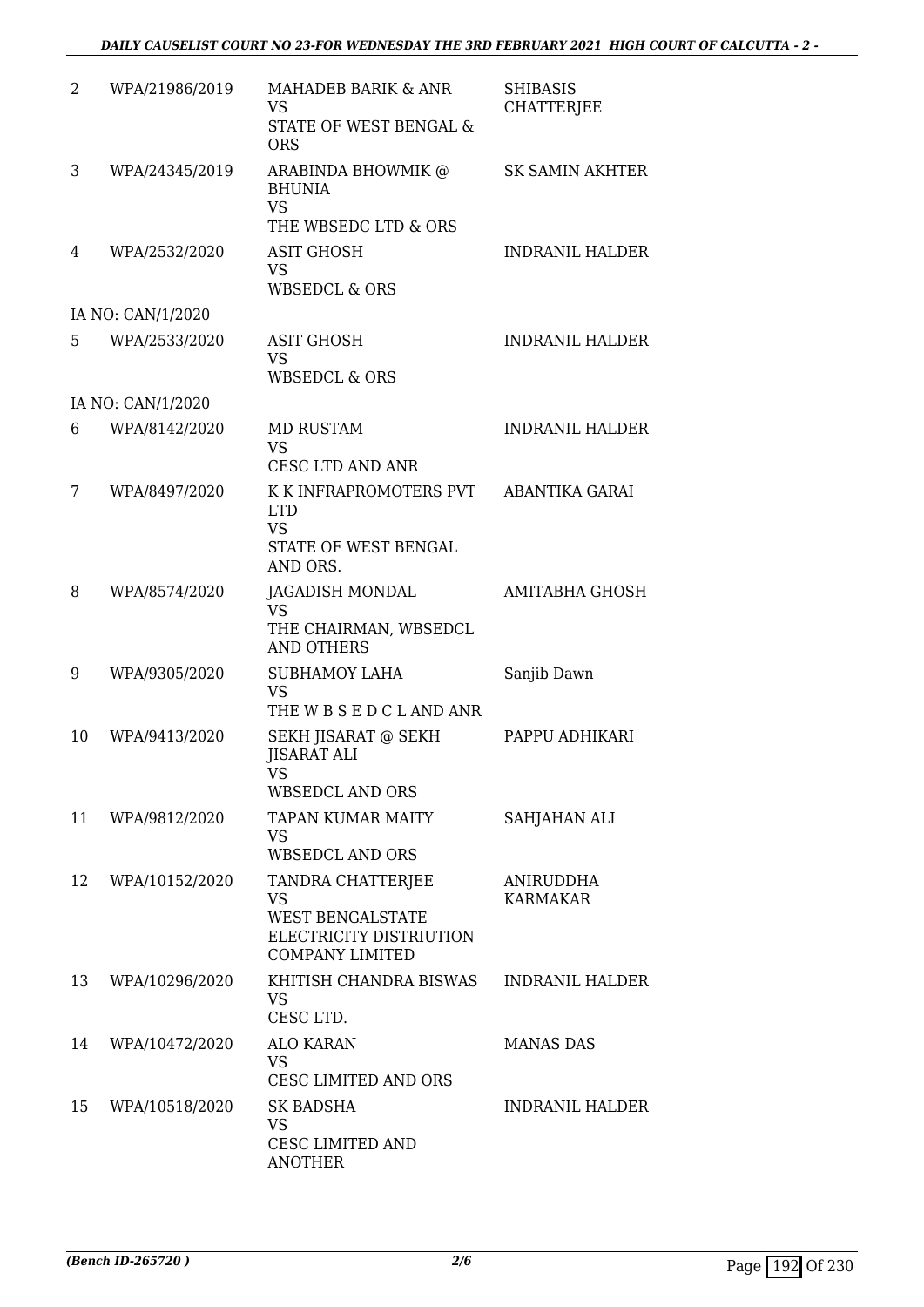| 16 | WPA/10739/2020 | JAHIRUDDIN DAFADAR<br><b>VS</b><br>WB STATE ELECTRICITY<br>DISTRIBUTION CO LTD AND<br><b>ORS</b>                                                                  | <b>ALLEN FELIX</b>                   |
|----|----------------|-------------------------------------------------------------------------------------------------------------------------------------------------------------------|--------------------------------------|
| 17 | WPA/10857/2020 | SAHIDUL HOQUE<br><b>VS</b><br>THE CHAIRMAN, WBSEDCL<br><b>AND OTHERS</b>                                                                                          | SAILENDRANATH<br>NATH CHAKRABARTI    |
| 18 | WPA/11047/2020 | <b>UMESH MAITY</b><br><b>VS</b><br>W.B.S.E.D.C.L. AND ORS                                                                                                         | <b>BIKRAM BANERJEE</b>               |
| 19 | WPA/11108/2020 | <b>VINOD SHARMA</b><br><b>VS</b><br><b>CESC LTD AND ORS</b>                                                                                                       | <b>ALOKE CHATTERJEE</b>              |
| 20 | WPA/11486/2020 | <b>SALEHA KHATUN ALIAS</b><br><b>SALEHA KHATUN HAQUE</b><br><b>VS</b><br><b>WEST BENGAL STATE</b><br><b>ELECTRICITY</b><br>DISTRIBUTION COMPANY<br><b>LIMITED</b> | <b>RAMJI MUNSI</b>                   |
| 21 | WPA/11494/2020 | SOMENATH GUCHHAIT<br><b>VS</b><br><b>CESC LTDAND ORS</b>                                                                                                          | <b>INDRANIL HALDER</b>               |
| 22 | WPA/11699/2020 | <b>NARAN HEMBRAM</b><br><b>VS</b><br><b>WBSEDCL AND OTHERS</b>                                                                                                    | <b>AMITESH</b><br><b>CHAKRABORTY</b> |
| 23 | WPA/11903/2020 | <b>SARIFUL MALLICK</b><br><b>VS</b><br>STATE OF WEST BENGAL<br>AND ORS.                                                                                           | MD. YOUNUS<br><b>MONDAL</b>          |
| 24 | WPA/527/2021   | SUKUMAR HAZRA AND<br><b>OTHERS</b><br>VS<br>STATE OF WEST BENGAL<br>AND ORS.                                                                                      | <b>SYED SHAMSUL</b><br><b>AREFIN</b> |
| 25 | WPA/781/2021   | MASIHUR RAHAMAN AND<br><b>ORS</b><br><b>VS</b><br><b>WEST BENGAL STATE</b><br><b>ELECTRICITY</b><br>DISTRIBUTION CO LTD AND<br>OSR.                               | MAHABOOB AHMED                       |
| 26 | WPA/821/2021   | JOYNARAYAN MANDAL<br>VS<br><b>WEST BENGAL STATE</b><br><b>ELECTRICITY</b><br>DISTRIBUTION COMPANY<br>LTD. AND ORS                                                 | PROBAL SARKAR                        |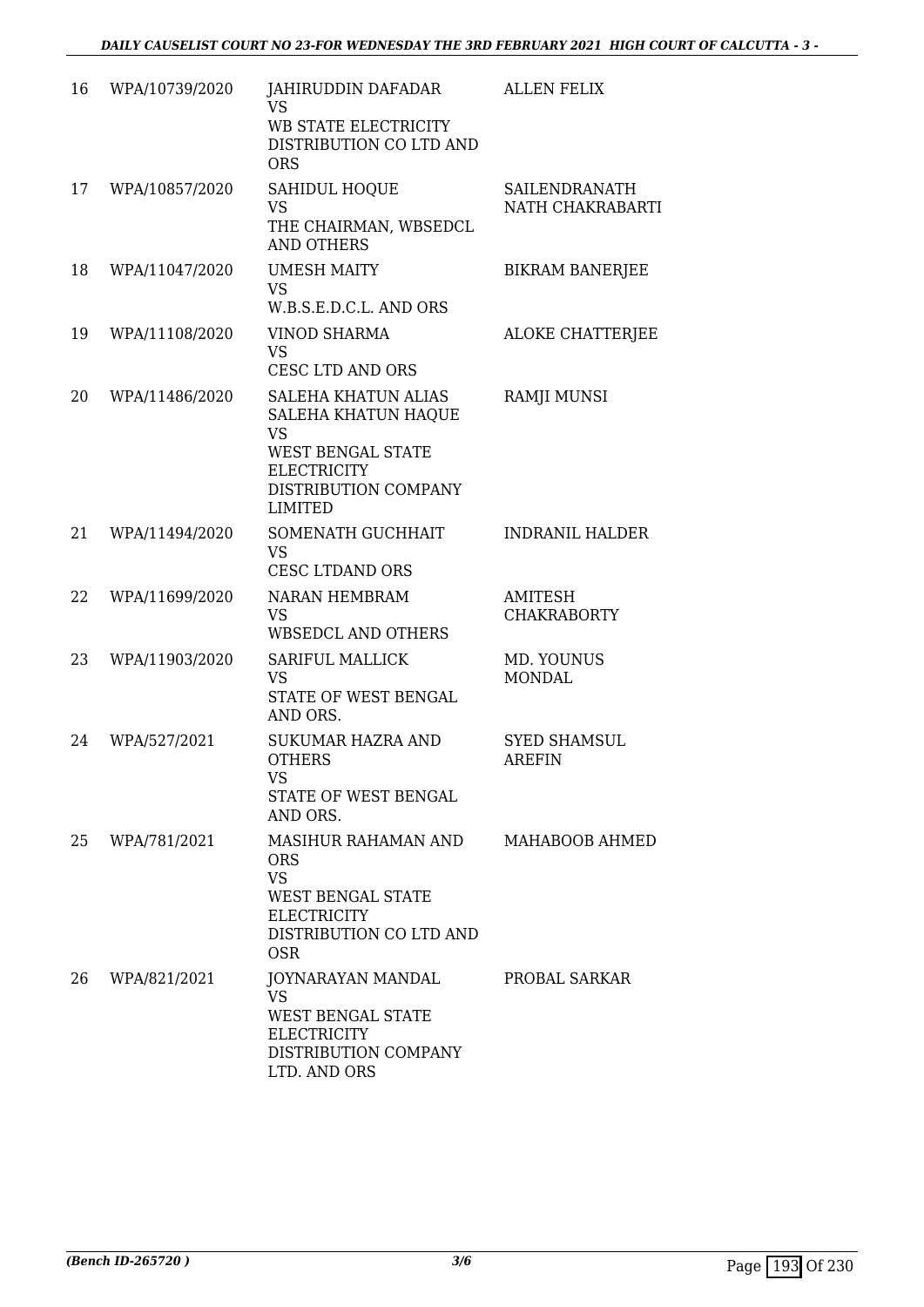| 27 | WPA/972/2021  | BASANTA KUMAR GHOSH<br><b>VS</b><br><b>WEST BENGAL STATE</b><br><b>ELECTRICITY</b><br>DISTRIBUTION COMPANY<br>LIMITED AND ORS.      | <b>ASHIS KUMAR PAUL</b>              |
|----|---------------|-------------------------------------------------------------------------------------------------------------------------------------|--------------------------------------|
| 28 | WPA/1084/2021 | MD. SAWOOF KHAN<br><b>VS</b><br><b>CESC LIMITED</b>                                                                                 | SHABAZ ALAM                          |
| 29 | WPA/1115/2021 | RANJAN KUMAR NASKAR<br><b>VS</b><br>THE CESC LIMITED AND<br><b>OTHERS</b>                                                           | NILANJAN ADHIKARI                    |
| 30 | WPA/1135/2021 | RAJESH KUMAR MISHRA<br><b>VS</b><br>CALCUTTA ELECTRIC<br>SUPPLY CORPORATION AND<br><b>OTHERS</b>                                    | <b>BISWAJIT DAS</b>                  |
| 31 | WPA/1181/2021 | <b>SRIKANTA BAGDI</b><br><b>VS</b><br>THE WEST BENGAL STATE<br><b>ELECTRICITY</b><br>DISTRIBUTION COMPANY<br><b>LIMITED</b>         | <b>SAHEB BANERJEE</b>                |
| 32 | WPA/1369/2021 | DINESH CHANDRA GHORAI<br>@DINESH GHORAI AND<br><b>ANR</b><br><b>VS</b><br>W.B.S.E.C.L. AND ORS                                      | <b>SANDIP KUMAR</b><br><b>MONDAL</b> |
| 33 | WPA/2131/2021 | <b>GANESH JANA</b><br><b>VS</b><br>THE WEST BENGAL STATE<br><b>ELECTRICITY</b><br>DISTRIBUTION COMPANY<br><b>LIMITED AND OTHERS</b> | SK SAHJAHAN ALI                      |
| 34 | WPA/2340/2021 | WEST BENGAL STATE<br><b>ELECTRICITY</b><br>DISTRIBUTION COMPANY<br>LIMITED<br><b>VS</b><br>MIRZA SAKIR HOSSAIN                      | RITUPARNA MAITRA                     |
| 35 | WPA/2415/2021 | SK. EKBAL HOSSAIN<br><b>VS</b><br>CESC LTD.                                                                                         | <b>INDRANIL HALDER</b>               |
| 36 | WPA/2420/2021 | RAFIKUL ISLAM MALLICK<br><b>VS</b><br>CESC LTD AND ANR                                                                              | INDRANILL HALDER                     |
| 37 | WPA/2712/2021 | NRS COLD STORAGE PVT.<br>LTD AND ANR<br><b>VS</b><br>STATE OF WEST BENGAL<br>AND ORS.                                               | SOUMYA SANKAR<br><b>CHINI</b>        |

### **APPLICATION**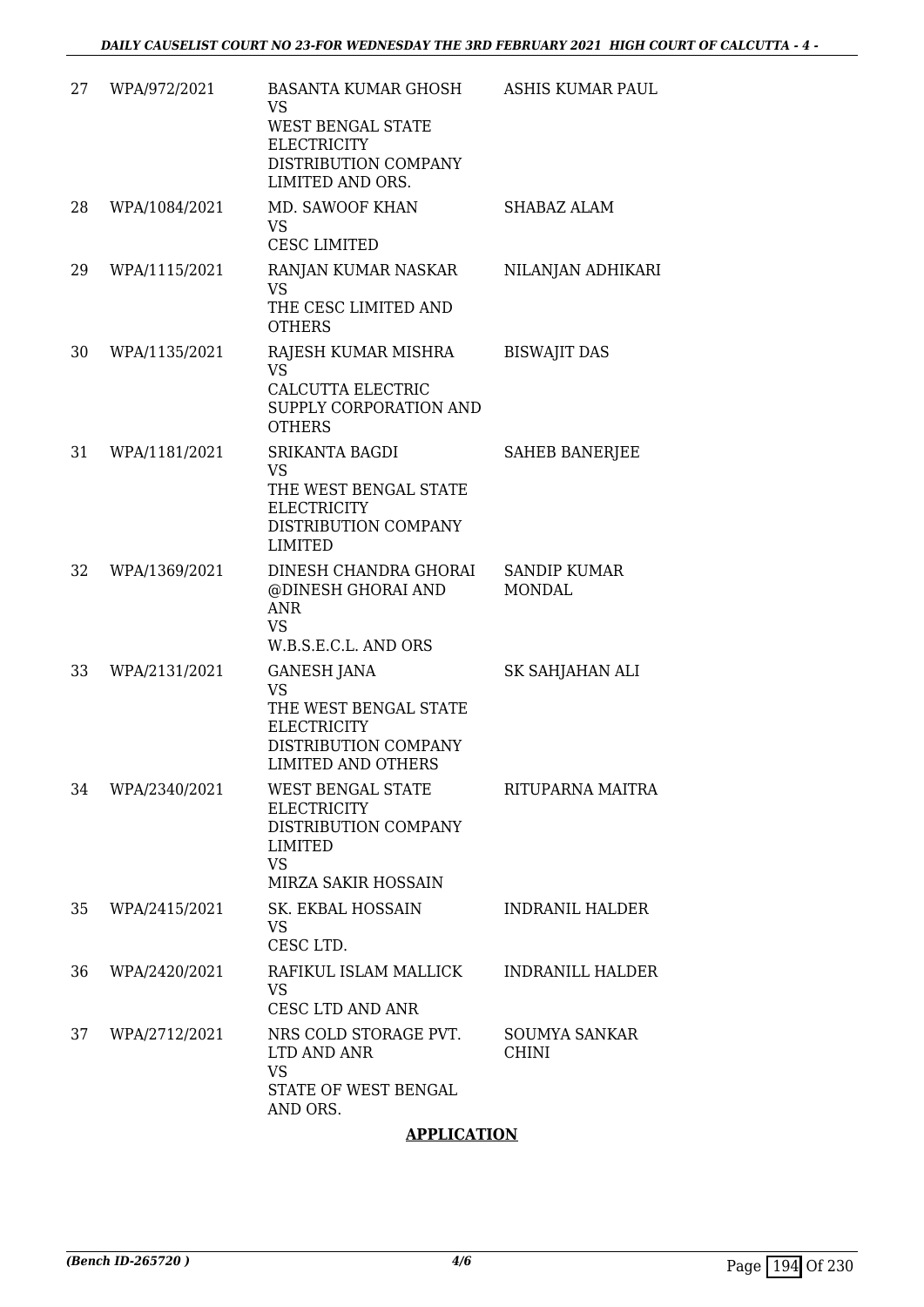SAYAN DATTA

| 38 | WPA/1058/2020 | <b>GOUTAM CHOWDHURY</b> |
|----|---------------|-------------------------|
|    | (Recalling)   | VS.                     |
|    |               | THE DISTRICT ENGINEER.  |
|    |               | KOL NORTH DIST, CESC    |
|    |               | LTD & ORS               |
|    |               |                         |

IA NO: CAN/1/2020

### **MOTION (GROUP IV)**

( REVENUE AND TAX )

| 39 | WPA/4719/2020                           | <b>B.S. POLYCRAFT &amp; ANR</b><br><b>VS</b><br><b>ASSISTANT</b><br>COMMISSIONER, RANGE<br>II, KHARDAH CENT, GST &<br>CX, KOL&O | RAJARSHI<br><b>CHATTERJEE</b>          |
|----|-----------------------------------------|---------------------------------------------------------------------------------------------------------------------------------|----------------------------------------|
| 40 | WPA/4722/2020                           | <b>B.S. POLYCRAFT &amp; ANR</b><br><b>VS</b><br><b>ASSISTANT</b><br>COMMISSIONER, RANGE<br><b>II, KARDAH &amp; ORS</b>          | RAJARSHI<br><b>CHATTERJEE</b>          |
| 41 | WPA/6728/2020                           | M/S S. MURUGAN<br>LOGISTICS PVT. LTD. & ANR<br><b>VS</b><br>UNION OF INDIA & ORS                                                | NILOTPAL<br><b>CHOWDHURY</b>           |
|    | IA NO: CAN/1/2020(Old No:CAN/5639/2020) |                                                                                                                                 |                                        |
| 42 | WPA/9882/2020                           | USHIKA OVERSEAS PVT LTD<br><b>AND ANR</b><br><b>VS</b><br>SUPTD. OF CENTRAL<br>TAX, BURRABAZAR DIV AND<br><b>ORS</b>            | <b>HIMANGHSU KUMAR</b><br><b>RAY</b>   |
| 43 | WPA/10939/2020                          | PADMAFUL<br>CONSTRUCTION PVT LTD<br><b>VS</b><br>UNION OF INDIA AND ORS.                                                        | <b>AVIJIT BHUNIA</b>                   |
| 44 | WPA/784/2021                            | MING SHENG XUAN<br>LIMITED COMPANY<br><b>VS</b><br>PRINCIPAL CHIEF<br><b>COMMISSIONER OF</b><br>INCOME TAX AND OTHERS           | <b>AVRA MAZUMDER</b>                   |
| 45 | WPA/846/2021                            | M/S. PLAUDT TECHNO<br><b>INDIA PRIVATE LIMITED</b><br>VS.<br>UNION OF INDIA AND ORS.                                            | ADITYA DUTTA                           |
| 46 | WPA/1232/2021                           | <b>LALIT SHARMA</b><br><b>VS</b><br>UNION OF INDIA AND ANR                                                                      | <b>DEBASISH</b><br><b>MUKHOPADHYAY</b> |
| 47 | WPA/1277/2021                           | RAVID MULTIVENTURES<br>PRIVATE LIMITED AND<br><b>OTHERS</b><br><b>VS</b><br>UNION OF INDIA AND ORS.                             | RAMEEZ ALAM                            |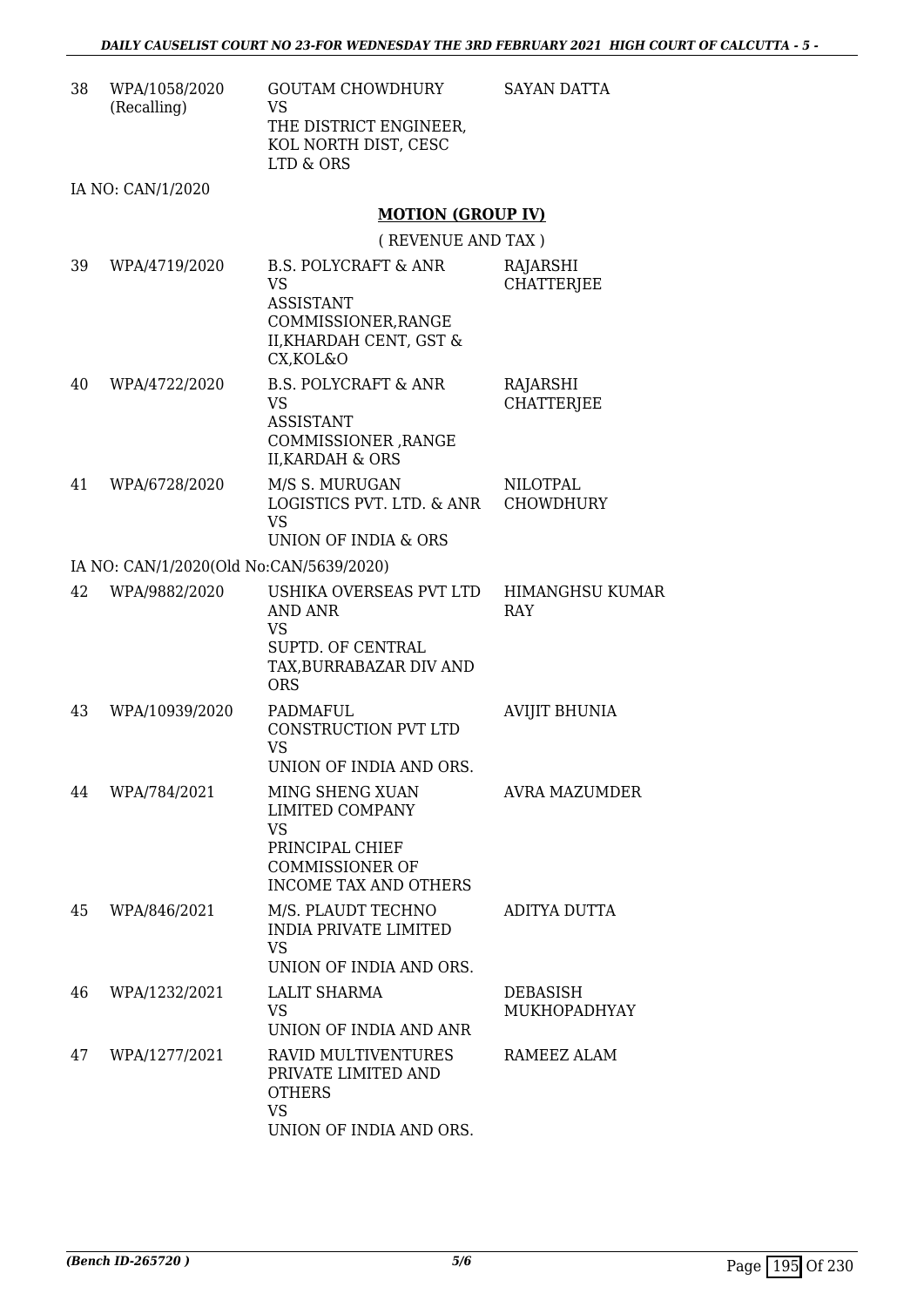| 48 | WPA/1280/2021 | KAVIKA MULTIVENTURES<br>PRIVATE LIMITED AND<br><b>OTHERS</b><br>VS.<br>UNION OF INDIA AND ORS.                                                | RAMEEZ ALAM                 |
|----|---------------|-----------------------------------------------------------------------------------------------------------------------------------------------|-----------------------------|
| 49 | WPA/1339/2021 | LCL LOGISTIX (INDIA) PVT.<br>LTD.<br>VS<br>UNION OF INDIA AND ORS.                                                                            | RAKESH SARKAR               |
| 50 | WPA/1586/2021 | SYLLAN FARTH MOVERS<br>PRIVATE LIMITED<br>VS<br><b>COMMISSIONER OF</b><br>CENTRAL GOODS AND<br><b>SERVICE TAX AND CX AND</b><br><b>OTHERS</b> | SRETAPA SINHA               |
| 51 | WPA/1753/2021 | S M NIRYAT PVT LTD ANXD<br>ANR<br>VS.<br>UNION OF INDIA AND ORS.                                                                              | SUNNY NANDY                 |
| 52 | WPA/1791/2021 | <b>BRUBECK RESOURCES</b><br>PRIVATE LIMITED AND<br><b>ANOTHER</b><br>VS.<br>UNION OF INDIA AND ORS.                                           | ANUJ KUMAR<br><b>MISHRA</b> |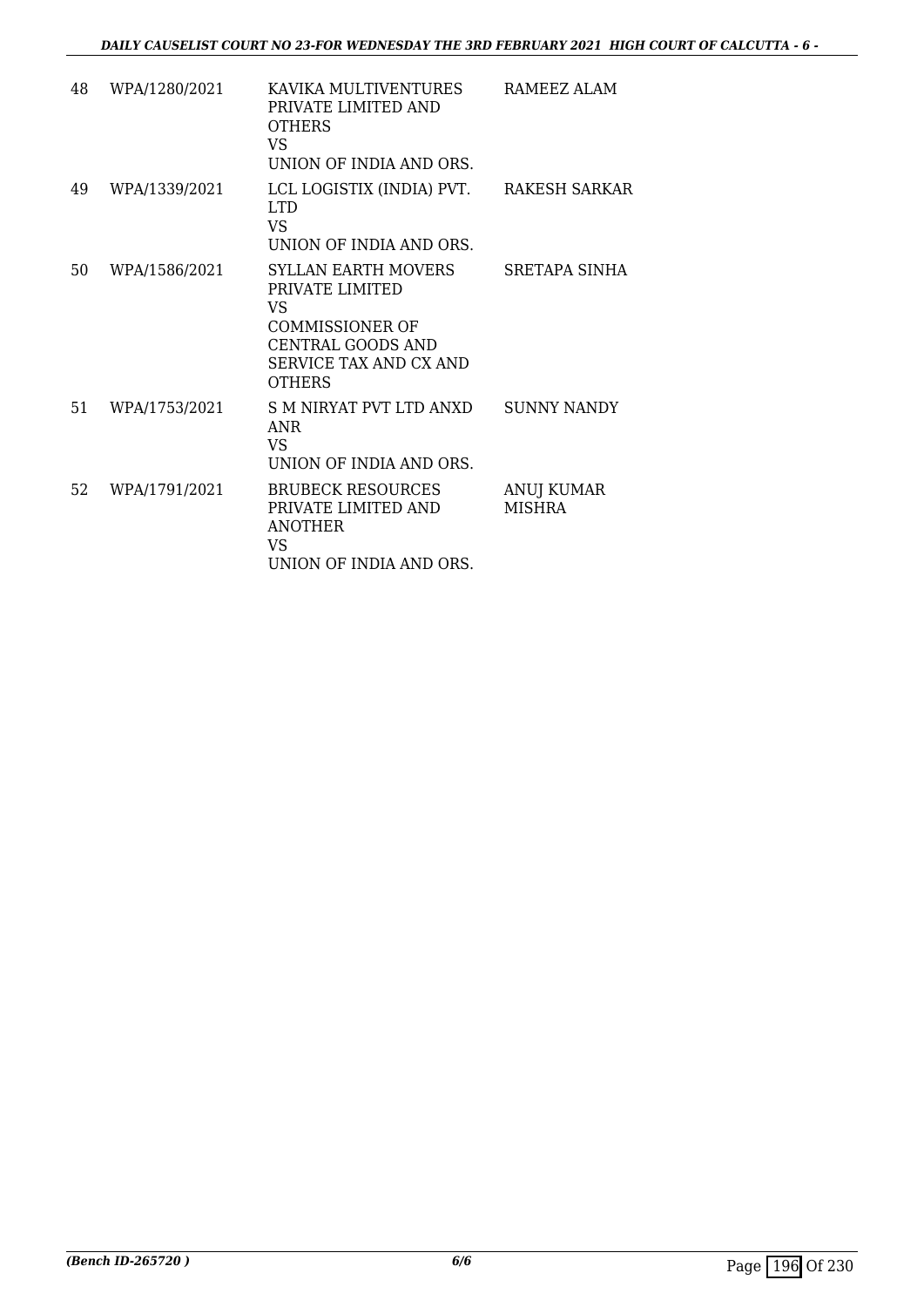

### **Appellate Side**

**DAILY CAUSELIST For Wednesday The 3rd February 2021**

**COURT NO. 18 SINGLE BENCH (SB - XI) AT 10:45 AM HON'BLE JUSTICE BISWAJIT BASU (VIA VIDEO CONFERENCE)**

**ROSTER, WHICH HAS COME INTO EFFECT FROM 11TH JANUARY, 2021 AND HAS BEEN NOTIFIED ON 8TH JANUARY, 2021 IS MODIFIED TO THE FOLLOWING EXTENT:-**

**MATTERS (MOTION & HEARING) UNDER ARTICLE 226 OF THE CONSTITUTION RELATING TO MADRASAH EDUCATION UNDER GROUP II AND APPLICATIONS CONNECTED THERETO;**

**MATTERS (MOTION & HEARING) UNDER ARTICLE 226 OF THE CONSTITUTION RELATING TO APPOINTMENT AND SERVICE CONDITION OF PARA TEACHERS UNDER GROUP II AND APPLICATIONS CONNECTED THERETO;**

**APPEALS RELATING TO ALL CLAIM CASES INCLUDING APPLICATIONS CONNECTED THERETO (EXCLUDING ADMISSION OF APPEALS UNDER SECTION 30 OF THE EMPLOYEES' COMPENSATION ACT, 1923);**

**ADMISSION AND HEARING OF CIVIL REVISION APPLICATIONS AND APPLICATIONS UNDER ARTICLE 227 OF THE CONSTITUTION OF INDIA ARISING OUT OF TESTAMENTARY, EJECTMENT / EVICTION SUITS AND PUBLIC PREMISES (UNAUTHORISED OCCUPANTS) ACT, 1971 INCLUDING APPLICATIONS CONNECTED THERETO.** 

**NOTE: MATTERS WILL BE TAKEN UP THROUGH PHYSICAL HEARING ONLY WHEN BOTH THE PARTIES ARE AGREED.**

**SPECIAL NOTE : 1. CONTESTED APPLICATION WILL BE TAKEN UP ON EVERY WEDNESDAY AND FRIDAY.**

**2. WRIT HEARING MATTERS WILL BE TAKEN UP ON EVERY THURSDAY.** 

**3. CONTESTED APPLICATIONS WILL BE TAKEN UP FROM 2 P.M. ONWARDS.** 

|                |                                     | <b>FOR JUDGMENT</b>                                                                    |                   |
|----------------|-------------------------------------|----------------------------------------------------------------------------------------|-------------------|
| $\mathbf{1}$   | CO/1545/2020                        | ASHA SINGH AND ORS<br>VS.                                                              | TUHIN SUBHRA RAUT |
|                |                                     | KAMAL KUMAR RATHI AND ORS                                                              |                   |
|                |                                     | <b>TO BE MENTIONED</b>                                                                 |                   |
| $\mathfrak{D}$ | WPA/16235/2018<br>(Non Prosecution) | HASIBUL ISLAM<br>VS                                                                    | SAIRA BANU        |
|                |                                     | STATE OF WEST BENGAL & ORS                                                             |                   |
|                |                                     | <b>NEW MOTION</b>                                                                      |                   |
| 3              | CO/87/2021                          | <b>SUHAS CHANDRA BASU</b><br>VS.<br><b>JOYDEB DAS</b>                                  | LAL MOHAN HAJRA   |
| 4              | CO/192/2021                         | <b>BIMALA PURKAIT</b><br>VS.<br>PRASANTA DAS AND ANOTHER                               | ANIRBAN DEY       |
| 5              | CO/228/2021<br>(No Caveat)          | <b>SHREE SHREE ISWAR</b><br>SATYANARAYANJI AND ORS<br>VS<br>SARAD KUMAR BURMAN AND ORS | ANIMESH PAUL      |
|                |                                     | <b>APPLICATION (MACC)</b>                                                              |                   |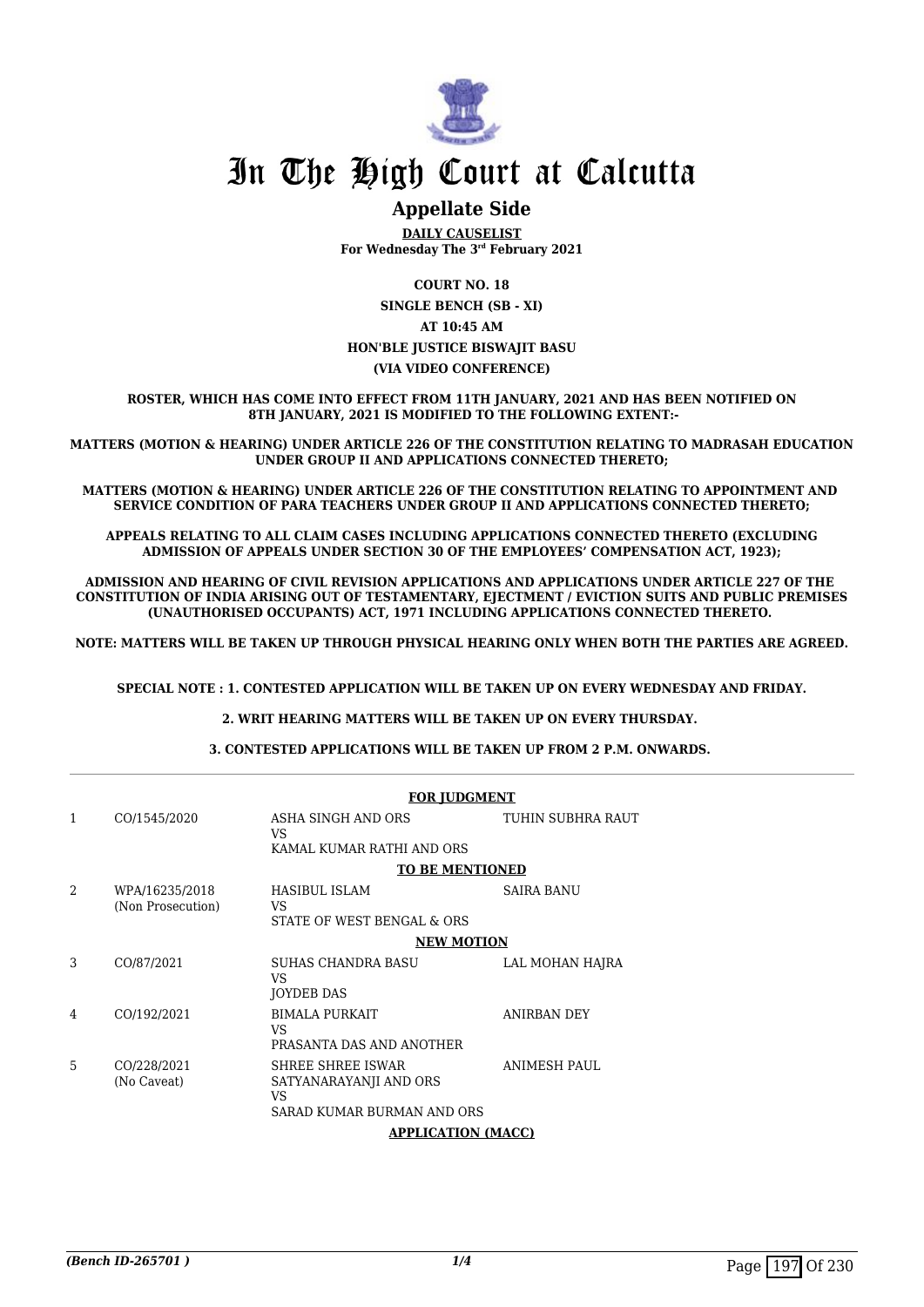| 6  | FMAT/975/2011                            | AHMED ALI MORAL & ORS<br>VS                                                                            | PURNA CHANDRA MAITI      |
|----|------------------------------------------|--------------------------------------------------------------------------------------------------------|--------------------------|
|    |                                          | MR. SURANJAN BHOMICK & ANR                                                                             |                          |
|    | IA NO: CAN/1/2013(Old No:CAN/10019/2013) |                                                                                                        |                          |
| 7  | FMA/3288/2013                            | THE ORIENTAL INSURANCE CO.<br>LTD.<br><b>VS</b><br>RAMDULAL PRADHAN & ANR.                             | KAMAL KRISHNA DAS        |
|    | IA NO: CAN/2/2017(Old No:CAN/169/2017)   |                                                                                                        |                          |
| 8  | CO/4018/2016                             | THE SECRETARY, CHARAKTALA<br>CONSUMERS COOP. SOCIETY<br><b>STORES LTD</b><br>VS<br>DR. ARUN KUMAR GIRI | ASIS KUMAR DAS           |
|    | IA NO: CAN/1/2019(Old No:CAN/1732/2019)  |                                                                                                        |                          |
| 9  | FMAT/71/2020<br>$(U/S - 5)$              | RANUJA KHATUN & ORS<br>VS<br>THE NEW INDIA ASSURANCE<br><b>COMPANY LIMITED &amp; ANR</b>               | SANDIP BANDYOPADHYAY     |
|    |                                          | IA NO: CAN/1/2020(Old No:CAN/1281/2020), CAN/2/2020(Old No:CAN/1282/2020)                              |                          |
|    |                                          | <b>MOTION</b>                                                                                          |                          |
| 10 | CO/157/2016                              | <b>BD. ENCLAVE PVT. LTD</b><br>VS<br>JYOTSNA DAS                                                       | SRINJAY SENGUPTA         |
| 11 | CO/158/2016                              | <b>B.D. ENCLAVE PVT. LTD</b><br>VS<br>ARATI GHOSH                                                      | SRINJAY SENGUPTA         |
| 12 | CO/740/2018                              | SUBHASH DEB BARMAN<br>VS<br>SIKHA GHOSH & ORS                                                          | <b>SIVA PRASAD GHOSE</b> |
| 13 | WPA/17281/2019                           | SAHEDA BIBI<br>VS                                                                                      | ASRAF MONDAL             |
| 14 | CO/676/2020                              | STATE OF WEST BENGAL & ORS.<br>SARASWATI DEVI MUNDRA<br>VS<br>M/S SUN RISE CORPORATION                 | PRIYABRATA GHOSH         |
| 15 | CO/723/2020                              | <b>CHABI PATRA &amp; ORS</b><br>VS<br>SANJIB KUMAR BISWAS                                              | PINTU KARAR              |
| 16 | CO/750/2020                              | <b>SUBHENDU DAS</b><br>VS<br>SUDHA DEVI SHAW                                                           | <b>UDDIPAN BANERJEE</b>  |
| 17 | CO/755/2020                              | <b>SABITA SHAW</b><br>VS<br>ARJUN THAKUR                                                               | <b>SAKTIDHAR DAS</b>     |
| 18 | CO/857/2020                              | <b>MD ILIYAS</b><br>VS<br>MD SHAHNAWAZ                                                                 | <b>GOLAM MOHAMMAD</b>    |
| 19 | CO/906/2020                              | PRANABESH SAMANTA<br>VS<br>KALYANI MONDAL & ORS.                                                       | ANTARA PANJA             |
| 20 | CO/1005/2020                             | KISHALAY BHADURI<br>VS<br>SUNIL KUMAR SINGH & ORS                                                      | <b>SOVAN MUKHERJEE</b>   |
| 21 | CO/1025/2020                             | SUBHENDU SINHA ROY<br>VS<br><b>ASHOK DAS &amp; ORS</b>                                                 | ABHIK SARKAR             |
|    | IA NO: CAN/1/2020                        |                                                                                                        |                          |
| 22 | CO/1286/2020                             | MD IDRIS<br>VS<br>PRITEPAL SUNGH                                                                       | MANASH KUMAR BARMAN      |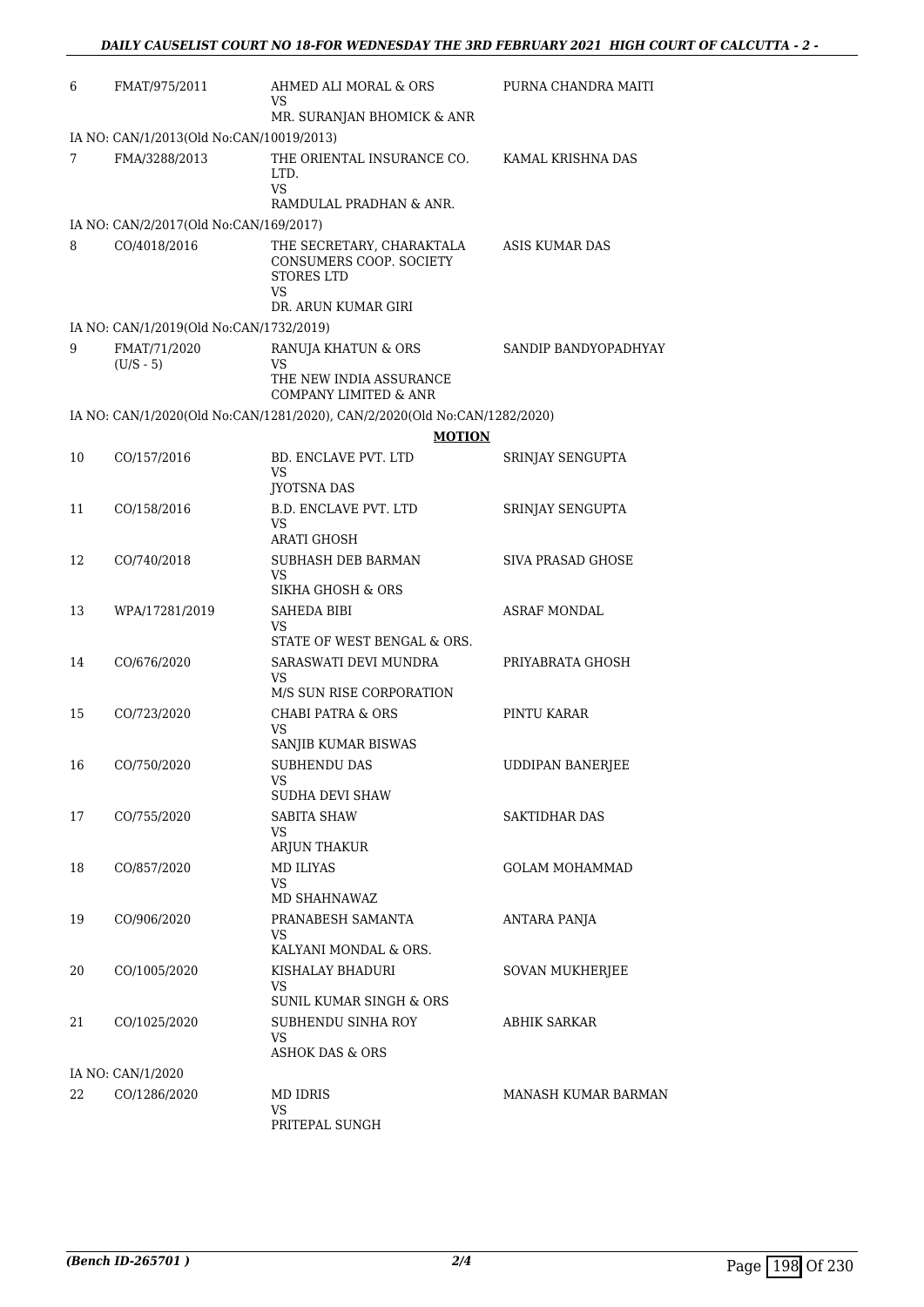| 23 | CO/1430/2020                            | RAMENDRA KUMAR RAI<br>VS                                          | ABHISEK BANERJEE     |
|----|-----------------------------------------|-------------------------------------------------------------------|----------------------|
|    |                                         | BIMAL KUMAR GOEL AND ORS                                          |                      |
| 24 | CO/1478/2020                            | KAMAL KUMAR ROY                                                   | PRASANT KUMAR DUTT   |
|    |                                         | VS<br><b>SUBNALANE MAZUMDER</b>                                   |                      |
| 25 | CO/1487/2020                            | SUCHITRA RAKSHIT AND ORS                                          | <b>JOYITA ROY</b>    |
|    |                                         | VS<br>RANJIT RAKSHIT                                              |                      |
| 26 | CO/1557/2020                            | CHHAYA SEN                                                        | KIRON C SAHA         |
|    |                                         | VS                                                                |                      |
|    |                                         | BIPLAB ROY CHOWDHURY AND<br>ORS                                   |                      |
|    | wt27 CO/2562/2019                       | CHHAYA SEN & ANR                                                  | KIRAN C. SAHA        |
|    |                                         | VS<br>BIPLAB ROY CHOWDHURY & ORS                                  |                      |
|    | IA NO: CAN/1/2019(Old No:CAN/9709/2019) |                                                                   |                      |
| 28 | CO/1592/2020                            | SEKHAR NATH MAJUMDER                                              | RUNU CHOUDHURI       |
|    |                                         | VS<br>ASHUTOSH DAS AND ORS                                        |                      |
| 29 | CO/1594/2020                            | ROMITA MAZUMDER (PAUL) AND                                        | RUNU CHOUDHURI       |
|    |                                         | ANR.<br>VS                                                        |                      |
|    |                                         | ASHUTOSH DAS AND ORS.                                             |                      |
| 30 | CO/1612/2020                            | RABI SHANKAR GUPTA @ HARI                                         | MD RIZWAN ALAM       |
|    |                                         | <b>SHANKAR GUPTA</b><br>VS                                        |                      |
|    |                                         | DEEPSIKHA SENGUPTA                                                |                      |
| 31 | CO/1670/2020                            | NUPUR ROY<br>VS                                                   | SANANDA GANGULI      |
|    |                                         | PIYALI PALIT                                                      |                      |
| 32 | WPA/2647/2020                           | MOSTAB ALI MOLLA & ORS<br>VS                                      | <b>SAMIM UL BARI</b> |
|    |                                         | STATE OF WEST BENGAL & ORS                                        |                      |
| 33 | WPA/4298/2020                           | KASHEM ALI KHAN                                                   | ASIT KR DE           |
|    |                                         | VS<br>STATE OF WEST BENGAL & ORS                                  |                      |
| 34 | WPA/4303/2020                           | SK. JAMAL UDDIN AHMED                                             | <b>ASIT KR DE</b>    |
|    |                                         | VS<br>STATE OF WEST BENGAL & ORS                                  |                      |
| 35 | WPA/5093/2020                           | <b>SULTAN MAHMUD</b>                                              | RASOMAY MANDAL       |
|    |                                         | VS<br>STATE OF WEST BENGAL & ORS                                  |                      |
| 36 | WPA/5107/2020                           | SWAGUPTA KHATUN & ORS                                             | ANINDYA BOSE         |
|    |                                         | VS                                                                |                      |
|    |                                         | STATE OF WEST BENGAL & ORS                                        |                      |
| 37 | WPA/5206/2020                           | NURJAHAN KHANAM & ORS<br>VS                                       | SAKTI PADA JANA      |
|    |                                         | STATE OF WEST BENGAL & ORS                                        |                      |
|    |                                         | IA NO: CAN/1/2020, CAN/2/2021, CAN/3/2021, CAN/4/2021, CAN/5/2021 |                      |
| 38 | WPA/11674/2020                          | SK RAFI MOHAMMAD<br>VS                                            | DEBORUPA MUKHERJEE   |
|    |                                         | STATE OF WEST BENGAL AND                                          |                      |
| 39 | WPA/11880/2020                          | ORS.<br>MD KAMALUDDIN BAIDYA                                      | SANKHA PRASAD ROY    |
|    |                                         | VS                                                                |                      |
|    |                                         | STATE OF WEST BENGAL AND<br>ORS.                                  |                      |
| 40 | WPA/11881/2020                          | MD MAHTABUDDIN LASKAR AND                                         | K M HOSSAIN          |
|    |                                         | <b>OTHERS</b>                                                     |                      |
|    |                                         | VS<br>STATE OF WEST BENGAL AND                                    |                      |
|    |                                         | ORS.                                                              |                      |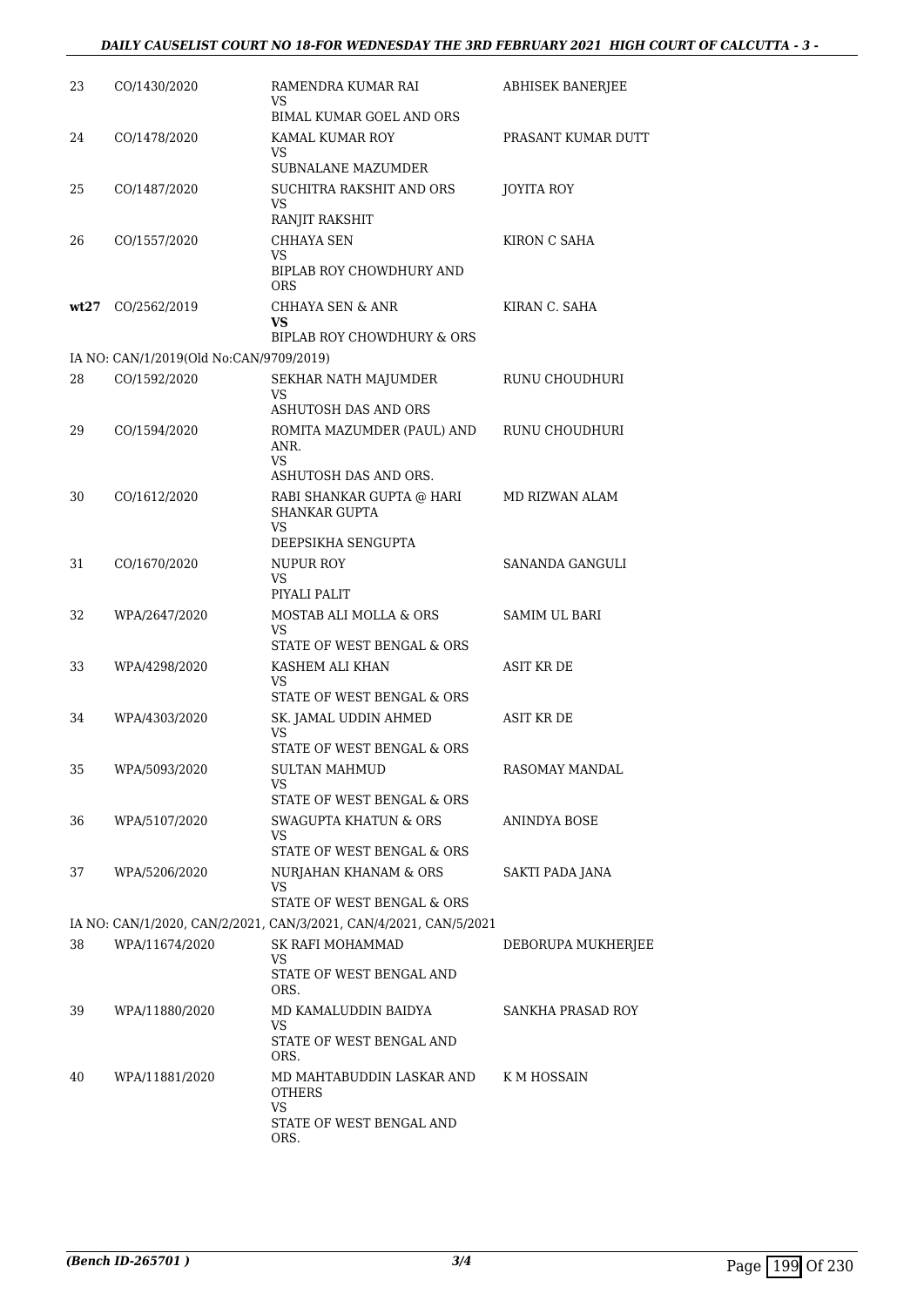| 41 | CO/61/2021                                            | SHREE SHREE ISWAR<br>SATYANARAYANJI AND ORS<br>VS                                                   | <b>ANIMESH PAUL</b>               |
|----|-------------------------------------------------------|-----------------------------------------------------------------------------------------------------|-----------------------------------|
|    |                                                       | SARAD KUMAR BURMAN AND ORS                                                                          |                                   |
| 42 | CO/90/2021<br>(No Caveat)                             | TANWEER<br>VS<br><b>HOU YO FANG</b>                                                                 | SANJIDA SULTANA                   |
| 43 | CO/123/2021                                           | PRAVIR GARG AND ANR<br>VS                                                                           | PRATIK MAJUMDER                   |
|    |                                                       | <b>ALAMBEE COOPERATIVE</b><br><b>HOUSING SOCIETY LTD</b>                                            |                                   |
|    |                                                       | <b>WRIT HEARING</b>                                                                                 |                                   |
| 44 | WPA/8760/2020                                         | JAHANGIR KHAN<br>VS                                                                                 | DIPTENDU MANDAL                   |
|    |                                                       | STATE OF WEST BENGAL AND<br>ORS.                                                                    |                                   |
| 45 | WPA/9253/2020<br>(11 A.M.)                            | TOHIDUL ISLAM<br>VS                                                                                 | TANUJA BASAK                      |
|    |                                                       | State of West Bengal                                                                                |                                   |
|    | IA NO: CAN/1/2021                                     |                                                                                                     |                                   |
|    |                                                       | <b>CONTESTED APPLICATION</b>                                                                        |                                   |
| 46 | CO/3202/2007                                          | NIKHIL KR. CHATTERJEE<br>VS<br>SAMIR KR. CHATTERJEE                                                 | RAJA GHOSH                        |
|    |                                                       | IA NO: CAN/3/2019(Old No:CAN/1440/2019), CAN/4/2019(Old No:CAN/1441/2019)                           |                                   |
| 47 | CO/3407/2015                                          | <b>GAUTAM KR. PINCHA</b>                                                                            | <b>SURYA PRASAD</b>               |
|    |                                                       | VS                                                                                                  | <b>CHATTOPADHYAY</b>              |
|    |                                                       | ASHA DEVI BAJAJ & ORS.<br>IA NO: CAN/1/2017(Old No:CAN/5445/2017), CAN/2/2017(Old No:CAN/5791/2017) |                                   |
| 48 | CO/2133/2018                                          | PREMLATA CHORORIA                                                                                   | BISWAJIT KUMAR                    |
|    |                                                       | VS<br>UMA SHANKAR LADIA & ORS                                                                       |                                   |
| 49 | CO/3928/2019                                          | M/S. RAJLUXMI INVESTMENT &                                                                          | BHASKAR MUKHERJEE                 |
|    | (Pt.Hd)                                               | TRADING COMPANY (P) LTD<br>VS                                                                       |                                   |
|    |                                                       | ALW ESTATE PVT LTD & ORS                                                                            |                                   |
|    | IA NO: CAN/1/2020, CAN/2/2020, CAN/3/2020, CAN/4/2020 |                                                                                                     |                                   |
|    | wt50 CO/3855/2019                                     | ALW ESTATES PVT LTD<br>VS<br>RAJALAXMI INSTRUMENTS &<br>TRADING CO LTD                              | ANIMESH PAUL;                     |
| 51 | CO/507/2020                                           | GOPAL BHOUTIKA<br>VS                                                                                | SABITA MUKHERJEE ROY<br>CHOUDHURY |
|    |                                                       | <b>SUDIP KUMAR SETT &amp; ORS</b>                                                                   |                                   |
| 52 | CO/793/2020                                           | <b>BILWAPADA MANNA</b><br>VS<br>SUKANTA DAS                                                         | SAYANI BHATTACHRYA                |
|    | IA NO: CAN/1/2020, CAN/2/2020                         |                                                                                                     |                                   |
| 53 | CO/1170/2020<br>(2 P.M.)                              | KABITA BISWAS & ORS<br>VS                                                                           | <b>BALARAM SARDAR</b>             |
|    |                                                       | SADHAN DASGUPTA                                                                                     |                                   |
|    | IA NO: CAN/1/2020(Old No:CAN/5167/2020), CAN/2/2020   |                                                                                                     |                                   |
| 54 | CO/1507/2020                                          | UNISYSTEMS PVT LTD<br>VS                                                                            | MANJU JAISWAL                     |
|    |                                                       | CHANDRA PRAKASH<br>JHUNJHUNWALA                                                                     |                                   |
| 55 | CO/1526/2020                                          | SHREE SHREE RADHA KRISHNA<br>JEW THAKUR AND THAKURANI<br>REP BY ARUN KUMAR KUNDU<br>AND ANR<br>VS   | <b>SOURAV BANERJEE</b>            |
|    |                                                       | NIRMALENDU SANYAL                                                                                   |                                   |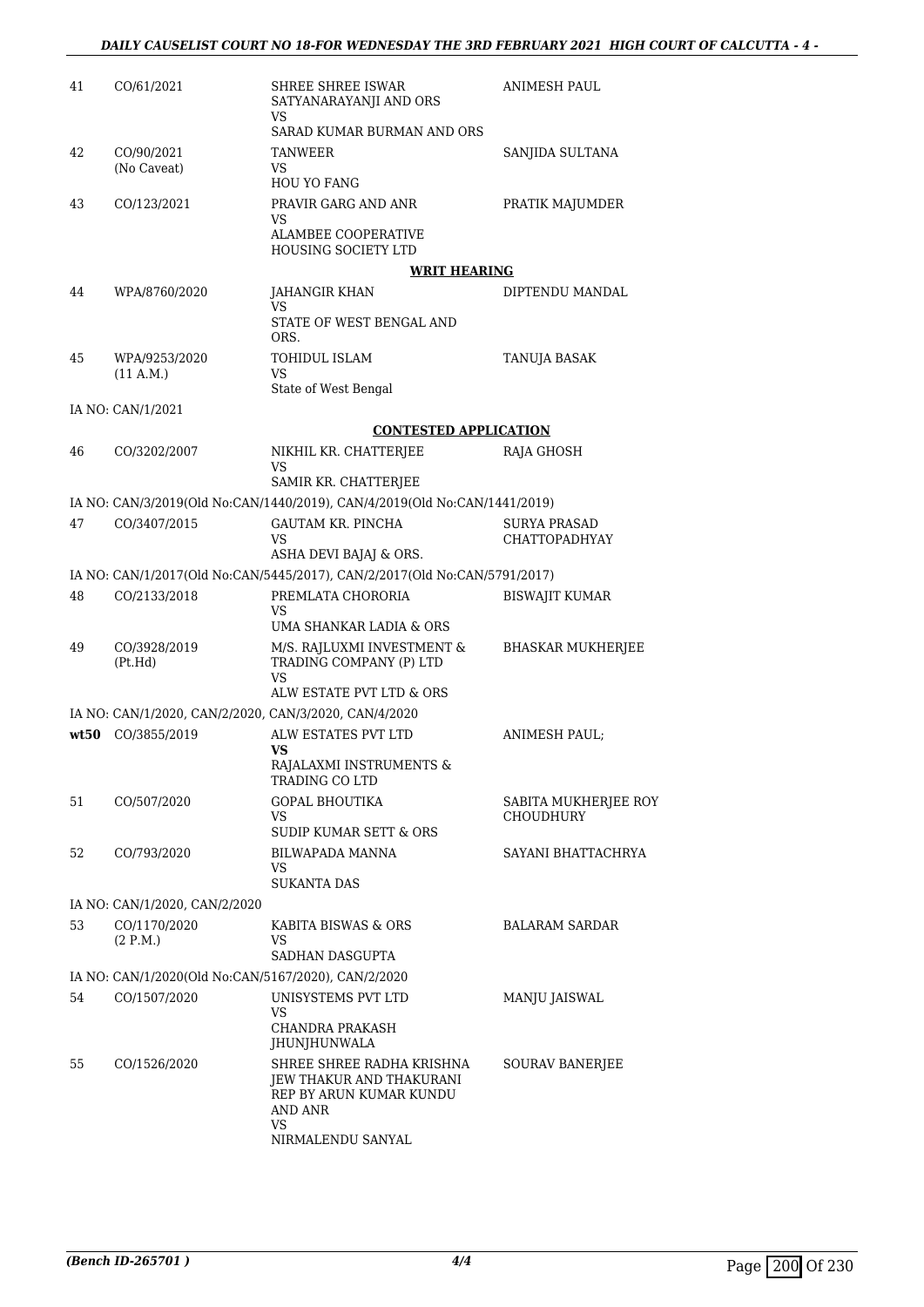

### **Appellate Side**

**DAILY CAUSELIST For Wednesday The 3rd February 2021**

**COURT NO. 24**

**SINGLE BENCH (SB - XII) AT 10:45 AM**

#### **HON'BLE JUSTICE AMRITA SINHA (VIA VIDEO CONFERENCE)**

**ON AND FROM MONDAY, 11TH JANUARY, 2021 ROSTER NOTIFIED ON 8TH JANUARY, 2021 IS MODIFIED TO THE FOLLOWING EXTENT :- MATTERS (MOTION & HEARING) UNDER ARTICLE 226 OF THE CONSTITUTION RELATING TO MUNICIPALITIES AND PANCHAYATS (EXCLUDING MATTERS RELATED TO CO-OPERATIVE SOCIETIES) UNDER GROUP V AND APPLICATIONS CONNECTED THERETO (INCLUDING ALL SERVICE MATTERS RELATED TO MUNICIPALITY AND CONNECTED APPLICATIONS CONNECTED THERETO).** 

**THE FOLLOWING NOTES WILL BE EFFECTIVE ON AND FROM 11.01.2021.**

**SPECIAL NOTE : (1) NO FURTHER INCLUSION IN THE LIST WILL BE ALLOWED UNTIL FURTHER ORDER.** 

**(2) ON MONDAY (01.02.2021) AND ON WEDNESDAY (03.02.2021) "MUNICIPALITY MOTIONS" WILL BE TAKEN UP FIRST AND THEREAFTER "PANCHAYAT MOTIONS" WILL BE TAKEN UP.** 

**(3) ON TUESDAY (02.02.2021) AND ON THURSDAY (04.02.2021) AND ON FRIDAY (05.02.2021) "PANCHAYAT MOTIONS" WILL BE TAKEN UP FIRST AND THEREAFTER "MUNICIPALITY MOTIONS" WILL BE TAKEN UP.** 

**1. ON EVERY MONDAY MOTIONS WILL BE TAKEN UP FOR THE WHOLE DAY.** 

**2. ON EVERY TUESDAY MOTIONS WILL BE TAKEN UP TILL RECESS. AFTER RECESS APPLICATIONS**  WILL BE TAKEN UP AND IF TIME PERMITS MOTIONS WILL BE TAKEN UP.

**3. ON EVERY WEDNESDAY 'MOTIONS' WILL BE TAKEN UP TILL RECESS, AFTER RECESS CONTEMPT MATTERS WILL BE TAKEN UP AND IF TIME PERMITS MOTIONS WILL BE TAKEN UP.**

**4.ON EVERY THURSDAY MOTIONS WILL BE TAKEN UP TILL RECESS. AFTER RECESS HEARING MATTERS WILL BE TAKEN UP AND THEREAFTER OTHER MOTIONS WILL BE TAKEN UP SERIALLY.** 

**5. ON EVERY FRIDAY MOTIONS WILL BE TAKEN UP TILL RECESS. AFTER RECESS 'HEARING' MATTERS WILL BE TAKEN UP AND THEREAFTER OTHER MOTIONS WILL BE TAKEN UP SERIALLY.** 

**NOTE: MATTERS WILL BE TAKEN UP THROUGH PHYSICAL HEARING ONLY WHEN BOTH THE PARTIES ARE AGREED.**

|                 |                                             | <b>TO BE MENTIONED</b>                                                                             |                         |
|-----------------|---------------------------------------------|----------------------------------------------------------------------------------------------------|-------------------------|
| 1               | WPA/11005/2019<br>(Residuary) (For Release) | M/S BIRESWAR DUTT ESTATES<br>PRIVATE LIMITED & ANR<br>VS<br>KOLKATA MUNICIPAL<br>CORPORATION & ORS | <b>BHASKAR SENGUPTA</b> |
|                 | WPA/21172/2019<br>(ASSIGNED)                | MANISH SHUKLA & ORS.<br>VS<br>STATE OF WEST BENGAL & ORS.                                          | VIPRA GEANG             |
| wt <sub>3</sub> | WPA/22298/2019                              | <b>AMIT SHAW</b><br>VS<br>STATE OF WEST BENGAL & ORS                                               | ANJAN BHATTACHARYA      |
| wt.4            | WPA/22389/2019                              | ZAKIR HUSSAIN<br>VS<br>STATE OF WEST BENGAL & ORS                                                  | <b>SUDARSHAN DUTTA</b>  |
| wt5             | WPA/22390/2019                              | <b>CHAND BABU</b><br>VS<br>STATE OF WEST BENGAL & ORS                                              | SUDARSHAN DUTTA         |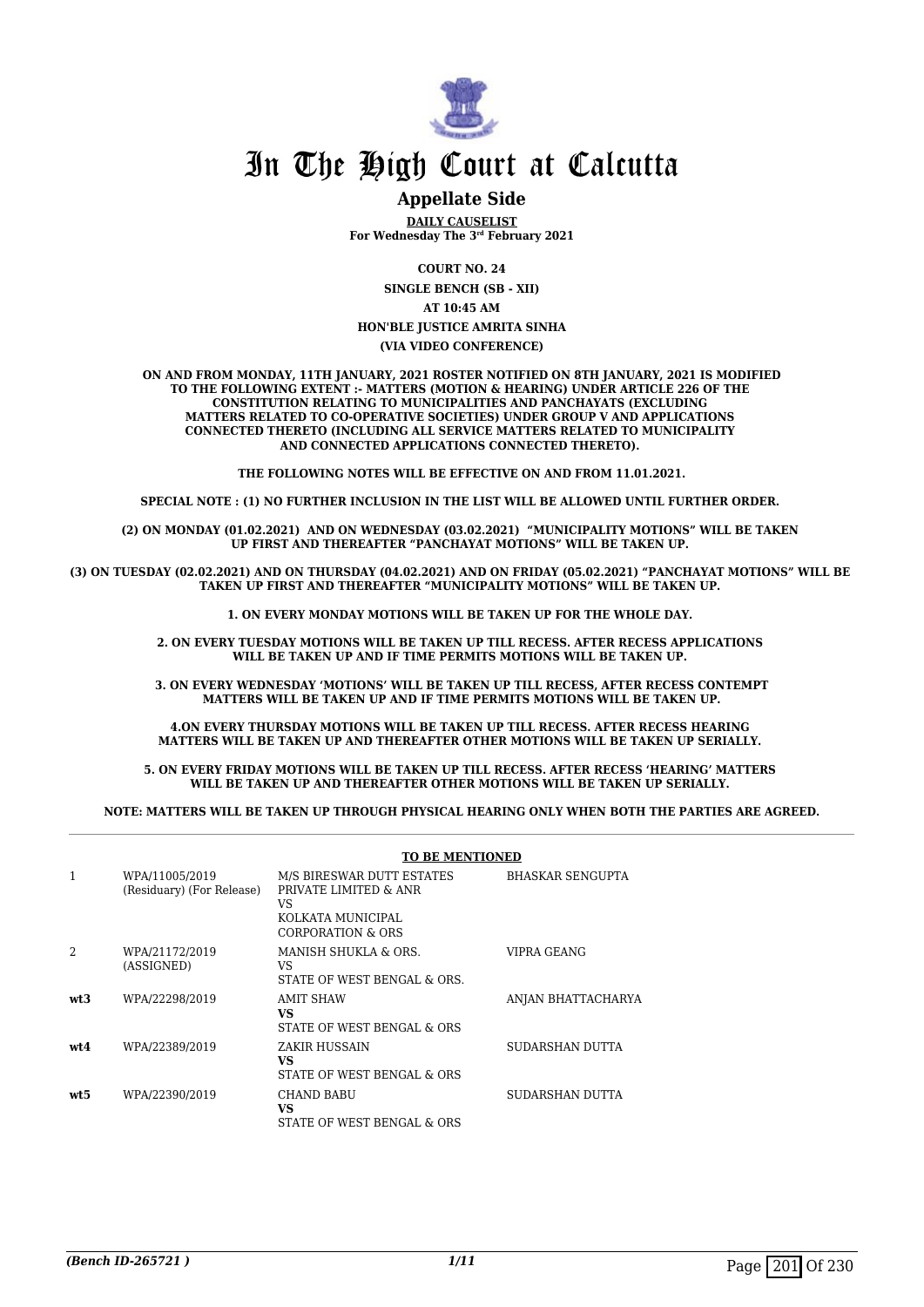| 6  | WPA/6579/2020                                            | SALMA SULTANA MOLLA                                                                            | ARANYA SAHA                |
|----|----------------------------------------------------------|------------------------------------------------------------------------------------------------|----------------------------|
|    | (Gr.VI) (For Release)                                    | VS<br>STATE OF WEST BENGAL & ORS.                                                              |                            |
|    | IA NO: CAN/1/2020(Old No:CAN/5370/2020)                  |                                                                                                |                            |
|    |                                                          | <b>MUNICIPALITY - MOTIONS</b>                                                                  |                            |
| 7  | WPA/18628/2018                                           | KEBIRE BEGUMN & ANR<br>VS                                                                      | <b>SUMAN BANERJEE</b>      |
| 8  | WPA/1864/2019                                            | STATE OF WEST BENGAL & ORS<br>DR. DHRUBA JYOTI GHOSH & ANR<br>VS<br>STATE OF WEST BENGAL & ORS | ARITRA SHANKAR AY          |
| 9  | WPA/13616/2019                                           | PAPIYA MUKHERJEE<br>VS                                                                         | <b>SUSHOVON DEY</b>        |
| 10 | WPA/16133/2019                                           | BAIDYABATI MUNICIPALITY & ORS<br>KALACHAND SENGUPTA<br>VS                                      | <b>SUFI KAMAL</b>          |
| 11 | WPA/21519/2019                                           | STATE OF WEST BENGAL & ORS<br><b>HEMANT PARAKH</b><br>VS                                       | SUBHASIS SAHA              |
| 12 | WPA/23133/2019                                           | SAINTHIA MUNICIPALITY & ORS<br>DIBASKAR SAHA<br>VS.                                            | PRANTICK GHOSH             |
| 13 | WPA/23421/2019                                           | STATE OF WEST BENGAL & ORS<br>M/S V.S. ADVERTISING<br>VS<br>THE CHIEF EXECUTIVE OFFICER, K.    | DEBABEENA MUKHERJEE        |
| 14 | WPA/3223/2020                                            | M. D. AUTHORITY & ORS<br>KHALEKUJJAMAN<br>VS                                                   | SK. JAYED HOSSAIN          |
| 15 | WPA/4386/2020                                            | STATE OF WEST BENGAL & ORS<br>JADAV DAS<br>VS                                                  | ANIGDHA SAHA               |
| 16 | WPA/5887/2020                                            | STATE OF WEST BENGAL & ORS<br>MONIRUL ISLAM MOLLICK<br>VS<br>THE KOLKATA MUNICIPAL             | SAURAV CHAUDHURI           |
|    |                                                          | <b>CORPORATION &amp; ORS</b>                                                                   |                            |
| 17 | IA NO: CAN/2/2020, CAN/3/2020<br>WPA/6547/2020           | SOMNATH SINHA<br>VS                                                                            | SOURAV GUHA                |
|    |                                                          | STATE OF WEST BENGAL & ORS                                                                     |                            |
|    | IA NO: CAN/1/2020(Old No:CAN/5311/2020)<br>WPA/8045/2020 |                                                                                                |                            |
| 18 |                                                          | PALAN CHANDRA MARIK<br>VS<br>THE BARUIPUR MUNICIPALITY AND<br><b>ORS</b>                       | SOUNAK BHATTACHARYA        |
| 19 | WPA/8248/2020                                            | CHIRADEEP SIRKAR<br>VS<br>BIDHANNAGAR MUNICIPALI<br>CORPORATION                                | ARKAPRAVA SEN              |
| 20 | WPA/8433/2020                                            | <b>IITENDRA INVESTMENT PRIVATE</b><br>LIMITED<br><b>VS</b>                                     | SHAKEEL MOHAMMAD<br>AKHTER |
| 21 | WPA/8680/2020                                            | State of West Bengal<br>KOUSHIK BANERJEE<br>VS                                                 | ANAND JHA                  |
| 22 | WPA/8827/2020                                            | RANAGHAT MUNICIPALITY AND ORS<br>UMANG APARTMENT PVT LTD AND<br><b>ORS</b><br>VS               | SINTHIA BALA               |
| 23 | WPA/9174/2020                                            | STATE OF WEST BENGAL AND ORS.<br>ASHOK KUMAR PAL<br>VS                                         | SANDIP KUNDU               |
| 24 | WPA/9401/2020                                            | STATE OF WEST BENGAL AND ORS.<br>CHANDANA BANERJEE<br>VS<br>UTTARPARA KOTRANG                  | Kunal Ganguly              |

MUNICIPALITY AND ORS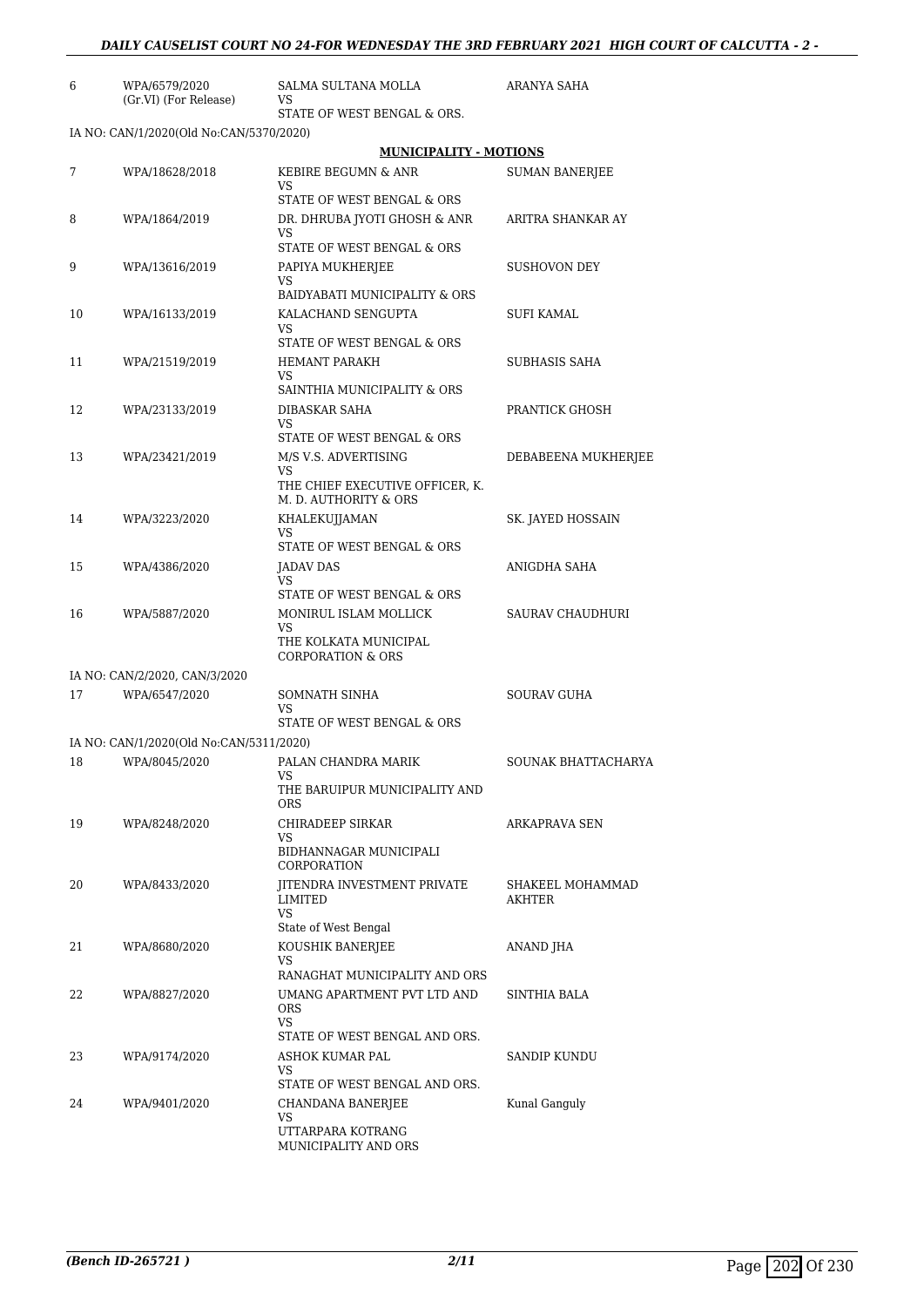| 25 | WPA/9594/2020     | GAYATRI SAHA AND ANR.<br>VS                                                       | MAHABOOB AHMED           |
|----|-------------------|-----------------------------------------------------------------------------------|--------------------------|
|    |                   | KOLKATA MUNICIPAL<br>CORPORATION AND ORS.                                         |                          |
| 26 | WPA/9835/2020     | SABIUNNESSA HEQUE<br>VS                                                           | <b>SYED NURUL AREFIN</b> |
|    |                   | THE MUNICIPAL COMMISSIONER,<br>KOLKATA MUNICIPAL<br><b>CORPORATION AND OTHERS</b> |                          |
| 27 | WPA/9873/2020     | MASIHUDDIN QURESHI<br>VS                                                          | <b>ARANYA SAHA</b>       |
|    |                   | THE KOLKATA MUNICIPAL<br><b>CORPORATION AND OTHERS</b>                            |                          |
| 28 | WPA/9955/2020     | PUSPA BARIK @ PUSHPA BARIK<br>VS                                                  | <b>GOUTAM ACHARYA</b>    |
|    |                   | STATE OF WEST BENGAL AND ORS.                                                     |                          |
| 29 | WPA/10635/2020    | KAMAL YADAV<br>VS                                                                 | MAHESWARI SHARMA         |
|    |                   | KOLKATA MUNICIPAL<br>CORPORATION AND OTHER                                        |                          |
| 30 | WPA/10665/2020    | PRADIP KUMAR DEBNATH                                                              | <b>SUKANTA DAS</b>       |
|    |                   | VS<br>STATE OF WEST BENGAL AND ORS.                                               |                          |
| 31 | WPA/11415/2020    | RITA MANNA                                                                        | <b>ANIMESH DAS</b>       |
|    |                   | VS                                                                                |                          |
|    |                   | HOWRAH MUNICIPAL<br><b>CORPORATION AND OTHERS</b>                                 |                          |
| 32 | WPA/11436/2020    | <b>ISRAT BEGUM</b><br>VS                                                          | SK REJAUL ALAM           |
|    |                   | STATE OF WEST BENGAL AND ORS.                                                     |                          |
| 33 | WPA/11466/2020    | SUJATA CHATTERJEE                                                                 | BHASKAR GHOSH            |
|    |                   | VS<br>BHADRESHWAR MUNICIPALITY                                                    |                          |
| 34 | WPA/11646/2020    | PRADYUMNA SINHA                                                                   | SIDHANT CHOWDHURY        |
|    |                   | VS                                                                                |                          |
|    |                   | BIDHANNAGAR MUNICIPAL<br>CORPORATION AND OTHERS                                   |                          |
| 35 | WPA/101/2021      | PURNIMA PAL                                                                       | PRASANTA KUMAR           |
|    |                   | VS<br>STATE OF WEST BENGAL AND ORS.                                               | PAKRASHI                 |
| 36 | WPA/129/2021      | <b>SANKAR DAS</b>                                                                 | <b>IFTEKAR MUNSHI</b>    |
|    |                   | VS                                                                                |                          |
|    |                   | KOLKATA MUNICIPAL<br>CORPORATION AND ORS                                          |                          |
| 37 | WPA/407/2021      | NATURAL CITY FLAT OWNERS'<br><b>ASSOCIATION</b>                                   | PRANTICK GHOSH           |
|    |                   | VS<br>STATE OF WEST BENGAL AND ORS.                                               |                          |
|    | IA NO: CAN/1/2021 |                                                                                   |                          |
| 38 | WPA/878/2021      | CHANDAN SARKAR AND OTHERS                                                         | SAPTYARSHI CHAKLRABORTY  |
|    |                   | VS<br>STATE OF WEST BENGAL AND ORS.                                               |                          |
| 39 | WPA/1012/2021     | ALI ENTERPRISE                                                                    | IQBAL HUSSAIN            |
|    |                   | VS                                                                                |                          |
|    |                   | THE BHATPARA MUNICIPALITY AND<br><b>ORS</b>                                       |                          |
| 40 | WPA/1015/2021     | SUBHASH MONDAL                                                                    | KRISHNENDU BERA          |
|    |                   | VS                                                                                |                          |
|    |                   | THE RAJPUR SONARPUR<br>MUNICIPALITY                                               |                          |
| 41 | WPA/1092/2021     | SATIRANI GHOSH                                                                    | KAUSHIK CHANDRA GUPTA    |
|    |                   | VS<br>YHE KOLKATA MUNICIAL                                                        |                          |
|    |                   | <b>CORPORATION AND ORS</b>                                                        |                          |
| 42 | WPA/1095/2021     | CHAITALI BARMAN                                                                   | SALONI BHATTACHARJEE     |
|    |                   | VS.<br>STATE OF WEST BENGAL AND ORS.                                              |                          |
| 43 | WPA/1106/2021     | SUBODH MALAKAR AND ORS                                                            | SALONI BHATTACHARJEE     |
|    |                   | VS<br>STATE OF WEST BENGAL AND ORS.                                               |                          |
|    |                   |                                                                                   |                          |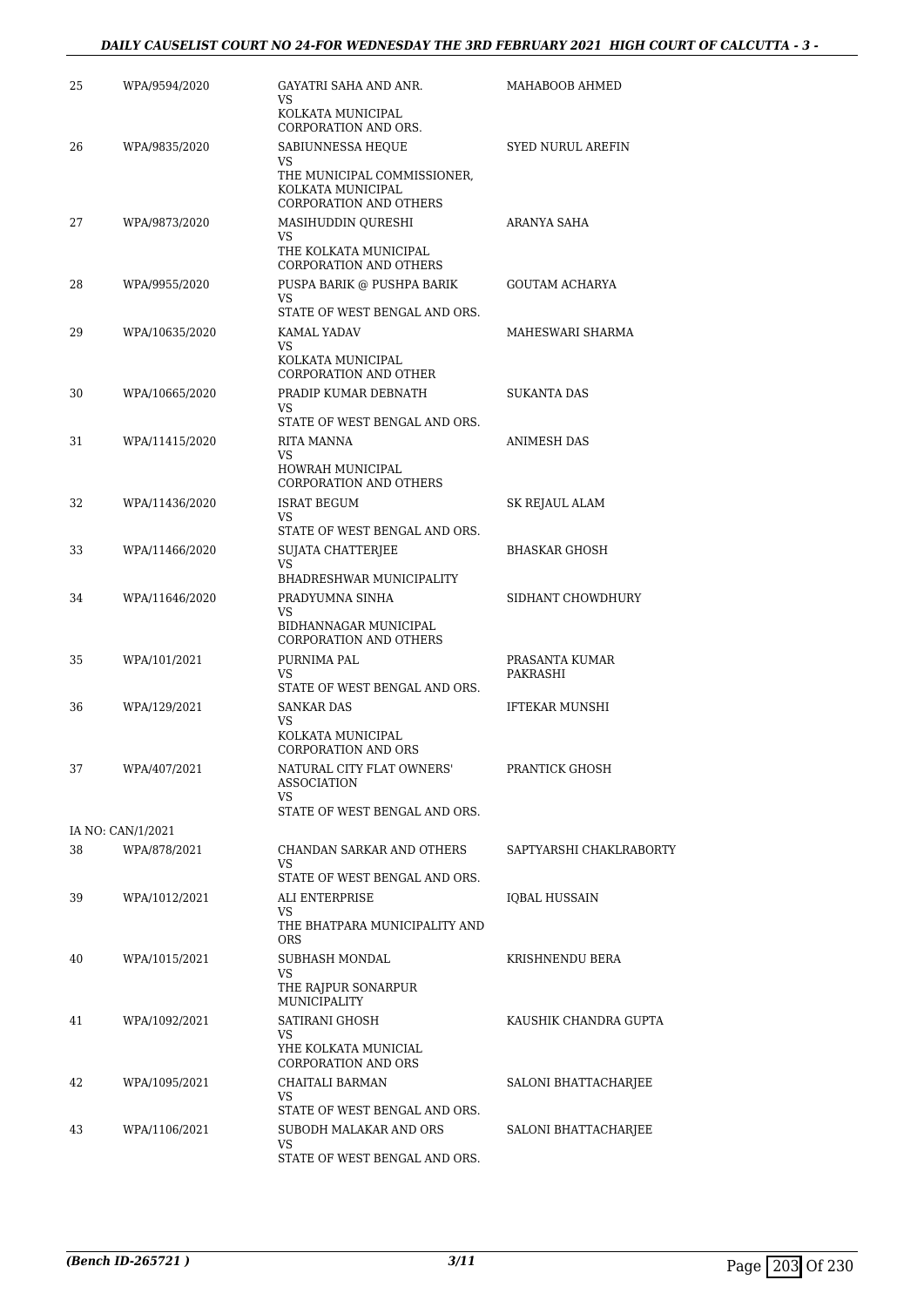### *DAILY CAUSELIST COURT NO 24-FOR WEDNESDAY THE 3RD FEBRUARY 2021 HIGH COURT OF CALCUTTA - 4 -*

| 44 | WPA/1113/2021 | SNEHASIS BARUA<br>VS.<br>STATE OF WEST BENGAL AND ORS.                                                                        | ANIL KUMAR<br><b>CHATTOPADHYAY</b> |
|----|---------------|-------------------------------------------------------------------------------------------------------------------------------|------------------------------------|
| 45 | WPA/1145/2021 | CHANDRA MADHAB GHOSH<br>VS                                                                                                    | INDRAJIT CHATTERJEE                |
| 46 | WPA/1161/2021 | STATE OF WEST BENGAL AND ORS.<br>SHARWAN GANERIWALA<br>VS<br>THE WEST BENGAL MUNICIPAL                                        | SUBHARANSHU TRIVEDI                |
| 47 | WPA/1173/2021 | CORPORATION<br>SHYAMAL NARAYAN BASU<br>VS<br>THE KOLKATA MUNICIPAL<br><b>NORPORATION</b>                                      | DEBDUTTA BASU                      |
| 48 | WPA/1182/2021 | KAMRUN NISHA<br>VS                                                                                                            | SANJIB SETH                        |
| 49 | WPA/1184/2021 | STATE OF WEST BENGAL AND ORS.<br>NARAYAN CHANDRA DATTA @<br>NARAYAN DATTA<br>VS.                                              | Arjun Samanta                      |
| 50 | WPA/1278/2021 | STATE OF WEST BENGAL AND ORS.<br>SULOK BANDHU BAG<br>VS                                                                       | DEBASISH DAS                       |
| 51 | WPA/1279/2021 | STATE OF WEST BENGAL AND ORS.<br>SUBIR SAHA<br>VS.                                                                            | <b>SARTHAK BARMAN</b>              |
| 52 | WPA/1292/2021 | VIVEK SHARMA<br>INDIA MOTOR PARTS AND<br>ACCESSORIES LTD. AND ANR<br>VS                                                       | AJAY GAGGAR                        |
| 53 | WPA/1303/2021 | THE KOLKATA MUNICIPAL<br><b>CORPORATION AND ORS</b><br>KRISHNENDU ROY<br>VS                                                   | BHUSAN KUMAR JAIN                  |
| 54 | WPA/1314/2021 | STATE OF WEST BENGAL AND ORS.<br>SANJIB SINGHA ROY<br>VS                                                                      | AMITABRATA RAY                     |
| 55 | WPA/1380/2021 | STATE OF WEST BENGAL AND ORS.<br>VISHAL PRASAD AND ANOTHER<br>VS<br>STATE OF WEST BENGAL AND ORS.                             | MD. BANI ISRAIL                    |
| 56 | WPA/1384/2021 | <b>VISHAL PRASAD</b><br>VS<br>STATE OF WEST BENGAL AND ORS.                                                                   | MD BANI ISRAIL                     |
| 57 | WPA/1403/2021 | SWAPAN KUMAR DEY<br>VS<br>STATE OF WEST BENGAL AND ORS.                                                                       | <b>SURYA MAITY</b>                 |
| 58 | WPA/1408/2021 | SANTU GHOSH<br>VS                                                                                                             | PALASH MUKHERJEE                   |
| 59 | WPA/1433/2021 | STATE OF WEST BENGAL AND ORS.<br>GARIMA DEVELOPERS AND<br>ANOTHER<br>VS<br>KOLKATA MUNICIPAL<br><b>CORPORATION AND OTHERS</b> | ANUJIT MOOKHERJI                   |
| 60 | WPA/1464/2021 | UMA KARMAKAR<br>VS                                                                                                            | SOUMYAJIT BHATTA                   |
| 61 | WPA/1511/2021 | STATE OF WEST BENGAL AND ORS.<br>RUHUL ISLAM AND ORS<br>VS<br>STATE OF WEST BENGAL AND ORS.                                   | ANJANA BANERJEE                    |
| 62 | WPA/1578/2021 | SABITA HALDER AND ANR<br>VS<br>KOLKATA MUNICIPAL<br><b>CORPORATION AND ORS</b>                                                | SULAGNA BHATTACHARYA               |
| 63 | WPA/1607/2021 | ALAM ARA BIBI<br>VS<br>KOLKATA MUNICIPAL<br>CORPORATION                                                                       | <b>INDRAJIT BHATTACHARJEE</b>      |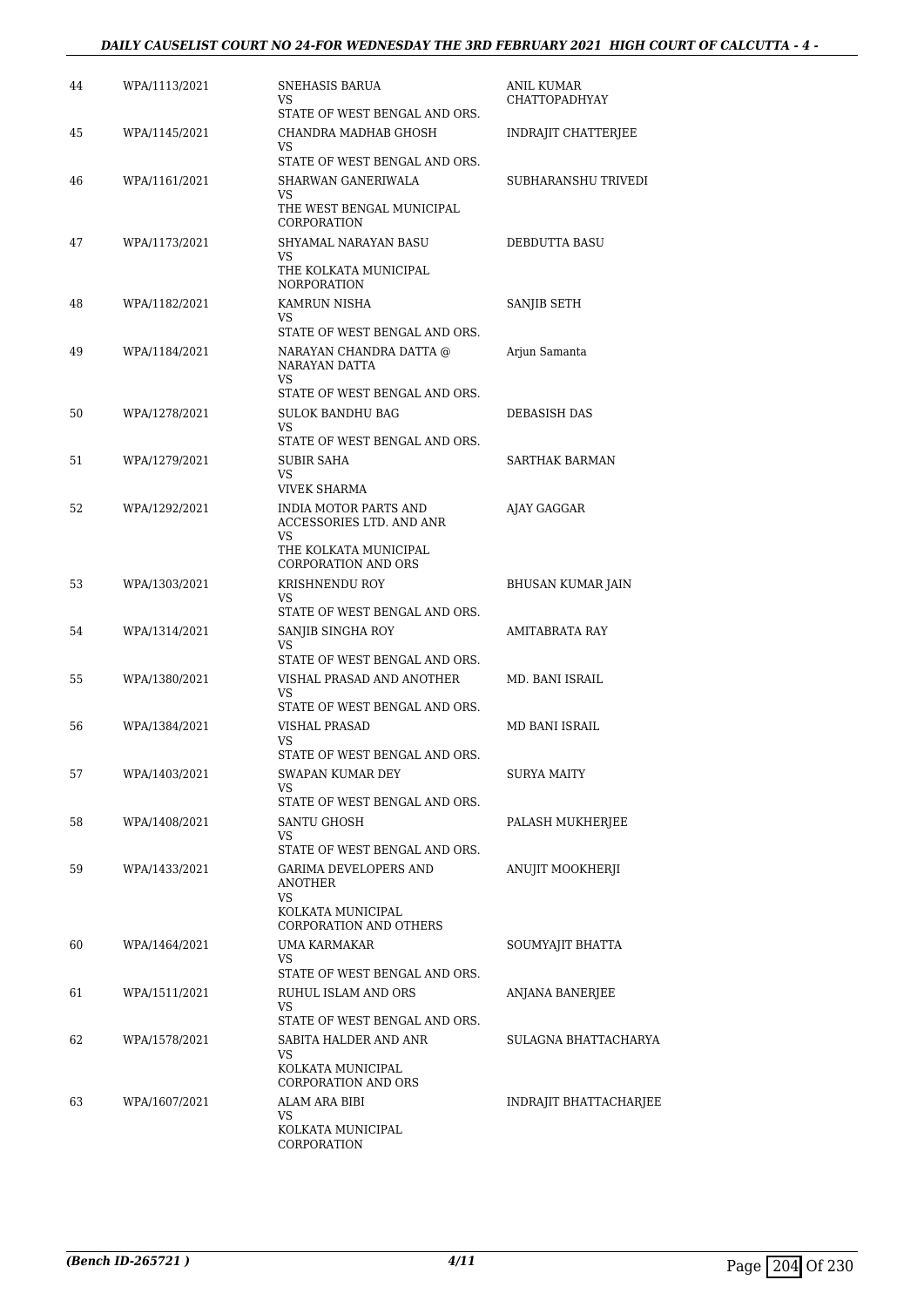| 64 | WPA/1620/2021 | ANJANA ROY                                             | PROBAL SARKAR               |
|----|---------------|--------------------------------------------------------|-----------------------------|
|    |               | VS.<br>STATE OF WEST BENGAL AND ORS.                   |                             |
| 65 | WPA/1626/2021 | MUNNI DOM                                              | PROBAL SARKAR               |
|    |               | VS.<br>STATE OF WEST BENGAL AND ORS.                   |                             |
| 66 | WPA/1654/2021 | <b>RINA DAS</b>                                        | PROBAL SARKAR               |
|    |               | VS<br>STATE OF WEST BENGAL AND ORS.                    |                             |
| 67 | WPA/1669/2021 | JITENDRA NARAYAN SINGH AND                             | RAMESHWAR SINHA             |
|    |               | <b>ORS</b><br>VS.                                      |                             |
|    |               | STATE OF WEST BENGAL AND ORS.                          |                             |
| 68 | WPA/1754/2021 | SOUMYABRATA BOSE<br>VS.                                | MANIKA SARKAR               |
|    |               | BIDHANNAGAR MUNICIPAL<br><b>CORPORATION AND ORS</b>    |                             |
| 69 | WPA/1770/2021 | <b>BIPLAB SARKAR</b>                                   | SUPREEM NASKAR              |
|    |               | VS<br>STATE OF WEST BENGAL AND ORS.                    |                             |
| 70 | WPA/1817/2021 | RITA SIL                                               | ANJILI NAG                  |
|    |               | <b>VS</b><br>THE ADMINISTRATOR LIEUTENANT              |                             |
|    |               | <b>GOVERNOR AND ORS</b>                                |                             |
| 71 | WPA/1926/2021 | NEMAI SENAPATI<br>VS                                   | AYANAVA BHATTACHARYYA       |
|    |               | STATE OF WEST BENGAL AND ORS.                          |                             |
| 72 | WPA/1944/2021 | SANKAR KUMAR SAHA AND OTHERS<br>VS                     | SANGHAMITRA NANDY           |
|    |               | STATE OF WEST BENGAL AND ORS.                          |                             |
| 73 | WPA/1978/2021 | CHANDRABATI GAYEN (BAG)<br>VS                          | ANIL KUMAR<br>VHATTOPADHYAY |
|    |               | THE ULUBERIA MUNICIPALITY                              |                             |
| 74 | WPA/1981/2021 | AMIT KUMAR RAI<br><b>VS</b>                            | ANIMESH PAUL                |
|    |               | HOWRAH MUNICIPAL                                       |                             |
| 75 | WPA/2020/2021 | <b>CORPORATION AND OTHERS</b><br>NABANITA GHOSH        | KAJAL RAY                   |
|    |               | VS                                                     |                             |
| 76 | WPA/2043/2021 | STATE OF WEST BENGAL AND ORS.<br><b>BHASKAR SINGHA</b> | Kunal Ganguly               |
|    |               | VS                                                     |                             |
|    |               | UTTARPARA KOTRUNG<br>MUNICIPALITY                      |                             |
| 77 | WPA/2080/2021 | SALAUDDIN LODHI AND ANR                                | SULAGNA BHATTACHARYA        |
|    |               | VS<br>KOLKATA MUNICIPAL                                |                             |
|    |               | <b>CORPORATION AND ORS</b>                             |                             |
| 78 | WPA/2162/2021 | G P ENTERPRISE AND ANR<br>VS.                          | SANGHAMITRA NANDY           |
|    |               | STATE OF WEST BENGAL AND ORS.                          |                             |
| 79 | WPA/2165/2021 | G.P. ENTERPRISE AND ANR<br>VS.                         | SANGHAMITRA NANDY           |
|    |               | STATE OF WEST BENGAL AND ORS.                          |                             |
| 80 | WPA/2166/2021 | IAGADISH CHANDRA BAG<br>VS.                            | MANABENDRA THAKUR           |
|    |               | STATE OF WEST BENGAL AND ORS.                          |                             |
| 81 | WPA/2171/2021 | G.P. ENTERPRISE ANR ANR<br>VS.                         | SANGHAMITRA NANDY           |
|    |               | STATE OF WEST BENGAL AND ORS.                          |                             |
| 82 | WPA/2174/2021 | SIPRA BARAI<br>VS.                                     | SOURI GHOSHAL               |
|    |               | STATE OF WEST BENGAL AND ORS.                          |                             |
| 83 | WPA/2234/2021 | SK. KABIR UDDIN<br>VS                                  | MARIA RAHAMAN               |
|    |               | STATE OF WEST BENGAL AND ORS.                          |                             |
| 84 | WPA/2256/2021 | UTTAM KUMAR DAS<br>VS.                                 | SANKAR NARAYAN SAHA         |
|    |               | STATE OF WEST BENGAL AND ORS.                          |                             |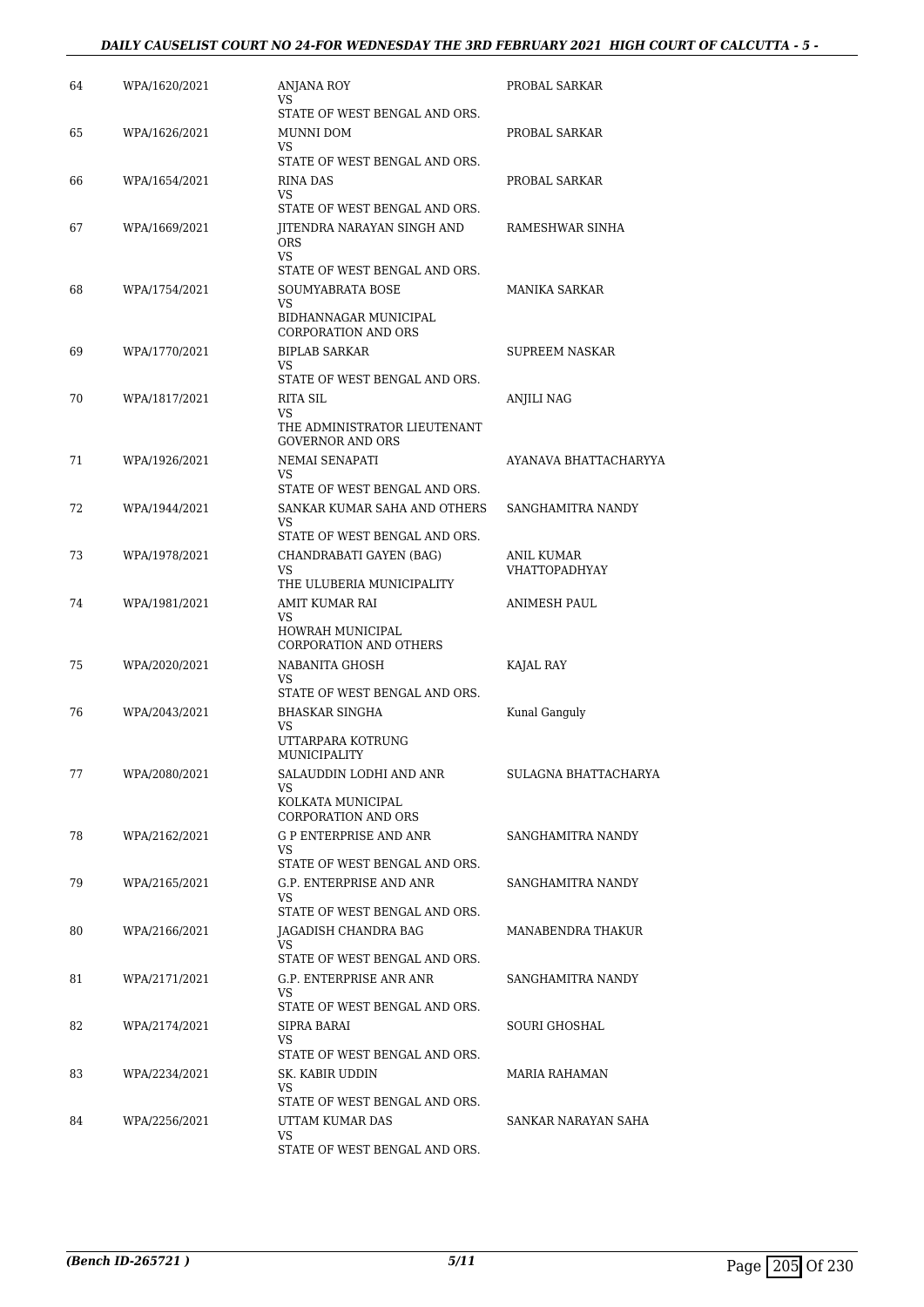| 85    | WPA/2311/2021  | <b>GORACHAND MANDAL</b><br>VS                          | PINGAL BHATTACHARYA     |
|-------|----------------|--------------------------------------------------------|-------------------------|
|       |                | KOLKATA MUNICIPAL<br><b>CORPORATION AND OTHERS</b>     |                         |
| 86    | WPA/2330/2021  | ANIL MAJZUMDAR                                         | PINAKI RANJAN MITRA     |
|       |                | VS.<br>HOWRAH MUNICIPAL<br>CORPOPRATION                |                         |
| 87    | WPA/2385/2021  | ARINDAM DAS                                            | TAPAS SINGHA ROY        |
|       |                | VS                                                     |                         |
|       |                | THE STATE OF WEST BENGAL AND<br><b>ORS</b>             |                         |
| 88    | WPA/2388/2021  | <b>ARINDAM DAS</b>                                     | TAPAS SINGHA ROY        |
|       |                | VS.<br>THE STATE OF WEST BENGAL AND<br><b>ORS</b>      |                         |
| 89    | WPA/2461/2021  | ARATRIKA GHOSH<br>VS                                   | SAGARMAY GHOSH          |
|       |                | STATE OF WEST BENGAL AND ORS.                          |                         |
|       |                | <b>PANCHAYAT - MOTIONS</b>                             |                         |
| 90    | WPA/25983/2018 | KALONI BIBI & ORS<br>VS.                               | KAUSHIK CHOUDHURY       |
|       |                | STATE OF WEST BENGAL & ORS                             |                         |
| 91    | WPA/5080/2019  | MOFIJUL ISLAM<br>VS                                    | SARBANANDA SANYAL       |
|       |                | STATE OF WEST BENGAL & ORS                             |                         |
| 92    | WPA/7108/2019  | <b>SUJAY MONDAL</b><br>VS.                             | G.N. BHATTACHARYAY      |
|       |                | STATE OF WEST BENGAL & ORS                             |                         |
| 93    | WPA/12674/2019 | UMESH CHANDRA DAS                                      | TAPAN BHANJA            |
|       |                | VS<br>STATE OF WEST BENGAL & ORS                       |                         |
| 94    | WPA/16890/2019 | REKHA SANTRA @ REKHA SINGH                             | <b>BISWAJIT GHOSH</b>   |
|       |                | VS<br>STATE OF WEST BENGAL & ORS.                      |                         |
| 95    | WPA/17784/2019 | NAJMATUNNESA @<br><b>NAZMATUNNESA</b>                  | JOYEE MAITI             |
|       |                | VS<br>STATE OF WEST BENGAL & ORS                       |                         |
| 96    | WPA/18309/2019 | <b>SUDAN KAIBARTA</b>                                  | PRATIP KUMAR CHATTERJEE |
|       |                | VS.                                                    |                         |
|       |                | STATE OF WEST BENGAL & ORS                             |                         |
| 97    | WPA/19668/2019 | REAJUL ISLAM & ANR<br>VS<br>STATE OF WEST BENGAL & ORS | KAZI M. RAHMAN          |
| 98    | WPA/20144/2019 | MONALISA SEN PAL                                       | SUBHADIP PARMANIK       |
|       |                | VS.<br>STATE OF WEST BENGAL & ORS                      |                         |
| 99    | WPA/20266/2019 | <b>AUSTOPADA MAITY</b>                                 | RANAJAY CHATTERJEE      |
|       |                | VS<br>STATE OF WEST BENGAL & ORS                       |                         |
| 100   | WPA/20772/2019 | SUPRIYA RANJAN GHOSH                                   | PRADIP KR GHOSH         |
|       |                | VS                                                     |                         |
|       |                | STATE OF WEST BENGAL & ORS                             |                         |
| 101   | WPA/20806/2019 | ASIT KOLEY<br>VS.                                      | KAMAL KANTA KAR         |
|       |                | STATE OF WEST BENGAL & ORS                             |                         |
| 102   | WPA/20949/2019 | SABITA BHAKTA & ANR<br>VS                              | YOUNSH MONDAL           |
|       |                | STATE OF WEST BENGAL & ORS                             |                         |
| 103   | WPA/2059/2020  | <b>GOUTAM MUKHERJEE &amp; ANR</b><br>VS.               | ANIMESH PAUL            |
|       |                | STATE OF WEST BENGAL & ORS                             |                         |
| wt104 | WPA/23570/2019 | ABHIJIT KUIRY                                          | HIMADRI KUMAR MAHATA    |
|       |                | VS<br>STATE OF WEST BENGAL & ORS                       |                         |
| 105   | WPA/2158/2020  | WARSI DAIRY FIRM                                       | <b>HASAN SHAMS</b>      |
|       |                | VS                                                     |                         |
|       |                | STATE OF WEST BENGAL & ORS                             |                         |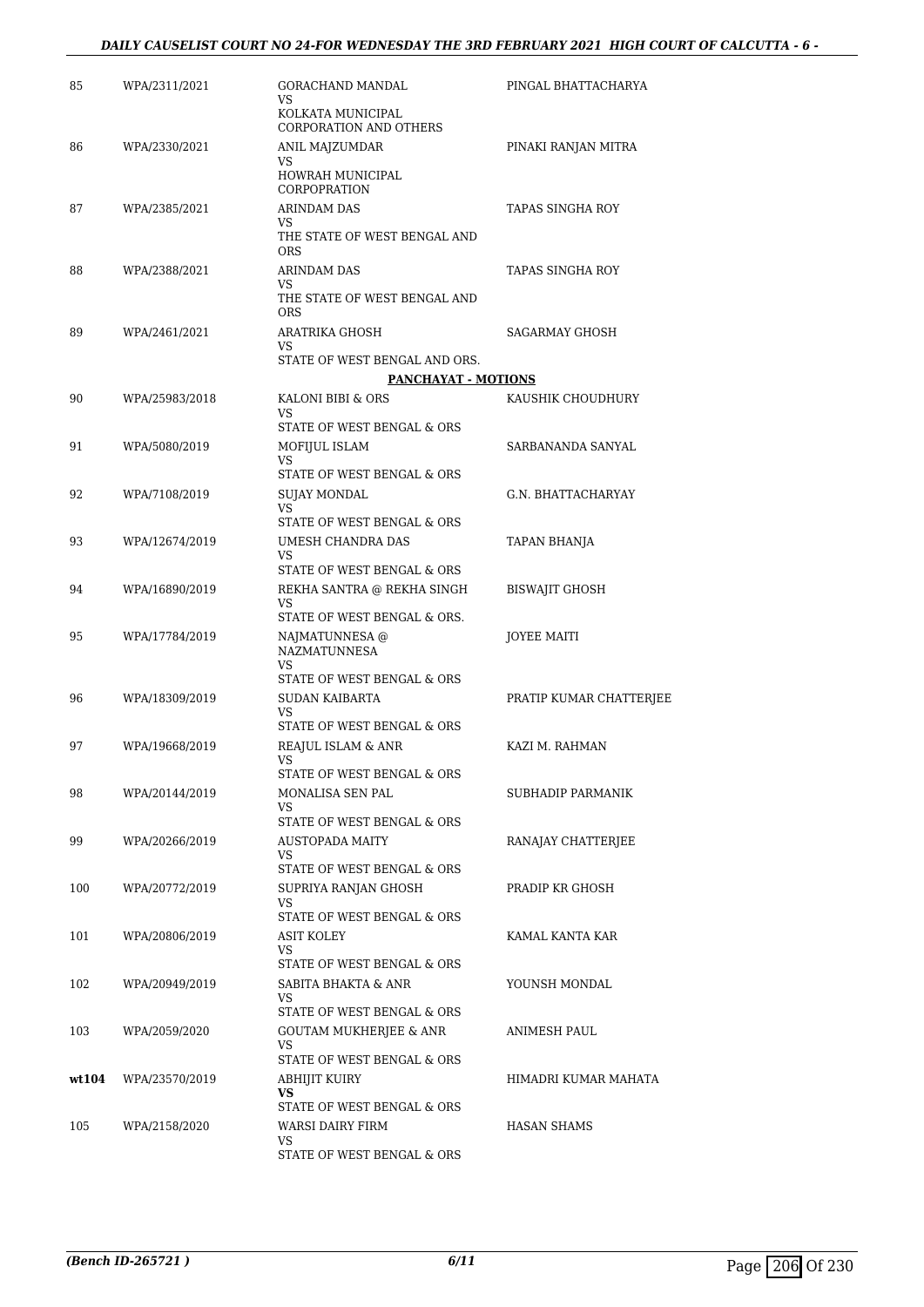### *DAILY CAUSELIST COURT NO 24-FOR WEDNESDAY THE 3RD FEBRUARY 2021 HIGH COURT OF CALCUTTA - 7 -*

| IA NO: CAN/1/2020<br>107<br>WPA/8034/2020<br>SAMIR KUMAR SAMANTA<br>PAYEL SHOME<br>VS<br>STATE OF WEST BENGAL AND ORS.<br>M/S. MUJLEMA ENTERPRISE<br>108<br>WPA/8080/2020<br>KINGSUK MONDAL<br>VS<br>STATE OF WEST BENGAL AND ORS<br>M/S. MUJLEMA ENTERPRISE<br>109<br>WPA/8084/2020<br>KINGSUK MONDAL<br>VS<br>THE STATE OF WEST BENGAL AND<br><b>ORS</b><br>110<br>WPA/8133/2020<br>YASHODA KUMARI MONDAL<br>TANUJA BASAK<br>VS<br>State of West Bengal<br><b>GOBINDA MONDAL</b><br><b>MUKTESWAR MAITY</b><br>111<br>WPA/8193/2020<br>VS<br>STATE OF WEST BENGAL AND ORS.<br>112<br>KAUSHIK GHOSH<br>WPA/8204/2020<br>DYUTIMAN BANERJEE<br>VS<br>STATE OF WEST BENGAL AND ORS.<br><b>SUKUL SHAW AND ORS</b><br>113<br>WPA/8599/2020<br><b>SUNNY NANDI</b><br>VS<br>kolkata municipality corporation and<br>ors<br>IA NO: CAN/1/2021<br>114<br>WPA/8855/2020<br>MESER ALI<br>TANUJA BASAK<br>VS<br>STATE OF WEST BENGAL AND ORS.<br>LALITA ROY AND ANR<br>PAPIYA CHATTOPADHYAY<br>115<br>WPA/8879/2020<br>VS<br>THE STATE OF WEST BENGAL AND<br><b>ORS</b><br>116<br>WPA/9032/2020<br>SK. ASLAM ALI AMD ORS<br>SIRAJUL HAQUE MONDAL<br>VS<br>THE STATE OF WEST BENGAL AND<br><b>ORS</b><br>117<br>WPA/9219/2020<br>RADHA GOBINDO DAS<br>SHBAJI KUMAR DAS<br>VS<br>STATE OF WEST BENGAL AND ORS.<br>118<br>WPA/9269/2020<br><b>MANGAL BARLA</b><br>SHABAZ ALAM<br>VS<br>THE STATE OF WEST BENGAL AND<br><b>ORS</b><br>119<br>TUSHSAR KANTI KAYAL<br>WPA/9616/2020<br>SOUMYA BANERJEE<br>VS.<br>STATE OF WEST BENGAL AND ORS.<br>120<br>MADHUSUDAN DEBNATH<br>WPA/9653/2020<br>CHITTARANJAN RAY<br>VS<br>STATE OF WEST BENGAL AND ORS.<br>121<br>WPA/10041/2020<br>MAMANI BHANJA BARMAN<br>DILIP SARKAR<br>VS<br>STATE OF WEST BENGAL AND ORS.<br>R K M SAROWAR JAHAN<br>122<br>WPA/10096/2020<br>TANUJA BASAK<br>VS<br>STATE OF WEST BENGAL AND ORS.<br>123<br>WPA/10129/2020<br>SAYED NEAJUDDIN<br>MIR ANOWAR<br>VS<br>THE STATE OF WEST BENGAL AND<br><b>ORS</b> | 106 | WPA/7042/2020  | ACHINTA KUMAR SAM<br>VS    | APURBA GHOSH         |
|--------------------------------------------------------------------------------------------------------------------------------------------------------------------------------------------------------------------------------------------------------------------------------------------------------------------------------------------------------------------------------------------------------------------------------------------------------------------------------------------------------------------------------------------------------------------------------------------------------------------------------------------------------------------------------------------------------------------------------------------------------------------------------------------------------------------------------------------------------------------------------------------------------------------------------------------------------------------------------------------------------------------------------------------------------------------------------------------------------------------------------------------------------------------------------------------------------------------------------------------------------------------------------------------------------------------------------------------------------------------------------------------------------------------------------------------------------------------------------------------------------------------------------------------------------------------------------------------------------------------------------------------------------------------------------------------------------------------------------------------------------------------------------------------------------------------------------------------------------------------------------------------------------------------------------------------------------------------|-----|----------------|----------------------------|----------------------|
|                                                                                                                                                                                                                                                                                                                                                                                                                                                                                                                                                                                                                                                                                                                                                                                                                                                                                                                                                                                                                                                                                                                                                                                                                                                                                                                                                                                                                                                                                                                                                                                                                                                                                                                                                                                                                                                                                                                                                                    |     |                | State of West Bengal       |                      |
|                                                                                                                                                                                                                                                                                                                                                                                                                                                                                                                                                                                                                                                                                                                                                                                                                                                                                                                                                                                                                                                                                                                                                                                                                                                                                                                                                                                                                                                                                                                                                                                                                                                                                                                                                                                                                                                                                                                                                                    |     |                |                            |                      |
|                                                                                                                                                                                                                                                                                                                                                                                                                                                                                                                                                                                                                                                                                                                                                                                                                                                                                                                                                                                                                                                                                                                                                                                                                                                                                                                                                                                                                                                                                                                                                                                                                                                                                                                                                                                                                                                                                                                                                                    |     |                |                            |                      |
|                                                                                                                                                                                                                                                                                                                                                                                                                                                                                                                                                                                                                                                                                                                                                                                                                                                                                                                                                                                                                                                                                                                                                                                                                                                                                                                                                                                                                                                                                                                                                                                                                                                                                                                                                                                                                                                                                                                                                                    |     |                |                            |                      |
|                                                                                                                                                                                                                                                                                                                                                                                                                                                                                                                                                                                                                                                                                                                                                                                                                                                                                                                                                                                                                                                                                                                                                                                                                                                                                                                                                                                                                                                                                                                                                                                                                                                                                                                                                                                                                                                                                                                                                                    |     |                |                            |                      |
|                                                                                                                                                                                                                                                                                                                                                                                                                                                                                                                                                                                                                                                                                                                                                                                                                                                                                                                                                                                                                                                                                                                                                                                                                                                                                                                                                                                                                                                                                                                                                                                                                                                                                                                                                                                                                                                                                                                                                                    |     |                |                            |                      |
|                                                                                                                                                                                                                                                                                                                                                                                                                                                                                                                                                                                                                                                                                                                                                                                                                                                                                                                                                                                                                                                                                                                                                                                                                                                                                                                                                                                                                                                                                                                                                                                                                                                                                                                                                                                                                                                                                                                                                                    |     |                |                            |                      |
|                                                                                                                                                                                                                                                                                                                                                                                                                                                                                                                                                                                                                                                                                                                                                                                                                                                                                                                                                                                                                                                                                                                                                                                                                                                                                                                                                                                                                                                                                                                                                                                                                                                                                                                                                                                                                                                                                                                                                                    |     |                |                            |                      |
|                                                                                                                                                                                                                                                                                                                                                                                                                                                                                                                                                                                                                                                                                                                                                                                                                                                                                                                                                                                                                                                                                                                                                                                                                                                                                                                                                                                                                                                                                                                                                                                                                                                                                                                                                                                                                                                                                                                                                                    |     |                |                            |                      |
|                                                                                                                                                                                                                                                                                                                                                                                                                                                                                                                                                                                                                                                                                                                                                                                                                                                                                                                                                                                                                                                                                                                                                                                                                                                                                                                                                                                                                                                                                                                                                                                                                                                                                                                                                                                                                                                                                                                                                                    |     |                |                            |                      |
|                                                                                                                                                                                                                                                                                                                                                                                                                                                                                                                                                                                                                                                                                                                                                                                                                                                                                                                                                                                                                                                                                                                                                                                                                                                                                                                                                                                                                                                                                                                                                                                                                                                                                                                                                                                                                                                                                                                                                                    |     |                |                            |                      |
|                                                                                                                                                                                                                                                                                                                                                                                                                                                                                                                                                                                                                                                                                                                                                                                                                                                                                                                                                                                                                                                                                                                                                                                                                                                                                                                                                                                                                                                                                                                                                                                                                                                                                                                                                                                                                                                                                                                                                                    |     |                |                            |                      |
|                                                                                                                                                                                                                                                                                                                                                                                                                                                                                                                                                                                                                                                                                                                                                                                                                                                                                                                                                                                                                                                                                                                                                                                                                                                                                                                                                                                                                                                                                                                                                                                                                                                                                                                                                                                                                                                                                                                                                                    |     |                |                            |                      |
|                                                                                                                                                                                                                                                                                                                                                                                                                                                                                                                                                                                                                                                                                                                                                                                                                                                                                                                                                                                                                                                                                                                                                                                                                                                                                                                                                                                                                                                                                                                                                                                                                                                                                                                                                                                                                                                                                                                                                                    |     |                |                            |                      |
|                                                                                                                                                                                                                                                                                                                                                                                                                                                                                                                                                                                                                                                                                                                                                                                                                                                                                                                                                                                                                                                                                                                                                                                                                                                                                                                                                                                                                                                                                                                                                                                                                                                                                                                                                                                                                                                                                                                                                                    |     |                |                            |                      |
|                                                                                                                                                                                                                                                                                                                                                                                                                                                                                                                                                                                                                                                                                                                                                                                                                                                                                                                                                                                                                                                                                                                                                                                                                                                                                                                                                                                                                                                                                                                                                                                                                                                                                                                                                                                                                                                                                                                                                                    |     |                |                            |                      |
|                                                                                                                                                                                                                                                                                                                                                                                                                                                                                                                                                                                                                                                                                                                                                                                                                                                                                                                                                                                                                                                                                                                                                                                                                                                                                                                                                                                                                                                                                                                                                                                                                                                                                                                                                                                                                                                                                                                                                                    |     |                |                            |                      |
|                                                                                                                                                                                                                                                                                                                                                                                                                                                                                                                                                                                                                                                                                                                                                                                                                                                                                                                                                                                                                                                                                                                                                                                                                                                                                                                                                                                                                                                                                                                                                                                                                                                                                                                                                                                                                                                                                                                                                                    |     |                |                            |                      |
|                                                                                                                                                                                                                                                                                                                                                                                                                                                                                                                                                                                                                                                                                                                                                                                                                                                                                                                                                                                                                                                                                                                                                                                                                                                                                                                                                                                                                                                                                                                                                                                                                                                                                                                                                                                                                                                                                                                                                                    |     |                |                            |                      |
|                                                                                                                                                                                                                                                                                                                                                                                                                                                                                                                                                                                                                                                                                                                                                                                                                                                                                                                                                                                                                                                                                                                                                                                                                                                                                                                                                                                                                                                                                                                                                                                                                                                                                                                                                                                                                                                                                                                                                                    |     |                |                            |                      |
|                                                                                                                                                                                                                                                                                                                                                                                                                                                                                                                                                                                                                                                                                                                                                                                                                                                                                                                                                                                                                                                                                                                                                                                                                                                                                                                                                                                                                                                                                                                                                                                                                                                                                                                                                                                                                                                                                                                                                                    |     |                |                            |                      |
|                                                                                                                                                                                                                                                                                                                                                                                                                                                                                                                                                                                                                                                                                                                                                                                                                                                                                                                                                                                                                                                                                                                                                                                                                                                                                                                                                                                                                                                                                                                                                                                                                                                                                                                                                                                                                                                                                                                                                                    |     |                |                            |                      |
|                                                                                                                                                                                                                                                                                                                                                                                                                                                                                                                                                                                                                                                                                                                                                                                                                                                                                                                                                                                                                                                                                                                                                                                                                                                                                                                                                                                                                                                                                                                                                                                                                                                                                                                                                                                                                                                                                                                                                                    |     |                |                            |                      |
|                                                                                                                                                                                                                                                                                                                                                                                                                                                                                                                                                                                                                                                                                                                                                                                                                                                                                                                                                                                                                                                                                                                                                                                                                                                                                                                                                                                                                                                                                                                                                                                                                                                                                                                                                                                                                                                                                                                                                                    |     |                |                            |                      |
|                                                                                                                                                                                                                                                                                                                                                                                                                                                                                                                                                                                                                                                                                                                                                                                                                                                                                                                                                                                                                                                                                                                                                                                                                                                                                                                                                                                                                                                                                                                                                                                                                                                                                                                                                                                                                                                                                                                                                                    |     |                |                            |                      |
|                                                                                                                                                                                                                                                                                                                                                                                                                                                                                                                                                                                                                                                                                                                                                                                                                                                                                                                                                                                                                                                                                                                                                                                                                                                                                                                                                                                                                                                                                                                                                                                                                                                                                                                                                                                                                                                                                                                                                                    |     |                |                            |                      |
|                                                                                                                                                                                                                                                                                                                                                                                                                                                                                                                                                                                                                                                                                                                                                                                                                                                                                                                                                                                                                                                                                                                                                                                                                                                                                                                                                                                                                                                                                                                                                                                                                                                                                                                                                                                                                                                                                                                                                                    |     |                |                            |                      |
|                                                                                                                                                                                                                                                                                                                                                                                                                                                                                                                                                                                                                                                                                                                                                                                                                                                                                                                                                                                                                                                                                                                                                                                                                                                                                                                                                                                                                                                                                                                                                                                                                                                                                                                                                                                                                                                                                                                                                                    |     |                |                            |                      |
|                                                                                                                                                                                                                                                                                                                                                                                                                                                                                                                                                                                                                                                                                                                                                                                                                                                                                                                                                                                                                                                                                                                                                                                                                                                                                                                                                                                                                                                                                                                                                                                                                                                                                                                                                                                                                                                                                                                                                                    |     |                |                            |                      |
|                                                                                                                                                                                                                                                                                                                                                                                                                                                                                                                                                                                                                                                                                                                                                                                                                                                                                                                                                                                                                                                                                                                                                                                                                                                                                                                                                                                                                                                                                                                                                                                                                                                                                                                                                                                                                                                                                                                                                                    |     |                |                            |                      |
|                                                                                                                                                                                                                                                                                                                                                                                                                                                                                                                                                                                                                                                                                                                                                                                                                                                                                                                                                                                                                                                                                                                                                                                                                                                                                                                                                                                                                                                                                                                                                                                                                                                                                                                                                                                                                                                                                                                                                                    |     |                |                            |                      |
|                                                                                                                                                                                                                                                                                                                                                                                                                                                                                                                                                                                                                                                                                                                                                                                                                                                                                                                                                                                                                                                                                                                                                                                                                                                                                                                                                                                                                                                                                                                                                                                                                                                                                                                                                                                                                                                                                                                                                                    |     |                |                            |                      |
|                                                                                                                                                                                                                                                                                                                                                                                                                                                                                                                                                                                                                                                                                                                                                                                                                                                                                                                                                                                                                                                                                                                                                                                                                                                                                                                                                                                                                                                                                                                                                                                                                                                                                                                                                                                                                                                                                                                                                                    |     |                |                            |                      |
|                                                                                                                                                                                                                                                                                                                                                                                                                                                                                                                                                                                                                                                                                                                                                                                                                                                                                                                                                                                                                                                                                                                                                                                                                                                                                                                                                                                                                                                                                                                                                                                                                                                                                                                                                                                                                                                                                                                                                                    |     |                |                            |                      |
|                                                                                                                                                                                                                                                                                                                                                                                                                                                                                                                                                                                                                                                                                                                                                                                                                                                                                                                                                                                                                                                                                                                                                                                                                                                                                                                                                                                                                                                                                                                                                                                                                                                                                                                                                                                                                                                                                                                                                                    |     |                |                            |                      |
|                                                                                                                                                                                                                                                                                                                                                                                                                                                                                                                                                                                                                                                                                                                                                                                                                                                                                                                                                                                                                                                                                                                                                                                                                                                                                                                                                                                                                                                                                                                                                                                                                                                                                                                                                                                                                                                                                                                                                                    |     |                |                            |                      |
|                                                                                                                                                                                                                                                                                                                                                                                                                                                                                                                                                                                                                                                                                                                                                                                                                                                                                                                                                                                                                                                                                                                                                                                                                                                                                                                                                                                                                                                                                                                                                                                                                                                                                                                                                                                                                                                                                                                                                                    |     |                |                            |                      |
|                                                                                                                                                                                                                                                                                                                                                                                                                                                                                                                                                                                                                                                                                                                                                                                                                                                                                                                                                                                                                                                                                                                                                                                                                                                                                                                                                                                                                                                                                                                                                                                                                                                                                                                                                                                                                                                                                                                                                                    |     |                |                            |                      |
|                                                                                                                                                                                                                                                                                                                                                                                                                                                                                                                                                                                                                                                                                                                                                                                                                                                                                                                                                                                                                                                                                                                                                                                                                                                                                                                                                                                                                                                                                                                                                                                                                                                                                                                                                                                                                                                                                                                                                                    |     |                |                            |                      |
|                                                                                                                                                                                                                                                                                                                                                                                                                                                                                                                                                                                                                                                                                                                                                                                                                                                                                                                                                                                                                                                                                                                                                                                                                                                                                                                                                                                                                                                                                                                                                                                                                                                                                                                                                                                                                                                                                                                                                                    |     |                |                            |                      |
|                                                                                                                                                                                                                                                                                                                                                                                                                                                                                                                                                                                                                                                                                                                                                                                                                                                                                                                                                                                                                                                                                                                                                                                                                                                                                                                                                                                                                                                                                                                                                                                                                                                                                                                                                                                                                                                                                                                                                                    | 124 | WPA/10156/2020 | RESS UDYOG PRIVATE LIMITED | SUMITAVA CHAKRABORTY |
| VS<br>STATE OF WEST BENGAL AND ORS.                                                                                                                                                                                                                                                                                                                                                                                                                                                                                                                                                                                                                                                                                                                                                                                                                                                                                                                                                                                                                                                                                                                                                                                                                                                                                                                                                                                                                                                                                                                                                                                                                                                                                                                                                                                                                                                                                                                                |     |                |                            |                      |
| 125<br>WPA/10160/2020<br>DIPA GHUGU<br>MRITYUNJOY CHATTERJEE                                                                                                                                                                                                                                                                                                                                                                                                                                                                                                                                                                                                                                                                                                                                                                                                                                                                                                                                                                                                                                                                                                                                                                                                                                                                                                                                                                                                                                                                                                                                                                                                                                                                                                                                                                                                                                                                                                       |     |                |                            |                      |
| VS<br>STATE OF WEST BENGAL AND ORS.                                                                                                                                                                                                                                                                                                                                                                                                                                                                                                                                                                                                                                                                                                                                                                                                                                                                                                                                                                                                                                                                                                                                                                                                                                                                                                                                                                                                                                                                                                                                                                                                                                                                                                                                                                                                                                                                                                                                |     |                |                            |                      |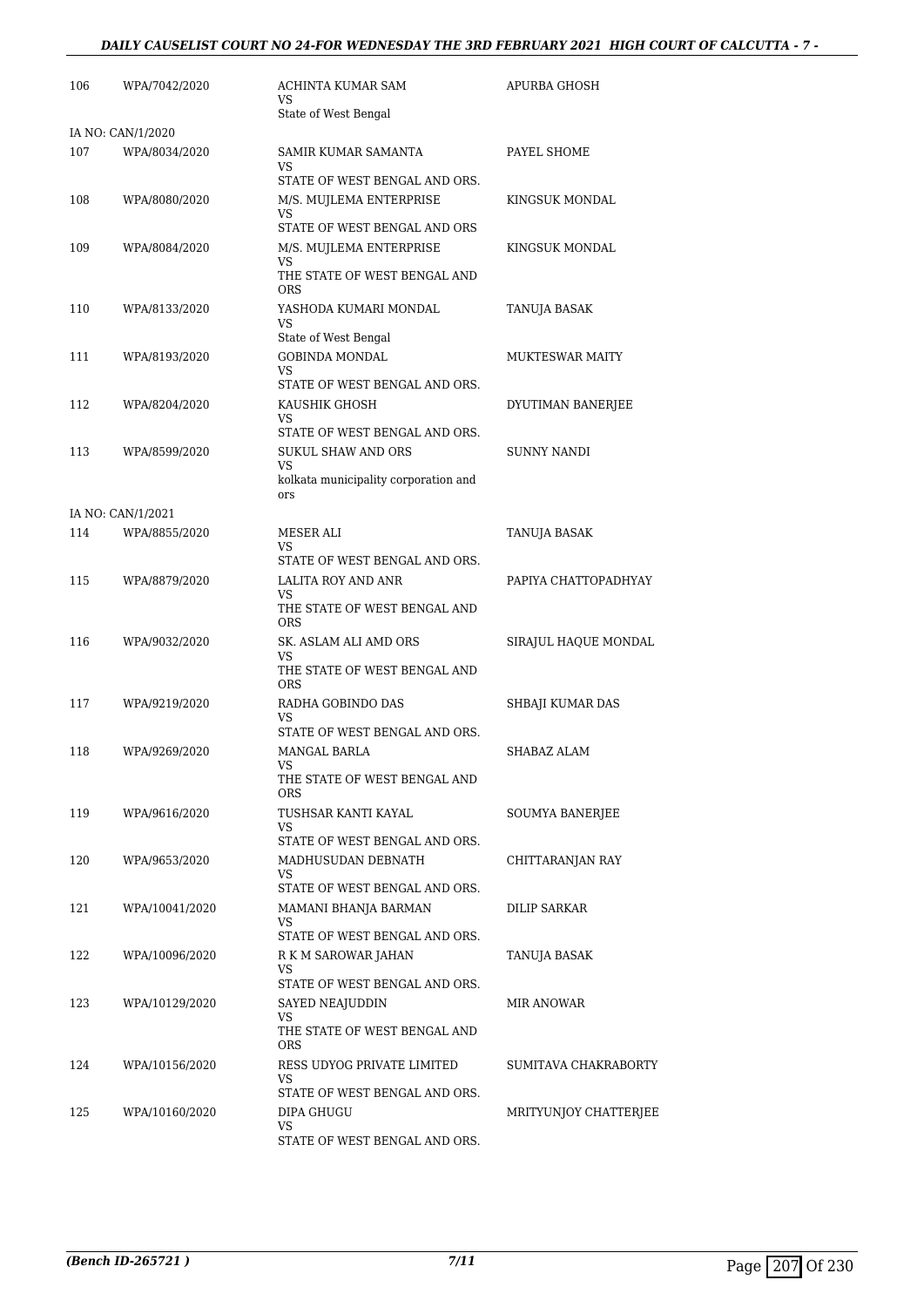### *DAILY CAUSELIST COURT NO 24-FOR WEDNESDAY THE 3RD FEBRUARY 2021 HIGH COURT OF CALCUTTA - 8 -*

| 126 | WPA/10211/2020 | NARAYAN CHOWDHURY<br>VS                                                                       | <b>MOLOY BANERJEE</b>                  |
|-----|----------------|-----------------------------------------------------------------------------------------------|----------------------------------------|
| 127 | WPA/10328/2020 | STATE OF WEST BENGAL AND ORS.<br>CHITTARANJAN PARAMANIK<br>VS                                 | ANJAN BHATTACHARYA                     |
| 128 | WPA/10332/2020 | STATE OF WEST BENGAL AND ORS.<br>SOUMYA SAHU                                                  | SUBHAMOY PATRA                         |
| 129 | WPA/10399/2020 | VS.<br>STATE OF WEST BENGAL AND ORS.<br>TULSI PAUL(BASAK)                                     | PAPIYA CHATTOPADHYAY                   |
|     |                | VS<br>STATE OF WEST BENGAL AND ORS.                                                           |                                        |
| 130 | WPA/10402/2020 | <b>TAPASI ROY</b><br>VS<br>STATE OF WEST BENGAL AND ORS.                                      | KAZI SAJJAD ALAM                       |
| 131 | WPA/10407/2020 | HAREKRISHNA DAS<br>VS.                                                                        | DEBASISH DAS                           |
| 132 | WPA/10409/2020 | STATE OF WEST BENGAL AND ORS.<br>KANAILAL DAS<br>VS                                           | DEBASISH DAS                           |
| 133 | WPA/10418/2020 | STATE OF WEST BENGAL AND ORS.<br>MOSARRAF HOSSAIN<br>VS.                                      | MD. AHSANUZZAMAN                       |
| 134 | WPA/10677/2020 | STATE OF WEST BENGAL AND ORS.<br>LAKSHMI KANTA MAHATO AND<br><b>OTHERS</b>                    | SULAGNA BHATTACHARJEE<br><b>BAGCHI</b> |
| 135 | WPA/10707/2020 | VS.<br>STATE OF WEST BENGAL AND ORS.<br><b>BULAND JAVED</b><br><b>VS</b>                      | CHANDRAKANT KUSHWAHA                   |
| 136 | WPA/10801/2020 | STATE OF WEST BENGAL AND ORS.<br>JEWEL GHOSH AND ORS<br>VS                                    | KUNTAL BANERJEE                        |
| 137 | WPA/10917/2020 | BARANAGAR MUICIPALITY AND ORS<br><b>ASHOK SAMANTA</b><br>VS.<br>STATE OF WEST BENGAL AND ORS. | KRISHNENDU BHADRA                      |
| 138 | WPA/10928/2020 | SASTI PADA NANDI<br>VS                                                                        | AMAL KUMAR DATTA                       |
| 139 | WPA/10938/2020 | STATE OF WEST BENGAL AND ORS.<br>CHANDRA KANTA MONDAL<br>VS<br>THE STATE OF WEST BENGAL AND   | MD. HASANUZ ZAMAN                      |
| 140 | WPA/10941/2020 | <b>ORS</b><br>RANJIT DUTTA<br>VS<br>SALBONI (III) NO. GRAM                                    | ASISH DUTTA                            |
| 141 | WPA/11000/2020 | PANCHAYET<br>SK MOTIUR RAHAMAN AND OTHERS<br>VS                                               | <b>GAUTAM GURIA</b>                    |
| 142 | WPA/11002/2020 | STATE OF WEST BENGAL AND ORS.<br>BAKUL CHANDRA PANDIT<br>VS                                   | GAUTAM GURIA                           |
| 143 | WPA/11035/2020 | STATE OF WEST BENGAL AND ORS.<br>SANATAN SHAW AND ORS<br>VS<br>THE STATE OF WEST BENGAL AND   | KALYAN KUMAR<br><b>BHATTACHARJEE</b>   |
| 144 | WPA/11092/2020 | <b>ORS</b><br><b>FIROZ SARKAR</b><br>VS                                                       | <b>GOLAM NURE IMROHI</b>               |
| 145 | WPA/11106/2020 | State of West Bengal<br>REKHA SARKAR TIKADAR AND ORS<br>VS                                    | SARTHAK BARMAN                         |
| 146 | WPA/11274/2020 | STATE OF WEST BENGAL AND ORS.<br><b>BUILDCON AND ANR</b>                                      | DEBASISH GHOSH                         |
| 147 | WPA/11530/2020 | VS.<br>UNION OF INDIA AND ORS.<br>MAFIZUR RAHAMAN                                             | NILADRI SAHA                           |
|     |                | VS<br>STATE OF WEST BENGAL AND ORS.                                                           |                                        |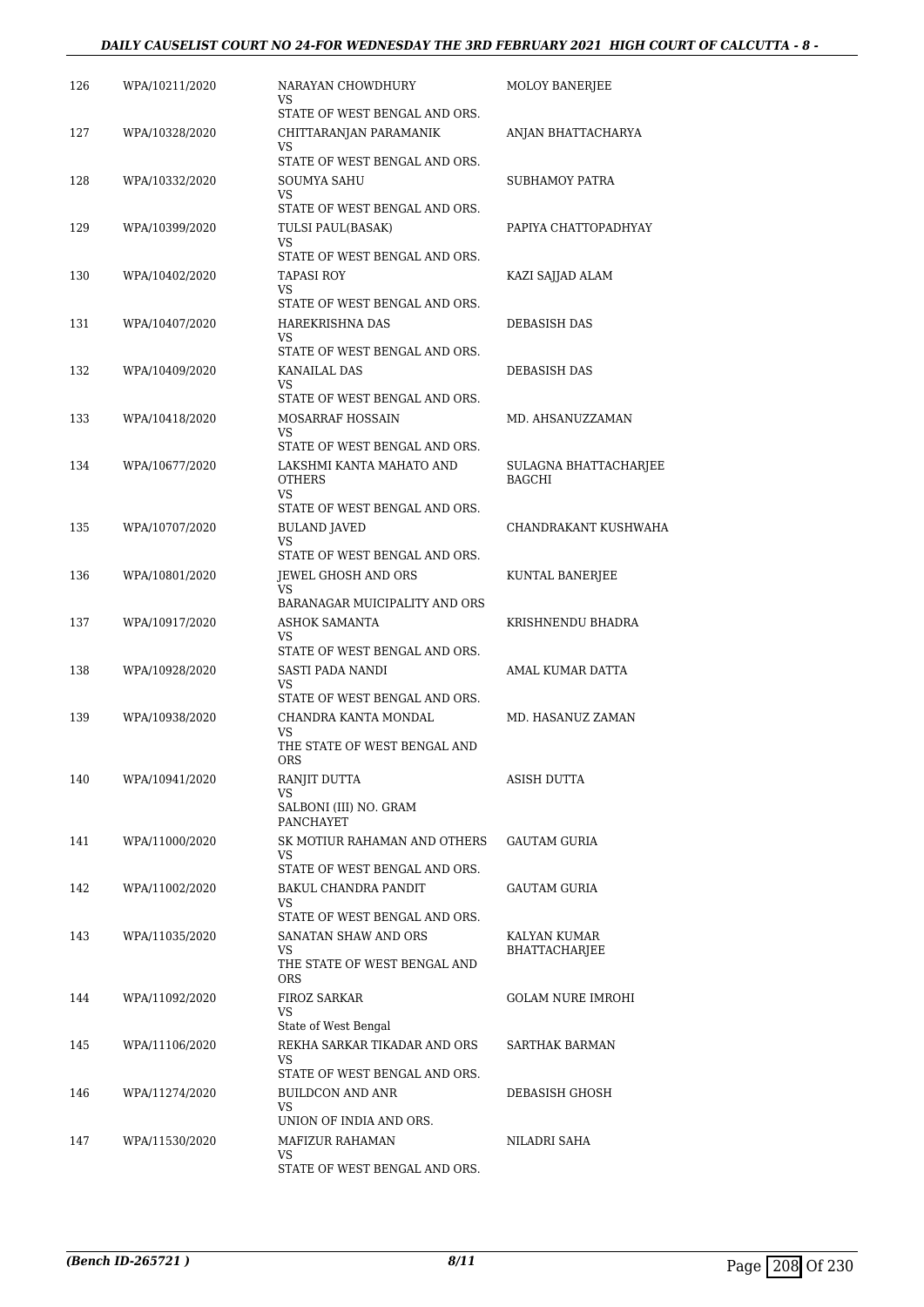### *DAILY CAUSELIST COURT NO 24-FOR WEDNESDAY THE 3RD FEBRUARY 2021 HIGH COURT OF CALCUTTA - 9 -*

| 148   | WPA/11667/2020 | <b>AJIT SINGH</b><br>VS.                                                                        | DEBBRATA RAY                        |
|-------|----------------|-------------------------------------------------------------------------------------------------|-------------------------------------|
| wt149 | WPA/11668/2020 | STATE OF WEST BENGAL AND ORS.<br>TAPANJYOTI DEY<br>VS.                                          | DEBABRATA DEY                       |
| wt150 | WPA/11671/2020 | STATE OF WEST BENGAL AND ORS.<br>AVIJIT DEY<br><b>VS</b>                                        | DEBABRATA RAY                       |
| 151   | WPA/11769/2020 | STATE OF WEST BENGAL AND ORS.<br>RAJU ADHIKARY<br>VS                                            | Nemai Chandra Saha                  |
| 152   | WPA/11776/2020 | STATE OF WEST BENGAL AND ORS.<br>BANDANA PAN AND OTHERS<br>VS                                   | NITISH SMANTA                       |
| 153   | WPA/11779/2020 | STATE OF WEST BENGAL AND ORS.<br>PAMPA PAN AND ORS<br>VS.                                       | ABHINABA DAN                        |
| 154   | WPA/11803/2020 | STATE OF WEST BENGAL AND ORS.<br><b>MANGAL MAITY</b><br>VS                                      | RAMA HALDAR                         |
| 155   | WPA/11805/2020 | STATE OF WEST BENGAL AND ORS.<br>RATAN MAITY<br>VS.                                             | RAMA HALDAR                         |
| 156   | WPA/11835/2020 | STATE OF WEST BENGAL AND ORS.<br>SANTOSHPARA SWARNA JYANTI<br>MAHILA DAL OF SANTOSHPARA<br>VS   | KINGSHUK MONDAL                     |
| 157   | WPA/11847/2020 | STATE OF WEST BENGAL AND ORS.<br>SHIKHA RANI JANA AND ORS<br>VS<br>THE STATE OF WEST BENGAL AND | UTTAM KUMAR<br><b>BHATTACHARYYA</b> |
| 158   | WPA/11934/2020 | <b>ORS</b><br>SAKINA AKHAN @KHATUN<br>VS                                                        | WASIM RAJ SARDAR                    |
| 159   | WPA/27/2021    | STATE OF WEST BENGAL AND ORS.<br>JANAKI MONDAL AND OTHERS<br>VS                                 | MADHURIMA SARKAR                    |
| 160   | WPA/86/2021    | STATE OF WEST BENGAL AND ORS.<br>MADAN MOHAN MONDAL AND ORS<br>VS                               | SARBANANDA SANNYAL                  |
| 161   | WPA/389/2021   | STATE OF WEST BENGAL AND ORS.<br>NAB KUMAR DESMUKH<br>VS<br>STATE OF WEST BENGAL AND ORS.       | AMIT KUMAR DUTTA                    |
| 162   | WPA/482/2021   | <b>MAMTAJ BIBI</b><br>VS.<br>STATE OF WEST BENGAL AND ORS.                                      | MD. GOLAM NURE IMROHI               |
| 163   | WPA/656/2021   | NANDITA PAUL (HALDER)<br>VS<br>STATE OF WEST BENGAL AND ORS.                                    | SRIKUMAR MANDAL                     |
| 164   | WPA/700/2021   | DILIP SETH<br>VS<br>STATE OF WEST BENGAL AND ORS.                                               | ANIMESH PAUL                        |
| 165   | WPA/1043/2021  | SREEKANTA BAG<br>VS.                                                                            | KAMAKSHYA<br>MUKHOPADHYAY           |
| 166   | WPA/1044/2021  | STATE OF WEST BENGAL AND ORS.<br>PRABHANJAN BIJULI<br>VS                                        | KAMAKASHYA PRASAD<br>MUKHOPADHYAY   |
| 167   | WPA/1140/2021  | STATE OF WEST BENGAL AND ORS.<br>TAPAS MAHAJAN ALIAS TAPAS<br>MOHAJAN<br>VS                     | ABDUR RAKIB                         |
| 168   | WPA/1147/2021  | STATE OF WEST BENGAL AND ORS.<br>MADAN MOHAN MANDAL<br>VS                                       | CHITTAPRIYA GHOSH                   |
| 169   | WPA/1164/2021  | STATE OF WEST BENGAL AND ORS.<br>SWAPAN JANA<br>VS<br>STATE OF WEST BENGAL AND ORS.             | SANKHA SUBHRA RAY                   |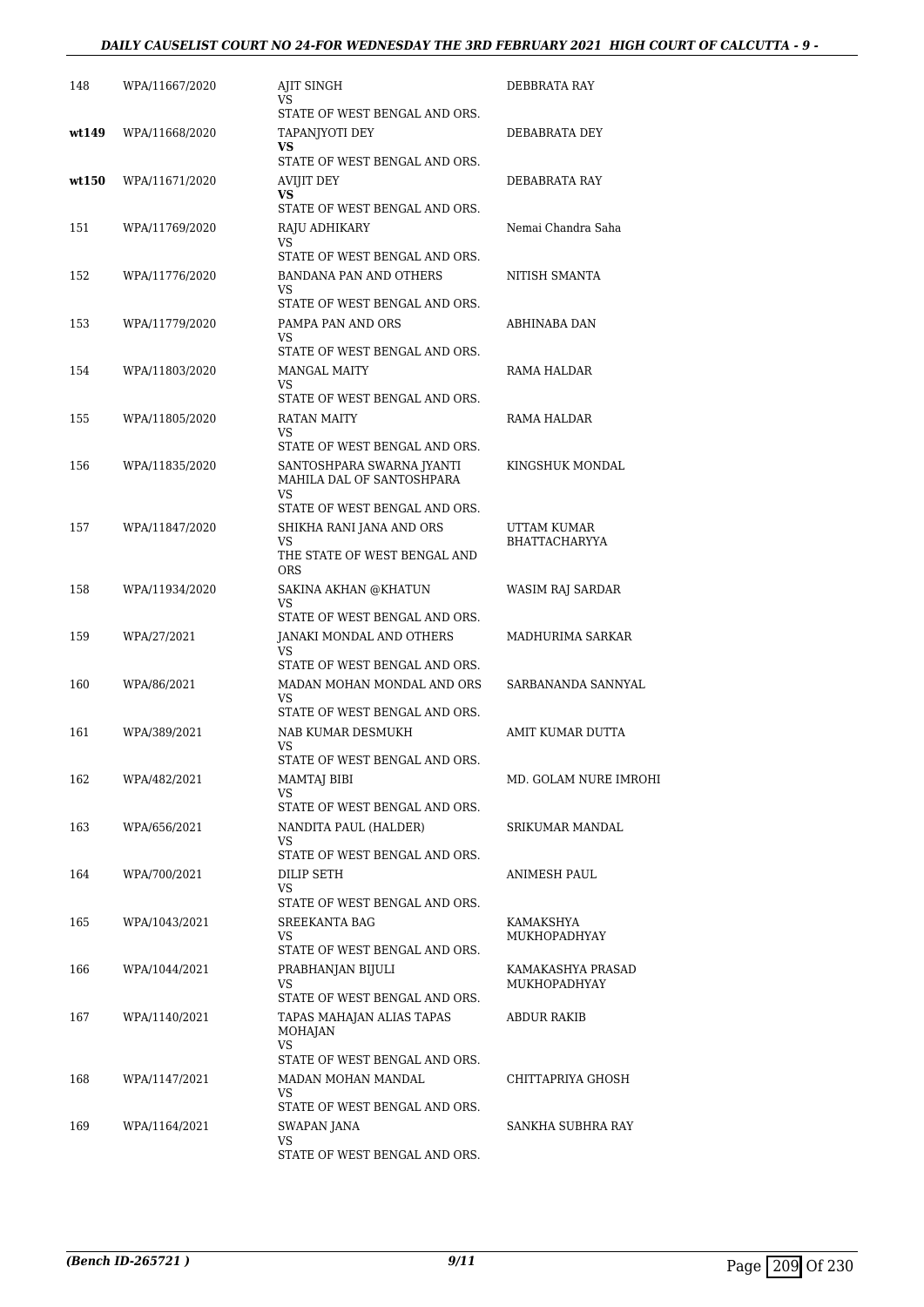### *DAILY CAUSELIST COURT NO 24-FOR WEDNESDAY THE 3RD FEBRUARY 2021 HIGH COURT OF CALCUTTA - 10 -*

| 170 | WPA/1302/2021 | KRISHNA PRIYA DAS AND ANR<br>VS<br>STATE OF WEST BENGAL AND ORS.                                         | SANTIMAY BHATTACHARYA    |
|-----|---------------|----------------------------------------------------------------------------------------------------------|--------------------------|
| 171 | WPA/1394/2021 | SUSMITA MONDAL AND ORS<br>VS                                                                             | SUNNY NANDY              |
| 172 | WPA/1458/2021 | STATE OF WEST BENGAL AND ORS.<br>SUPROVAT MONDAL AND OTHERS<br>VS                                        | SANKHA SUBHRO RAY        |
| 173 | WPA/1510/2021 | STATE OF WEST BENGAL AND ORS.<br><b>SRIMANTI ORAW</b><br>VS                                              | UTTAM BANERJEE           |
| 174 | WPA/1514/2021 | STATE OF WEST BENGAL AND ORS.<br>BALARAM MONDAL<br>VS                                                    | PANKAJ HALDER            |
| 175 | WPA/1528/2021 | STATE OF WEST BENGAL AND ORS.<br>HANGSHA KR SHIT<br>VS                                                   | BHARAT CHANDRA SIMAI     |
| 176 | WPA/1709/2021 | STATE OF WEST BENGAL AND ORS.<br>AHSAN AHMED<br>VS                                                       | GOLA KARIM CHOWDHURY     |
| 177 | WPA/1766/2021 | STATE OF WEST BENGAL AND ORS.<br>MIHIR RANJAN BALA                                                       | MAIDUL ISLAM KAYAL       |
| 178 | WPA/1794/2021 | VS<br>STATE OF WEST BENGAL AND ORS.<br>HAPPYY SANGHA MAHILA SAMABAY                                      | PRIYASHI BANERJEE        |
|     |               | SAMITY LTD AND ANOTHER<br>VS<br>STATE OF WEST BENGAL AND ORS.                                            |                          |
| 179 | WPA/1835/2021 | HASEN SAH<br>VS<br>STATE OF WEST BENGAL AND ORS.                                                         | PAMPA DEY (DHABAL)       |
| 180 | WPA/2061/2021 | JOYDEB MAITY<br>VS<br>STATE OF WEST BENGAL AND ORS.                                                      | SUKUMAR GHOSH            |
| 181 | WPA/2066/2021 | MITHU BAGDI<br>VS.<br>STATE OF WEST BENGAL AND ORS.                                                      | UTTAM BANERJEE           |
| 182 | WPA/2074/2021 | <b>GOURI SHANKAR MAHATO</b><br>VS<br>STATE OF WEST BENGAL AND ORS.                                       | <b>SIVA PRASAD GHOSE</b> |
| 183 | WPA/2088/2021 | ANITA CHOWDHURY<br>VS                                                                                    | DEBAPRIYA SAMANTA        |
| 184 | WPA/2094/2021 | STATE OF WEST BENGAL AND ORS.<br>ANUP MISHRA<br>VS                                                       | SRIKANTA DATTA           |
| 185 | WPA/2181/2021 | STATE OF WEST BENGAL AND ORS.<br>SWAPNA BISWAS<br>VS                                                     | HIMANGSHU GHOSH          |
| 186 | WPA/2190/2021 | State of West Bengal<br>DIPIKA SINGHA<br>VS                                                              | SUFI KAMAL               |
| 187 | WPA/2391/2021 | STATE OF WEST BENGAL AND ORS.<br>AMAL CHAUDHURY<br>VS<br>THE STATE OF WEST BENGAL AND<br>ORS             | KALIDAS SAHA             |
| 188 | WPA/2430/2021 | <b>BHAIRAB ROY</b><br>VS                                                                                 | PAMPA DEY (DHABAL)       |
| 189 | WPA/2487/2021 | STATE OF WEST BENGAL AND ORS.<br>BETHUADAHARI JCM HIGH SCHOOL<br>VS                                      | RITA GANGULY             |
| 190 | WPA/2495/2021 | State of West Bengal AND ORS<br>ASHIS CHANDRA GHOSH AND ANR<br>VS<br>THE STATE OF WEST BENGAL AND<br>ORS | RITA PATRA               |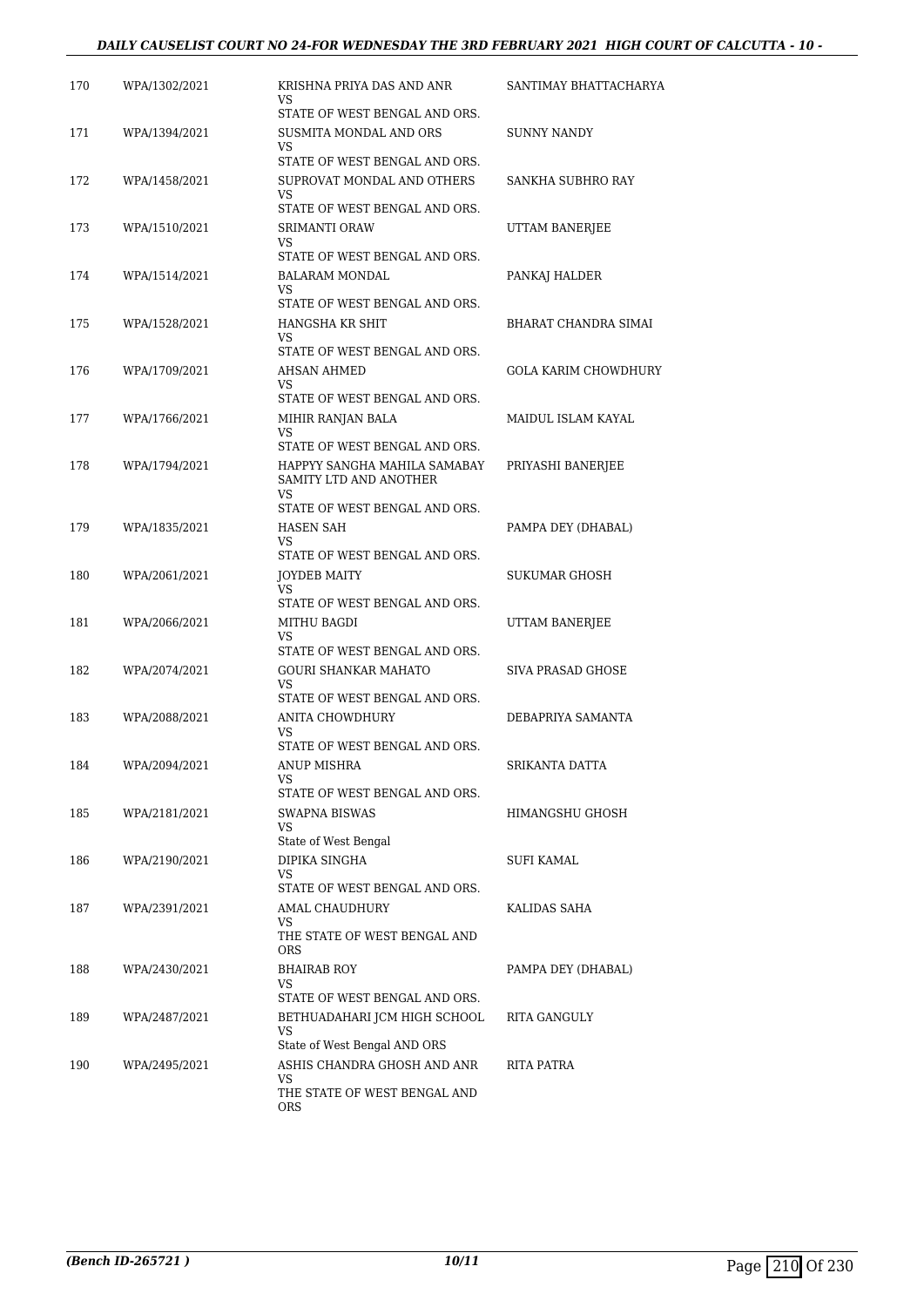### *DAILY CAUSELIST COURT NO 24-FOR WEDNESDAY THE 3RD FEBRUARY 2021 HIGH COURT OF CALCUTTA - 11 -*

| 191               | WPA/2650/2021                            | <b>SAMIRAN MITRA</b>                             | ASHIS KUMAR DUTTA                                                                                                        |  |  |
|-------------------|------------------------------------------|--------------------------------------------------|--------------------------------------------------------------------------------------------------------------------------|--|--|
|                   |                                          | VS                                               |                                                                                                                          |  |  |
|                   | STATE OF WEST BENGAL AND ORS.            |                                                  |                                                                                                                          |  |  |
|                   |                                          | <b>APPLICATION</b>                               |                                                                                                                          |  |  |
| 192               | WPA/7255/2016                            | NALINAKSHA CHATTERJEE<br>VS                      | SANJAY SAHA                                                                                                              |  |  |
|                   |                                          | HOWRAH MUNICIPAL<br><b>CORPORATION &amp; ORS</b> |                                                                                                                          |  |  |
|                   | IA NO: CAN/1/2020                        |                                                  |                                                                                                                          |  |  |
| 193               | RVW/15/2020                              | RATRI BERA (JANA)<br>VS                          | BHARAT CHANDRA SIMAI                                                                                                     |  |  |
|                   |                                          | STATE OF WEST BENGAL & ORS                       |                                                                                                                          |  |  |
|                   | IA NO: CAN/1/2020(Old No:CAN/882/2020)   |                                                  |                                                                                                                          |  |  |
| wt194             | WPA/20932/2019                           | RATRI BERA (JANA)<br>VS                          | BHARAT CHANDRA SIMAI                                                                                                     |  |  |
|                   |                                          | STATE OF WEST BENGAL & ORS                       |                                                                                                                          |  |  |
| 195               | WPA/5576/2020                            | DEBA PRASAD NAG                                  | PRITAM CHOUDHURY                                                                                                         |  |  |
|                   |                                          | VS<br>STATE OF WEST BENGAL & ORS                 |                                                                                                                          |  |  |
| CAN/5/2021        |                                          |                                                  | IA NO: CAN/1/2020(Old No:CAN/3287/2020), CAN/2/2020(Old No:CAN/4043/2020), CAN/3/2020(Old No:CAN/4044/2020), CAN/4/2020, |  |  |
|                   |                                          | <b>CONTEMPT APPLICATION</b>                      |                                                                                                                          |  |  |
| 196               | CPAN/497/2019                            | <b>SUDIN MUKHERJEE</b>                           | <b>SOMA CHAKRABORTY</b>                                                                                                  |  |  |
|                   |                                          | VS<br><b>GOPAL SAHA</b>                          |                                                                                                                          |  |  |
|                   | IA NO: CAN/1/2019(Old No:CAN/12114/2019) |                                                  |                                                                                                                          |  |  |
| wt197             | WPA/26233/2017                           | SUDIN MUKHERJEE                                  | <b>S. CHAKRABORTY</b>                                                                                                    |  |  |
|                   |                                          | VS<br>STATE OF WEST BENGAL & ORS                 |                                                                                                                          |  |  |
| 198               | CPAN/218/2020                            | SOUMYA SAHU                                      | <b>SUBHAMOY PATRA</b>                                                                                                    |  |  |
|                   |                                          | VS.<br>SAHANARA BEGUM                            |                                                                                                                          |  |  |
| wt199             | WPA/12449/2019                           | SOUMYA SAHU                                      | <b>SUBHAMOY PATRA</b>                                                                                                    |  |  |
|                   |                                          | VS<br>STATE OF WEST BENGAL & ORS                 |                                                                                                                          |  |  |
|                   | IA NO: CAN/1/2020                        |                                                  |                                                                                                                          |  |  |
| 200               | CPAN/496/2020                            | RANADEV MITRA<br>VS                              | <b>SAGAR SINGH</b>                                                                                                       |  |  |
|                   |                                          | ALAPAN BANDHOPADHYAY                             |                                                                                                                          |  |  |
| wt201             | WPA/11926/2019                           | RANADEV MITRA<br>VS                              | SHAHARAYAR ALAM                                                                                                          |  |  |
|                   |                                          | STATE OF WEST BENGAL & ORS                       |                                                                                                                          |  |  |
|                   |                                          | <b>FOR HEARING</b>                               |                                                                                                                          |  |  |
| 202               | WPA/14280/2015<br>(Hd-in-Part) (Chamber) | SRIKUMAR CHATTOPADHYAY<br>VS                     | MOUSUMI BHOWAL                                                                                                           |  |  |
|                   |                                          | STATE OF WEST BENGAL & ORS                       |                                                                                                                          |  |  |
| 203               | WPA/8146/2019                            | DEBJANI DAS PARI                                 | <b>SOMA CHAKRABORTY</b>                                                                                                  |  |  |
|                   |                                          | VS<br>STATE OF WEST BENGAL & ORS                 |                                                                                                                          |  |  |
| IA NO: CAN/1/2020 |                                          |                                                  |                                                                                                                          |  |  |
| 204               | WPA/10338/2019                           | RIMPY DEY<br>VS                                  | <b>SOMA CHAKRABORTY</b>                                                                                                  |  |  |
|                   |                                          | STATE OF WEST BENGAL & ORS                       |                                                                                                                          |  |  |
|                   | IA NO: CAN/1/2020                        |                                                  |                                                                                                                          |  |  |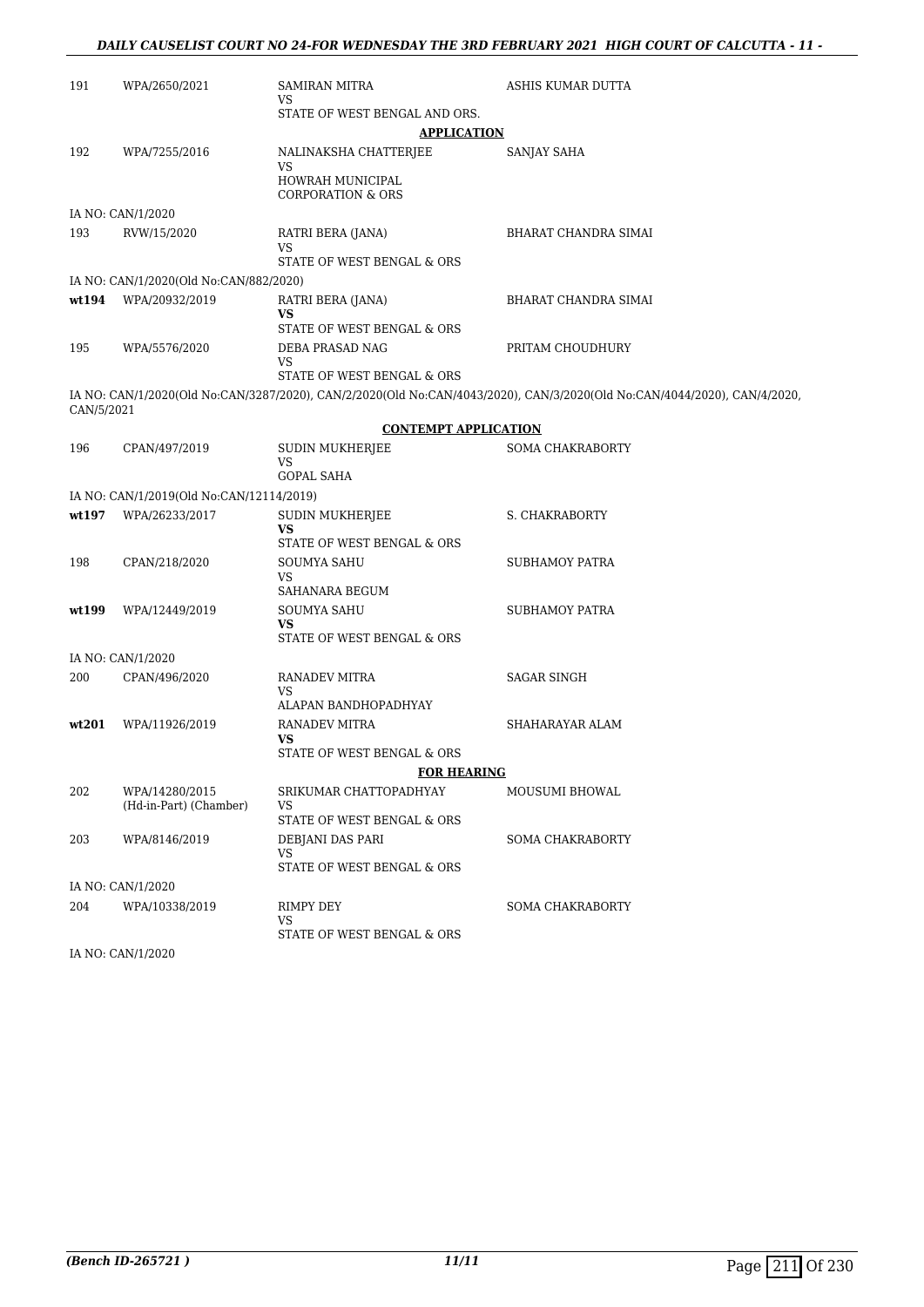

## **Appellate Side**

**DAILY CAUSELIST For Wednesday The 3rd February 2021**

### **COURT NO. 22 SINGLE BENCH (SB - XIII) AT 10:45 AM HON'BLE JUSTICE ABHIJIT GANGOPADHYAY (VIA VIDEO CONFERENCE)**

**ON AND FROM MONDAY, THE 11TH JANUARY, 2021 – MATTERS ( MOTION & HEARING) UNDER ARTICLE 226 OF THE CONSTITUTION OF INDIA RELATING TO LABOUR UNDER GROUP III ;MATTERS (MOTION & HEARING) UNDER ARTICLE 226 OF THE CONSTITUTION RELATING TOTRANSPORT & TELECOMMUNICATION UNDER GROUP VII INCLUDING HEARING OF WRITPETITIONS AND APPLICATIONS CONNECTED THERETO;MATTERS (MOTION & HEARING) RELATING TO REGULATION OF INDUSTRIES & ESSENTIALCOMMODITIES & VARIOUS CENTRAL ORDERS UNDER GROUP VIII INCLUDING APPLICATIONSCONNECTED THERTO.**

**FROM MONDAY, (25.01.2021) THE SCHEDULE GIVEN BELOW WILL BE FOLLOWED.**

**1. GROUP III MATTERS WILL BE TAKEN UP FROM 10.45 A.M. TO 12.00 NOON.**

**2. GROUP VII MATTERS WILL BE TAKEN UP AFTER GROUP III MATTERS ARE OVER OR FROM 12.00 NOON TO 1.00 P.M, WHICHEVER IS EARLIER.**

**3. FIXED MATTERS WILL BE TAKEN UP FROM 2.00 P.M. AND NOT AFTER 3.00 P.M.**

**4. GROUP VIII MATTERS WILL BE TAKEN UP AFTER 2.00 P.M. MATTERS ARE OVER OR FROM 3.00 P.M. WHICHEVER IS EARLIER.**

**FROM 25TH JANUARY, 2021 TO 26TH FEBRUARY 2021 - NO MENTIONING WILL BE TAKEN FOR INCLUSION IN THE LIST EXCEPT SENIOR CITIZEN MATTERS AND MATTERS OF LEGAL AID.**

**NOTE: MATTERS WILL BE TAKEN UP THROUGH PHYSICAL HEARING ONLY WHEN BOTH THE PARTIES ARE AGREED**

### **TO BE MENTIONED**

1 WPA/1754/2018 (For filing report) ANATA PAUL VS STATE OF WEST BENGAL & **ORS** B. SHAW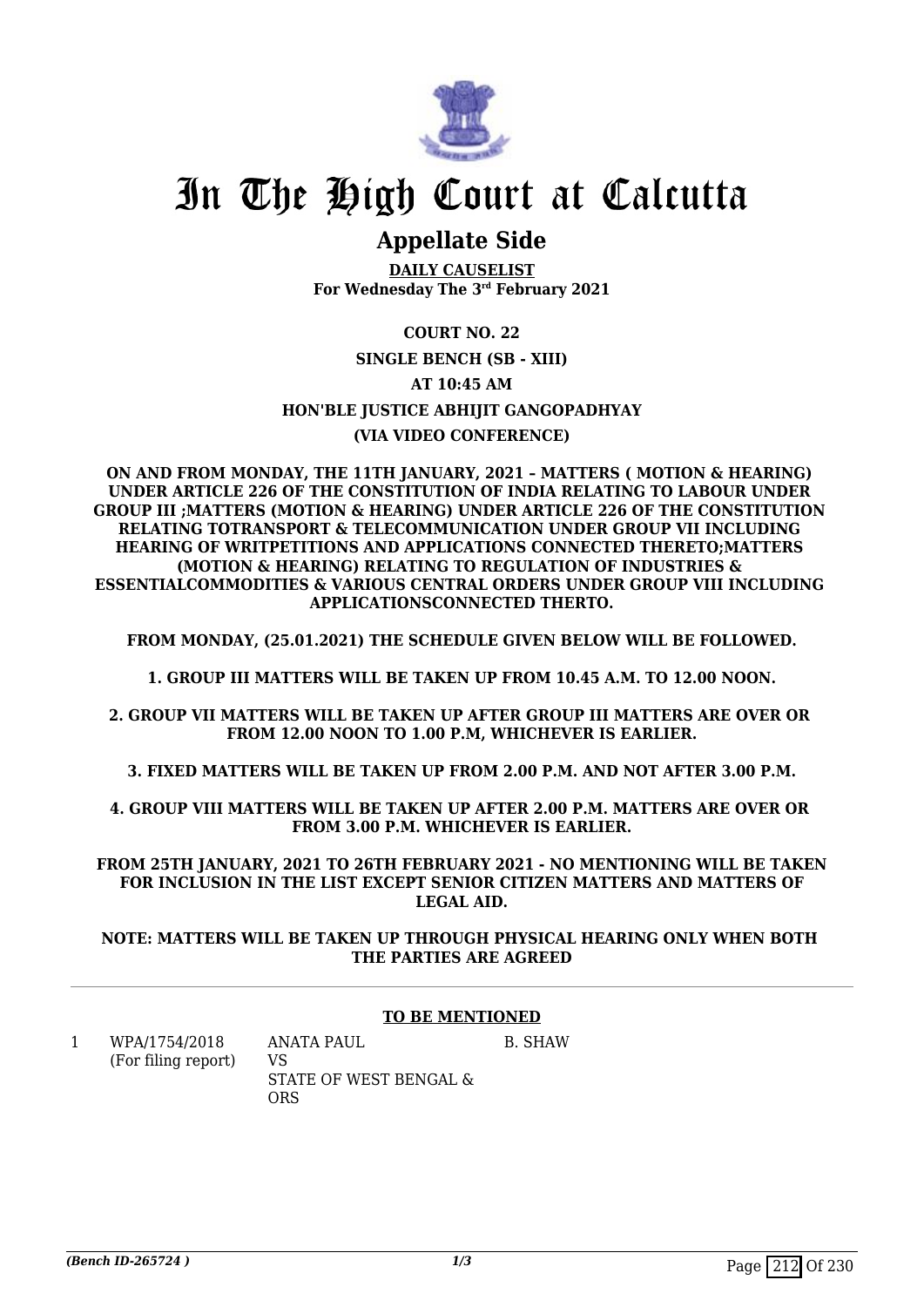| 2  | WPA/7/2020<br>(F.N.H.) | TAPAS PODDAR & ORS<br><b>VS</b><br>STATE OF WEST BENGAL &<br><b>ORS</b>                                | <b>AMLAN KUMAR</b><br><b>MUKHERJEE</b>  |
|----|------------------------|--------------------------------------------------------------------------------------------------------|-----------------------------------------|
|    |                        | <b>GR. - III (MOTION)</b>                                                                              |                                         |
| 3  | WPA/22096/2019         | SAMIULLAH KHAN<br><b>VS</b><br>STATE OF WEST BENGAL &<br><b>ORS</b>                                    | <b>BIKASH SHAW</b>                      |
| 4  | WPA/10930/2020         | TAPAS PAL AND ORS<br><b>VS</b><br>STATE OF WEST BENGAL<br>AND ORS.                                     | <b>DEBASISH</b><br><b>CHATTOPADHYAY</b> |
| 5  | WPA/487/2021           | DIPALI SARDAR<br><b>VS</b><br>STATE OF WEST BENGAL<br>AND ORS.                                         | RANANEESH GUHA<br><b>THAKURTA</b>       |
| 6  | WPA/1479/2021          | PRABIR KUMAR MAITRA<br><b>VS</b><br>STATE OF WEST BENGAL<br>AND ORS.                                   | <b>SIKTA ROY</b>                        |
| 7  | WPA/1986/2021          | <b>SANTOSH KR. DAS</b><br><b>VS</b><br>REGIONAL P.F COM. KOL.<br>AND ORS.                              | RAMIJ MUNSHI                            |
| 8  | WPA/2542/2021          | TATHAGATA POLLEY AND<br><b>ANR</b><br><b>VS</b><br>UNION OF INDIA AND ORS.                             | <b>SUBHRA NAG</b>                       |
| 9  | WPA/2618/2021          | M/S CROWN TANNERY<br><b>VS</b><br>THE REGIONAL PROVIDENT<br><b>FUND COMMISSIONER AND</b><br><b>ORS</b> | <b>RAVI KUMAR DUBEY</b>                 |
| 10 | WPA/2878/2021          | HINDUSTAN UNILEVER LTD<br><b>WORKERS UNION</b><br><b>VS</b><br>STATE OF WEST BENGAL<br>AND ORS.        | RAJNEESH GUHA<br><b>THAKURATA</b>       |
| 11 | WPA/2919/2021          | MRITYUNJOY PARAMANIK<br><b>VS</b><br>THE COAL INDIA LIMITED                                            | <b>SHRABONI SARKAR</b>                  |
| 12 | WPA/3031/2021          | <b>BIRJU YADAV AND ORS</b><br><b>VS</b><br>THE UNION OF INDIA AND<br><b>ORS</b>                        | Arjun Samanta                           |
|    |                        | <b>GROUP - VII (MOTION)</b>                                                                            |                                         |
| 13 | WPA/11760/2020         | SWAPAN GHOSH<br><b>VS</b><br>THE STATE OF WEST<br><b>BENGAL AND ORS</b>                                | DYUTIMAN BANERJEE                       |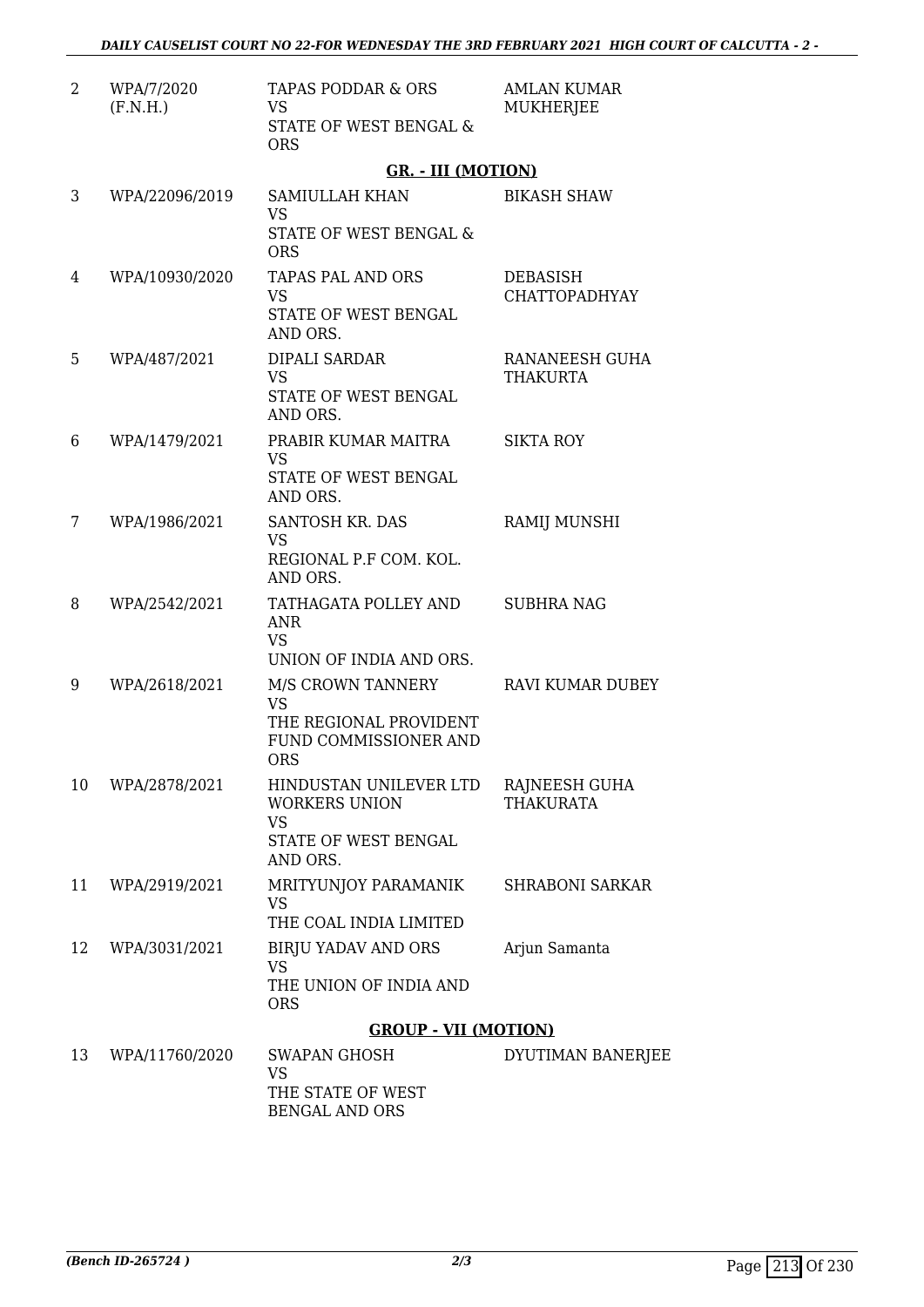| 14 | WPA/2570/2021                           | SOMENATH DUTTA AND<br><b>ORS</b><br><b>VS</b><br>STATE OF WEST BENGAL<br>AND ORS.     | <b>BANDHU BRATA</b><br><b>BHULA</b> |
|----|-----------------------------------------|---------------------------------------------------------------------------------------|-------------------------------------|
| 15 | WPA/3087/2021                           | <b>SUMIT KUMAR DAS</b><br><b>VS</b><br>STATE OF WEST BENGAL<br>AND ORS.               | SOUMYAJIT MISHRA                    |
|    |                                         | <b>GR. - VIII (MOTION)</b>                                                            |                                     |
| 16 | WPA/21888/2018<br>(At 2.00 P.M.)        | <b>AYAN MUKHERJEE</b><br><b>VS</b><br><b>STATE OF WEST BENGAL &amp;</b><br><b>ORS</b> | RANANEESH CUHA<br>THAKURTA          |
| 17 | WPA/24450/2018                          | RAHIMA BIBI<br><b>VS</b><br>STATE OF WEST BENGAL &<br><b>ORS</b>                      | <b>MOUSUMI BHOWAL</b>               |
|    | IA NO: CAN/1/2019(Old No:CAN/4031/2019) |                                                                                       |                                     |
| 18 | WPA/280/2021                            | ANUP KUMAR SAHA<br><b>VS</b><br>INDIAN OIL CORPORATION<br>LTD AND ORS                 | <b>NEIL BASU</b>                    |
| 19 | WPA/630/2021                            | <b>SANJOY KESHRI</b><br><b>VS</b><br>STATE OF WEST BENGAL<br>AND ORS.                 | <b>SUBHANKAR DAS</b>                |
| 20 | WPA/2652/2021                           | RAHUL KHAN<br>VS<br>STATE OF WEST BENGAL<br>AND ORS.                                  | Anisur Rahaman                      |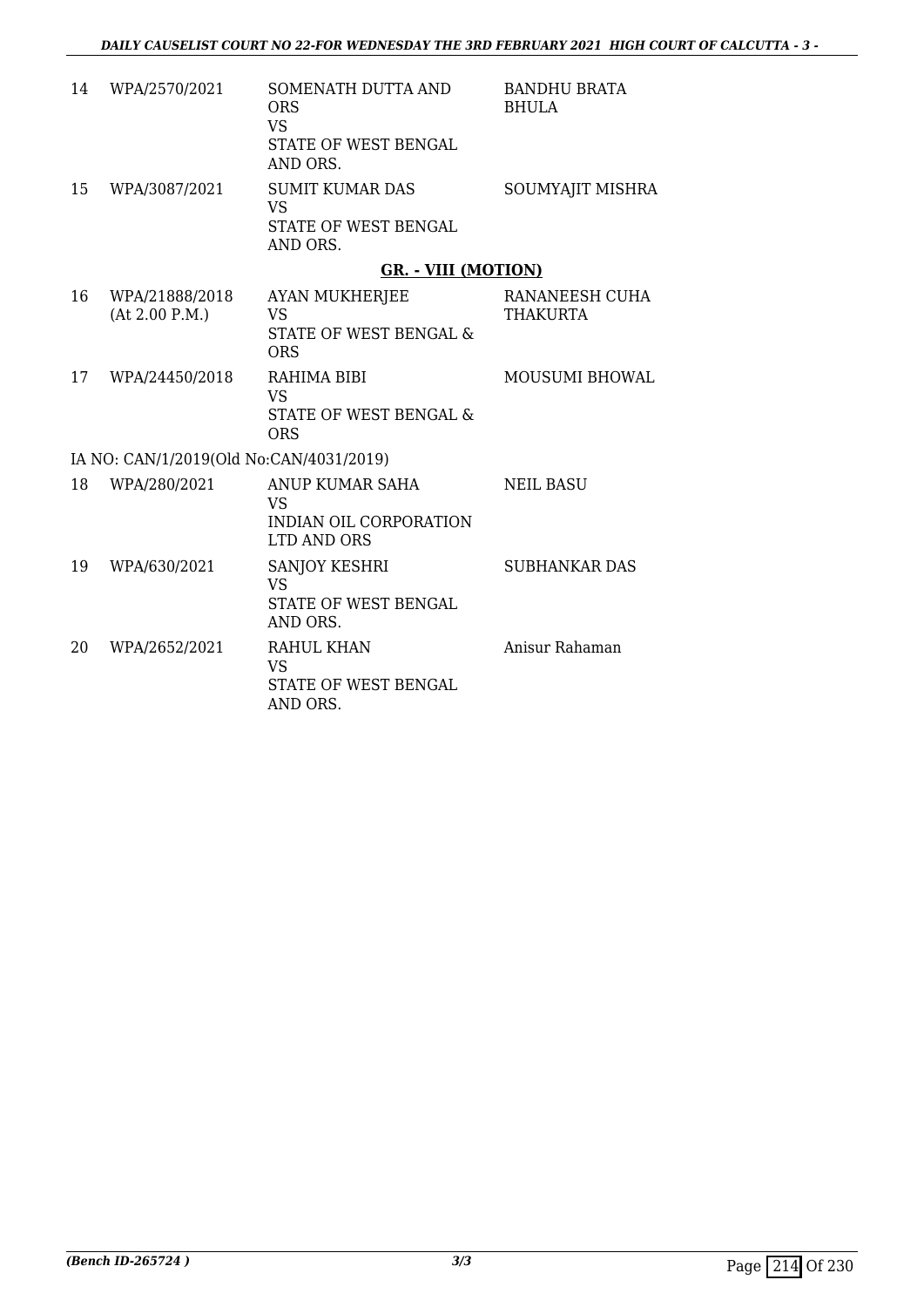

# In The High Court at Calcutta

## **Appellate Side**

**DAILY CAUSELIST For Wednesday The 3rd February 2021**

### **COURT NO. 32**

**SINGLE BENCH (SB - XIV)**

**AT 10:45 AM**

**HON'BLE JUSTICE JAY SENGUPTA**

**(VIA VIDEO CONFERENCE)**

**ON AND FROM MONDAY, THE 11TH JANUARY, 2021 - ADMISSION OF CRIMINAL MOTIONS AND HEARING OF CRIMINAL REVISIONS ARISING OUT OF N.I. ACT; POCSO; MAINTENANCE AND CRIME AGAINST WOMEN (NOT ASSIGNED TO ANY OTHER BENCH) INCLUDING APPLICATIONS CONNECTED THERETO;**

**HEARING OF CRIMINAL REVISIONS (IRRESPECTIVE OF CLASSIFICATION) FILED FROM 2016 INCLUDING CONNECTED APPLICATIONS;**

**HEARING OF CRIMINAL APPEALS.**

 **AND**

**ON AND FROM MONDAY, 1ST FEBRUARY, 2021 TO MONDAY, 15TH FEBRUARY, 2021 - IN ADDITION TO HIS OWN LIST AND DETERMINATION, WILL TAKE UP THE LIST AND DETERMINATION OF HON'BLE JUSTICE SUBHASIS DASGUPTA. .**

**NOTE :**

**1. "TO BE MENTIONED", "LISTED MOTION", "EXTENSION OF INTERIM ORDER" SHALL BE TAKEN UP FIRST. THEREAFTER, ALL OTHER MATTERS SHALL BE TAKEN UP SERIALLY. 2. MENTIONING FOR INCLUSION IN THE LIST WILL BE PERMITTED ONLY ON THE FIRST WORKING DAY OF THE WEEK AT THE FIRST SITTING. 3. HEARING OF APPEAL SHALL BE TAKEN UP EVERY TUESDAY & THURSDAY AT 3.00 P.M. OR AFTER COMPLETION OF THE OTHER MATTERS WHICHEVER IS EARLIER. NOTE : MATTERS WILL BE TAKEN UP THROUGH PHYSICAL HEARING WHEN BOTH THE PARTIES ARE AGREED**

### **TO BE MENTIONED**

| $\mathbf{1}$ | CRR/142/2021<br>(Correction) | SOHINI DAS BANERJEE<br>VS<br><b>AKASH DAS</b>             | KOUSTAV BAGCHI                |
|--------------|------------------------------|-----------------------------------------------------------|-------------------------------|
|              |                              | <b>LISTED MOTION 1</b>                                    |                               |
| 2            | CRR/2588/2018                | WASIM IQBAL & ANR<br>VS<br>STATE OF WEST BENGAL &<br>ANR  | M MUKHERJEE                   |
| 3            | CRR/17/2020                  | ARPITA GHORAI PANJA &<br>ORS<br>VS<br>SUBRATA PANJA & ANR | <b>SUBRATA</b><br>CHAKRABARTI |
| 4            | CRR/960/2020                 | RISHIKESH MEENA<br>VS<br>STATE OF WEST BENGAL &<br>ANR    | <b>ANUBRATA SANTRA</b>        |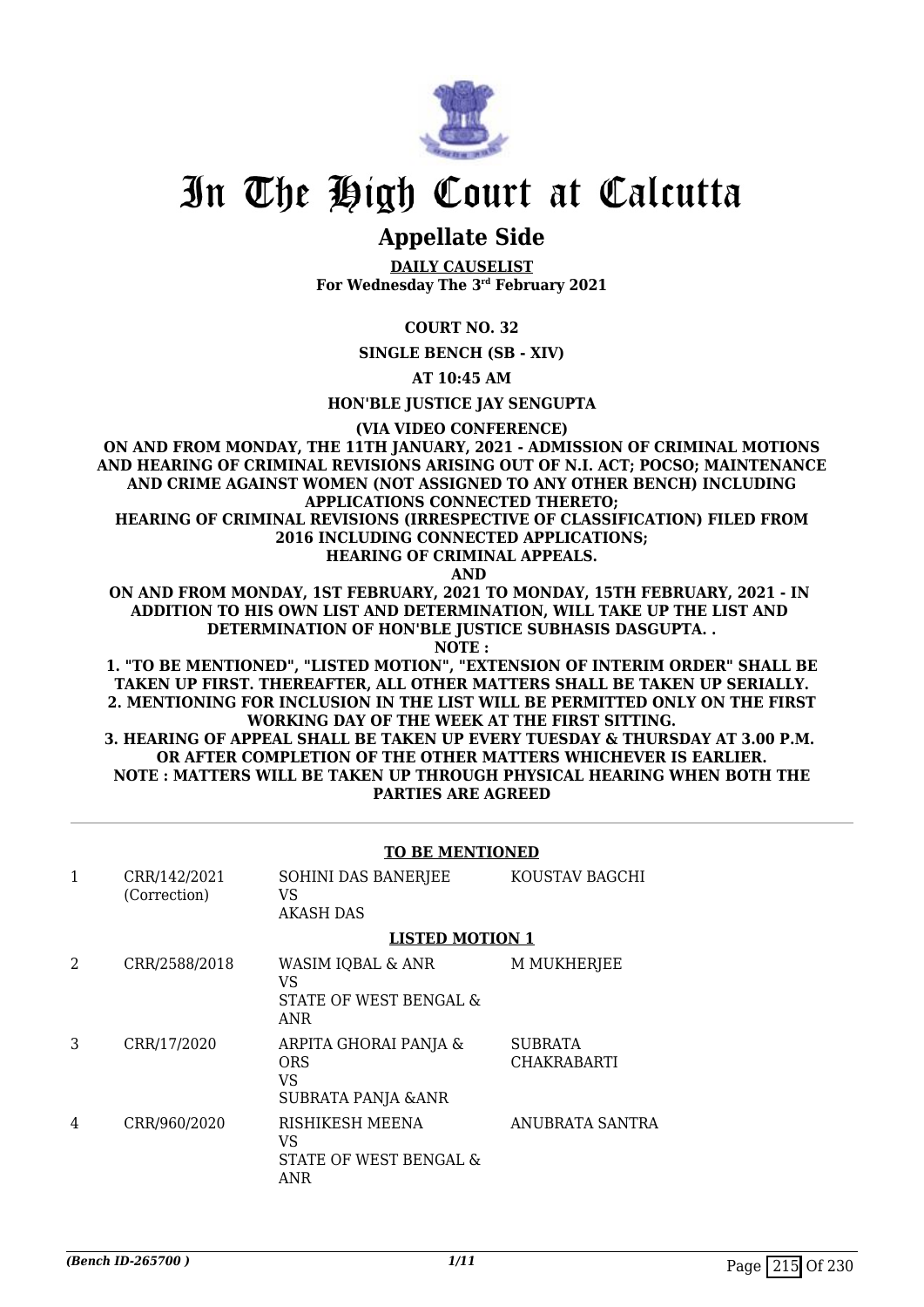| 5   | CRR/976/2020                              | SUBHAS BHUNIA @<br>SUBHAS CHANDRA BHUNIA<br>& ORS<br><b>VS</b>                | <b>ADITYA RATAN</b><br><b>TIWARY</b>   |
|-----|-------------------------------------------|-------------------------------------------------------------------------------|----------------------------------------|
|     |                                           | STATE OF WEST BENGAL &<br><b>ANR</b>                                          |                                        |
|     | IA NO: CRAN/1/2020(Old No:CRAN/1283/2020) |                                                                               |                                        |
| 6   | CRR/15/2021                               | SMT INDRANI CHATTERJEE<br><b>VS</b>                                           | PINAKI RANJAN<br><b>MITRA</b>          |
|     |                                           | State of West Bengal AND<br><b>ANR</b>                                        |                                        |
| 7   | CRR/53/2021                               | ARINDAM BISWAS AND ORS<br><b>VS</b><br>State of West Bengal AND<br><b>ANR</b> | JAGANNATH<br><b>GANGULY</b>            |
|     | IA NO: CRAN/1/2021                        |                                                                               |                                        |
| 8   | CRR/158/2021                              | RITUPARNA CHOWDHRY<br><b>VS</b>                                               | l vishal kumar                         |
|     |                                           | State of West Bengal AND<br>ANR.                                              |                                        |
| wt9 | CRR/162/2021                              | RITUPARNA CHOWDHRY<br><b>VS</b>                                               | L VISHAL KUMAR                         |
|     |                                           | STATE OF WEST BENGAL                                                          |                                        |
|     | wt10 CRR/157/2021                         | RITUPARNA CHOWDHURY<br>VS                                                     | L. VISHAL KUMAR                        |
|     |                                           | STATE OF WEST BENGAL<br>AND ORS.                                              |                                        |
|     | wt11 CRR/161/2021                         | RITUPARNA CHOWDHURY<br><b>VS</b><br>STATE OF WEST BENGAL<br>AND ORS.          | L. VISHAL KUMAR                        |
| 12  | CRR/179/2021                              | SK. NASIRUDDIN<br><b>VS</b>                                                   | <b>SOUMYA BANERJEE</b>                 |
|     |                                           | State of West Bengal                                                          |                                        |
| 13  | CRR/195/2021                              | AINUL HAQUE AND ANR<br>VS<br>State of West Bengal AND                         | SAFDAR AZAM                            |
|     |                                           | ANR                                                                           |                                        |
| 14  | CRR/281/2021                              | KUNAL GUPTA<br><b>VS</b>                                                      | <b>RISHSAV KUMAR</b><br><b>SUNGH</b>   |
|     |                                           | STATE OF WEST BENGAL<br>AND ORS.                                              |                                        |
| 15  | CRR/288/2021                              | MD. NAJIBUL ALI MOLLA<br>VS                                                   | RAJA BISWAS                            |
|     |                                           | STATE OF WEST BENGAL<br>AND ANR                                               |                                        |
|     | IA NO: CRAN/1/2021                        |                                                                               |                                        |
| 16  | CRR/289/2021                              | M.K.K. PROCESSING UDYOG<br>PVT. LTD AND ANR<br><b>VS</b><br>DYTRON MARKETING  | <b>AMARENDRA</b><br><b>CHAKRABORTY</b> |
|     |                                           | SERVICES PVT. LTD. AND<br>ANR                                                 |                                        |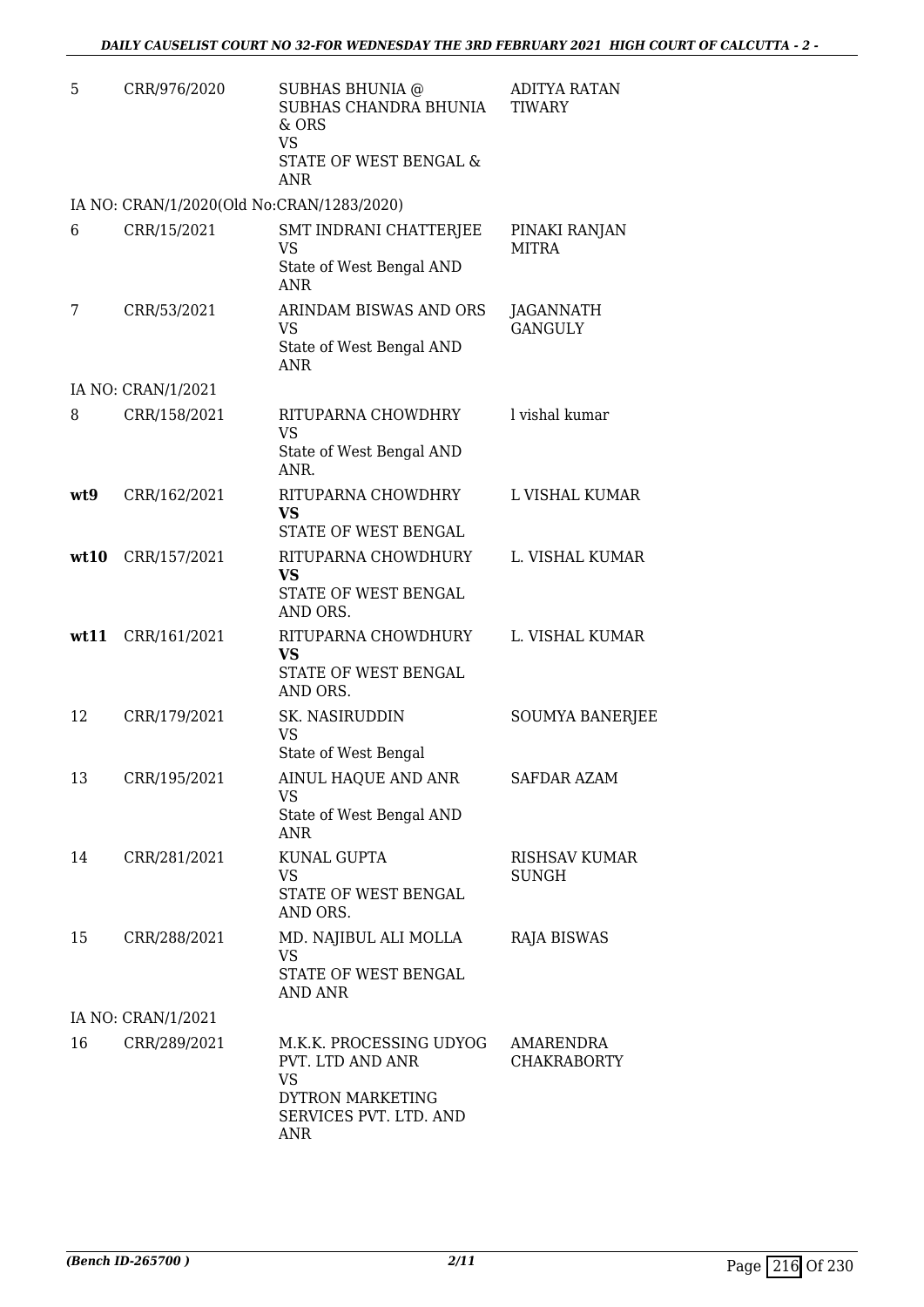| 17 | CRR/291/2021                              | AJIT KUAMR NAYAK<br>VS                                                               | <b>SUMITRA DAS</b>                                                                             |
|----|-------------------------------------------|--------------------------------------------------------------------------------------|------------------------------------------------------------------------------------------------|
|    |                                           | STATE OF WEST BENGAL<br><b>AND ANR</b>                                               |                                                                                                |
|    |                                           | <b>EXTENSION OF INTERIM ORDER</b>                                                    |                                                                                                |
| 18 | CRR/777/2018                              | D. K. ENTERPRISES PVT.<br>LTD. & ANR.<br><b>VS</b><br>STATE OF WEST BENGAL &<br>ANR. | <b>DIPANKAR SAHA</b>                                                                           |
|    |                                           | IA NO: CRAN/2/2018(Old No:CRAN/3659/2018), CRAN/5/2020(Old No:CRAN/477/2020)         |                                                                                                |
| 19 | CRR/2832/2018                             | <b>GOUTAM KUMAR BALA</b><br><b>VS</b><br>STATE OF WEST BENGAL                        | T.K.MONDAL                                                                                     |
|    | IA NO: CRAN/1/2019(Old No:CRAN/1872/2019) |                                                                                      |                                                                                                |
| 20 | CRR/30/2021                               | <b>BAPI SARKAR</b><br><b>VS</b><br>State of West Bengal                              | MD. YOUNUSH<br><b>MONDAL</b>                                                                   |
|    | IA NO: CRAN/1/2021                        |                                                                                      |                                                                                                |
|    |                                           | <b>APPLICATION</b>                                                                   |                                                                                                |
| 21 | CRR/1491/2020                             | SAPTARSI BISWAS@RIKI<br><b>VS</b><br>State of West Bengal AND<br><b>ANR</b>          | <b>SUBHASIS</b><br>CHOWDHURY                                                                   |
|    | IA NO: CRAN/1/2020                        |                                                                                      |                                                                                                |
| 22 | CRR/1529/2020                             | SAIFUL ISLAM SIDDIQUE<br><b>AND ANR</b><br><b>VS</b><br>State of West Bengal         | <b>AMAR SINGH</b>                                                                              |
|    | IA NO: CRAN/1/2021                        |                                                                                      |                                                                                                |
| 23 | CRR/1578/2020                             | <b>SAGNIK DEY</b><br><b>VS</b><br>State of West Bengal                               | <b>MOYUKH</b><br>MUKHERJEE                                                                     |
|    | IA NO: CRAN/1/2020                        |                                                                                      |                                                                                                |
| 24 | CRR/4/2021                                | ABHILASHA RAJGARHIA<br><b>VS</b><br>State of West Bengal AND<br><b>ANR</b>           | <b>SHRESTHA</b><br><b>BHATTACHARJEE</b>                                                        |
|    | IA NO: CRAN/1/2021, CRAN/2/2021           |                                                                                      |                                                                                                |
|    |                                           | <b>ASSIGNED MATTERS</b>                                                              |                                                                                                |
| 25 | CRR/209/2006                              | <b>ASHOK PRASAD</b><br>VS<br><b>STATE</b>                                            | KOUSHIK KUNDU                                                                                  |
|    | No:CRAN/4977/2019)                        |                                                                                      | IA NO: CRAN/1/2019(Old No:CRAN/4867/2019), CRAN/2/2019(Old No:CRAN/4868/2019), CRAN/3/2019(Old |
|    |                                           | <b>CONTESTED APPLICATION 1</b>                                                       |                                                                                                |
| 26 | CRR/1553/2017                             | ORIJIT CHATTERJEE & ANR<br><b>VS</b><br>STATE OF WEST BENGAL &                       | SATADRU LAHIRI                                                                                 |
|    | IA NO: CRAN/3/2018(Old No:CRAN/2198/2018) | <b>ORS</b>                                                                           |                                                                                                |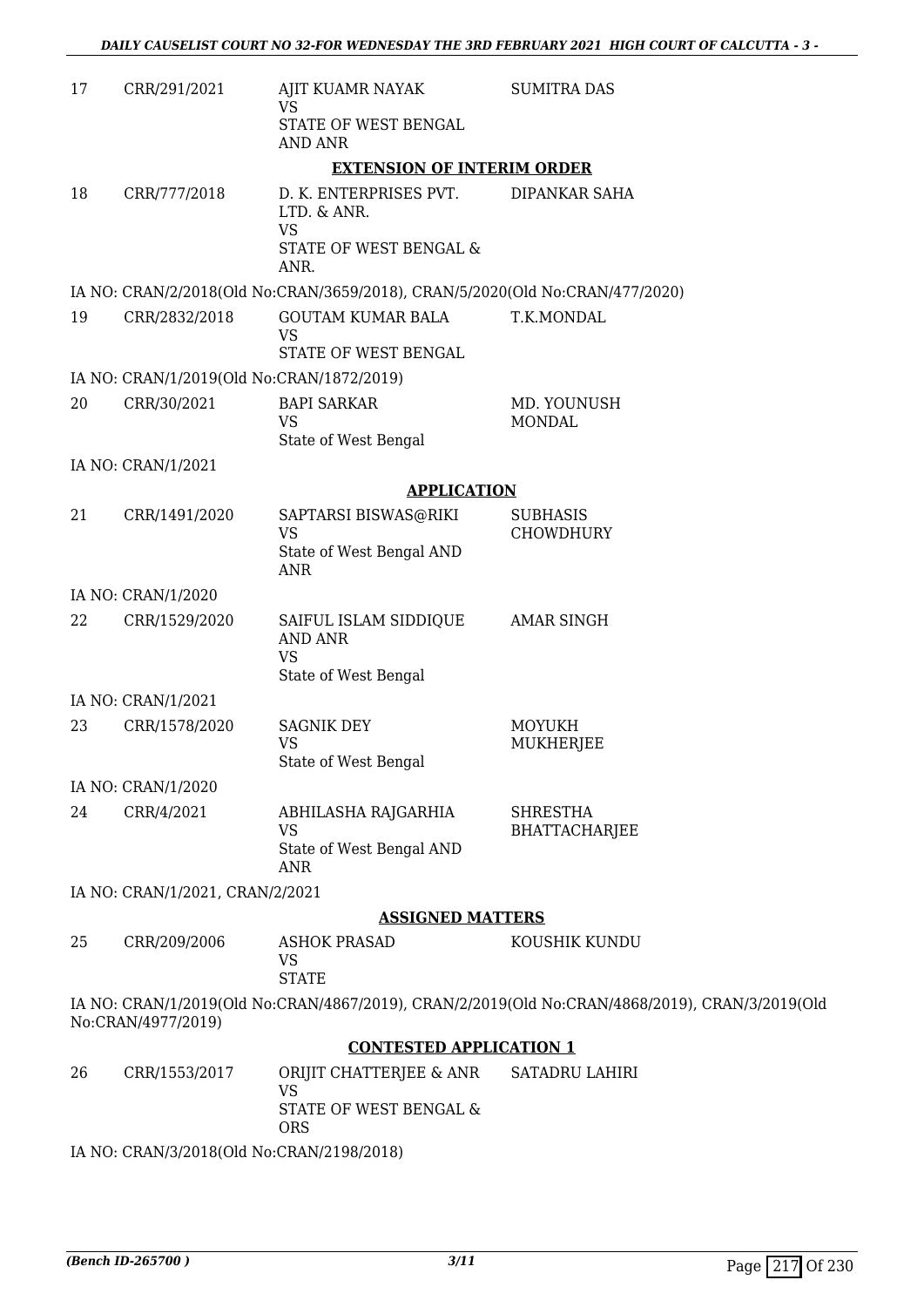| 27   | CRR/3448/2017                            | RAJA CHANDRA GARG<br><b>VS</b>                                                      | <b>SACHETAN GHOSH</b>                                                                          |
|------|------------------------------------------|-------------------------------------------------------------------------------------|------------------------------------------------------------------------------------------------|
|      |                                          | STATE OF WEST BENGAL &<br>ANR.                                                      |                                                                                                |
| 28   | CRR/591/2018                             | NAYEEM HOSSAIN @ NAIM<br><b>HOSSAIN &amp; ORS</b><br><b>VS</b>                      | A GHOSH                                                                                        |
|      |                                          | STATE OF WEST BENGAL &<br>ANR                                                       |                                                                                                |
| 29   | CRR/898/2018                             | MUKUL BHASIN<br><b>VS</b><br>STATE OF WEST BENGAL &<br><b>ANR</b>                   | S P CHATTOPADHYAY                                                                              |
| wt30 | CRR/893/2018                             | HARSHITA BHASIN (NEE<br>MALIK)<br><b>VS</b><br>STATE OF WEST BENGAL &<br><b>ORS</b> | A. BHATTACHARYYA                                                                               |
| 31   | CRR/1264/2018                            | SOUMITRA PAUL & ANR<br><b>VS</b><br>STATE OF WEST BENGAL &<br>ANR                   | A AGARWAL                                                                                      |
| 32   | CRR/1769/2018                            | SUNIL KUMAR JAIN<br><b>VS</b><br>STATE OF WEST BENGAL &<br>ORS.                     | <b>ANIRBAN MITRA</b>                                                                           |
| 33   | CRR/2398/2018                            | TARAK NATH PRAMANIK<br><b>VS</b><br>JADUPATI DUTTA & ANR                            | R CHATTERJEE                                                                                   |
| 34   | CRR/2399/2018                            | TARAK NATH PRAMANIK<br><b>VS</b><br>JADUPATI DUTTA & ANR.                           | RESHMI CHATTERJEE                                                                              |
| 35   | CRR/2955/2018                            | <b>SUBHADIP PAL</b><br><b>VS</b><br>STATE OF WEST BENGAL &<br><b>ORS</b>            | K DAGA                                                                                         |
|      | IA NO: CRAN/4/2020(Old No:CRAN/905/2020) |                                                                                     |                                                                                                |
| 36   | CRR/3002/2018                            | KASHI NATH SADHUKHAN<br><b>VS</b><br>STATE OF WEST BENGAL &<br><b>ANR</b>           | N. ROY                                                                                         |
|      | IA NO: CRAN/1/2020(Old No:CRAN/863/2020) |                                                                                     |                                                                                                |
| 37   | CRR/3109/2018                            | <b>ABHIJIT BARDHAN</b><br><b>VS</b><br>STATE OF WEST BENGAL                         | RESHMI CHATTERJEE                                                                              |
| 38   | CRR/3245/2018                            | MANURA BEGUM & ORS<br><b>VS</b><br>STATE OF WEST BENGAL &<br><b>ANR</b>             | <b>S NANDY</b>                                                                                 |
|      | No:CRAN/1953/2019)                       |                                                                                     | IA NO: CRAN/1/2018(Old No:CRAN/3619/2018), CRAN/3/2019(Old No:CRAN/1867/2019), CRAN/4/2019(Old |
| 39   | CRR/3755/2018                            | SUJIT KABIRAJ & ORS<br><b>VS</b><br>STATE OF WEST BENGAL                            | SHAKTI<br><b>CHAKRABORTI</b>                                                                   |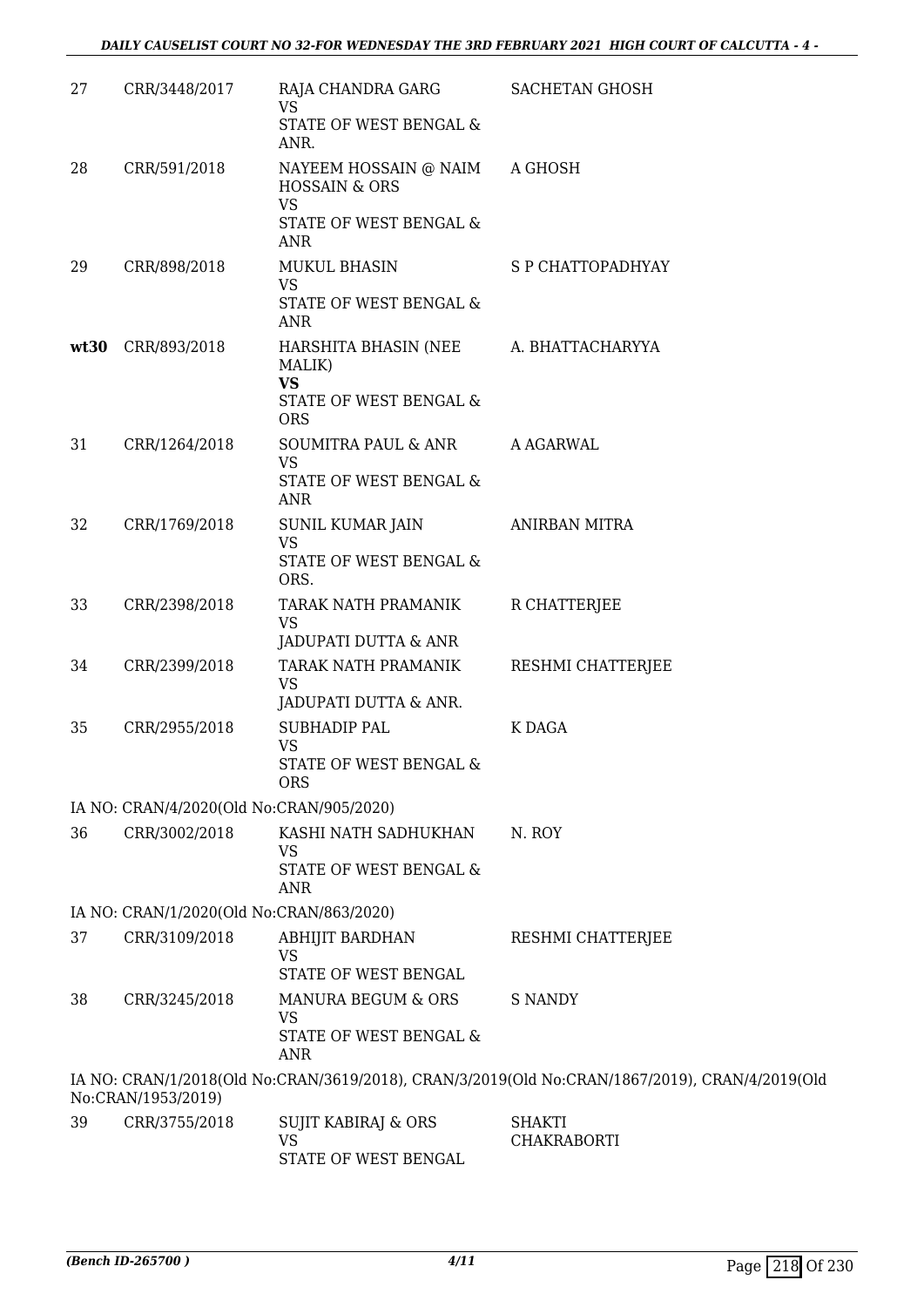| 40 | CRR/129/2019                              | <b>VIVEK AGARWAL</b><br>VS<br>RAJA ACHARJI                                                  | <b>SOUVIK DUTTA</b>                  |
|----|-------------------------------------------|---------------------------------------------------------------------------------------------|--------------------------------------|
| 41 | CRR/874/2019                              | ASISH JANA @ ASHIS JANA<br><b>VS</b><br><b>STATE OF WEST BENGAL &amp;</b><br><b>ANR</b>     | AMAR NATH<br><b>AGARWAL</b>          |
| 42 | CRR/1997/2019                             | SONALI BISWAS (BALLAV)<br><b>VS</b><br>NRIPENDRA NATH BISWAS                                | <b>KARABI ROY</b>                    |
| 43 | CRR/763/2020                              | ASHMITA<br>BHATTACHARJEE(BAIDYA)<br><b>VS</b><br><b>SAYANTAN</b><br><b>BHATTACHARJEE</b>    | SUBHOJIT<br><b>CHOEDHURY</b>         |
| 44 | CRR/1098/2020                             | SOUMOJIT PATRA<br><b>VS</b><br>STATE OF WEST BENGAL &<br><b>ANR</b>                         | <b>RAJIV KUMAR</b>                   |
|    |                                           | IA NO: CRAN/1/2020(Old No:CRAN/3524/2020), CRAN/2/2020                                      |                                      |
|    |                                           | <b>APPEAL FOR HEARING</b>                                                                   |                                      |
| 45 | CRA/28/2006                               | GOBORDHAN JANA & ANR.<br><b>VS</b><br><b>STATE</b>                                          | <b>ANSUMAN BERA</b>                  |
| 46 | CRA/76/2016                               | SUKUMAR DAS @ FELU &<br>ORS.<br><b>VS</b><br>STATE OF WEST BENGAL                           | <b>ABHIJIT KUMAR</b><br><b>ADHYA</b> |
| 47 | CRA/375/2016                              | <b>BIJAY KR MARANDI</b><br><b>VS</b><br>STATE OF WEST BENGAL                                | P ADHYA                              |
|    | IA NO: CRAN/1/2019(Old No:CRAN/4668/2019) |                                                                                             |                                      |
| 48 | CRA/15/2017                               | BINKU @ PERVEJ AKTAR &<br>ORS<br>VS<br>STATE OF WEST BENGAL                                 | K BHATTACHARYYA                      |
| 49 | CRA/485/2017                              | JAHARLAL GHOSH @PUKARI<br><b>GHOSH</b><br><b>VS</b><br>STATE OF WEST BENGAL &<br><b>ORS</b> | <b>SHIBASIS</b><br><b>CHATTERJEE</b> |
|    | IA NO: CRAN/2/2018(Old No:CRAN/3121/2018) |                                                                                             |                                      |
|    |                                           | <b>LISTED MOTION</b>                                                                        |                                      |
| 50 | CRR/4235/2017                             | RAJENDRA KR SARAOGI<br>VS<br>STATE OF WEST BENGAL                                           | T MAITY                              |
| 51 | CRR/2466/2019                             | DR. PRABIR KUMAR PALIT<br>VS<br><b>RUNU PALIT &amp; ANR</b>                                 | <b>MANIK LAL PODDAR</b>              |
| 52 | CRR/2468/2019                             | DR. PRABIR KUMAR PALIT<br>VS<br><b>RUNU PALIT &amp; ANR</b>                                 | <b>MANIK LAL PODDAR</b>              |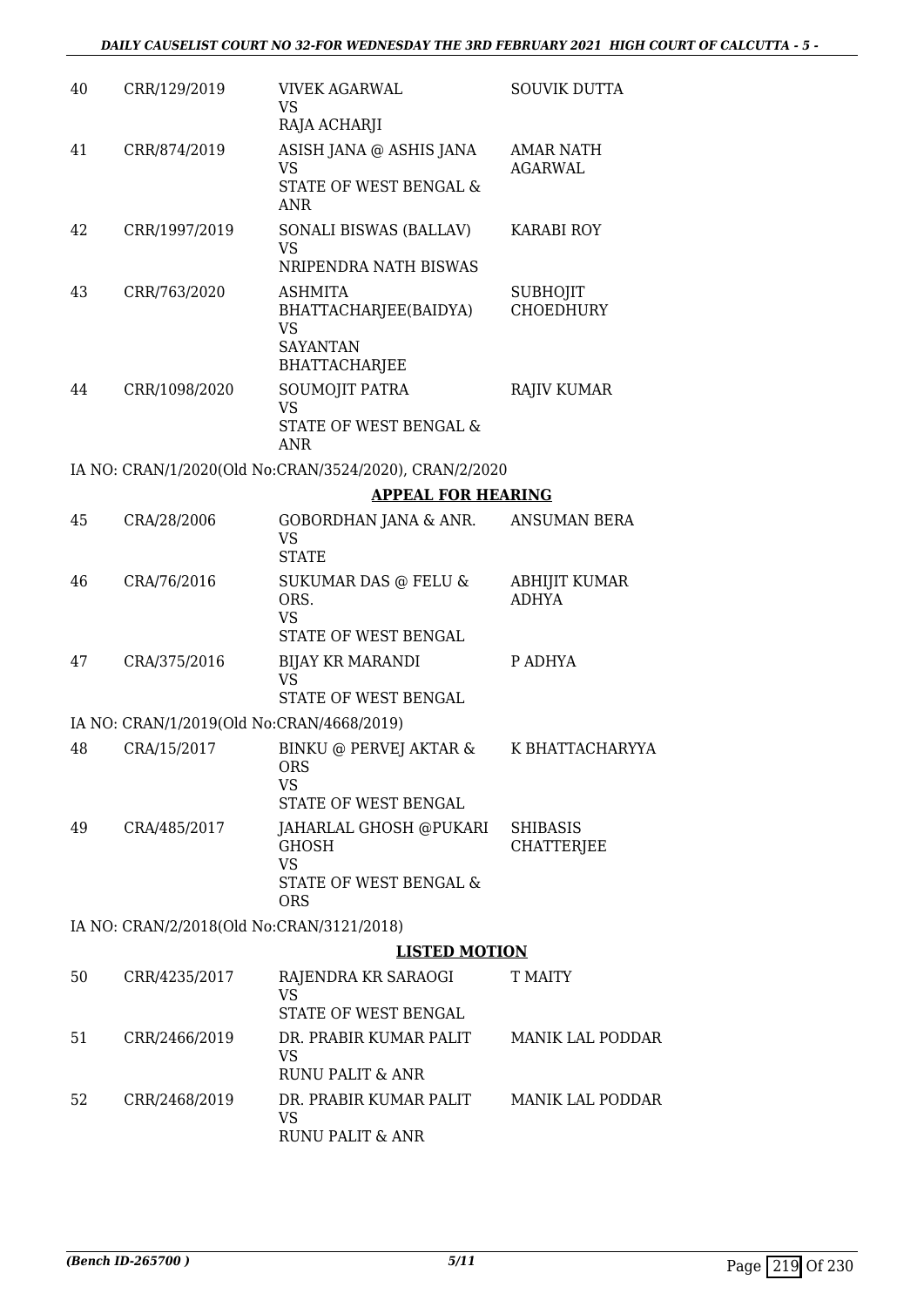| 53 | CRR/3120/2019             | SMT PRIYANKA DHALI<br><b>BISWAS</b><br>VS<br><b>SHYAMAL DHALI &amp; ANR</b>                                                | <b>ANIKET MITRA</b>                  |
|----|---------------------------|----------------------------------------------------------------------------------------------------------------------------|--------------------------------------|
| 54 | CRR/1622/2020             | <b>JAYANTA KUMAR RAY</b><br>VS<br>STATE OF WEST BENGAL<br>AND ORS.                                                         | <b>ASIM KUMAR KUNDU</b>              |
| 55 | CRR/1836/2020<br>(Report) | SUKEN DAS BAIRAGI @<br>SUKHEN DAS BAIRAGI<br><b>VS</b>                                                                     | PRABIR MAJUMDER                      |
| 56 | CRR/12/2021               | State of West Bengal<br>YOUSUF MOLLA<br>VS<br>State of West Bengal                                                         | DEBAJYOTI DEB                        |
| 57 | CRR/14/2021               | NAJIMUDDIN MONDAL<br><b>VS</b><br>STATE OF WEST BENGAL<br>AND ORS.                                                         | SUCHISMITA DUTTA                     |
| 58 | CRR/101/2021              | NESHAT AHMED SIDDIQUI<br><b>VS</b><br>State of West Bengal AND<br><b>ANOTHER</b>                                           | SOBHAN GANI                          |
| 59 | CRR/196/2021              | <b>ABANI KR SHEET</b><br>VS<br>State of West Bengal                                                                        | <b>SANTANU DAS</b>                   |
| 60 | CRR/213/2021              | DR INDER SINGH KOTHARI<br><b>VS</b><br>THE ASSISTANT<br>DIRECTOR, ENFORCEMENT<br>DIRECTORATE,CGO<br><b>COMPLEX AND ANR</b> | Rituparna Ghosh                      |
| 61 | CRR/229/2021              | <b>GOUTAM SARKAR AND</b><br><b>OTHERS</b><br><b>VS</b><br>STATE OF WEST BENGAL<br>AND ORS.                                 | ROMA ROY                             |
|    | IA NO: CRAN/1/2021        |                                                                                                                            |                                      |
| 62 | CRR/230/2021              | BHOLA SARDAR @ MONGOL PRITAM ROY<br><b>VS</b><br>STATE OF WEST BENGAL                                                      |                                      |
| 63 | CRR/233/2021              | <b>SURESH AGARWAL</b><br>VS.<br>STATE OF WEST BENGAL<br>AND ANR                                                            | <b>SHILADITYA</b><br><b>BANERJEE</b> |
| 64 | CRR/252/2021              | RAJANI PANDEY AND ORS<br><b>VS</b><br>STATE OF WEST BENGAL<br>AND ANR                                                      | <b>SUPRIYA GOLE</b>                  |
| 65 | CRR/255/2021              | AIZUL LASKAR@AZIZUL<br><b>LASKAR AND ORS</b><br><b>VS</b><br>STATE OF WEST BENGAL                                          | <b>SANCHITA</b><br><b>CHAUDHURI</b>  |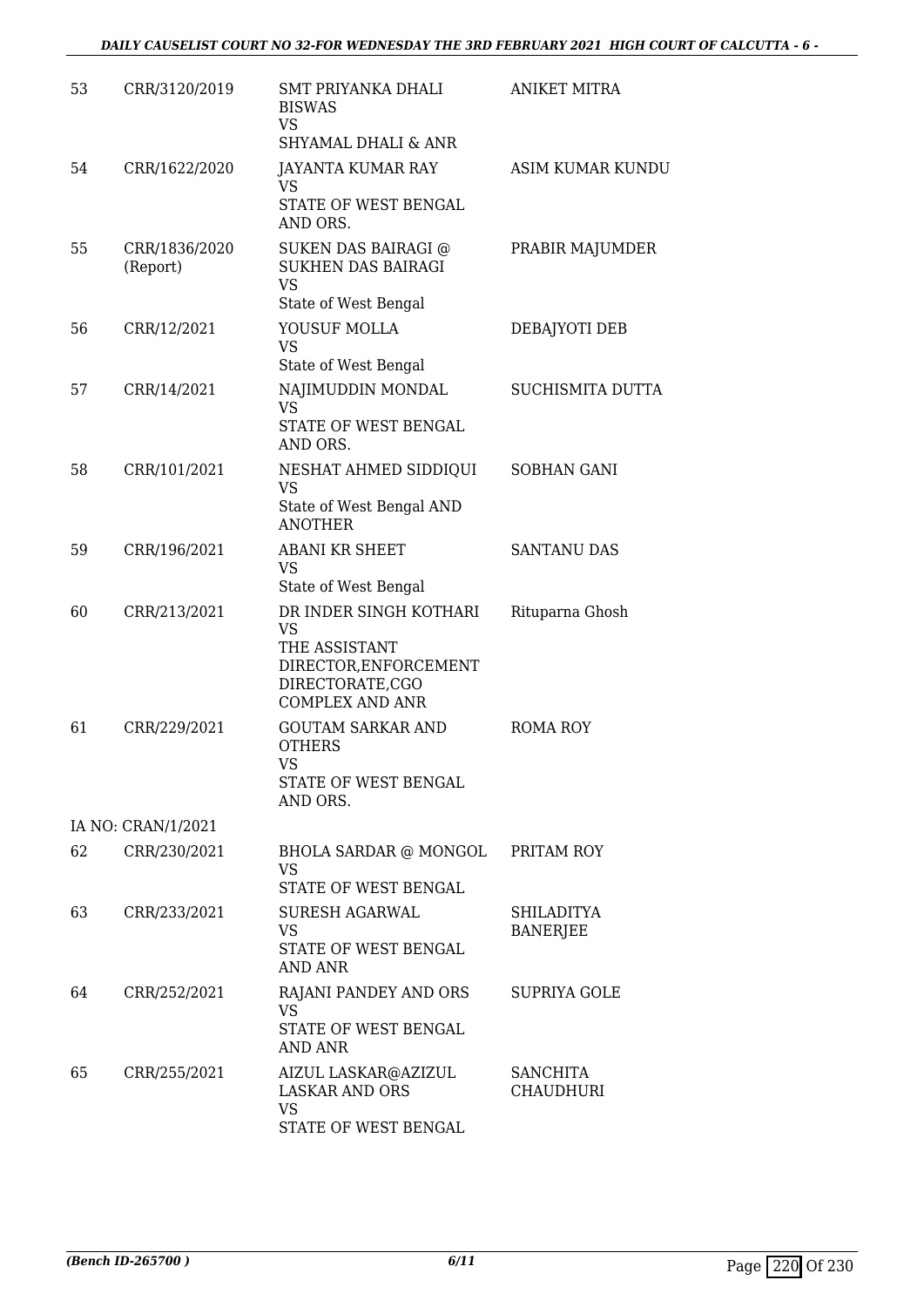| 66  | CRR/257/2021       | MOHIT SENGUPTA<br>VS                                                                                                  | DATTATREYA DUTTA      |
|-----|--------------------|-----------------------------------------------------------------------------------------------------------------------|-----------------------|
|     |                    | STATE OF WEST BENGAL<br>AND ANOTHER                                                                                   |                       |
| 67  | CRR/277/2021       | ASHOK SAMANTA AND ORS<br><b>VS</b>                                                                                    | PIMPY MUKHERJEE       |
|     |                    | STATE OF WEST BENGAL<br>AND ORS.                                                                                      |                       |
| 68  | CRR/280/2021       | ANKITA MITRA @ RAKSHIT<br>AND ANOTHER<br><b>VS</b><br>STATE OF WEST BENGAL                                            | RAKESH SINGH          |
|     |                    | <b>AND ANOTHER</b>                                                                                                    |                       |
| 69  | CRR/282/2021       | MOHAMMAD NUR ALAM<br>KHAN<br><b>VS</b>                                                                                | JOYITA RAY            |
|     |                    | STATE OF WEST BENGAL                                                                                                  |                       |
| 70  | CRR/283/2021       | M/S GTPL KOLKATA CABLE<br>AN DBROADBAND<br>PARISEVA LTD AND ORS<br>VS                                                 | KOUSTAV BAGCHI        |
|     |                    | STATE OF WEST BENGAL<br>AND ANR                                                                                       |                       |
|     | IA NO: CRAN/1/2021 |                                                                                                                       |                       |
| 71  | CRR/284/2021       | M/S GTPL KILKATA CABLE<br>AND BROADBAND<br>PARISEVA LTD AND ORS<br>VS                                                 | KOUSTAV BAGCHI        |
|     |                    | STATE OF WEST BENGAL<br>AND ANR                                                                                       |                       |
|     | IA NO: CRAN/1/2021 |                                                                                                                       |                       |
| 72  | CRR/285/2021       | BIJAY KUMAR AGARWAL @<br><b>BIJOY KUMAR AGARWAL</b><br><b>AND ORS</b><br>VS<br>STATE OF WEST BENGAL<br><b>AND ANR</b> | KOUSTAV BAGCHI        |
|     | IA NO: CRAN/1/2021 |                                                                                                                       |                       |
| 73. | CRR/286/2021       | <b>RIYA SARKAR</b>                                                                                                    | SANTANU MAJI          |
|     |                    | VS<br>STATE OF WEST BENGAL<br><b>AND ANR</b>                                                                          |                       |
|     | IA NO: CRAN/1/2021 |                                                                                                                       |                       |
| 74  | CRR/287/2021       | MANJUR ALI GAZI<br><b>VS</b><br>STATE OF WEST BENGAL                                                                  | SHEKHAR BARMAN        |
| 75  | CRR/290/2021       | HEMANT AGGARWAL                                                                                                       | <b>AVISHEK PRASAD</b> |
|     |                    | <b>VS</b><br>STATE OF WEST BENGAL<br>AND ANR                                                                          |                       |
|     |                    |                                                                                                                       |                       |

IA NO: CRAN/1/2021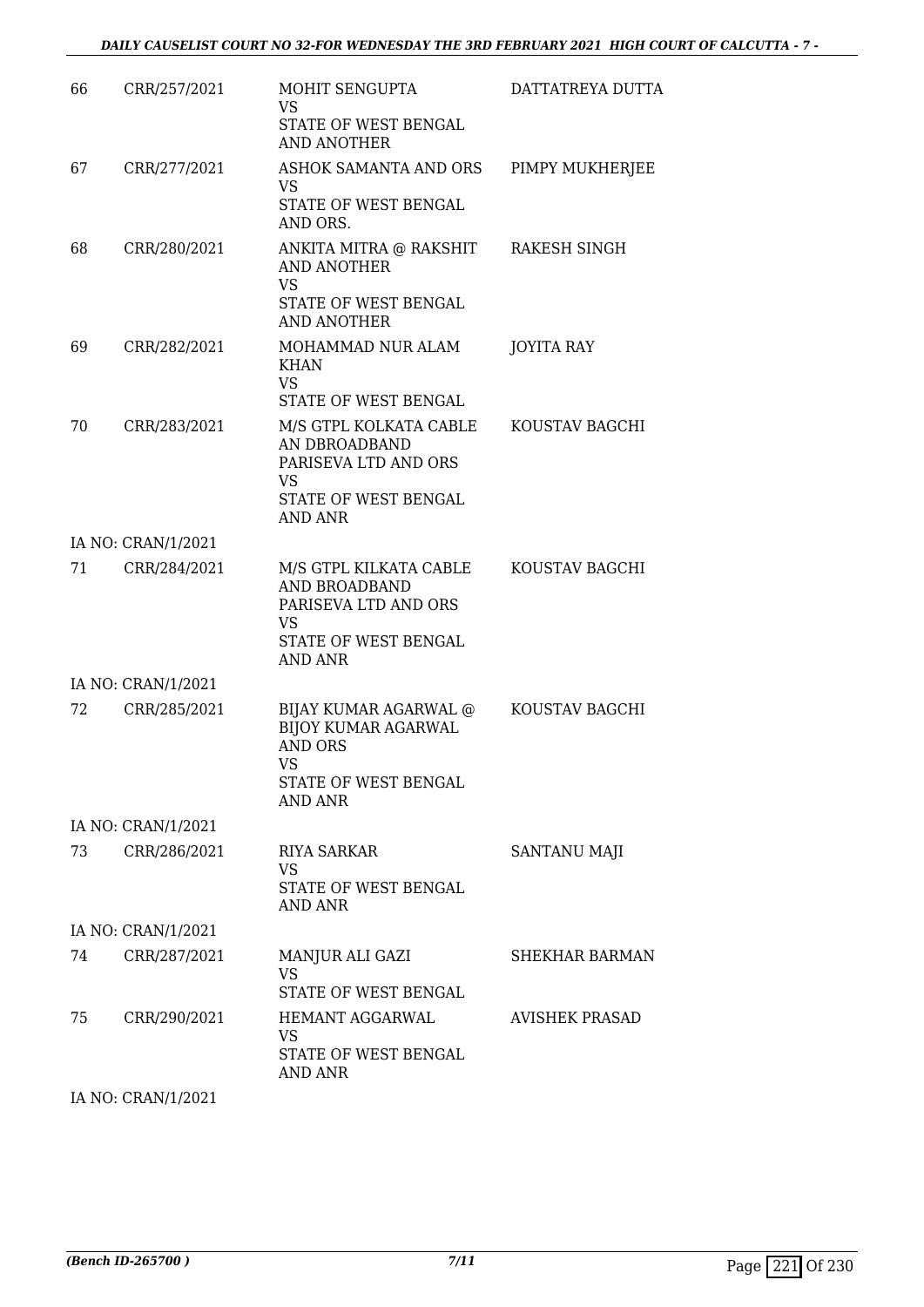| 76   | CRR/293/2021       | SABYASACHI DAS<br>VS                                                        | SANJIB MITRA                                |
|------|--------------------|-----------------------------------------------------------------------------|---------------------------------------------|
|      |                    | STATE OF WEST BENGAL                                                        |                                             |
|      |                    | <b>ADJOURNED MOTIONS</b>                                                    |                                             |
| 77   | CRR/1569/2020      | <b>INDRAJIT DAS</b><br><b>VS</b>                                            | AMAR SINGH                                  |
|      |                    | State of West Bengal AND<br><b>ANR</b>                                      |                                             |
| 78   | CRR/1901/2020      | SUMITA MONDAL AND ANR.<br>VS<br>State of West Bengal AND<br>ANR.            | <b>ABHISHEK DE</b>                          |
| 79   | CRR/1936/2020      | SIRAJ HAQ<br><b>VS</b><br>State of West Bengal and Anr                      |                                             |
| 80   | CRR/77/2021        | DR KIRITI MOHAN HAZRA                                                       | RAJNANDINI DAS                              |
|      |                    | VS<br>STATE OF WEST BENGAL<br>AND ORS.                                      |                                             |
| 81   | CRR/115/2021       | <b>SUBHAS SAHA@BHAKTO</b><br>SAHA<br><b>VS</b>                              | ARNAB SAHA                                  |
|      |                    | Union of India                                                              |                                             |
| 82   | CRR/118/2021       | <b>NABIN JAISWAL</b><br><b>VS</b><br>State of West Bengal AND<br><b>ANR</b> | <b>BIBHASHADITYA</b><br><b>CHAKRABORTY</b>  |
|      | IA NO: CRAN/1/2021 |                                                                             |                                             |
| 83   | CRR/147/2021       | KALIMUDDIN AHMMED<br><b>VS</b><br>State of West Bengal                      | <b>SK SARIFUDDIN</b>                        |
| 84   | CRR/148/2021       | PRABHAKAR DAS<br><b>VS</b><br>State of West Bengal AND<br><b>ANOTHER</b>    | <b>KALYAN KUMAR</b><br><b>BHATTACHARJEE</b> |
| 85   | CRR/159/2021       | <b>MUKHTAR ALAM</b><br>VS<br>State of West Bengal AND<br>ANR                | ZAINAB TAHUR                                |
| wt86 | CRR/160/2021       | <b>MUKHTAR ALAM</b><br>VS<br>STATE OF WEST BENGAL<br>AND ANR                | ZAINAB TAHUR                                |
| 87   | CRR/165/2021       | SUKANTA CHAKRABORTY<br><b>VS</b><br>State of West Bengal AND<br>ANR         | PRADYUT SAHA                                |
|      |                    |                                                                             |                                             |

**EXTENSION OF INTERIM ORDER 1**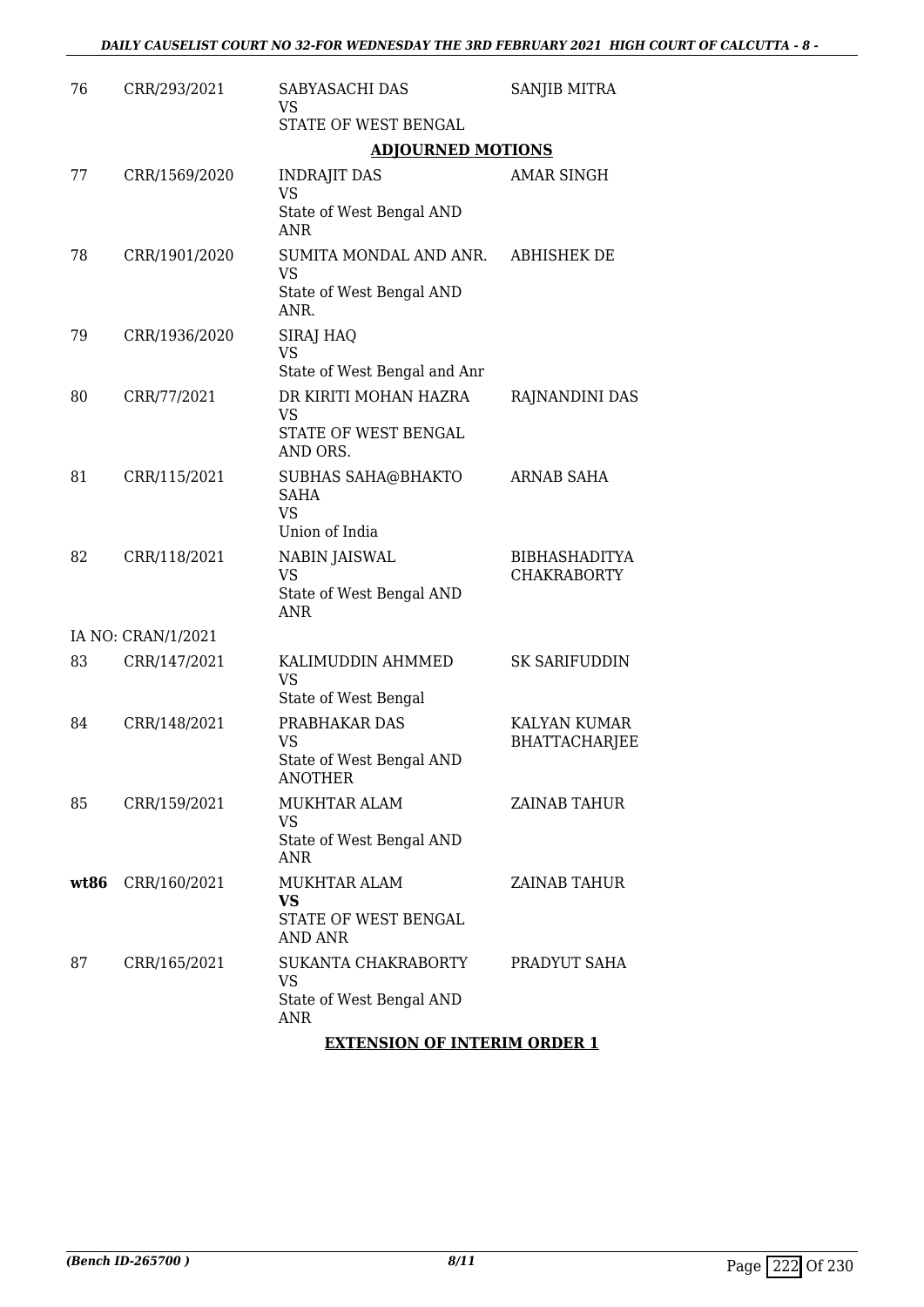| 88   | CRR/3649/2016                                             | DR PABITRA@PABITRA<br><b>KUMAR BISWAS</b><br><b>VS</b><br>STATE OF WEST BENGAL &<br><b>ANR</b>       | <b>BISWAJIT MANNA</b>        |
|------|-----------------------------------------------------------|------------------------------------------------------------------------------------------------------|------------------------------|
|      |                                                           | IA NO: CRAN/6/2018(Old No:CRAN/3664/2018), CRAN/7/2019(Old No:CRAN/1746/2019)                        |                              |
|      |                                                           | <b>APPLICATION 1</b>                                                                                 |                              |
| 89   | CRR/4037/2017                                             | ASISH KUAMR<br>CHAKRABORTY@ASHIS<br><b>CHAKRABORTY</b><br><b>VS</b><br>STATE OF WEST BENGAL &<br>ANR | J GANGULY                    |
| wt90 | CRR/3756/2019                                             | KANKAN BHATTACHARYA<br>VS<br><b>CBI</b>                                                              | <b>BISWAJIT MANNA</b>        |
|      | IA NO: CRAN/1/2020(Old No:CRAN/502/2020)                  |                                                                                                      |                              |
| 91   | CRR/1812/2018                                             | <b>ANIL SONI</b><br>VS<br>STATE OF WEST BENGAL &<br><b>ORS</b>                                       | J. BHATTACHARJEE             |
|      | IA NO: CRAN/1/2018(Old No:CRAN/1814/2018)                 |                                                                                                      |                              |
|      |                                                           | <b>FOR ORDERS</b>                                                                                    |                              |
| 92   | CRR/3794/2019                                             | <b>ISMAIL SK</b><br>VS<br>STATE OF WEST BENGAL                                                       | ABHIMANYU<br><b>BANERJEE</b> |
|      |                                                           | <b>CONTESTED APPLICATION</b>                                                                         |                              |
| 93   | CRR/2325/2018                                             | <b>CHINMOY PANDA</b><br><b>VS</b><br>STATE OF WEST BENGAL &                                          | <b>BISWAJIT MANNA</b>        |
|      |                                                           | <b>ORS</b>                                                                                           |                              |
| 94   | IA NO: CRAN/1/2018(Old No:CRAN/2792/2018)<br>CRR/452/2020 | MOHIT LAL GHOSH                                                                                      | <b>BISWAJIT MANNA</b>        |
|      |                                                           | <b>VS</b><br>STATE OF WEST BENGAL                                                                    |                              |
| 95   | CRR/952/2020                                              | KULDIP TIWARI<br><b>VS</b><br>STATE OF WEST BENGAL &<br><b>ANR</b>                                   | NABA KUMAR DAS               |
| 96   | CRR/953/2020                                              | KULDIP TIWARI<br>VS<br>STATE OF WEST BENGAL &<br>ANR                                                 | <b>NABA KUMAR DAS</b>        |
| 97   | CRR/954/2020                                              | KULDIP TIWARI<br><b>VS</b><br>STATE OF WEST BENGAL &<br>ANR                                          | NABA KUMAR DAS               |
| 98   | CRR/1563/2020<br>(NTW)                                    | LATIKA MONDAL<br><b>VS</b><br>State of West Bengal AND<br>ANR                                        | <b>GANESH MANNA</b>          |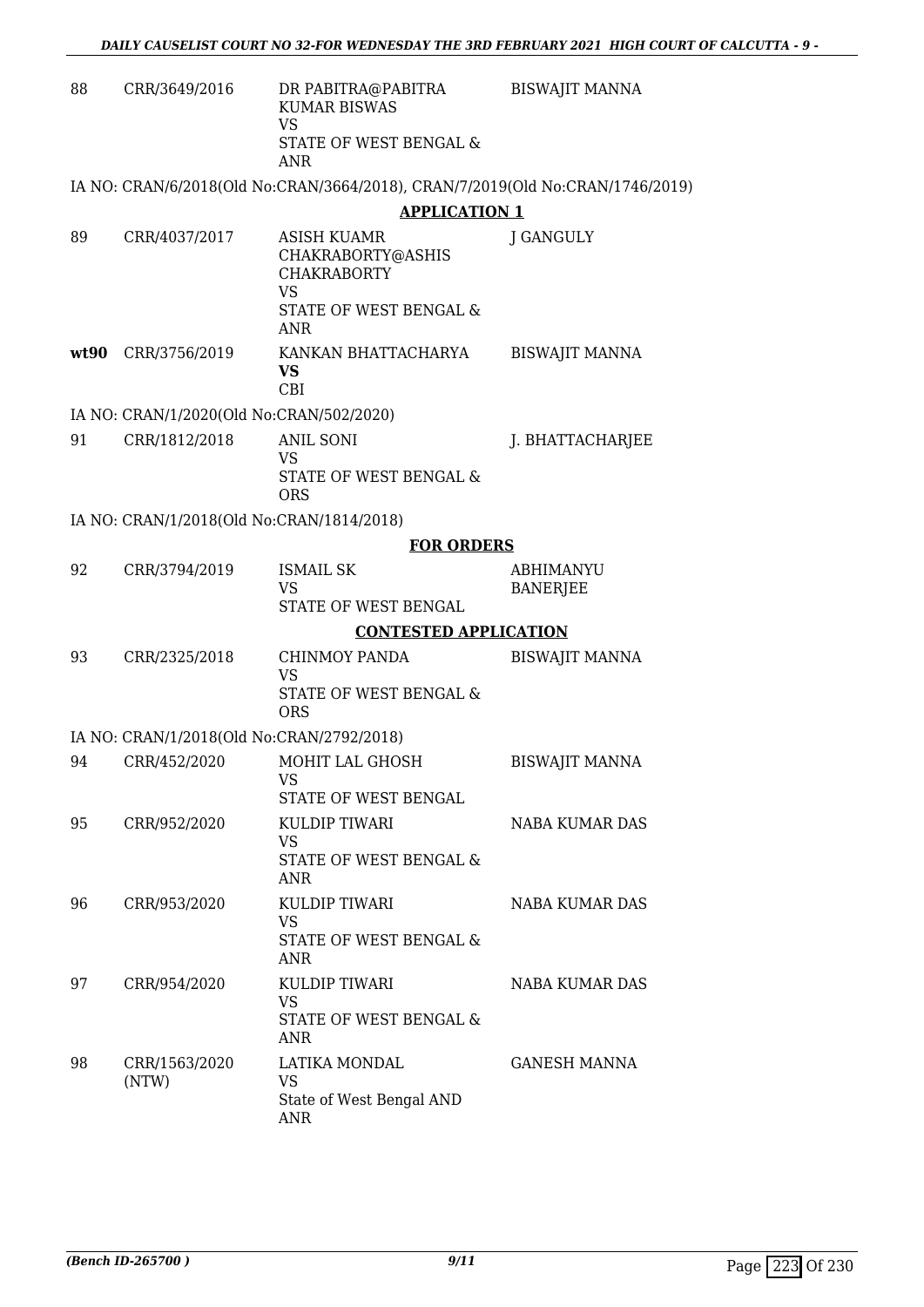### *DAILY CAUSELIST COURT NO 32-FOR WEDNESDAY THE 3RD FEBRUARY 2021 HIGH COURT OF CALCUTTA - 10 -*

| 99  | CRR/1588/2020<br>(NTW) | MANISH KHEMKA<br>VS<br>Union of India                                                               | ANIRUDHYA DUTTA                    |
|-----|------------------------|-----------------------------------------------------------------------------------------------------|------------------------------------|
| 100 | CRR/1754/2020          | RAMESH CHANDRA<br><b>AGARWAL</b><br>VS<br>THE STATE OF WEST<br><b>BENGAL AND ANR</b>                | <b>INDRADEEP BASU</b>              |
|     | IA NO: CRAN/1/2021     |                                                                                                     |                                    |
| 101 | CRR/1782/2020          | MONOTOSH DUTTA<br><b>VS</b><br>State of West Bengal AND                                             | ROHIT KR SHAW                      |
| 102 | CRR/1785/2020          | <b>ANOTHER</b><br>SMT SADHANA JOSHOHARA<br><b>DUTTA</b><br><b>VS</b><br>State of West Bengal        | KRISHNENDU<br><b>BHADRA</b>        |
| 103 | CRR/1792/2020          | <b>SUJIT KUMAR BISWAS</b><br><b>VS</b><br>State of West Bengal                                      | KRISHNENDU<br><b>BHADRA</b>        |
| 104 | CRR/1833/2020          | DR. LAV KOCHGAWAY AND<br>ANR.<br><b>VS</b><br>State of West Bengal and anr.                         | kishwar rahman                     |
| 105 | CRR/1938/2020          | PRITISH DAS<br><b>VS</b><br>STATE OF WEST BENGAL<br>AND ORS.                                        | ARUP KUMAR<br><b>BHOWMICK</b>      |
| 106 | CRR/40/2021            | <b>GOUTAM PAL</b><br><b>VS</b><br>STATE OF WEST BENGAL<br>AND ANR                                   | <b>ALOTRIYA</b><br>MUKHERJEE       |
| 107 | CRR/56/2021            | BENGAL EMTA COAL MINES<br><b>LIMITED</b><br><b>VS</b><br>THE STATE OF WEST<br><b>BENGAL AND ANR</b> | <b>NAYNA</b><br><b>CHAKRABORTY</b> |
|     | wt108 CRR/57/2021      | BENGAL EMTA COAL MINES SANTANU TALUKDAR<br><b>VS</b><br>THE STATE OF WEST<br><b>BENGAL AND ANR</b>  |                                    |
|     | wt109 CRR/58/2021      | UJJAL KUMAR UPADHYAY<br>VS.<br>THE STATE OF WEST<br><b>BENGAL AND ANR</b>                           | BISWAJIT MANNA                     |
|     | wt110 CRR/61/2021      | GAURAV UPADHYAY AND<br>ANR<br>VS<br>THE STATE OF WEST<br><b>BENGAL AND ANR</b>                      | <b>BISWAJIT MANNA</b>              |
| 111 | CRR/170/2021           | <b>HABIBA KHATUN</b><br>VS<br>KHAIRUL RAHAMAN                                                       | MUJIBAR ALI NASKAR                 |

### **CRIMINAL APPEAL HEARING**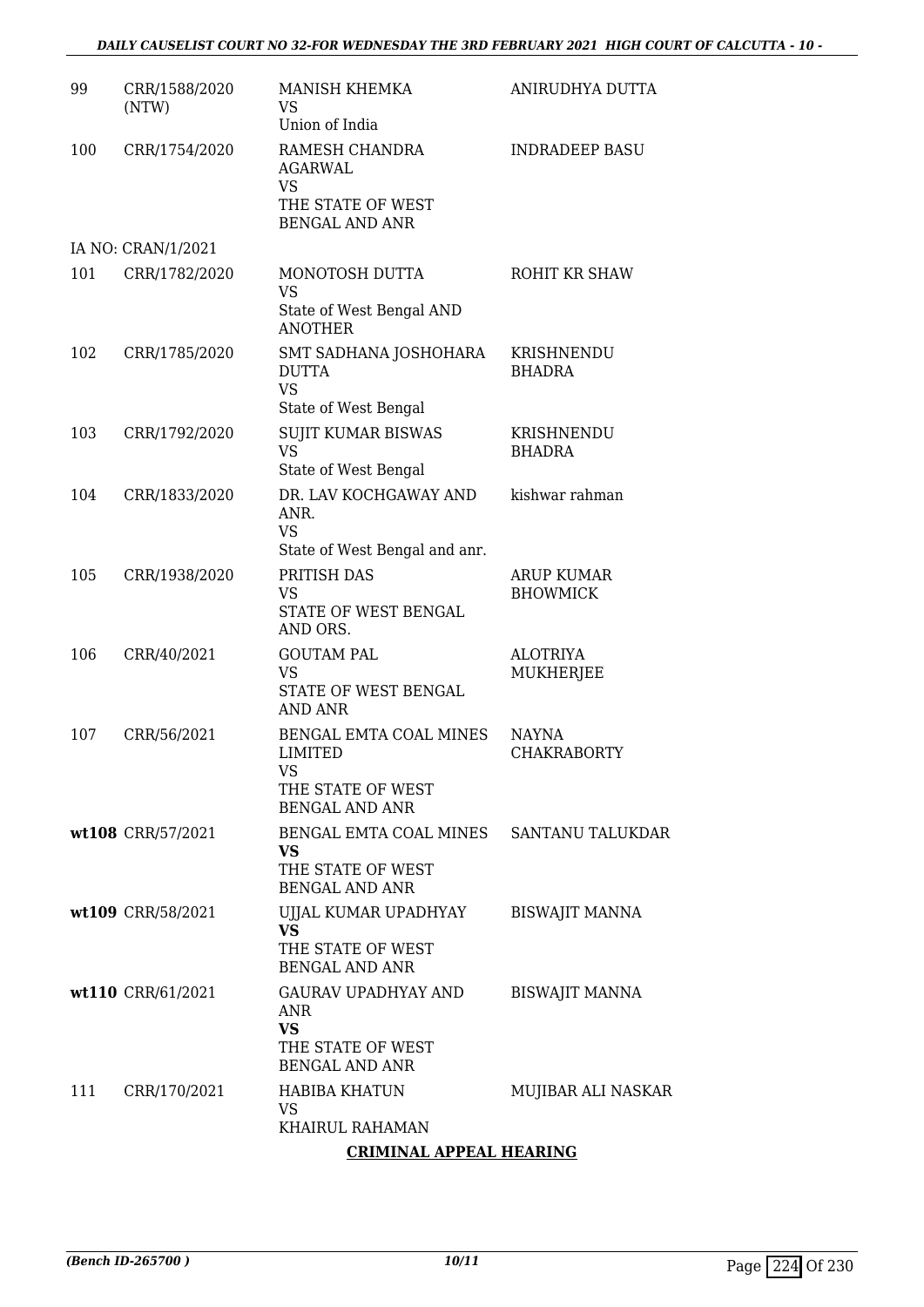112 CRA/471/2019 SUKUMAR MONDAL & ORS VS STATE OF WEST BENGAL MONIKA SINHA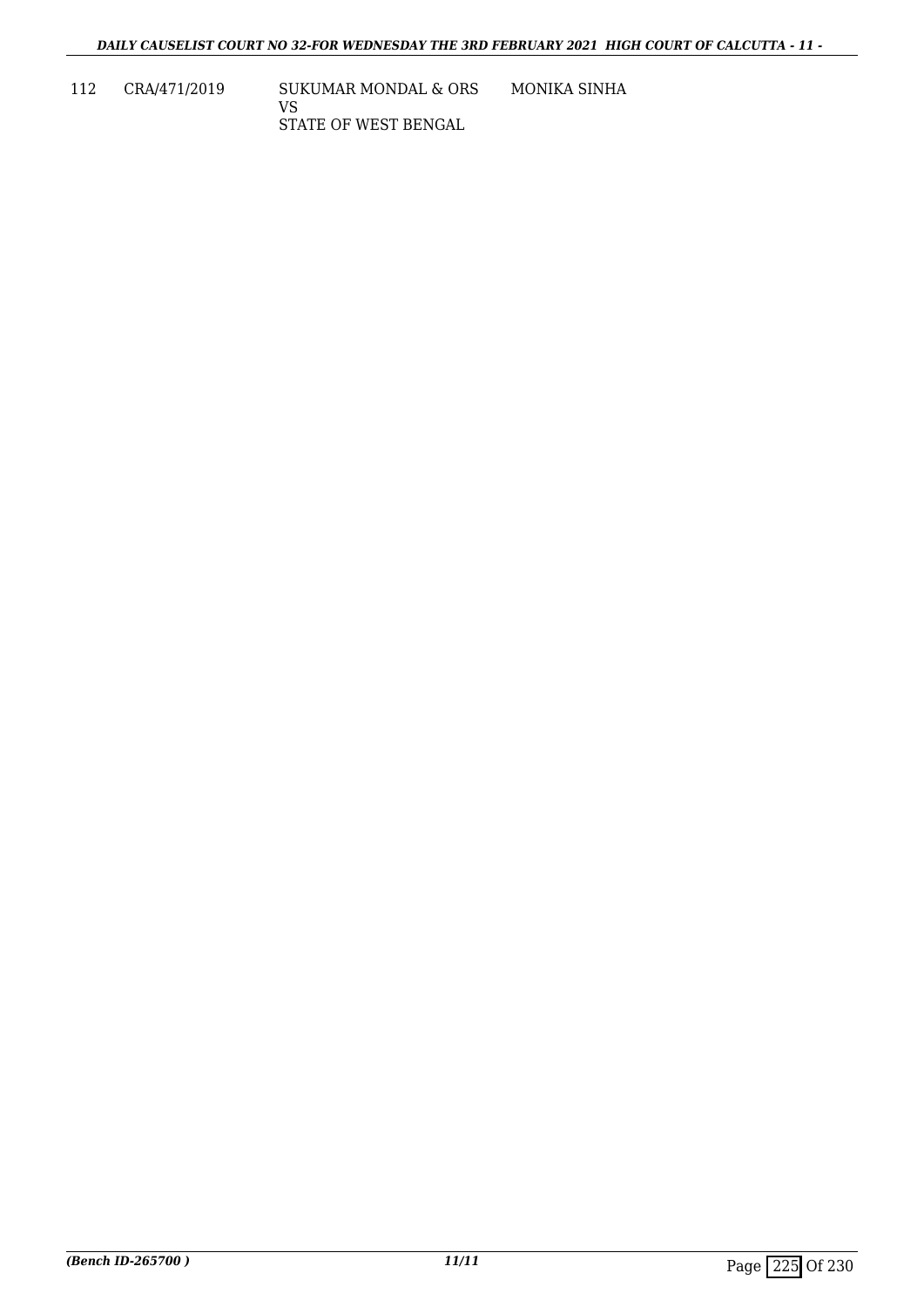

# In The High Court at Calcutta

## **Appellate Side**

**DAILY CAUSELIST For Wednesday The 3rd February 2021**

**COURT NO. 35 SINGLE BENCH (SB - XVII) AT 3:00 PM HON'BLE JUSTICE SUVRA GHOSH (VIA VIDEO CONFERENCE)**

#### **ON EVERY WEDNESDAY, THURSDAY & FRIDAY AT 3.00 P.M.- WILL SIT SINGLY AND TAKE UP HEARING OF CRIMINAL REVISIONS (IRRESPECTIVE OF CLASSIFICATION) UPTO2019 INCLUDING CONNECTED APPLICATIONS THERETO.**

#### **NOTE: MATTERS WILL BE TAKEN UP THROUGH PHYSICAL HEARING ONLY WHEN BOTH THE PARTIES ARE AGREED**

|   |                                           | <u> CUNTLƏTLIJ AFFLICATIUN T</u>                                                         |                                      |
|---|-------------------------------------------|------------------------------------------------------------------------------------------|--------------------------------------|
| 1 | CRR/417/2018                              | MRINMOY KANTI DUTTA<br><b>VS</b><br>RUPALI DUTTA                                         | K GUPTA                              |
|   | IA NO: CRAN/1/2019(Old No:CRAN/2309/2019) |                                                                                          |                                      |
| 2 | CRR/421/2018                              | PARTHA PRATIM PRAMANICK<br>VS.<br>STATE OF WEST BENGAL & ANR                             | <b>SOMSUVRA</b><br><b>MUKHERJEE</b>  |
| 3 | CRR/443/2018                              | ARABINDA DEWAN<br>VS.<br><b>MANTU SAHA</b>                                               | <b>ARUP KUMAR</b><br><b>BHOWMICK</b> |
| 4 | CRR/474/2018                              | UJJAL GHOSH<br><b>VS</b><br><b>STATE OF WEST BENGAL</b>                                  | ASIS<br><b>BHATTACHARYYA</b>         |
| 5 | CRR/479/2018                              | <b>BASUDEB KARMAKAR &amp; ANR</b><br><b>VS</b><br>STATE OF WEST BENGAL & ANR             | <b>SAMBHUNATH DE</b>                 |
| 6 | CRR/480/2018                              | JOY NAG<br>VS.<br>STATE OF WEST BENGAL& ANR                                              | T. KHAN                              |
|   | IA NO: CRAN/1/2018(Old No:CRAN/645/2018)  |                                                                                          |                                      |
| 7 | CRR/484/2018                              | SATYENDRA PRASAD @ SATENDAR<br><b>PRASAD &amp; ORS</b><br>VS.<br><b>SUKESHWAR PRASAD</b> | <b>D BASU</b>                        |
| 8 | CRR/486/2018                              | MS ADITI BHATTACAHRYYA & ANR<br>VS<br>STATE OF WEST BENGAL & ANR                         | S SAHA                               |
|   |                                           |                                                                                          |                                      |

### **CONTESTED APPLICATION 1**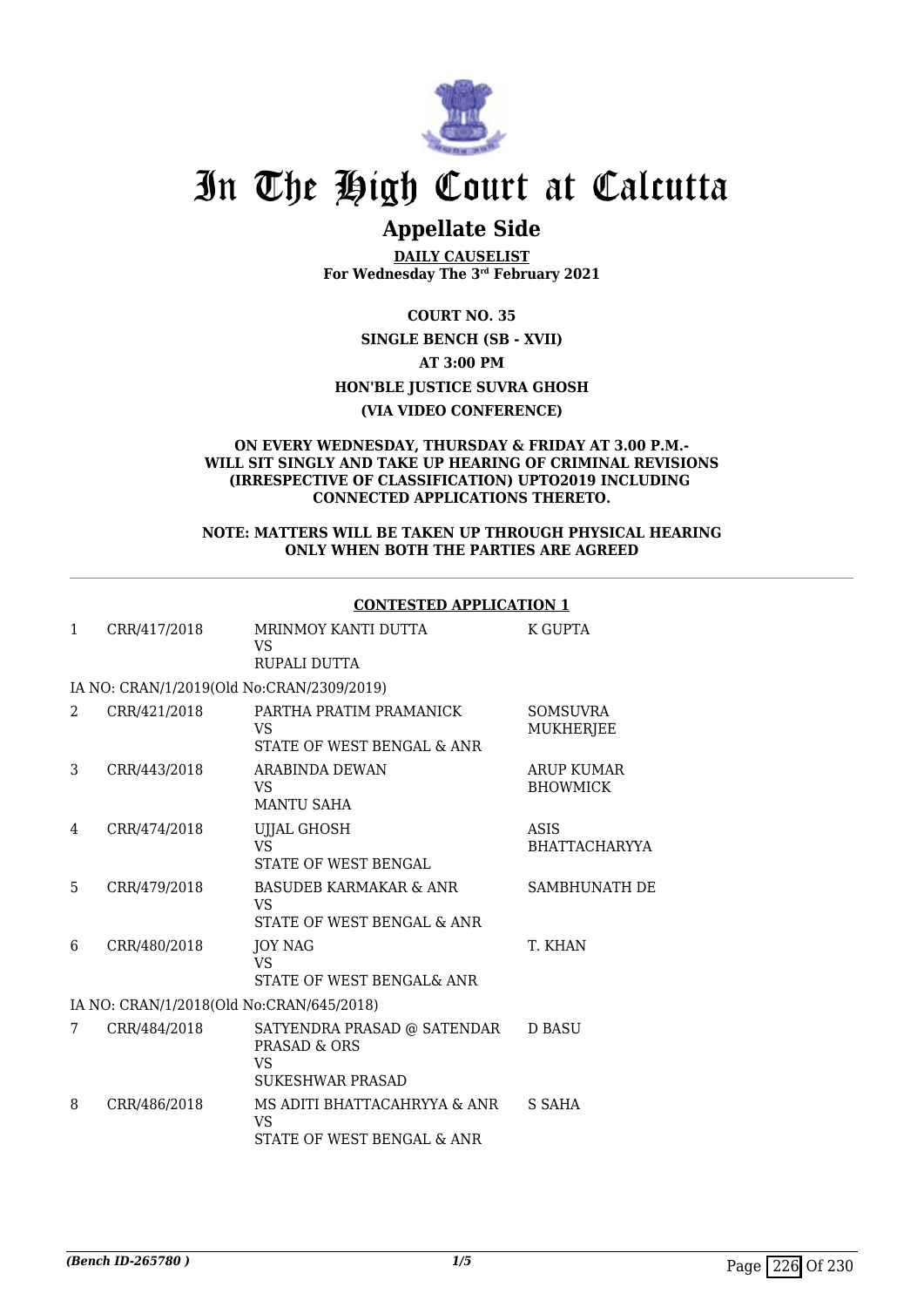| 9  | CRR/487/2018  | <b>SURAJIT MALIK</b>                                             | <b>BISWAPRIYA</b>                    |
|----|---------------|------------------------------------------------------------------|--------------------------------------|
|    |               | <b>VS</b><br>STATE OF WEST BENGAL & ORS                          | <b>SAMANTA</b>                       |
| 10 | CRR/499/2018  | <b>NIRMAL BISWAS</b>                                             | ASIS                                 |
|    |               | <b>VS</b><br>STATE OF WEST BENGAL                                | BHATTACHARYYA                        |
| 11 | CRR/507/2018  | <b>BISWADEEP GANGULY</b>                                         | ANJAN DATTA                          |
|    |               | <b>VS</b>                                                        |                                      |
|    |               | STATE OF WEST BENGAL & ANR                                       |                                      |
| 12 | CRR/753/2018  | ANAND SINGH BAID @ ANANDA<br><b>BED &amp; ORS</b><br><b>VS</b>   | D GUPTA                              |
|    |               | STATE OF WEST BENGAL & ANR                                       |                                      |
| 13 | CRR/760/2018  | <b>SHAMIM AKHTAR</b><br><b>VS</b><br>STATE OF WEST BENGAL & ANR. | PARTHA SENGUPTA                      |
|    |               | IA NO: CRAN/3/2020(Old No:CRAN/1107/2020)                        |                                      |
| 14 | CRR/763/2018  | <b>AMZAD HOSSAIN</b>                                             | M MONDAL                             |
|    |               | VS                                                               |                                      |
|    |               | KISAN BOURI & ANR                                                |                                      |
| 15 | CRR/807/2018  | PRABIR MONDAL<br><b>VS</b>                                       | PRABIR MONDAL(IN<br>PERSON)          |
|    |               | STATE OF WEST BENGAL & ANR.                                      |                                      |
|    |               | IA NO: CRAN/1/2019(Old No:CRAN/4781/2019)                        |                                      |
| 16 | CRR/44/2019   | ARUP KUMAR MONDAL<br><b>VS</b>                                   | PADMALOCHAN<br><b>SAHOO</b>          |
|    |               | SK ABDUL MAJID & ORS                                             |                                      |
| 17 | CRR/714/2019  | PITESH SAHA<br><b>VS</b>                                         | <b>ANUPAM HAIT</b>                   |
|    |               | STATE OF WEST BENGAL & ANR                                       |                                      |
| 18 | CRR/3058/2019 | M/S AVION BUILDERS PVT.LTD. &<br><b>ORS</b><br><b>VS</b>         | <b>CEDRIC FERNANDEZ</b>              |
|    |               | STATE OF WEST BENGAL & ORS                                       |                                      |
|    |               | IA NO: CRAN/1/2020(Old No:CRAN/930/2020)                         |                                      |
| 19 | CRR/3686/2019 | PRITAM MUNSHI& ORS<br><b>VS</b>                                  | <b>AMAL KUMAR</b><br><b>BANERJEE</b> |
|    |               | MOUSUMI MUNSHI (SEAL)& ANR                                       |                                      |
|    |               | <b>CONTESTED APPLICATION</b>                                     |                                      |
| 20 | CRR/485/2007  | PURNIMA CHOWDHURY<br><b>VS</b><br><b>STATE</b>                   | <b>SOUMIK GANGULY</b>                |
| 21 | CRR/1806/2017 | <b>MADHUMITA DAS</b>                                             | A SHAKTWAT                           |
|    |               | <b>VS</b><br>STATE OF WEST BENGAL                                |                                      |
| 22 | CRR/2991/2017 | DEBAL SEN<br><b>VS</b><br>STATE OF WEST BENGAL & ANR             | B JHA                                |
|    |               | IA NO: CRAN/2/2018(Old No:CRAN/609/2018)                         |                                      |
| 23 | CRR/404/2018  | SUKUMAR CHAKRABORTY                                              | ANIL KUMAR                           |
|    | (Dept.)       | <b>VS</b><br>STATE OF WEST BENGAL & ANR.                         | CHATTOPADHYAYA                       |
| 24 | CRR/415/2018  | <b>RAJEN MANDAL</b>                                              | MUKUNDA LAL                          |
|    |               | <b>VS</b>                                                        | <b>SARKAR</b>                        |
|    |               | STATE OF WEST BENGAL                                             |                                      |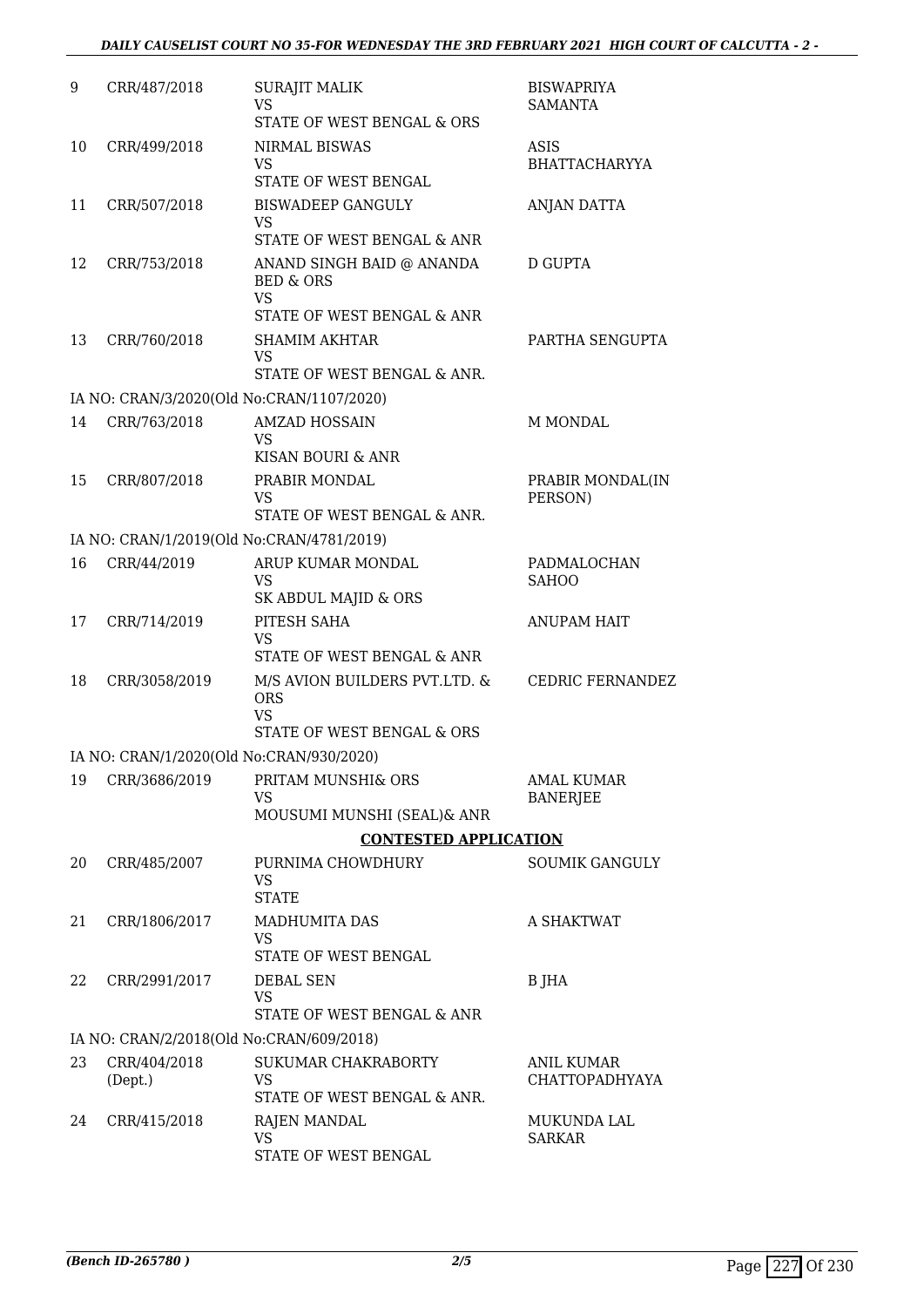| 25 | CRR/419/2018  | SAFIK KHAN @ SAFIQUL KHAN<br>VS                                               | <b>KRISHAN RAY</b>                |
|----|---------------|-------------------------------------------------------------------------------|-----------------------------------|
|    |               | STATE OF WEST BENGAL & ORS.                                                   |                                   |
| 26 | CRR/425/2018  | ANIL KUMAR NAHATA<br>VS                                                       | <b>SP TEWARY</b>                  |
|    |               | STATE OF WEST BENGAL & ANR                                                    |                                   |
|    |               | IA NO: CRAN/1/2018(Old No:CRAN/1009/2018)                                     |                                   |
| 27 | CRR/427/2018  | RAMCHANDRA BAR & ORS<br><b>VS</b>                                             | PRASANTA KUMAR<br><b>BANERJEE</b> |
|    |               | STATE OF WEST BENGAL & ANR                                                    |                                   |
| 28 | CRR/429/2018  | SUBHANKAR MITTAL & ORS<br>VS<br>STATE OF WEST BENGAL & ORS                    | S.P. TEWARY                       |
|    |               | IA NO: CRAN/1/2018(Old No:CRAN/1010/2018)                                     |                                   |
| 29 | CRR/433/2018  | SUBHANKAR MITTA<br><b>VS</b>                                                  | S.P. TEWARY                       |
|    |               | STATE OF WEST BENGAL & ANR                                                    |                                   |
|    |               | IA NO: CRAN/1/2018(Old No:CRAN/1011/2018)                                     |                                   |
| 30 | CRR/483/2018  | SUJIT KUMAR MISHRA & ANR.<br><b>VS</b>                                        | PINAK KUMAR MITRA                 |
|    |               | STATE OF WEST BENGAL & ANR.                                                   |                                   |
| 31 | CRR/494/2018  | MITUL KRISHAN KAPUR @ MITTUL<br>KISHAN KAPUR<br><b>VS</b>                     | ROHIT JALAN                       |
|    |               | STATE OF WEST BENGAL & ANR.                                                   |                                   |
| 32 | CRR/520/2018  | PRADIP BAGLA @ PRADEEP KUMAR<br>BAGLA<br>VS.                                  | SOUMYAJIT GHOSH                   |
|    |               | M/S. DUAKEM PHARMA P. LTD.                                                    |                                   |
| 33 | CRR/752/2018  | ARUN DAS & ORS<br><b>VS</b>                                                   | S GHOSH                           |
|    |               | STATE OF WEST BENGAL & ANR                                                    | <b>SAIBAL MONDAL</b>              |
| 34 | CRR/761/2018  | NIRUPAM DEY<br>VS                                                             |                                   |
|    |               | STATE OF WEST BENGAL & ANR.                                                   |                                   |
|    |               | IA NO: CRAN/3/2020(Old No:CRAN/830/2020)                                      |                                   |
| 35 | CRR/1467/2018 | <b>SUVANKAR GHOSH</b><br>VS                                                   | <b>SHEKHAR BARMAN</b>             |
|    |               | STATE OF WEST BENGAL & ANR                                                    |                                   |
|    |               | IA NO: CRAN/1/2019(Old No:CRAN/2401/2019), CRAN/2/2019(Old No:CRAN/2417/2019) |                                   |
| 36 | CRR/282/2019  | <b>BACHHRAJ BAMALWA</b><br><b>VS</b>                                          | <b>SOUBHIK MITTER</b>             |
|    |               | ASSISTANT DIRECTOR OF INCOME<br>TAX(INVERTIGATION), UNIT3(1), KOL             |                                   |
| 37 | CRR/388/2019  | GOPAL KUMAR CHOWDHURY<br><b>VS</b><br>STATE OF WEST BENGAL & ANR              | SHYANTI PODDAR                    |
|    |               | IA NO: CRAN/1/2020(Old No:CRAN/1141/2020)                                     |                                   |
| 38 | CRR/883/2019  | ACHINTYA MUKHERJEE & ANR<br>VS                                                | PAULOMI BANERJEE                  |
|    |               | STATE OF WEST BENGAL & ANR                                                    |                                   |
| 39 | CRR/888/2019  | <b>CHIRANJAY DAS</b><br><b>VS</b>                                             | <b>SOURABH SENGUPTA</b>           |
|    |               | STATE OF WEST BENGAL & ORS.                                                   |                                   |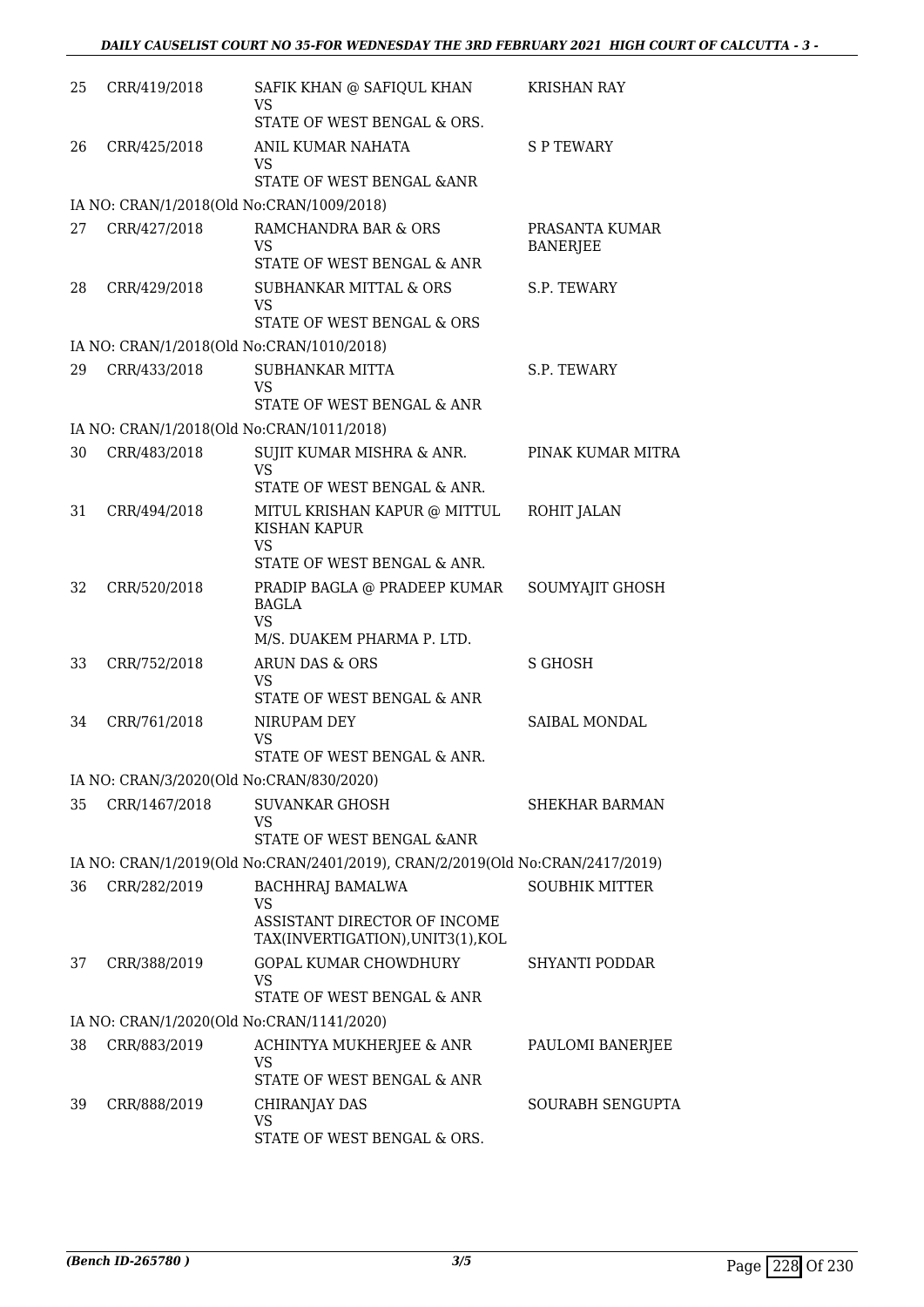| 40 | CRR/928/2019       | ADHIR SINGHA ROY & ANR<br>VS                                                                                                              | KUSAL KUMAR<br><b>MUKHERJEE</b>           |
|----|--------------------|-------------------------------------------------------------------------------------------------------------------------------------------|-------------------------------------------|
| 41 | CRR/945/2019       | TRISHITA SINGHA ROY & ANR<br><b>SOMNATH GUPTAS</b><br>VS<br>STATE OF WEST BENGAL & ORS.                                                   | <b>GOBINDA CHANDRA</b><br><b>BAIDYA</b>   |
| 42 | CRR/989/2019       | <b>BODHA @ RAMESH TURI &amp; ORS</b><br><b>VS</b>                                                                                         | <b>SUBHANWITA GHOSH</b>                   |
|    |                    | STATE OF WEST BENGAL                                                                                                                      |                                           |
|    |                    | IA NO: CRAN/1/2019(Old No:CRAN/5005/2019)                                                                                                 |                                           |
| 43 | CRR/1014/2019      | KALYAN KR DAS @ KALYAN DAS<br>VS.<br>STATE OF WEST BENGAL & ANR                                                                           | SHIBAJI KR DAS                            |
| 44 | CRR/1128/2019      | BANHI SHIKHA MONDAL & ANR<br>VS<br>STATE OF WEST BENGAL & ANR                                                                             | PRABIR KUMAR<br><b>GHOSH</b>              |
| 45 | CRR/1371/2019      | SUDIP KUMAR CHANDRA<br><b>VS</b>                                                                                                          | <b>BIBHASADITYA</b><br><b>CHAKRABORTY</b> |
| 46 | CRR/1490/2019      | STATE OF WEST BENGAL & ANR<br>PALAM KRISHNA MONDAL & ORS<br>VS.                                                                           | <b>VIJAY VARMA</b>                        |
|    |                    | STATE OF WEST BENGAL & ANR                                                                                                                |                                           |
| 47 | CRR/1766/2019      | ALOK KUMAR BHANJA<br><b>VS</b><br>STATE OF WEST BENGAL & ANR                                                                              | SOUMAJIT<br><b>CHATTERJEE</b>             |
| 48 | CRR/1804/2019      | SATYAJIT SRIVASTAVA & ORS<br><b>VS</b><br><b>AMITAVO PAL</b>                                                                              | RAJESH UPADHYAY                           |
| 49 | CRR/1861/2019      | <b>SANJAY MASTER</b><br>VS                                                                                                                | MD. ZOHAIB RAUF                           |
|    |                    | STATE OF WEST BENGAL & ANR                                                                                                                |                                           |
| 50 | CRR/2043/2019      | SWAMI BRAHMATMANANDA<br>MAHARAJ @ SWAMI<br>BRAHATMANANDA MAHARAJ<br>VS<br>DR. ALAK KUMAR MAITI                                            | SOUMAJIT<br><b>CHATTERJEE</b>             |
| 51 | CRR/2244/2019      | SANJAY JINDAL & ORS                                                                                                                       | MRITYUNJOY                                |
|    |                    | VS                                                                                                                                        | <b>CHATTERJEE</b>                         |
|    |                    | STATE OF WEST BENGAL & ANR                                                                                                                |                                           |
| 52 | CRR/2471/2019      | IA NO: CRAN/1/2020(Old No:CRAN/298/2020)<br>VE COMMERCIAL VEHICLES<br><b>LIMITED &amp; ORS</b><br><b>VS</b><br>STATE OF WEST BENGAL & ANR | <b>GOUTAM DEY</b>                         |
|    | IA NO: CRAN/3/2020 |                                                                                                                                           |                                           |
| 53 | CRR/2472/2019      | VE COMMERCIAL VEHICLES<br>LIMITED & ORS                                                                                                   | <b>GOUTAM DEY</b>                         |
|    |                    | VS<br>STATE OF WEST BENGAL & ANR                                                                                                          |                                           |
|    |                    | IA NO: CRAN/2/2020(Old No:CRAN/726/2020), CRAN/3/2020                                                                                     |                                           |
| 54 | CRR/2502/2019      | SUBHADIP PARAMANIK<br><b>VS</b>                                                                                                           | MD ASIF IQBAL                             |
|    |                    | STATE OF WEST BENGAL                                                                                                                      |                                           |